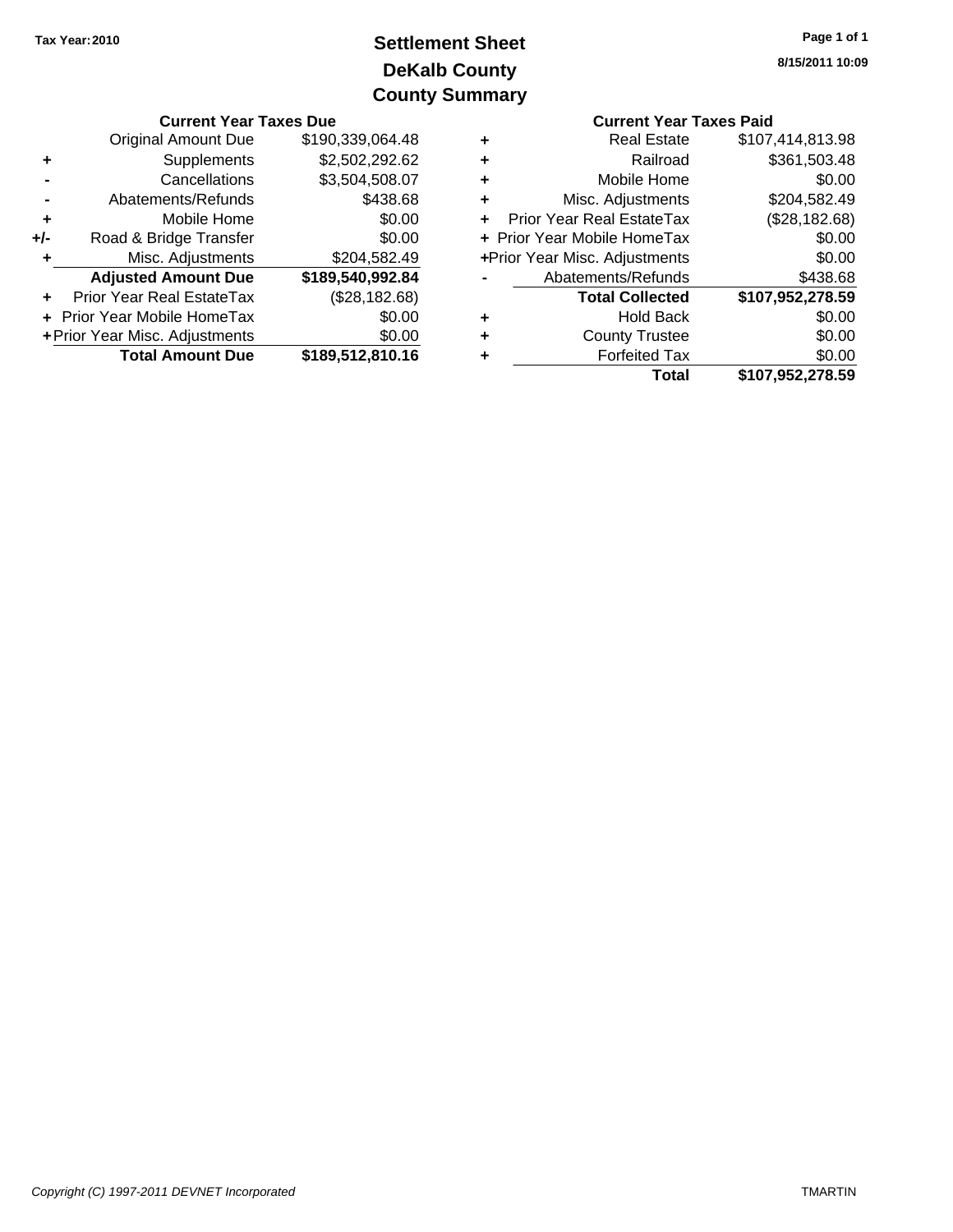### **Settlement Sheet Tax Year: 2010 Page 1 of 2 DeKalb County 001 - COUNTY**

#### **Current Year Taxes Due**

|       | <b>Original Amount Due</b>     | \$19,430,569.25 |
|-------|--------------------------------|-----------------|
| ٠     | Supplements                    | \$224,602.09    |
|       | Cancellations                  | \$357,707.80    |
|       | Abatements/Refunds             | \$48.87         |
| ٠     | Mobile Home                    | \$0.00          |
| $+/-$ | Road & Bridge Transfer         | \$0.00          |
| ٠     | Misc. Adjustments              | \$3,601.62      |
|       | <b>Adjusted Amount Due</b>     | \$19,301,016.29 |
|       | Prior Year Real EstateTax      | (\$2,796.91)    |
|       | Prior Year Mobile Home Tax     | \$0.00          |
|       | + Prior Year Misc. Adjustments | \$0.00          |
|       | <b>Total Amount Due</b>        | \$19,298,219.38 |

### **Current Year Taxes Paid**

| ٠ | <b>Real Estate</b>             | \$11,049,737.30 |
|---|--------------------------------|-----------------|
| ÷ | Railroad                       | \$42,062.35     |
| ٠ | Mobile Home                    | \$0.00          |
| ٠ | Misc. Adjustments              | \$3,601.62      |
| ٠ | <b>Prior Year Real Estate</b>  | (\$2,796.91)    |
| ÷ | Prior Year Mobile Home         | \$0.00          |
|   | + Prior Year Misc. Adjustments | \$0.00          |
|   | Abatements/Refunds             | \$48.87         |
|   | <b>Total Collected</b>         | \$11,092,555.49 |
| ٠ | <b>Hold Back</b>               | \$0.00          |
| ٠ | <b>County Trustee</b>          |                 |
| ٠ | <b>Forfeited Tax</b>           |                 |
|   | Total                          | \$11,092,555.49 |
|   |                                |                 |

#### **Distribution Summary**

| <b>Tax Distribution Date</b>   | Amount          |
|--------------------------------|-----------------|
| 05/27/2011                     | \$2,244,291.25  |
| 06/24/2011                     | \$7,578,860.60  |
| 07/22/2011                     | \$212,145.56    |
| 08/19/2011                     | \$1,057,258.08  |
| <b>Totals: 4 Distributions</b> | \$11,092,555.49 |
|                                |                 |

**Grand Totals: 4 Distributions \$11,092,555.49**

#### **Fund Summary**

| <b>Fund</b>                    | <b>Amount Collected</b> | <b>Previously</b><br><b>Distributed</b> | Current<br><b>Distribution</b> | Amount<br>Available | <b>Interest</b> | <b>PY Over</b><br><b>Distrib</b> |
|--------------------------------|-------------------------|-----------------------------------------|--------------------------------|---------------------|-----------------|----------------------------------|
| 001 - CORPORATE                | \$4,810,963.36          | \$4,352,418.95                          | \$458,544.41                   | \$0.00              | \$0.00          | \$0.00                           |
| 003 - BONDS AND INTEREST       | \$302.793.49            | \$273.933.51                            | \$28,859.98                    | \$0.00              | \$0.00          | \$0.00                           |
| $005 - I. M. R. F.$            | \$570,911.68            | \$516,496.71                            | \$54,414.97                    | \$0.00              | \$0.00          | \$0.00                           |
| 006 - COUNTY HIGHWAY           | \$1,054,447.22          | \$953,945.31                            | \$100,501.91                   | \$0.00              | \$0.00          | \$0.00                           |
| 008 - BRIDGE CONST W/COUNTY    | \$542,359.40            | \$490,665.82                            | \$51,693.58                    | \$0.00              | \$0.00          | \$0.00                           |
| 018 - MENTAL HEALTH SERVICES   | \$1,256,021.15          | \$1,136,306.75                          | \$119,714.40                   | \$0.00              | \$0.00          | \$0.00                           |
| 021 - FEDERAL AID MATCHING     | \$433,907.48            | \$392,550.72                            | \$41,356.76                    | \$0.00              | \$0.00          | \$0.00                           |
| 022 - COUNTY HEALTH DEPT       | \$268.362.17            | \$242,783,93                            | \$25,578.24                    | \$0.00              | \$0.00          | \$0.00                           |
| 035 - TORT/LIABILITY INSURANCE | \$542,359.40            | \$490,665.82                            | \$51,693.58                    | \$0.00              | \$0.00          | \$0.00                           |
| 047 - SOCIAL SECURITY          | \$570,911.68            | \$516,496.71                            | \$54,414.97                    | \$0.00              | \$0.00          | \$0.00                           |
| 055 - VETERANS ASSISTANCE      | \$362,593.43            | \$328,033.78                            | \$34,559.65                    | \$0.00              | \$0.00          | \$0.00                           |
| 105 - PUBLIC BLDG COMM LEASE   | \$94.841.35             | \$85,801.79                             | \$9,039.56                     | \$0.00              | \$0.00          | \$0.00                           |
| 142 - SR CITIZEN SOCIAL SERV   | \$282,083.68            | \$255.197.61                            | \$26,886.07                    | \$0.00              | \$0.00          | \$0.00                           |
| <b>Totals</b>                  | \$11,092,555.49         | \$10,035,297.41                         | \$1,057,258.08                 | \$0.00              | \$0.00          | \$0.00                           |

#### **Miscellaneous Adjustment Detail**

#### **Year Source Account Type Amount Adjustment Description** 2010 RE - Real Estate Back Tax Collected \$50.13 Work Redemption 09-29-255-050 by TBA 2010 RE - Real Estate Back Tax Collected \$37.72 Nielsen Redemption 15-16-151-019 by TBA 2010 RE - Real Estate Back Tax Collected \$2.57 LaSalle Bank Redemption 08-15-128-009 by TBA 2010 RE - Real Estate Back Tax Collected \$2.57 LaSalle Bank Redemption 08-15-128-010 by TBA 2010 RE - Real Estate Back Tax Collected \$58.23 Brown's Supermarket Redemption 06-32-282-008 by TBA 2010 RE - Real Estate Back Tax Collected \$32.46 Dobson Redemption 13-15-402-010 by TBA 2010 RE - Real Estate Back Tax Collected \$4.29 Countryview Redemption 19-25-253-058 by TBA 2010 RE - Real Estate Back Tax Collected \$15.64 Popp Redemption 15-15-427-007 by TBA

*(C )2011 DEVNET Incorporated* TMARTIN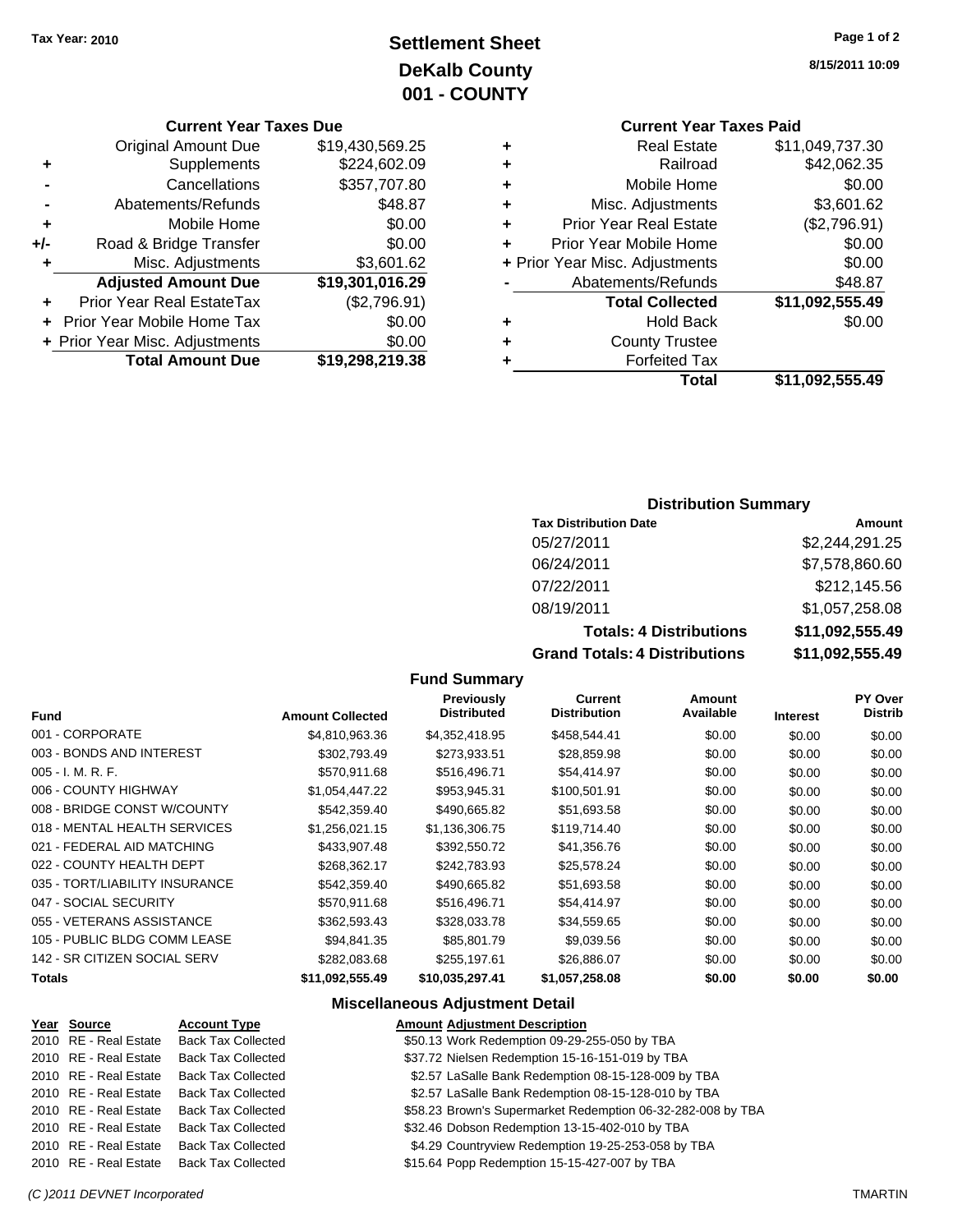### **Settlement Sheet Tax Year: 2010 Page 2 of 2 DeKalb County**

| Year | <b>Source</b>           | <b>Accour</b> |
|------|-------------------------|---------------|
| 2010 | RE - Real Estate        | Back Ta       |
| 2010 | RE - Real Estate        | Back Ta       |
| 2010 | RE - Real Estate        | Back Ta       |
| 2010 | <b>RE</b> - Real Estate | Back Ta       |
| 2010 | <b>RE</b> - Real Estate | Back Ta       |
| 2010 | RE - Real Estate        | Back Ta       |
| 2010 | <b>RE</b> - Real Estate | Paymt I       |
| 2010 | <b>RE</b> - Real Estate | Paymt I       |
| 2010 | <b>RE</b> - Real Estate | Paymt I       |
| 2010 | <b>RE</b> - Real Estate | Paymt I       |
| 2010 | RE - Real Estate        | Real Es       |
| 2010 | <b>RE</b> - Real Estate | Back Ta       |
| 2010 | RE - Real Estate        | Back Ta       |
| 2010 | <b>RE</b> - Real Estate | Back Ta       |
|      | Totals 22 entries       |               |

### **Miscellaneous Adjustment Detail Year Source Account Type Amount Adjustment Description** 2020 ax Collected **Estate State Stops** \$9.26 Stogsdill Redemption 06-32-328-005 by TBA ax Collected **2010 State State State State State State State State State State Tax Collected** ax Collected **2010 S22.22 Jehovahs Witnesses Redemption 19-35-300-019 by TBA** ax Collected **2010 S25.97 Ezam Properties Redemption 03-30-130-016 by TBA** ax Collected **2010 Back Same Same Properties Redemption 03-30-130-018 by TBA** ax Collected **2010 SEA.21 Ezam Properties Redemption 03-30-130-022 by TBA** In Lieu of Tax **2010 Real Estate State State State State State State State In Lieu of Tax** Payment by TBA 2010 In Lieu of Tax 61,381.01 DeKalb Units-Housing Authority by TBA In Lieu of Tax **2010 Real Estate \$840.99 Sycamore Units-Housing Authority by TBA** In Lieu of Tax **3000 BM** 5114.65 Sunset View Apartments-Housing Authority Payment by TBA 2010 82010 Real Estate Tax Farget Agreement 08-26-200-010 by TBA ax Collected **2010 State State State State State State State State State Tax Collected** by TBA ax Collected **2010 Back Collected** \$25.22 Boots Assignment 06-20-377-002 by TBA ax Collected **2001 Collected** \$23.38 Boots Assignment 09-33-181-015 by TBA **Totals \$3,601.62 22 entries Abatement Detail Year Source Account Type Amount Adjustment Description** 2010 RE - Real Estate \$12.28 19-27-727-012 PTAB Refund by TBA PTAB Decision

**Totals \$48.87 6 entries**

2010 RE - Real Estate \$16.19 06-20-476-008 PTAB Refund by TBA PTAB Decision 2010 RE - Real Estate \$0.65 08-02-376-013 PTAB Refund by TBA PTAB Decision 2010 RE - Real Estate \$3.13 05-26-327-008 PTAB Refund by TBA PTAB Decision 2010 RE - Real Estate \$4.99 07-22-474-003 PTAB Refund by TBA PTAB Decision 2010 RE - Real Estate \$11.63 03-19-401-005 PTAB Refund by TBA PTAB Decision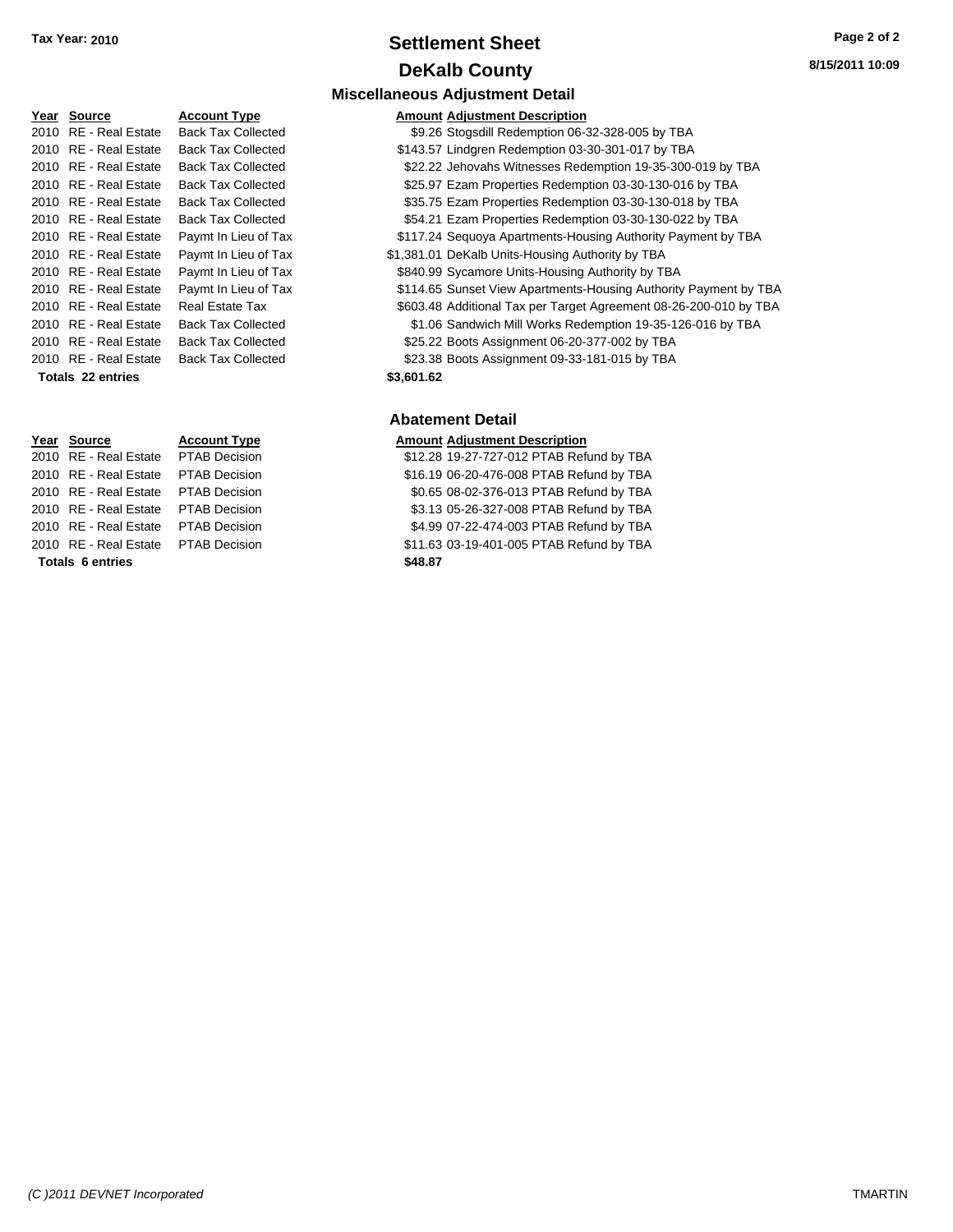### **Settlement Sheet Tax Year: 2010 Page 1 of 2 DeKalb County 002 - FOREST PRESERVE**

**8/15/2011 10:09**

#### **Current Year Taxes Paid**

| ٠ | <b>Real Estate</b>             | \$861,095.14 |
|---|--------------------------------|--------------|
| ٠ | Railroad                       | \$3,252.67   |
| ÷ | Mobile Home                    | \$0.00       |
| ٠ | Misc. Adjustments              | \$348.53     |
| ٠ | <b>Prior Year Real Estate</b>  | (\$207.44)   |
|   | Prior Year Mobile Home         | \$0.00       |
|   | + Prior Year Misc. Adjustments | \$0.00       |
|   | Abatements/Refunds             | \$3.78       |
|   | <b>Total Collected</b>         | \$864,485.12 |
| ٠ | <b>Hold Back</b>               | \$0.00       |
|   | <b>County Trustee</b>          |              |
|   | <b>Forfeited Tax</b>           |              |
|   | Total                          | \$864.485.12 |

### **Current Year Taxes Due** Original Amount Due \$1,502,526.51 **+** Supplements \$26,848.13 **-** Cancellations \$27,660.90 **-** Abatements/Refunds \$3.78 **+** Mobile Home \$0.00 **+/-** Road & Bridge Transfer \$0.00 **+** Misc. Adjustments \$348.53 **Adjusted Amount Due \$1,502,058.49 +** Prior Year Real EstateTax (\$207.44) **+** Prior Year Mobile Home Tax \$0.00 **+ Prior Year Misc. Adjustments**  $$0.00$ **Total Amount Due \$1,501,851.05**

### **Distribution Summary**

| <b>Tax Distribution Date</b>                    | Amount              |
|-------------------------------------------------|---------------------|
| 05/27/2011                                      | \$173,554.45        |
| 06/24/2011                                      | \$588,980.34        |
| 07/22/2011                                      | \$18,287.90         |
| 08/19/2011                                      | \$83,662.43         |
| <b>Totals: 4 Distributions</b>                  | \$864,485.12        |
| Associated to the Later of Black and the second | <u> ANAI INF IN</u> |

**Grand Totals: 4 Distributions** 

| .  | <b>THE</b>   |
|----|--------------|
| ns | \$864,485.12 |
|    |              |

| Fund                                                | <b>Amount Collected</b> | Previously<br><b>Distributed</b> | Current<br><b>Distribution</b> | Amount<br>Available | <b>Interest</b> | <b>PY Over</b><br><b>Distrib</b> |
|-----------------------------------------------------|-------------------------|----------------------------------|--------------------------------|---------------------|-----------------|----------------------------------|
| 001 - CORPORATE                                     | \$736,541.35            | \$665,260.95                     | \$71.280.40                    | \$0.00              | \$0.00          | \$0.00                           |
| $005 - I. M. R. F.$                                 | \$70,270.51             | \$63.469.94                      | \$6,800.57                     | \$0.00              | \$0.00          | \$0.00                           |
| 035 - TORT JUDGEMENTS/LIABILITY<br><b>INSURANCE</b> | \$43.224.27             | \$39.041.14                      | \$4.183.13                     | \$0.00              | \$0.00          | \$0.00                           |
| 047 - SOCIAL SECURITY                               | \$14,448.99             | \$13,050.66                      | \$1.398.33                     | \$0.00              | \$0.00          | \$0.00                           |
| <b>Totals</b>                                       | \$864,485.12            | \$780,822,69                     | \$83,662,43                    | \$0.00              | \$0.00          | \$0.00                           |

**Fund Summary**

### **Miscellaneous Adjustment Detail**

| Year Source           | <b>Account Type</b>       | <b>Amount Adjustment Description</b>                       |
|-----------------------|---------------------------|------------------------------------------------------------|
| 2010 RE - Real Estate | <b>Back Tax Collected</b> | \$3.88 Work Redemption 09-29-255-050 by TBA                |
| 2010 RE - Real Estate | <b>Back Tax Collected</b> | \$2.92 Nielsen Redemption 15-16-151-019 by TBA             |
| 2010 RE - Real Estate | <b>Back Tax Collected</b> | \$0.20 LaSalle Bank Redemption 08-15-128-009 by TBA        |
| 2010 RE - Real Estate | <b>Back Tax Collected</b> | \$0.20 LaSalle Bank Redemption 08-15-128-010 by TBA        |
| 2010 RE - Real Estate | <b>Back Tax Collected</b> | \$4.50 Brown's Supermarket Redemption 06-32-282-008 by TBA |
| 2010 RE - Real Estate | <b>Back Tax Collected</b> | \$2.51 Dobson Redemption 13-15-402-010 by TBA              |
| 2010 RE - Real Estate | <b>Back Tax Collected</b> | \$0.33 Countryview Redemption 19-25-253-058 by TBA         |
| 2010 RE - Real Estate | <b>Back Tax Collected</b> | \$1.21 Popp Redemption 15-15-427-007 by TBA                |
| 2010 RE - Real Estate | <b>Back Tax Collected</b> | \$0.72 Stogsdill Redemption 06-32-328-005 by TBA           |
| 2010 RE - Real Estate | <b>Back Tax Collected</b> | \$11.10 Lindgren Redemption 03-30-301-017 by TBA           |
| 2010 RE - Real Estate | <b>Back Tax Collected</b> | \$1.72 Jehovahs Witnesses Redemption 19-35-300-019 by TBA  |
| 2010 RE - Real Estate | <b>Back Tax Collected</b> | \$2.01 Ezam Properties Redemption 03-30-130-016 by TBA     |
| 2010 RE - Real Estate | <b>Back Tax Collected</b> | \$2.76 Ezam Properties Redemption 03-30-130-018 by TBA     |
| 2010 RE - Real Estate | <b>Back Tax Collected</b> | \$4.19 Ezam Properties Redemption 03-30-130-022 by TBA     |
| 2010 RE - Real Estate | Paymt In Lieu of Tax      | \$9.07 Sequoya Apartments-Housing Authority Payment by TBA |
| 2010 RE - Real Estate | Paymt In Lieu of Tax      | \$106.80 DeKalb Units-Housing Authority by TBA             |
| 2010 RE - Real Estate | Paymt In Lieu of Tax      | \$65.03 Sycamore Units-Housing Authority by TBA            |

#### *(C )2011 DEVNET Incorporated* TMARTIN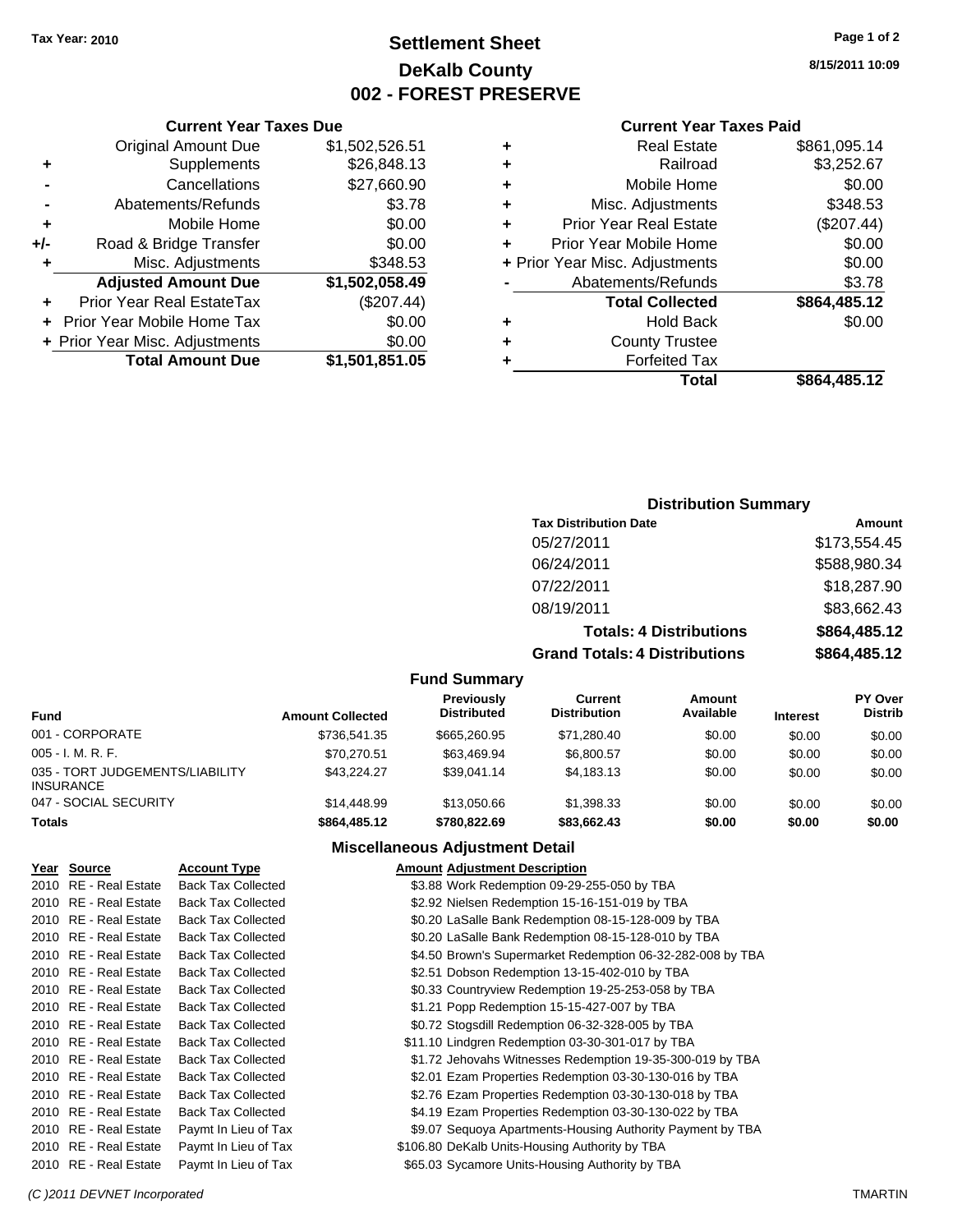### **Settlement Sheet Tax Year: 2010 Page 2 of 2 DeKalb County**

**Miscellaneous Adjustment Detail**

|      | Year Source           | <b>Account Type</b>       | <b>Amount Adjustment Description</b> |
|------|-----------------------|---------------------------|--------------------------------------|
|      | 2010 RE - Real Estate | Paymt In Lieu of Tax      | \$8.87 Sunset View Apartments-       |
|      | 2010 RE - Real Estate | <b>Real Estate Tax</b>    | \$116.67 Additional Tax per Target   |
|      | 2010 RE - Real Estate | <b>Back Tax Collected</b> | \$0.08 Sandwich Mill Works Red       |
|      | 2010 RE - Real Estate | <b>Back Tax Collected</b> | \$1.95 Boots Assignment 06-20-       |
|      | 2010 RE - Real Estate | <b>Back Tax Collected</b> | \$1.81 Boots Assignment 09-33-       |
|      | Totals 22 entries     |                           | \$348.53                             |
|      |                       |                           | <b>Abatement Detail</b>              |
| Year | <b>Source</b>         | <b>Account Type</b>       | <b>Amount Adjustment Description</b> |

**Totals \$3.78 6 entries**

# Tax **30.87 Sunset View Apartments-Housing Authority Payment by TBA**

2010 RE - Real Estate Real Estate Tax **Additional Tax per Target Agreement 08-26-200-010 by TBA** 2010 RE - Real Estate Back Tax Collected \$0.08 Sandwich Mill Works Redemption 19-35-126-016 by TBA 2010 RE - Real Estate Back Tax Collected \$1.95 Boots Assignment 06-20-377-002 by TBA 2010 RE - Real Estate Back Tax Collected \$1.81 Boots Assignment 09-33-181-015 by TBA

### **Abatement Detail**

#### **Amount Adjustment Description**

2010 RE - Real Estate \$0.95 19-27-727-012 PTAB Refund by TBA PTAB Decision 2010 RE - Real Estate \$1.25 06-20-476-008 PTAB Refund by TBA PTAB Decision 2010 RE - Real Estate \$0.05 08-02-376-013 PTAB Refund by TBA PTAB Decision 2010 RE - Real Estate \$0.24 05-26-327-008 PTAB Refund by TBA PTAB Decision 2010 RE - Real Estate \$0.39 07-22-474-003 PTAB Refund by TBA PTAB Decision 2010 RE - Real Estate \$0.90 03-19-401-005 PTAB Refund by TBA PTAB Decision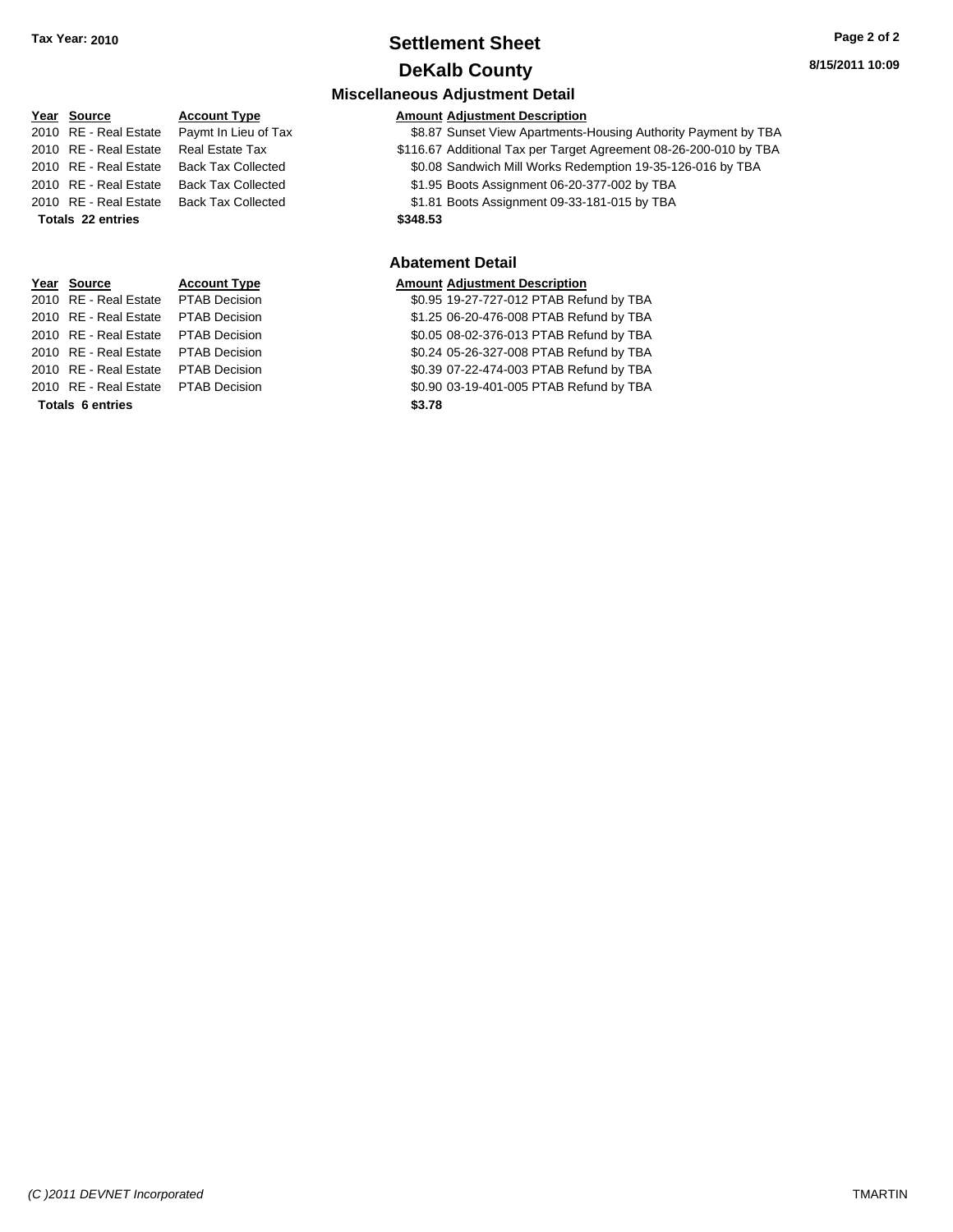### **Settlement Sheet Tax Year: 2010 Page 1 of 1 DeKalb County 003 - AFTON TOWNSHIP**

**8/15/2011 10:09**

#### **Current Year Taxes Paid**

|     | <b>Current Year Taxes Due</b>  |             |
|-----|--------------------------------|-------------|
|     | <b>Original Amount Due</b>     | \$73,989.75 |
| ٠   | Supplements                    | \$338.82    |
|     | Cancellations                  | \$417.62    |
|     | Abatements/Refunds             | \$0.00      |
| ٠   | Mobile Home                    | \$0.00      |
| +/- | Road & Bridge Transfer         | \$0.00      |
| ٠   | Misc. Adjustments              | \$0.00      |
|     | <b>Adjusted Amount Due</b>     | \$73,910.95 |
| ٠   | Prior Year Real EstateTax      | \$0.00      |
|     | Prior Year Mobile Home Tax     | \$0.00      |
|     | + Prior Year Misc. Adjustments | \$0.00      |
|     | <b>Total Amount Due</b>        | \$73,910.95 |

| ٠ | Real Estate                    | \$40,754.93 |
|---|--------------------------------|-------------|
| ٠ | Railroad                       | \$448.19    |
| ٠ | Mobile Home                    | \$0.00      |
| ٠ | Misc. Adjustments              | \$0.00      |
| ÷ | <b>Prior Year Real Estate</b>  | \$0.00      |
|   | Prior Year Mobile Home         | \$0.00      |
|   | + Prior Year Misc. Adjustments | \$0.00      |
|   | Abatements/Refunds             | \$0.00      |
|   | <b>Total Collected</b>         | \$41,203.12 |
| ٠ | <b>Hold Back</b>               | \$0.00      |
| ٠ | <b>County Trustee</b>          |             |
| ٠ | <b>Forfeited Tax</b>           |             |
|   | Total                          | \$41,203.12 |
|   |                                |             |

### **Distribution Summary Tax Distribution Date Amount** 05/27/2011 \$5,935.82 06/24/2011 \$32,015.90 07/22/2011 \$419.89 08/19/2011 \$2,831.51 **Totals: 4 Distributions \$41,203.12 Grand Totals: 4 Distributions \$41,203.12**

#### **Fund Summary**

| <b>Fund</b>                                  | <b>Amount Collected</b> | Previously<br><b>Distributed</b> | Current<br><b>Distribution</b> | Amount<br>Available | <b>Interest</b> | <b>PY Over</b><br><b>Distrib</b> |
|----------------------------------------------|-------------------------|----------------------------------|--------------------------------|---------------------|-----------------|----------------------------------|
| 001 - CORPORATE                              | \$31.760.74             | \$29.578.12                      | \$2,182.62                     | \$0.00              | \$0.00          | \$0.00                           |
| $005 - I. M. R. F.$                          | \$3,620.99              | \$3,372.15                       | \$248.84                       | \$0.00              | \$0.00          | \$0.00                           |
| 027 - AUDIT                                  | \$418.31                | \$389.56                         | \$28.75                        | \$0.00              | \$0.00          | \$0.00                           |
| 035 - TORT JUDGEMENTS/LIABILITY<br>INSURANCE | \$1,671.03              | \$1,556.20                       | \$114.83                       | \$0.00              | \$0.00          | \$0.00                           |
| 047 - SOCIAL SECURITY                        | \$3.342.07              | \$3,112,40                       | \$229.67                       | \$0.00              | \$0.00          | \$0.00                           |
| 054 - GENERAL ASSISTANCE                     | \$389.98                | \$363.18                         | \$26.80                        | \$0.00              | \$0.00          | \$0.00                           |
| <b>Totals</b>                                | \$41,203.12             | \$38,371.61                      | \$2,831.51                     | \$0.00              | \$0.00          | \$0.00                           |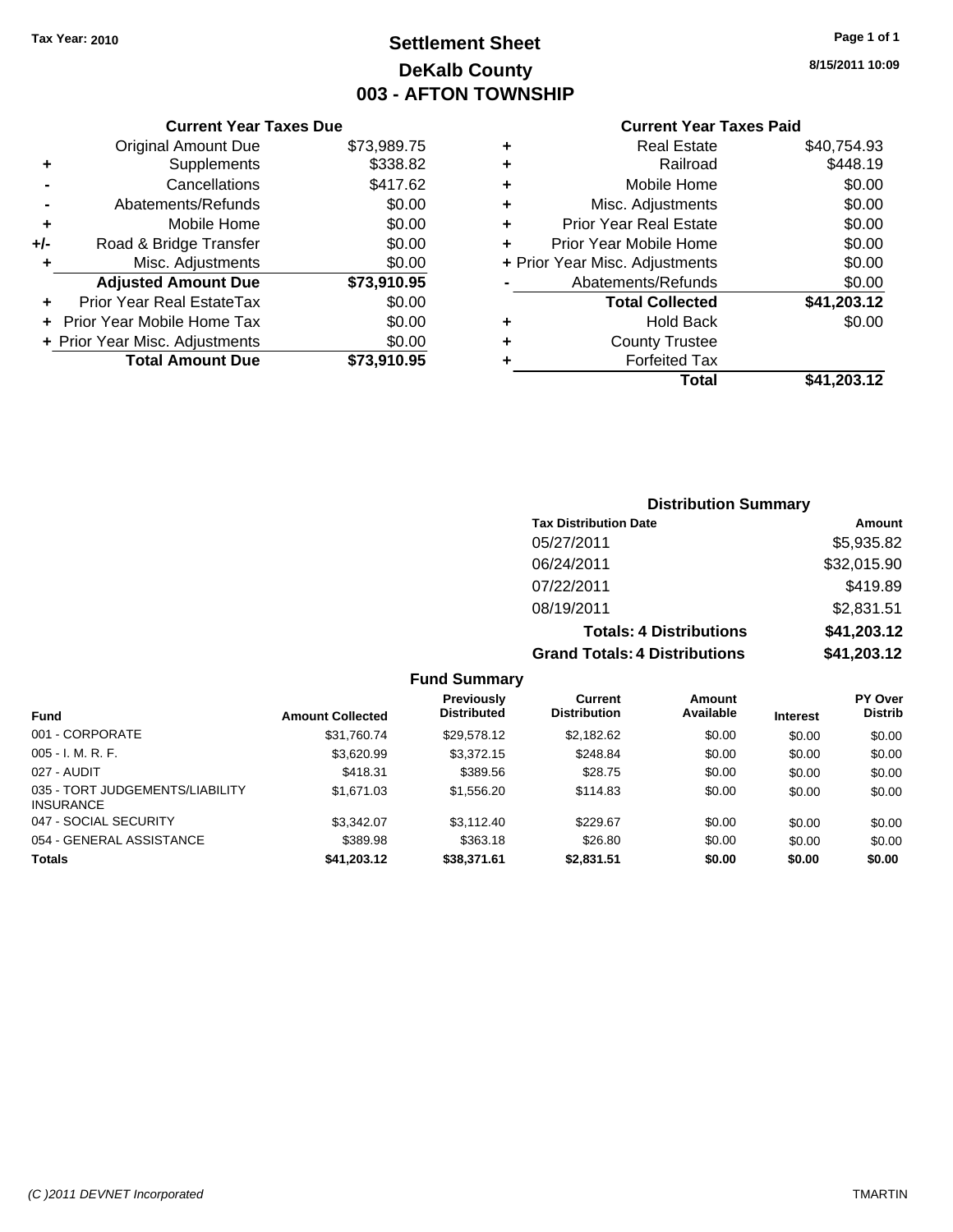### **Settlement Sheet Tax Year: 2010 Page 1 of 1 DeKalb County 004 - AFTON ROAD & BRIDGE**

**8/15/2011 10:09**

#### **Current Year Taxes Paid**

**Grand Totals: 4 Distributions \$159,713.63**

|   | Total                          | \$159,713.63 |
|---|--------------------------------|--------------|
| ٠ | <b>Forfeited Tax</b>           |              |
| ٠ | <b>County Trustee</b>          |              |
| ٠ | <b>Hold Back</b>               | \$0.00       |
|   | <b>Total Collected</b>         | \$159,713.63 |
|   | Abatements/Refunds             | \$0.00       |
|   | + Prior Year Misc. Adjustments | \$0.00       |
| ÷ | Prior Year Mobile Home         | \$0.00       |
| ÷ | <b>Prior Year Real Estate</b>  | \$0.00       |
| ٠ | Misc. Adjustments              | \$0.00       |
| ÷ | Mobile Home                    | \$0.00       |
| ٠ | Railroad                       | \$1,855.59   |
| ٠ | <b>Real Estate</b>             | \$157,858.04 |

|     | <b>Current Year Taxes Due</b>  |               |  |  |  |  |
|-----|--------------------------------|---------------|--|--|--|--|
|     | <b>Original Amount Due</b>     | \$306,334.81  |  |  |  |  |
| ٠   | Supplements                    | \$1,312.41    |  |  |  |  |
|     | Cancellations                  | \$1,617.57    |  |  |  |  |
|     | Abatements/Refunds             | \$0.00        |  |  |  |  |
| ٠   | Mobile Home                    | \$0.00        |  |  |  |  |
| +/- | Road & Bridge Transfer         | (\$10,877.09) |  |  |  |  |
| ٠   | Misc. Adjustments              | \$0.00        |  |  |  |  |
|     | <b>Adjusted Amount Due</b>     | \$295,152.56  |  |  |  |  |
|     | Prior Year Real EstateTax      | \$0.00        |  |  |  |  |
|     | Prior Year Mobile Home Tax     | \$0.00        |  |  |  |  |
|     | + Prior Year Misc. Adjustments | \$0.00        |  |  |  |  |
|     | <b>Total Amount Due</b>        | \$295,152.56  |  |  |  |  |

| <b>Road and Bridge Summary</b> |             |               | <b>Distribution Summary</b>    |              |  |
|--------------------------------|-------------|---------------|--------------------------------|--------------|--|
| <b>Municipality</b>            | Amt. Due    | Amt. Distrib. | <b>Tax Distribution Date</b>   | Amount       |  |
| CITY OF DEKALB                 | \$19.486.95 | \$10.877.09   | 05/27/2011                     | \$22,991.45  |  |
| <b>Totals</b>                  | \$19,486.95 | \$10,877.09   | 06/24/2011                     | \$124,128.35 |  |
|                                |             |               | 07/22/2011                     | \$1,626.37   |  |
|                                |             |               | 08/19/2011                     | \$10,967.46  |  |
|                                |             |               | <b>Totals: 4 Distributions</b> | \$159,713.63 |  |

**Fund Summary Fund Interest Amount Collected Distributed PY Over Distrib Amount Available Current Distribution Previously** 007 - ROAD AND BRIDGE 60.00 \$92,697.41 \$86,335.37 \$6,362.04 \$0.00 \$0.00 \$0.00 008 - BRIDGE CONST W/COUNTY  $$8,348.71$   $$7,774.98$   $$573.73$   $$0.00$   $$0.00$   $$0.00$ 009 - PERMANENT ROAD \$44,743.56 \$41,668.74 \$3,074.82 \$0.00 \$0.00 \$0.00 010 - EQUIPMENT AND BUILDING \$13,923.95 \$12,967.08 \$956.87 \$0.00 \$0.00 \$0.00 **Totals \$159,713.63 \$148,746.17 \$10,967.46 \$0.00 \$0.00 \$0.00**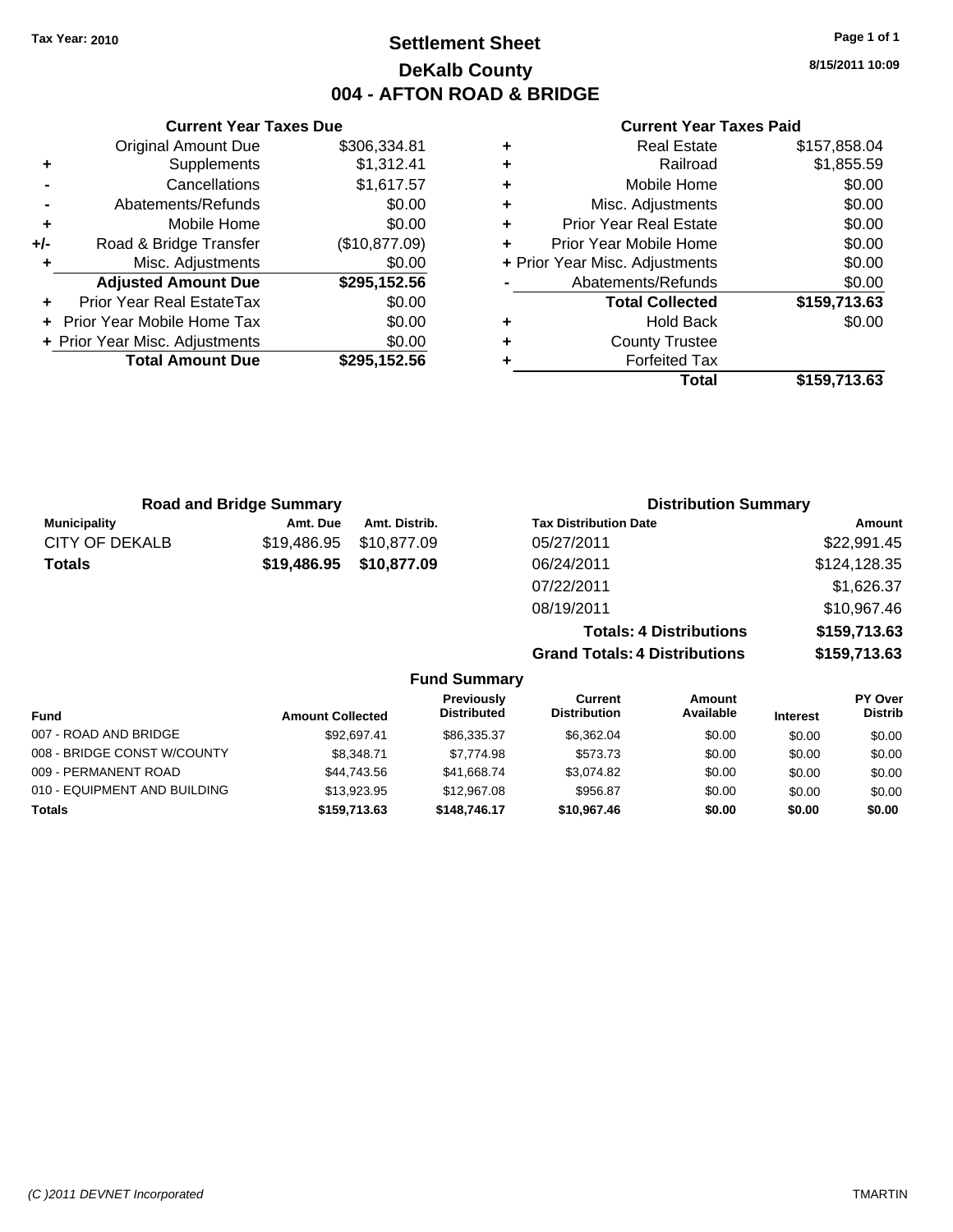### **Settlement Sheet Tax Year: 2010 Page 1 of 1 DeKalb County 005 - CLINTON TOWNSHIP**

**8/15/2011 10:09**

### **Current Year Taxes Paid**

|      |   | <b>Total</b>                   | \$50,467.44 |
|------|---|--------------------------------|-------------|
| 5.88 | ٠ | <b>Forfeited Tax</b>           |             |
| 0.00 | ٠ | <b>County Trustee</b>          |             |
| 0.00 | ٠ | <b>Hold Back</b>               | \$0.00      |
| 0.00 |   | <b>Total Collected</b>         | \$50,467.44 |
| 5.88 |   | Abatements/Refunds             | \$0.00      |
| 0.00 |   | + Prior Year Misc. Adjustments | \$0.00      |
| 0.00 | ÷ | Prior Year Mobile Home         | \$0.00      |
| 0.00 | ٠ | <b>Prior Year Real Estate</b>  | \$0.00      |
| 0.00 | ٠ | Misc. Adjustments              | \$0.00      |
| 8.99 | ÷ | Mobile Home                    | \$0.00      |
| 2.74 | ٠ | Railroad                       | \$558.30    |
| 2.13 | ٠ | <b>Real Estate</b>             | \$49,909.14 |
|      |   |                                |             |

|     | <b>Current Year Taxes Due</b>  |             |
|-----|--------------------------------|-------------|
|     | <b>Original Amount Due</b>     | \$88,802.13 |
| ٠   | Supplements                    | \$202.74    |
|     | Cancellations                  | \$218.99    |
|     | Abatements/Refunds             | \$0.00      |
| ٠   | Mobile Home                    | \$0.00      |
| +/- | Road & Bridge Transfer         | \$0.00      |
| ٠   | Misc. Adjustments              | \$0.00      |
|     | <b>Adjusted Amount Due</b>     | \$88,785.88 |
|     | Prior Year Real EstateTax      | \$0.00      |
|     | Prior Year Mobile Home Tax     | \$0.00      |
|     | + Prior Year Misc. Adjustments | \$0.00      |
|     | <b>Total Amount Due</b>        | \$88,785.88 |

### **Distribution Summary**

| <b>Tax Distribution Date</b>   | Amount      |
|--------------------------------|-------------|
| 05/27/2011                     | \$9.264.48  |
| 06/24/2011                     | \$35,768.11 |
| 07/22/2011                     | \$1,604.99  |
| 08/19/2011                     | \$3,829.86  |
| <b>Totals: 4 Distributions</b> | \$50,467.44 |
| Crond Totolou & Diotributions  | ¢EN AC7 AA  |

**Grand Totals: 4 Distributions \$50,467.44**

| Fund                                                | <b>Amount Collected</b> | <b>Previously</b><br><b>Distributed</b> | Current<br><b>Distribution</b> | Amount<br>Available | <b>Interest</b> | PY Over<br><b>Distrib</b> |
|-----------------------------------------------------|-------------------------|-----------------------------------------|--------------------------------|---------------------|-----------------|---------------------------|
| 001 - CORPORATE                                     | \$39,490.51             | \$36,493.67                             | \$2,996.84                     | \$0.00              | \$0.00          | \$0.00                    |
| $005 - I. M. R. F.$                                 | \$455.01                | \$420.48                                | \$34.53                        | \$0.00              | \$0.00          | \$0.00                    |
| 027 - AUDIT                                         | \$286.60                | \$264.85                                | \$21.75                        | \$0.00              | \$0.00          | \$0.00                    |
| 035 - TORT JUDGEMENTS/LIABILITY<br><b>INSURANCE</b> | \$2,275.18              | \$2.102.52                              | \$172.66                       | \$0.00              | \$0.00          | \$0.00                    |
| 047 - SOCIAL SECURITY                               | \$2,275.18              | \$2.102.52                              | \$172.66                       | \$0.00              | \$0.00          | \$0.00                    |
| 054 - GENERAL ASSISTANCE                            | \$5.684.96              | \$5.253.54                              | \$431.42                       | \$0.00              | \$0.00          | \$0.00                    |
| <b>Totals</b>                                       | \$50,467.44             | \$46,637.58                             | \$3,829.86                     | \$0.00              | \$0.00          | \$0.00                    |

**Fund Summary**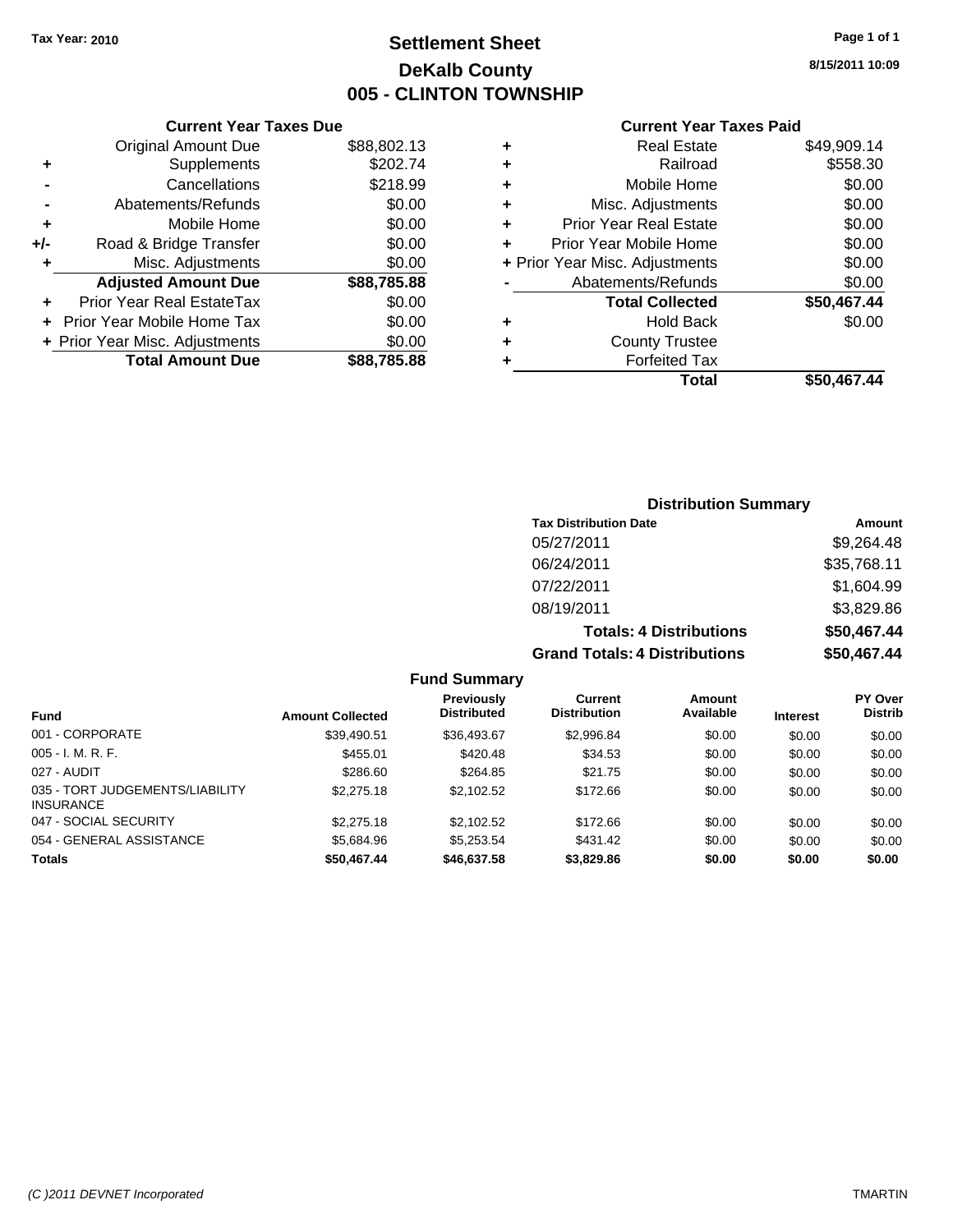### **Settlement Sheet Tax Year: 2010 Page 1 of 1 DeKalb County 006 - CLINTON TWP LIBRARY**

### **Current Year Taxes Due**

|     | <b>Original Amount Due</b>       | \$80,686.03 |
|-----|----------------------------------|-------------|
|     | Supplements                      | \$184.22    |
|     | Cancellations                    | \$198.97    |
|     | Abatements/Refunds               | \$0.00      |
| ٠   | Mobile Home                      | \$0.00      |
| +/- | Road & Bridge Transfer           | \$0.00      |
| ٠   | Misc. Adjustments                | \$0.00      |
|     | <b>Adjusted Amount Due</b>       | \$80,671.28 |
|     | <b>Prior Year Real EstateTax</b> | \$0.00      |
|     | Prior Year Mobile Home Tax       | \$0.00      |
|     | + Prior Year Misc. Adjustments   | \$0.00      |
|     | <b>Total Amount Due</b>          | \$80,671.28 |

#### **Current Year Taxes Paid**

|   | <b>Real Estate</b>             | \$45,347.68 |
|---|--------------------------------|-------------|
| ٠ | Railroad                       | \$507.28    |
| ٠ | Mobile Home                    | \$0.00      |
| ٠ | Misc. Adjustments              | \$0.00      |
| ٠ | <b>Prior Year Real Estate</b>  | \$0.00      |
| ÷ | Prior Year Mobile Home         | \$0.00      |
|   | + Prior Year Misc. Adjustments | \$0.00      |
|   | Abatements/Refunds             | \$0.00      |
|   | <b>Total Collected</b>         | \$45,854.96 |
| ٠ | Hold Back                      | \$0.00      |
| ٠ | <b>County Trustee</b>          |             |
| ٠ | <b>Forfeited Tax</b>           |             |
|   | Total                          | \$45,854.96 |
|   |                                |             |

#### **Distribution Summary Tax Distribution Date Amount** 05/27/2011 \$8,417.69 06/24/2011 \$32,499.07 07/22/2011 \$1,458.32 08/19/2011 \$3,479.88 **Totals: 4 Distributions \$45,854.96 Grand Totals: 4 Distributions \$45,854.96 Fund Summary PY Over Amount Current Previously**

| <b>Fund</b>   | <b>Amount Collected</b> | Previously<br><b>Distributed</b> | Current<br><b>Distribution</b> | Amount<br>Available | <b>Interest</b> | PY Over<br>Distrib |
|---------------|-------------------------|----------------------------------|--------------------------------|---------------------|-----------------|--------------------|
| 016 - LIBRARY | \$45.854.96             | \$42,375,08                      | \$3,479.88                     | \$0.00              | \$0.00          | \$0.00             |
| <b>Totals</b> | \$45.854.96             | \$42,375,08                      | \$3,479.88                     | \$0.00              | \$0.00          | \$0.00             |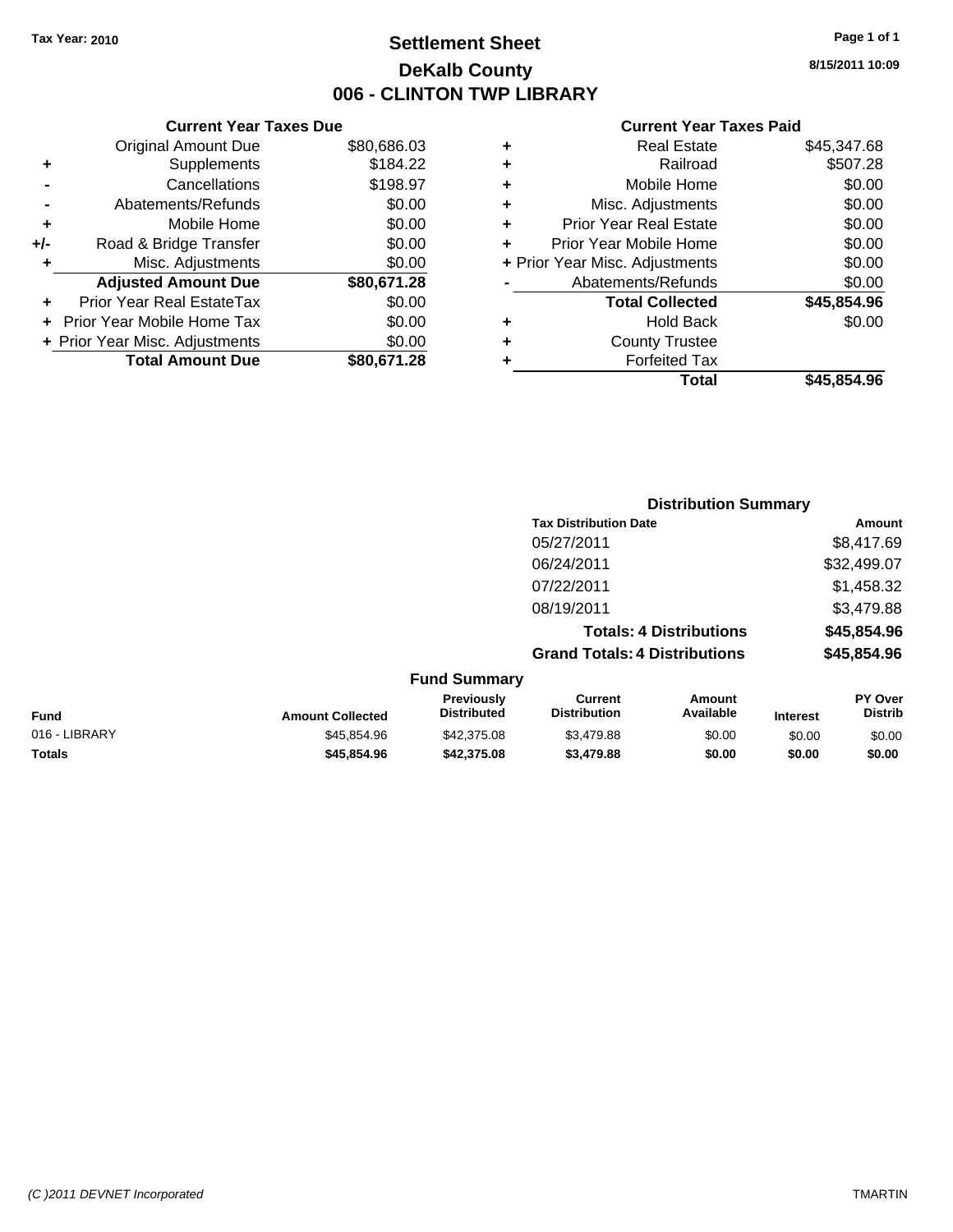**Current Year Taxes Due** Original Amount Due \$21,077.53

**Adjusted Amount Due \$21,073.68**

**Total Amount Due \$21,073.68**

**+** Supplements \$48.12 **-** Cancellations \$51.97 **-** Abatements/Refunds \$0.00 **+** Mobile Home \$0.00 **+/-** Road & Bridge Transfer \$0.00 **+** Misc. Adjustments \$0.00

**+** Prior Year Real EstateTax \$0.00 **+** Prior Year Mobile Home Tax \$0.00 **+ Prior Year Misc. Adjustments**  $$0.00$ 

### **Settlement Sheet Tax Year: 2010 Page 1 of 1 DeKalb County 007 - CLINTON TWP CEMETERY**

**8/15/2011 10:09**

#### **Current Year Taxes Paid**

|                                | \$11.978.78 |
|--------------------------------|-------------|
| <b>Forfeited Tax</b>           |             |
| <b>County Trustee</b>          |             |
| <b>Hold Back</b>               | \$0.00      |
| <b>Total Collected</b>         | \$11,978.78 |
| Abatements/Refunds             | \$0.00      |
| + Prior Year Misc. Adjustments | \$0.00      |
| Prior Year Mobile Home         | \$0.00      |
| <b>Prior Year Real Estate</b>  | \$0.00      |
| Misc. Adjustments              | \$0.00      |
| Mobile Home                    | \$0.00      |
| Railroad                       | \$132.52    |
| <b>Real Estate</b>             | \$11,846.26 |
|                                | Total       |

|                |                         |                                  |                                       | <b>Distribution Summary</b>    |                 |                           |
|----------------|-------------------------|----------------------------------|---------------------------------------|--------------------------------|-----------------|---------------------------|
|                |                         |                                  | <b>Tax Distribution Date</b>          |                                |                 | Amount                    |
|                |                         |                                  | 05/27/2011                            |                                |                 | \$2,198.99                |
|                |                         |                                  | 06/24/2011                            |                                |                 | \$8,489.75                |
|                |                         |                                  | 07/22/2011                            |                                |                 | \$380.99                  |
|                |                         |                                  | 08/19/2011                            |                                |                 | \$909.05                  |
|                |                         |                                  |                                       | <b>Totals: 4 Distributions</b> |                 | \$11,978.78               |
|                |                         |                                  | <b>Grand Totals: 4 Distributions</b>  |                                |                 | \$11,978.78               |
|                |                         | <b>Fund Summary</b>              |                                       |                                |                 |                           |
| <b>Fund</b>    | <b>Amount Collected</b> | Previously<br><b>Distributed</b> | <b>Current</b><br><b>Distribution</b> | <b>Amount</b><br>Available     | <b>Interest</b> | PY Over<br><b>Distrib</b> |
| 017 - CEMETERY | \$11,978.78             | \$11,069.73                      | \$909.05                              | \$0.00                         | \$0.00          | \$0.00                    |
| Totals         | \$11,978.78             | \$11,069.73                      | \$909.05                              | \$0.00                         | \$0.00          | \$0.00                    |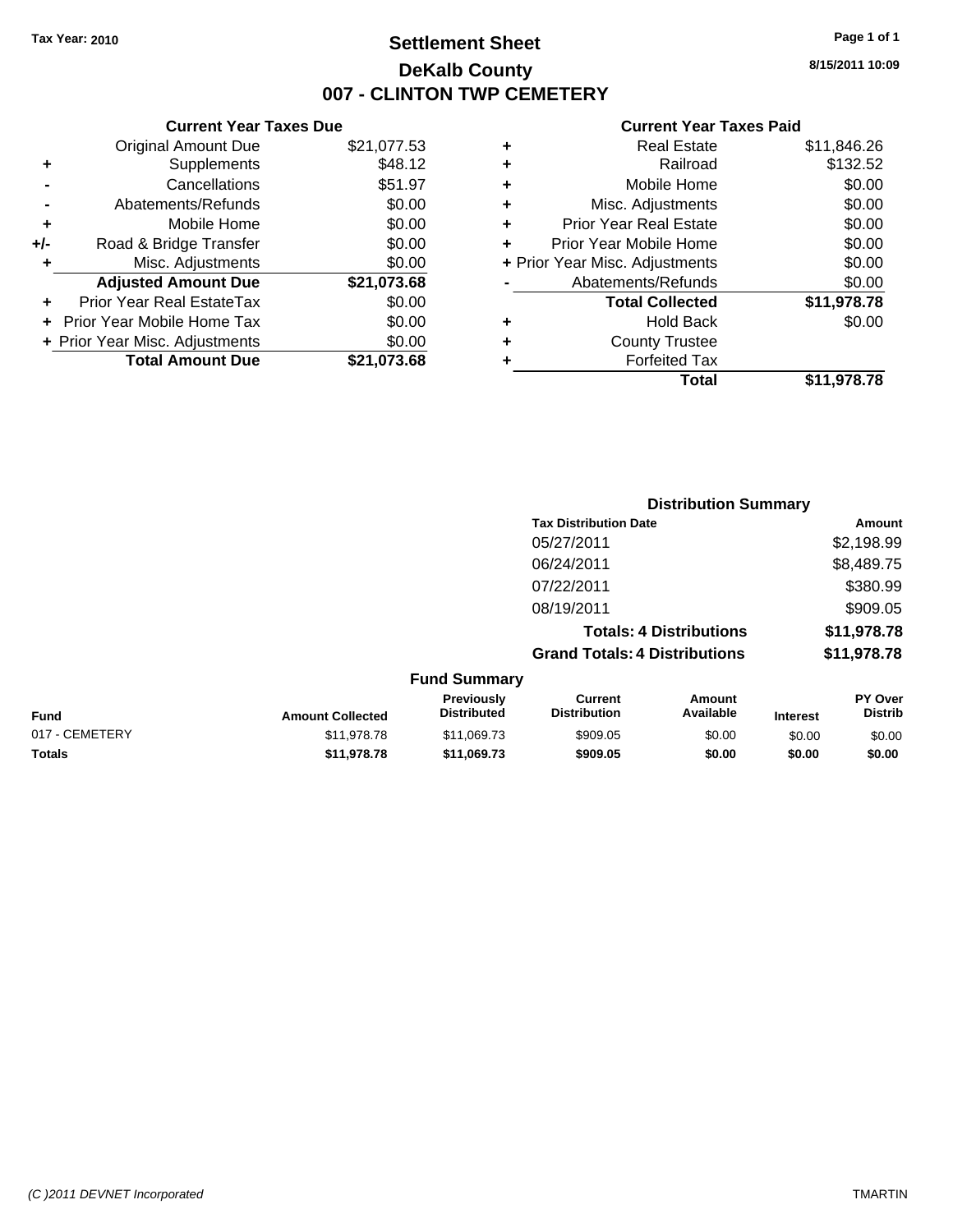### **Settlement Sheet Tax Year: 2010 Page 1 of 1 DeKalb County 008 - CLINTON COMM BLDG**

**8/15/2011 10:09**

#### **Current Year Taxes Paid**

|     | <b>Current Year Taxes Due</b>  |             |   | <b>Current Year Taxes Paid</b> |            |
|-----|--------------------------------|-------------|---|--------------------------------|------------|
|     | <b>Original Amount Due</b>     | \$14,001.37 | ٠ | <b>Real Estate</b>             | \$7,869.11 |
| ٠   | Supplements                    | \$31.97     | ٠ | Railroad                       | \$88.03    |
|     | Cancellations                  | \$34.53     |   | Mobile Home                    | \$0.00     |
|     | Abatements/Refunds             | \$0.00      | ٠ | Misc. Adjustments              | \$0.00     |
| ٠   | Mobile Home                    | \$0.00      | ٠ | <b>Prior Year Real Estate</b>  | \$0.00     |
| +/- | Road & Bridge Transfer         | \$0.00      |   | Prior Year Mobile Home         | \$0.00     |
|     | Misc. Adjustments              | \$0.00      |   | + Prior Year Misc. Adjustments | \$0.00     |
|     | <b>Adjusted Amount Due</b>     | \$13,998.81 |   | Abatements/Refunds             | \$0.00     |
| ٠   | Prior Year Real EstateTax      | \$0.00      |   | <b>Total Collected</b>         | \$7,957.14 |
|     | + Prior Year Mobile Home Tax   | \$0.00      | ٠ | <b>Hold Back</b>               | \$0.00     |
|     | + Prior Year Misc. Adjustments | \$0.00      | ٠ | <b>County Trustee</b>          |            |
|     | <b>Total Amount Due</b>        | \$13,998.81 |   | <b>Forfeited Tax</b>           |            |
|     |                                |             |   | <b>Tatal</b>                   | 67 OE7 4 A |

|   | Total                          | \$7,957.14 |
|---|--------------------------------|------------|
| ٠ | <b>Forfeited Tax</b>           |            |
| ÷ | <b>County Trustee</b>          |            |
| ٠ | <b>Hold Back</b>               | \$0.00     |
|   | <b>Total Collected</b>         | \$7,957.14 |
|   | Abatements/Refunds             | \$0.00     |
|   | + Prior Year Misc. Adjustments | \$0.00     |

|                 |                         |                                  | <b>Distribution Summary</b>           |                                |                 |                           |
|-----------------|-------------------------|----------------------------------|---------------------------------------|--------------------------------|-----------------|---------------------------|
|                 |                         |                                  | <b>Tax Distribution Date</b>          |                                |                 | Amount                    |
|                 |                         |                                  | 05/27/2011                            |                                |                 | \$1,460.63                |
|                 |                         |                                  | 06/24/2011                            |                                |                 | \$5,639.58                |
|                 |                         |                                  | 07/22/2011                            |                                |                 | \$253.08                  |
|                 |                         |                                  | 08/19/2011                            |                                |                 | \$603.85                  |
|                 |                         |                                  |                                       | <b>Totals: 4 Distributions</b> |                 | \$7,957.14                |
|                 |                         |                                  | <b>Grand Totals: 4 Distributions</b>  |                                |                 | \$7,957.14                |
|                 |                         | <b>Fund Summary</b>              |                                       |                                |                 |                           |
| <b>Fund</b>     | <b>Amount Collected</b> | Previously<br><b>Distributed</b> | <b>Current</b><br><b>Distribution</b> | <b>Amount</b><br>Available     | <b>Interest</b> | PY Over<br><b>Distrib</b> |
| 001 - CORPORATE | \$7.957.14              | \$7,353.29                       | \$603.85                              | \$0.00                         | \$0.00          | \$0.00                    |
| <b>Totals</b>   | \$7,957.14              | \$7,353.29                       | \$603.85                              | \$0.00                         | \$0.00          | \$0.00                    |

#### *(C )2011 DEVNET Incorporated* TMARTIN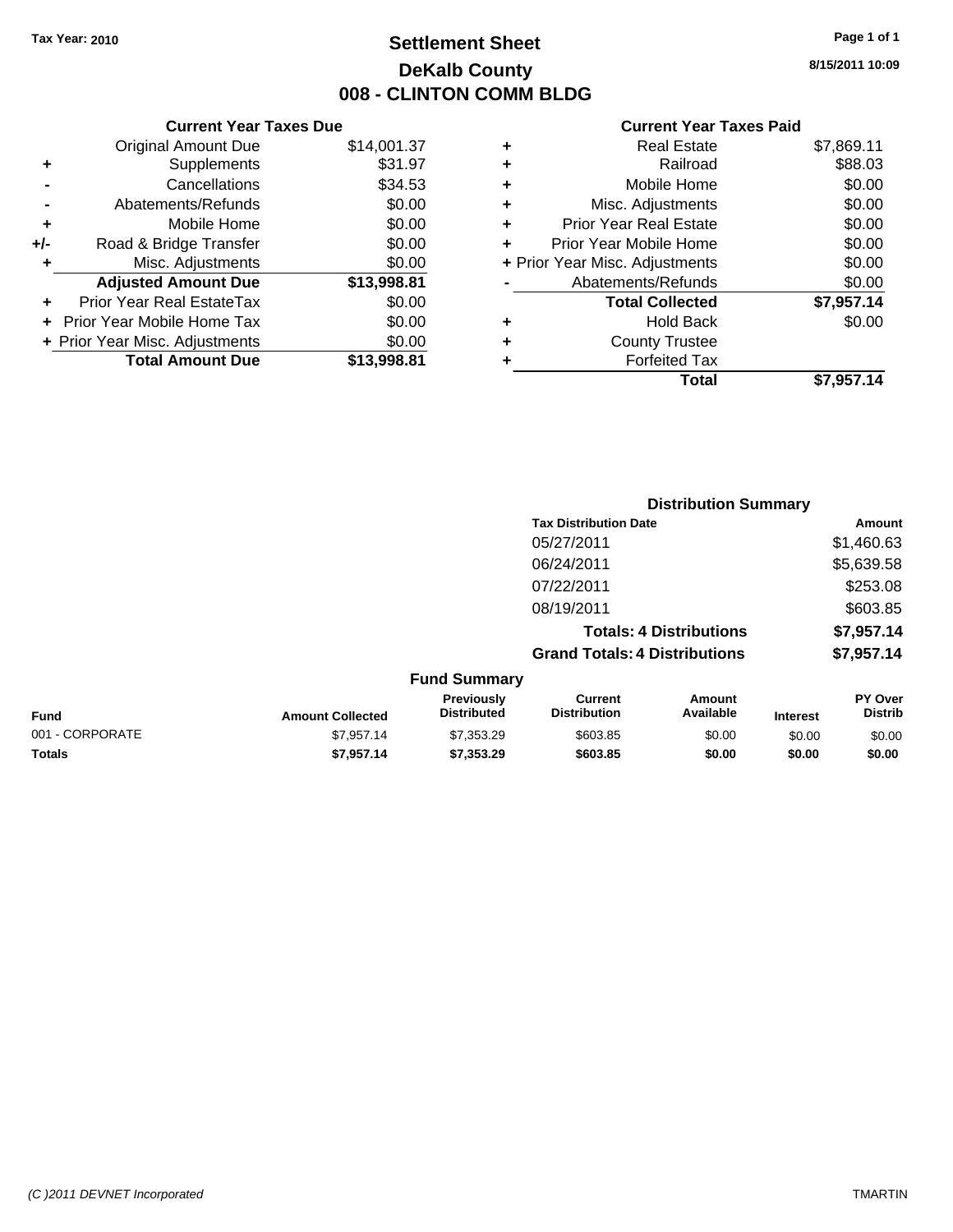**Current Year Taxes Due** Original Amount Due \$241,013.35

**Adjusted Amount Due \$219,409.52**

**Total Amount Due \$219,409.52**

**+** Supplements \$462.98 **-** Cancellations \$500.02 **-** Abatements/Refunds \$0.00 **+** Mobile Home \$0.00 **+/-** Road & Bridge Transfer (\$21,566.79) **+** Misc. Adjustments \$0.00

**+** Prior Year Real EstateTax \$0.00 **+** Prior Year Mobile Home Tax \$0.00 **+ Prior Year Misc. Adjustments**  $$0.00$ 

### **Settlement Sheet Tax Year: 2010 Page 1 of 1 DeKalb County 009 - CLINTON ROAD & BRIDGE**

**8/15/2011 10:09**

#### **Current Year Taxes Paid**

|   | Total                          | \$115,404.45 |
|---|--------------------------------|--------------|
| ٠ | <b>Forfeited Tax</b>           |              |
| ٠ | <b>County Trustee</b>          |              |
| ٠ | <b>Hold Back</b>               | \$0.00       |
|   | <b>Total Collected</b>         | \$115,404.45 |
|   | Abatements/Refunds             | \$0.00       |
|   | + Prior Year Misc. Adjustments | \$0.00       |
| ٠ | Prior Year Mobile Home         | \$0.00       |
| ٠ | Prior Year Real Estate         | \$0.00       |
| ٠ | Misc. Adjustments              | \$0.00       |
| ٠ | Mobile Home                    | \$0.00       |
| ٠ | Railroad                       | \$1,439.13   |
| ٠ | <b>Real Estate</b>             | \$113,965.32 |
|   |                                |              |

| <b>Road and Bridge Summary</b> |             |               | <b>Distribution Summary</b>          |               |
|--------------------------------|-------------|---------------|--------------------------------------|---------------|
| <b>Municipality</b>            | Amt. Due    | Amt. Distrib. | <b>Tax Distribution Date</b>         | <b>Amount</b> |
| <b>VILLAGE OF WATERMAN</b>     | \$37,902.21 | \$21,566.79   | 05/27/2011                           | \$21,154.99   |
| <b>Totals</b>                  | \$37,902.21 | \$21,566.79   | 06/24/2011                           | \$81,839.16   |
|                                |             |               | 07/22/2011                           | \$3,664.92    |
|                                |             |               | 08/19/2011                           | \$8,745.38    |
|                                |             |               | <b>Totals: 4 Distributions</b>       | \$115,404.45  |
|                                |             |               | <b>Grand Totals: 4 Distributions</b> | \$115,404.45  |

| <b>Fund Summary</b>                           |                         |                                         |                                |                     |                 |                                  |
|-----------------------------------------------|-------------------------|-----------------------------------------|--------------------------------|---------------------|-----------------|----------------------------------|
| <b>Fund</b>                                   | <b>Amount Collected</b> | <b>Previously</b><br><b>Distributed</b> | Current<br><b>Distribution</b> | Amount<br>Available | <b>Interest</b> | <b>PY Over</b><br><b>Distrib</b> |
| 007 - ROAD AND BRIDGE                         | \$46.632.17             | \$43.105.80                             | \$3,526.37                     | \$0.00              | \$0.00          | \$0.00                           |
| 009 - PERMANENT ROAD                          | \$48,307.57             | \$44.641.59                             | \$3,665.98                     | \$0.00              | \$0.00          | \$0.00                           |
| 010 - EQUIPMENT AND BUILDING                  | \$18,756.83             | \$17,333.41                             | \$1,423.42                     | \$0.00              | \$0.00          | \$0.00                           |
| 035 - TORT JUDGEMENTS/LIABILITY<br><b>INS</b> | \$1,707.88              | \$1,578.27                              | \$129.61                       | \$0.00              | \$0.00          | \$0.00                           |
| <b>Totals</b>                                 | \$115,404.45            | \$106,659.07                            | \$8,745.38                     | \$0.00              | \$0.00          | \$0.00                           |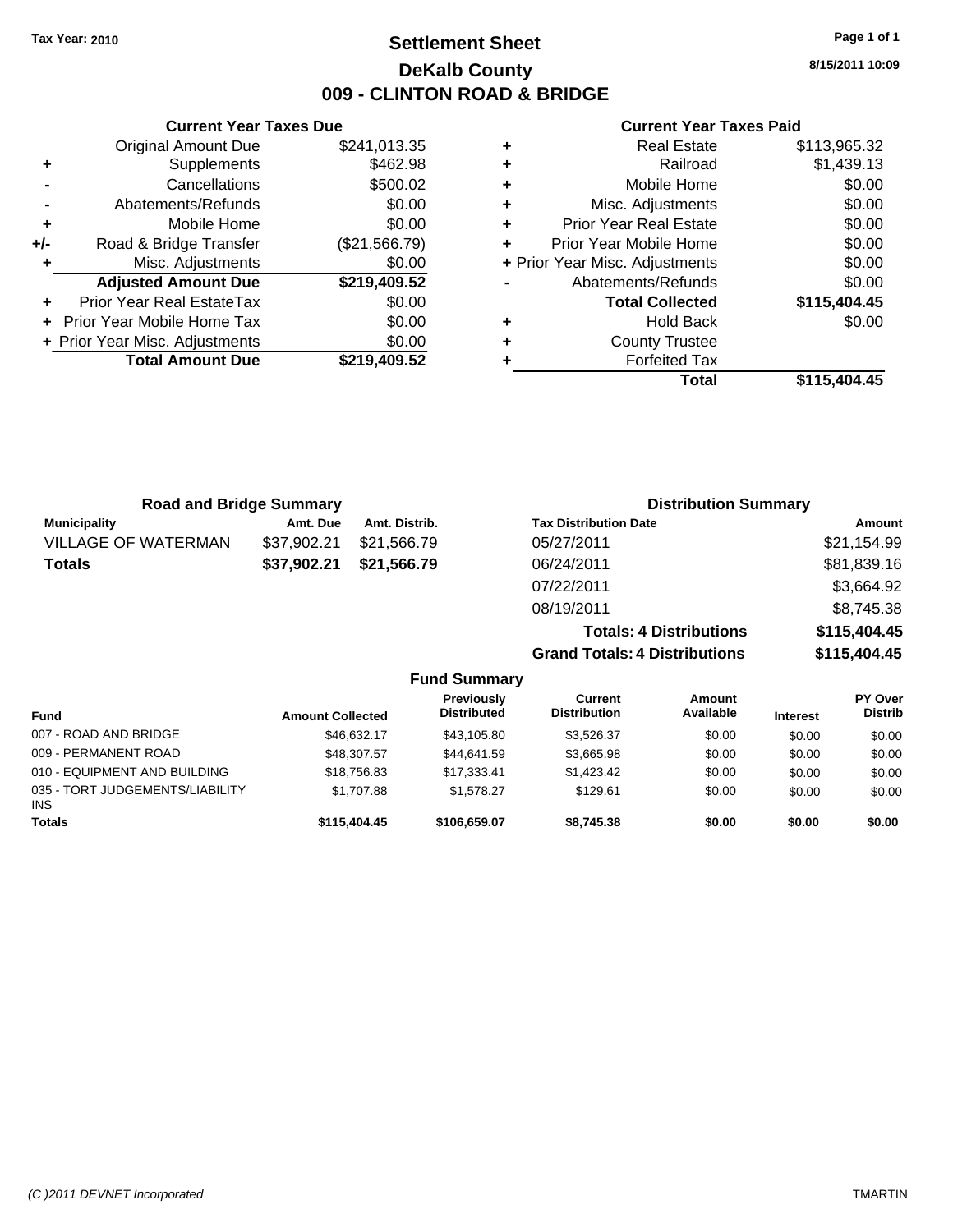### **Settlement Sheet Tax Year: 2010 Page 1 of 1 DeKalb County 010 - CORTLAND TOWNSHIP**

### **Current Year Taxes Due**

|     | <b>Original Amount Due</b>       | \$227,480.96 |
|-----|----------------------------------|--------------|
| ٠   | Supplements                      | \$3,871.92   |
|     | Cancellations                    | \$7,107.22   |
|     | Abatements/Refunds               | \$0.00       |
| ٠   | Mobile Home                      | \$0.00       |
| +/- | Road & Bridge Transfer           | \$0.00       |
| ٠   | Misc. Adjustments                | \$6.86       |
|     | <b>Adjusted Amount Due</b>       | \$224,252.52 |
|     | <b>Prior Year Real EstateTax</b> | (\$35.85)    |
|     | Prior Year Mobile Home Tax       | \$0.00       |
|     | + Prior Year Misc. Adjustments   | \$0.00       |
|     | <b>Total Amount Due</b>          | \$224.216.67 |

#### **Current Year Taxes Paid**

|          | \$130,565.85                                                                                                                                                                                                                                                             |
|----------|--------------------------------------------------------------------------------------------------------------------------------------------------------------------------------------------------------------------------------------------------------------------------|
| Railroad | \$365.28                                                                                                                                                                                                                                                                 |
|          | \$0.00                                                                                                                                                                                                                                                                   |
|          | \$6.86                                                                                                                                                                                                                                                                   |
|          | (\$35.85)                                                                                                                                                                                                                                                                |
|          | \$0.00                                                                                                                                                                                                                                                                   |
|          | \$0.00                                                                                                                                                                                                                                                                   |
|          | \$0.00                                                                                                                                                                                                                                                                   |
|          | \$130,902.14                                                                                                                                                                                                                                                             |
|          | \$0.00                                                                                                                                                                                                                                                                   |
|          |                                                                                                                                                                                                                                                                          |
|          |                                                                                                                                                                                                                                                                          |
| Total    | \$130,902.14                                                                                                                                                                                                                                                             |
|          | <b>Real Estate</b><br>Mobile Home<br>Misc. Adjustments<br><b>Prior Year Real Estate</b><br>Prior Year Mobile Home<br>+ Prior Year Misc. Adjustments<br>Abatements/Refunds<br><b>Total Collected</b><br><b>Hold Back</b><br><b>County Trustee</b><br><b>Forfeited Tax</b> |

## **Distribution Summary Tax Distribution Date Amount**<br>05/27/2011 **Amount Amount** 05/27/2011 \$27,749.54

| <b>Grand Totals: 4 Distributions</b> | \$130,902.14        |
|--------------------------------------|---------------------|
| <b>Totals: 4 Distributions</b>       | \$130,902.14        |
| 08/19/2011                           | \$14,898.80         |
| 07/22/2011                           | \$2,172.50          |
| 06/24/2011                           | \$86,081.30         |
| <u>UJILII LUIT</u>                   | <b>PU. GPI, 140</b> |

**Fund Summary**

| Fund                                   | <b>Amount Collected</b> | Previously<br><b>Distributed</b> | Current<br><b>Distribution</b> | <b>Amount</b><br>Available | <b>Interest</b> | <b>PY Over</b><br><b>Distrib</b> |
|----------------------------------------|-------------------------|----------------------------------|--------------------------------|----------------------------|-----------------|----------------------------------|
| 001 - CORPORATE                        | \$105,657.16            | \$93,631.66                      | \$12,025.50                    | \$0.00                     | \$0.00          | \$0.00                           |
| 005 - I. M. R. F.                      | \$6,303.46              | \$5,586.02                       | \$717.44                       | \$0.00                     | \$0.00          | \$0.00                           |
| 027 - AUDIT                            | \$588.53                | \$521.54                         | \$66.99                        | \$0.00                     | \$0.00          | \$0.00                           |
| 035 - TORT JUDGEMENTS/LIABILITY<br>INS | \$7,465.08              | \$6.615.43                       | \$849.65                       | \$0.00                     | \$0.00          | \$0.00                           |
| 047 - SOCIAL SECURITY                  | \$5,730.50              | \$5.078.28                       | \$652.22                       | \$0.00                     | \$0.00          | \$0.00                           |
| 054 - GENERAL ASSISTANCE               | \$5.157.41              | \$4.570.41                       | \$587.00                       | \$0.00                     | \$0.00          | \$0.00                           |
| Totals                                 | \$130,902.14            | \$116,003.34                     | \$14,898.80                    | \$0.00                     | \$0.00          | \$0.00                           |

### **Miscellaneous Adjustment Detail**

| Year Source             | <b>Account Type</b>       | <b>Amount Adiustment Description</b>         |
|-------------------------|---------------------------|----------------------------------------------|
| 2010 RE - Real Estate   | <b>Back Tax Collected</b> | \$4.68 Work Redemption 09-29-255-050 by TBA  |
| 2010 RE - Real Estate   | <b>Back Tax Collected</b> | \$2.18 Boots Assignment 09-33-181-015 by TBA |
| <b>Totals 2 entries</b> |                           | \$6.86                                       |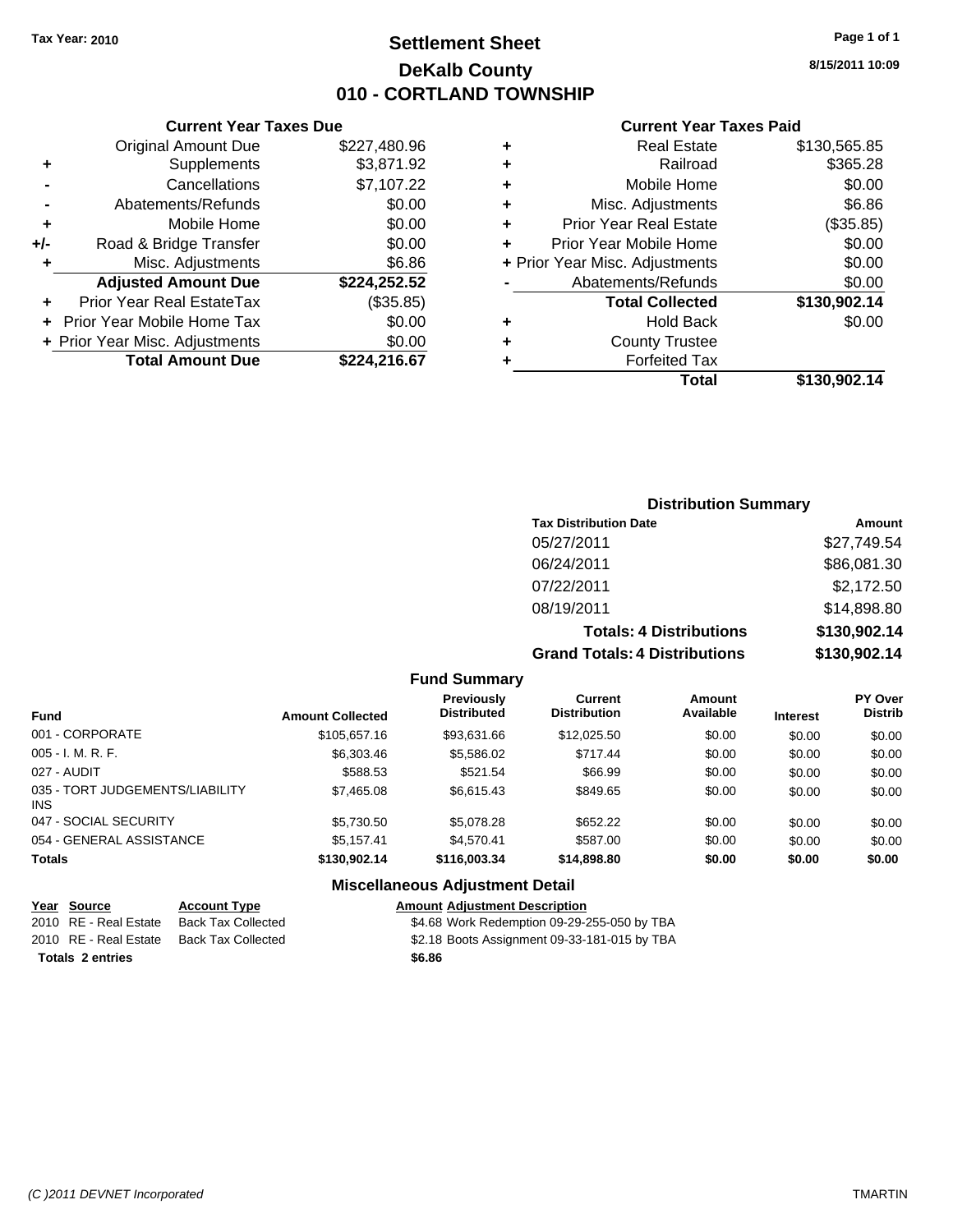### **Settlement Sheet Tax Year: 2010 Page 1 of 1 DeKalb County 011 - CORTLAND ROAD & BRIDGE**

**8/15/2011 10:09**

### **Current Year Taxes Paid**

|     | <b>Current Year Taxes Due</b>  |               |
|-----|--------------------------------|---------------|
|     | <b>Original Amount Due</b>     | \$414,887.20  |
| ٠   | Supplements                    | \$11,849.13   |
|     | Cancellations                  | \$12,130.38   |
|     | Abatements/Refunds             | \$0.00        |
| ٠   | Mobile Home                    | \$0.00        |
| +/- | Road & Bridge Transfer         | (\$15,572.08) |
| ٠   | Misc. Adjustments              | \$12.52       |
|     | <b>Adjusted Amount Due</b>     | \$399,046.39  |
| ٠   | Prior Year Real EstateTax      | (\$77.11)     |
|     | Prior Year Mobile Home Tax     | \$0.00        |
|     | + Prior Year Misc. Adjustments | \$0.00        |
|     | <b>Total Amount Due</b>        | \$398,969.28  |
|     |                                |               |

| ٠ | <b>Real Estate</b>             | \$227,033.71 |
|---|--------------------------------|--------------|
| ٠ | Railroad                       | \$661.26     |
| ٠ | Mobile Home                    | \$0.00       |
| ٠ | Misc. Adjustments              | \$12.52      |
| ÷ | <b>Prior Year Real Estate</b>  | (\$77.11)    |
| ÷ | Prior Year Mobile Home         | \$0.00       |
|   | + Prior Year Misc. Adjustments | \$0.00       |
|   | Abatements/Refunds             | \$0.00       |
|   | <b>Total Collected</b>         | \$227,630.38 |
| ٠ | <b>Hold Back</b>               | \$0.00       |
| ٠ | <b>County Trustee</b>          |              |
| ٠ | <b>Forfeited Tax</b>           |              |
|   | Total                          | \$227.630.38 |

| <b>Road and Bridge Summary</b> |             |               | <b>Distribution Summary</b>    |              |
|--------------------------------|-------------|---------------|--------------------------------|--------------|
| <b>Municipality</b>            | Amt. Due    | Amt. Distrib. | <b>Tax Distribution Date</b>   | Amount       |
| TOWN OF CORTLAND               | \$8,509.15  | \$4,993.97    | 05/27/2011                     | \$47,572.84  |
| CITY OF DEKALB                 | \$587.71    | \$345.01      | 06/24/2011                     | \$149,353.61 |
| <b>VILLAGE OF MAPLE PARK</b>   | \$1,918.20  | \$1,125.95    | 07/22/2011                     | \$3,707.94   |
| <b>CITY OF SYCAMORE</b>        | \$15,515.03 | \$9,107.15    | 08/19/2011                     | \$26,995.99  |
| <b>Totals</b>                  | \$26,530.09 | \$15,572.08   | <b>Totals: 4 Distributions</b> | \$227,630.38 |

**Grand Totals: 4 Distribions** 

| \$227,630.38 |
|--------------|
| \$227,630.38 |
|              |

|                                         |                         | <b>Fund Summary</b>                              |                                |                     |                 |                           |
|-----------------------------------------|-------------------------|--------------------------------------------------|--------------------------------|---------------------|-----------------|---------------------------|
| <b>Fund</b>                             | <b>Amount Collected</b> | Previously<br><b>Distributed</b>                 | Current<br><b>Distribution</b> | Amount<br>Available | <b>Interest</b> | PY Over<br><b>Distrib</b> |
| 005 - I. M. R. F.                       | \$4,117.69              | \$3.629.27                                       | \$488.42                       | \$0.00              | \$0.00          | \$0.00                    |
| 007 - ROAD AND BRIDGE                   | \$18,900.65             | \$16,663,23                                      | \$2,237.42                     | \$0.00              | \$0.00          | \$0.00                    |
| 009 - PERMANENT ROAD                    | \$164,143.90            | \$144,673.90                                     | \$19,470.00                    | \$0.00              | \$0.00          | \$0.00                    |
| 010 - EQUIPMENT AND BUILDING            | \$26,379.20             | \$23.250.22                                      | \$3.128.98                     | \$0.00              | \$0.00          | \$0.00                    |
| 027 - AUDIT                             | \$1.767.11              | \$1,557.50                                       | \$209.61                       | \$0.00              | \$0.00          | \$0.00                    |
| 035 - TORT JUDGEMENTS/LIABILITY<br>INS. | \$9.387.37              | \$8,273,88                                       | \$1,113.49                     | \$0.00              | \$0.00          | \$0.00                    |
| 047 - SOCIAL SECURITY                   | \$2,934.46              | \$2.586.39                                       | \$348.07                       | \$0.00              | \$0.00          | \$0.00                    |
| <b>Totals</b>                           | \$227,630.38            | \$200,634.39                                     | \$26,995.99                    | \$0.00              | \$0.00          | \$0.00                    |
|                                         |                         | <b>Address House Court A. Househouse Product</b> |                                |                     |                 |                           |

### **Miscellaneous Adjustment Detail**

| Year Source             | <b>Account Type</b>                      | <b>Amount Adjustment Description</b>         |
|-------------------------|------------------------------------------|----------------------------------------------|
| 2010 RE - Real Estate   | Back Tax Collected                       | \$8.54 Work Redemption 09-29-255-050 by TBA  |
|                         | 2010 RE - Real Estate Back Tax Collected | \$3.98 Boots Assignment 09-33-181-015 by TBA |
| <b>Totals 2 entries</b> |                                          | \$12.52                                      |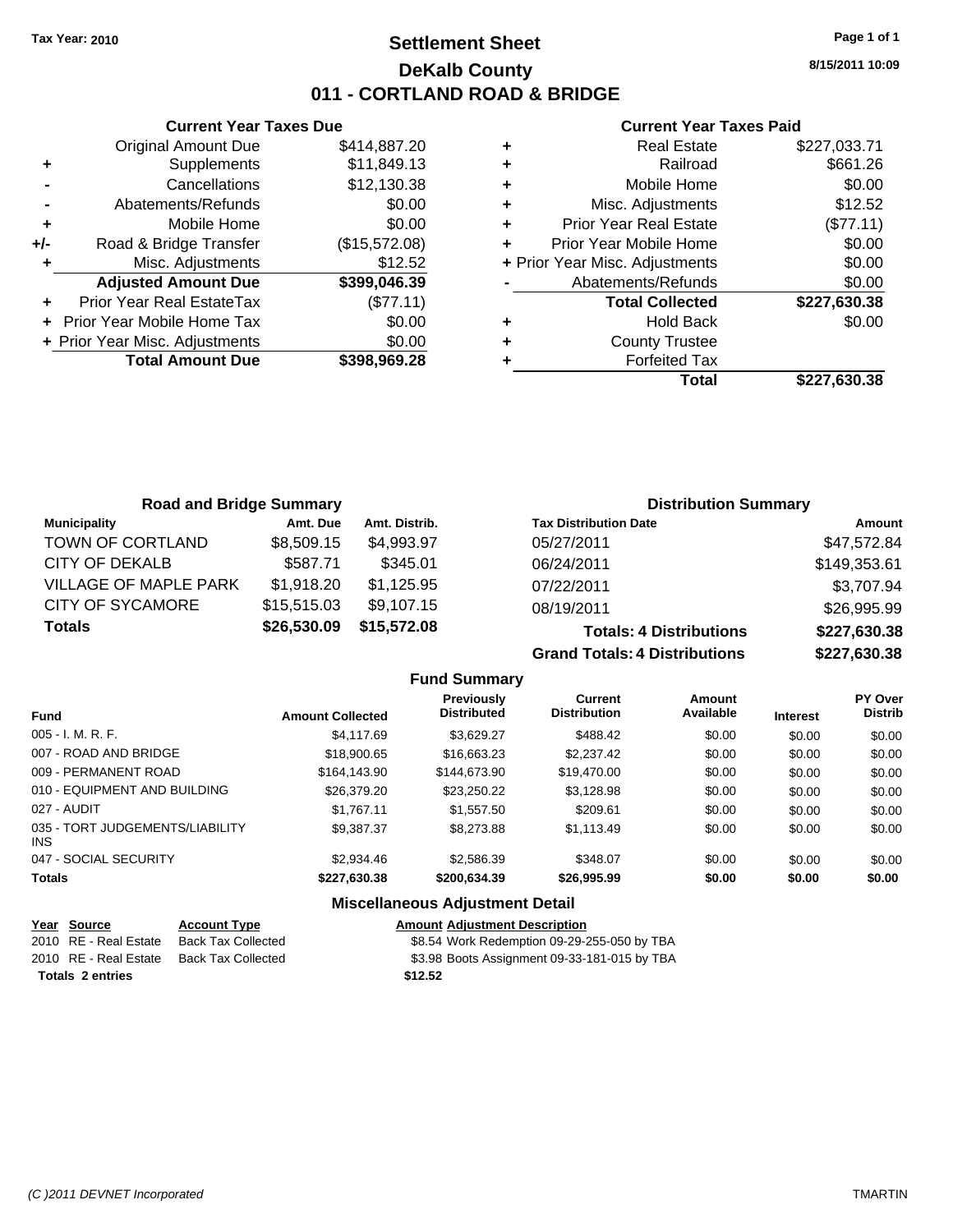### **Settlement Sheet Tax Year: 2010 Page 1 of 1 DeKalb County 012 - DEKALB TOWNSHIP**

**8/15/2011 10:09**

|     | <b>Current Year Taxes Due</b>  |              |  |  |
|-----|--------------------------------|--------------|--|--|
|     | <b>Original Amount Due</b>     | \$849,126.05 |  |  |
| ٠   | Supplements                    | \$16,633.58  |  |  |
|     | Cancellations                  | \$30,066.32  |  |  |
|     | Abatements/Refunds             | \$0.09       |  |  |
| ٠   | Mobile Home                    | \$0.00       |  |  |
| +/- | Road & Bridge Transfer         | \$0.00       |  |  |
|     | Misc. Adjustments              | \$276.99     |  |  |
|     | <b>Adjusted Amount Due</b>     | \$835,970.21 |  |  |
|     | Prior Year Real EstateTax      | (\$259.31)   |  |  |
|     | Prior Year Mobile Home Tax     | \$0.00       |  |  |
|     | + Prior Year Misc. Adjustments | \$0.00       |  |  |
|     | <b>Total Amount Due</b>        | \$835,710.90 |  |  |
|     |                                |              |  |  |

#### **Current Year Taxes Paid**

| ٠ | <b>Real Estate</b>             | \$472,186.99 |
|---|--------------------------------|--------------|
| ٠ | Railroad                       | \$928.44     |
| ٠ | Mobile Home                    | \$0.00       |
| ٠ | Misc. Adjustments              | \$276.99     |
| ٠ | <b>Prior Year Real Estate</b>  | (\$259.31)   |
| ÷ | Prior Year Mobile Home         | \$0.00       |
|   | + Prior Year Misc. Adjustments | \$0.00       |
|   | Abatements/Refunds             | \$0.09       |
|   | <b>Total Collected</b>         | \$473,133.02 |
| ٠ | Hold Back                      | \$0.00       |
| ٠ | <b>County Trustee</b>          |              |
| ٠ | <b>Forfeited Tax</b>           |              |
|   | Total                          | \$473,133.02 |
|   |                                |              |

#### **Distribution Summary Tax Distribution Date Amount** 05/27/2011 \$95,288.64 06/24/2011 \$320,897.31 07/22/2011 \$11,047.77 08/19/2011 \$45,899.30 **Totals: 4 Distributions \$473,133.02 Grand Totals: 4 Distributions \$473,133.02 Fund Summary Fund Interest Amount Collected Distributed PY Over Distrib Amount Available Current Distribution Previously** 001 - CORPORATE \$363,465.99 \$328,205.65 \$35,260.34 \$0.00 \$0.00 \$0.00 054 - GENERAL ASSISTANCE 60.00 \$109,667.03 \$99,028.07 \$10,638.96 \$0.00 \$0.00 \$0.00 **Totals \$473,133.02 \$427,233.72 \$45,899.30 \$0.00 \$0.00 \$0.00 Miscellaneous Adjustment Detail**

| Year Source             | <b>Account Type</b>       | <b>Amount Adjustment Description</b>                             |
|-------------------------|---------------------------|------------------------------------------------------------------|
| 2010 RE - Real Estate   | <b>Back Tax Collected</b> | \$0.36 LaSalle Bank Redemption 08-15-128-009 by TBA              |
| 2010 RE - Real Estate   | <b>Back Tax Collected</b> | \$0.36 LaSalle Bank Redemption 08-15-128-010 by TBA              |
| 2010 RE - Real Estate   | Paymt In Lieu of Tax      | \$192.26 DeKalb Units-Housing Authority by TBA                   |
| 2010 RE - Real Estate   | Real Estate Tax           | \$84.01 Additional Tax per Target Agreement 08-26-200-010 by TBA |
| <b>Totals 4 entries</b> |                           | \$276.99                                                         |
|                         |                           |                                                                  |

**Totals 1 entries** \$0.09

### **Abatement Detail**

### **Year Source Account Type Amount Adjustment Description**

2010 RE - Real Estate \$0.09 08-02-376-013 PTAB Refund by TBA PTAB Decision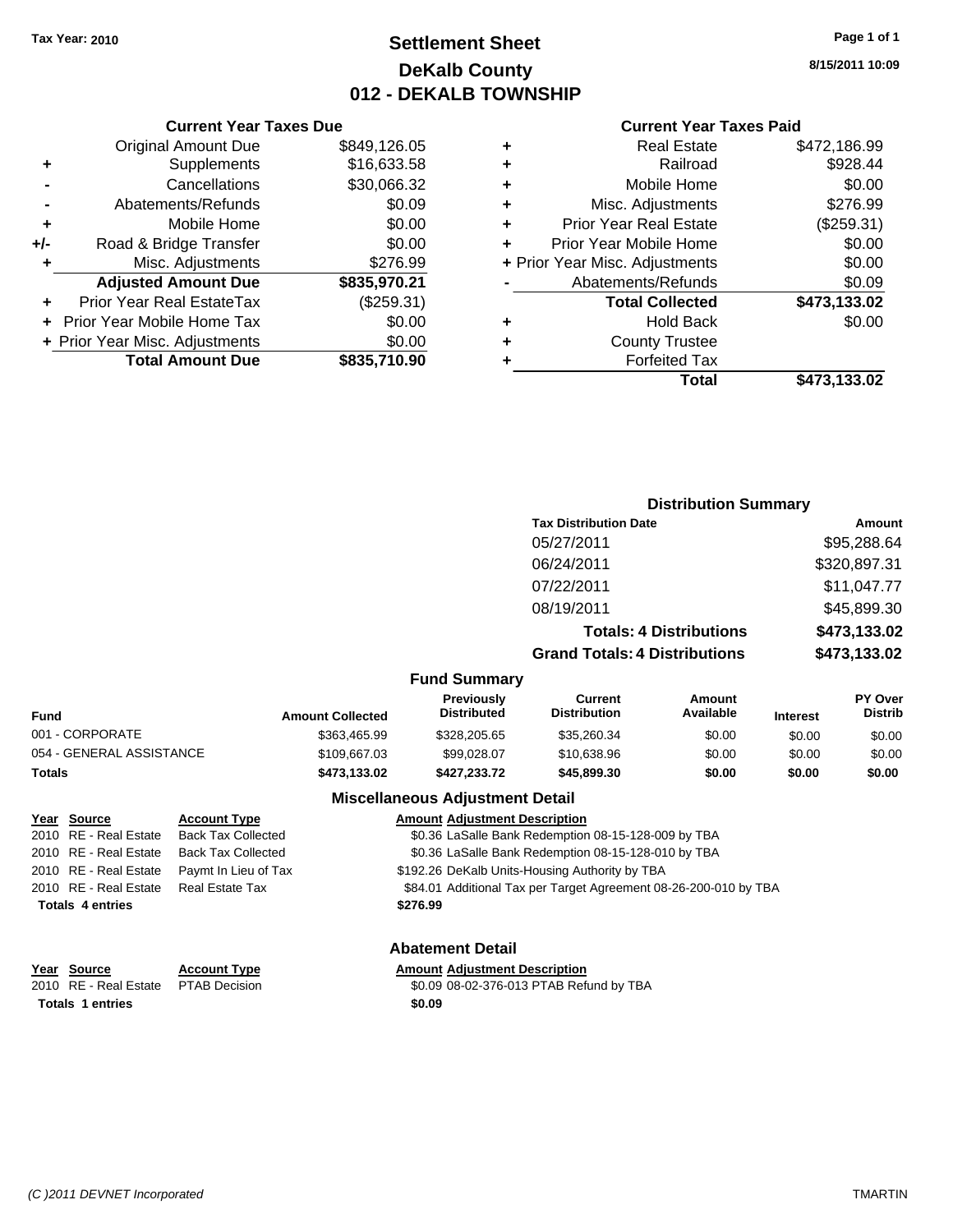### **Settlement Sheet Tax Year: 2010 Page 1 of 1 DeKalb County 013 - DEKALB ROAD & BRIDGE**

**8/15/2011 10:09**

#### **Current Year Taxes Paid**

|   | <b>Real Estate</b>             | \$437,376.20 |
|---|--------------------------------|--------------|
| ٠ | Railroad                       | \$905.69     |
| ٠ | Mobile Home                    | \$0.00       |
| ٠ | Misc. Adjustments              | \$472.31     |
| ٠ | <b>Prior Year Real Estate</b>  | (\$335.09)   |
| ÷ | Prior Year Mobile Home         | \$0.00       |
|   | + Prior Year Misc. Adjustments | \$0.00       |
|   | Abatements/Refunds             | \$0.09       |
|   | <b>Total Collected</b>         | \$438,419.02 |
| ٠ | <b>Hold Back</b>               | \$0.00       |
| ٠ | <b>County Trustee</b>          |              |
|   | <b>Forfeited Tax</b>           |              |
|   | Total                          | \$438,419.02 |

|     | <b>Total Amount Due</b>          | \$868,703.55    |
|-----|----------------------------------|-----------------|
|     | + Prior Year Misc. Adjustments   | \$0.00          |
|     | Prior Year Mobile Home Tax       | \$0.00          |
|     | <b>Prior Year Real EstateTax</b> | (\$335.09)      |
|     | <b>Adjusted Amount Due</b>       | \$869,038.64    |
| ٠   | Misc. Adjustments                | \$472.31        |
| +/- | Road & Bridge Transfer           | (\$126, 226.22) |
| ٠   | Mobile Home                      | \$0.00          |
|     | Abatements/Refunds               | \$0.09          |
|     | Cancellations                    | \$27,355.53     |
| ٠   | Supplements                      | \$27,009.24     |
|     | <b>Original Amount Due</b>       | \$995,138.93    |

**Current Year Taxes Due**

| <b>Road and Bridge Summary</b> |             |                           | <b>Distribution Summary</b>          |              |
|--------------------------------|-------------|---------------------------|--------------------------------------|--------------|
| <b>Municipality</b>            | Amt. Due    | Amt. Distrib.             | <b>Tax Distribution Date</b>         | Amount       |
| <b>CITY OF DEKALB</b>          |             | \$207,688.03 \$117,880.76 | 05/27/2011                           | \$86,599.41  |
| <b>CITY OF SYCAMORE</b>        | \$14.700.14 | \$8.345.46                | 06/24/2011                           | \$295,046.26 |
| <b>Totals</b>                  |             | \$222,388.17 \$126,226.22 | 07/22/2011                           | \$13,136.86  |
|                                |             |                           | 08/19/2011                           | \$43,636.49  |
|                                |             |                           | <b>Totals: 4 Distributions</b>       | \$438,419.02 |
|                                |             |                           | <b>Grand Totals: 4 Distributions</b> | \$438,419.02 |
|                                |             | <b>Fund Summary</b>       |                                      |              |

| Fund                         | <b>Amount Collected</b> | Previously<br><b>Distributed</b> | Current<br><b>Distribution</b> | Amount<br>Available | <b>Interest</b> | <b>PY Over</b><br><b>Distrib</b> |
|------------------------------|-------------------------|----------------------------------|--------------------------------|---------------------|-----------------|----------------------------------|
| 007 - ROAD AND BRIDGE        | \$140,822,78            | \$126,810.57                     | \$14.012.21                    | \$0.00              | \$0.00          | \$0.00                           |
| 009 - PERMANENT ROAD         | \$269,190.09            | \$242,393.50                     | \$26,796.59                    | \$0.00              | \$0.00          | \$0.00                           |
| 010 - EQUIPMENT AND BUILDING | \$28,406.15             | \$25,578,46                      | \$2,827.69                     | \$0.00              | \$0.00          | \$0.00                           |
| Totals                       | \$438,419.02            | \$394.782.53                     | \$43,636,49                    | \$0.00              | \$0.00          | \$0.00                           |

#### **Miscellaneous Adjustment Detail**

| Year Source             | <b>Account Type</b>       | <b>Amount Adiustment Description</b>                |
|-------------------------|---------------------------|-----------------------------------------------------|
| 2010 RE - Real Estate   | <b>Back Tax Collected</b> | \$0.42 LaSalle Bank Redemption 08-15-128-009 by TBA |
| 2010 RE - Real Estate   | <b>Back Tax Collected</b> | \$0.42 LaSalle Bank Redemption 08-15-128-010 by TBA |
| 2010 RE - Real Estate   | Paymt In Lieu of Tax      | \$225.32 DeKalb Units-Housing Authority by TBA      |
| 2010 RE - Real Estate   | <b>Real Estate Tax</b>    | \$246.15 Added by TBA                               |
| <b>Totals 4 entries</b> |                           | \$472.31                                            |
|                         |                           | <b>Abatement Detail</b>                             |
| Year Source             | <b>Account Type</b>       | <b>Amount Adjustment Description</b>                |
| 2010 RE - Real Estate   | <b>PTAB Decision</b>      | \$0.11 08-02-376-013 PTAB Refund by TBA             |

**Totals 1 entries** \$0.11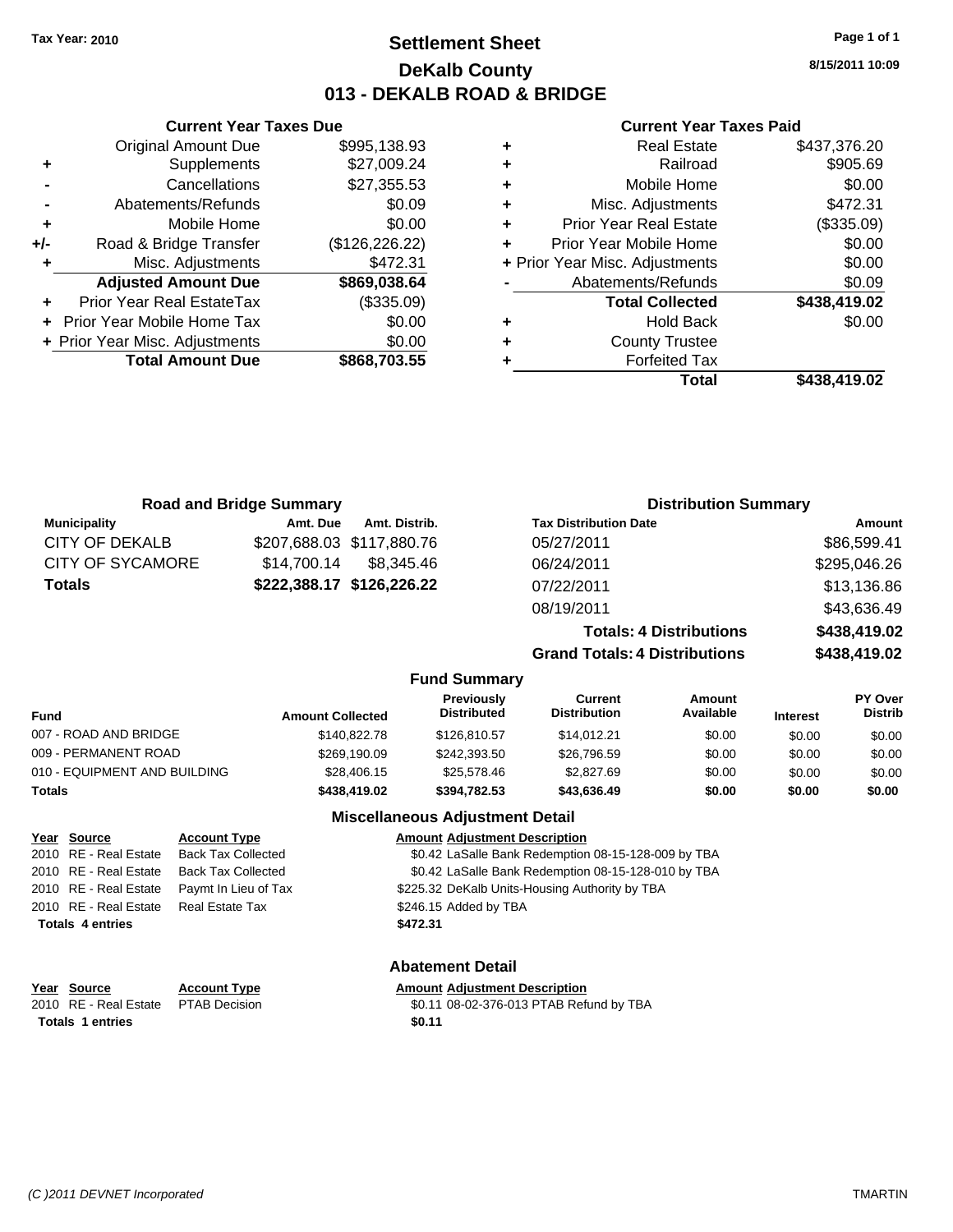### **Settlement Sheet Tax Year: 2010 Page 1 of 1 DeKalb County 014 - FRANKLIN TOWNSHIP**

**8/15/2011 10:09**

### **Current Year Taxes Paid**

|     | <b>Current Year Taxes Due</b>     |              |           |
|-----|-----------------------------------|--------------|-----------|
|     | <b>Original Amount Due</b>        | \$103,786.55 | ٠         |
|     | <b>Supplements</b>                | \$365.43     | ٠         |
|     | Cancellations                     | \$427.63     | ٠         |
|     | Abatements/Refunds                | \$0.00       | ٠         |
|     | Mobile Home                       | \$0.00       | ٠         |
| +/- | Road & Bridge Transfer            | \$0.00       | Р         |
|     | Misc. Adjustments                 | \$0.00       | + Prior \ |
|     | <b>Adjusted Amount Due</b>        | \$103,724.35 |           |
|     | Prior Year Real EstateTax         | \$0.00       |           |
|     | <b>Prior Year Mobile Home Tax</b> | \$0.00       | ٠         |
|     | + Prior Year Misc. Adjustments    | \$0.00       |           |
|     | <b>Total Amount Due</b>           | \$103,724.35 |           |
|     |                                   |              |           |

| ٠ | <b>Real Estate</b>             | \$62,726.01 |
|---|--------------------------------|-------------|
| ٠ | Railroad                       | \$397.19    |
| ٠ | Mobile Home                    | \$0.00      |
| ٠ | Misc. Adjustments              | \$0.00      |
| ٠ | <b>Prior Year Real Estate</b>  | \$0.00      |
| ÷ | Prior Year Mobile Home         | \$0.00      |
|   | + Prior Year Misc. Adjustments | \$0.00      |
|   | Abatements/Refunds             | \$0.00      |
|   | <b>Total Collected</b>         | \$63,123.20 |
| ٠ | Hold Back                      | \$0.00      |
| ٠ | <b>County Trustee</b>          |             |
| ٠ | <b>Forfeited Tax</b>           |             |
|   | Total                          | \$63,123.20 |
|   |                                |             |

|                          |                         |                                  |                                       | <b>Distribution Summary</b>    |                 |                           |
|--------------------------|-------------------------|----------------------------------|---------------------------------------|--------------------------------|-----------------|---------------------------|
|                          |                         |                                  | <b>Tax Distribution Date</b>          |                                |                 | <b>Amount</b>             |
|                          |                         |                                  | 05/27/2011                            |                                |                 | \$15,072.80               |
|                          |                         |                                  | 06/24/2011                            |                                |                 | \$39,437.27               |
|                          |                         |                                  | 07/22/2011                            |                                |                 | \$781.86                  |
|                          |                         |                                  | 08/19/2011                            |                                |                 | \$7,831.27                |
|                          |                         |                                  |                                       | <b>Totals: 4 Distributions</b> |                 | \$63,123.20               |
|                          |                         |                                  | <b>Grand Totals: 4 Distributions</b>  |                                |                 | \$63,123.20               |
|                          |                         | <b>Fund Summary</b>              |                                       |                                |                 |                           |
| <b>Fund</b>              | <b>Amount Collected</b> | Previously<br><b>Distributed</b> | <b>Current</b><br><b>Distribution</b> | Amount<br>Available            | <b>Interest</b> | PY Over<br><b>Distrib</b> |
| 001 - CORPORATE          | \$51,009.74             | \$44,681.31                      | \$6,328.43                            | \$0.00                         | \$0.00          | \$0.00                    |
| 005 - I. M. R. F.        | \$11,129.31             | \$9,748.57                       | \$1,380.74                            | \$0.00                         | \$0.00          | \$0.00                    |
| 054 - GENERAL ASSISTANCE | \$984.15                | \$862.05                         | \$122.10                              | \$0.00                         | \$0.00          | \$0.00                    |
| Totals                   | \$63,123.20             | \$55,291.93                      | \$7,831.27                            | \$0.00                         | \$0.00          | \$0.00                    |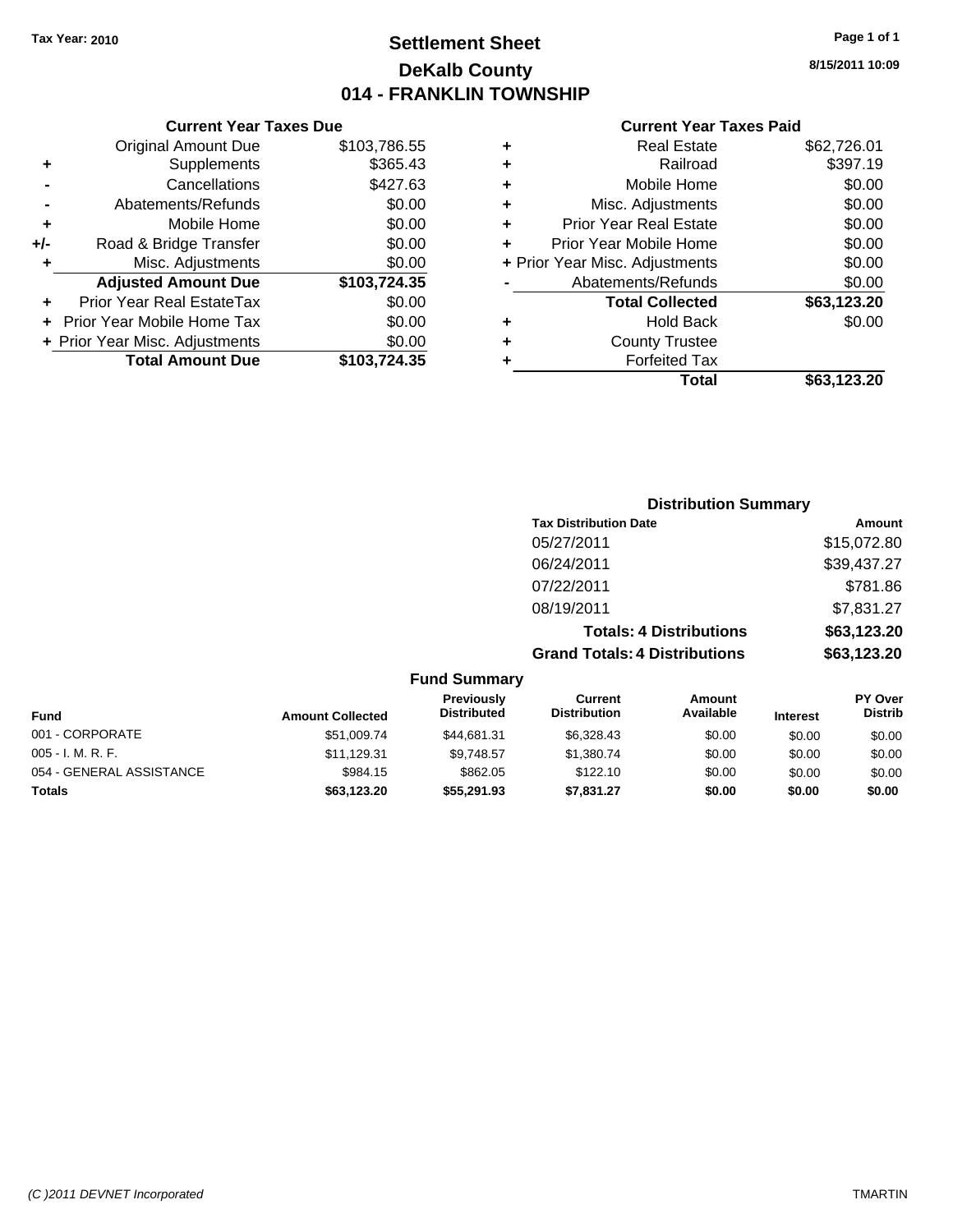### **Settlement Sheet Tax Year: 2010 Page 1 of 1 DeKalb County 015 - FRANKLIN TWP CEMETERY**

### **Current Year Taxes Due**

|       | <b>Original Amount Due</b>        | \$29,679.24 |
|-------|-----------------------------------|-------------|
| ٠     | Supplements                       | \$104.51    |
|       | Cancellations                     | \$122.29    |
|       | Abatements/Refunds                | \$0.00      |
| ٠     | Mobile Home                       | \$0.00      |
| $+/-$ | Road & Bridge Transfer            | \$0.00      |
| ٠     | Misc. Adjustments                 | \$0.00      |
|       | <b>Adjusted Amount Due</b>        | \$29,661.46 |
|       | <b>Prior Year Real EstateTax</b>  | \$0.00      |
|       | <b>Prior Year Mobile Home Tax</b> | \$0.00      |
|       | + Prior Year Misc. Adjustments    | \$0.00      |
|       | <b>Total Amount Due</b>           | \$29.661.46 |

### **Current Year Taxes Paid**

|   | <b>Real Estate</b>             | \$17,937.34 |
|---|--------------------------------|-------------|
| ٠ | Railroad                       | \$113.59    |
| ٠ | Mobile Home                    | \$0.00      |
| ٠ | Misc. Adjustments              | \$0.00      |
| ٠ | <b>Prior Year Real Estate</b>  | \$0.00      |
|   | Prior Year Mobile Home         | \$0.00      |
|   | + Prior Year Misc. Adjustments | \$0.00      |
|   | Abatements/Refunds             | \$0.00      |
|   | <b>Total Collected</b>         | \$18,050.93 |
| ٠ | <b>Hold Back</b>               | \$0.00      |
| ٠ | <b>County Trustee</b>          |             |
| ٠ | <b>Forfeited Tax</b>           |             |
|   | Total                          | \$18,050.93 |
|   |                                |             |

|                     | <b>Distribution Summary</b>          |                                |             |  |
|---------------------|--------------------------------------|--------------------------------|-------------|--|
|                     | <b>Tax Distribution Date</b>         |                                | Amount      |  |
|                     | 05/27/2011                           |                                | \$4,310.17  |  |
|                     | 06/24/2011                           |                                | \$11,277.62 |  |
|                     | 07/22/2011                           |                                | \$223.61    |  |
|                     | 08/19/2011                           |                                | \$2,239.53  |  |
|                     |                                      | <b>Totals: 4 Distributions</b> | \$18,050.93 |  |
|                     | <b>Grand Totals: 4 Distributions</b> |                                | \$18,050.93 |  |
| <b>Fund Summary</b> |                                      |                                |             |  |
| <b>Previously</b>   | <b>Current</b>                       | Amount                         | PY Over     |  |

| <b>Fund</b>    | <b>Amount Collected</b> | Previously<br><b>Distributed</b> | Current<br><b>Distribution</b> | Amount<br>Available | <b>Interest</b> | PY Over<br>Distrib |
|----------------|-------------------------|----------------------------------|--------------------------------|---------------------|-----------------|--------------------|
| 017 - CEMETERY | \$18,050.93             | \$15.811.40                      | \$2.239.53                     | \$0.00              | \$0.00          | \$0.00             |
| Totals         | \$18.050.93             | \$15,811,40                      | \$2.239.53                     | \$0.00              | \$0.00          | \$0.00             |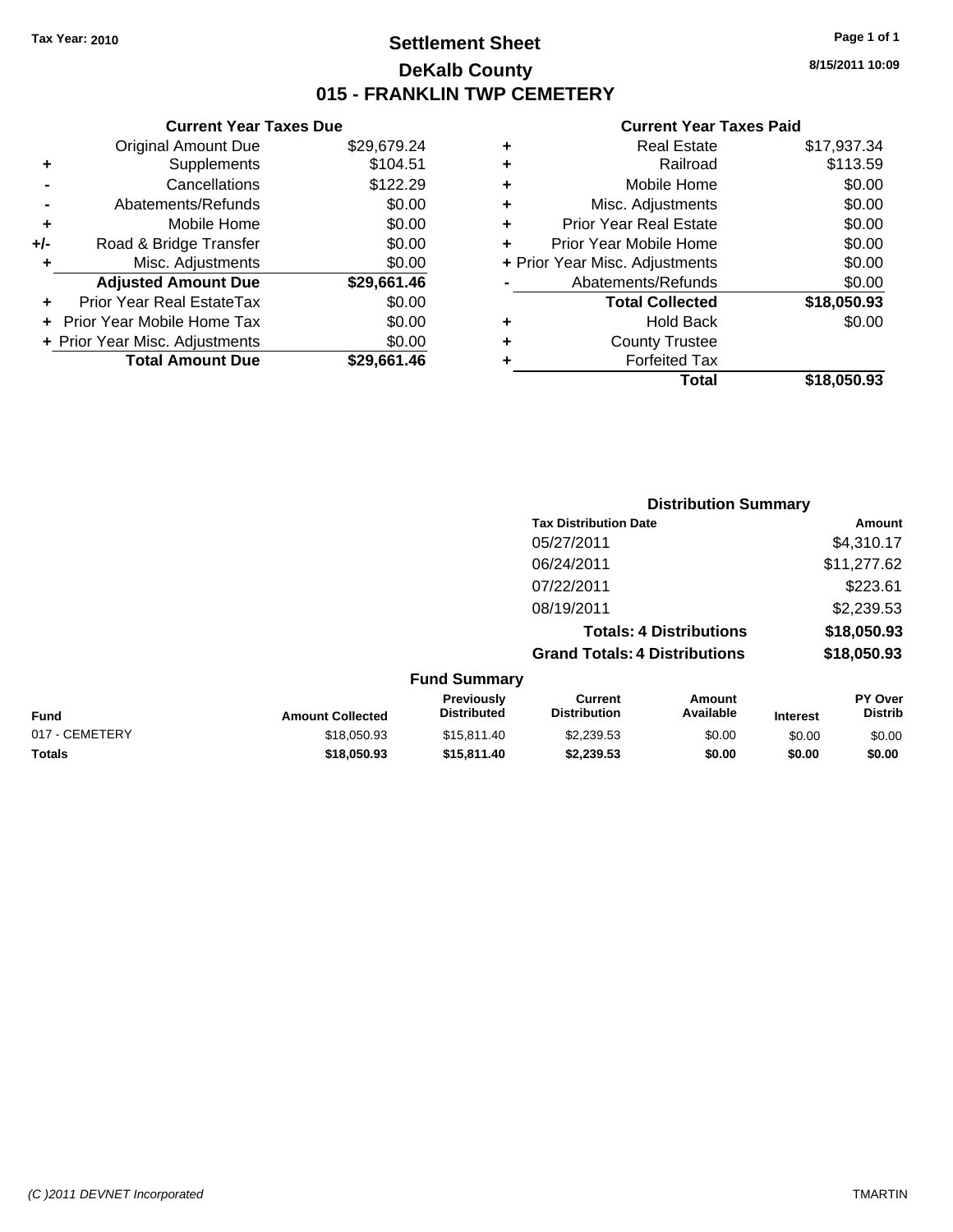### **Settlement Sheet Tax Year: 2010 Page 1 of 1 DeKalb County 016 - FRANKLIN ROAD & BRIDGE**

**8/15/2011 10:09**

#### **Current Year Taxes Paid**

|   | Total                          | \$143.874.76 |
|---|--------------------------------|--------------|
|   | <b>Forfeited Tax</b>           |              |
| ÷ | <b>County Trustee</b>          |              |
| ٠ | <b>Hold Back</b>               | \$0.00       |
|   | <b>Total Collected</b>         | \$143,874.76 |
|   | Abatements/Refunds             | \$0.00       |
|   | + Prior Year Misc. Adjustments | \$0.00       |
| ÷ | Prior Year Mobile Home         | \$0.00       |
| ٠ | <b>Prior Year Real Estate</b>  | \$0.00       |
| ٠ | Misc. Adjustments              | \$0.00       |
| ٠ | Mobile Home                    | \$0.00       |
| ٠ | Railroad                       | \$979.12     |
| ٠ | <b>Real Estate</b>             | \$142,895.64 |

| <b>Road and Bridge Summary</b> |             |               | <b>Distribution Summary</b>  |             |  |
|--------------------------------|-------------|---------------|------------------------------|-------------|--|
| <b>Municipality</b>            | Amt. Due    | Amt. Distrib. | <b>Tax Distribution Date</b> | Amount      |  |
| <b>VILLAGE OF KIRKLAND</b>     | \$26,548.43 | \$16.172.67   | 05/27/2011                   | \$34,337.27 |  |
| <b>Totals</b>                  | \$26,548.43 | \$16,172.67   | 06/24/2011                   | \$89,915.96 |  |
|                                |             |               | 07/22/2011                   | \$1,781.11  |  |
|                                |             |               | -- <i>----</i> ---           | .           |  |

|                     | 08/19/2011                           |              |                |
|---------------------|--------------------------------------|--------------|----------------|
|                     | <b>Totals: 4 Distributions</b>       | \$143,874.76 |                |
|                     | <b>Grand Totals: 4 Distributions</b> | \$143,874.76 |                |
| <b>Fund Summary</b> |                                      |              |                |
| <b>Previously</b>   | <b>Current</b>                       | Amount       | <b>PY Over</b> |

| Fund                                          | <b>Amount Collected</b> | Previously<br><b>Distributed</b> | Current<br><b>Distribution</b> | Amount<br>Available | <b>Interest</b> | <b>PY Over</b><br><b>Distrib</b> |
|-----------------------------------------------|-------------------------|----------------------------------|--------------------------------|---------------------|-----------------|----------------------------------|
| 007 - ROAD AND BRIDGE                         | \$42,520.07             | \$37.254.09                      | \$5,265.98                     | \$0.00              | \$0.00          | \$0.00                           |
| 008 - BRIDGE CONST W/COUNTY                   | \$7,299.13              | \$6,393.57                       | \$905.56                       | \$0.00              | \$0.00          | \$0.00                           |
| 009 - PERMANENT ROAD                          | \$80,670.63             | \$70,662.33                      | \$10,008.30                    | \$0.00              | \$0.00          | \$0.00                           |
| 010 - EQUIPMENT AND BUILDING                  | \$9.125.43              | \$7,993.30                       | \$1,132.13                     | \$0.00              | \$0.00          | \$0.00                           |
| 035 - TORT JUDGEMENTS/LIABILITY<br><b>INS</b> | \$3.649.56              | \$3.196.78                       | \$452.78                       | \$0.00              | \$0.00          | \$0.00                           |
| 047 - SOCIAL SECURITY                         | \$609.94                | \$534.27                         | \$75.67                        | \$0.00              | \$0.00          | \$0.00                           |
| <b>Totals</b>                                 | \$143,874.76            | \$126,034.34                     | \$17,840.42                    | \$0.00              | \$0.00          | \$0.00                           |

# **Current Year Taxes Due**<br>J Amount Due

|     | <b>Original Amount Due</b>     | \$263,148.25   |
|-----|--------------------------------|----------------|
| ٠   | Supplements                    | \$832.49       |
|     | Cancellations                  | \$974.23       |
|     | Abatements/Refunds             | \$0.00         |
| ÷   | Mobile Home                    | \$0.00         |
| +/- | Road & Bridge Transfer         | (\$16, 172.67) |
| ٠   | Misc. Adjustments              | \$0.00         |
|     | <b>Adjusted Amount Due</b>     | \$246,833.84   |
|     | Prior Year Real EstateTax      | \$0.00         |
|     | Prior Year Mobile Home Tax     | \$0.00         |
|     | + Prior Year Misc. Adjustments | \$0.00         |
|     | <b>Total Amount Due</b>        | \$246,833.84   |
|     |                                |                |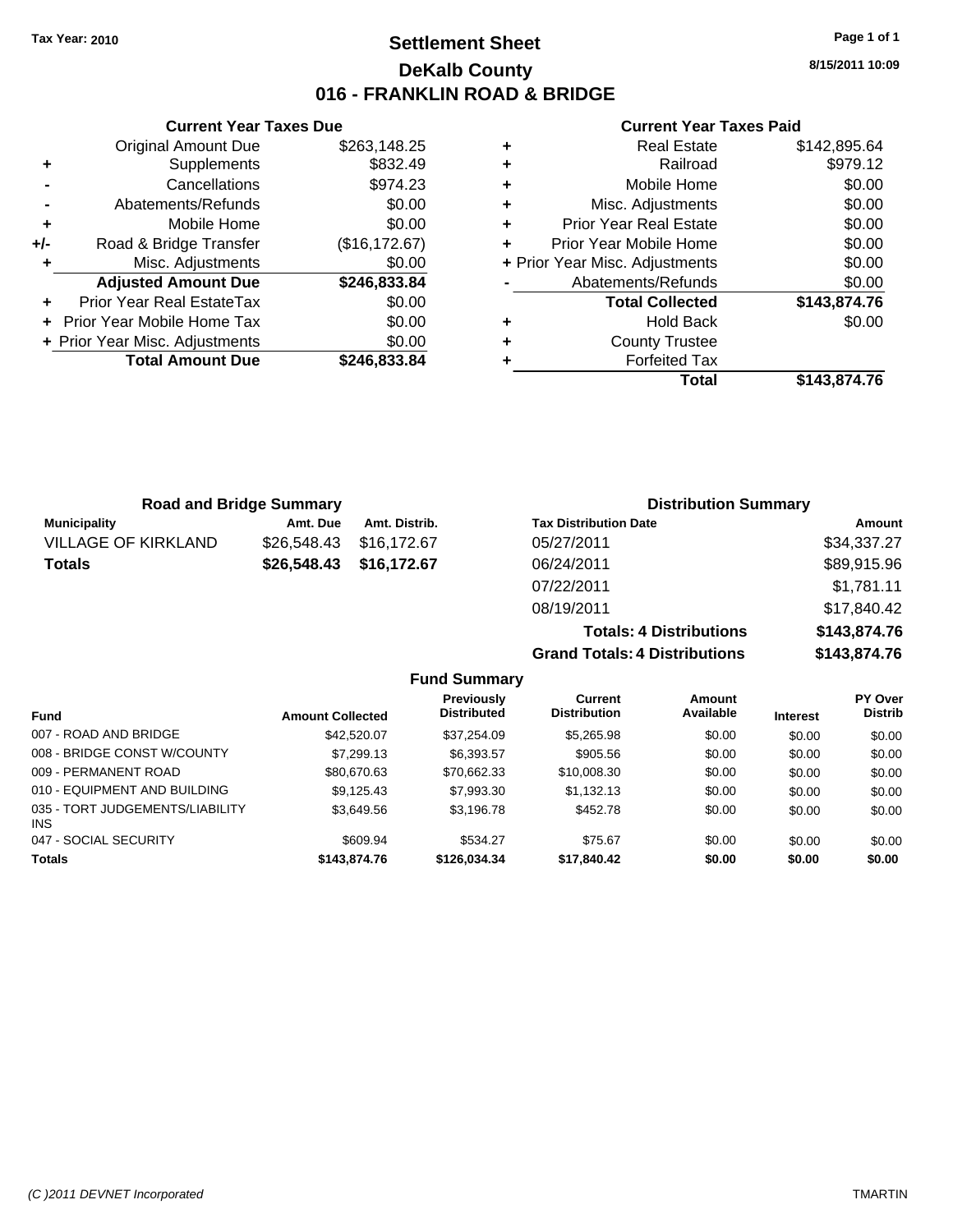## **Settlement Sheet Tax Year: 2010 Page 1 of 1 DeKalb County 017 - GENOA TOWNSHIP**

**8/15/2011 10:09**

#### **Current Year Taxes Paid**

| <b>Current Ye</b>           |   |              | <b>Current Year Taxes Due</b>  |       |
|-----------------------------|---|--------------|--------------------------------|-------|
| <b>Real Est</b>             | ٠ | \$216,668.14 | <b>Original Amount Due</b>     |       |
| Railro                      | ٠ | \$1,811.53   | <b>Supplements</b>             | ٠     |
| Mobile Ho                   | ٠ | \$3,152.86   | Cancellations                  |       |
| Misc. Adjustme              | ٠ | \$2.34       | Abatements/Refunds             |       |
| <b>Prior Year Real Est</b>  | ÷ | \$0.00       | Mobile Home                    | ٠     |
| Prior Year Mobile Ho        | ٠ | \$0.00       | Road & Bridge Transfer         | $+/-$ |
| + Prior Year Misc. Adjustme |   | \$52.16      | Misc. Adjustments              | ٠     |
| Abatements/Refur            |   | \$215,376.63 | <b>Adjusted Amount Due</b>     |       |
| <b>Total Collect</b>        |   | (\$57.86)    | Prior Year Real EstateTax      |       |
| Hold Ba                     | ٠ | \$0.00       | + Prior Year Mobile Home Tax   |       |
| <b>County Trus</b>          | ٠ | \$0.00       | + Prior Year Misc. Adjustments |       |
| Forfeited 1                 |   | \$215,318.77 | <b>Total Amount Due</b>        |       |
| т.                          |   |              |                                |       |

|   | <b>Real Estate</b>             | \$125,473.97 |
|---|--------------------------------|--------------|
| ÷ | Railroad                       | \$599.24     |
| ٠ | Mobile Home                    | \$0.00       |
| ٠ | Misc. Adjustments              | \$52.16      |
| ٠ | <b>Prior Year Real Estate</b>  | (\$57.86)    |
| ÷ | Prior Year Mobile Home         | \$0.00       |
|   | + Prior Year Misc. Adjustments | \$0.00       |
|   | Abatements/Refunds             | \$2.34       |
|   | <b>Total Collected</b>         | \$126,065.17 |
| ٠ | <b>Hold Back</b>               | \$0.00       |
| ٠ | <b>County Trustee</b>          |              |
|   | <b>Forfeited Tax</b>           |              |
|   | Total                          | \$126,065.17 |
|   |                                |              |

#### **Distribution Summary Tax Distribution Date Amount** 05/27/2011 \$25,659.71 06/24/2011 \$85,947.81 07/22/2011 \$2,276.63 08/19/2011 \$12,181.02 **Totals: 4 Distributions \$126,065.17 Grand Totals: 4 Distributions \$126,065.17 Fund Summary PY Over Distrib Amount Available Current Distribution Previously Amount Collected Distributed**

| <b>Fund</b>                             | <b>Amount Collected</b> | <b>Distributed</b>                     | <b>Distribution</b> | Available | <b>Interest</b> | <b>Distrib</b> |
|-----------------------------------------|-------------------------|----------------------------------------|---------------------|-----------|-----------------|----------------|
| 001 - CORPORATE                         | \$105,964.32            | \$95.725.55                            | \$10.238.77         | \$0.00    | \$0.00          | \$0.00         |
| 035 - TORT JUDGEMENTS/LIABILITY<br>INS. | \$1.219.55              | \$1.101.71                             | \$117.84            | \$0.00    | \$0.00          | \$0.00         |
| 047 - SOCIAL SECURITY                   | \$5,979.66              | \$5.401.87                             | \$577.79            | \$0.00    | \$0.00          | \$0.00         |
| 054 - GENERAL ASSISTANCE                | \$12,901.64             | \$11.655.02                            | \$1.246.62          | \$0.00    | \$0.00          | \$0.00         |
| <b>Totals</b>                           | \$126.065.17            | \$113,884,15                           | \$12,181.02         | \$0.00    | \$0.00          | \$0.00         |
|                                         |                         | <b>Miscellaneous Adjustment Detail</b> |                     |           |                 |                |

### **Year Source Account Type Amount Adjustment Description** 2010 RE - Real Estate Back Tax Collected \$28.86 Lindgren Redemption 03-30-301-017 by TBA 2010 RE - Real Estate Back Tax Collected \$5.22 Ezam Properties Redemption 03-30-130-016 by TBA 2010 RE - Real Estate Back Tax Collected \$7.19 Ezam Properties Redemption 03-30-130-018 by TBA 2010 RE - Real Estate Back Tax Collected \$10.89 Ezam Properties Redemption 03-30-130-022 by TBA **Totals \$52.16 4 entries**

**Year Source Account Type Amount Adjustment Description Totals \$2.34 1 entries**

**Abatement Detail**

2010 RE - Real Estate \$2.34 03-19-401-005 PTAB Refund by TBA PTAB Decision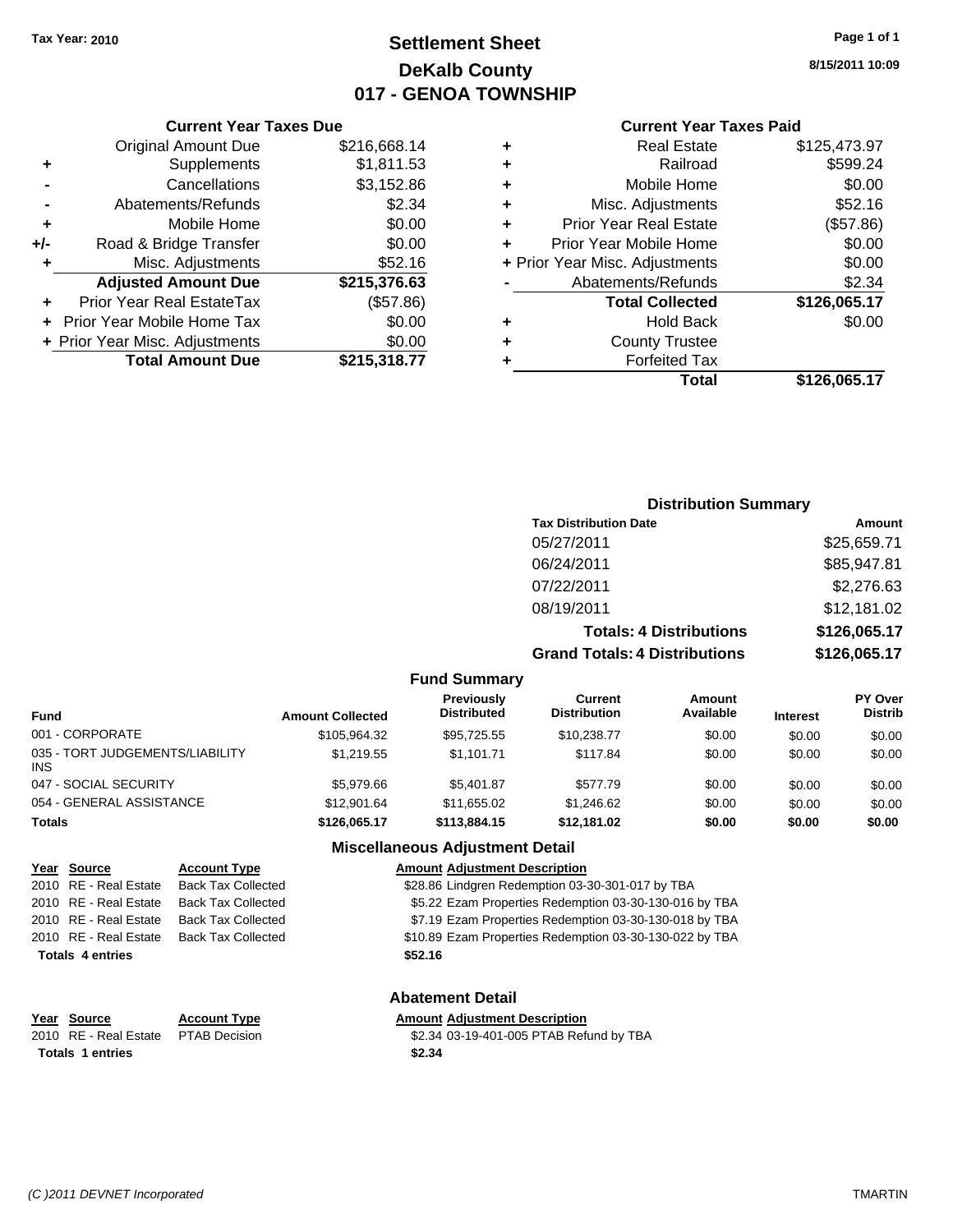### **Settlement Sheet Tax Year: 2010 Page 1 of 1 DeKalb County 018 - GENOA ROAD & BRIDGE**

**8/15/2011 10:09**

### **Current Year Taxes Paid**

| ٠ | <b>Real Estate</b>             | \$80,624.64 |
|---|--------------------------------|-------------|
| ٠ | Railroad                       | \$422.07    |
| ٠ | Mobile Home                    | \$0.00      |
| ٠ | Misc. Adjustments              | \$39.17     |
| ٠ | <b>Prior Year Real Estate</b>  | (\$36.94)   |
| ٠ | Prior Year Mobile Home         | \$0.00      |
|   | + Prior Year Misc. Adjustments | \$0.00      |
|   | Abatements/Refunds             | \$1.49      |
|   | <b>Total Collected</b>         | \$81,047.45 |
| ٠ | <b>Hold Back</b>               | \$0.00      |
| ٠ | <b>County Trustee</b>          |             |
|   | <b>Forfeited Tax</b>           |             |
|   | Total                          | \$81.047.45 |

**Grand Totals: 4 Distributions \$81,047.45**

|       | <b>Current Year Taxes Due</b>  |               |  |  |  |
|-------|--------------------------------|---------------|--|--|--|
|       | <b>Original Amount Due</b>     | \$162,709.29  |  |  |  |
| ٠     | Supplements                    | \$1,912.31    |  |  |  |
|       | Cancellations                  | \$2,016.50    |  |  |  |
|       | Abatements/Refunds             | \$1.49        |  |  |  |
| ٠     | Mobile Home                    | \$0.00        |  |  |  |
| $+/-$ | Road & Bridge Transfer         | (\$14,068.52) |  |  |  |
|       | Misc. Adjustments              | \$39.17       |  |  |  |
|       | <b>Adjusted Amount Due</b>     | \$148,574.26  |  |  |  |
|       | Prior Year Real EstateTax      | (\$36.94)     |  |  |  |
|       | Prior Year Mobile Home Tax     | \$0.00        |  |  |  |
|       | + Prior Year Misc. Adjustments | \$0.00        |  |  |  |
|       | <b>Total Amount Due</b>        | \$148.537.32  |  |  |  |
|       |                                |               |  |  |  |

| <b>Road and Bridge Summary</b> |             |               | <b>Distribution Summary</b>    |             |  |
|--------------------------------|-------------|---------------|--------------------------------|-------------|--|
| <b>Municipality</b>            | Amt. Due    | Amt. Distrib. | <b>Tax Distribution Date</b>   | Amount      |  |
| <b>CITY OF GENOA</b>           | \$24,036.97 | \$14.068.52   | 05/27/2011                     | \$16,411.37 |  |
| <b>Totals</b>                  | \$24,036.97 | \$14,068.52   | 06/24/2011                     | \$55,389.17 |  |
|                                |             |               | 07/22/2011                     | \$1,456.07  |  |
|                                |             |               | 08/19/2011                     | \$7,790.84  |  |
|                                |             |               | <b>Totals: 4 Distributions</b> | \$81,047.45 |  |

| <b>Fund Summary</b> |  |
|---------------------|--|

| <b>Fund</b>                             | <b>Amount Collected</b> | <b>Previously</b><br><b>Distributed</b> | Current<br><b>Distribution</b> | Amount<br>Available | <b>Interest</b> | <b>PY Over</b><br><b>Distrib</b> |  |
|-----------------------------------------|-------------------------|-----------------------------------------|--------------------------------|---------------------|-----------------|----------------------------------|--|
| 007 - ROAD AND BRIDGE                   | \$28,188.15             | \$25,480.91                             | \$2,707.24                     | \$0.00              | \$0.00          | \$0.00                           |  |
| 008 - BRIDGE CONST W/COUNTY             | \$445.53                | \$402.68                                | \$42.85                        | \$0.00              | \$0.00          | \$0.00                           |  |
| 009 - PERMANENT ROAD                    | \$42,778.88             | \$38.664.74                             | \$4,114.14                     | \$0.00              | \$0.00          | \$0.00                           |  |
| 010 - EQUIPMENT AND BUILDING            | \$4,594.68              | \$4.152.80                              | \$441.88                       | \$0.00              | \$0.00          | \$0.00                           |  |
| 035 - TORT JUDGEMENTS/LIABILITY<br>INS. | \$3.390.31              | \$3.064.26                              | \$326.05                       | \$0.00              | \$0.00          | \$0.00                           |  |
| 047 - SOCIAL SECURITY                   | \$1.649.90              | \$1,491.22                              | \$158.68                       | \$0.00              | \$0.00          | \$0.00                           |  |
| <b>Totals</b>                           | \$81,047.45             | \$73,256.61                             | \$7,790.84                     | \$0.00              | \$0.00          | \$0.00                           |  |
|                                         |                         |                                         |                                |                     |                 |                                  |  |

### **Miscellaneous Adjustment Detail**

| Year Source             | <b>Account Type</b>       | <b>Amount Adjustment Description</b>                   |
|-------------------------|---------------------------|--------------------------------------------------------|
| 2010 RE - Real Estate   | <b>Back Tax Collected</b> | \$21.67 Lindgren Redemption 03-30-301-017 by TBA       |
| 2010 RE - Real Estate   | <b>Back Tax Collected</b> | \$3.92 Ezam Properties Redemption 03-30-130-016 by TBA |
| 2010 RE - Real Estate   | <b>Back Tax Collected</b> | \$5.40 Ezam Properties Redemption 03-30-130-018 by TBA |
| 2010 RE - Real Estate   | <b>Back Tax Collected</b> | \$8.18 Ezam Properties Redemption 03-30-130-022 by TBA |
| <b>Totals 4 entries</b> |                           | \$39.17                                                |
|                         |                           | <b>Abatement Detail</b>                                |

| Year Source                         | <b>Account Type</b> | <b>Amount Adjustment Description</b>    |
|-------------------------------------|---------------------|-----------------------------------------|
| 2010 RE - Real Estate PTAB Decision |                     | \$1.75 03-19-401-005 PTAB Refund by TBA |
| Totals 1 entries                    |                     | \$1.75                                  |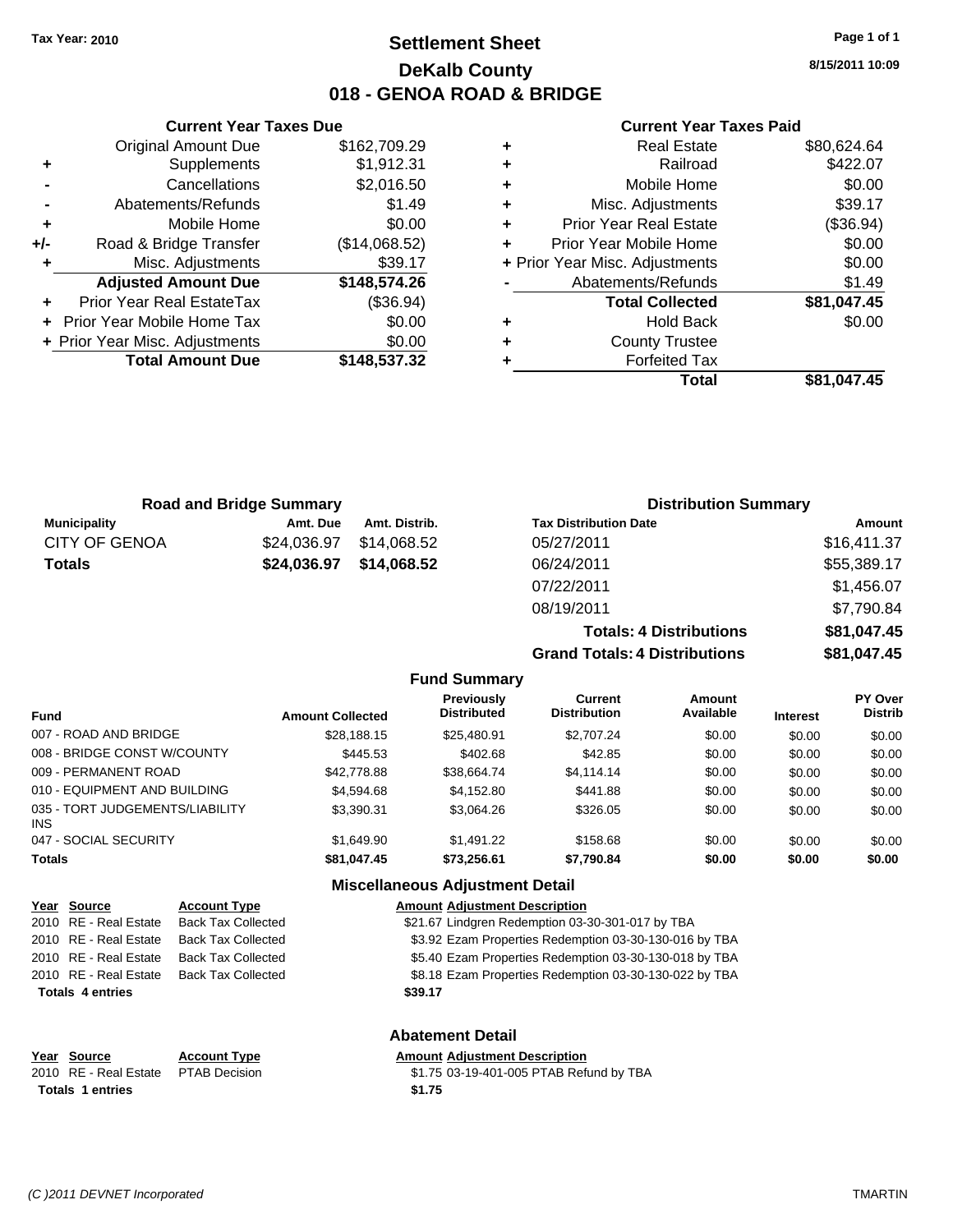### **Settlement Sheet Tax Year: 2010 Page 1 of 1 DeKalb County 019 - KINGSTON TOWNSHIP**

**8/15/2011 10:09**

### **Current Year Taxes Paid**

| ٠ | <b>Real Estate</b>             | \$47,662.60 |
|---|--------------------------------|-------------|
| ÷ | Railroad                       | \$364.80    |
| ÷ | Mobile Home                    | \$0.00      |
| ٠ | Misc. Adjustments              | \$0.00      |
| ÷ | <b>Prior Year Real Estate</b>  | \$0.00      |
| ÷ | Prior Year Mobile Home         | \$0.00      |
|   | + Prior Year Misc. Adjustments | \$0.00      |
|   | Abatements/Refunds             | \$0.00      |
|   | <b>Total Collected</b>         | \$48,027.40 |
| ٠ | <b>Hold Back</b>               | \$0.00      |
| ٠ | <b>County Trustee</b>          |             |
| ٠ | <b>Forfeited Tax</b>           |             |
|   | Total                          | \$48.027.40 |

|                          |                         |                                  | <b>Distribution Summary</b>           |                                |                 |                           |
|--------------------------|-------------------------|----------------------------------|---------------------------------------|--------------------------------|-----------------|---------------------------|
|                          |                         |                                  | <b>Tax Distribution Date</b>          |                                |                 | Amount                    |
|                          |                         |                                  | 05/27/2011                            |                                |                 | \$9,620.99                |
|                          |                         |                                  | 06/24/2011                            |                                |                 | \$32,608.64               |
|                          |                         |                                  | 07/22/2011                            |                                |                 | \$902.45                  |
|                          |                         |                                  | 08/19/2011                            |                                |                 | \$4,895.32                |
|                          |                         |                                  |                                       | <b>Totals: 4 Distributions</b> |                 | \$48,027.40               |
|                          |                         |                                  | <b>Grand Totals: 4 Distributions</b>  |                                |                 | \$48,027.40               |
|                          |                         | <b>Fund Summary</b>              |                                       |                                |                 |                           |
| Fund                     | <b>Amount Collected</b> | Previously<br><b>Distributed</b> | <b>Current</b><br><b>Distribution</b> | Amount<br>Available            | <b>Interest</b> | PY Over<br><b>Distrib</b> |
| 001 - CORPORATE          | \$47,704.27             | \$42,841.89                      | \$4,862.38                            | \$0.00                         | \$0.00          | \$0.00                    |
| 054 - GENERAL ASSISTANCE | \$323.13                | \$290.19                         | \$32.94                               | \$0.00                         | \$0.00          | \$0.00                    |

**Totals \$48,027.40 \$43,132.08 \$4,895.32 \$0.00 \$0.00 \$0.00**

|     | <b>Current Year Taxes Due</b>  |             |
|-----|--------------------------------|-------------|
|     | <b>Original Amount Due</b>     | \$80,553.86 |
| ٠   | Supplements                    | \$610.63    |
|     | Cancellations                  | \$757.07    |
|     | Abatements/Refunds             | \$0.00      |
| ٠   | Mobile Home                    | \$0.00      |
| +/- | Road & Bridge Transfer         | \$0.00      |
|     | Misc. Adjustments              | \$0.00      |
|     | <b>Adjusted Amount Due</b>     | \$80,407.42 |
|     | Prior Year Real EstateTax      | \$0.00      |
|     | Prior Year Mobile Home Tax     | \$0.00      |
|     | + Prior Year Misc. Adjustments | \$0.00      |
|     | <b>Total Amount Due</b>        | \$80,407.42 |

*(C )2011 DEVNET Incorporated* TMARTIN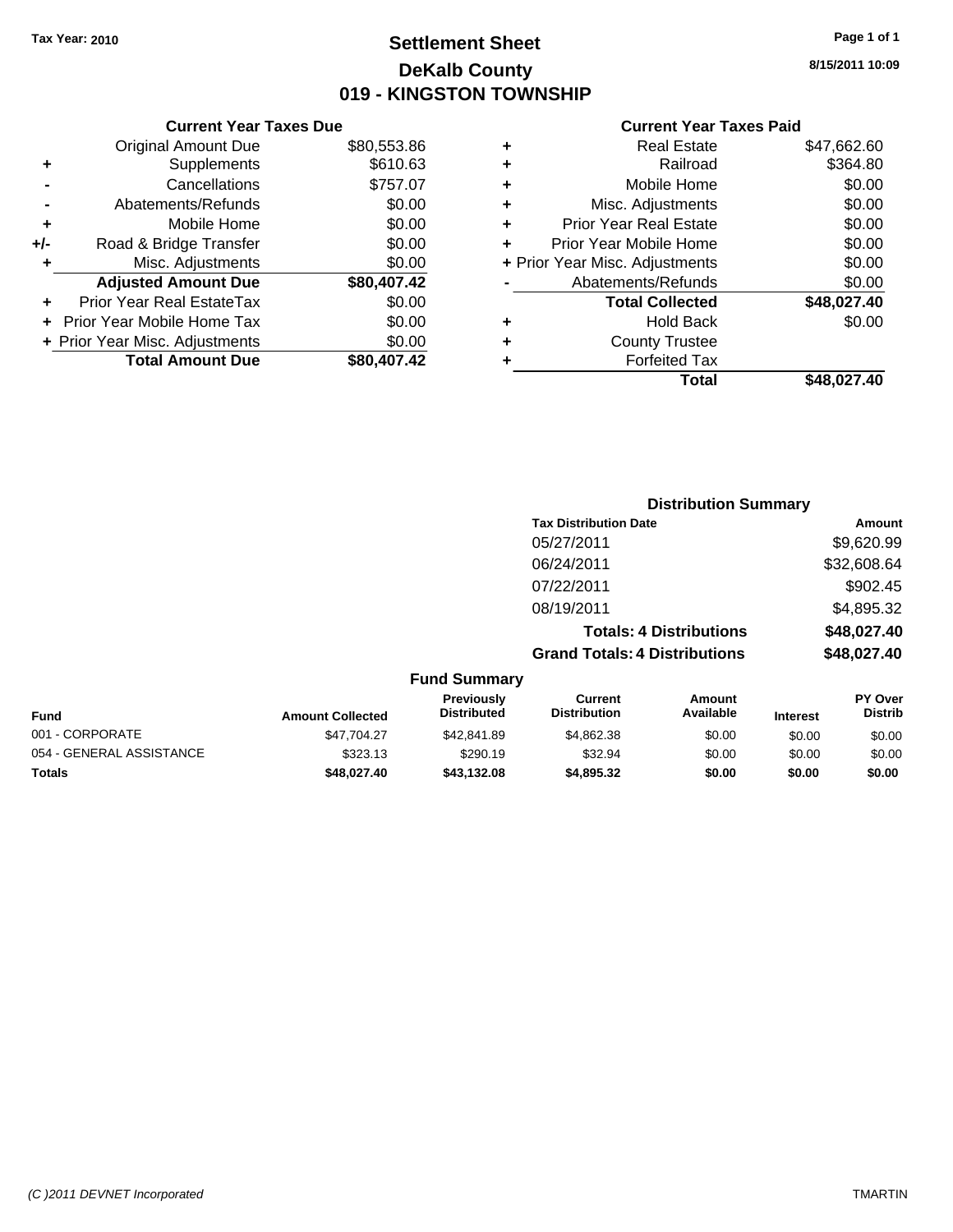**Current Year Taxes Due** Original Amount Due \$325,163.88

**Adjusted Amount Due \$308,110.07**

**Total Amount Due \$308,110.07**

**+** Supplements \$2,253.65 **-** Cancellations \$2,794.08 **-** Abatements/Refunds \$0.00 **+** Mobile Home \$0.00 **+/-** Road & Bridge Transfer (\$16,513.38) **+** Misc. Adjustments \$0.00

**+** Prior Year Real EstateTax \$0.00 **+** Prior Year Mobile Home Tax \$0.00 **+ Prior Year Misc. Adjustments**  $$0.00$ 

### **Settlement Sheet Tax Year: 2010 Page 1 of 1 DeKalb County 020 - KINGSTON ROAD & BRIDGE**

**8/15/2011 10:09**

#### **Current Year Taxes Paid**

|   | Total                          | \$177.353.38 |
|---|--------------------------------|--------------|
|   | <b>Forfeited Tax</b>           |              |
| ٠ | <b>County Trustee</b>          |              |
| ٠ | <b>Hold Back</b>               | \$0.00       |
|   | <b>Total Collected</b>         | \$177,353.38 |
|   | Abatements/Refunds             | \$0.00       |
|   | + Prior Year Misc. Adjustments | \$0.00       |
| ٠ | Prior Year Mobile Home         | \$0.00       |
| ٠ | <b>Prior Year Real Estate</b>  | \$0.00       |
| ٠ | Misc. Adjustments              | \$0.00       |
| ٠ | Mobile Home                    | \$0.00       |
| ٠ | Railroad                       | \$1,449.76   |
| ٠ | <b>Real Estate</b>             | \$175,903.62 |
|   |                                |              |

| <b>Road and Bridge Summary</b> |             |               | <b>Distribution Summary</b>    |              |
|--------------------------------|-------------|---------------|--------------------------------|--------------|
| <b>Municipality</b>            | Amt. Due    | Amt. Distrib. | <b>Tax Distribution Date</b>   | Amount       |
| <b>CITY OF GENOA</b>           | \$11,253.93 | \$6,731.98    | 05/27/2011                     | \$35,507.20  |
| <b>VILLAGE OF KINGSTON</b>     | \$16,359.18 | \$9,781.40    | 06/24/2011                     | \$120,448.79 |
| <b>Totals</b>                  | \$27,613.11 | \$16,513.38   | 07/22/2011                     | \$3,330.41   |
|                                |             |               | 08/19/2011                     | \$18,066.98  |
|                                |             |               | <b>Totals: 4 Distributions</b> | \$177,353.38 |

**Grand Totals: 4 Distributions \$177,353.38**

|                              |                         | <b>Fund Summary</b>              |                                |                     |                 |                                  |  |  |
|------------------------------|-------------------------|----------------------------------|--------------------------------|---------------------|-----------------|----------------------------------|--|--|
| Fund                         | <b>Amount Collected</b> | <b>Previously</b><br>Distributed | Current<br><b>Distribution</b> | Amount<br>Available | <b>Interest</b> | <b>PY Over</b><br><b>Distrib</b> |  |  |
| 007 - ROAD AND BRIDGE        | \$58,536.86             | \$52,580.78                      | \$5.956.08                     | \$0.00              | \$0.00          | \$0.00                           |  |  |
| 008 - BRIDGE CONST W/COUNTY  | \$4,337.78              | \$3,895.63                       | \$442.15                       | \$0.00              | \$0.00          | \$0.00                           |  |  |
| 009 - PERMANENT ROAD         | \$100,014.13            | \$89,819.75                      | \$10,194.38                    | \$0.00              | \$0.00          | \$0.00                           |  |  |
| 010 - EQUIPMENT AND BUILDING | \$14,464.61             | \$12,990.24                      | \$1.474.37                     | \$0.00              | \$0.00          | \$0.00                           |  |  |
| Totals                       | \$177.353.38            | \$159,286,40                     | \$18,066.98                    | \$0.00              | \$0.00          | \$0.00                           |  |  |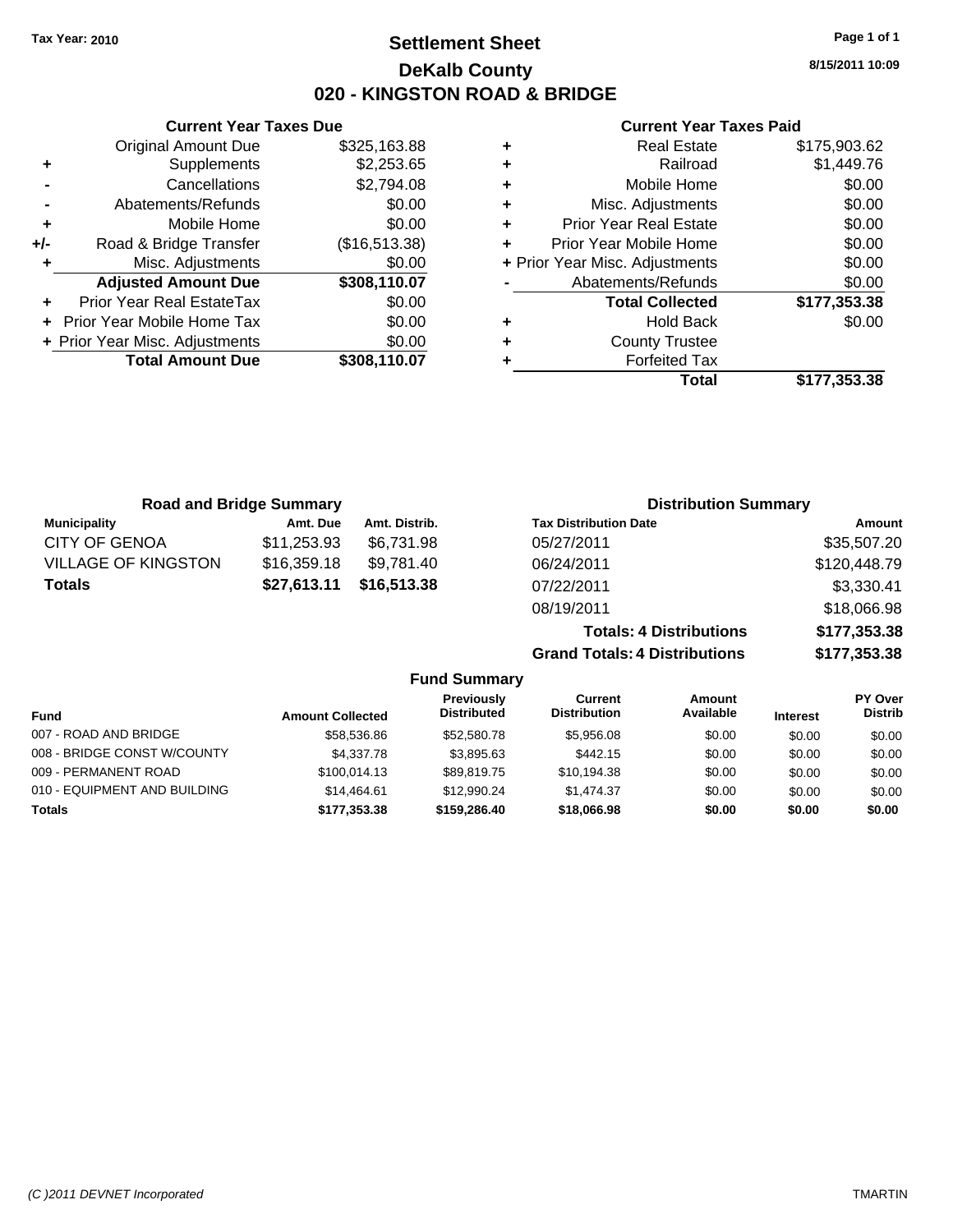### **Settlement Sheet Tax Year: 2010 Page 1 of 1 DeKalb County 021 - KINGSTON TWP CEMETERY**

### **Current Year Taxes Due** Original Amount Due \$13,457.61 **+** Supplements \$102.01 **-** Cancellations \$126.49 **-** Abatements/Refunds \$0.00 **+** Mobile Home \$0.00 **+/-** Road & Bridge Transfer \$0.00 **+** Misc. Adjustments \$0.00 **Adjusted Amount Due \$13,433.13 +** Prior Year Real EstateTax \$0.00 **+** Prior Year Mobile Home Tax \$0.00 **+ Prior Year Misc. Adjustments \$0.00<br>
<b>Total Amount Due** \$13,433.13 **Total Amount Due**

#### **Current Year Taxes Paid**

|   | Total                          | \$8,023.63 |
|---|--------------------------------|------------|
| ٠ | <b>Forfeited Tax</b>           |            |
| ٠ | <b>County Trustee</b>          |            |
| ٠ | <b>Hold Back</b>               | \$0.00     |
|   | <b>Total Collected</b>         | \$8,023.63 |
|   | Abatements/Refunds             | \$0.00     |
|   | + Prior Year Misc. Adjustments | \$0.00     |
| ÷ | Prior Year Mobile Home         | \$0.00     |
| ٠ | Prior Year Real Estate         | \$0.00     |
| ٠ | Misc. Adjustments              | \$0.00     |
| ÷ | Mobile Home                    | \$0.00     |
| ٠ | Railroad                       | \$60.95    |
| ٠ | <b>Real Estate</b>             | \$7,962.68 |

|                |                         |                                         |                                       | <b>Distribution Summary</b>    |                 |                                  |
|----------------|-------------------------|-----------------------------------------|---------------------------------------|--------------------------------|-----------------|----------------------------------|
|                |                         |                                         | <b>Tax Distribution Date</b>          |                                |                 | Amount                           |
|                |                         |                                         | 05/27/2011                            |                                |                 | \$1,607.29                       |
|                |                         |                                         | 06/24/2011                            |                                |                 | \$5,447.83                       |
|                |                         |                                         | 07/22/2011                            |                                |                 | \$150.73                         |
|                |                         |                                         | 08/19/2011                            |                                |                 | \$817.78                         |
|                |                         |                                         |                                       | <b>Totals: 4 Distributions</b> |                 | \$8,023.63                       |
|                |                         |                                         | <b>Grand Totals: 4 Distributions</b>  |                                |                 | \$8,023.63                       |
|                |                         | <b>Fund Summary</b>                     |                                       |                                |                 |                                  |
| Fund           | <b>Amount Collected</b> | <b>Previously</b><br><b>Distributed</b> | <b>Current</b><br><b>Distribution</b> | Amount<br>Available            | <b>Interest</b> | <b>PY Over</b><br><b>Distrib</b> |
| 017 - CEMETERY | \$8,023.63              | \$7,205.85                              | \$817.78                              | \$0.00                         | \$0.00          | \$0.00                           |
| Totals         | \$8,023.63              | \$7,205.85                              | \$817.78                              | \$0.00                         | \$0.00          | \$0.00                           |

**8/15/2011 10:09**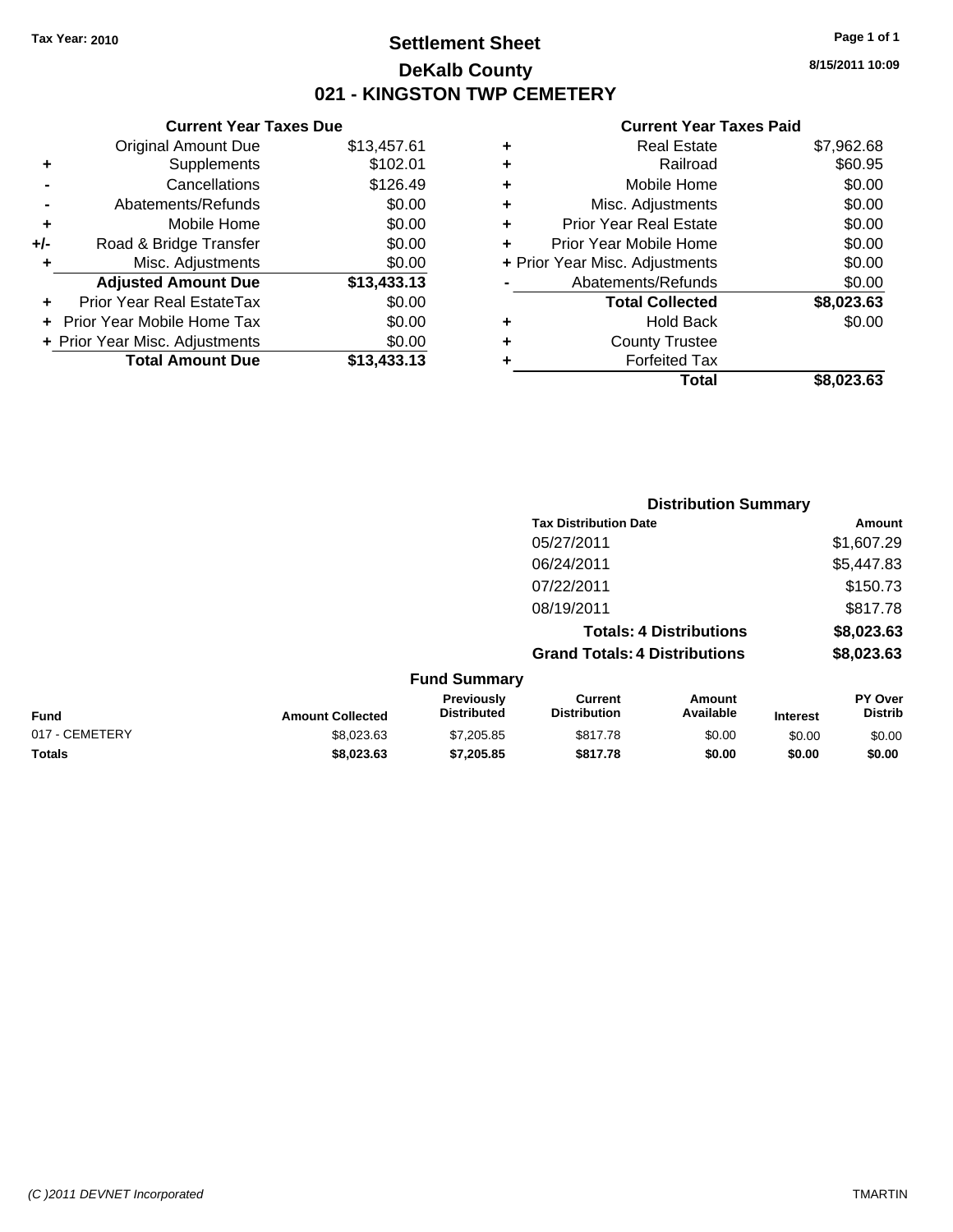## **Settlement Sheet Tax Year: 2010 Page 1 of 1 DeKalb County 022 - MALTA TOWNSHIP**

**8/15/2011 10:09**

#### **Current Year Taxes Paid**

|     | <b>Current Year Taxes Due</b>    |             |  |
|-----|----------------------------------|-------------|--|
|     | <b>Original Amount Due</b>       | \$58,694.35 |  |
| ٠   | Supplements                      | \$73.50     |  |
|     | Cancellations                    | \$96.36     |  |
|     | Abatements/Refunds               | \$1.00      |  |
| ٠   | Mobile Home                      | \$0.00      |  |
| +/- | Road & Bridge Transfer           | \$0.00      |  |
| ٠   | \$0.00<br>Misc. Adjustments      |             |  |
|     | <b>Adjusted Amount Due</b>       | \$58,670.49 |  |
| ٠   | <b>Prior Year Real EstateTax</b> | \$0.00      |  |
|     | Prior Year Mobile Home Tax       | \$0.00      |  |
|     | + Prior Year Misc. Adjustments   | \$0.00      |  |
|     | <b>Total Amount Due</b>          | \$58,670.49 |  |
|     |                                  |             |  |

|   | <b>Real Estate</b>             | \$32,671.30 |
|---|--------------------------------|-------------|
| ٠ | Railroad                       | \$768.22    |
| ٠ | Mobile Home                    | \$0.00      |
| ٠ | Misc. Adjustments              | \$0.00      |
| ٠ | <b>Prior Year Real Estate</b>  | \$0.00      |
|   | Prior Year Mobile Home         | \$0.00      |
|   | + Prior Year Misc. Adjustments | \$0.00      |
|   | Abatements/Refunds             | \$1.00      |
|   | <b>Total Collected</b>         | \$33,438.52 |
| ٠ | Hold Back                      | \$0.00      |
| ٠ | <b>County Trustee</b>          |             |
| ٠ | <b>Forfeited Tax</b>           |             |
|   | Total                          | \$33,438.52 |
|   |                                |             |

|                          |                         |                                         |                                       | <b>Distribution Summary</b>    |                 |                                  |
|--------------------------|-------------------------|-----------------------------------------|---------------------------------------|--------------------------------|-----------------|----------------------------------|
|                          |                         |                                         | <b>Tax Distribution Date</b>          |                                |                 | Amount                           |
|                          |                         |                                         | 05/27/2011                            |                                |                 | \$5,175.55                       |
|                          |                         |                                         | 06/24/2011                            |                                |                 | \$25,618.80                      |
|                          |                         |                                         | 07/22/2011                            |                                |                 | \$764.83                         |
|                          |                         |                                         | 08/19/2011                            |                                |                 | \$1,879.34                       |
|                          |                         |                                         |                                       | <b>Totals: 4 Distributions</b> |                 | \$33,438.52                      |
|                          |                         |                                         | <b>Grand Totals: 4 Distributions</b>  |                                |                 | \$33,438.52                      |
|                          |                         | <b>Fund Summary</b>                     |                                       |                                |                 |                                  |
| Fund                     | <b>Amount Collected</b> | <b>Previously</b><br><b>Distributed</b> | <b>Current</b><br><b>Distribution</b> | <b>Amount</b><br>Available     | <b>Interest</b> | <b>PY Over</b><br><b>Distrib</b> |
| 001 - CORPORATE          | \$33,052.30             | \$31,194.67                             | \$1,857.63                            | \$0.00                         | \$0.00          | \$0.00                           |
| 054 - GENERAL ASSISTANCE | \$386.22                | \$364.51                                | \$21.71                               | \$0.00                         | \$0.00          | \$0.00                           |
| Totals                   | \$33,438.52             | \$31,559.18                             | \$1,879.34                            | \$0.00                         | \$0.00          | \$0.00                           |
|                          |                         | <b>Abatement Detail</b>                 |                                       |                                |                 |                                  |

**Year Source Account Type Amount Adjustment Description**

2010 RE - Real Estate \$1.00 07-22-474-003 PTAB Refund by TBA PTAB Decision **Totals 1 entries** \$1.00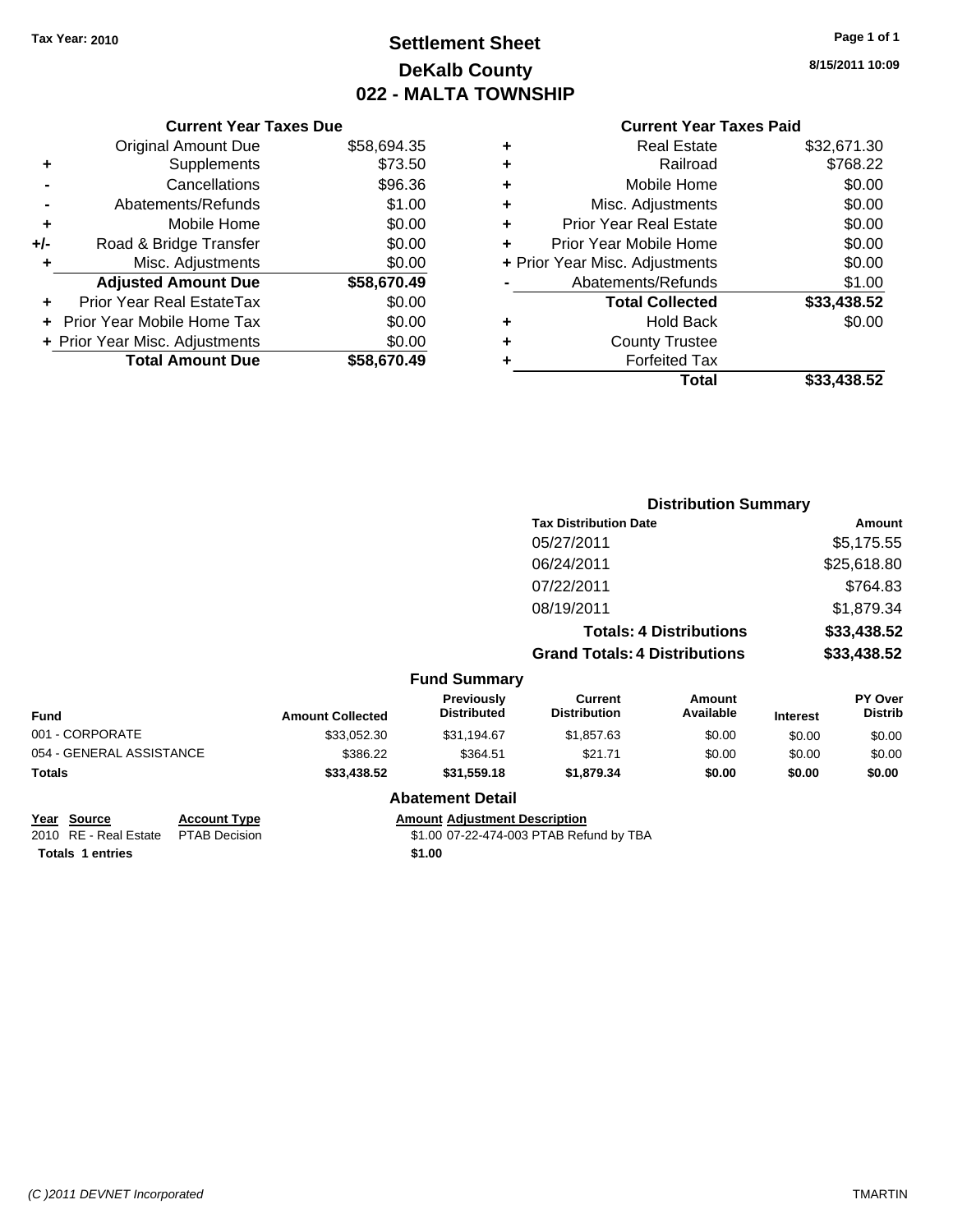### **Settlement Sheet Tax Year: 2010 Page 1 of 1 DeKalb County 023 - MALTA TWP LIBRARY**

**8/15/2011 10:09**

#### **Current Year Taxes Paid**

### **Current Year Taxes Due** Original Amount Due \$113,117 **+** Supplements \$14 **-** Cancellations \$185 **-** Abatements/Refunds \$ **+** Mobile Home \$0.00 **+/-** Road & Bridge Transfer \$0.000 **+**<br>**+** Misc. Adjustments \$0.000 \$ **+** Misc. Adjustments Adjusted Amount Due \$113,07 **+** Prior Year Real EstateTax \$0.000 **+** Prior Year Mobile Home Tax \$0.000 **+ Prior Year Misc. Adjustments**  $\frac{1}{2}$ **.** Total Amount Due \$113,07

|               |                         |                                  |                                       | <b>Distribution Summary</b>    |                 |                                  |
|---------------|-------------------------|----------------------------------|---------------------------------------|--------------------------------|-----------------|----------------------------------|
|               |                         |                                  | <b>Tax Distribution Date</b>          |                                |                 | Amount                           |
|               |                         |                                  | 05/27/2011                            |                                |                 | \$9,974.71                       |
|               |                         |                                  | 06/24/2011                            |                                |                 | \$49,373.48                      |
|               |                         |                                  | 07/22/2011                            |                                |                 | \$1,474.00                       |
|               |                         |                                  | 08/19/2011                            |                                |                 | \$3,621.84                       |
|               |                         |                                  |                                       | <b>Totals: 4 Distributions</b> |                 | \$64,444.03                      |
|               |                         |                                  | <b>Grand Totals: 4 Distributions</b>  |                                |                 | \$64,444.03                      |
|               |                         | <b>Fund Summary</b>              |                                       |                                |                 |                                  |
| Fund          | <b>Amount Collected</b> | Previously<br><b>Distributed</b> | <b>Current</b><br><b>Distribution</b> | <b>Amount</b><br>Available     | <b>Interest</b> | <b>PY Over</b><br><b>Distrib</b> |
| 016 - LIBRARY | \$64,444.03             | \$60,822.19                      | \$3,621.84                            | \$0.00                         | \$0.00          | \$0.00                           |
| Totals        | \$64,444.03             | \$60,822.19                      | \$3,621.84                            | \$0.00                         | \$0.00          | \$0.00                           |
|               |                         | <b>Abatement Detail</b>          |                                       |                                |                 |                                  |

2010 RE - Real Estate \$1.94 07-22-474-003 PTAB Refund by TBA PTAB Decision **Totals \$1.94 1 entries**

#### **Year Source Account Type Amount Adjustment Description**

*(C )2011 DEVNET Incorporated* TMARTIN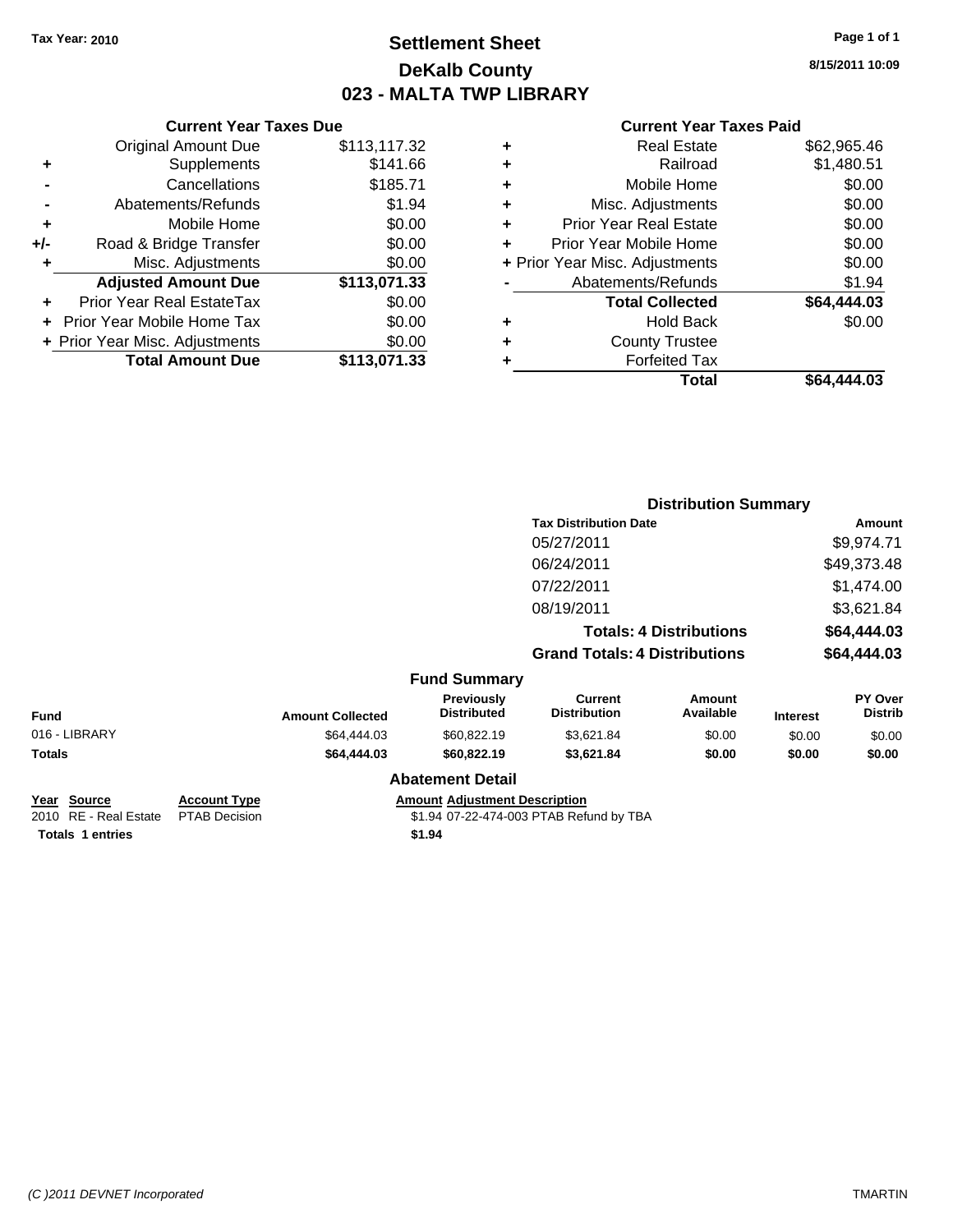### **Settlement Sheet Tax Year: 2010 Page 1 of 1 DeKalb County 024 - MALTA ROAD & BRIDGE**

**8/15/2011 10:09**

### **Current Year Taxes Paid**

|                                          | <b>Current Year Taxes Due</b>        |              |  |  |  |
|------------------------------------------|--------------------------------------|--------------|--|--|--|
|                                          | Original Amount Due                  | \$145,810.58 |  |  |  |
| ٠                                        | Supplements                          | \$167.59     |  |  |  |
|                                          | Cancellations                        | \$219.69     |  |  |  |
|                                          | Abatements/Refunds                   | \$2.29       |  |  |  |
| ٠                                        | Mobile Home                          | \$0.00       |  |  |  |
| +/-                                      | Road & Bridge Transfer               | (\$6,703.13) |  |  |  |
|                                          | Misc. Adjustments                    | \$0.00       |  |  |  |
|                                          | <b>Adjusted Amount Due</b>           | \$139,053.06 |  |  |  |
| ÷                                        | Prior Year Real EstateTax            | \$0.00       |  |  |  |
|                                          | \$0.00<br>Prior Year Mobile Home Tax |              |  |  |  |
| \$0.00<br>+ Prior Year Misc. Adjustments |                                      |              |  |  |  |
|                                          | <b>Total Amount Due</b>              | \$139,053.06 |  |  |  |
|                                          |                                      |              |  |  |  |

| ٠ | <b>Real Estate</b>             | \$74,489.73 |
|---|--------------------------------|-------------|
| ٠ | Railroad                       | \$1,879.15  |
| ٠ | Mobile Home                    | \$0.00      |
| ÷ | Misc. Adjustments              | \$0.00      |
| ٠ | <b>Prior Year Real Estate</b>  | \$0.00      |
| ÷ | Prior Year Mobile Home         | \$0.00      |
|   | + Prior Year Misc. Adjustments | \$0.00      |
|   | Abatements/Refunds             | \$2.29      |
|   | <b>Total Collected</b>         | \$76,366.59 |
| ٠ | Hold Back                      | \$0.00      |
| ٠ | <b>County Trustee</b>          |             |
| ٠ | <b>Forfeited Tax</b>           |             |
|   | Total                          | \$76.366.59 |

|                              | <b>Road and Bridge Summary</b> |                     | <b>Distribution Summary</b>          |             |
|------------------------------|--------------------------------|---------------------|--------------------------------------|-------------|
| <b>Municipality</b>          | Amt. Due                       | Amt. Distrib.       | <b>Tax Distribution Date</b>         | Amount      |
| <b>VILLAGE OF MALTA</b>      | \$11,729.75                    | \$6,703.13          | 05/27/2011                           | \$11,800.30 |
| \$11,729.75<br><b>Totals</b> |                                | \$6,703.13          | 06/24/2011                           | \$58,537.77 |
|                              |                                |                     | 07/22/2011                           | \$1,743.76  |
|                              |                                |                     | 08/19/2011                           | \$4,284.76  |
|                              |                                |                     | <b>Totals: 4 Distributions</b>       | \$76,366.59 |
|                              |                                |                     | <b>Grand Totals: 4 Distributions</b> | \$76,366.59 |
|                              |                                | <b>Fund Summary</b> |                                      |             |

| <b>Fund</b>                  | <b>Amount Collected</b> | Previously<br><b>Distributed</b> | Current<br><b>Distribution</b> | Amount<br>Available | <b>Interest</b> | <b>PY Over</b><br><b>Distrib</b> |
|------------------------------|-------------------------|----------------------------------|--------------------------------|---------------------|-----------------|----------------------------------|
| 007 - ROAD AND BRIDGE        | \$22,782.36             | \$21,509.15                      | \$1,273.21                     | \$0.00              | \$0.00          | \$0.00                           |
| 008 - BRIDGE CONST W/COUNTY  | \$9.748.41              | \$9,200.52                       | \$547.89                       | \$0.00              | \$0.00          | \$0.00                           |
| 009 - PERMANENT ROAD         | \$35,036.58             | \$33,067.46                      | \$1,969.12                     | \$0.00              | \$0.00          | \$0.00                           |
| 010 - EQUIPMENT AND BUILDING | \$8.799.24              | \$8,304.70                       | \$494.54                       | \$0.00              | \$0.00          | \$0.00                           |
| <b>Totals</b>                | \$76.366.59             | \$72,081.83                      | \$4.284.76                     | \$0.00              | \$0.00          | \$0.00                           |
|                              |                         | <b>Abatement Detail</b>          |                                |                     |                 |                                  |

| Year Source                         | <b>Account Type</b> | <b>Amount Adiustment Description</b>    |
|-------------------------------------|---------------------|-----------------------------------------|
| 2010 RE - Real Estate PTAB Decision |                     | \$2.50 07-22-474-003 PTAB Refund by TBA |
| <b>Totals 1 entries</b>             |                     | \$2.50                                  |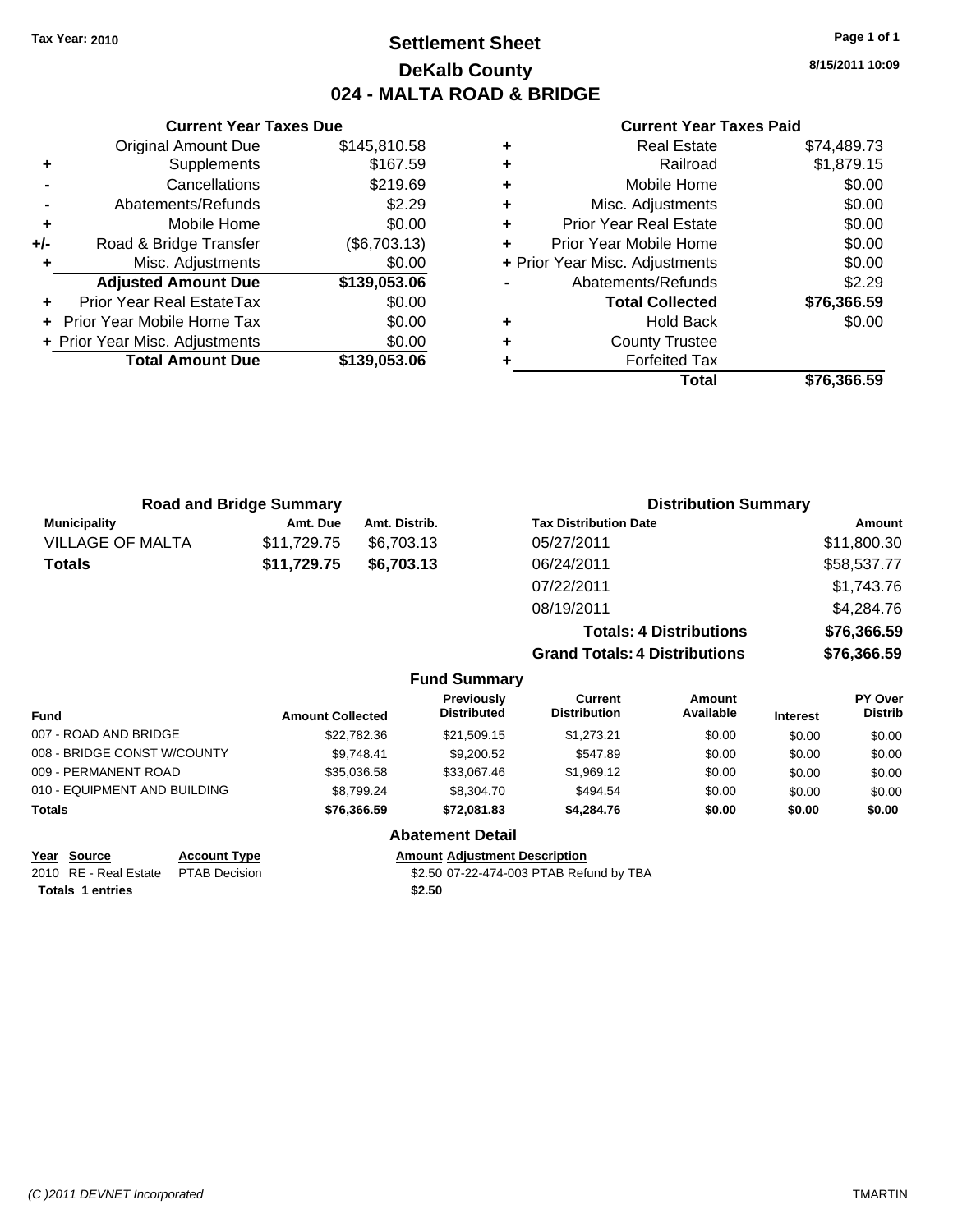### **Settlement Sheet Tax Year: 2010 Page 1 of 1 DeKalb County 025 - MAYFIELD TOWNSHIP**

**8/15/2011 10:09**

#### **Current Year Taxes Paid**

|     | <b>Current Year Taxes Due</b>     |             |  |  |  |
|-----|-----------------------------------|-------------|--|--|--|
|     | <b>Original Amount Due</b>        | \$93,101.59 |  |  |  |
| ÷   | Supplements                       | \$642.38    |  |  |  |
|     | Cancellations                     | \$670.78    |  |  |  |
|     | Abatements/Refunds                | \$0.94      |  |  |  |
| ٠   | Mobile Home                       | \$0.00      |  |  |  |
| +/- | Road & Bridge Transfer            | \$0.00      |  |  |  |
|     | Misc. Adjustments                 | \$0.00      |  |  |  |
|     | <b>Adjusted Amount Due</b>        | \$93,072.25 |  |  |  |
|     | Prior Year Real EstateTax         | (\$24.10)   |  |  |  |
|     | <b>Prior Year Mobile Home Tax</b> | \$0.00      |  |  |  |
|     | + Prior Year Misc. Adjustments    | \$0.00      |  |  |  |
|     | <b>Total Amount Due</b>           | \$93,048.15 |  |  |  |
|     |                                   |             |  |  |  |

|   | <b>Real Estate</b>             | \$53,352.72 |
|---|--------------------------------|-------------|
| ٠ | Railroad                       | \$0.00      |
| ٠ | Mobile Home                    | \$0.00      |
| ٠ | Misc. Adjustments              | \$0.00      |
| ٠ | <b>Prior Year Real Estate</b>  | (\$24.10)   |
| ÷ | Prior Year Mobile Home         | \$0.00      |
|   | + Prior Year Misc. Adjustments | \$0.00      |
|   | Abatements/Refunds             | \$0.94      |
|   | <b>Total Collected</b>         | \$53,327.68 |
| ٠ | <b>Hold Back</b>               | \$0.00      |
| ٠ | <b>County Trustee</b>          |             |
|   | <b>Forfeited Tax</b>           |             |
|   | Total                          | \$53,327.68 |

|                          |                         |                                  | <b>Distribution Summary</b>           |                                |                 |                           |
|--------------------------|-------------------------|----------------------------------|---------------------------------------|--------------------------------|-----------------|---------------------------|
|                          |                         |                                  | <b>Tax Distribution Date</b>          |                                |                 | Amount                    |
|                          |                         |                                  | 05/27/2011                            |                                |                 | \$11,889.17               |
|                          |                         |                                  | 06/24/2011                            |                                |                 | \$37,435.80               |
|                          |                         |                                  | 07/22/2011                            |                                |                 | \$1,513.62                |
|                          |                         |                                  | 08/19/2011                            |                                |                 | \$2,489.09                |
|                          |                         |                                  |                                       | <b>Totals: 4 Distributions</b> |                 | \$53,327.68               |
|                          |                         |                                  | <b>Grand Totals: 4 Distributions</b>  |                                |                 | \$53,327.68               |
|                          |                         | <b>Fund Summary</b>              |                                       |                                |                 |                           |
| Fund                     | <b>Amount Collected</b> | Previously<br><b>Distributed</b> | <b>Current</b><br><b>Distribution</b> | <b>Amount</b><br>Available     | <b>Interest</b> | PY Over<br><b>Distrib</b> |
| 001 - CORPORATE          | \$51,035.93             | \$48,653.80                      | \$2,382.13                            | \$0.00                         | \$0.00          | \$0.00                    |
| 054 - GENERAL ASSISTANCE | \$2,291.75              | \$2,184.79                       | \$106.96                              | \$0.00                         | \$0.00          | \$0.00                    |
| Totals                   | \$53,327.68             | \$50,838.59                      | \$2,489.09                            | \$0.00                         | \$0.00          | \$0.00                    |
|                          |                         | <b>Abatement Detail</b>          |                                       |                                |                 |                           |

## **Year Source Account Type Amount Adjustment Description**

2010 RE - Real Estate \$0.94 05-26-327-008 PTAB Refund by TBA PTAB Decision **Totals \$0.94 1 entries**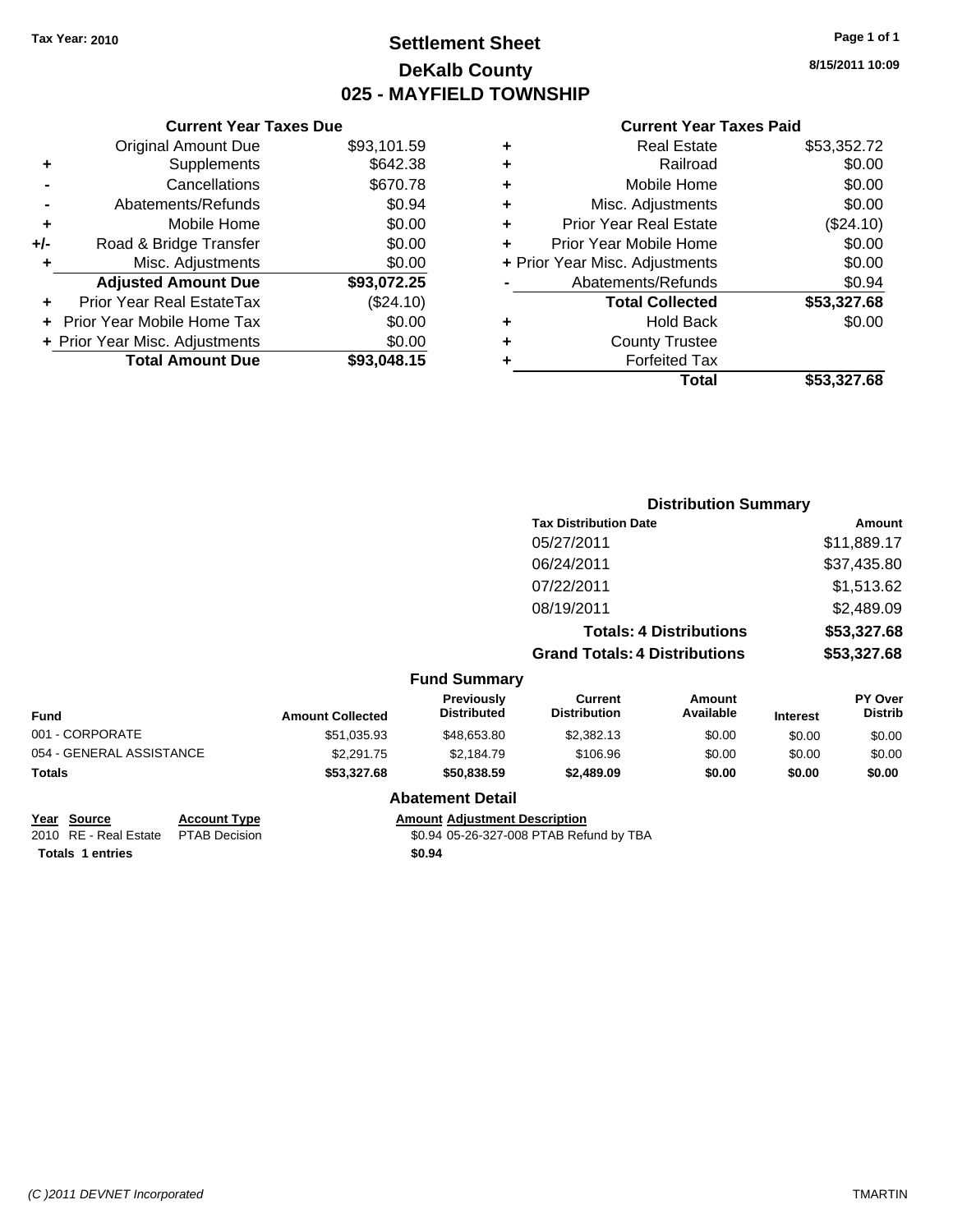### **Settlement Sheet Tax Year: 2010 Page 1 of 1 DeKalb County 026 - MAYFIELD ROAD & BRIDGE**

**8/15/2011 10:09**

### **Current Year Taxes Paid**

| ٠ | <b>Real Estate</b>             | \$126,082.32 |
|---|--------------------------------|--------------|
| ٠ | Railroad                       | \$0.00       |
| ٠ | Mobile Home                    | \$0.00       |
| ÷ | Misc. Adjustments              | \$0.00       |
| ٠ | <b>Prior Year Real Estate</b>  | (\$55.79)    |
| ٠ | Prior Year Mobile Home         | \$0.00       |
|   | + Prior Year Misc. Adjustments | \$0.00       |
|   | Abatements/Refunds             | \$2.22       |
|   | <b>Total Collected</b>         | \$126,024.31 |
| ٠ | <b>Hold Back</b>               | \$0.00       |
| ٠ | <b>County Trustee</b>          |              |
|   | <b>Forfeited Tax</b>           |              |
|   | Total                          | \$126.024.31 |

|     | <b>Current Year Taxes Due</b>  |              |
|-----|--------------------------------|--------------|
|     | <b>Original Amount Due</b>     | \$220,017.19 |
| ٠   | Supplements                    | \$1,518.07   |
|     | Cancellations                  | \$1,585.18   |
|     | Abatements/Refunds             | \$2.22       |
| ٠   | Mobile Home                    | \$0.00       |
| +/- | Road & Bridge Transfer         | \$0.00       |
| ٠   | Misc. Adjustments              | \$0.00       |
|     | <b>Adjusted Amount Due</b>     | \$219,947.86 |
|     | Prior Year Real EstateTax      | (\$55.79)    |
|     | Prior Year Mobile Home Tax     | \$0.00       |
|     | + Prior Year Misc. Adjustments | \$0.00       |
|     | <b>Total Amount Due</b>        | \$219,892.07 |

### **Distribution Summary**

| <b>Tax Distribution Date</b>         | Amount       |
|--------------------------------------|--------------|
| 05/27/2011                           | \$28,096.30  |
| 06/24/2011                           | \$88,467.78  |
| 07/22/2011                           | \$3,576.93   |
| 08/19/2011                           | \$5,883.30   |
| <b>Totals: 4 Distributions</b>       | \$126,024.31 |
| <b>Grand Totals: 4 Distributions</b> | \$126,024.31 |

**Fund Summary**

| <b>Fund</b>                                         | <b>Amount Collected</b> | <b>Previously</b><br><b>Distributed</b> | <b>Current</b><br><b>Distribution</b> | Amount<br>Available | <b>Interest</b> | <b>PY Over</b><br><b>Distrib</b> |
|-----------------------------------------------------|-------------------------|-----------------------------------------|---------------------------------------|---------------------|-----------------|----------------------------------|
| 007 - ROAD AND BRIDGE                               | \$81,305.22             | \$77,509.57                             | \$3,795.65                            | \$0.00              | \$0.00          | \$0.00                           |
| 008 - BRIDGE CONST W/COUNTY                         | \$2,836.30              | \$2,703.90                              | \$132.40                              | \$0.00              | \$0.00          | \$0.00                           |
| 009 - PERMANENT ROAD                                | \$32,300.41             | \$30,792.51                             | \$1,507.90                            | \$0.00              | \$0.00          | \$0.00                           |
| 010 - EQUIPMENT AND BUILDING                        | \$5,668.70              | \$5,404.06                              | \$264.64                              | \$0.00              | \$0.00          | \$0.00                           |
| 035 - TORT JUDGMENTS, LIABILITY<br><b>INSURANCE</b> | \$2,438.70              | \$2,324.85                              | \$113.85                              | \$0.00              | \$0.00          | \$0.00                           |
| 047 - SOCIAL SECURITY                               | \$1,474.98              | \$1,406.12                              | \$68.86                               | \$0.00              | \$0.00          | \$0.00                           |
| <b>Totals</b>                                       | \$126,024.31            | \$120,141,01                            | \$5,883.30                            | \$0.00              | \$0.00          | \$0.00                           |
|                                                     |                         | <b>Abatement Detail</b>                 |                                       |                     |                 |                                  |

| Year Source                         | <b>Account Type</b> | <b>Amount Adiustment Description</b> |
|-------------------------------------|---------------------|--------------------------------------|
| 2010 RE - Real Estate PTAB Decision |                     | \$2.22 05-26-327-008 PTAB Refu       |
| <b>Totals 1 entries</b>             |                     | \$2.22                               |

2.22 05-26-327-008 PTAB Refund by TBA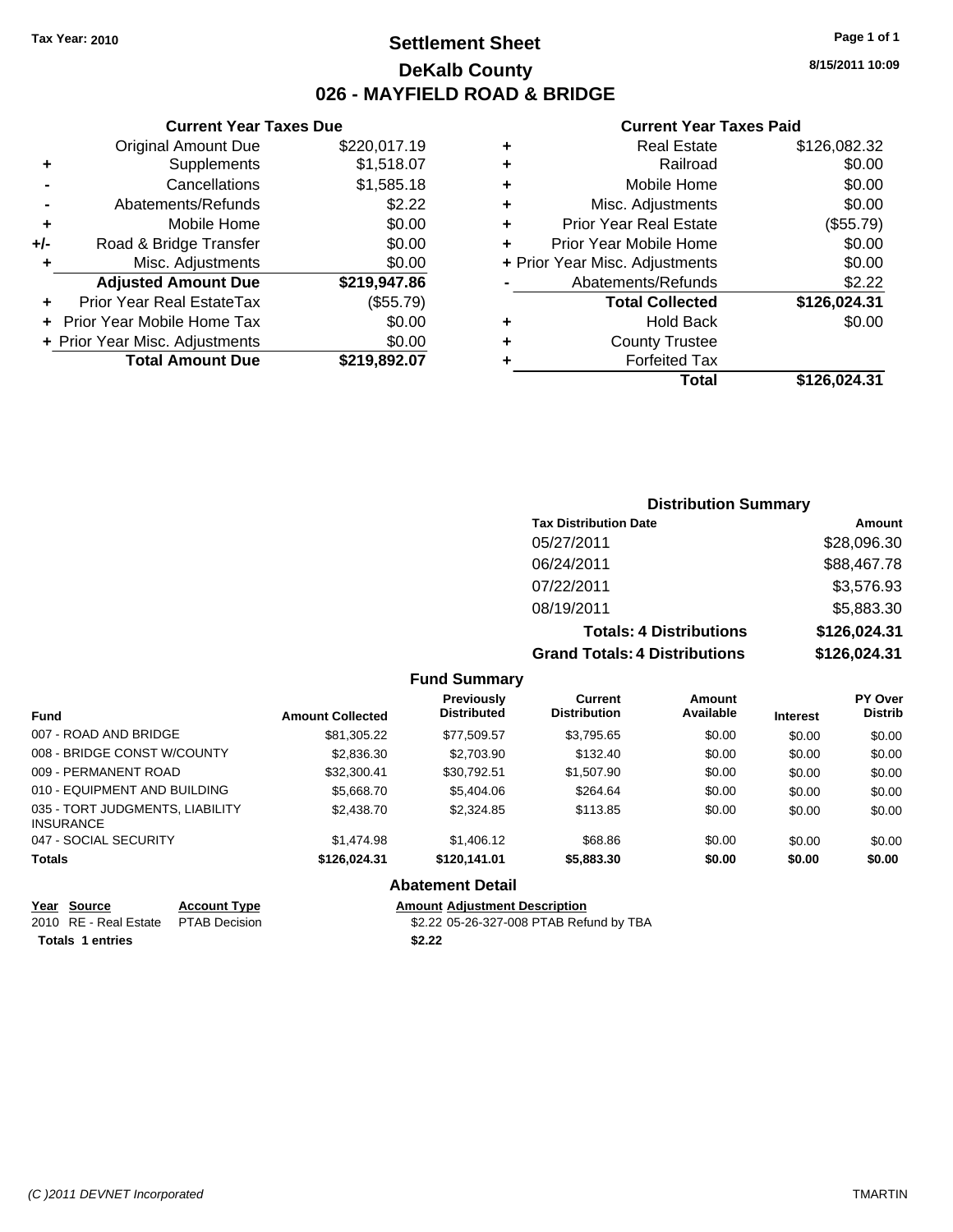## **Settlement Sheet Tax Year: 2010 Page 1 of 1 DeKalb County 027 - MILAN TOWNSHIP**

| Page 1 of 1 |  |  |  |
|-------------|--|--|--|
|-------------|--|--|--|

**8/15/2011 10:09**

| <b>Current Year Taxes Due</b> |                            |             |  |  |  |
|-------------------------------|----------------------------|-------------|--|--|--|
|                               | <b>Original Amount Due</b> | \$40,002.50 |  |  |  |
| ٠                             | Supplements                | \$96.01     |  |  |  |
|                               | Cancellations              | \$101.89    |  |  |  |
|                               | Abatements/Refunds         | \$0.00      |  |  |  |
| ٠                             | Mobile Home                | \$0.00      |  |  |  |
| +/-                           | Road & Bridge Transfer     | \$0.00      |  |  |  |
| ٠                             | Misc. Adjustments          | \$0.00      |  |  |  |
|                               | <b>Adjusted Amount Due</b> | \$39,996.62 |  |  |  |
|                               | Prior Year Real EstateTax  | \$0.00      |  |  |  |

**+** Prior Year Mobile Home Tax \$0.00 **+ Prior Year Misc. Adjustments \$0.00<br>Total Amount Due \$39,996.62** 

**Total Amount Due** 

### **Current Year Taxes Paid**

| \$0.00      |
|-------------|
|             |
| \$0.00      |
| \$0.00      |
| \$0.00      |
| \$0.00      |
| \$0.00      |
| \$0.00      |
| \$21,943.18 |
| \$0.00      |
|             |
|             |
| \$21,943.18 |
|             |

|                 |                         |                                  | <b>Distribution Summary</b>           |                                |                 |                           |
|-----------------|-------------------------|----------------------------------|---------------------------------------|--------------------------------|-----------------|---------------------------|
|                 |                         |                                  | <b>Tax Distribution Date</b>          |                                |                 | Amount                    |
|                 |                         |                                  | 05/27/2011                            |                                |                 | \$2,279.53                |
|                 |                         |                                  | 06/24/2011                            |                                |                 | \$19,052.24               |
|                 |                         |                                  | 07/22/2011                            |                                |                 | \$95.78                   |
|                 |                         |                                  | 08/19/2011                            |                                |                 | \$515.63                  |
|                 |                         |                                  |                                       | <b>Totals: 4 Distributions</b> |                 | \$21,943.18               |
|                 |                         |                                  | <b>Grand Totals: 4 Distributions</b>  |                                |                 | \$21,943.18               |
|                 |                         | <b>Fund Summary</b>              |                                       |                                |                 |                           |
| <b>Fund</b>     | <b>Amount Collected</b> | Previously<br><b>Distributed</b> | <b>Current</b><br><b>Distribution</b> | Amount<br>Available            | <b>Interest</b> | PY Over<br><b>Distrib</b> |
| 001 - CORPORATE | \$21,943.18             | \$21,427.55                      | \$515.63                              | \$0.00                         | \$0.00          | \$0.00                    |
| Totals          | \$21,943.18             | \$21,427.55                      | \$515.63                              | \$0.00                         | \$0.00          | \$0.00                    |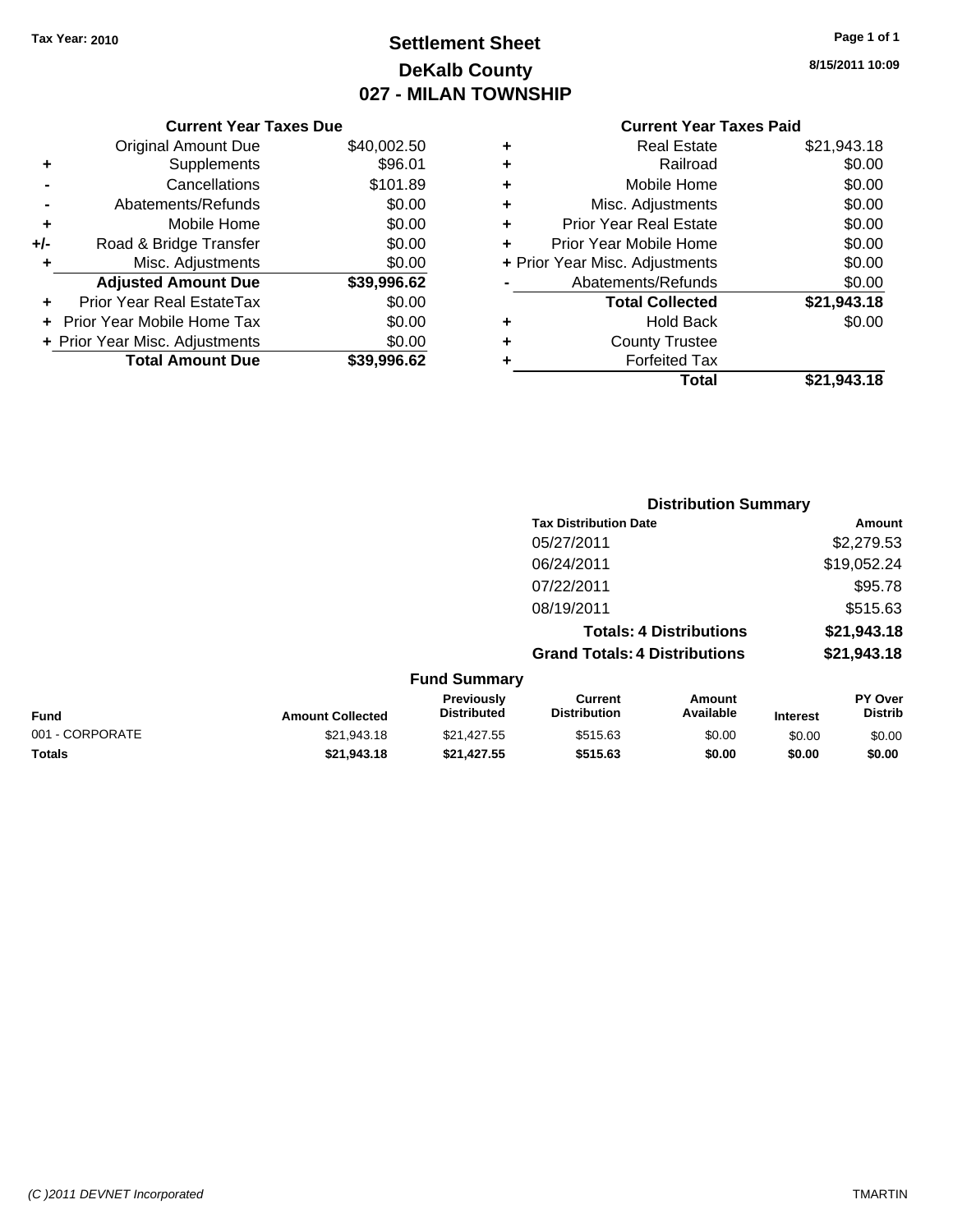### **Settlement Sheet Tax Year: 2010 Page 1 of 1 DeKalb County 028 - MILAN ROAD & BRIDGE**

|     | <b>Current Year Taxes Due</b>  |             |  |  |  |
|-----|--------------------------------|-------------|--|--|--|
|     | <b>Original Amount Due</b>     | \$60,504.15 |  |  |  |
| ٠   | Supplements                    | \$145.22    |  |  |  |
|     | Cancellations                  | \$154.11    |  |  |  |
|     | Abatements/Refunds             | \$0.00      |  |  |  |
| ÷   | Mobile Home                    | \$0.00      |  |  |  |
| +/- | Road & Bridge Transfer         | \$0.00      |  |  |  |
| ٠   | Misc. Adjustments              | \$0.00      |  |  |  |
|     | <b>Adjusted Amount Due</b>     | \$60,495.26 |  |  |  |
|     | Prior Year Real EstateTax      | \$0.00      |  |  |  |
|     | Prior Year Mobile Home Tax     | \$0.00      |  |  |  |
|     | + Prior Year Misc. Adjustments | \$0.00      |  |  |  |
|     | <b>Total Amount Due</b>        | \$60,495.26 |  |  |  |
|     |                                |             |  |  |  |

### **Current Year Taxes Paid**

|   | Total                          | \$33,189.31 |
|---|--------------------------------|-------------|
| ٠ | <b>Forfeited Tax</b>           |             |
| ٠ | <b>County Trustee</b>          |             |
| ٠ | <b>Hold Back</b>               | \$0.00      |
|   | <b>Total Collected</b>         | \$33,189.31 |
|   | Abatements/Refunds             | \$0.00      |
|   | + Prior Year Misc. Adjustments | \$0.00      |
| ÷ | Prior Year Mobile Home         | \$0.00      |
| ٠ | <b>Prior Year Real Estate</b>  | \$0.00      |
| ٠ | Misc. Adjustments              | \$0.00      |
| ٠ | Mobile Home                    | \$0.00      |
| ÷ | Railroad                       | \$0.00      |
| ٠ | <b>Real Estate</b>             | \$33,189.31 |

|                                                             |                                       | <b>Distribution Summary</b>    |                 |                                  |
|-------------------------------------------------------------|---------------------------------------|--------------------------------|-----------------|----------------------------------|
|                                                             | <b>Tax Distribution Date</b>          |                                |                 | Amount                           |
|                                                             | 05/27/2011                            |                                |                 | \$3,447.80                       |
|                                                             | 06/24/2011                            |                                |                 | \$28,816.74                      |
|                                                             | 07/22/2011                            |                                |                 | \$144.85                         |
|                                                             | 08/19/2011                            |                                |                 | \$779.92                         |
|                                                             |                                       | <b>Totals: 4 Distributions</b> |                 | \$33,189.31                      |
|                                                             | <b>Grand Totals: 4 Distributions</b>  |                                |                 | \$33,189.31                      |
| <b>Fund Summary</b>                                         |                                       |                                |                 |                                  |
| Previously<br><b>Distributed</b><br><b>Amount Collected</b> | <b>Current</b><br><b>Distribution</b> | Amount<br>Available            | <b>Interest</b> | <b>PY Over</b><br><b>Distrib</b> |

| <b>Fund</b>                 | <b>Amount Collected</b> | <b>FIGVIOUSIV</b><br><b>Distributed</b> | <b>GULLELL</b><br><b>Distribution</b> | Allivulit<br>Available | <b>Interest</b> | г і мег<br><b>Distrib</b> |
|-----------------------------|-------------------------|-----------------------------------------|---------------------------------------|------------------------|-----------------|---------------------------|
| 007 - ROAD AND BRIDGE       | \$22,572.92             | \$22,042.48                             | \$530.44                              | \$0.00                 | \$0.00          | \$0.00                    |
| 008 - BRIDGE CONST W/COUNTY | \$2,387.70              | \$2,331.59                              | \$56.11                               | \$0.00                 | \$0.00          | \$0.00                    |
| 009 - PERMANENT ROAD        | \$8,228.69              | \$8.035.32                              | \$193.37                              | \$0.00                 | \$0.00          | \$0.00                    |
| <b>Totals</b>               | \$33,189.31             | \$32,409.39                             | \$779.92                              | \$0.00                 | \$0.00          | \$0.00                    |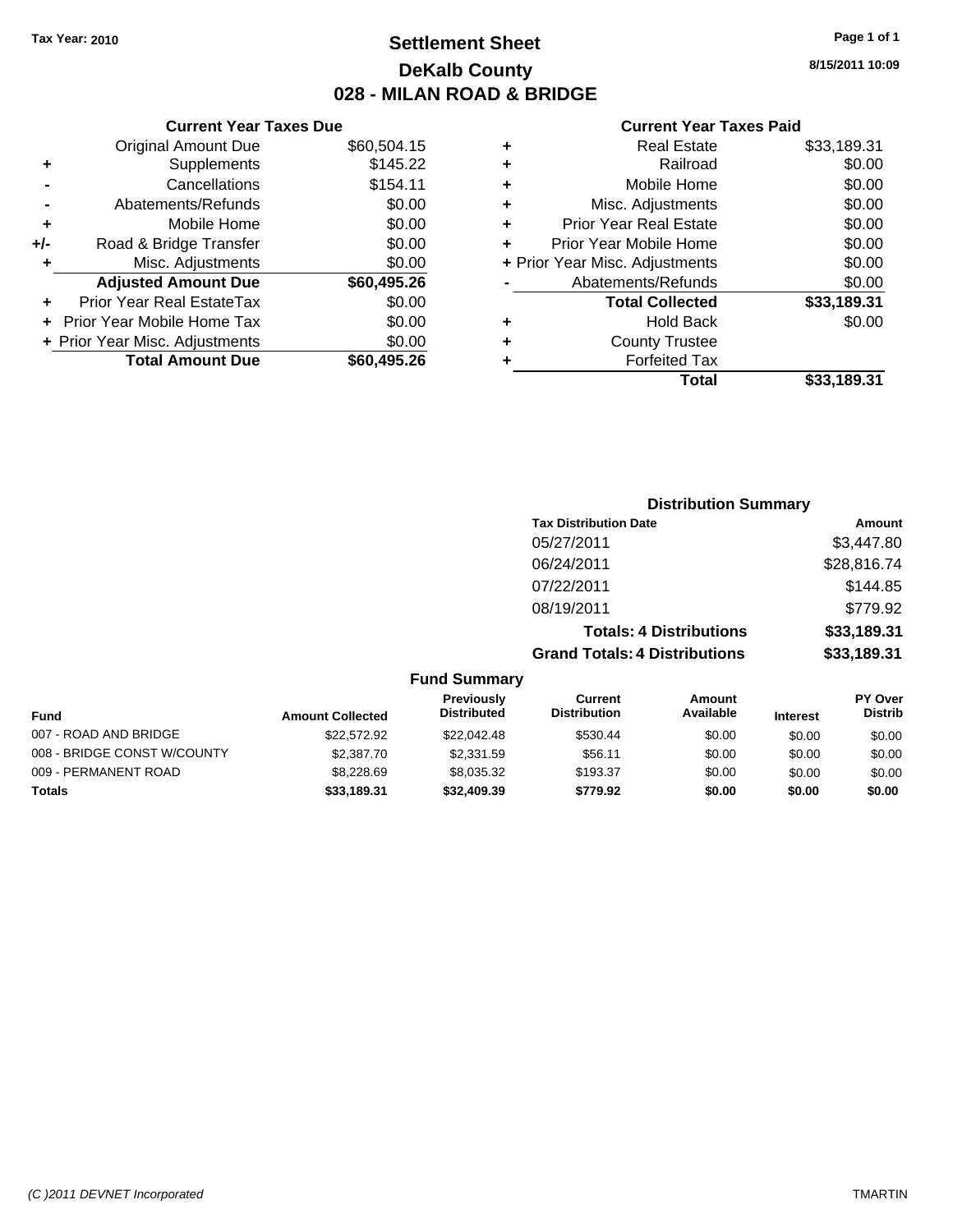### **Settlement Sheet Tax Year: 2010 Page 1 of 1 DeKalb County 029 - PAW PAW TOWNSHIP**

**8/15/2011 10:09**

|     | <b>Current Year Taxes Due</b>  |             |
|-----|--------------------------------|-------------|
|     | Original Amount Due            | \$62,164.94 |
| ٠   | Supplements                    | \$0.00      |
|     | Cancellations                  | \$0.00      |
|     | Abatements/Refunds             | \$0.00      |
| ٠   | Mobile Home                    | \$0.00      |
| +/- | Road & Bridge Transfer         | \$0.00      |
| ٠   | Misc. Adjustments              | \$0.00      |
|     | <b>Adjusted Amount Due</b>     | \$62,164.94 |
| ÷   | Prior Year Real EstateTax      | \$0.00      |
|     | Prior Year Mobile Home Tax     | \$0.00      |
|     | + Prior Year Misc. Adjustments | \$0.00      |
|     | <b>Total Amount Due</b>        | \$62.164.94 |
|     |                                |             |

### **Current Year Taxes Paid**

|   | Total                          | \$35,143.69 |
|---|--------------------------------|-------------|
| ٠ | <b>Forfeited Tax</b>           |             |
| ٠ | <b>County Trustee</b>          |             |
| ٠ | Hold Back                      | \$0.00      |
|   | <b>Total Collected</b>         | \$35,143.69 |
|   | Abatements/Refunds             | \$0.00      |
|   | + Prior Year Misc. Adjustments | \$0.00      |
| ÷ | Prior Year Mobile Home         | \$0.00      |
| ٠ | <b>Prior Year Real Estate</b>  | \$0.00      |
| ٠ | Misc. Adjustments              | \$0.00      |
| ٠ | Mobile Home                    | \$0.00      |
| ٠ | Railroad                       | \$1,018.93  |
| ٠ | Real Estate                    | \$34,124.76 |

|                          |                         |                                         | <b>Distribution Summary</b>           |                                |                 |                                  |
|--------------------------|-------------------------|-----------------------------------------|---------------------------------------|--------------------------------|-----------------|----------------------------------|
|                          |                         |                                         | <b>Tax Distribution Date</b>          |                                |                 | Amount                           |
|                          |                         |                                         | 05/27/2011                            |                                |                 | \$5,566.63                       |
|                          |                         |                                         | 06/24/2011                            |                                |                 | \$27,230.29                      |
|                          |                         |                                         | 07/22/2011                            |                                |                 | \$697.05                         |
|                          |                         |                                         | 08/19/2011                            |                                |                 | \$1,649.72                       |
|                          |                         |                                         |                                       | <b>Totals: 4 Distributions</b> |                 | \$35,143.69                      |
|                          |                         |                                         | <b>Grand Totals: 4 Distributions</b>  |                                |                 | \$35,143.69                      |
|                          |                         | <b>Fund Summary</b>                     |                                       |                                |                 |                                  |
| <b>Fund</b>              | <b>Amount Collected</b> | <b>Previously</b><br><b>Distributed</b> | <b>Current</b><br><b>Distribution</b> | Amount<br>Available            | <b>Interest</b> | <b>PY Over</b><br><b>Distrib</b> |
| 001 - CORPORATE          | \$32,995.76             | \$31,446.87                             | \$1,548.89                            | \$0.00                         | \$0.00          | \$0.00                           |
| 017 - CEMETERY           | \$1,344.39              | \$1,281.28                              | \$63.11                               | \$0.00                         | \$0.00          | \$0.00                           |
| 034 - GENERAL ASSISTANCE | \$803.54                | \$765.82                                | \$37.72                               | \$0.00                         | \$0.00          | \$0.00                           |

**Totals \$35,143.69 \$33,493.97 \$1,649.72 \$0.00 \$0.00 \$0.00**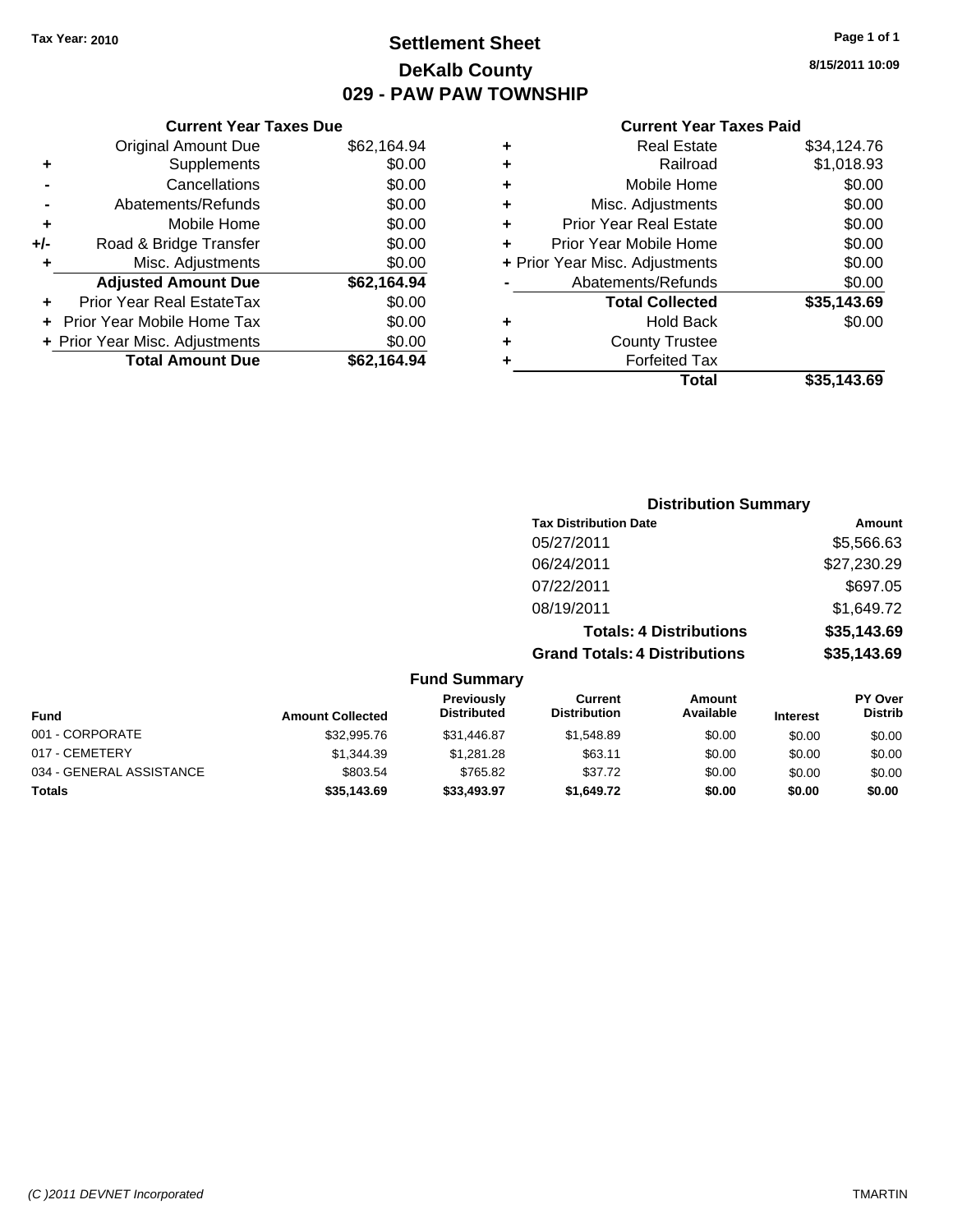### **Settlement Sheet Tax Year: 2010 Page 1 of 1 DeKalb County 030 - PAW PAW ROAD & BRIDGE**

**Current Year Taxes Paid**

|   | Total                          | \$48.471.40 |
|---|--------------------------------|-------------|
| ٠ | <b>Forfeited Tax</b>           |             |
| ÷ | <b>County Trustee</b>          |             |
| ٠ | <b>Hold Back</b>               | \$0.00      |
|   | <b>Total Collected</b>         | \$48,471.40 |
|   | Abatements/Refunds             | \$0.00      |
|   | + Prior Year Misc. Adjustments | \$0.00      |
| ÷ | Prior Year Mobile Home         | \$0.00      |
| ٠ | <b>Prior Year Real Estate</b>  | \$0.00      |
| ٠ | Misc. Adjustments              | \$0.00      |
| ٠ | Mobile Home                    | \$0.00      |
| ٠ | Railroad                       | \$1,405.35  |
| ٠ | <b>Real Estate</b>             | \$47,066.05 |
|   |                                |             |

|     | <b>Current Year Taxes Due</b>  |             |
|-----|--------------------------------|-------------|
|     | <b>Original Amount Due</b>     | \$85,740.29 |
| ٠   | Supplements                    | \$0.00      |
|     | Cancellations                  | \$0.00      |
|     | Abatements/Refunds             | \$0.00      |
| ÷   | Mobile Home                    | \$0.00      |
| +/- | Road & Bridge Transfer         | \$0.00      |
| ٠   | Misc. Adjustments              | \$0.00      |
|     | <b>Adjusted Amount Due</b>     | \$85,740.29 |
|     | Prior Year Real EstateTax      | \$0.00      |
|     | Prior Year Mobile Home Tax     | \$0.00      |
|     | + Prior Year Misc. Adjustments | \$0.00      |
|     | <b>Total Amount Due</b>        | \$85.740.29 |

| <b>Distribution Summary</b>          |             |
|--------------------------------------|-------------|
| <b>Tax Distribution Date</b>         | Amount      |
| 05/27/2011                           | \$7,677.73  |
| 06/24/2011                           | \$37,556.92 |
| 07/22/2011                           | \$961.39    |
| 08/19/2011                           | \$2,275.36  |
| <b>Totals: 4 Distributions</b>       | \$48,471.40 |
| <b>Grand Totals: 4 Distributions</b> | \$48,471.40 |

**Fund Summary**

| <b>Fund</b>                             | <b>Amount Collected</b> | Previously<br><b>Distributed</b> | Current<br><b>Distribution</b> | Amount<br>Available | <b>Interest</b> | <b>PY Over</b><br><b>Distrib</b> |
|-----------------------------------------|-------------------------|----------------------------------|--------------------------------|---------------------|-----------------|----------------------------------|
| 007 - ROAD AND BRIDGE                   | \$23,506.77             | \$22,403.30                      | \$1,103.47                     | \$0.00              | \$0.00          | \$0.00                           |
| 009 - PERMANENT ROAD                    | \$18.819.51             | \$17,936,08                      | \$883.43                       | \$0.00              | \$0.00          | \$0.00                           |
| 010 - EQUIPMENT AND BUILDING            | \$2,588.37              | \$2,466.87                       | \$121.50                       | \$0.00              | \$0.00          | \$0.00                           |
| 027 - AUDIT                             | \$392.38                | \$373.96                         | \$18.42                        | \$0.00              | \$0.00          | \$0.00                           |
| 035 - TORT JUDGEMENTS/LIABILITY<br>INS. | \$2,497.06              | \$2,379.84                       | \$117.22                       | \$0.00              | \$0.00          | \$0.00                           |
| 047 - SOCIAL SECURITY                   | \$667.31                | \$635.99                         | \$31.32                        | \$0.00              | \$0.00          | \$0.00                           |
| <b>Totals</b>                           | \$48,471.40             | \$46,196.04                      | \$2,275.36                     | \$0.00              | \$0.00          | \$0.00                           |

**8/15/2011 10:09**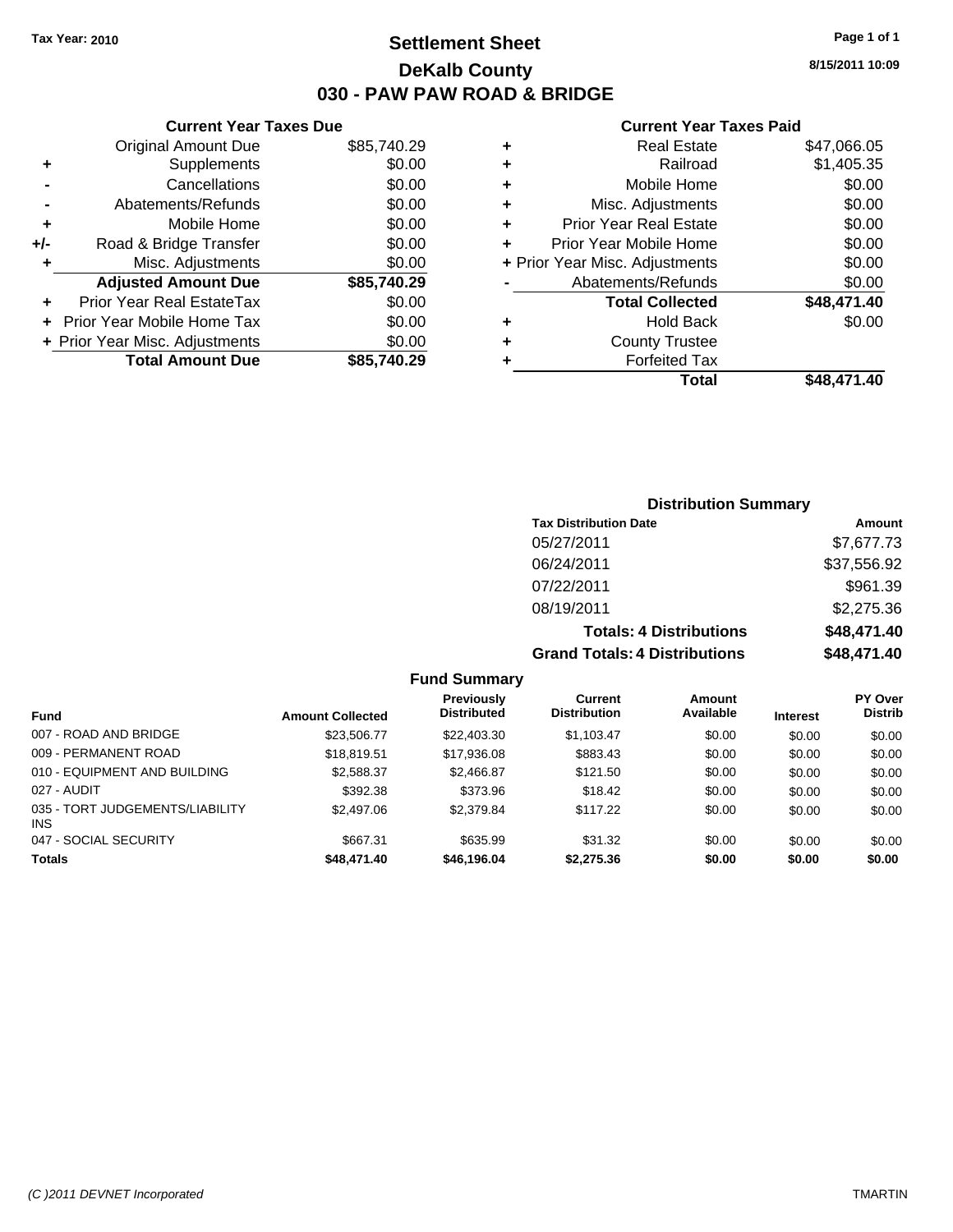### **Settlement Sheet Tax Year: 2010 Page 1 of 1 DeKalb County 031 - PIERCE TOWNSHIP**

### **Current Year Taxes Due**

|     | <b>Original Amount Due</b>     | \$52,701.68 |
|-----|--------------------------------|-------------|
| ٠   | Supplements                    | \$145.23    |
|     | Cancellations                  | \$150.95    |
|     | Abatements/Refunds             | \$0.00      |
| ٠   | Mobile Home                    | \$0.00      |
| +/- | Road & Bridge Transfer         | \$0.00      |
| ÷   | Misc. Adjustments              | \$0.00      |
|     | <b>Adjusted Amount Due</b>     | \$52,695.96 |
|     | Prior Year Real EstateTax      | \$0.00      |
|     | Prior Year Mobile Home Tax     | \$0.00      |
|     | + Prior Year Misc. Adjustments | \$0.00      |
|     | <b>Total Amount Due</b>        | \$52.695.96 |

#### **Current Year Taxes Paid**

| ٠ | <b>Real Estate</b>             | \$30,245.93 |
|---|--------------------------------|-------------|
| ٠ | Railroad                       | \$0.00      |
| ٠ | Mobile Home                    | \$0.00      |
| ٠ | Misc. Adjustments              | \$0.00      |
| ÷ | Prior Year Real Estate         | \$0.00      |
| ÷ | Prior Year Mobile Home         | \$0.00      |
|   | + Prior Year Misc. Adjustments | \$0.00      |
|   | Abatements/Refunds             | \$0.00      |
|   | <b>Total Collected</b>         | \$30,245.93 |
| ٠ | Hold Back                      | \$0.00      |
| ٠ | <b>County Trustee</b>          |             |
| ٠ | <b>Forfeited Tax</b>           |             |
|   | Total                          | \$30,245.93 |
|   |                                |             |

### **Distribution Summary Tax Distribution Date Amount** 05/27/2011 \$6,742.28 06/24/2011 \$21,466.61 07/22/2011 \$585.11 08/19/2011 \$1,451.93 **Totals: 4 Distributions \$30,245.93**

| <b>Grand Totals: 4 Distributions</b> | \$30,245.93 |
|--------------------------------------|-------------|
|                                      |             |

| <b>Fund</b>                                   | <b>Amount Collected</b> | <b>Previously</b><br><b>Distributed</b> | Current<br><b>Distribution</b> | Amount<br>Available | <b>Interest</b> | PY Over<br><b>Distrib</b> |
|-----------------------------------------------|-------------------------|-----------------------------------------|--------------------------------|---------------------|-----------------|---------------------------|
| 001 - CORPORATE                               | \$22,896.92             | \$21,797.78                             | \$1,099.14                     | \$0.00              | \$0.00          | \$0.00                    |
| $005 - I. M. R. F.$                           | \$1,492.68              | \$1,421.02                              | \$71.66                        | \$0.00              | \$0.00          | \$0.00                    |
| 027 - AUDIT                                   | \$287.94                | \$274.12                                | \$13.82                        | \$0.00              | \$0.00          | \$0.00                    |
| 035 - TORT JUDGEMENTS/LIABILITY<br><b>INS</b> | \$2,353.32              | \$2,240.35                              | \$112.97                       | \$0.00              | \$0.00          | \$0.00                    |
| 047 - SOCIAL SECURITY                         | \$1,492.68              | \$1,421.02                              | \$71.66                        | \$0.00              | \$0.00          | \$0.00                    |
| 054 - GENERAL ASSISTANCE                      | \$1.722.39              | \$1.639.71                              | \$82.68                        | \$0.00              | \$0.00          | \$0.00                    |
| <b>Totals</b>                                 | \$30,245.93             | \$28,794.00                             | \$1,451.93                     | \$0.00              | \$0.00          | \$0.00                    |

**Fund Summary**

**8/15/2011 10:09**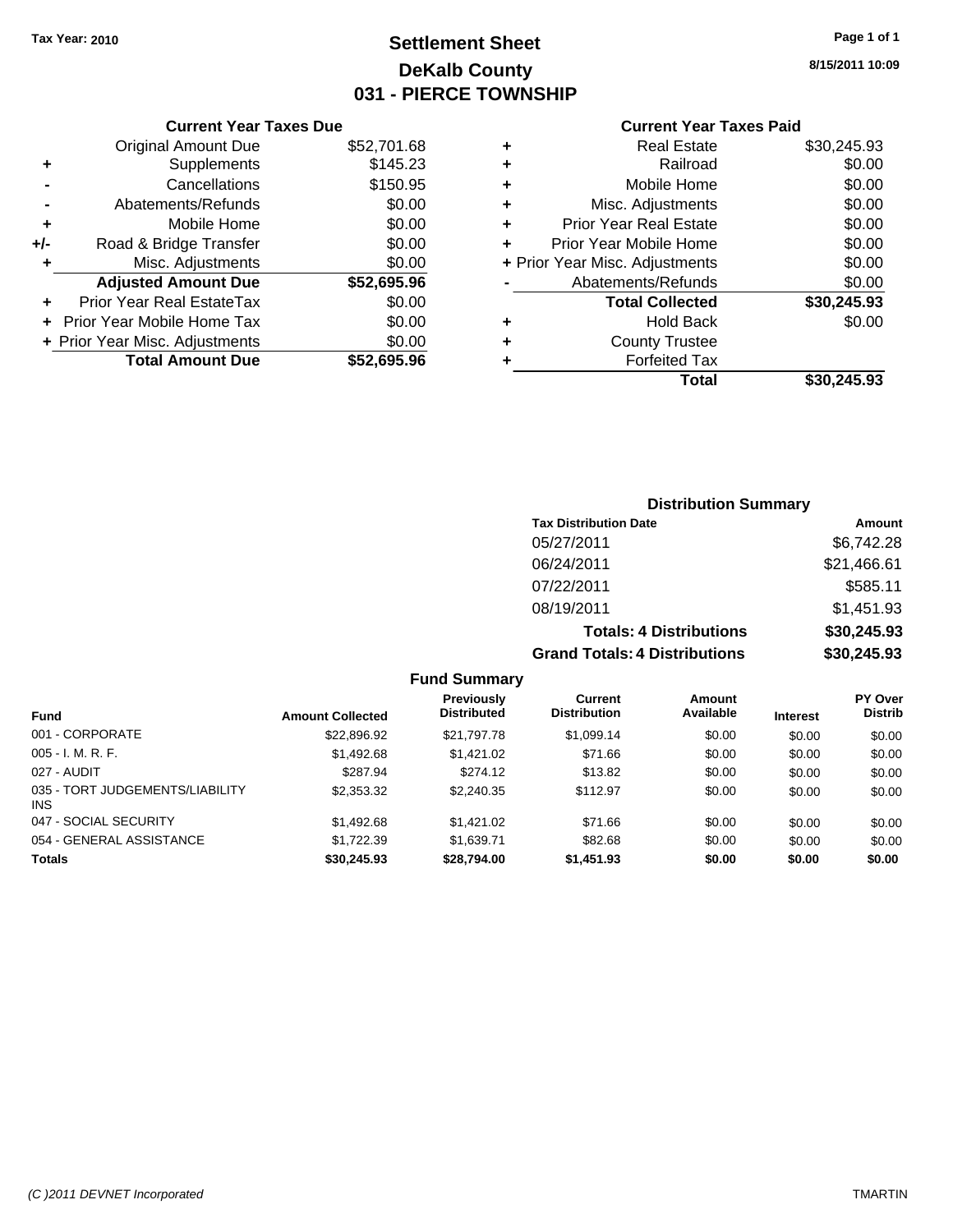Original Amount Due

**Adjusted Amount Due** 

**Total Amount Due** 

**+** Supplements **-** Cancellations **-** Abatements/Refunds **+** Mobile Home **+/-** Road & Bridge Transfer **+** Misc. Adjustments

**+** Prior Year Real EstateTax \$0.00 **+** Prior Year Mobile Home Tax **+ Prior Year Misc. Adjustments** 

### **Settlement Sheet Tax Year: 2010 Page 1 of 1 DeKalb County 032 - PIERCE ROAD & BRIDGE**

**8/15/2011 10:09**

### **Current Year Taxes Paid**

| <b>Current Year Taxes Due</b> |              |   | <b>Current Year Taxes Paid</b> |             |  |  |
|-------------------------------|--------------|---|--------------------------------|-------------|--|--|
| ıl Amount Due                 | \$157,160.64 | ٠ | <b>Real Estate</b>             | \$90,195.66 |  |  |
| Supplements                   | \$433.10     | ٠ | Railroad                       | \$0.00      |  |  |
| Cancellations                 | \$450.13     | ٠ | Mobile Home                    | \$0.00      |  |  |
| าents/Refunds                 | \$0.00       | ÷ | Misc. Adjustments              | \$0.00      |  |  |
| Mobile Home                   | \$0.00       | ÷ | <b>Prior Year Real Estate</b>  | \$0.00      |  |  |
| ridge Transfer                | \$0.00       | ٠ | Prior Year Mobile Home         | \$0.00      |  |  |
| :. Adjustments                | \$0.00       |   | + Prior Year Misc. Adjustments | \$0.00      |  |  |
| <b>Amount Due</b>             | \$157,143.61 |   | Abatements/Refunds             | \$0.00      |  |  |
| eal EstateTax                 | \$0.00       |   | <b>Total Collected</b>         | \$90,195.66 |  |  |
| pile Home Tax                 | \$0.00       | ٠ | <b>Hold Back</b>               | \$0.00      |  |  |
| . Adjustments                 | \$0.00       | ٠ | <b>County Trustee</b>          |             |  |  |
| <b>Amount Due</b>             | \$157,143.61 |   | <b>Forfeited Tax</b>           |             |  |  |
|                               |              |   | Total                          | \$90,195.66 |  |  |

### **Distribution Summary**

| <b>Tax Distribution Date</b>         | Amount      |  |  |  |
|--------------------------------------|-------------|--|--|--|
| 05/27/2011                           | \$20,106.05 |  |  |  |
| 06/24/2011                           | \$64,015.14 |  |  |  |
| 07/22/2011                           | \$1,744.83  |  |  |  |
| 08/19/2011                           | \$4,329.64  |  |  |  |
| <b>Totals: 4 Distributions</b>       | \$90,195.66 |  |  |  |
| <b>Grand Totals: 4 Distributions</b> | \$90,195.66 |  |  |  |

**Fund Summary**

|                              |                         | <b>Previously</b>  | Current             | Amount    |                 | <b>PY Over</b> |
|------------------------------|-------------------------|--------------------|---------------------|-----------|-----------------|----------------|
| <b>Fund</b>                  | <b>Amount Collected</b> | <b>Distributed</b> | <b>Distribution</b> | Available | <b>Interest</b> | <b>Distrib</b> |
| $005 - I. M. R. F.$          | \$60.33                 | \$57.44            | \$2.89              | \$0.00    | \$0.00          | \$0.00         |
| 007 - ROAD AND BRIDGE        | \$63,274.88             | \$60.237.51        | \$3,037.37          | \$0.00    | \$0.00          | \$0.00         |
| 008 - BRIDGE CONST W/COUNTY  | \$5,023.18              | \$4,782.05         | \$241.13            | \$0.00    | \$0.00          | \$0.00         |
| 009 - PERMANENT ROAD         | \$17.678.99             | \$16,830,35        | \$848.64            | \$0.00    | \$0.00          | \$0.00         |
| 010 - EQUIPMENT AND BUILDING | \$3,516.72              | \$3.347.91         | \$168.81            | \$0.00    | \$0.00          | \$0.00         |
| 047 - SOCIAL SECURITY        | \$641.56                | \$610.76           | \$30.80             | \$0.00    | \$0.00          | \$0.00         |
| <b>Totals</b>                | \$90,195.66             | \$85,866.02        | \$4,329.64          | \$0.00    | \$0.00          | \$0.00         |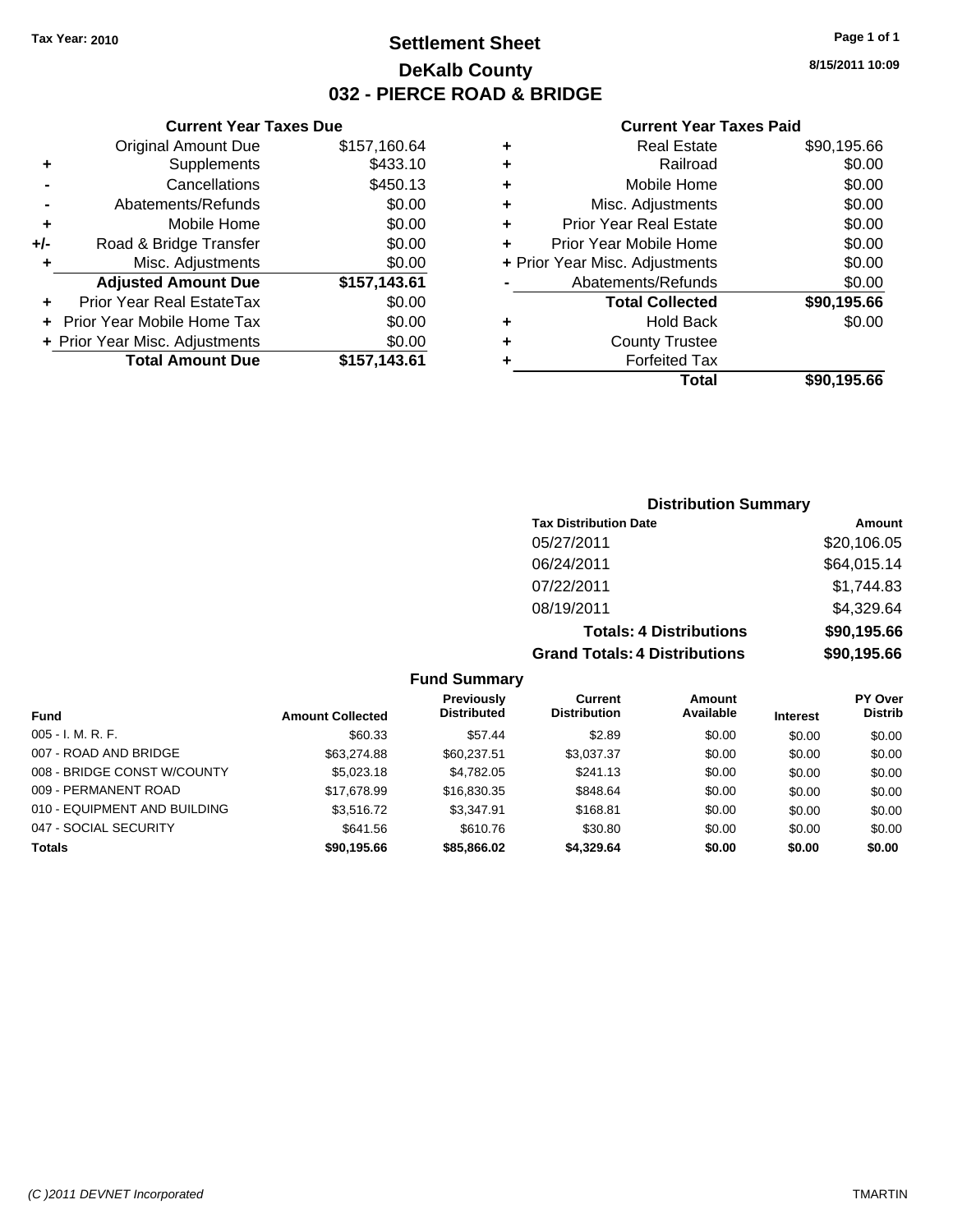### **Settlement Sheet Tax Year: 2010 Page 1 of 1 DeKalb County 033 - SANDWICH TOWNSHIP**

#### **Current Year Taxes Due**

|     | <b>Original Amount Due</b>        | \$223,695.02 |
|-----|-----------------------------------|--------------|
| ٠   | Supplements                       | \$978.27     |
|     | Cancellations                     | \$1,116.55   |
|     | Abatements/Refunds                | \$1.69       |
| ٠   | Mobile Home                       | \$0.00       |
| +/- | Road & Bridge Transfer            | \$0.00       |
| ٠   | Misc. Adjustments                 | \$3.81       |
|     | <b>Adjusted Amount Due</b>        | \$223,558.86 |
|     | Prior Year Real EstateTax         | \$45.48      |
|     | <b>Prior Year Mobile Home Tax</b> | \$0.00       |
|     | + Prior Year Misc. Adjustments    | \$0.00       |
|     | <b>Total Amount Due</b>           | \$223,604.34 |

#### **Current Year Taxes Paid**

|                                | <b>Real Estate</b>            | \$131,627.89 |
|--------------------------------|-------------------------------|--------------|
| ٠                              | Railroad                      | \$238.17     |
| ٠                              | Mobile Home                   | \$0.00       |
| ٠                              | Misc. Adjustments             | \$3.81       |
| ٠                              | <b>Prior Year Real Estate</b> | \$45.48      |
| ٠                              | Prior Year Mobile Home        | \$0.00       |
| + Prior Year Misc. Adjustments |                               | \$0.00       |
|                                | Abatements/Refunds            | \$1.69       |
|                                | <b>Total Collected</b>        | \$131,913.66 |
| ٠                              | <b>Hold Back</b>              | \$0.00       |
| ٠                              | <b>County Trustee</b>         |              |
| ٠                              | <b>Forfeited Tax</b>          |              |
|                                | Total                         | \$131,913.66 |
|                                |                               |              |

### **8/15/2011 10:09**

| <b>Distribution Summary</b> |  |
|-----------------------------|--|
|-----------------------------|--|

| <b>Tax Distribution Date</b>         | Amount       |  |  |  |
|--------------------------------------|--------------|--|--|--|
| 05/27/2011                           | \$30,608.37  |  |  |  |
| 06/24/2011                           | \$84,109.80  |  |  |  |
| 07/22/2011                           | \$2,561.98   |  |  |  |
| 08/19/2011                           | \$14,633.51  |  |  |  |
| <b>Totals: 4 Distributions</b>       | \$131,913.66 |  |  |  |
| <b>Grand Totals: 4 Distributions</b> | \$131,913.66 |  |  |  |

#### **Fund Summary**

| Fund                     | <b>Amount Collected</b> | <b>Previously</b><br><b>Distributed</b> | Current<br><b>Distribution</b> | Amount<br>Available | <b>Interest</b> | <b>PY Over</b><br><b>Distrib</b> |
|--------------------------|-------------------------|-----------------------------------------|--------------------------------|---------------------|-----------------|----------------------------------|
| 001 - CORPORATE          | \$70.347.59             | \$62,543.76                             | \$7,803.83                     | \$0.00              | \$0.00          | \$0.00                           |
| 005 - I. M. R. F.        | \$8.095.54              | \$7.197.48                              | \$898.06                       | \$0.00              | \$0.00          | \$0.00                           |
| 017 - CEMETERY           | \$38,999.87             | \$34.673.51                             | \$4,326.36                     | \$0.00              | \$0.00          | \$0.00                           |
| 047 - SOCIAL SECURITY    | \$2,902.63              | \$2,580.64                              | \$321.99                       | \$0.00              | \$0.00          | \$0.00                           |
| 054 - GENERAL ASSISTANCE | \$11.568.03             | \$10,284.76                             | \$1.283.27                     | \$0.00              | \$0.00          | \$0.00                           |
| Totals                   | \$131.913.66            | \$117,280,15                            | \$14,633,51                    | \$0.00              | \$0.00          | \$0.00                           |

#### **Miscellaneous Adjustment Detail**

### **Year Source Account Type Amount Adjustment Description** 2010 RE - Real Estate Back Tax Collected \$0.59 Countryview Redemption 19-25-253-058 by TBA 2010 RE - Real Estate Back Tax Collected \$3.07 Jehovahs Witnesses Redemption 19-35-300-019 by TBA 2010 RE - Real Estate Back Tax Collected \$0.15 Sandwich Mill Works Redemption 19-35-126-016 by TBA **Totals \$3.81 3 entries**

### **Year Source Account Type Amount Adjustment Description Totals 1 entries** \$1.69

**Abatement Detail**

2010 RE - Real Estate \$1.69 19-27-727-012 PTAB Refund by TBA PTAB Decision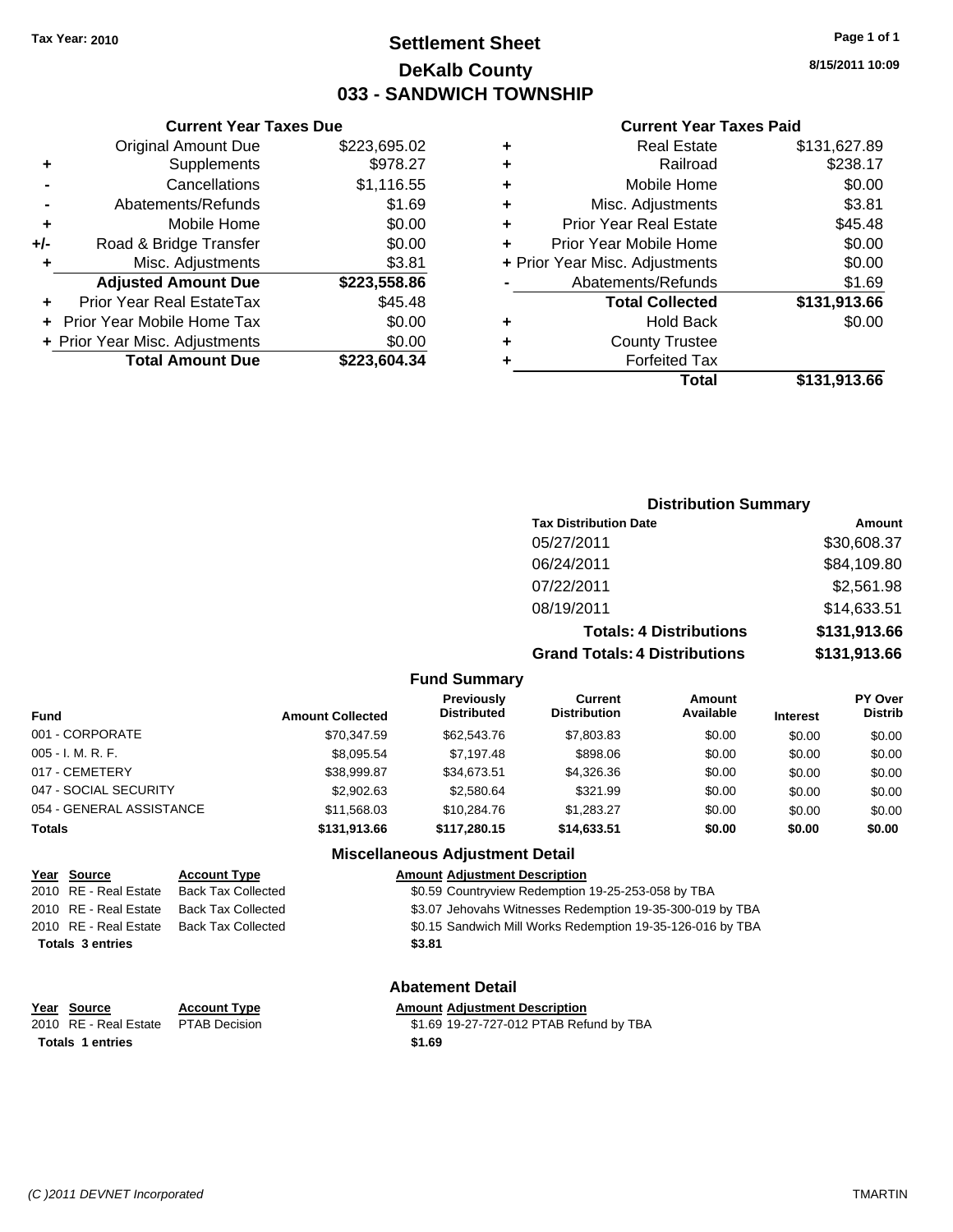## **Settlement Sheet Tax Year: 2010 Page 1 of 1 DeKalb County 034 - SANDWICH LIBRARY DISTRICT**

**8/15/2011 10:09**

#### **Current Year Taxes Paid**

|     | <b>Current Year Taxes Due</b>  |              |  |  |  |  |  |
|-----|--------------------------------|--------------|--|--|--|--|--|
|     | <b>Original Amount Due</b>     | \$317,500.66 |  |  |  |  |  |
| ٠   | Supplements                    | \$1,388.54   |  |  |  |  |  |
|     | Cancellations                  | \$1,584.73   |  |  |  |  |  |
|     | Abatements/Refunds             | \$2.41       |  |  |  |  |  |
| ٠   | Mobile Home                    | \$0.00       |  |  |  |  |  |
| +/- | Road & Bridge Transfer         | \$0.00       |  |  |  |  |  |
| ٠   | Misc. Adjustments              | \$5.41       |  |  |  |  |  |
|     | <b>Adjusted Amount Due</b>     | \$317,307.47 |  |  |  |  |  |
| ÷   | Prior Year Real EstateTax      | \$65.20      |  |  |  |  |  |
|     | Prior Year Mobile Home Tax     | \$0.00       |  |  |  |  |  |
|     | + Prior Year Misc. Adjustments | \$0.00       |  |  |  |  |  |
|     | <b>Total Amount Due</b>        | \$317,372.67 |  |  |  |  |  |
|     |                                |              |  |  |  |  |  |

| ٠ | <b>Real Estate</b>             | \$186,825.66 |
|---|--------------------------------|--------------|
| ٠ | Railroad                       | \$338.04     |
| ٠ | Mobile Home                    | \$0.00       |
| ٠ | Misc. Adjustments              | \$5.41       |
| ٠ | <b>Prior Year Real Estate</b>  | \$65.20      |
| ٠ | Prior Year Mobile Home         | \$0.00       |
|   | + Prior Year Misc. Adjustments | \$0.00       |
|   | Abatements/Refunds             | \$2.41       |
|   | <b>Total Collected</b>         | \$187,231.90 |
| ٠ | Hold Back                      | \$0.00       |
| ٠ | <b>County Trustee</b>          |              |
| ٠ | <b>Forfeited Tax</b>           |              |
|   | Total                          | \$187,231.90 |
|   |                                |              |

## **Distribution Summary**

| <b>Tax Distribution Date</b>         | Amount       |
|--------------------------------------|--------------|
| 05/27/2011                           | \$43,444.61  |
| 06/24/2011                           | \$119,381.09 |
| 07/22/2011                           | \$3,636.28   |
| 08/19/2011                           | \$20,769.92  |
| <b>Totals: 4 Distributions</b>       | \$187,231.90 |
| <b>Grand Totals: 4 Distributions</b> | \$187,231.90 |

#### **Fund Summary**

| Fund                                   | <b>Amount Collected</b> | Previously<br><b>Distributed</b> | <b>Current</b><br><b>Distribution</b> | Amount<br>Available | <b>Interest</b> | <b>PY Over</b><br><b>Distrib</b> |
|----------------------------------------|-------------------------|----------------------------------|---------------------------------------|---------------------|-----------------|----------------------------------|
| 001 - CORPORATE                        | \$148.094.65            | \$131,666.29                     | \$16,428.36                           | \$0.00              | \$0.00          | \$0.00                           |
| 004 - OPERATIONS & MAINTENANCE         | \$17,816.61             | \$15,840.18                      | \$1,976.43                            | \$0.00              | \$0.00          | \$0.00                           |
| 005 - I. M. R. F.                      | \$8.032.24              | \$7.141.21                       | \$891.03                              | \$0.00              | \$0.00          | \$0.00                           |
| 027 - AUDIT                            | \$970.97                | \$863.26                         | \$107.71                              | \$0.00              | \$0.00          | \$0.00                           |
| 035 - TORT JUDGEMENTS/LIABILITY<br>INS | \$6,427.87              | \$5.714.81                       | \$713.06                              | \$0.00              | \$0.00          | \$0.00                           |
| 047 - SOCIAL SECURITY                  | \$5,889.56              | \$5,236.23                       | \$653.33                              | \$0.00              | \$0.00          | \$0.00                           |
| Totals                                 | \$187,231.90            | \$166,461.98                     | \$20,769.92                           | \$0.00              | \$0.00          | \$0.00                           |

## **Miscellaneous Adjustment Detail**

| Year Source             | <b>Account Type</b>       | <b>Amount Adjustment Description</b>                       |
|-------------------------|---------------------------|------------------------------------------------------------|
| 2010 RE - Real Estate   | <b>Back Tax Collected</b> | \$0.84 Countryview Redemption 19-25-253-058 by TBA         |
| 2010 RE - Real Estate   | <b>Back Tax Collected</b> | \$4.36 Jehovahs Witnesses Redemption 19-35-300-019 by TBA  |
| 2010 RE - Real Estate   | <b>Back Tax Collected</b> | \$0.21 Sandwich Mill Works Redemption 19-35-126-016 by TBA |
| <b>Totals 3 entries</b> |                           | \$5.41                                                     |
|                         |                           |                                                            |

## **Abatement Detail**

| Year Source                         | <b>Account Type</b> | <b>Amount Adiustment Description</b>    |
|-------------------------------------|---------------------|-----------------------------------------|
| 2010 RE - Real Estate PTAB Decision |                     | \$2.41 19-27-727-012 PTAB Refund by TBA |
| Totals 1 entries                    |                     | \$2.41                                  |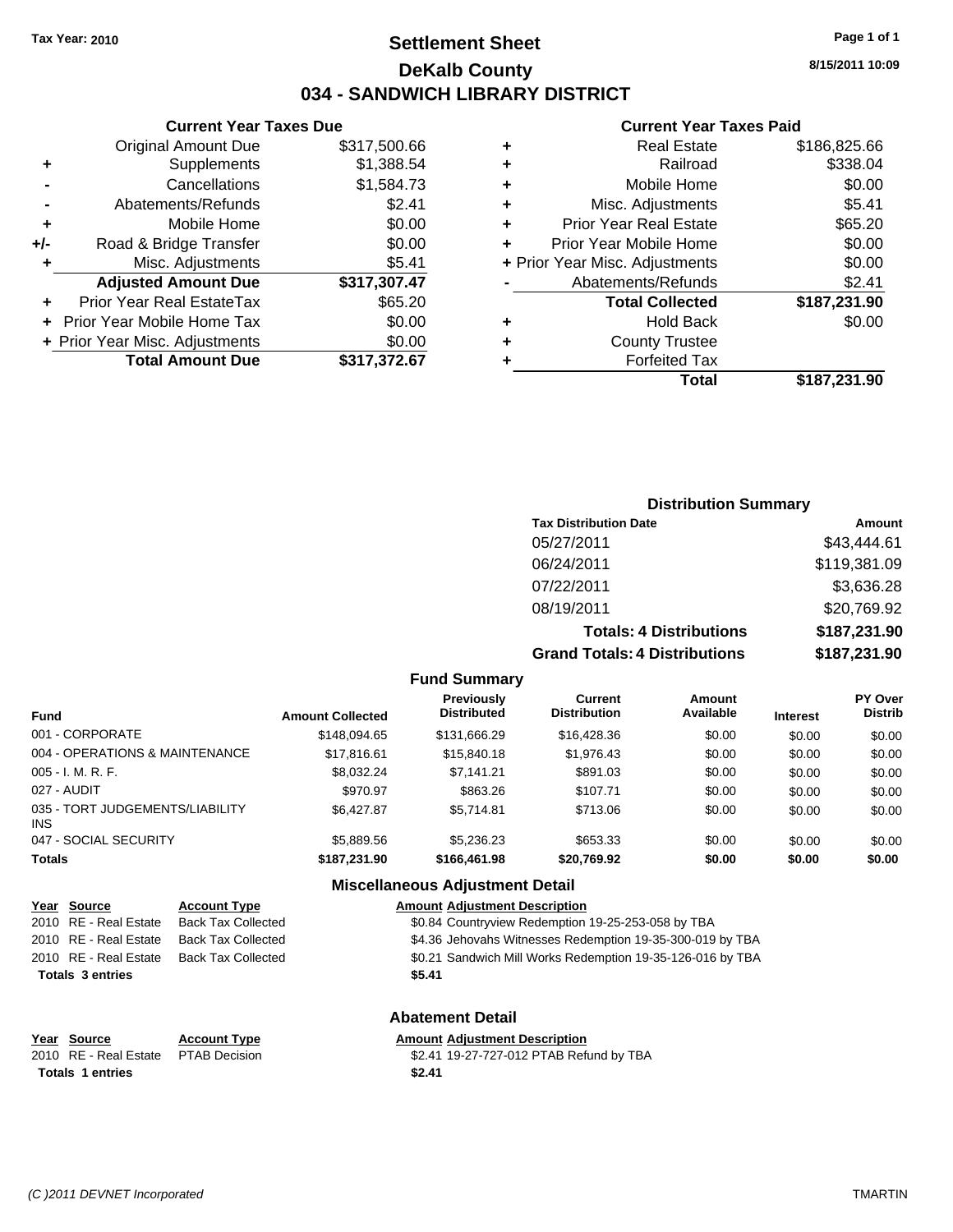## **Settlement Sheet Tax Year: 2010 Page 1 of 1 DeKalb County 035 - SANDWICH ROAD & BRIDGE**

**8/15/2011 10:09**

#### **Current Year Taxes Paid**

|     | <b>Original Amount Due</b>        | \$215,515.31  |
|-----|-----------------------------------|---------------|
| ٠   | Supplements                       | \$756.15      |
|     | Cancellations                     | \$863.84      |
| -   | Abatements/Refunds                | \$1.31        |
| ٠   | Mobile Home                       | \$0.00        |
| +/- | Road & Bridge Transfer            | (\$25,012.44) |
| ٠   | Misc. Adjustments                 | \$3.67        |
|     | <b>Adjusted Amount Due</b>        | \$190,397.54  |
| ٠   | <b>Prior Year Real EstateTax</b>  | \$35.20       |
|     | <b>Prior Year Mobile Home Tax</b> | \$0.00        |
|     | + Prior Year Misc. Adjustments    | \$0.00        |
|     | <b>Total Amount Due</b>           | \$190,432.74  |
|     |                                   |               |

**Current Year Taxes Due**

|   | Real Estate                    | \$101,838.00 |
|---|--------------------------------|--------------|
| ٠ | Railroad                       | \$202.07     |
| ٠ | Mobile Home                    | \$0.00       |
| ٠ | Misc. Adjustments              | \$3.67       |
| ٠ | <b>Prior Year Real Estate</b>  | \$35.20      |
| ٠ | Prior Year Mobile Home         | \$0.00       |
|   | + Prior Year Misc. Adjustments | \$0.00       |
|   | Abatements/Refunds             | \$1.31       |
|   | <b>Total Collected</b>         | \$102,077.63 |
| ٠ | <b>Hold Back</b>               | \$0.00       |
| ٠ | <b>County Trustee</b>          |              |
| ٠ | <b>Forfeited Tax</b>           |              |
|   | Total                          | \$102.077.63 |

|                       | <b>Road and Bridge Summary</b> |               |                                         |                                      | <b>Distribution Summary</b>    |                 |                           |
|-----------------------|--------------------------------|---------------|-----------------------------------------|--------------------------------------|--------------------------------|-----------------|---------------------------|
| <b>Municipality</b>   | Amt. Due                       | Amt. Distrib. |                                         | <b>Tax Distribution Date</b>         |                                |                 | Amount                    |
| CITY OF SANDWICH      | \$42,392.66                    | \$25,012.44   |                                         | 05/27/2011                           |                                |                 | \$23,681.34               |
| <b>Totals</b>         | \$42,392.66                    | \$25,012.44   |                                         | 06/24/2011                           |                                |                 | \$65,092.47               |
|                       |                                |               |                                         | 07/22/2011                           |                                |                 | \$1,982.12                |
|                       |                                |               |                                         | 08/19/2011                           |                                |                 | \$11,321.70               |
|                       |                                |               |                                         |                                      | <b>Totals: 4 Distributions</b> |                 | \$102,077.63              |
|                       |                                |               |                                         | <b>Grand Totals: 4 Distributions</b> |                                |                 | \$102,077.63              |
|                       |                                |               | <b>Fund Summary</b>                     |                                      |                                |                 |                           |
| <b>Fund</b>           | <b>Amount Collected</b>        |               | <b>Previously</b><br><b>Distributed</b> | Current<br><b>Distribution</b>       | Amount<br>Available            | <b>Interest</b> | PY Over<br><b>Distrib</b> |
| 007 - ROAD AND BRIDGE |                                | \$31,329.01   | \$27,855.59                             | \$3,473.42                           | \$0.00                         | \$0.00          | \$0.00                    |
| 009 - PERMANENT ROAD  |                                | \$46,219.36   | \$41,092.15                             | \$5.127.21                           | \$0.00                         | \$0.00          | \$0.00                    |

| <b>Miscellaneous Adjustment Detail</b><br>$\sim$ |              |             |             |        |        |        |
|--------------------------------------------------|--------------|-------------|-------------|--------|--------|--------|
| Totals                                           | \$102.077.63 | \$90.755.93 | \$11.321.70 | \$0.00 | \$0.00 | \$0.00 |
| 047 - SOCIAL SECURITY                            | \$284.94     | \$253.33    | \$31.61     | \$0.00 | \$0.00 | \$0.00 |
| 010 - EQUIPMENT AND BUILDING                     | \$24.244.32  | \$21.554.86 | \$2,689.46  | \$0.00 | \$0.00 | \$0.00 |
| UUY - PERIVANENT RUAD                            | \$46.219.36  | \$41.092.15 | \$5.127.21  | PO.OQ  | \$0.00 | \$0.00 |

## **Year Source Account Type Amount Adjustment Description** 2010 RE - Real Estate Back Tax Collected \$0.57 Countryview Redemption 19-25-253-058 by TBA 2010 RE - Real Estate Back Tax Collected \$2.96 Jehovahs Witnesses Redemption 19-35-300-019 by TBA 2010 RE - Real Estate Back Tax Collected \$0.14 Sandwich Mill Works Redemption 19-35-126-016 by TBA **Totals \$3.67 3 entries**

# **Abatement Detail**

| Year Source                         | <b>Account Type</b> | <b>Amount Adiustment Description</b>    |
|-------------------------------------|---------------------|-----------------------------------------|
| 2010 RE - Real Estate PTAB Decision |                     | \$1.63 19-27-727-012 PTAB Refund by TBA |
| Totals 1 entries                    |                     | \$1.63                                  |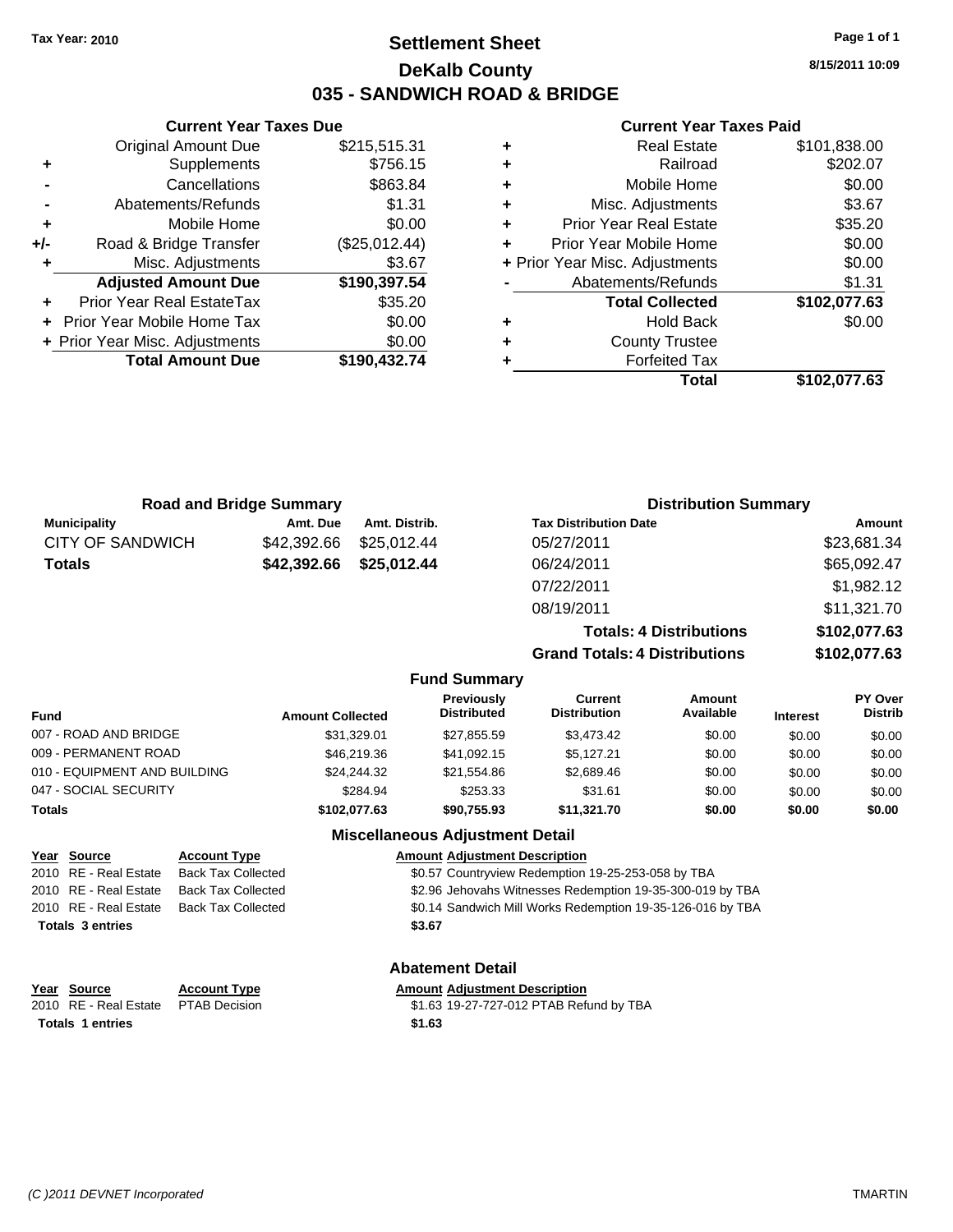## **Settlement Sheet Tax Year: 2010 Page 1 of 1 DeKalb County 036 - SHABBONA TOWNSHIP**

**8/15/2011 10:09**

#### **Current Year Taxes Paid**

| ٠ | <b>Real Estate</b>             | \$55,414.24 |
|---|--------------------------------|-------------|
| ٠ | Railroad                       | \$1,140.11  |
| ٠ | Mobile Home                    | \$0.00      |
| ÷ | Misc. Adjustments              | \$39.65     |
| ÷ | <b>Prior Year Real Estate</b>  | \$0.00      |
| ÷ | Prior Year Mobile Home         | \$0.00      |
|   | + Prior Year Misc. Adjustments | \$0.00      |
|   | Abatements/Refunds             | \$0.00      |
|   | <b>Total Collected</b>         | \$56,594.00 |
| ٠ | <b>Hold Back</b>               | \$0.00      |
| ٠ | <b>County Trustee</b>          |             |
| ٠ | <b>Forfeited Tax</b>           |             |
|   | Total                          | \$56.594.00 |

|     | <b>Current Year Taxes Due</b>    |              |
|-----|----------------------------------|--------------|
|     | <b>Original Amount Due</b>       | \$101,207.77 |
| ٠   | Supplements                      | \$906.23     |
|     | Cancellations                    | \$953.26     |
|     | Abatements/Refunds               | \$0.00       |
| ٠   | Mobile Home                      | \$0.00       |
| +/- | Road & Bridge Transfer           | \$0.00       |
| ٠   | Misc. Adjustments                | \$39.65      |
|     | <b>Adjusted Amount Due</b>       | \$101,200.39 |
|     | <b>Prior Year Real EstateTax</b> | \$0.00       |
|     | Prior Year Mobile Home Tax       | \$0.00       |
|     | + Prior Year Misc. Adjustments   | \$0.00       |
|     | <b>Total Amount Due</b>          | \$101,200.39 |

|                     | <b>Distribution Summary</b>          |             |
|---------------------|--------------------------------------|-------------|
|                     | <b>Tax Distribution Date</b>         | Amount      |
|                     | 05/27/2011                           | \$9,120.31  |
|                     | 06/24/2011                           | \$42,876.90 |
|                     | 07/22/2011                           | \$641.35    |
|                     | 08/19/2011                           | \$3,955.44  |
|                     | <b>Totals: 4 Distributions</b>       | \$56,594.00 |
|                     | <b>Grand Totals: 4 Distributions</b> | \$56,594.00 |
| <b>Fund Summary</b> |                                      |             |

| <b>Fund</b>              | <b>Amount Collected</b> | <b>Previously</b><br><b>Distributed</b> | Current<br><b>Distribution</b> | Amount<br>Available | <b>Interest</b> | <b>PY Over</b><br><b>Distrib</b> |
|--------------------------|-------------------------|-----------------------------------------|--------------------------------|---------------------|-----------------|----------------------------------|
| 001 - CORPORATE          | \$34,845.38             | \$32,409.98                             | \$2,435.40                     | \$0.00              | \$0.00          | \$0.00                           |
| 017 - CEMETERY           | \$20.074.91             | \$18,671.85                             | \$1,403.06                     | \$0.00              | \$0.00          | \$0.00                           |
| 054 - GENERAL ASSISTANCE | \$1.673.71              | \$1,556,73                              | \$116.98                       | \$0.00              | \$0.00          | \$0.00                           |
| Totals                   | \$56,594.00             | \$52.638.56                             | \$3.955.44                     | \$0.00              | \$0.00          | \$0.00                           |

### **Miscellaneous Adjustment Detail**

**Year Source Account Type Amount Adjustment Description** 2010 RE - Real Estate Back Tax Collected \$8.59 Dobson Redemption 13-15-402-010 by TBA 2010 RE - Real Estate Paymt In Lieu of Tax <br>\$31.06 Sequoya Apartments-Housing Authority Payment by TBA **Totals \$39.65 2 entries**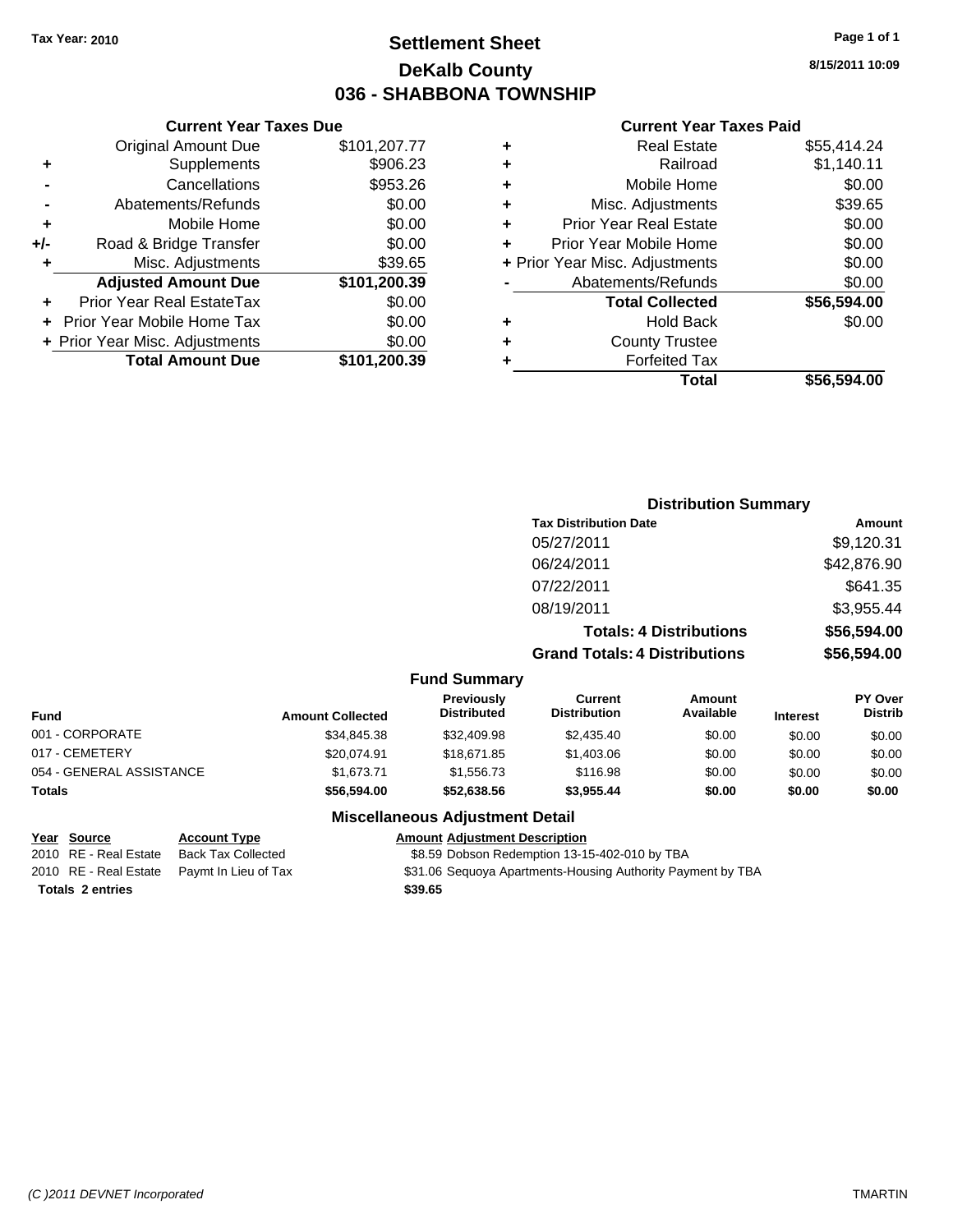## **Settlement Sheet Tax Year: 2010 Page 1 of 1 DeKalb County 037 - SHABBONA ROAD & BRIDGE**

**8/15/2011 10:09**

## **Current Year Taxes Paid**

|     | <b>Current Year Taxes Due</b>  |              |
|-----|--------------------------------|--------------|
|     | <b>Original Amount Due</b>     | \$154,627.38 |
| ٠   | Supplements                    | \$1,254.45   |
|     | Cancellations                  | \$1,325.28   |
|     | Abatements/Refunds             | \$0.00       |
| ٠   | Mobile Home                    | \$0.00       |
| +/- | Road & Bridge Transfer         | (\$7,708.39) |
| ٠   | Misc. Adjustments              | \$60.58      |
|     | <b>Adjusted Amount Due</b>     | \$146,908.74 |
|     | Prior Year Real EstateTax      | \$0.00       |
|     | Prior Year Mobile Home Tax     | \$0.00       |
|     | + Prior Year Misc. Adjustments | \$0.00       |
|     | <b>Total Amount Due</b>        | \$146,908.74 |
|     |                                |              |

|   | Total                          | \$78,757.30 |
|---|--------------------------------|-------------|
|   | <b>Forfeited Tax</b>           |             |
| ٠ | <b>County Trustee</b>          |             |
| ٠ | Hold Back                      | \$0.00      |
|   | <b>Total Collected</b>         | \$78,757.30 |
|   | Abatements/Refunds             | \$0.00      |
|   | + Prior Year Misc. Adjustments | \$0.00      |
|   | Prior Year Mobile Home         | \$0.00      |
| ٠ | <b>Prior Year Real Estate</b>  | \$0.00      |
| ٠ | Misc. Adjustments              | \$60.58     |
| ٠ | Mobile Home                    | \$0.00      |
| ٠ | Railroad                       | \$1,661.04  |
| ٠ | <b>Real Estate</b>             | \$77,035.68 |

| <b>Road and Bridge Summary</b> |             |               | <b>Distribution Summary</b>          |               |  |
|--------------------------------|-------------|---------------|--------------------------------------|---------------|--|
| <b>Municipality</b>            | Amt. Due    | Amt. Distrib. | <b>Tax Distribution Date</b>         | <b>Amount</b> |  |
| <b>VILLAGE OF LEE</b>          | \$1,729.31  | \$967.59      | 05/27/2011                           | \$12,679.69   |  |
| <b>VILLAGE OF SHABBONA</b>     | \$12,038.56 | \$6,740.80    | 06/24/2011                           | \$59,686.63   |  |
| <b>Totals</b>                  | \$13,767.87 | \$7,708.39    | 07/22/2011                           | \$891.71      |  |
|                                |             |               | 08/19/2011                           | \$5,499.27    |  |
|                                |             |               | <b>Totals: 4 Distributions</b>       | \$78,757.30   |  |
|                                |             |               | <b>Grand Totals: 4 Distributions</b> | \$78,757.30   |  |

|                              |                         | <b>Fund Summary</b>                     |                                |                            |                 |                                  |
|------------------------------|-------------------------|-----------------------------------------|--------------------------------|----------------------------|-----------------|----------------------------------|
| <b>Fund</b>                  | <b>Amount Collected</b> | <b>Previously</b><br><b>Distributed</b> | Current<br><b>Distribution</b> | <b>Amount</b><br>Available | <b>Interest</b> | <b>PY Over</b><br><b>Distrib</b> |
| 007 - ROAD AND BRIDGE        | \$23,508.85             | \$21,871.05                             | \$1,637.80                     | \$0.00                     | \$0.00          | \$0.00                           |
| 008 - BRIDGE CONST W/COUNTY  | \$56.63                 | \$52.67                                 | \$3.96                         | \$0.00                     | \$0.00          | \$0.00                           |
| 009 - PERMANENT ROAD         | \$39.023.77             | \$36,296.29                             | \$2,727.48                     | \$0.00                     | \$0.00          | \$0.00                           |
| 010 - EQUIPMENT AND BUILDING | \$16,168,05             | \$15,038.02                             | \$1,130.03                     | \$0.00                     | \$0.00          | \$0.00                           |
| <b>Totals</b>                | \$78.757.30             | \$73.258.03                             | \$5,499.27                     | \$0.00                     | \$0.00          | \$0.00                           |
|                              |                         | <b>Miscellaneous Adjustment Detail</b>  |                                |                            |                 |                                  |

| Year Source             | <b>Account Type</b>                        | <b>Amount Adiustment Description</b>                        |
|-------------------------|--------------------------------------------|-------------------------------------------------------------|
| 2010 RE - Real Estate   | Back Tax Collected                         | \$13.13 Dobson Redemption 13-15-402-010 by TBA              |
|                         | 2010 RE - Real Estate Paymt In Lieu of Tax | \$47.45 Seguoya Apartments-Housing Authority Payment by TBA |
| <b>Totals 2 entries</b> |                                            | \$60.58                                                     |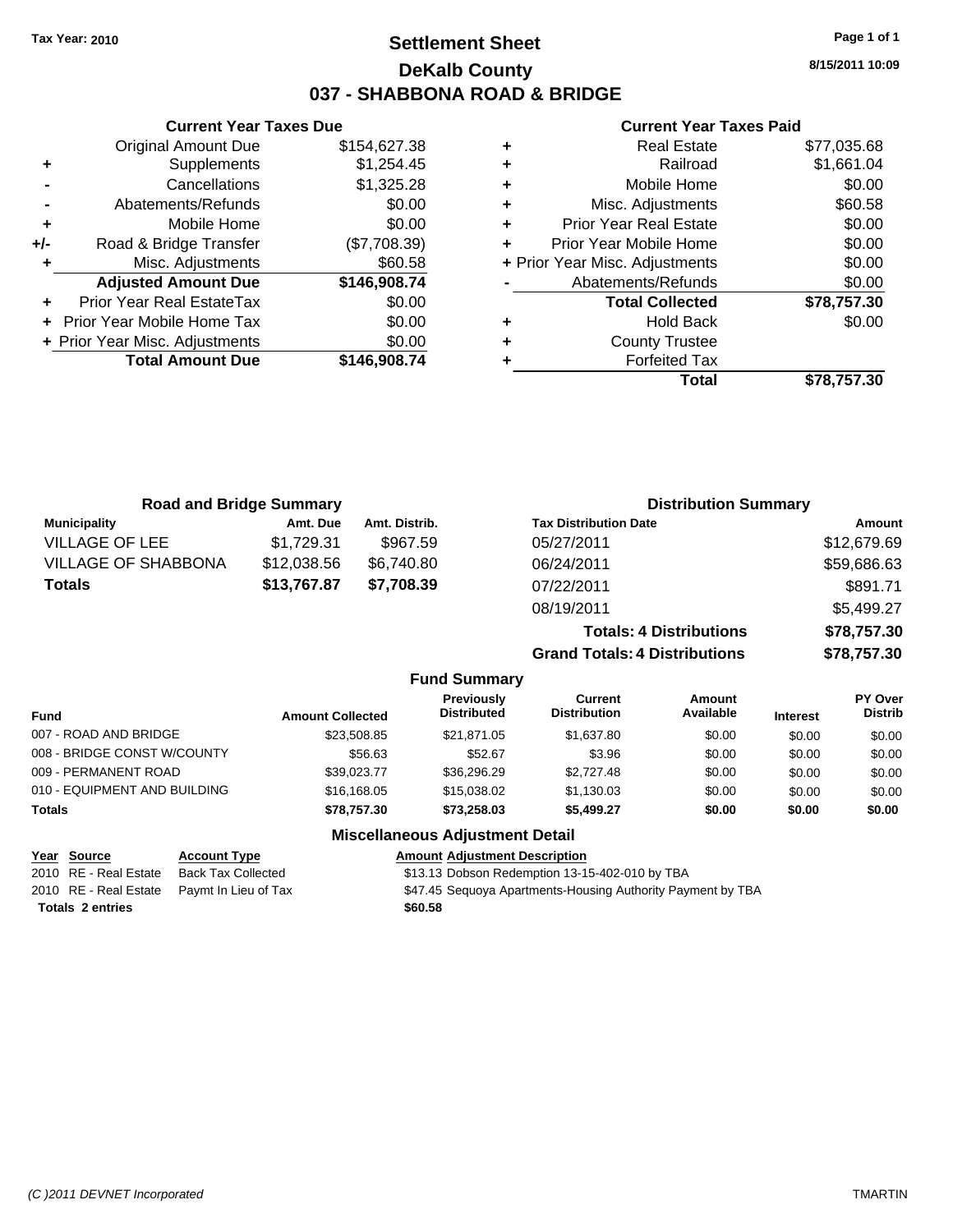## **Settlement Sheet Tax Year: 2010 Page 1 of 1 DeKalb County 038 - SOMONAUK TOWNSHIP**

**8/15/2011 10:09**

## **Current Year Taxes Paid**

|     | <b>Current Year Taxes Due</b>     |             |  |  |  |
|-----|-----------------------------------|-------------|--|--|--|
|     | <b>Original Amount Due</b>        | \$74,456.63 |  |  |  |
| ٠   | Supplements                       | \$415.11    |  |  |  |
|     | Cancellations                     | \$447.85    |  |  |  |
|     | Abatements/Refunds                | \$0.00      |  |  |  |
| ٠   | Mobile Home                       | \$0.00      |  |  |  |
| +/- | Road & Bridge Transfer            | \$0.00      |  |  |  |
| ٠   | Misc. Adjustments                 | \$0.00      |  |  |  |
|     | <b>Adjusted Amount Due</b>        | \$74,423.89 |  |  |  |
|     | Prior Year Real EstateTax         | \$0.00      |  |  |  |
|     | <b>Prior Year Mobile Home Tax</b> | \$0.00      |  |  |  |
|     | + Prior Year Misc. Adjustments    | \$0.00      |  |  |  |
|     | <b>Total Amount Due</b>           | \$74,423.89 |  |  |  |
|     |                                   |             |  |  |  |

| ٠ | <b>Real Estate</b>             | \$43,752.22 |
|---|--------------------------------|-------------|
| ٠ | Railroad                       | \$388.07    |
| ٠ | Mobile Home                    | \$0.00      |
| ٠ | Misc. Adjustments              | \$0.00      |
| ٠ | <b>Prior Year Real Estate</b>  | \$0.00      |
| ÷ | Prior Year Mobile Home         | \$0.00      |
|   | + Prior Year Misc. Adjustments | \$0.00      |
|   | Abatements/Refunds             | \$0.00      |
|   | <b>Total Collected</b>         | \$44,140.29 |
| ٠ | Hold Back                      | \$0.00      |
| ٠ | <b>County Trustee</b>          |             |
| ٠ | <b>Forfeited Tax</b>           |             |
|   | Total                          | \$44.140.29 |
|   |                                |             |

|                         |                                  |                                      | <b>Distribution Summary</b>    |                 |                                  |
|-------------------------|----------------------------------|--------------------------------------|--------------------------------|-----------------|----------------------------------|
|                         |                                  | <b>Tax Distribution Date</b>         |                                |                 | Amount                           |
|                         |                                  | 05/27/2011                           |                                |                 | \$11,180.97                      |
|                         |                                  | 06/24/2011                           |                                |                 | \$28,018.72                      |
|                         |                                  | 07/22/2011                           |                                |                 | \$841.93                         |
|                         |                                  | 08/19/2011                           |                                |                 | \$4,098.67                       |
|                         |                                  |                                      | <b>Totals: 4 Distributions</b> |                 | \$44,140.29                      |
|                         |                                  | <b>Grand Totals: 4 Distributions</b> |                                |                 | \$44,140.29                      |
|                         | <b>Fund Summary</b>              |                                      |                                |                 |                                  |
| <b>Amount Collected</b> | Previously<br><b>Distributed</b> | Current<br><b>Distribution</b>       | Amount<br>Available            | <b>Interest</b> | <b>PY Over</b><br><b>Distrib</b> |

| <b>Fund</b>              | <b>Amount Collected</b> | .<br><b>Distributed</b> | ------<br><b>Distribution</b> | ________<br>Available | <b>Interest</b> | .<br>Distrib |
|--------------------------|-------------------------|-------------------------|-------------------------------|-----------------------|-----------------|--------------|
| 001 - CORPORATE          | \$44,000.07             | \$39.914.42             | \$4.085.65                    | \$0.00                | \$0.00          | \$0.00       |
| 054 - GENERAL ASSISTANCE | \$140.22                | \$127.20                | \$13.02                       | \$0.00                | \$0.00          | \$0.00       |
| <b>Totals</b>            | \$44,140.29             | \$40.041.62             | \$4,098.67                    | \$0.00                | \$0.00          | \$0.00       |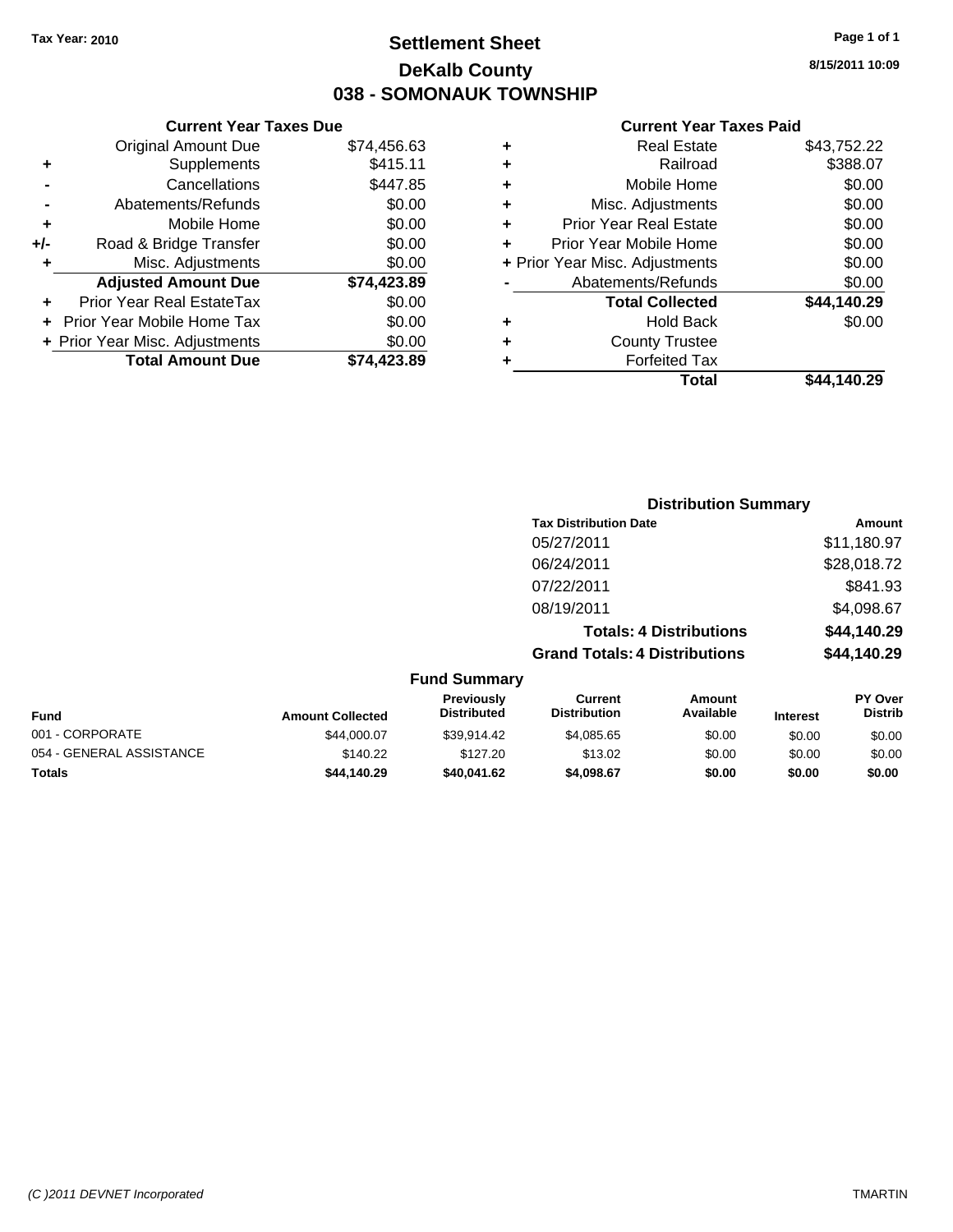## **Settlement Sheet Tax Year: 2010 Page 1 of 1 DeKalb County 039 - SOMONAUK ROAD & BRIDGE**

**8/15/2011 10:09**

## **Current Year Taxes Paid**

| ٠ | Railroad                       | \$1,072.26   |
|---|--------------------------------|--------------|
| ÷ | Mobile Home                    | \$0.00       |
| ٠ | Misc. Adjustments              | \$0.00       |
| ٠ | <b>Prior Year Real Estate</b>  | \$0.00       |
| ÷ | Prior Year Mobile Home         | \$0.00       |
|   | + Prior Year Misc. Adjustments | \$0.00       |
|   | Abatements/Refunds             | \$0.00       |
|   | <b>Total Collected</b>         | \$105,225.46 |
|   |                                |              |
| ٠ | <b>Hold Back</b>               | \$0.00       |
| ٠ | <b>County Trustee</b>          |              |
|   | <b>Forfeited Tax</b>           |              |

|     | <b>Total Amount Due</b>        | \$199,284.77  |
|-----|--------------------------------|---------------|
|     | + Prior Year Misc. Adjustments | \$0.00        |
|     | Prior Year Mobile Home Tax     | \$0.00        |
|     | Prior Year Real EstateTax      | \$0.00        |
|     | <b>Adjusted Amount Due</b>     | \$199,284.77  |
| ÷   | Misc. Adjustments              | \$0.00        |
| +/- | Road & Bridge Transfer         | (\$31,838.57) |
| ÷   | Mobile Home                    | \$0.00        |
|     | Abatements/Refunds             | \$0.00        |
|     | Cancellations                  | \$1,066.14    |
| ٠   | Supplements                    | \$988.19      |
|     | <b>Original Amount Due</b>     | \$231,201.29  |

**Current Year Taxes Due**

| <b>Road and Bridge Summary</b> |             |               | <b>Distribution Summary</b>    |              |
|--------------------------------|-------------|---------------|--------------------------------|--------------|
| <b>Municipality</b>            | Amt. Due    | Amt. Distrib. | <b>Tax Distribution Date</b>   | Amount       |
| CITY OF SANDWICH               | \$1,041.58  | \$618.77      | 05/27/2011                     | \$26,616.54  |
| <b>VILLAGE OF SOMONAUK</b>     | \$52,593.90 | \$31,219.80   | 06/24/2011                     | \$66,847.66  |
| <b>Totals</b>                  | \$53,635.48 | \$31,838.57   | 07/22/2011                     | \$2,004.18   |
|                                |             |               | 08/19/2011                     | \$9,757.08   |
|                                |             |               | <b>Totals: 4 Distributions</b> | \$105,225.46 |

**Grand Totals: 4 Distributions \$105,225.46**

|                              |                         | <b>Fund Summary</b>              |                                |                     |                 |                                  |
|------------------------------|-------------------------|----------------------------------|--------------------------------|---------------------|-----------------|----------------------------------|
| Fund                         | <b>Amount Collected</b> | Previously<br><b>Distributed</b> | Current<br><b>Distribution</b> | Amount<br>Available | <b>Interest</b> | <b>PY Over</b><br><b>Distrib</b> |
| 007 - ROAD AND BRIDGE        | \$60,533,14             | \$54.926.03                      | \$5.607.11                     | \$0.00              | \$0.00          | \$0.00                           |
| 008 - BRIDGE CONST W/COUNTY  | \$24.39                 | \$22.13                          | \$2.26                         | \$0.00              | \$0.00          | \$0.00                           |
| 009 - PERMANENT ROAD         | \$35,205.71             | \$31,936.63                      | \$3,269.08                     | \$0.00              | \$0.00          | \$0.00                           |
| 010 - EQUIPMENT AND BUILDING | \$9.462.22              | \$8,583,59                       | \$878.63                       | \$0.00              | \$0.00          | \$0.00                           |
| <b>Totals</b>                | \$105,225,46            | \$95,468.38                      | \$9,757.08                     | \$0.00              | \$0.00          | \$0.00                           |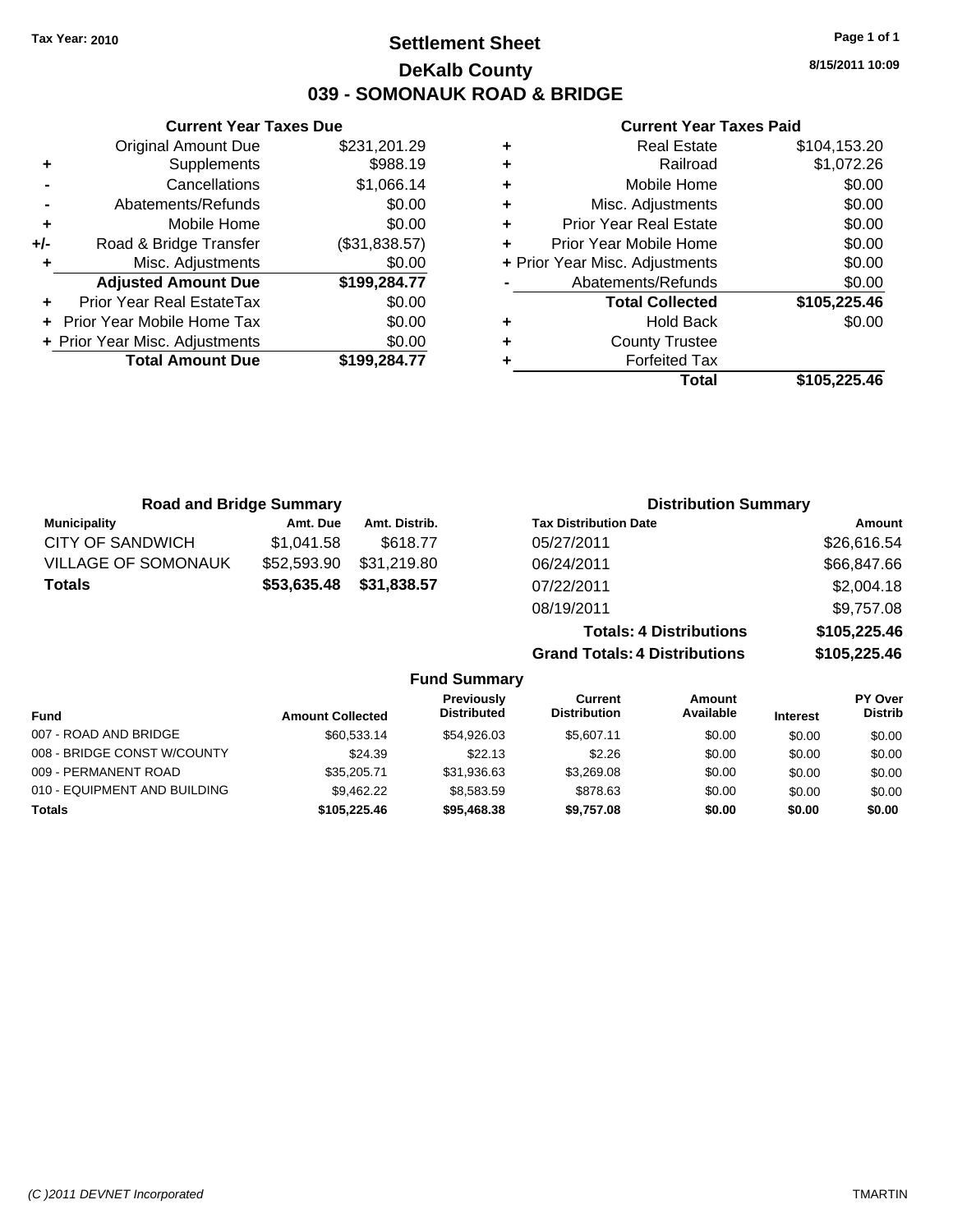## **Settlement Sheet Tax Year: 2010 Page 1 of 1 DeKalb County 040 - SOUTH GROVE TOWNSHIP**

**8/15/2011 10:09**

## **Current Year Taxes Paid**

|   | Total                          | \$42,081.64 |
|---|--------------------------------|-------------|
|   | <b>Forfeited Tax</b>           |             |
| ٠ | <b>County Trustee</b>          |             |
| ٠ | <b>Hold Back</b>               | \$0.00      |
|   | <b>Total Collected</b>         | \$42,081.64 |
|   | Abatements/Refunds             | \$0.00      |
|   | + Prior Year Misc. Adjustments | \$0.00      |
|   | Prior Year Mobile Home         | \$0.00      |
| ٠ | <b>Prior Year Real Estate</b>  | \$0.00      |
| ٠ | Misc. Adjustments              | \$0.00      |
| ٠ | Mobile Home                    | \$0.00      |
| ٠ | Railroad                       | \$0.00      |
| ٠ | <b>Real Estate</b>             | \$42,081.64 |

|     | <b>Current Year Taxes Due</b>  |             |
|-----|--------------------------------|-------------|
|     | <b>Original Amount Due</b>     | \$76,243.48 |
| ٠   | Supplements                    | \$239.88    |
|     | Cancellations                  | \$370.14    |
|     | Abatements/Refunds             | \$0.00      |
| ٠   | Mobile Home                    | \$0.00      |
| +/- | Road & Bridge Transfer         | \$0.00      |
| ٠   | Misc. Adjustments              | \$0.00      |
|     | <b>Adjusted Amount Due</b>     | \$76,113.22 |
|     | Prior Year Real EstateTax      | \$0.00      |
|     | Prior Year Mobile Home Tax     | \$0.00      |
|     | + Prior Year Misc. Adjustments | \$0.00      |
|     | <b>Total Amount Due</b>        | \$76,113.22 |

# **Distribution Summary**

| <b>Tax Distribution Date</b>         | Amount      |
|--------------------------------------|-------------|
| 05/27/2011                           | \$6,076.82  |
| 06/24/2011                           | \$32,994.68 |
| 07/22/2011                           | \$924.51    |
| 08/19/2011                           | \$2,085.63  |
| <b>Totals: 4 Distributions</b>       | \$42,081.64 |
| <b>Grand Totals: 4 Distributions</b> | \$42,081.64 |

**Fund Summary**

| <b>Fund</b>                            | <b>Amount Collected</b> | <b>Previously</b><br><b>Distributed</b> | Current<br><b>Distribution</b> | Amount<br>Available | <b>Interest</b> | PY Over<br><b>Distrib</b> |
|----------------------------------------|-------------------------|-----------------------------------------|--------------------------------|---------------------|-----------------|---------------------------|
| 001 - CORPORATE                        | \$25,388.38             | \$24.130.10                             | \$1.258.28                     | \$0.00              | \$0.00          | \$0.00                    |
| 027 - AUDIT                            | \$276.81                | \$263.09                                | \$13.72                        | \$0.00              | \$0.00          | \$0.00                    |
| 034 - GENERAL ASSISTANCE               | \$9.792.30              | \$9,306.98                              | \$485.32                       | \$0.00              | \$0.00          | \$0.00                    |
| 035 - TORT JUDGEMENTS/LIABILITY<br>INS | \$3.588.39              | \$3,410.54                              | \$177.85                       | \$0.00              | \$0.00          | \$0.00                    |
| 047 - SOCIAL SECURITY                  | \$3.035.76              | \$2,885.30                              | \$150.46                       | \$0.00              | \$0.00          | \$0.00                    |
| <b>Totals</b>                          | \$42.081.64             | \$39,996.01                             | \$2,085.63                     | \$0.00              | \$0.00          | \$0.00                    |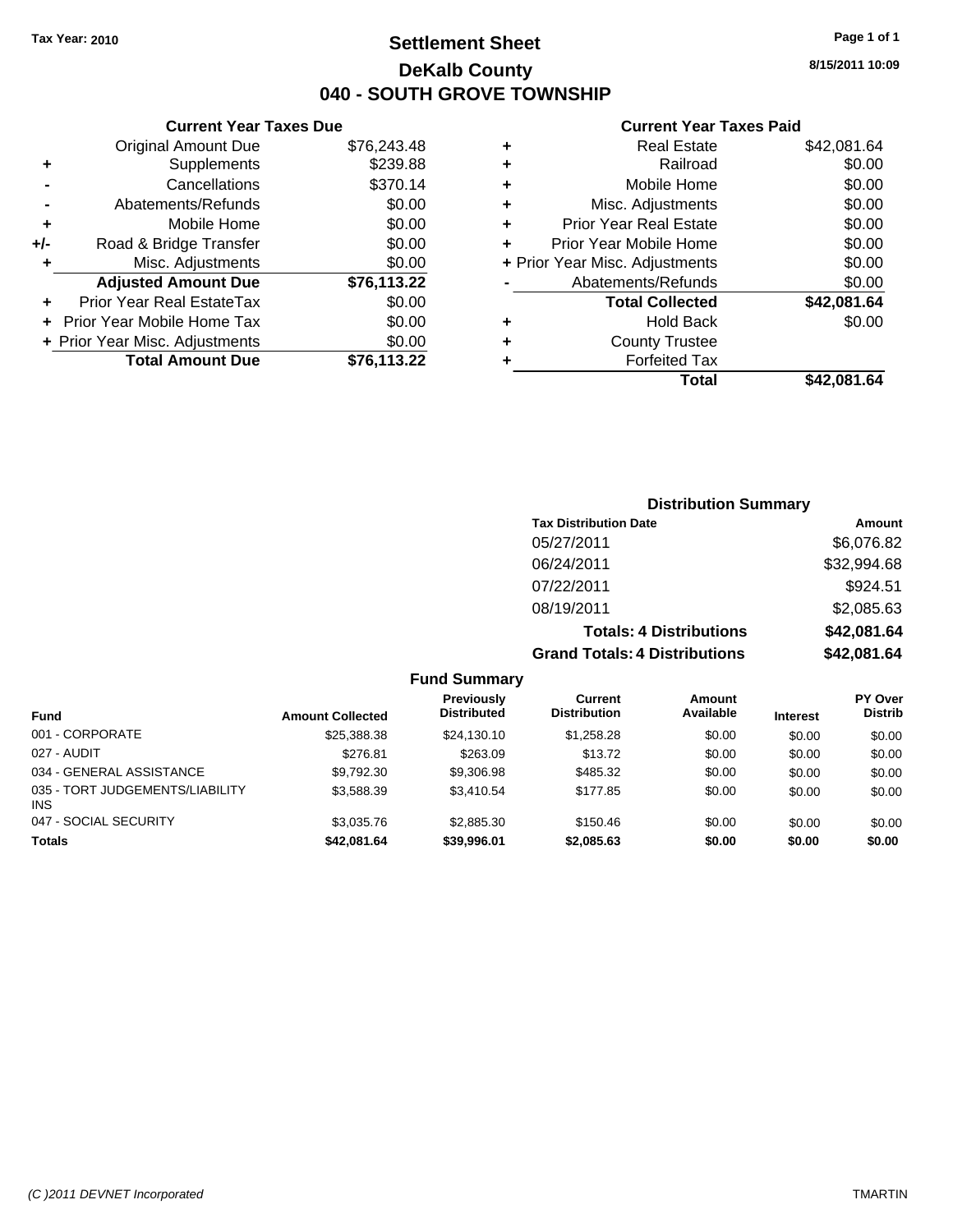## **Settlement Sheet Tax Year: 2010 Page 1 of 1 DeKalb County 041 - SOUTH GROVE ROAD & BRIDGE**

## **Current Year Taxes Due**

|     | <b>Original Amount Due</b>       | \$107,002.62 |
|-----|----------------------------------|--------------|
| ٠   | Supplements                      | \$336.65     |
|     | Cancellations                    | \$519.46     |
|     | Abatements/Refunds               | \$0.00       |
| ٠   | Mobile Home                      | \$0.00       |
| +/- | Road & Bridge Transfer           | \$0.00       |
|     | Misc. Adjustments                | \$0.00       |
|     |                                  |              |
|     | <b>Adjusted Amount Due</b>       | \$106,819.81 |
|     | <b>Prior Year Real EstateTax</b> | \$0.00       |
|     | Prior Year Mobile Home Tax       | \$0.00       |
|     | + Prior Year Misc. Adjustments   | \$0.00       |
|     | <b>Total Amount Due</b>          | \$106,819.81 |

#### **Current Year Taxes Paid**

|   | <b>Real Estate</b>             | \$59,058.74 |
|---|--------------------------------|-------------|
| ٠ | Railroad                       | \$0.00      |
| ٠ | Mobile Home                    | \$0.00      |
| ٠ | Misc. Adjustments              | \$0.00      |
| ٠ | <b>Prior Year Real Estate</b>  | \$0.00      |
|   | Prior Year Mobile Home         | \$0.00      |
|   | + Prior Year Misc. Adjustments | \$0.00      |
|   | Abatements/Refunds             | \$0.00      |
|   | <b>Total Collected</b>         | \$59,058.74 |
| ٠ | <b>Hold Back</b>               | \$0.00      |
| ٠ | <b>County Trustee</b>          |             |
| ٠ | <b>Forfeited Tax</b>           |             |
|   | Total                          | \$59,058.74 |
|   |                                |             |

## **Distribution Summary Tax Distribution Date Amount** 05/27/2011 \$8,528.42 06/24/2011 \$46,305.76 07/22/2011 \$1,297.53 08/19/2011 \$2,927.03 **Totals: 4 Distributions \$59,058.74**

**Grand Totals: 4 Distributions \$59,058.74**

|                              | <b>Fund Summary</b>     |                                         |                                |                     |                 |                                  |
|------------------------------|-------------------------|-----------------------------------------|--------------------------------|---------------------|-----------------|----------------------------------|
| <b>Fund</b>                  | <b>Amount Collected</b> | <b>Previously</b><br><b>Distributed</b> | Current<br><b>Distribution</b> | Amount<br>Available | <b>Interest</b> | <b>PY Over</b><br><b>Distrib</b> |
| 007 - ROAD AND BRIDGE        | \$35,324.15             | \$33,573,43                             | \$1,750.72                     | \$0.00              | \$0.00          | \$0.00                           |
| 008 - BRIDGE CONST W/COUNTY  | \$4,415.76              | \$4,196.91                              | \$218.85                       | \$0.00              | \$0.00          | \$0.00                           |
| 009 - PERMANENT ROAD         | \$15,454.66             | \$14.688.71                             | \$765.95                       | \$0.00              | \$0.00          | \$0.00                           |
| 010 - EQUIPMENT AND BUILDING | \$3.864.17              | \$3,672.66                              | \$191.51                       | \$0.00              | \$0.00          | \$0.00                           |
| <b>Totals</b>                | \$59.058.74             | \$56,131.71                             | \$2,927.03                     | \$0.00              | \$0.00          | \$0.00                           |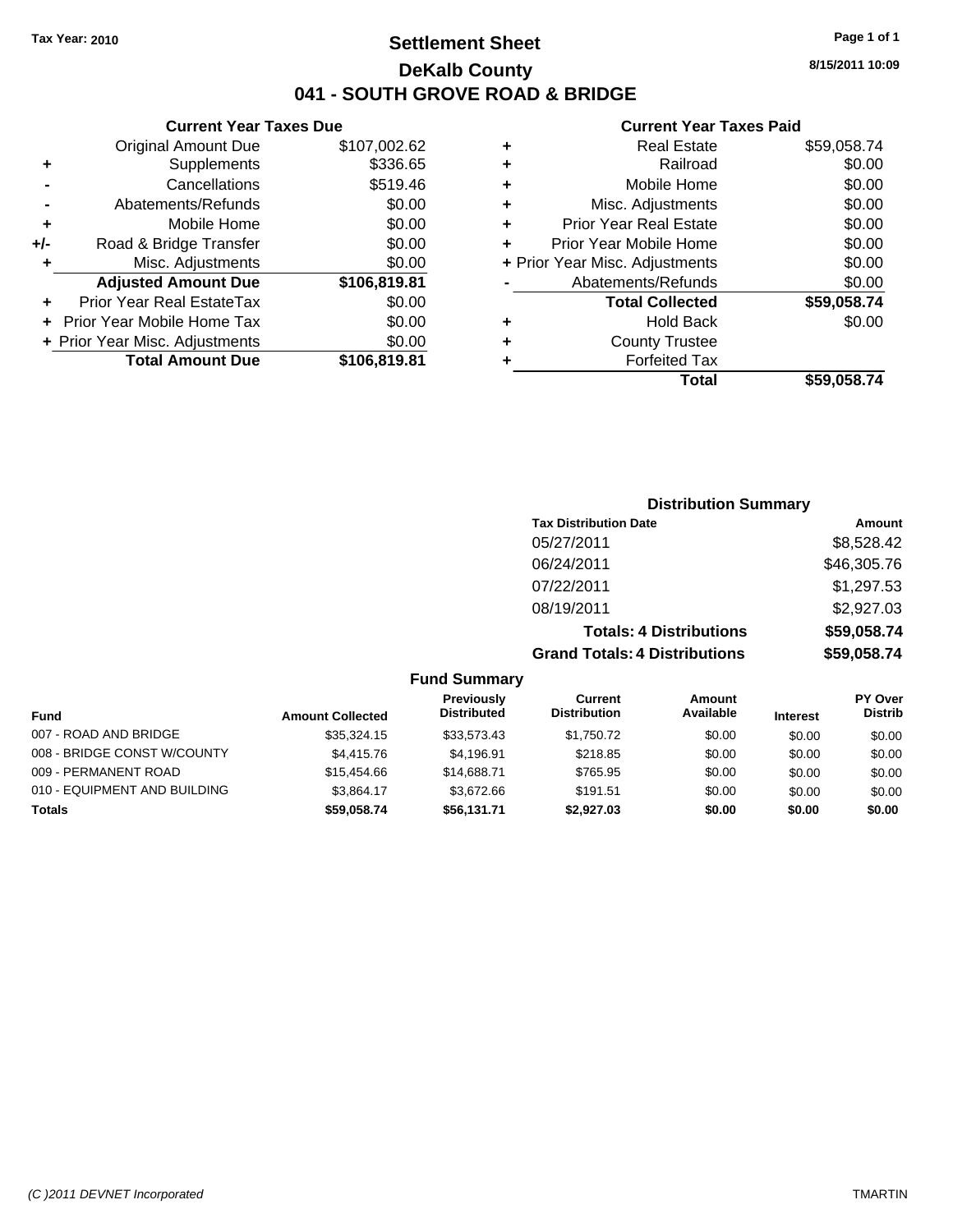## **Settlement Sheet Tax Year: 2010 Page 1 of 1 DeKalb County 042 - SQUAW GROVE TOWNSHIP**

**8/15/2011 10:09**

## **Current Year Taxes Paid**

| ٠ | <b>Real Estate</b>             | \$68,167.68 |
|---|--------------------------------|-------------|
| ٠ | Railroad                       | \$459.81    |
| ٠ | Mobile Home                    | \$0.00      |
| ٠ | Misc. Adjustments              | \$28.16     |
| ٠ | <b>Prior Year Real Estate</b>  | \$0.00      |
| ÷ | Prior Year Mobile Home         | \$0.00      |
|   | + Prior Year Misc. Adjustments | \$0.00      |
|   | Abatements/Refunds             | \$0.00      |
|   | <b>Total Collected</b>         | \$68,655.65 |
| ٠ | <b>Hold Back</b>               | \$0.00      |
| ٠ | <b>County Trustee</b>          |             |
|   | <b>Forfeited Tax</b>           |             |
|   | Total                          | \$68.655.65 |

|     | <b>Current Year Taxes Due</b>  |              |
|-----|--------------------------------|--------------|
|     | <b>Original Amount Due</b>     | \$121,010.78 |
| ٠   | Supplements                    | \$491.57     |
|     | Cancellations                  | \$553.36     |
|     | Abatements/Refunds             | \$0.00       |
| ٠   | Mobile Home                    | \$0.00       |
| +/- | Road & Bridge Transfer         | \$0.00       |
| ٠   | Misc. Adjustments              | \$28.16      |
|     | <b>Adjusted Amount Due</b>     | \$120,977.15 |
|     | Prior Year Real EstateTax      | \$0.00       |
|     | Prior Year Mobile Home Tax     | \$0.00       |
|     | + Prior Year Misc. Adjustments | \$0.00       |
|     | <b>Total Amount Due</b>        | \$120,977.15 |

| <b>Distribution Summary</b>          |             |
|--------------------------------------|-------------|
| <b>Tax Distribution Date</b>         | Amount      |
| 05/27/2011                           | \$14,299.28 |
| 06/24/2011                           | \$47,166.21 |
| 07/22/2011                           | \$997.07    |
| 08/19/2011                           | \$6,193.09  |
| <b>Totals: 4 Distributions</b>       | \$68,655.65 |
| <b>Grand Totals: 4 Distributions</b> | \$68,655.65 |
|                                      |             |

**Fund Summary**

| <b>Fund</b>              | <b>Amount Collected</b> | <b>Previously</b><br><b>Distributed</b> | Current<br><b>Distribution</b> | Amount<br>Available | <b>Interest</b> | <b>PY Over</b><br><b>Distrib</b> |
|--------------------------|-------------------------|-----------------------------------------|--------------------------------|---------------------|-----------------|----------------------------------|
|                          |                         |                                         |                                |                     |                 |                                  |
| 001 - CORPORATE          | \$43,968.05             | \$40,001.90                             | \$3,966.15                     | \$0.00              | \$0.00          | \$0.00                           |
| 017 - CEMETERY           | \$7.493.14              | \$6.817.22                              | \$675.92                       | \$0.00              | \$0.00          | \$0.00                           |
| 019 - COMMUNITY BUILDING | \$15,208.05             | \$13.836.21                             | \$1.371.84                     | \$0.00              | \$0.00          | \$0.00                           |
| 054 - GENERAL ASSISTANCE | \$1.986.41              | \$1,807.23                              | \$179.18                       | \$0.00              | \$0.00          | \$0.00                           |
| Totals                   | \$68,655.65             | \$62,462.56                             | \$6,193.09                     | \$0.00              | \$0.00          | \$0.00                           |

## **Miscellaneous Adjustment Detail**

| Year Source             | <b>Account Type</b>                        | <b>Amount Adjustment Description</b>                            |
|-------------------------|--------------------------------------------|-----------------------------------------------------------------|
| 2010 RE - Real Estate   | Back Tax Collected                         | \$6.32 Nielsen Redemption 15-16-151-019 by TBA                  |
|                         | 2010 RE - Real Estate Back Tax Collected   | \$2.62 Popp Redemption 15-15-427-007 by TBA                     |
|                         | 2010 RE - Real Estate Paymt In Lieu of Tax | \$19.22 Sunset View Apartments-Housing Authority Payment by TBA |
| <b>Totals 3 entries</b> |                                            | \$28.16                                                         |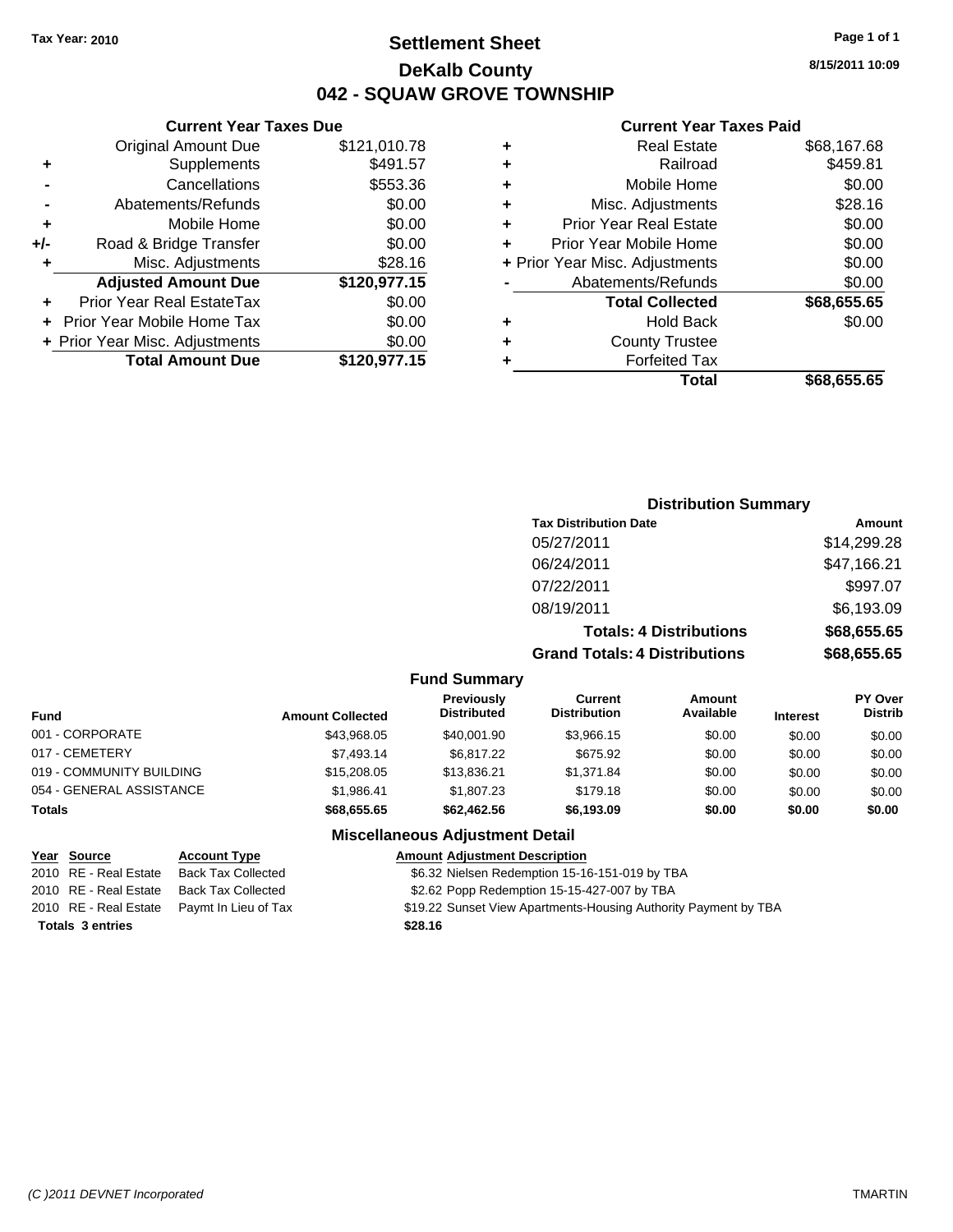## **Settlement Sheet Tax Year: 2010 Page 1 of 1 DeKalb County 043 - HINCKLEY PUBLIC LIBRARY DISTRICT**

**Current Year Taxes Due**

|       | <b>Original Amount Due</b>     | \$160,488.71 |
|-------|--------------------------------|--------------|
| ÷     | Supplements                    | \$651.93     |
|       | Cancellations                  | \$733.89     |
|       | Abatements/Refunds             | \$0.00       |
| ÷     | Mobile Home                    | \$0.00       |
| $+/-$ | Road & Bridge Transfer         | \$0.00       |
|       | Misc. Adjustments              | \$37.34      |
|       | <b>Adjusted Amount Due</b>     | \$160,444.09 |
|       | Prior Year Real EstateTax      | \$0.00       |
|       | Prior Year Mobile Home Tax     | \$0.00       |
|       | + Prior Year Misc. Adjustments | \$0.00       |
|       | <b>Total Amount Due</b>        | \$160,444.09 |

#### **Current Year Taxes Paid**

| ٠ | <b>Real Estate</b>             | \$90,406.73 |
|---|--------------------------------|-------------|
| ٠ | Railroad                       | \$609.82    |
| ٠ | Mobile Home                    | \$0.00      |
| ٠ | Misc. Adjustments              | \$37.34     |
| ٠ | <b>Prior Year Real Estate</b>  | \$0.00      |
| ٠ | Prior Year Mobile Home         | \$0.00      |
|   | + Prior Year Misc. Adjustments | \$0.00      |
|   | Abatements/Refunds             | \$0.00      |
|   | <b>Total Collected</b>         | \$91,053.89 |
| ٠ | <b>Hold Back</b>               | \$0.00      |
| ٠ | <b>County Trustee</b>          |             |
| ٠ | <b>Forfeited Tax</b>           |             |
|   | Total                          | \$91,053.89 |
|   |                                |             |

## **Distribution Summary Tax Distribution Date Amount** 05/27/2011 \$18,964.41 06/24/2011 \$62,553.73 07/22/2011 \$1,322.29 08/19/2011 \$8,213.46 **Totals: 4 Distributions \$91,053.89 Grand Totals: 4 Distributions \$91,053.89**

#### **Fund Summary**

| <b>Fund</b>                             | <b>Amount Collected</b> | <b>Previously</b><br><b>Distributed</b> | Current<br><b>Distribution</b> | Amount<br>Available | <b>Interest</b> | <b>PY Over</b><br><b>Distrib</b> |
|-----------------------------------------|-------------------------|-----------------------------------------|--------------------------------|---------------------|-----------------|----------------------------------|
| 001 - CORPORATE                         | \$76,700.89             | \$69,782.13                             | \$6,918.76                     | \$0.00              | \$0.00          | \$0.00                           |
| 004 - OPERATIONS & MAINTENANCE          | \$2,787.34              | \$2,535.91                              | \$251.43                       | \$0.00              | \$0.00          | \$0.00                           |
| 005 - I. M. R. F.                       | \$4.461.55              | \$4,059.10                              | \$402.45                       | \$0.00              | \$0.00          | \$0.00                           |
| 027 - AUDIT                             | \$18.12                 | \$16.49                                 | \$1.63                         | \$0.00              | \$0.00          | \$0.00                           |
| 035 - TORT JUDGEMENTS/LIABILITY<br>INS. | \$3.628.95              | \$3,301.60                              | \$327.35                       | \$0.00              | \$0.00          | \$0.00                           |
| 047 - SOCIAL SECURITY                   | \$3,457.04              | \$3,145.20                              | \$311.84                       | \$0.00              | \$0.00          | \$0.00                           |
| <b>Totals</b>                           | \$91,053.89             | \$82,840.43                             | \$8,213.46                     | \$0.00              | \$0.00          | \$0.00                           |

## **Miscellaneous Adjustment Detail**

| Year Source             | <b>Account Type</b>                        | <b>Amount Adjustment Description</b>                            |
|-------------------------|--------------------------------------------|-----------------------------------------------------------------|
| 2010 RE - Real Estate   | Back Tax Collected                         | \$8.38 Nielsen Redemption 15-16-151-019 by TBA                  |
|                         | 2010 RE - Real Estate Back Tax Collected   | \$3.48 Popp Redemption 15-15-427-007 by TBA                     |
|                         | 2010 RE - Real Estate Paymt In Lieu of Tax | \$25.48 Sunset View Apartments-Housing Authority Payment by TBA |
| <b>Totals 3 entries</b> |                                            | \$37.34                                                         |

**8/15/2011 10:09**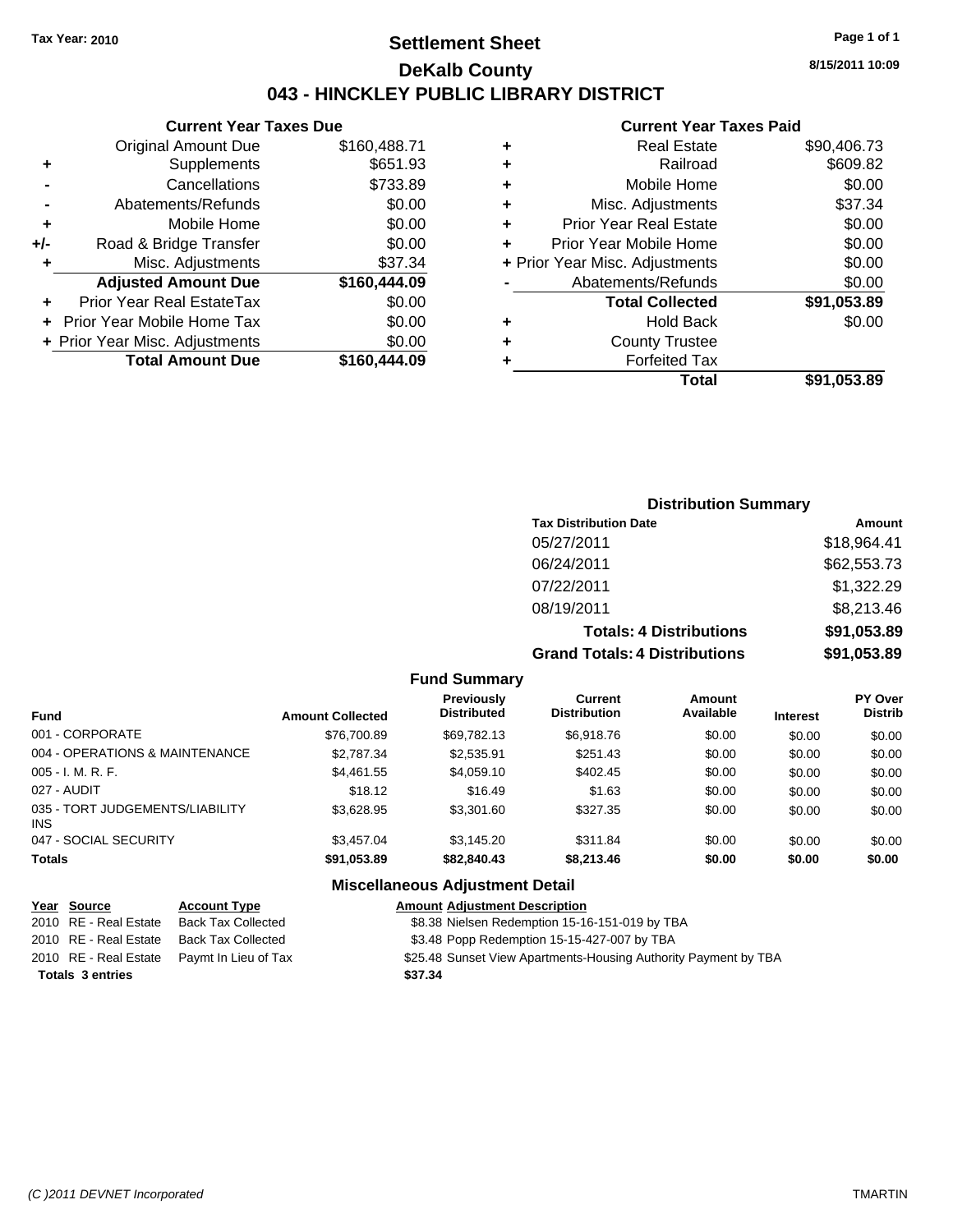## **Settlement Sheet Tax Year: 2010 Page 1 of 1 DeKalb County 044 - SQUAW GROVE ROAD & BRIDGE**

**8/15/2011 10:09**

#### **Current Year Taxes Paid**

|     | <b>Current Year Taxes Due</b>  |               |   |
|-----|--------------------------------|---------------|---|
|     | <b>Original Amount Due</b>     | \$307,028.53  |   |
|     | Supplements                    | \$1,075.98    | ٠ |
|     | Cancellations                  | \$1,221.69    | ٠ |
|     | Abatements/Refunds             | \$0.00        | ٠ |
|     | Mobile Home                    | \$0.00        | ٠ |
| +/- | Road & Bridge Transfer         | (\$22,525.84) |   |
|     | Misc. Adjustments              | \$71.44       |   |
|     | <b>Adjusted Amount Due</b>     | \$284,428.42  |   |
|     | Prior Year Real EstateTax      | \$0.00        |   |
|     | Prior Year Mobile Home Tax     | \$0.00        | ٠ |
|     | + Prior Year Misc. Adjustments | \$0.00        |   |
|     | <b>Total Amount Due</b>        | \$284,428.42  |   |
|     |                                |               |   |

| ٠ | <b>Real Estate</b>             | \$150,488.60 |
|---|--------------------------------|--------------|
| ٠ | Railroad                       | \$1,107.91   |
| ٠ | Mobile Home                    | \$0.00       |
| ٠ | Misc. Adjustments              | \$71.44      |
| ÷ | <b>Prior Year Real Estate</b>  | \$0.00       |
| ٠ | Prior Year Mobile Home         | \$0.00       |
|   | + Prior Year Misc. Adjustments | \$0.00       |
|   | Abatements/Refunds             | \$0.00       |
|   | <b>Total Collected</b>         | \$151,667.95 |
| ٠ | <b>Hold Back</b>               | \$0.00       |
| ٠ | <b>County Trustee</b>          |              |
| ٠ | <b>Forfeited Tax</b>           |              |
|   | Total                          | \$151,667.95 |

**Totals: 4 Distributions \$151,667.95**

**Grand Totals: 4 Distributions \$151,667.95**

| <b>Road and Bridge Summary</b> |             |               | <b>Distribution Summary</b>  |              |  |
|--------------------------------|-------------|---------------|------------------------------|--------------|--|
| <b>Municipality</b>            | Amt. Due    | Amt. Distrib. | <b>Tax Distribution Date</b> | Amount       |  |
| <b>VILLAGE OF HINCKLEY</b>     | \$39,670.26 | \$22.525.84   | 05/27/2011                   | \$31,569.28  |  |
| <b>Totals</b>                  | \$39,670.26 | \$22,525.84   | 06/24/2011                   | \$104,224.69 |  |
|                                |             |               | 07/22/2011                   | \$2,201.26   |  |
|                                |             |               | 08/19/2011                   | \$13,672.72  |  |

| <b>Fund Summary</b>                     |                         |                                         |                                       |                     |                 |                                  |  |
|-----------------------------------------|-------------------------|-----------------------------------------|---------------------------------------|---------------------|-----------------|----------------------------------|--|
| <b>Fund</b>                             | <b>Amount Collected</b> | <b>Previously</b><br><b>Distributed</b> | <b>Current</b><br><b>Distribution</b> | Amount<br>Available | <b>Interest</b> | <b>PY Over</b><br><b>Distrib</b> |  |
| 007 - ROAD AND BRIDGE                   | \$50,098.15             | \$45,587.45                             | \$4,510.70                            | \$0.00              | \$0.00          | \$0.00                           |  |
| 008 - BRIDGE CONST W/COUNTY             | \$3,407.25              | \$3,099.90                              | \$307.35                              | \$0.00              | \$0.00          | \$0.00                           |  |
| 009 - PERMANENT ROAD                    | \$73,759.91             | \$67,106.46                             | \$6,653.45                            | \$0.00              | \$0.00          | \$0.00                           |  |
| 010 - EQUIPMENT AND BUILDING            | \$22,696.75             | \$20,649.41                             | \$2,047.34                            | \$0.00              | \$0.00          | \$0.00                           |  |
| 035 - TORT JUDGEMENTS/LIABILITY<br>INS. | \$1,705.89              | \$1,552.01                              | \$153.88                              | \$0.00              | \$0.00          | \$0.00                           |  |
| <b>Totals</b>                           | \$151,667.95            | \$137.995.23                            | \$13,672.72                           | \$0.00              | \$0.00          | \$0.00                           |  |
|                                         |                         | <b>Miscellaneous Adjustment Detail</b>  |                                       |                     |                 |                                  |  |

| Year Source             | <b>Account Type</b>                        | <b>Amount Adjustment Description</b>                            |
|-------------------------|--------------------------------------------|-----------------------------------------------------------------|
| 2010 RE - Real Estate   | <b>Back Tax Collected</b>                  | \$16.04 Nielsen Redemption 15-16-151-019 by TBA                 |
| 2010 RE - Real Estate   | Back Tax Collected                         | \$6.65 Popp Redemption 15-15-427-007 by TBA                     |
|                         | 2010 RE - Real Estate Paymt In Lieu of Tax | \$48.75 Sunset View Apartments-Housing Authority Payment by TBA |
| <b>Totals 3 entries</b> |                                            | \$71.44                                                         |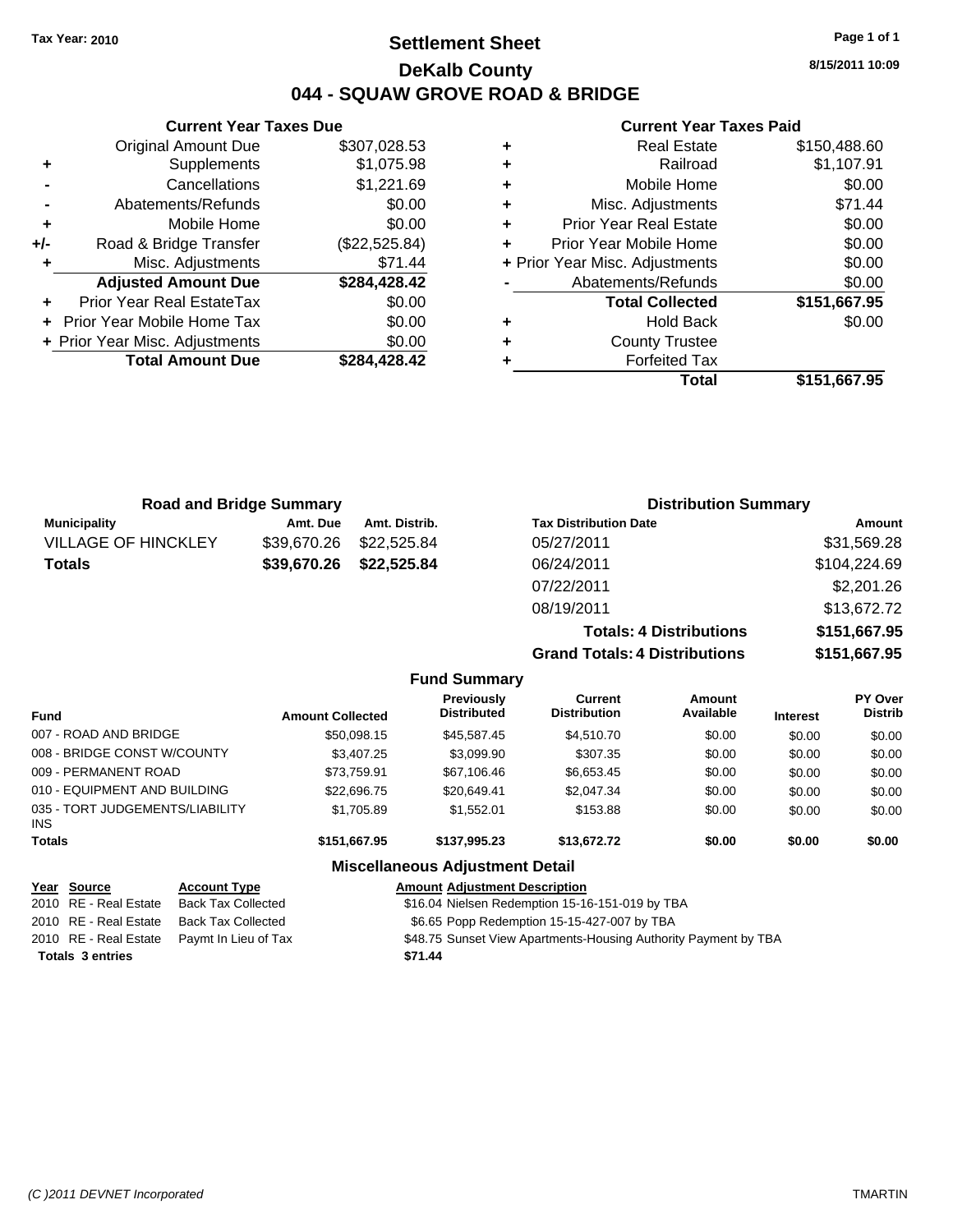## **Settlement Sheet Tax Year: 2010 Page 1 of 1 DeKalb County 045 - SYCAMORE TOWNSHIP**

#### **Current Year Taxes Due**

| \$1,460.49   |
|--------------|
|              |
| \$1,637.35   |
| \$1.90       |
| \$0.00       |
| \$0.00       |
| \$109.38     |
| \$356,241.97 |
| (\$51.79)    |
| \$0.00       |
|              |
| \$0.00       |
|              |

#### **Current Year Taxes Paid**

| ٠ | <b>Real Estate</b>             | \$202,355.38 |
|---|--------------------------------|--------------|
| ٠ | Railroad                       | \$73.07      |
| ٠ | Mobile Home                    | \$0.00       |
| ٠ | Misc. Adjustments              | \$109.38     |
| ٠ | <b>Prior Year Real Estate</b>  | (\$51.79)    |
| ٠ | Prior Year Mobile Home         | \$0.00       |
|   | + Prior Year Misc. Adjustments | \$0.00       |
|   | Abatements/Refunds             | \$1.90       |
|   | <b>Total Collected</b>         | \$202,484.14 |
| ٠ | <b>Hold Back</b>               | \$0.00       |
| ٠ | <b>County Trustee</b>          |              |
| ٠ | <b>Forfeited Tax</b>           |              |
|   | Total                          | \$202,484.14 |
|   |                                |              |

#### **Distribution Summary Tax Distribution Date Amount** 05/27/2011 \$38,448.86 06/24/2011 \$141,407.05 07/22/2011 \$3,120.38 08/19/2011 \$19,507.85 **Totals: 4 Distributions \$202,484.14 Grand Totals: 4 Distributions \$202,484.14 Fund Summary Fund Interest Amount Collected Distributed PY Over Distrib Amount Available Current Distribution Previously** 001 - CORPORATE \$195,648.68 \$176,799.38 \$18,849.30 \$0.00 \$0.00 \$0.00

| <b>Totals</b>            | \$202.484.14 | \$182.976.29 | \$19,507.85 | \$0.00 | \$0.00 | \$0.00 |
|--------------------------|--------------|--------------|-------------|--------|--------|--------|
| 054 - GENERAL ASSISTANCE | \$1.145.66   | \$1.035.28   | \$110.38    | \$0.00 | \$0.00 | \$0.00 |
| 005 - I. M. R. F.        | \$5,689.80   | \$5.141.63   | \$548.17    | \$0.00 | \$0.00 | \$0.00 |
| UUT - CORPORATE          | \$195.648.68 | \$176.799.38 | \$18.849.30 | \$0.00 | \$0.00 | \$0.00 |

## **Miscellaneous Adjustment Detail**

## **Year Source Account Type Amount Adjustment Description** 2010 RE - Real Estate Back Tax Collected \$6.82 Brown's Supermarket Redemption 06-32-282-008 by TBA 2010 RE - Real Estate Back Tax Collected \$1.08 Stogsdill Redemption 06-32-328-005 by TBA 2010 RE - Real Estate Paymt In Lieu of Tax \$98.52 Sycamore Units-Housing Authority by TBA 2010 RE - Real Estate Back Tax Collected \$2.96 Boots Assignment 06-20-377-002 by TBA **Totals \$109.38 4 entries Abatement Detail**

# **Totals 1 entries** \$1.90

#### **Year Source Account Type Amount Adjustment Description**

2010 RE - Real Estate \$1.90 06-20-476-008 PTAB Refund by TBA PTAB Decision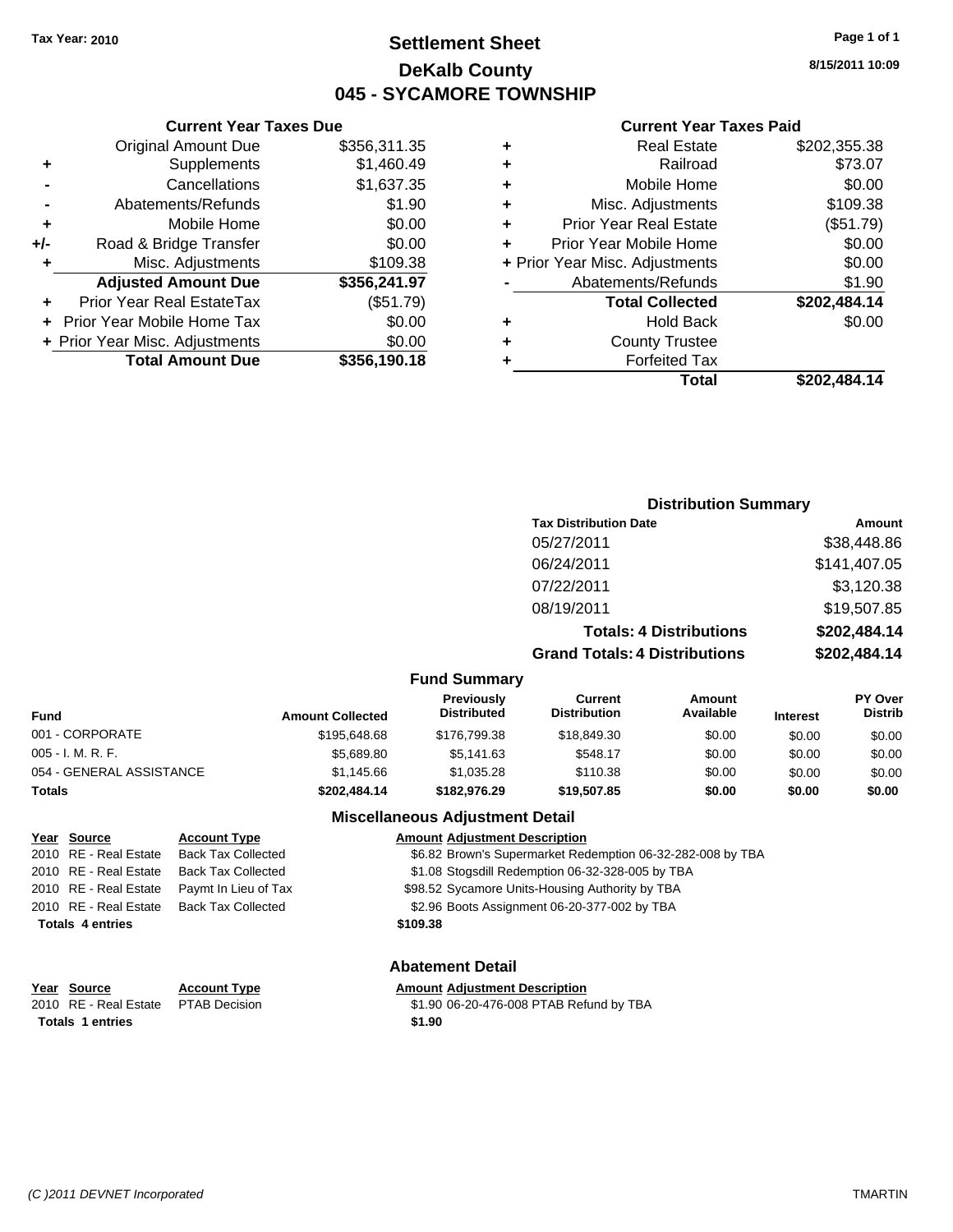## **Settlement Sheet Tax Year: 2010 Page 1 of 1 DeKalb County 046 - SYCAMORE ROAD & BRIDGE**

**8/15/2011 10:09**

#### **Current Year Taxes Paid**

|   | Total                          | \$414,513.14 |
|---|--------------------------------|--------------|
|   | <b>Forfeited Tax</b>           |              |
| ٠ | <b>County Trustee</b>          |              |
| ٠ | <b>Hold Back</b>               | \$0.00       |
|   | <b>Total Collected</b>         | \$414,513.14 |
|   | Abatements/Refunds             | \$3.88       |
|   | + Prior Year Misc. Adjustments | \$0.00       |
| ÷ | Prior Year Mobile Home         | \$0.00       |
| ٠ | <b>Prior Year Real Estate</b>  | (\$106.03)   |
| ٠ | Misc. Adjustments              | \$227.36     |
| ٠ | Mobile Home                    | \$0.00       |
| ٠ | Railroad                       | \$151.89     |
| ٠ | <b>Real Estate</b>             | \$414,243.80 |

| +/-       | Road & Bridge Transfer         | (\$6,377.90) |   | <b>Prior Year</b> |
|-----------|--------------------------------|--------------|---|-------------------|
| $\ddot{}$ | Misc. Adjustments              | \$227.36     |   | + Prior Year Misc |
|           | <b>Adjusted Amount Due</b>     | \$734,122.88 |   | Abatem            |
|           | Prior Year Real EstateTax      | (\$106.03)   |   | To                |
|           | + Prior Year Mobile Home Tax   | \$0.00       | ٠ |                   |
|           | + Prior Year Misc. Adjustments | \$0.00       | ٠ | C.                |
|           | <b>Total Amount Due</b>        | \$734,016.85 | ٠ |                   |
|           |                                |              |   |                   |
|           |                                |              |   |                   |
|           |                                |              |   |                   |

**Current Year Taxes Due** Original Amount Due \$740,642.75

**+** Supplements \$2,986.35 **-** Cancellations \$3,351.80 **-** Abatements/Refunds \$3.88 **+** Mobile Home \$0.00

| <b>Road and Bridge Summary</b> |             |               | <b>Distribution Summary</b>  |              |  |
|--------------------------------|-------------|---------------|------------------------------|--------------|--|
| <b>Municipality</b>            | Amt. Due    | Amt. Distrib. | <b>Tax Distribution Date</b> | Amount       |  |
| <b>CITY OF SYCAMORE</b>        | \$11,218.83 | \$6.377.90    | 05/27/2011                   | \$78,708.85  |  |
| <b>Totals</b>                  | \$11,218.83 | \$6,377.90    | 06/24/2011                   | \$289,480.60 |  |
|                                |             |               | 07/22/2011                   | \$6,387.92   |  |

**Totals: 4 Distributions \$414,513.14 Grand Totals: 4 Distributions \$414,513.14**

08/19/2011 \$39,935.77

|                                 |                         | Grand Totals. 4 Distributions           |                                |                            | <b>J414,313.14</b> |                                  |
|---------------------------------|-------------------------|-----------------------------------------|--------------------------------|----------------------------|--------------------|----------------------------------|
|                                 |                         | <b>Fund Summary</b>                     |                                |                            |                    |                                  |
| <b>Fund</b>                     | <b>Amount Collected</b> | <b>Previously</b><br><b>Distributed</b> | Current<br><b>Distribution</b> | <b>Amount</b><br>Available | <b>Interest</b>    | <b>PY Over</b><br><b>Distrib</b> |
| $005 - I. M. R. F.$             | \$5,689.60              | \$5,141.46                              | \$548.14                       | \$0.00                     | \$0.00             | \$0.00                           |
| 007 - ROAD AND BRIDGE           | \$10.672.41             | \$9.644.40                              | \$1,028.01                     | \$0.00                     | \$0.00             | \$0.00                           |
| 008 - BRIDGE CONST W/COUNTY     | \$2,844.79              | \$2,570.72                              | \$274.07                       | \$0.00                     | \$0.00             | \$0.00                           |
| 009 - PERMANENT ROAD            | \$292,680.06            | \$264.481.98                            | \$28,198.08                    | \$0.00                     | \$0.00             | \$0.00                           |
| 010 - EQUIPMENT AND BUILDING    | \$80,439.85             | \$72,689.92                             | \$7,749.93                     | \$0.00                     | \$0.00             | \$0.00                           |
| 035 - TORT JUDGEMENTS/LIABILITY | \$14.224.43             | \$12,853.99                             | \$1,370.44                     | \$0.00                     | \$0.00             | \$0.00                           |

| 047 - SOCIAL SECURITY   |                           | \$7,962.00   | \$7.194.90                             | \$767.10                                                    | \$0.00 | \$0.00 | \$0.00 |
|-------------------------|---------------------------|--------------|----------------------------------------|-------------------------------------------------------------|--------|--------|--------|
| Totals                  |                           | \$414,513,14 | \$374,577,37                           | \$39,935,77                                                 | \$0.00 | \$0.00 | \$0.00 |
|                         |                           |              | <b>Miscellaneous Adjustment Detail</b> |                                                             |        |        |        |
| Year Source             | <b>Account Type</b>       |              | <b>Amount Adiustment Description</b>   |                                                             |        |        |        |
| 2010 RE - Real Estate   | <b>Back Tax Collected</b> |              |                                        | \$14.18 Brown's Supermarket Redemption 06-32-282-008 by TBA |        |        |        |
| 2010 RE - Real Estate   | <b>Back Tax Collected</b> |              |                                        | \$2.25 Stogsdill Redemption 06-32-328-005 by TBA            |        |        |        |
| 2010 RE - Real Estate   | Paymt In Lieu of Tax      |              |                                        | \$204.79 Sycamore Units-Housing Authority by TBA            |        |        |        |
| 2010 RE - Real Estate   | <b>Back Tax Collected</b> |              |                                        | \$6.14 Boots Assignment 06-20-377-002 by TBA                |        |        |        |
| <b>Totals 4 entries</b> |                           |              | \$227.36                               |                                                             |        |        |        |

| Year Source                         | <b>Account Type</b> | <b>Amount Adiustment Description</b> |
|-------------------------------------|---------------------|--------------------------------------|
| 2010 RE - Real Estate PTAB Decision |                     | \$3.94 06-20-476-008 PTAB Ref        |
| <b>Totals 1 entries</b>             |                     | \$3.94                               |

## **Abatement Detail**

\$3.94 06-20-476-008 PTAB Refund by TBA

INS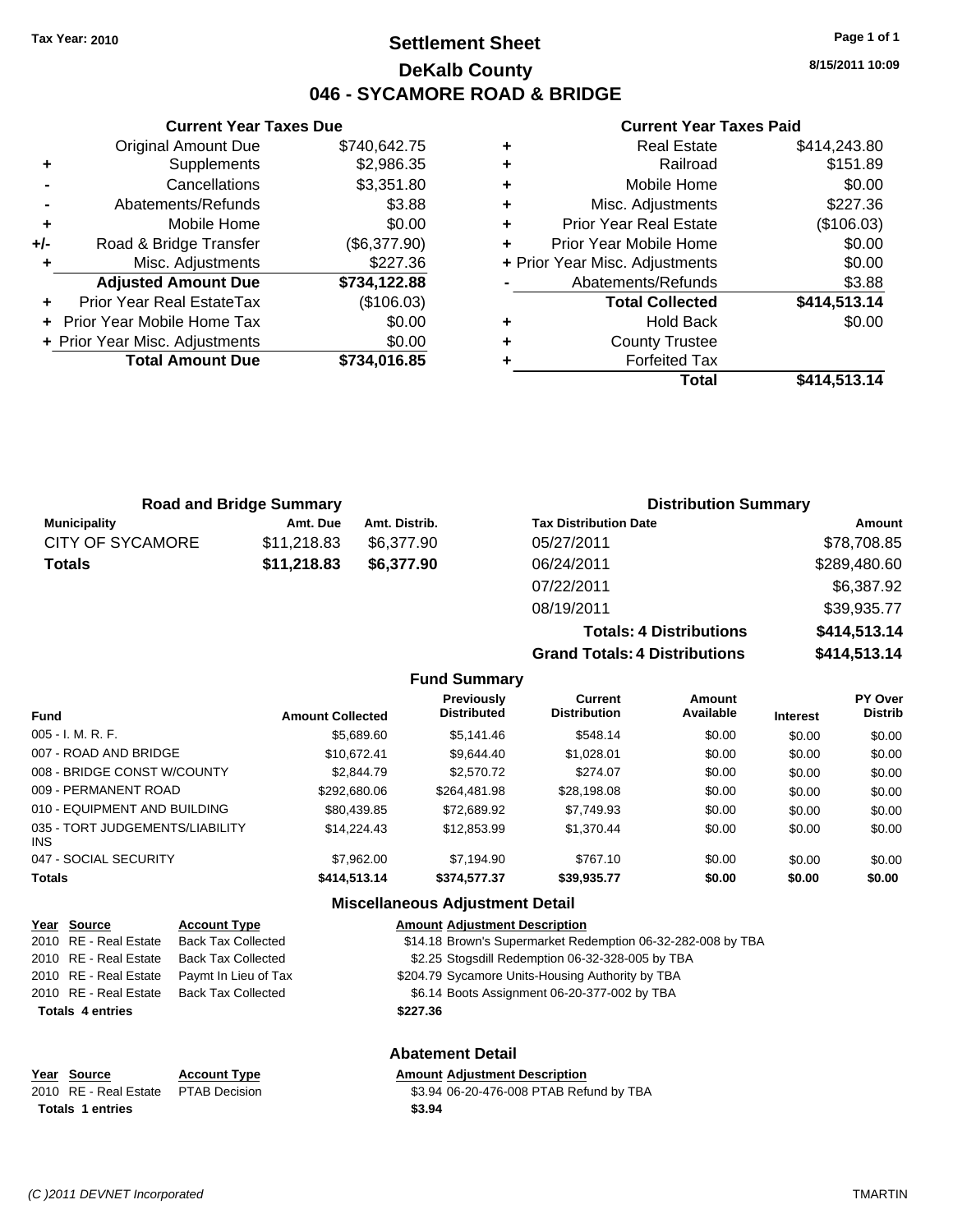## **Settlement Sheet Tax Year: 2010 Page 1 of 1 DeKalb County 047 - VICTOR TOWNSHIP**

**8/15/2011 10:09**

## **Current Year Taxes Paid**

|     | <b>Current Year Taxes Due</b>  |             |
|-----|--------------------------------|-------------|
|     | <b>Original Amount Due</b>     | \$47,334.94 |
| ÷   | Supplements                    | \$194.69    |
|     | Cancellations                  | \$200.76    |
|     | Abatements/Refunds             | \$0.00      |
| ٠   | Mobile Home                    | \$0.00      |
| +/- | Road & Bridge Transfer         | \$0.00      |
|     | Misc. Adjustments              | \$0.00      |
|     | <b>Adjusted Amount Due</b>     | \$47,328.87 |
| ÷   | Prior Year Real EstateTax      | \$0.00      |
|     | Prior Year Mobile Home Tax     | \$0.00      |
|     | + Prior Year Misc. Adjustments | \$0.00      |
|     | <b>Total Amount Due</b>        | \$47.328.87 |

|   | <b>Real Estate</b>             | \$28,723.78 |
|---|--------------------------------|-------------|
| ٠ | Railroad                       | \$13.07     |
| ٠ | Mobile Home                    | \$0.00      |
| ٠ | Misc. Adjustments              | \$0.00      |
| ÷ | <b>Prior Year Real Estate</b>  | \$0.00      |
| ٠ | Prior Year Mobile Home         | \$0.00      |
|   | + Prior Year Misc. Adjustments | \$0.00      |
|   | Abatements/Refunds             | \$0.00      |
|   | <b>Total Collected</b>         | \$28,736.85 |
| ٠ | <b>Hold Back</b>               | \$0.00      |
| ٠ | <b>County Trustee</b>          |             |
| ٠ | <b>Forfeited Tax</b>           |             |
|   | Total                          | \$28.736.85 |
|   |                                |             |

|                                 |                         |                                  | <b>Distribution Summary</b>           |                                |                 |                           |
|---------------------------------|-------------------------|----------------------------------|---------------------------------------|--------------------------------|-----------------|---------------------------|
|                                 |                         |                                  | <b>Tax Distribution Date</b>          |                                |                 | Amount                    |
|                                 |                         |                                  | 05/27/2011                            |                                |                 | \$7,432.84                |
|                                 |                         |                                  | 06/24/2011                            |                                |                 | \$19,747.94               |
|                                 |                         |                                  | 07/22/2011                            |                                |                 | \$404.46                  |
|                                 |                         |                                  | 08/19/2011                            |                                |                 | \$1,151.61                |
|                                 |                         |                                  |                                       | <b>Totals: 4 Distributions</b> |                 | \$28,736.85               |
|                                 |                         |                                  | <b>Grand Totals: 4 Distributions</b>  |                                |                 | \$28,736.85               |
|                                 |                         | <b>Fund Summary</b>              |                                       |                                |                 |                           |
| <b>Fund</b>                     | <b>Amount Collected</b> | Previously<br><b>Distributed</b> | <b>Current</b><br><b>Distribution</b> | Amount<br>Available            | <b>Interest</b> | PY Over<br><b>Distrib</b> |
| 001 - CORPORATE                 | \$26,945.11             | \$25,865.30                      | \$1,079.81                            | \$0.00                         | \$0.00          | \$0.00                    |
| 034 - GENERAL ASSISTANCE        | \$577.02                | \$553.90                         | \$23.12                               | \$0.00                         | \$0.00          | \$0.00                    |
| 035 - TORT JUDGEMENTS/LIABILITY | \$1,214.72              | \$1,166.04                       | \$48.68                               | \$0.00                         | \$0.00          | \$0.00                    |

**Totals \$28,736.85 \$27,585.24 \$1,151.61 \$0.00 \$0.00 \$0.00**

INS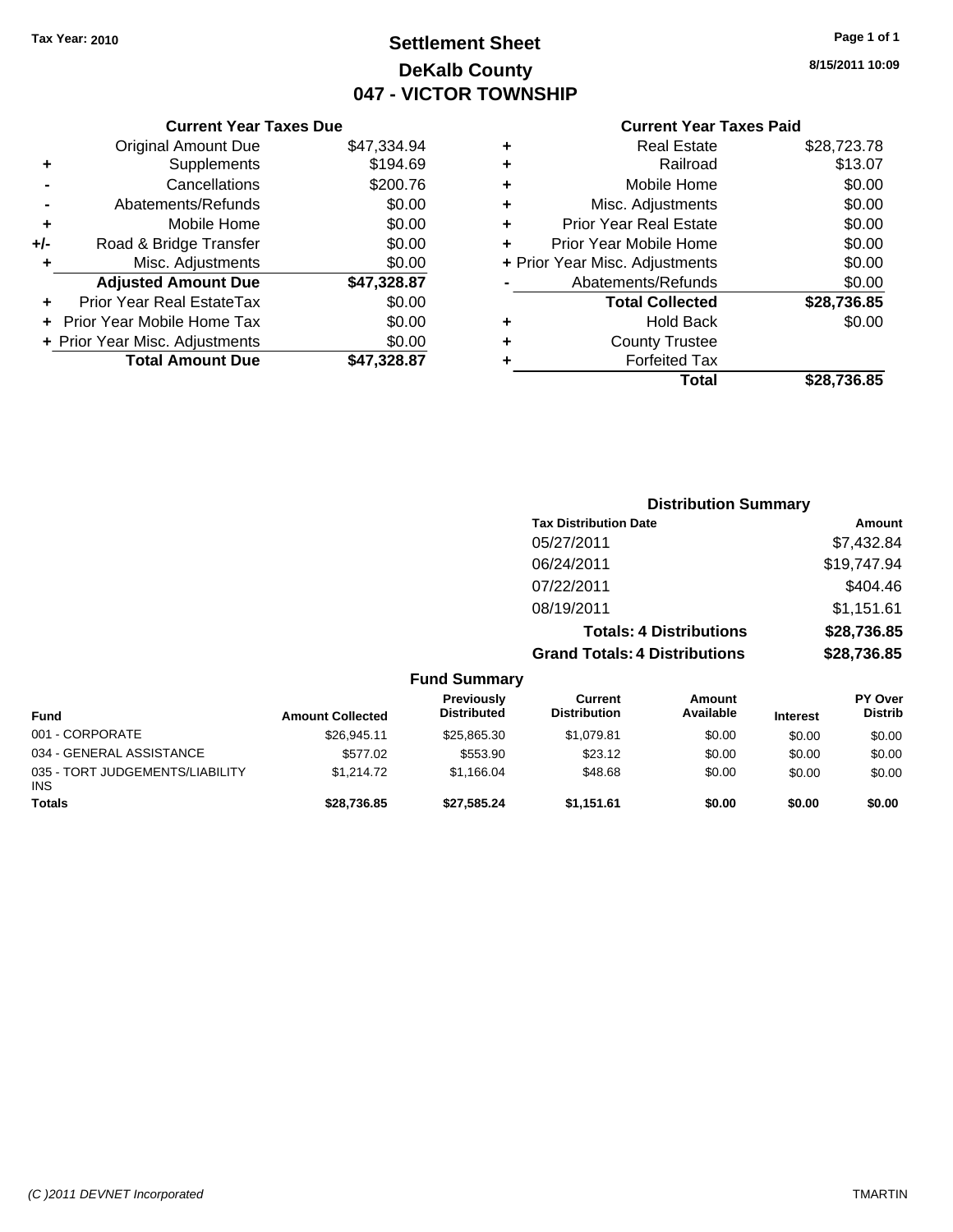## **Settlement Sheet Tax Year: 2010 Page 1 of 1 DeKalb County 048 - VICTOR ROAD & BRIDGE**

**8/15/2011 10:09**

#### **Current Year Taxes Paid**

| ÷ | <b>Real Estate</b>             | \$54,521.51 |
|---|--------------------------------|-------------|
| ٠ | Railroad                       | \$24.80     |
| ٠ | Mobile Home                    | \$0.00      |
| ٠ | Misc. Adjustments              | \$0.00      |
| ٠ | <b>Prior Year Real Estate</b>  | \$0.00      |
| ÷ | Prior Year Mobile Home         | \$0.00      |
|   | + Prior Year Misc. Adjustments | \$0.00      |
|   | Abatements/Refunds             | \$0.00      |
|   | <b>Total Collected</b>         | \$54,546.31 |
| ٠ | <b>Hold Back</b>               | \$0.00      |
| ٠ | <b>County Trustee</b>          |             |
|   | <b>Forfeited Tax</b>           |             |
|   | Total                          | \$54.546.31 |

| <b>Current Year Taxes Due</b> |
|-------------------------------|
| \$89,847.22                   |
| \$369.55                      |
| \$381.08                      |
| \$0.00                        |
| \$0.00                        |
| \$0.00                        |
| \$0.00                        |
| \$89,835.69                   |
| \$0.00                        |
| \$0.00                        |
| \$0.00                        |
|                               |
|                               |

## **Distribution Summary Tax Distribution Date Amount** 05/27/2011 \$14,108.34 06/24/2011 \$37,484.32 07/22/2011 \$767.71 08/19/2011 \$2,185.94 **Totals: 4 Distributions \$54,546.31 Grand Totals: 4 Distributions \$54,546.31**

#### **Fund Summary**

| <b>Fund</b>                                   | <b>Amount Collected</b> | Previously<br><b>Distributed</b> | Current<br><b>Distribution</b> | <b>Amount</b><br>Available | <b>Interest</b> | <b>PY Over</b><br><b>Distrib</b> |
|-----------------------------------------------|-------------------------|----------------------------------|--------------------------------|----------------------------|-----------------|----------------------------------|
| 007 - ROAD AND BRIDGE                         | \$32,331.02             | \$31.035.35                      | \$1.295.67                     | \$0.00                     | \$0.00          | \$0.00                           |
| 008 - BRIDGE CONST W/COUNTY                   | \$264.33                | \$253.74                         | \$10.59                        | \$0.00                     | \$0.00          | \$0.00                           |
| 009 - PERMANENT ROAD                          | \$13,243,35             | \$12,712.62                      | \$530.73                       | \$0.00                     | \$0.00          | \$0.00                           |
| 010 - EQUIPMENT AND BUILDING                  | \$7,490.08              | \$7,189.92                       | \$300.16                       | \$0.00                     | \$0.00          | \$0.00                           |
| 035 - TORT JUDGEMENTS/LIABILITY<br><b>INS</b> | \$1.217.53              | \$1.168.74                       | \$48.79                        | \$0.00                     | \$0.00          | \$0.00                           |
| <b>Totals</b>                                 | \$54,546,31             | \$52,360,37                      | \$2.185.94                     | \$0.00                     | \$0.00          | \$0.00                           |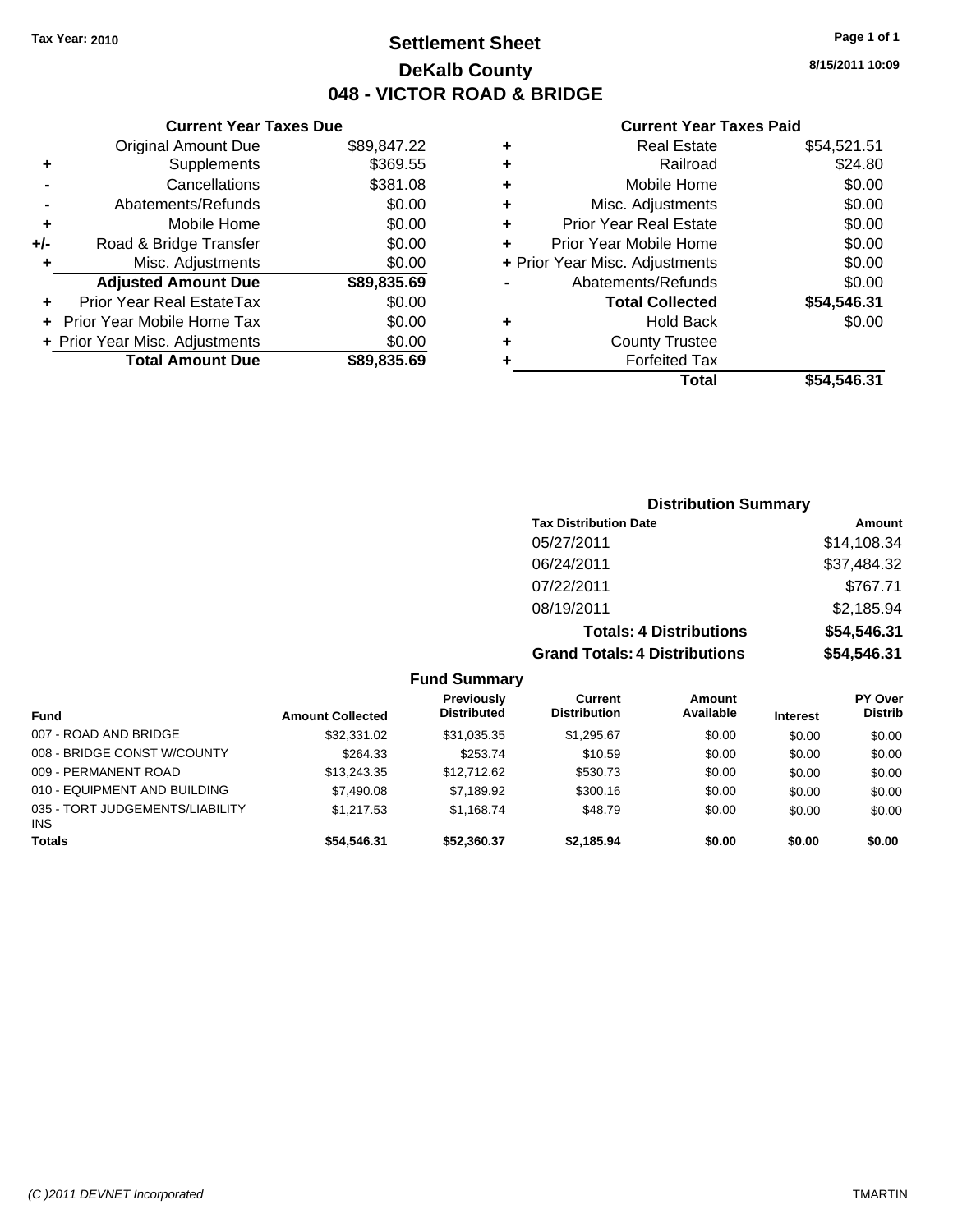## **Settlement Sheet Tax Year: 2010 Page 1 of 1 DeKalb County 056 - TOWN OF CORTLAND**

**8/15/2011 10:09**

#### **Current Year Taxes Paid**

| ٠ | <b>Real Estate</b>             | \$344,953.06 |
|---|--------------------------------|--------------|
| ٠ | Railroad                       | \$341.53     |
| ٠ | Mobile Home                    | \$0.00       |
| ٠ | Misc. Adjustments              | \$60.55      |
| ٠ | <b>Prior Year Real Estate</b>  | (\$314.37)   |
| ٠ | Prior Year Mobile Home         | \$0.00       |
|   | + Prior Year Misc. Adjustments | \$0.00       |
|   | Abatements/Refunds             | \$0.00       |
|   | <b>Total Collected</b>         | \$345,040.77 |
| ٠ | <b>Hold Back</b>               | \$0.00       |
| ٠ | <b>County Trustee</b>          |              |
| ٠ | <b>Forfeited Tax</b>           |              |
|   | Total                          | \$345.040.77 |

| <b>Original Amount Due</b>        | \$580,849.83            |
|-----------------------------------|-------------------------|
| Supplements                       | \$2,926.10              |
| Cancellations                     | \$3,202.67              |
| Abatements/Refunds                | \$0.00                  |
| Mobile Home                       | \$0.00                  |
| Road & Bridge Transfer            | \$4,993.97              |
| Misc. Adjustments                 | \$60.55                 |
| <b>Adjusted Amount Due</b>        | \$585,627.78            |
| Prior Year Real EstateTax         | (\$314.37)              |
| <b>Prior Year Mobile Home Tax</b> | \$0.00                  |
| + Prior Year Misc. Adjustments    | \$0.00                  |
|                                   | \$585,313.41            |
|                                   | <b>Total Amount Due</b> |

**Current Year Taxes Due**

| <b>Road and Bridge Summary</b>   |            | <b>Distribution Summary</b> |                                |              |
|----------------------------------|------------|-----------------------------|--------------------------------|--------------|
| <b>Rd./Br. District</b>          | Amt. Due   | Amt. Distrib.               | <b>Tax Distribution Date</b>   | Amount       |
| <b>CORTLAND ROAD &amp; BRIDC</b> | \$8,509.15 | \$4,993.97                  | 05/27/2011                     | \$68,760.08  |
| <b>Totals</b>                    | \$8,509.15 | \$4.993.97                  | 06/24/2011                     | \$224,164.08 |
|                                  |            |                             | 07/22/2011                     | \$4,062.35   |
|                                  |            |                             | 08/19/2011                     | \$48,054.26  |
|                                  |            |                             | <b>Totals: 4 Distributions</b> | \$345,040.77 |

**Grand Totals: 4 Distrib** 

| งutions | \$345,040.77 |
|---------|--------------|
|         |              |

|                                        |                         | <b>Fund Summary</b>                     |                                       |                     |                 |                           |
|----------------------------------------|-------------------------|-----------------------------------------|---------------------------------------|---------------------|-----------------|---------------------------|
| <b>Fund</b>                            | <b>Amount Collected</b> | <b>Previously</b><br><b>Distributed</b> | <b>Current</b><br><b>Distribution</b> | Amount<br>Available | <b>Interest</b> | PY Over<br><b>Distrib</b> |
| 001 - CORPORATE                        | \$243,849.93            | \$209.815.42                            | \$34,034.51                           | \$0.00              | \$0.00          | \$0.00                    |
| $005 - I. M. R. F.$                    | \$30,928.28             | \$26,611.57                             | \$4,316.71                            | \$0.00              | \$0.00          | \$0.00                    |
| 007 - ROAD AND BRIDGE                  | \$4,993.97              | \$4,400.57                              | \$593.40                              | \$0.00              | \$0.00          | \$0.00                    |
| 014 - POLICE PROTECTION                | \$37.296.34             | \$32,090.83                             | \$5,205.51                            | \$0.00              | \$0.00          | \$0.00                    |
| 047 - SOCIAL SECURITY                  | \$27.972.25             | \$24.068.12                             | \$3,904.13                            | \$0.00              | \$0.00          | \$0.00                    |
| <b>Totals</b>                          | \$345.040.77            | \$296.986.51                            | \$48,054.26                           | \$0.00              | \$0.00          | \$0.00                    |
| <b>Miscellaneous Adjustment Detail</b> |                         |                                         |                                       |                     |                 |                           |

#### **Year Source Account Type Amount Adjustment Description**

2010 RE - Real Estate Back Tax Collected **681.29 Work Redemption 09-29-255-050 by TBA** 

2010 RE - Real Estate Back Tax Collected \$19.26 Boots Assignment 09-33-181-015 by TBA

**Totals \$60.55 2 entries**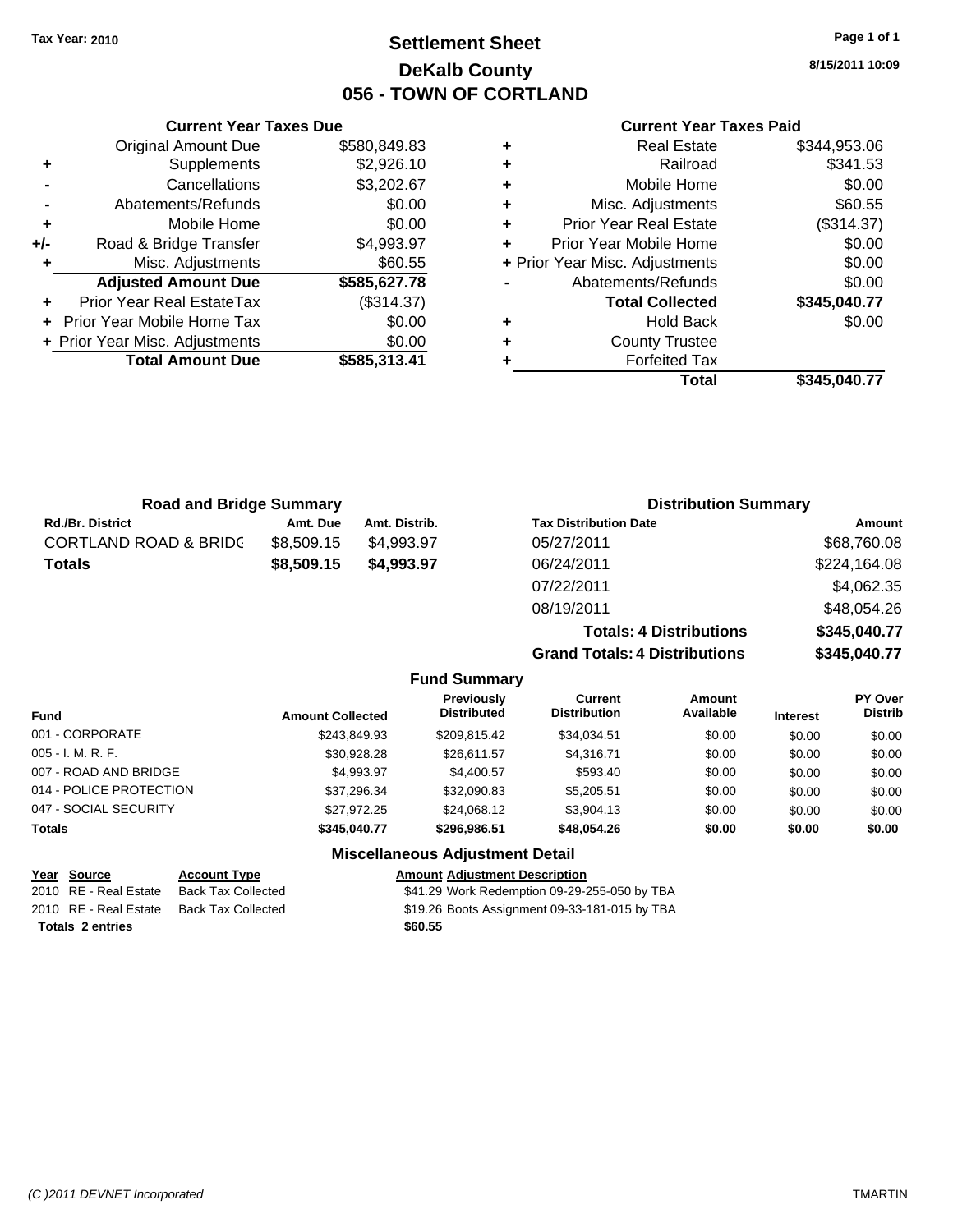## **Settlement Sheet Tax Year: 2010 Page 1 of 1 DeKalb County 057 - CORTLAND LIBRARY**

**8/15/2011 10:09**

#### **Current Year Taxes Paid**

| \$150,972.35 | <b>Real Estate</b>             | ٠ | 17.61  |
|--------------|--------------------------------|---|--------|
| \$149.48     | Railroad                       | ٠ | 33.64  |
| \$0.00       | Mobile Home                    | ٠ | 03.85  |
| \$26.89      | Misc. Adjustments              | ٠ | \$0.00 |
| (\$144.69)   | <b>Prior Year Real Estate</b>  | ٠ | 60.00  |
| \$0.00       | Prior Year Mobile Home         | ٠ | 50.00  |
| \$0.00       | + Prior Year Misc. Adjustments |   | 26.89  |
| \$0.00       | Abatements/Refunds             |   | 54.29  |
| \$151,004.03 | <b>Total Collected</b>         |   | 4.69)  |
| \$0.00       | <b>Hold Back</b>               | ٠ | \$0.00 |
|              | <b>County Trustee</b>          | ٠ | \$0.00 |
|              | <b>Forfeited Tax</b>           |   | 09.60  |
| \$151,004.03 | <b>Total</b>                   |   |        |

## Original Amount Due \$257,94 **+** Supplements \$1,18 **-** Cancellations \$1,30 **-** Abatements/Refunds \$ **+** Mobile Home \$ **+/-** Road & Bridge Transfer \$<br> **+** Misc. Adjustments \$2.000 **+** Misc. Adjustments Adjusted Amount Due \$257,85 **+** Prior Year Real EstateTax (\$144.69) **+ Prior Year Mobile Home Tax** \$ **+** Prior Year Misc. Adjustments<br>Total Amount Due \$257,70

**Total Amount Due** 

**Current Year Taxes Due**

| <b>Distribution Summary</b> |  |
|-----------------------------|--|
|-----------------------------|--|

| <b>Tax Distribution Date</b>         | Amount       |
|--------------------------------------|--------------|
| 05/27/2011                           | \$30,065.06  |
| 06/24/2011                           | \$98,094.27  |
| 07/22/2011                           | \$1,767.87   |
| 08/19/2011                           | \$21,076.83  |
| <b>Totals: 4 Distributions</b>       | \$151,004.03 |
| <b>Grand Totals: 4 Distributions</b> | \$151,004.03 |

**Fund Summary**

| <b>Fund</b>                                         | <b>Amount Collected</b> | <b>Previously</b><br><b>Distributed</b> | Current<br><b>Distribution</b> | Amount<br>Available | <b>Interest</b> | <b>PY Over</b><br><b>Distrib</b> |
|-----------------------------------------------------|-------------------------|-----------------------------------------|--------------------------------|---------------------|-----------------|----------------------------------|
| 004 - OPERATIONS & MAINTENANCE                      | \$3,557.95              | \$3.061.34                              | \$496.61                       | \$0.00              | \$0.00          | \$0.00                           |
| $005 - I. M. R. F.$                                 | \$3.557.95              | \$3.061.34                              | \$496.61                       | \$0.00              | \$0.00          | \$0.00                           |
| 016 - LIBRARY (township, municipalities)            | \$136,845.14            | \$117.744.58                            | \$19,100.56                    | \$0.00              | \$0.00          | \$0.00                           |
| 027 - AUDIT                                         | \$894.10                | \$769.30                                | \$124.80                       | \$0.00              | \$0.00          | \$0.00                           |
| 035 - TORT JUDGMENTS, LIABILITY<br><b>INSURANCE</b> | \$2,358,23              | \$2.029.07                              | \$329.16                       | \$0.00              | \$0.00          | \$0.00                           |
| 047 - SOCIAL SECURITY                               | \$3,790.66              | \$3.261.57                              | \$529.09                       | \$0.00              | \$0.00          | \$0.00                           |
| <b>Totals</b>                                       | \$151,004.03            | \$129.927.20                            | \$21,076.83                    | \$0.00              | \$0.00          | \$0.00                           |

## **Miscellaneous Adjustment Detail**

| Year Source             | <b>Account Type</b> | <b>Amount Adjustment Description</b>         |
|-------------------------|---------------------|----------------------------------------------|
| 2010 RE - Real Estate   | Back Tax Collected  | \$18.34 Work Redemption 09-29-255-050 by TBA |
| 2010 RE - Real Estate   | Back Tax Collected  | \$8.55 Boots Assignment 09-33-181-015 by TBA |
| <b>Totals 2 entries</b> |                     | \$26.89                                      |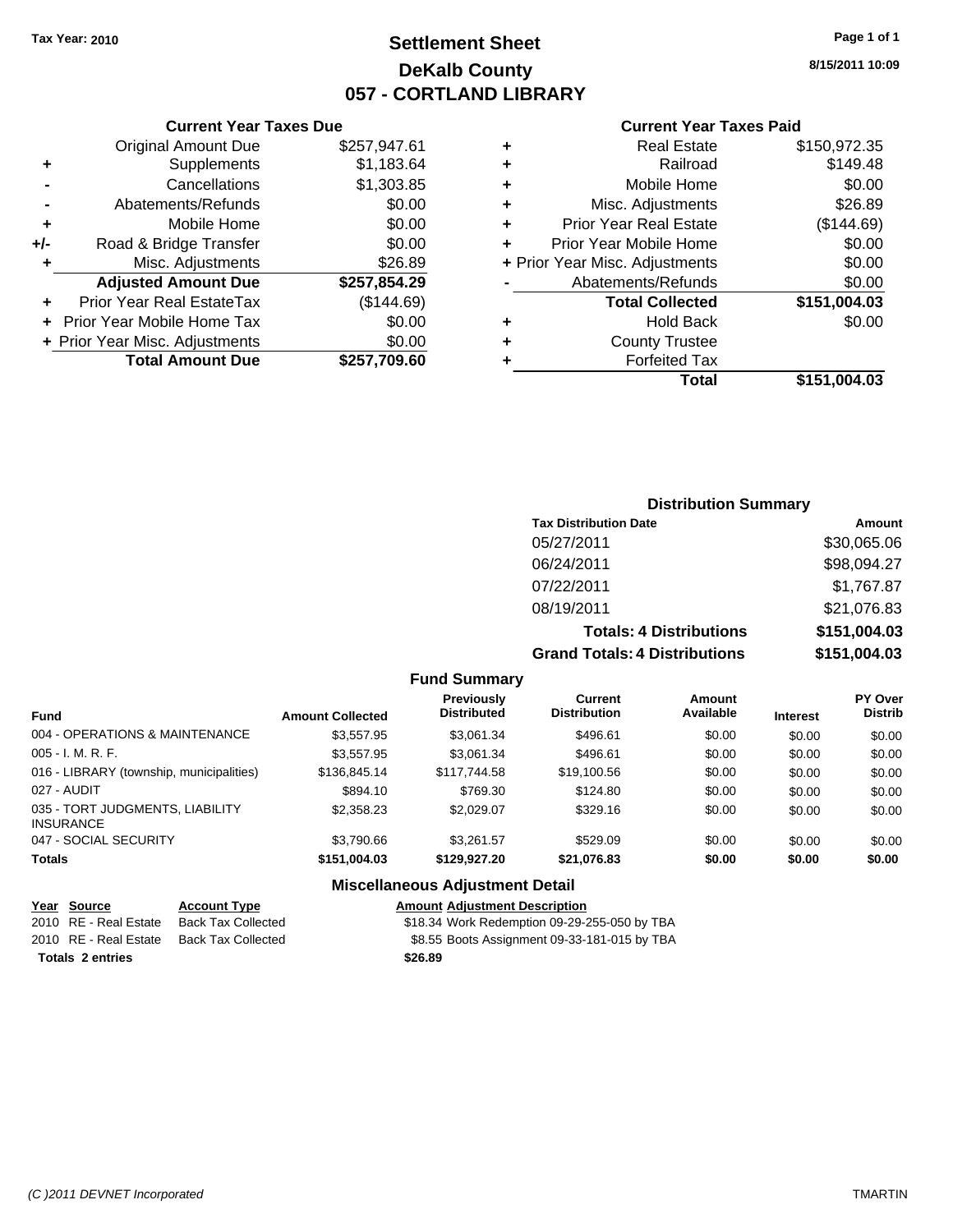**Current Year Taxes Due** Original Amount Due \$4,196,887.99

**Adjusted Amount Due \$4,239,094.29**

**Total Amount Due \$4,237,651.71**

**+** Supplements \$107,218.56 **-** Cancellations \$195,630.97 **-** Abatements/Refunds \$0.52 **+** Mobile Home \$0.00 **+/-** Road & Bridge Transfer \$129,102.86 **+** Misc. Adjustments \$1,516.37

**+** Prior Year Real EstateTax (\$1,442.58) **+** Prior Year Mobile Home Tax \$0.00 **+ Prior Year Misc. Adjustments**  $$0.00$ 

## **Settlement Sheet Tax Year: 2010 Page 1 of 1 DeKalb County 058 - CITY OF DEKALB**

**8/15/2011 10:09**

#### **Current Year Taxes Paid**

| ٠ | <b>Real Estate</b>             | \$2,460,537.62 |
|---|--------------------------------|----------------|
| ٠ | Railroad                       | \$3,785.03     |
| ٠ | Mobile Home                    | \$0.00         |
| ٠ | Misc. Adjustments              | \$1,516.37     |
| ٠ | <b>Prior Year Real Estate</b>  | (\$1,442.58)   |
| ٠ | Prior Year Mobile Home         | \$0.00         |
|   | + Prior Year Misc. Adjustments | \$0.00         |
|   | Abatements/Refunds             | \$0.52         |
|   | <b>Total Collected</b>         | \$2,464,395.92 |
| ٠ | <b>Hold Back</b>               | \$0.00         |
| ٠ | <b>County Trustee</b>          |                |
| ٠ | <b>Forfeited Tax</b>           |                |
|   | Total                          | \$2.464.395.92 |

**Grand Totals: 4 Distributions \$2,464,395.92**

| <b>Road and Bridge Summary</b>   |             |                           | <b>Distribution Summary</b>    |                |  |
|----------------------------------|-------------|---------------------------|--------------------------------|----------------|--|
| <b>Rd./Br. District</b>          | Amt. Due    | Amt. Distrib.             | <b>Tax Distribution Date</b>   | Amount         |  |
| AFTON ROAD & BRIDGE              | \$19,486.95 | \$10.877.09               | 05/27/2011                     | \$515,338.34   |  |
| <b>CORTLAND ROAD &amp; BRIDC</b> | \$587.71    | \$345.01                  | 06/24/2011                     | \$1,637,737.44 |  |
| DEKALB ROAD & BRIDGE             |             | \$207,688.03 \$117,880.76 | 07/22/2011                     | \$59,440.02    |  |
| <b>Totals</b>                    |             | \$227,762.69 \$129,102.86 | 08/19/2011                     | \$251,880.12   |  |
|                                  |             |                           | <b>Totals: 4 Distributions</b> | \$2,464,395.92 |  |

**Fund Summary Fund Interest Amount Collected Distributed PY Over Distrib Amount Available Current Distribution Previously** 003 - BONDS AND INTEREST  $$0.00$   $$0.00$   $$0.00$   $$0.00$   $$0.00$   $$0.00$   $$0.00$   $$0.00$ 005 - I. M. R. F. \$266,667.14 \$239,336.39 \$27,330.75 \$0.00 \$0.00 \$0.00 007 - ROAD AND BRIDGE 60.00 \$129,102.86 \$116,567.19 \$12,535.67 \$0.00 \$0.00 \$0.00 013 - FIREFIGHTER'S PENSION \$1,148,149.16 \$1,030,475.22 \$117,673.94 \$0.00 \$0.00 \$0.00 015 - POLICE PENSION 6742,697.92 \$666.578.73 \$76.119.19 \$0.00 \$0.00 \$0.00 \$0.00 047 - SOCIAL SECURITY 66.00 \$177,778.84 \$159,558.27 \$18,220.57 \$0.00 \$0.00 \$0.00 **Totals \$2,464,395.92 \$2,212,515.80 \$251,880.12 \$0.00 \$0.00 \$0.00**

#### **Miscellaneous Adjustment Detail**

| Year Source             | <b>Account Type</b>       | <b>Amount Adjustment Description</b>                              |
|-------------------------|---------------------------|-------------------------------------------------------------------|
| 2010 RE - Real Estate   | <b>Back Tax Collected</b> | \$1.97 LaSalle Bank Redemption 08-15-128-009 by TBA               |
| 2010 RE - Real Estate   | <b>Back Tax Collected</b> | \$1.97 LaSalle Bank Redemption 08-15-128-010 by TBA               |
| 2010 RE - Real Estate   | Paymt In Lieu of Tax      | \$1,052.50 DeKalb Units-Housing Authority by TBA                  |
| 2010 RE - Real Estate   | Real Estate Tax           | \$459.93 Additional Tax per Target Agreement 08-26-200-010 by TBA |
| <b>Totals 4 entries</b> |                           | \$1,516.37                                                        |
|                         |                           |                                                                   |
|                         |                           |                                                                   |

**Year Source Account Type Amount Adjustment Description** Totals 1 entries \$0.50

**Abatement Detail**

2010 RE - Real Estate \$0.50 08-02-376-013 PTAB Refund by TBA PTAB Decision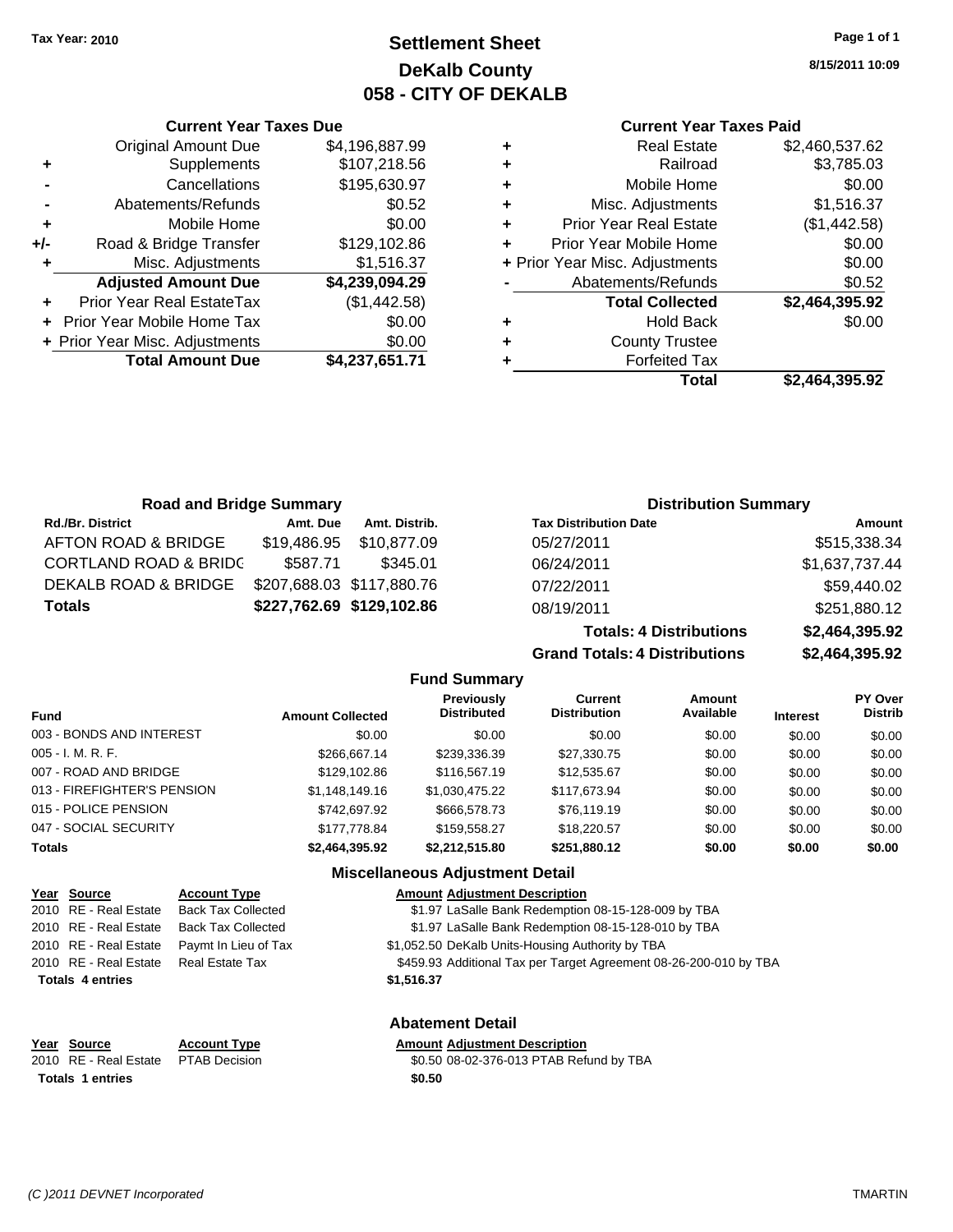## **Settlement Sheet Tax Year: 2010 Page 1 of 1 DeKalb County 059 - DE KALB LIBRARY**

**8/15/2011 10:09**

#### **Current Year Taxes Paid**

|   | Total                          | \$1,000,823.86 |
|---|--------------------------------|----------------|
| ٠ | <b>Forfeited Tax</b>           |                |
| ٠ | <b>County Trustee</b>          |                |
| ٠ | <b>Hold Back</b>               | \$0.00         |
|   | <b>Total Collected</b>         | \$1,000,823.86 |
|   | Abatements/Refunds             | \$0.21         |
|   | + Prior Year Misc. Adjustments | \$0.00         |
| ÷ | Prior Year Mobile Home         | \$0.00         |
| ÷ | <b>Prior Year Real Estate</b>  | (\$522.39)     |
| ÷ | Misc. Adjustments              | \$649.82       |
| ÷ | Mobile Home                    | \$0.00         |
| ٠ | Railroad                       | \$1,543.87     |
| ٠ | <b>Real Estate</b>             | \$999,152.77   |

|     | <b>Current Year Taxes Due</b>    |                |
|-----|----------------------------------|----------------|
|     | <b>Original Amount Due</b>       | \$1,798,536.64 |
| ٠   | Supplements                      | \$42,732.84    |
|     | Cancellations                    | \$80,626.44    |
|     | Abatements/Refunds               | \$0.21         |
| ٠   | Mobile Home                      | \$0.00         |
| +/- | Road & Bridge Transfer           | \$0.00         |
| ٠   | Misc. Adjustments                | \$649.82       |
|     | <b>Adjusted Amount Due</b>       | \$1,761,292.65 |
|     | <b>Prior Year Real EstateTax</b> | (\$522.39)     |
|     | Prior Year Mobile Home Tax       | \$0.00         |
|     | + Prior Year Misc. Adjustments   | \$0.00         |
|     | <b>Total Amount Due</b>          | \$1,760,770.26 |

|         |                                  |                                      | <b>Distribution Summary</b>    |             |                           |
|---------|----------------------------------|--------------------------------------|--------------------------------|-------------|---------------------------|
|         |                                  | <b>Tax Distribution Date</b>         |                                |             | Amount                    |
|         |                                  | 05/27/2011                           |                                |             | \$210,206.84              |
|         |                                  | 06/24/2011                           |                                |             | \$664,140.14              |
|         |                                  | 07/22/2011                           |                                |             | \$23,907.48               |
|         |                                  | 08/19/2011                           |                                |             | \$102,569.40              |
|         |                                  |                                      | <b>Totals: 4 Distributions</b> |             | \$1,000,823.86            |
|         |                                  | <b>Grand Totals: 4 Distributions</b> |                                |             | \$1,000,823.86            |
|         | <b>Fund Summary</b>              |                                      |                                |             |                           |
| اء مۂمہ | <b>Previously</b><br>Distributed | Current<br><b>Distribution</b>       | Amount<br>Available            | In terms of | PY Over<br><b>Distrib</b> |

| <b>Fund</b> |                                          |                           | <b>Amount Collected</b> | <b>Previously</b><br><b>Distributed</b>                           | Current<br><b>Distribution</b>                      | Amount<br>Available | <b>Interest</b> | <b>PY Over</b><br><b>Distrib</b> |
|-------------|------------------------------------------|---------------------------|-------------------------|-------------------------------------------------------------------|-----------------------------------------------------|---------------------|-----------------|----------------------------------|
|             | 016 - LIBRARY (township, municipalities) |                           | \$1,000,823.86          | \$898,254,46                                                      | \$102,569.40                                        | \$0.00              | \$0.00          | \$0.00                           |
|             | <b>Totals</b>                            |                           | \$1,000,823.86          | \$898,254,46                                                      | \$102,569,40                                        | \$0.00              | \$0.00          | \$0.00                           |
|             |                                          |                           |                         | <b>Miscellaneous Adjustment Detail</b>                            |                                                     |                     |                 |                                  |
|             | Year Source                              | <b>Account Type</b>       |                         | <b>Amount Adiustment Description</b>                              |                                                     |                     |                 |                                  |
|             | 2010 RE - Real Estate                    | <b>Back Tax Collected</b> |                         |                                                                   | \$0.84 LaSalle Bank Redemption 08-15-128-009 by TBA |                     |                 |                                  |
|             | 2010 RE - Real Estate                    | <b>Back Tax Collected</b> |                         |                                                                   | \$0.84 LaSalle Bank Redemption 08-15-128-010 by TBA |                     |                 |                                  |
|             | 2010 RE - Real Estate                    | Paymt In Lieu of Tax      |                         | \$451.04 DeKalb Units-Housing Authority by TBA                    |                                                     |                     |                 |                                  |
|             | 2010 RE - Real Estate                    | <b>Real Estate Tax</b>    |                         | \$197.10 Additional Tax per Target Agreement 08-26-200-010 by TBA |                                                     |                     |                 |                                  |
|             | <b>Totals 4 entries</b>                  |                           |                         | \$649.82                                                          |                                                     |                     |                 |                                  |

| Year Source                         | <b>Account Type</b> | Amount |
|-------------------------------------|---------------------|--------|
| 2010 RE - Real Estate PTAB Decision |                     | \$0.21 |
| <b>Totals 1 entries</b>             |                     | \$0.21 |

## **Abatement Detail**

#### **Amount Adjustment Description**

\$0.21 08-02-376-013 PTAB Refund by TBA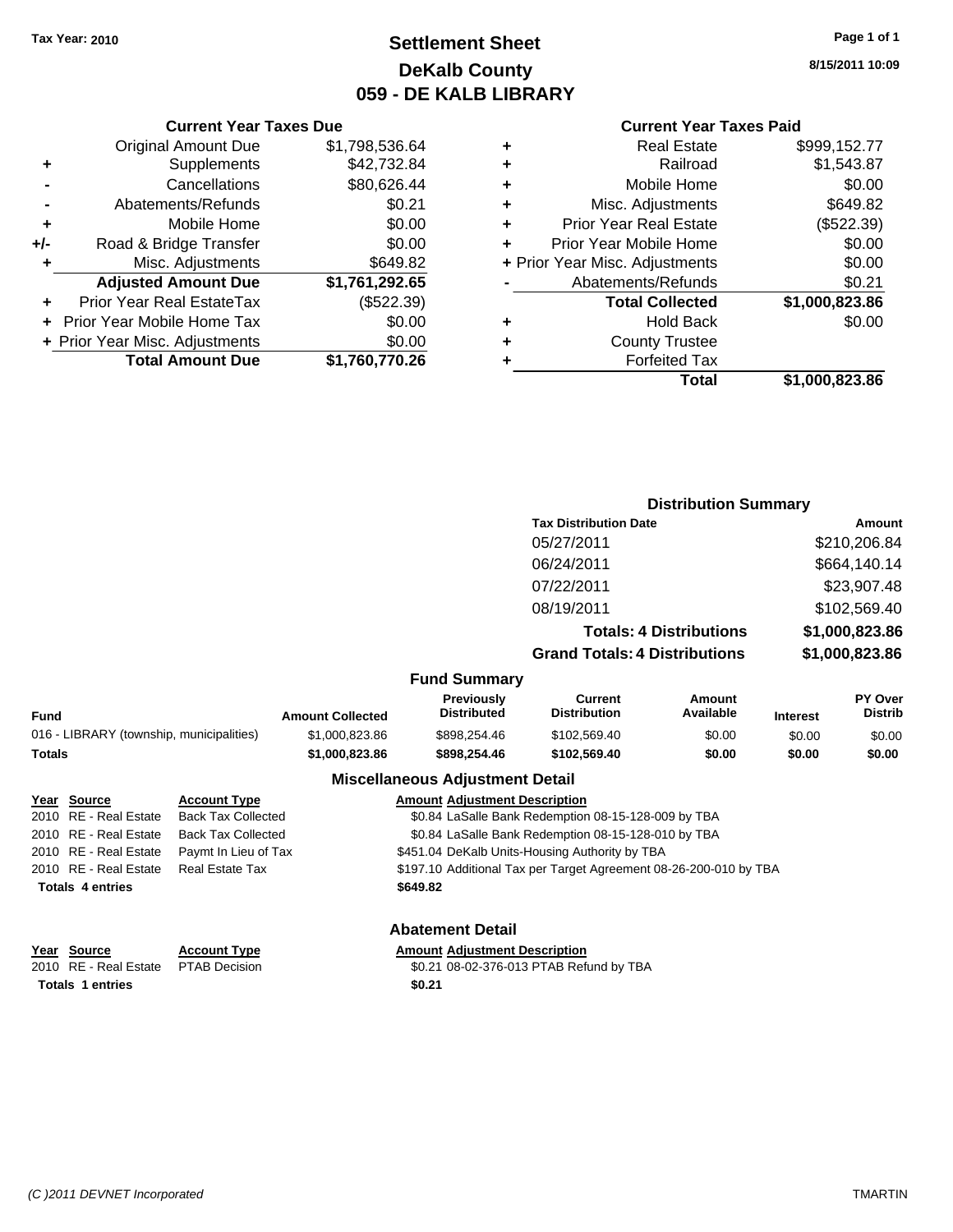## **Settlement Sheet Tax Year: 2010 Page 1 of 1 DeKalb County 060 - DEKALB SSA #3**

**8/15/2011 10:09**

## **Current Year Taxes Paid +** Real Estate \$1,682.44 **+** Railroad \$0.00 **+** Mobile Home \$0.00 **+** Misc. Adjustments \$0.00 **+** Prior Year Real Estate \$0.00 **+** Prior Year Mobile Home \$0.00 **+ Prior Year Misc. Adjustments**  $$0.00$ **-** Abatements/Refunds \$0.00 **Total Collected \$1,682.44 +** Hold Back \$0.00 **+** County Trustee **+** Forfeited Tax **Total \$1,682.44**

|     | <b>Current Year Taxes Due</b>     |            |
|-----|-----------------------------------|------------|
|     | Original Amount Due               | \$2,788.02 |
| ٠   | Supplements                       | \$0.00     |
|     | Cancellations                     | \$0.00     |
|     | Abatements/Refunds                | \$0.00     |
| ٠   | Mobile Home                       | \$0.00     |
| +/- | Road & Bridge Transfer            | \$0.00     |
| ٠   | Misc. Adjustments                 | \$0.00     |
|     | <b>Adjusted Amount Due</b>        | \$2,788.02 |
|     | Prior Year Real EstateTax         | \$0.00     |
|     | <b>Prior Year Mobile Home Tax</b> | \$0.00     |
|     | + Prior Year Misc. Adjustments    | \$0.00     |
|     | <b>Total Amount Due</b>           | \$2,788.02 |

|                            |                         |                                         | <b>Distribution Summary</b>           |                                |                 |                                  |
|----------------------------|-------------------------|-----------------------------------------|---------------------------------------|--------------------------------|-----------------|----------------------------------|
|                            |                         |                                         | <b>Tax Distribution Date</b>          |                                |                 | <b>Amount</b>                    |
|                            |                         |                                         | 05/27/2011                            |                                |                 | \$315.01                         |
|                            |                         |                                         | 06/24/2011                            |                                |                 | \$1,136.49                       |
|                            |                         |                                         | 07/22/2011                            |                                |                 | \$61.60                          |
|                            |                         |                                         | 08/19/2011                            |                                |                 | \$169.34                         |
|                            |                         |                                         |                                       | <b>Totals: 4 Distributions</b> |                 | \$1,682.44                       |
|                            |                         |                                         | <b>Grand Totals: 4 Distributions</b>  |                                |                 | \$1,682.44                       |
|                            |                         | <b>Fund Summary</b>                     |                                       |                                |                 |                                  |
| <b>Fund</b>                | <b>Amount Collected</b> | <b>Previously</b><br><b>Distributed</b> | <b>Current</b><br><b>Distribution</b> | Amount<br>Available            | <b>Interest</b> | <b>PY Over</b><br><b>Distrib</b> |
| 023 - SPECIAL SERVICE AREA | \$1,682.44              | \$1,513.10                              | \$169.34                              | \$0.00                         | \$0.00          | \$0.00                           |

**Totals \$1,682.44 \$1,513.10 \$169.34 \$0.00 \$0.00 \$0.00**

#### *(C )2011 DEVNET Incorporated* TMARTIN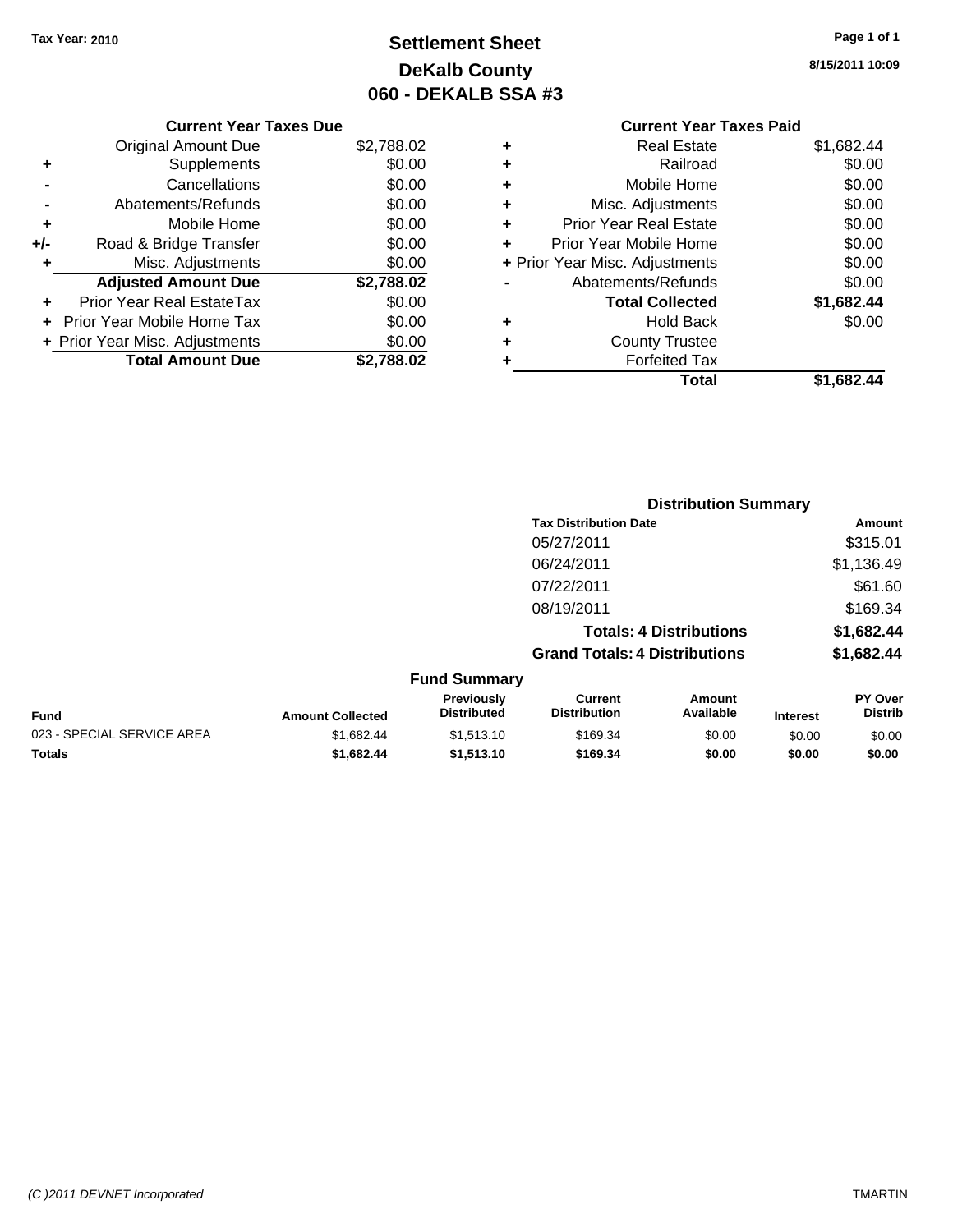## **Settlement Sheet Tax Year: 2010 Page 1 of 1 DeKalb County 061 - DEKALB SSA #4**

**8/15/2011 10:09**

## **Current Year Taxes Paid +** Real Estate \$823.53 **+** Railroad \$0.00 **+** Mobile Home \$0.00 **+** Misc. Adjustments \$0.00 **+** Prior Year Real Estate \$0.00 **+** Prior Year Mobile Home \$0.00 **+ Prior Year Misc. Adjustments**  $$0.00$ **-** Abatements/Refunds \$0.00 **Total Collected \$823.53 +** Hold Back \$0.00 **+** County Trustee **+** Forfeited Tax **Total \$823.53**

|     | <b>Current Year Taxes Due</b>     |            |
|-----|-----------------------------------|------------|
|     | Original Amount Due               | \$1,486.39 |
| ٠   | Supplements                       | \$4.18     |
|     | Cancellations                     | \$4.60     |
|     | Abatements/Refunds                | \$0.00     |
| ٠   | Mobile Home                       | \$0.00     |
| +/- | Road & Bridge Transfer            | \$0.00     |
|     | Misc. Adjustments                 | \$0.00     |
|     | <b>Adjusted Amount Due</b>        | \$1,485.97 |
|     | Prior Year Real EstateTax         | \$0.00     |
|     | <b>Prior Year Mobile Home Tax</b> | \$0.00     |
|     | + Prior Year Misc. Adjustments    | \$0.00     |
|     | <b>Total Amount Due</b>           | \$1.485.97 |
|     |                                   |            |

|                            |                         |                                  |                                      | <b>Distribution Summary</b>    |                 |                                  |
|----------------------------|-------------------------|----------------------------------|--------------------------------------|--------------------------------|-----------------|----------------------------------|
|                            |                         |                                  | <b>Tax Distribution Date</b>         |                                |                 | <b>Amount</b>                    |
|                            |                         |                                  | 05/27/2011                           |                                |                 | \$130.39                         |
|                            |                         |                                  | 06/24/2011                           |                                |                 | \$613.92                         |
|                            |                         |                                  | 07/22/2011                           |                                |                 | \$19.26                          |
|                            |                         |                                  | 08/19/2011                           |                                |                 | \$59.96                          |
|                            |                         |                                  |                                      | <b>Totals: 4 Distributions</b> |                 | \$823.53                         |
|                            |                         |                                  | <b>Grand Totals: 4 Distributions</b> |                                |                 | \$823.53                         |
|                            |                         | <b>Fund Summary</b>              |                                      |                                |                 |                                  |
| Fund                       | <b>Amount Collected</b> | Previously<br><b>Distributed</b> | Current<br><b>Distribution</b>       | Amount<br>Available            | <b>Interest</b> | <b>PY Over</b><br><b>Distrib</b> |
| 023 - SPECIAL SERVICE AREA | \$823.53                | \$763.57                         | \$59.96                              | \$0.00                         | \$0.00          | \$0.00                           |
| Totals                     | \$823.53                | \$763.57                         | \$59.96                              | \$0.00                         | \$0.00          | \$0.00                           |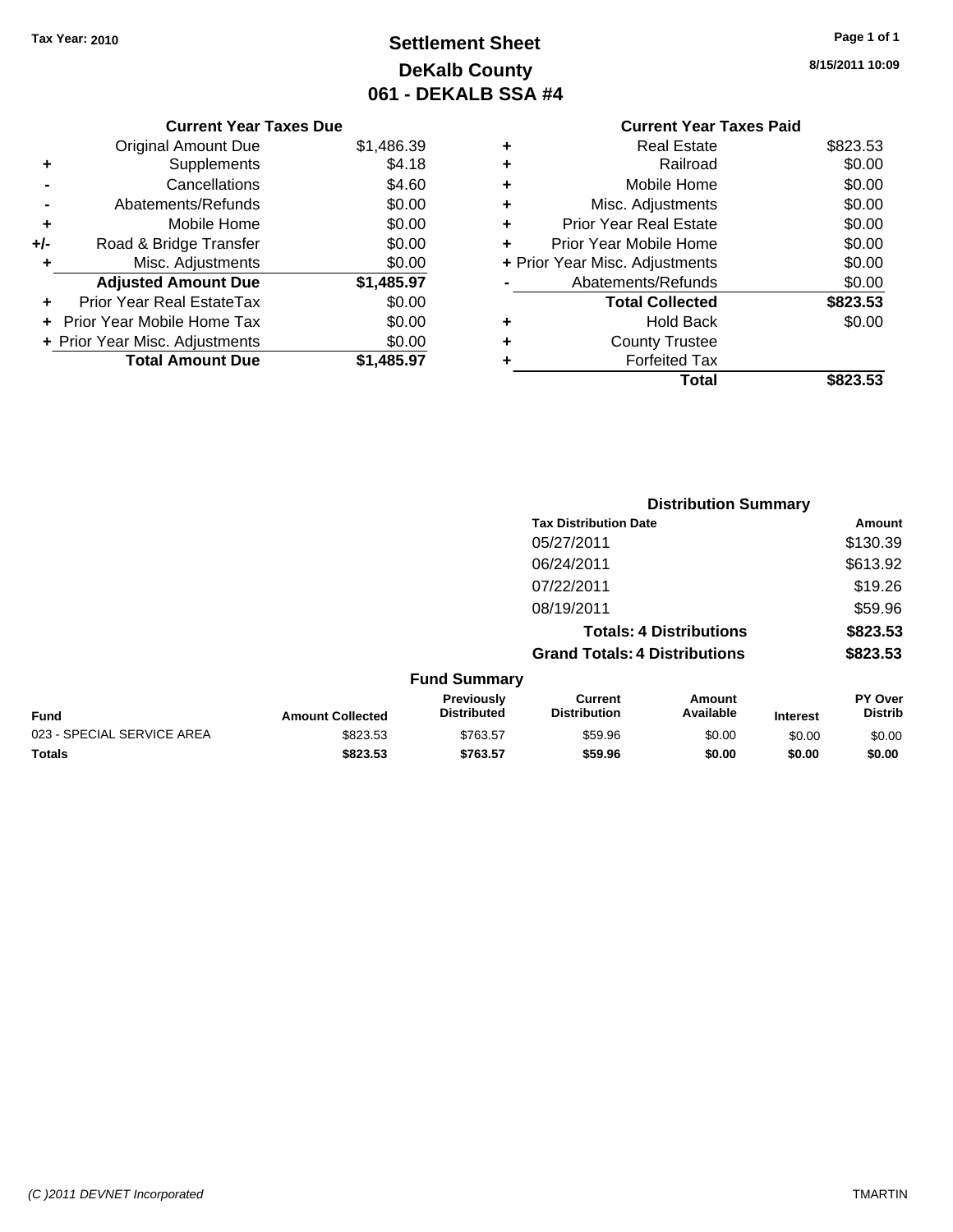## **Settlement Sheet Tax Year: 2010 Page 1 of 1 DeKalb County 062 - CITY OF GENOA**

**8/15/2011 10:09**

## **Current Year Taxes Paid**

| \$387,557.85 |
|--------------|
| \$640.08     |
| \$0.00       |
| \$150.81     |
| (\$217.98)   |
| \$0.00       |
| \$0.00       |
| \$8.80       |
| \$388,121.96 |
| \$0.00       |
|              |
|              |
| \$388,121.96 |
|              |

**Grand Totals: 4 Distributions \$388,121.96**

|     | <b>Current Year Taxes Due</b>              |              |  |  |  |  |
|-----|--------------------------------------------|--------------|--|--|--|--|
|     | \$636,513.10<br><b>Original Amount Due</b> |              |  |  |  |  |
| ٠   | Supplements                                | \$4,690.36   |  |  |  |  |
|     | Cancellations                              | \$10,110.19  |  |  |  |  |
|     | Abatements/Refunds                         | \$8.80       |  |  |  |  |
| ٠   | Mobile Home                                | \$0.00       |  |  |  |  |
| +/- | Road & Bridge Transfer                     | \$20,800.50  |  |  |  |  |
| ٠   | \$150.81<br>Misc. Adjustments              |              |  |  |  |  |
|     | <b>Adjusted Amount Due</b>                 | \$652,035.78 |  |  |  |  |
|     | Prior Year Real EstateTax                  | (\$217.98)   |  |  |  |  |
|     | <b>Prior Year Mobile Home Tax</b>          | \$0.00       |  |  |  |  |
|     | \$0.00<br>+ Prior Year Misc. Adjustments   |              |  |  |  |  |
|     | <b>Total Amount Due</b>                    | \$651,817.80 |  |  |  |  |

| <b>Road and Bridge Summary</b> |             |               | <b>Distribution Summary</b>    |              |  |
|--------------------------------|-------------|---------------|--------------------------------|--------------|--|
| <b>Rd./Br. District</b>        | Amt. Due    | Amt. Distrib. | <b>Tax Distribution Date</b>   | Amount       |  |
| <b>GENOA ROAD &amp; BRIDGE</b> | \$24,036.97 | \$14,068.52   | 05/27/2011                     | \$73,151.61  |  |
| KINGSTON ROAD & BRIDG          | \$11,253.93 | \$6.731.98    | 06/24/2011                     | \$262,639.88 |  |
| <b>Totals</b>                  | \$35,290.90 | \$20,800.50   | 07/22/2011                     | \$8,323.14   |  |
|                                |             |               | 08/19/2011                     | \$44,007.33  |  |
|                                |             |               | <b>Totals: 4 Distributions</b> | \$388,121.96 |  |

**Fund Summary Fund Interest Amount Collected Distributed PY Over Distrib Amount Available Current Distribution Previously** 001 - CORPORATE \$183,660.73 \$162,681.12 \$20,979.61 \$0.00 \$0.00 \$0.00 003 - BONDS AND INTEREST  $$0.00$   $$0.00$   $$0.00$   $$0.00$   $$0.00$   $$0.00$   $$0.00$   $$0.00$ 007 - ROAD AND BRIDGE 60.00 \$20,800.50 \$18,752.38 \$2,048.12 \$0.00 \$0.00 \$0.00 \$0.00 014 - POLICE PROTECTION \$183,660.73 \$162,681.13 \$20,979.60 \$0.00 \$0.00 \$0.00 **Totals \$388,121.96 \$344,114.63 \$44,007.33 \$0.00 \$0.00 \$0.00 Miscellaneous Adjustment Detail**

| Year Source             | <b>Account Type</b>       | <b>Amount Adjustment Description</b>                    |
|-------------------------|---------------------------|---------------------------------------------------------|
| 2010 RE - Real Estate   | <b>Back Tax Collected</b> | \$105.47 Lindgren Redemption 03-30-301-017 by TBA       |
| 2010 RE - Real Estate   | <b>Back Tax Collected</b> | \$19.08 Ezam Properties Redemption 03-30-130-016 by TBA |
| 2010 RE - Real Estate   | <b>Back Tax Collected</b> | \$26.26 Ezam Properties Redemption 03-30-130-018 by TBA |
| <b>Totals 3 entries</b> |                           | \$150.81                                                |
|                         |                           |                                                         |
|                         |                           |                                                         |

**Abatement Detail**

#### **Year Source Account Type Amount Adjustment Description**

2010 RE - Real Estate PTAB Decision \$8.54 03-19-401-005 PTAB Refund by TBA **Totals \$8.54 1 entries**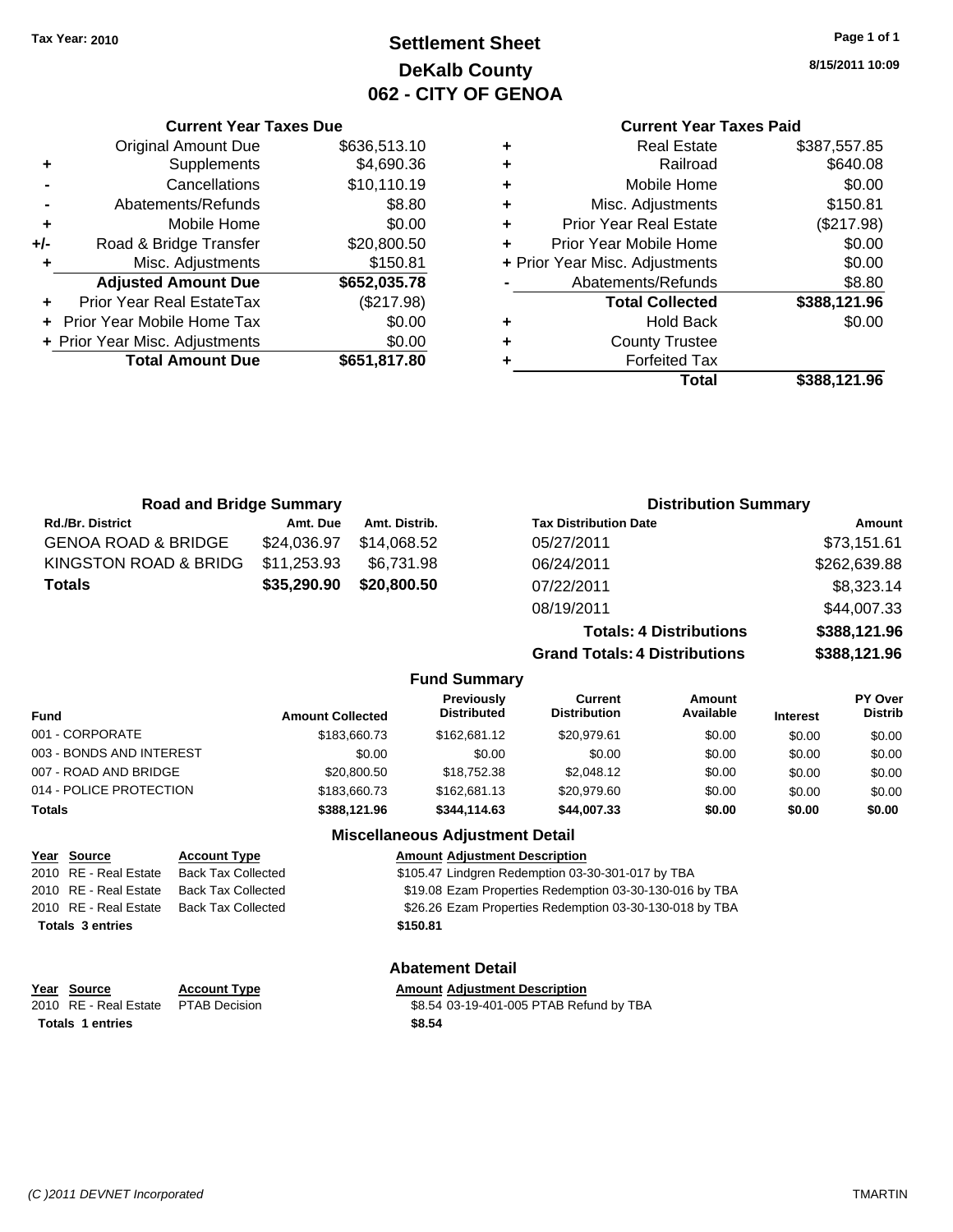## **Settlement Sheet Tax Year: 2010 Page 1 of 1 DeKalb County 063 - VILLAGE OF HINCKLEY**

**8/15/2011 10:09**

## **Current Year Taxes Paid**

|     | <b>Current Year Taxes Due</b>         |              |  |  |  |  |
|-----|---------------------------------------|--------------|--|--|--|--|
|     | <b>Original Amount Due</b>            | \$249,540.26 |  |  |  |  |
| ٠   | \$548.37<br>Supplements               |              |  |  |  |  |
|     | Cancellations                         | \$579.67     |  |  |  |  |
|     | Abatements/Refunds                    | \$0.00       |  |  |  |  |
| ٠   | Mobile Home                           | \$0.00       |  |  |  |  |
| +/- | \$22,525.84<br>Road & Bridge Transfer |              |  |  |  |  |
| ٠   | Misc. Adjustments                     | \$72.63      |  |  |  |  |
|     | <b>Adjusted Amount Due</b>            | \$272,107.43 |  |  |  |  |
|     | Prior Year Real EstateTax             | \$0.00       |  |  |  |  |
|     | \$0.00<br>Prior Year Mobile Home Tax  |              |  |  |  |  |
|     | + Prior Year Misc. Adjustments        | \$0.00       |  |  |  |  |
|     | <b>Total Amount Due</b>               | \$272,107.43 |  |  |  |  |
|     |                                       |              |  |  |  |  |

|   | <b>Real Estate</b>             | \$162,778.94 |
|---|--------------------------------|--------------|
| ٠ | Railroad                       | \$428.07     |
| ٠ | Mobile Home                    | \$0.00       |
| ٠ | Misc. Adjustments              | \$72.63      |
| ٠ | <b>Prior Year Real Estate</b>  | \$0.00       |
| ٠ | Prior Year Mobile Home         | \$0.00       |
|   | + Prior Year Misc. Adjustments | \$0.00       |
|   | Abatements/Refunds             | \$0.00       |
|   | <b>Total Collected</b>         | \$163,279.64 |
| ٠ | <b>Hold Back</b>               | \$0.00       |
| ٠ | <b>County Trustee</b>          |              |
|   | <b>Forfeited Tax</b>           |              |
|   | Total                          | \$163,279.64 |

| <b>Road and Bridge Summary</b> |             |               | <b>Distribution Summary</b>  |              |  |
|--------------------------------|-------------|---------------|------------------------------|--------------|--|
| <b>Rd./Br. District</b>        | Amt. Due    | Amt. Distrib. | <b>Tax Distribution Date</b> | Amount       |  |
| SQUAW GROVE ROAD & B           | \$39,670.26 | \$22,525.84   | 05/27/2011                   | \$29,858.27  |  |
| <b>Totals</b>                  | \$39,670.26 | \$22,525.84   | 06/24/2011                   | \$113,835.17 |  |
|                                |             |               | 07/22/2011                   | \$3,026.74   |  |
|                                |             |               | 08/19/2011                   | \$16,559.46  |  |

**Grand Totals: 4 Distri** 

| <b>Totals: 4 Distributions</b> | \$163,279.64 |
|--------------------------------|--------------|
| <b>Totals: 4 Distributions</b> | \$163,279.64 |

|                                         |                         | <b>Previously</b><br><b>Distributed</b> | <b>Current</b><br><b>Distribution</b> | Amount<br>Available |                 | PY Over<br><b>Distrib</b> |
|-----------------------------------------|-------------------------|-----------------------------------------|---------------------------------------|---------------------|-----------------|---------------------------|
| <b>Fund</b>                             | <b>Amount Collected</b> |                                         |                                       |                     | <b>Interest</b> |                           |
| 001 - CORPORATE                         | \$63,105.99             | \$56,596.43                             | \$6,509.56                            | \$0.00              | \$0.00          | \$0.00                    |
| $005 - I. M. R. F.$                     | \$21.077.04             | \$18,902.88                             | \$2,174.16                            | \$0.00              | \$0.00          | \$0.00                    |
| 007 - ROAD AND BRIDGE                   | \$22,525.84             | \$20,485.55                             | \$2,040.29                            | \$0.00              | \$0.00          | \$0.00                    |
| 014 - POLICE PROTECTION                 | \$17,958.91             | \$16,106.39                             | \$1,852.52                            | \$0.00              | \$0.00          | \$0.00                    |
| 027 - AUDIT                             | \$4,554.51              | \$4,084.70                              | \$469.81                              | \$0.00              | \$0.00          | \$0.00                    |
| 035 - TORT JUDGEMENTS/LIABILITY<br>INS. | \$7,895.86              | \$7,081.38                              | \$814.48                              | \$0.00              | \$0.00          | \$0.00                    |
| 047 - SOCIAL SECURITY                   | \$18,480.41             | \$16,574.10                             | \$1,906.31                            | \$0.00              | \$0.00          | \$0.00                    |
| 048 - SCHOOL CROSSING GUARDS            | \$2.931.34              | \$2,628.96                              | \$302.38                              | \$0.00              | \$0.00          | \$0.00                    |
| 062 - WORKERS COMPENSATION              | \$4,749.74              | \$4,259.79                              | \$489.95                              | \$0.00              | \$0.00          | \$0.00                    |
| <b>Totals</b>                           | \$163,279.64            | \$146,720.18                            | \$16,559.46                           | \$0.00              | \$0.00          | \$0.00                    |
| <b>Miscellaneous Adjustment Detail</b>  |                         |                                         |                                       |                     |                 |                           |

**Fund Summary**

|                         | Year Source           | <b>Account Type</b>                        | <b>Amount Adjustment Description</b>                            |
|-------------------------|-----------------------|--------------------------------------------|-----------------------------------------------------------------|
|                         | 2010 RE - Real Estate | Back Tax Collected                         | \$8.72 Popp Redemption 15-15-427-007 by TBA                     |
|                         |                       | 2010 RE - Real Estate Paymt In Lieu of Tax | \$63.91 Sunset View Apartments-Housing Authority Payment by TBA |
| <b>Totals 2 entries</b> |                       |                                            | \$72.63                                                         |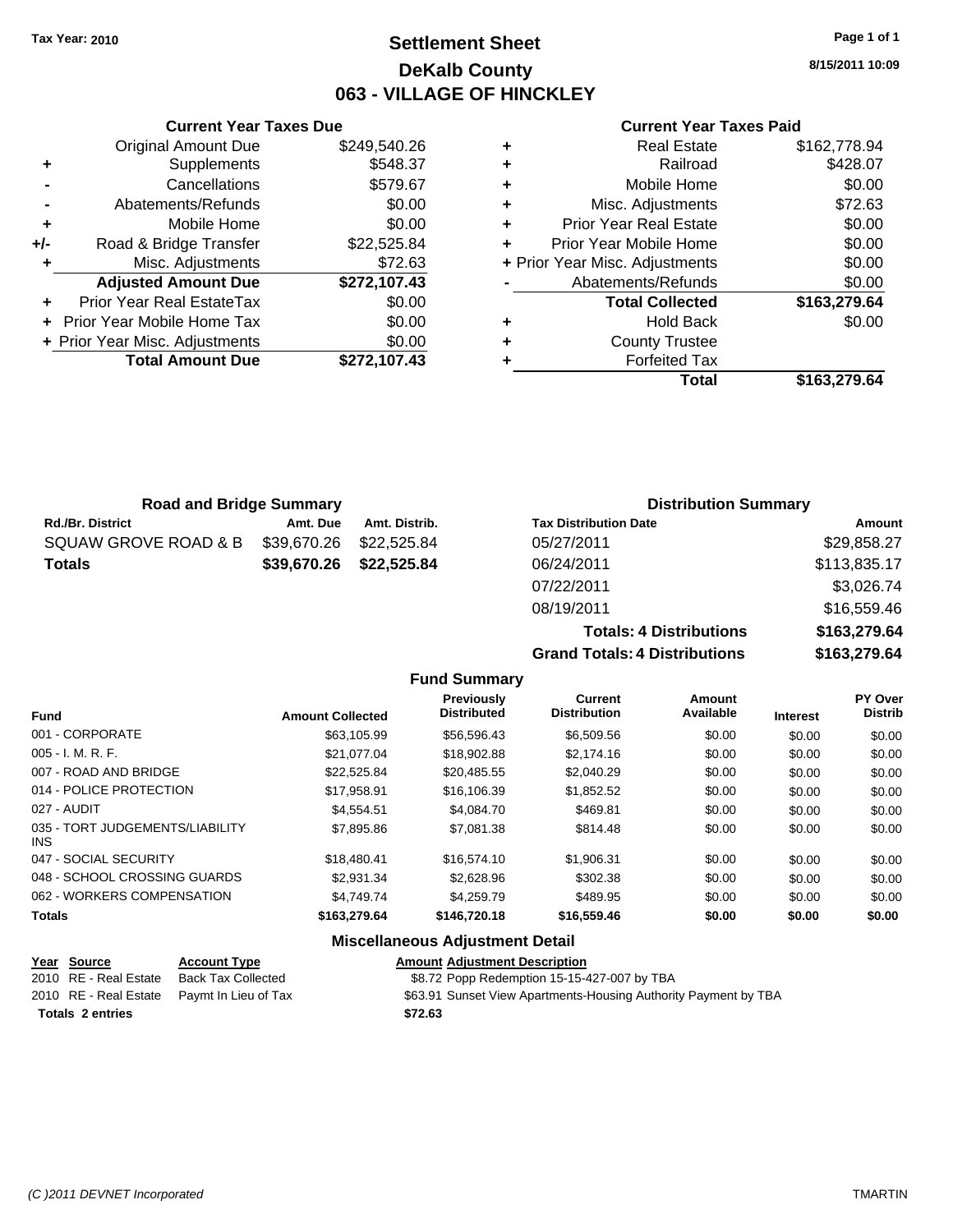## **Settlement Sheet Tax Year: 2010 Page 1 of 1 DeKalb County 064 - VILLAGE OF KINGSTON**

**8/15/2011 10:09**

## **Current Year Taxes Paid**

|   | <b>Real Estate</b>             | \$89,179.63 |
|---|--------------------------------|-------------|
| ٠ | Railroad                       | \$211.85    |
| ٠ | Mobile Home                    | \$0.00      |
| ٠ | Misc. Adjustments              | \$0.00      |
| ٠ | <b>Prior Year Real Estate</b>  | \$0.00      |
| ÷ | Prior Year Mobile Home         | \$0.00      |
|   | + Prior Year Misc. Adjustments | \$0.00      |
|   | Abatements/Refunds             | \$0.00      |
|   | <b>Total Collected</b>         | \$89,391.48 |
| ٠ | <b>Hold Back</b>               | \$0.00      |
| ٠ | <b>County Trustee</b>          |             |
|   | <b>Forfeited Tax</b>           |             |
|   | Total                          | \$89.391.48 |

|     | <b>Current Year Taxes Due</b>  |              |
|-----|--------------------------------|--------------|
|     | <b>Original Amount Due</b>     | \$136,011.81 |
| ٠   | Supplements                    | \$497.72     |
|     | Cancellations                  | \$648.54     |
|     | Abatements/Refunds             | \$0.00       |
| ٠   | Mobile Home                    | \$0.00       |
| +/- | Road & Bridge Transfer         | \$9,781.40   |
| ٠   | Misc. Adjustments              | \$0.00       |
|     | <b>Adjusted Amount Due</b>     | \$145,642.39 |
|     | Prior Year Real EstateTax      | \$0.00       |
|     | Prior Year Mobile Home Tax     | \$0.00       |
|     | + Prior Year Misc. Adjustments | \$0.00       |
|     | <b>Total Amount Due</b>        | \$145,642.39 |
|     |                                |              |

| <b>Road and Bridge Summary</b> |             |               | <b>Distribution Summary</b>  |             |  |
|--------------------------------|-------------|---------------|------------------------------|-------------|--|
| <b>Rd./Br. District</b>        | Amt. Due    | Amt. Distrib. | <b>Tax Distribution Date</b> | Amount      |  |
| KINGSTON ROAD & BRIDG          | \$16,359.18 | \$9.781.40    | 05/27/2011                   | \$16,393.33 |  |
| <b>Totals</b>                  | \$16,359.18 | \$9,781.40    | 06/24/2011                   | \$61,470.56 |  |
|                                |             |               | 07/22/2011                   | \$1,513.36  |  |
|                                |             |               |                              |             |  |

08/19/2011  $Totals: 4$ **Grand Totals: 4 D** 

|                      | \$10,014.23 |
|----------------------|-------------|
| <b>Distributions</b> | \$89,391.48 |
| Distributions        | \$89,391,48 |

|                                         |                         | Previously<br><b>Distributed</b> | <b>Current</b><br><b>Distribution</b> | Amount<br>Available |                 | <b>PY Over</b><br><b>Distrib</b> |
|-----------------------------------------|-------------------------|----------------------------------|---------------------------------------|---------------------|-----------------|----------------------------------|
| <b>Fund</b>                             | <b>Amount Collected</b> |                                  |                                       |                     | <b>Interest</b> |                                  |
| 001 - CORPORATE                         | \$28.915.71             | \$25.642.43                      | \$3,273,28                            | \$0.00              | \$0.00          | \$0.00                           |
| $005 - I. M. R. F.$                     | \$6.322.47              | \$5,606.76                       | \$715.71                              | \$0.00              | \$0.00          | \$0.00                           |
| 007 - ROAD AND BRIDGE                   | \$9.781.40              | \$8,779.10                       | \$1,002.30                            | \$0.00              | \$0.00          | \$0.00                           |
| 014 - POLICE PROTECTION                 | \$9.892.42              | \$8,772.59                       | \$1,119.83                            | \$0.00              | \$0.00          | \$0.00                           |
| 025 - GARBAGE DISPOSAL                  | \$3,600.85              | \$3.193.23                       | \$407.62                              | \$0.00              | \$0.00          | \$0.00                           |
| 027 - AUDIT                             | \$3.512.64              | \$3.115.01                       | \$397.63                              | \$0.00              | \$0.00          | \$0.00                           |
| 031 - WORKING CASH                      | \$88.22                 | \$78.23                          | \$9.99                                | \$0.00              | \$0.00          | \$0.00                           |
| 035 - TORT JUDGEMENTS/LIABILITY<br>INS. | \$22.828.51             | \$20.244.30                      | \$2.584.21                            | \$0.00              | \$0.00          | \$0.00                           |
| 047 - SOCIAL SECURITY                   | \$4,449.26              | \$3.945.60                       | \$503.66                              | \$0.00              | \$0.00          | \$0.00                           |
| <b>Totals</b>                           | \$89.391.48             | \$79.377.25                      | \$10,014.23                           | \$0.00              | \$0.00          | \$0.00                           |

**Fund Summary**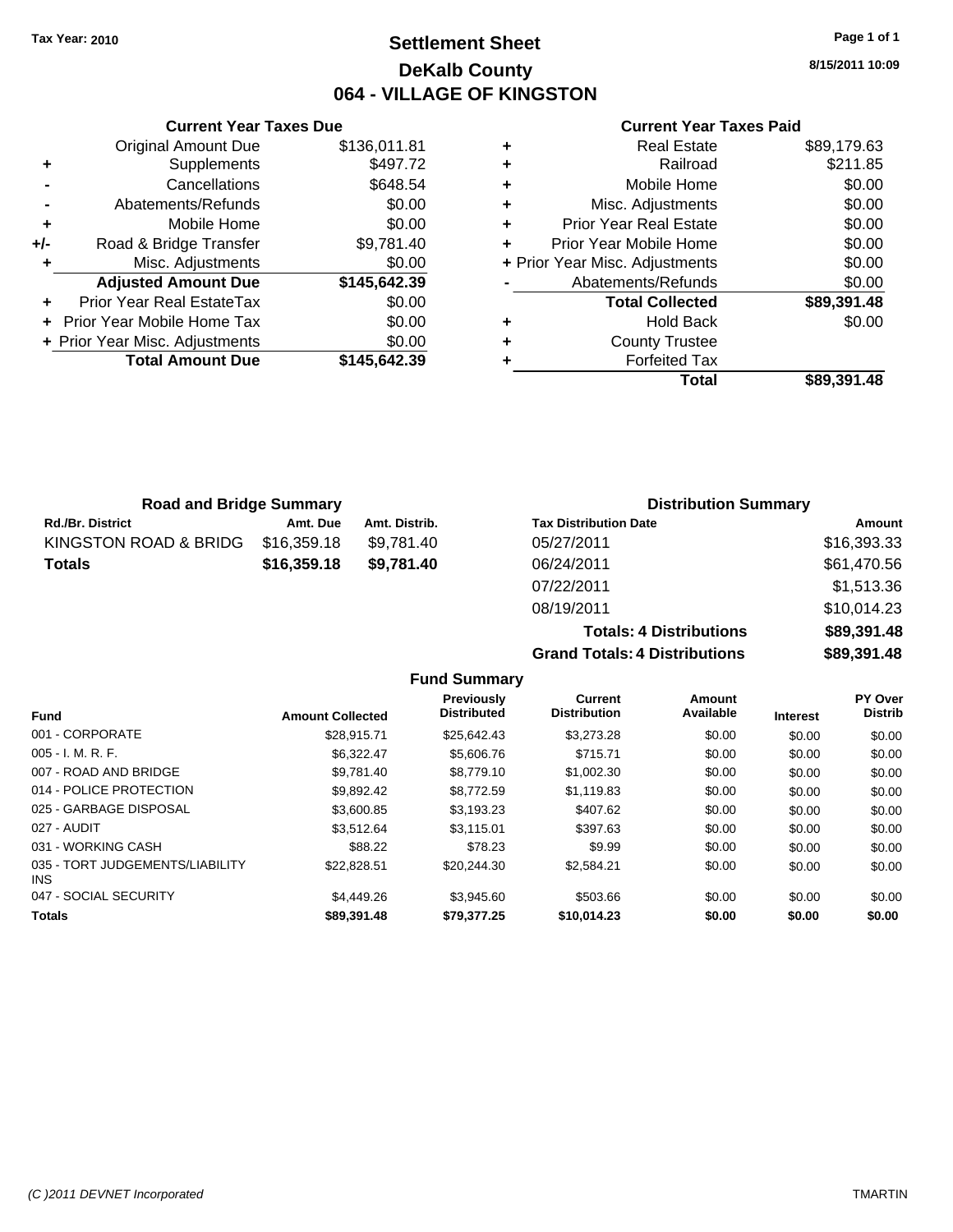## **Settlement Sheet Tax Year: 2010 Page 1 of 1 DeKalb County 065 - VILLAGE OF KIRKLAND**

**8/15/2011 10:09**

## **Current Year Taxes Paid**

|   | Total                          | \$126,093.26 |
|---|--------------------------------|--------------|
|   | <b>Forfeited Tax</b>           |              |
| ٠ | <b>County Trustee</b>          |              |
| ٠ | <b>Hold Back</b>               | \$0.00       |
|   | <b>Total Collected</b>         | \$126,093.26 |
|   | Abatements/Refunds             | \$0.00       |
|   | + Prior Year Misc. Adjustments | \$0.00       |
|   | Prior Year Mobile Home         | \$0.00       |
| ٠ | <b>Prior Year Real Estate</b>  | \$0.00       |
| ٠ | Misc. Adjustments              | \$0.00       |
| ٠ | Mobile Home                    | \$0.00       |
| ٠ | Railroad                       | \$217.54     |
|   | <b>Real Estate</b>             | \$125,875.72 |

| <b>Road and Bridge Summary</b> |               |                              |                             |
|--------------------------------|---------------|------------------------------|-----------------------------|
| Amt. Due                       | Amt. Distrib. | <b>Tax Distribution Date</b> | Amount                      |
| \$26,548.43                    |               | 05/27/2011                   | \$31,662.79                 |
| \$26,548.43                    |               | 06/24/2011                   | \$74,620.78                 |
|                                |               | 07/22/2011                   | \$1,924.76                  |
|                                |               | \$16.172.67<br>\$16,172.67   | <b>Distribution Summary</b> |

|                     | 08/19/2011                           | \$17,884.93  |
|---------------------|--------------------------------------|--------------|
|                     |                                      |              |
|                     | <b>Totals: 4 Distributions</b>       | \$126,093.26 |
|                     | <b>Grand Totals: 4 Distributions</b> | \$126,093,26 |
| <b>Fund Summary</b> |                                      |              |

| <b>Amount Collected</b> | Previously<br><b>Distributed</b> | Current<br><b>Distribution</b> | Amount<br>Available | <b>Interest</b> | <b>PY Over</b><br><b>Distrib</b> |
|-------------------------|----------------------------------|--------------------------------|---------------------|-----------------|----------------------------------|
| \$48.715.92             | \$41.682.79                      | \$7,033.13                     | \$0.00              | \$0.00          | \$0.00                           |
| \$0.00                  | \$0.00                           | \$0.00                         | \$0.00              | \$0.00          | \$0.00                           |
| \$16,172.67             | \$14,157.01                      | \$2,015.66                     | \$0.00              | \$0.00          | \$0.00                           |
| \$45,978.69             | \$39,340.73                      | \$6,637.96                     | \$0.00              | \$0.00          | \$0.00                           |
| \$0.00                  | \$0.00                           | \$0.00                         | \$0.00              | \$0.00          | \$0.00                           |
| \$3.045.24              | \$2,605.60                       | \$439.64                       | \$0.00              | \$0.00          | \$0.00                           |
| \$12,180.74             | \$10.422.20                      | \$1,758.54                     | \$0.00              | \$0.00          | \$0.00                           |
| \$126,093.26            | \$108,208.33                     | \$17,884.93                    | \$0.00              | \$0.00          | \$0.00                           |
|                         |                                  |                                |                     |                 |                                  |

# **Current Year Taxes Due**<br>J Amount Due **180 390 02**

|     | <b>Original Amount Due</b>     | \$180,390.02 |
|-----|--------------------------------|--------------|
| ٠   | Supplements                    | \$623.80     |
|     | Cancellations                  | \$689.25     |
|     | Abatements/Refunds             | \$0.00       |
| ٠   | Mobile Home                    | \$0.00       |
| +/- | Road & Bridge Transfer         | \$16,172.67  |
|     | Misc. Adjustments              | \$0.00       |
|     | <b>Adjusted Amount Due</b>     | \$196,497.24 |
|     | Prior Year Real EstateTax      | \$0.00       |
|     | - Prior Year Mobile Home Tax   | \$0.00       |
|     | + Prior Year Misc. Adjustments | \$0.00       |
|     | <b>Total Amount Due</b>        | \$196,497.24 |
|     |                                |              |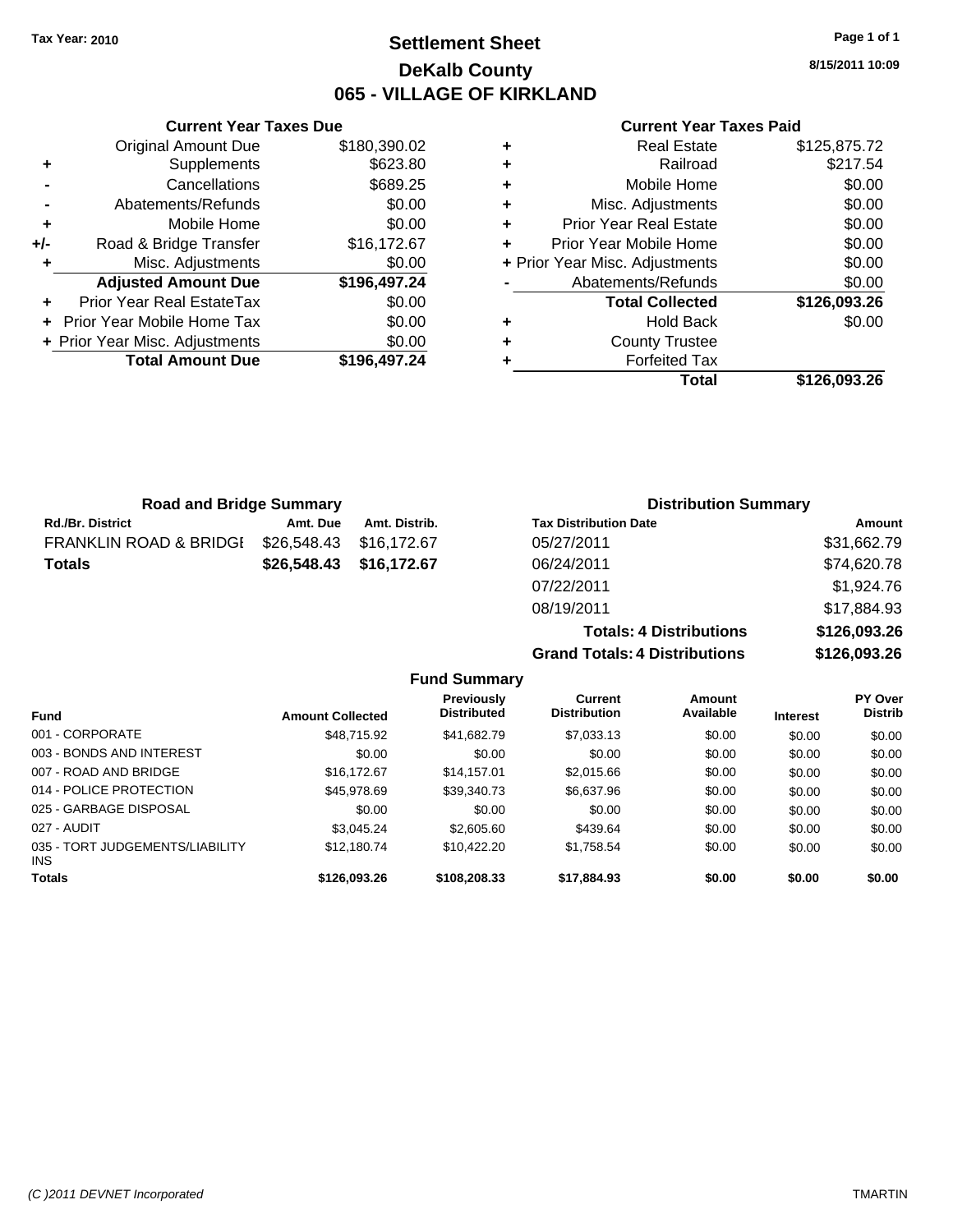## **Settlement Sheet Tax Year: 2010 Page 1 of 1 DeKalb County 066 - KIRKLAND LIBRARY**

## **Current Year Taxes Due**

|     | <b>Original Amount Due</b>       | \$43,951.82 |
|-----|----------------------------------|-------------|
| ٠   | Supplements                      | \$129.07    |
|     | Cancellations                    | \$141.12    |
|     | Abatements/Refunds               | \$0.00      |
| ٠   | Mobile Home                      | \$0.00      |
| +/- | Road & Bridge Transfer           | \$0.00      |
| ÷   | Misc. Adjustments                | \$0.00      |
|     | <b>Adjusted Amount Due</b>       | \$43,939.77 |
|     | <b>Prior Year Real EstateTax</b> | \$0.00      |
|     | Prior Year Mobile Home Tax       | \$0.00      |
|     | + Prior Year Misc. Adjustments   | \$0.00      |
|     | <b>Total Amount Due</b>          | \$43.939.77 |

#### **Current Year Taxes Paid**

|   | <b>Real Estate</b>             | \$26,735.79 |
|---|--------------------------------|-------------|
| ٠ | Railroad                       | \$46.20     |
| ٠ | Mobile Home                    | \$0.00      |
| ٠ | Misc. Adjustments              | \$0.00      |
| ٠ | <b>Prior Year Real Estate</b>  | \$0.00      |
|   | Prior Year Mobile Home         | \$0.00      |
|   | + Prior Year Misc. Adjustments | \$0.00      |
|   | Abatements/Refunds             | \$0.00      |
|   | <b>Total Collected</b>         | \$26,781.99 |
| ٠ | Hold Back                      | \$0.00      |
| ٠ | <b>County Trustee</b>          |             |
| ٠ | <b>Forfeited Tax</b>           |             |
|   | Total                          | \$26.781.99 |
|   |                                |             |

## **Distribution Summary Tax Distribution Date Amount** 05/27/2011 \$6,769.36 06/24/2011 \$15,726.17 07/22/2011 \$419.92 08/19/2011 \$3,866.54 **Totals: 4 Distributions \$26,781.99 Grand Totals: 4 Distributions \$26,781.99**

#### **Fund Summary**

| <b>Fund</b>                              | <b>Amount Collected</b> | Previously<br><b>Distributed</b> | Current<br><b>Distribution</b> | Amount<br>Available | <b>Interest</b> | <b>PY Over</b><br><b>Distrib</b> |
|------------------------------------------|-------------------------|----------------------------------|--------------------------------|---------------------|-----------------|----------------------------------|
| $005 - I. M. R. F.$                      | \$5.33                  | \$4.56                           | \$0.77                         | \$0.00              | \$0.00          | \$0.00                           |
| 016 - LIBRARY (township, municipalities) | \$25.593.11             | \$21.898.21                      | \$3.694.90                     | \$0.00              | \$0.00          | \$0.00                           |
| 047 - SOCIAL SECURITY                    | \$1.183.55              | \$1.012.68                       | \$170.87                       | \$0.00              | \$0.00          | \$0.00                           |
| Totals                                   | \$26,781.99             | \$22.915.45                      | \$3,866.54                     | \$0.00              | \$0.00          | \$0.00                           |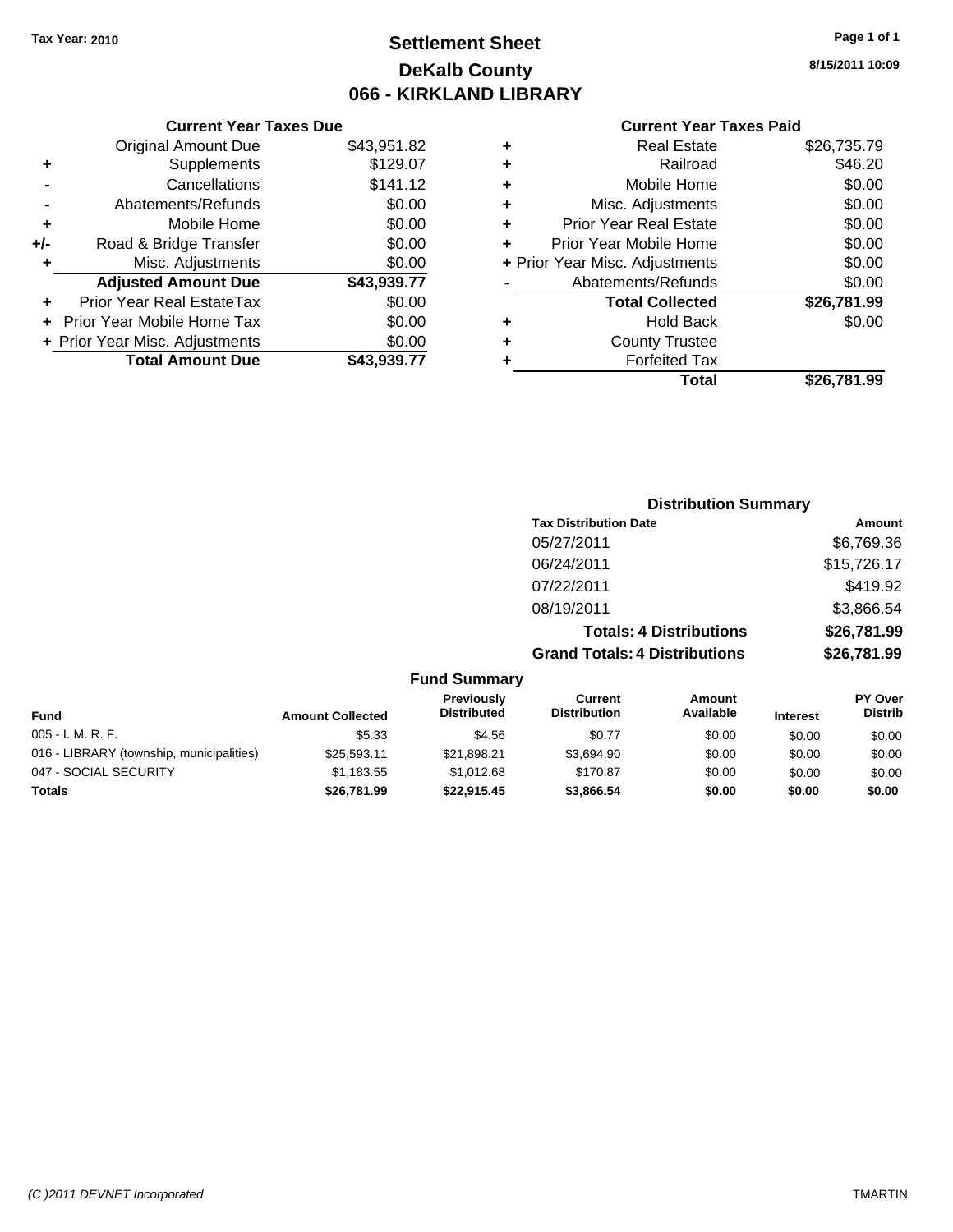## **Settlement Sheet Tax Year: 2010 Page 1 of 1 DeKalb County 067 - VILLAGE OF LEE**

**8/15/2011 10:09**

#### **Current Year Taxes Due** Original Amount Due \$8,849.32 **Total Amount Due \$9,789.74 Current Year Taxes Paid +** Real Estate \$5,594.89 **Provided** Assemble 2011  $\text{Mobile Home}$  \$0.00 **Misc. Adjustments** \$0.00 **Prior Year Real Estate \$0.00 Prior Year Mobile Home**  $$0.00$ **Prior Year Misc. Adjustments** \$0.00 Abatements/Refunds \$0.00 **Total Collected \$5,688.00 +** Hold Back \$0.00 **+** County Trustee **+** Forfeited Tax **Total \$5,688.00**

|     | Supplements                    | \$327.42         | ٠  |
|-----|--------------------------------|------------------|----|
|     | Cancellations                  | \$354.59         | ÷  |
|     | Abatements/Refunds             | \$0.00           | ÷  |
| ٠   | Mobile Home                    | \$0.00           | ٠  |
| +/- | Road & Bridge Transfer         | \$967.59         | ÷  |
| ÷   | Misc. Adjustments              | \$0.00           | ٠  |
|     | <b>Adjusted Amount Due</b>     | \$9,789.74       |    |
|     | Prior Year Real EstateTax      | \$0.00           |    |
|     | Prior Year Mobile Home Tax     | \$0.00           | ÷. |
|     | + Prior Year Misc. Adjustments | \$0.00           | ٠  |
|     | Total Amount Duo               | <b>CO 700 74</b> |    |

#### Rd./Br. District **Amt. Due** Amt. Distrib. **Road and Bridge Summary** SHABBONA ROAD & BRID( \$1,729.31 \$967.59 **Totals \$1,729.31 \$967.59 Distribution Summary Tax Distribution Date Amount** 05/27/2011 \$968.43 06/24/2011 \$4,036.13 07/22/2011 \$245.20

## 08/19/2011 \$438.24 **Totals: 4 Distributions \$5,688.00 Grand Totals: 4 Distributions \$5,688.00 Fund Summary**

| <b>Fund</b>                            | <b>Amount Collected</b> | <b>Previously</b><br><b>Distributed</b> | Current<br><b>Distribution</b> | Amount<br>Available | <b>Interest</b> | <b>PY Over</b><br><b>Distrib</b> |
|----------------------------------------|-------------------------|-----------------------------------------|--------------------------------|---------------------|-----------------|----------------------------------|
| 001 - CORPORATE                        | \$1,920.66              | \$1,769.99                              | \$150.67                       | \$0.00              | \$0.00          | \$0.00                           |
| 007 - ROAD AND BRIDGE                  | \$967.59                | \$899.66                                | \$67.93                        | \$0.00              | \$0.00          | \$0.00                           |
| 025 - GARBAGE DISPOSAL                 | \$675.27                | \$622.30                                | \$52.97                        | \$0.00              | \$0.00          | \$0.00                           |
| 027 - AUDIT                            | \$486.92                | \$448.72                                | \$38.20                        | \$0.00              | \$0.00          | \$0.00                           |
| 035 - TORT JUDGEMENTS/LIABILITY<br>INS | \$1,399.12              | \$1,289.36                              | \$109.76                       | \$0.00              | \$0.00          | \$0.00                           |
| 072 - WATERWORKS SYSTEM                | \$238.44                | \$219.73                                | \$18.71                        | \$0.00              | \$0.00          | \$0.00                           |
| <b>Totals</b>                          | \$5,688.00              | \$5,249.76                              | \$438.24                       | \$0.00              | \$0.00          | \$0.00                           |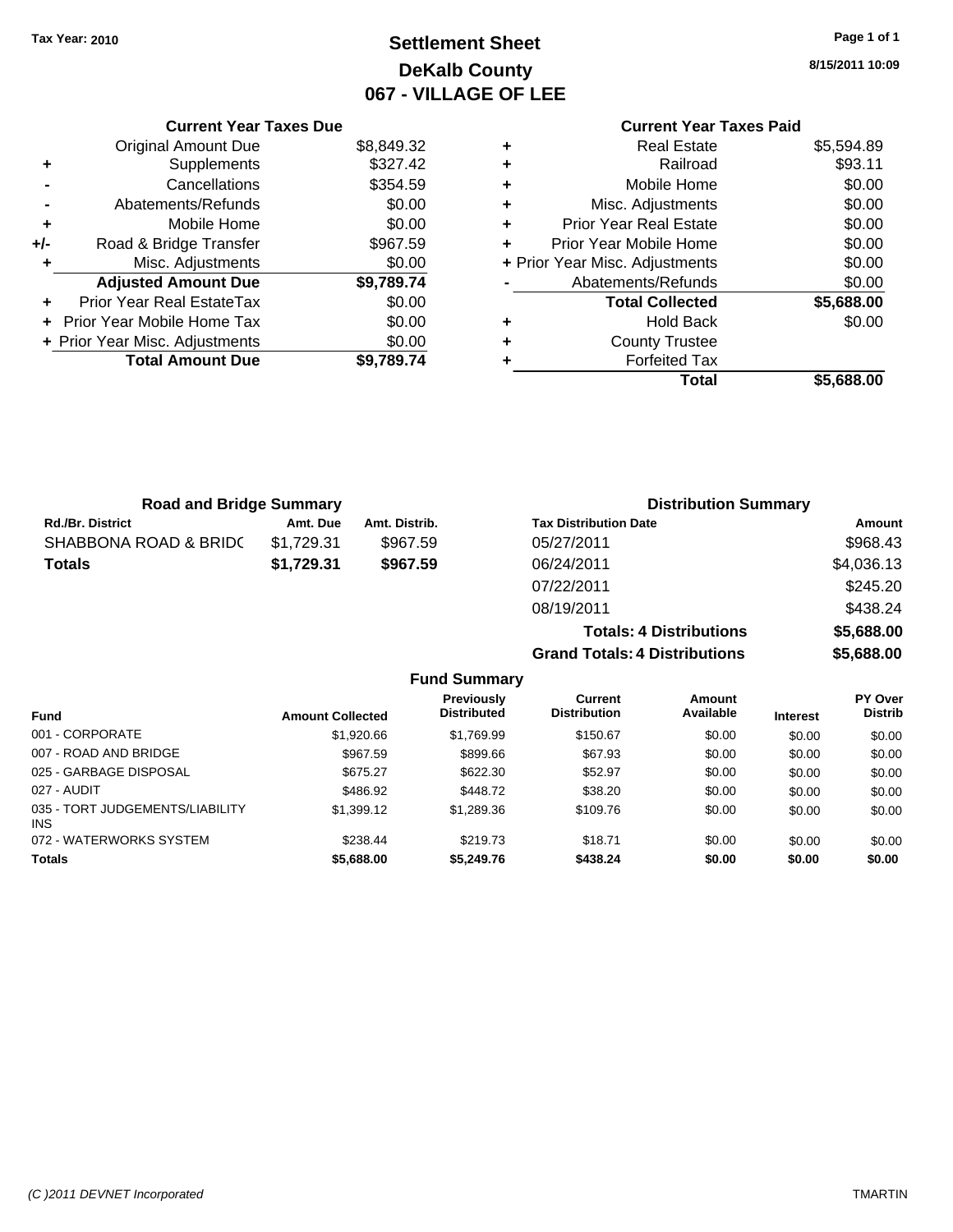## **Settlement Sheet Tax Year: 2010 Page 1 of 1 DeKalb County 068 - VILLAGE OF MALTA**

**8/15/2011 10:09**

## **Current Year Taxes Paid**

|     | <b>Current Year Taxes Due</b>     |              |       |
|-----|-----------------------------------|--------------|-------|
|     | <b>Original Amount Due</b>        | \$109,204.62 | ÷     |
|     | Supplements                       | \$58.08      | ٠     |
|     | Cancellations                     | \$126.41     | ٠     |
|     | Abatements/Refunds                | \$4.34       | ٠     |
|     | Mobile Home                       | \$0.00       | ٠     |
| +/- | Road & Bridge Transfer            | \$6,703.13   | ٠     |
|     | Misc. Adjustments                 | \$0.00       | + Pri |
|     | <b>Adjusted Amount Due</b>        | \$115,835.08 |       |
|     | Prior Year Real EstateTax         | \$0.00       |       |
|     | <b>Prior Year Mobile Home Tax</b> | \$0.00       |       |
|     | + Prior Year Misc. Adjustments    | \$0.00       |       |
|     | <b>Total Amount Due</b>           | \$115,835.08 |       |
|     |                                   |              |       |

| <b>Real Estate</b>            | \$69,345.00                                              |
|-------------------------------|----------------------------------------------------------|
| Railroad                      | \$301.66                                                 |
| Mobile Home                   | \$0.00                                                   |
| Misc. Adjustments             | \$0.00                                                   |
| <b>Prior Year Real Estate</b> | \$0.00                                                   |
|                               | \$0.00                                                   |
|                               | \$0.00                                                   |
| Abatements/Refunds            | \$4.34                                                   |
| <b>Total Collected</b>        | \$69,642.32                                              |
| <b>Hold Back</b>              | \$0.00                                                   |
| <b>County Trustee</b>         |                                                          |
| <b>Forfeited Tax</b>          |                                                          |
| Total                         | \$69.642.32                                              |
|                               | Prior Year Mobile Home<br>+ Prior Year Misc. Adjustments |

| <b>Road and Bridge Summary</b> |             |               | <b>Distribution Summary</b>  |             |  |
|--------------------------------|-------------|---------------|------------------------------|-------------|--|
| <b>Rd./Br. District</b>        | Amt. Due    | Amt. Distrib. | <b>Tax Distribution Date</b> | Amount      |  |
| MALTA ROAD & BRIDGE            | \$11.729.75 | \$6.703.13    | 05/27/2011                   | \$11,090.39 |  |
| <b>Totals</b>                  | \$11,729.75 | \$6,703.13    | 06/24/2011                   | \$50,140.56 |  |
|                                |             |               | 07/22/2011                   | \$1,826.05  |  |

**Totals: 4 Dis Grand Totals: 4 Dis** 

| stributions | \$69,642.32 |
|-------------|-------------|
| stributions | \$69,642.32 |

08/19/2011 \$6,585.32

|                                              |                         | <b>Fund Summary</b>                     |                                       |                     |                 |                           |
|----------------------------------------------|-------------------------|-----------------------------------------|---------------------------------------|---------------------|-----------------|---------------------------|
| <b>Fund</b>                                  | <b>Amount Collected</b> | <b>Previously</b><br><b>Distributed</b> | <b>Current</b><br><b>Distribution</b> | Amount<br>Available | <b>Interest</b> | PY Over<br><b>Distrib</b> |
| 001 - CORPORATE                              | \$17,578.57             | \$15,846.54                             | \$1,732.03                            | \$0.00              | \$0.00          | \$0.00                    |
| 003 - BONDS AND INTEREST                     | \$0.00                  | \$0.00                                  | \$0.00                                | \$0.00              | \$0.00          | \$0.00                    |
| $005 - I. M. R. F.$                          | \$9,510.04              | \$8,573.02                              | \$937.02                              | \$0.00              | \$0.00          | \$0.00                    |
| 007 - ROAD AND BRIDGE                        | \$6,703.13              | \$6,319.23                              | \$383.90                              | \$0.00              | \$0.00          | \$0.00                    |
| 014 - POLICE PROTECTION                      | \$6,051.96              | \$5,455.66                              | \$596.30                              | \$0.00              | \$0.00          | \$0.00                    |
| 025 - GARBAGE DISPOSAL                       | \$691.94                | \$623.77                                | \$68.17                               | \$0.00              | \$0.00          | \$0.00                    |
| 027 - AUDIT                                  | \$2,305.65              | \$2,078.47                              | \$227.18                              | \$0.00              | \$0.00          | \$0.00                    |
| 035 - TORT JUDGEMENTS/LIABILITY<br>INS.      | \$12.968.05             | \$11,690.30                             | \$1,277.75                            | \$0.00              | \$0.00          | \$0.00                    |
| 041 - STREET LIGHTING                        | \$4,034.66              | \$3,637.12                              | \$397.54                              | \$0.00              | \$0.00          | \$0.00                    |
| 047 - SOCIAL SECURITY                        | \$9,798.32              | \$8,832.89                              | \$965.43                              | \$0.00              | \$0.00          | \$0.00                    |
| <b>Totals</b>                                | \$69,642.32             | \$63,057.00                             | \$6,585.32                            | \$0.00              | \$0.00          | \$0.00                    |
|                                              |                         | <b>Abatement Detail</b>                 |                                       |                     |                 |                           |
| Year<br><b>Source</b><br><b>Account Type</b> |                         | <b>Amount Adiustment Description</b>    |                                       |                     |                 |                           |

\$4.13 07-22-474-003 PTAB Refund by TBA

| Year Source                         | <b>Account Type</b> | Amount |
|-------------------------------------|---------------------|--------|
| 2010 RE - Real Estate PTAB Decision |                     | \$4.13 |
| <b>Totals 1 entries</b>             |                     | \$4.13 |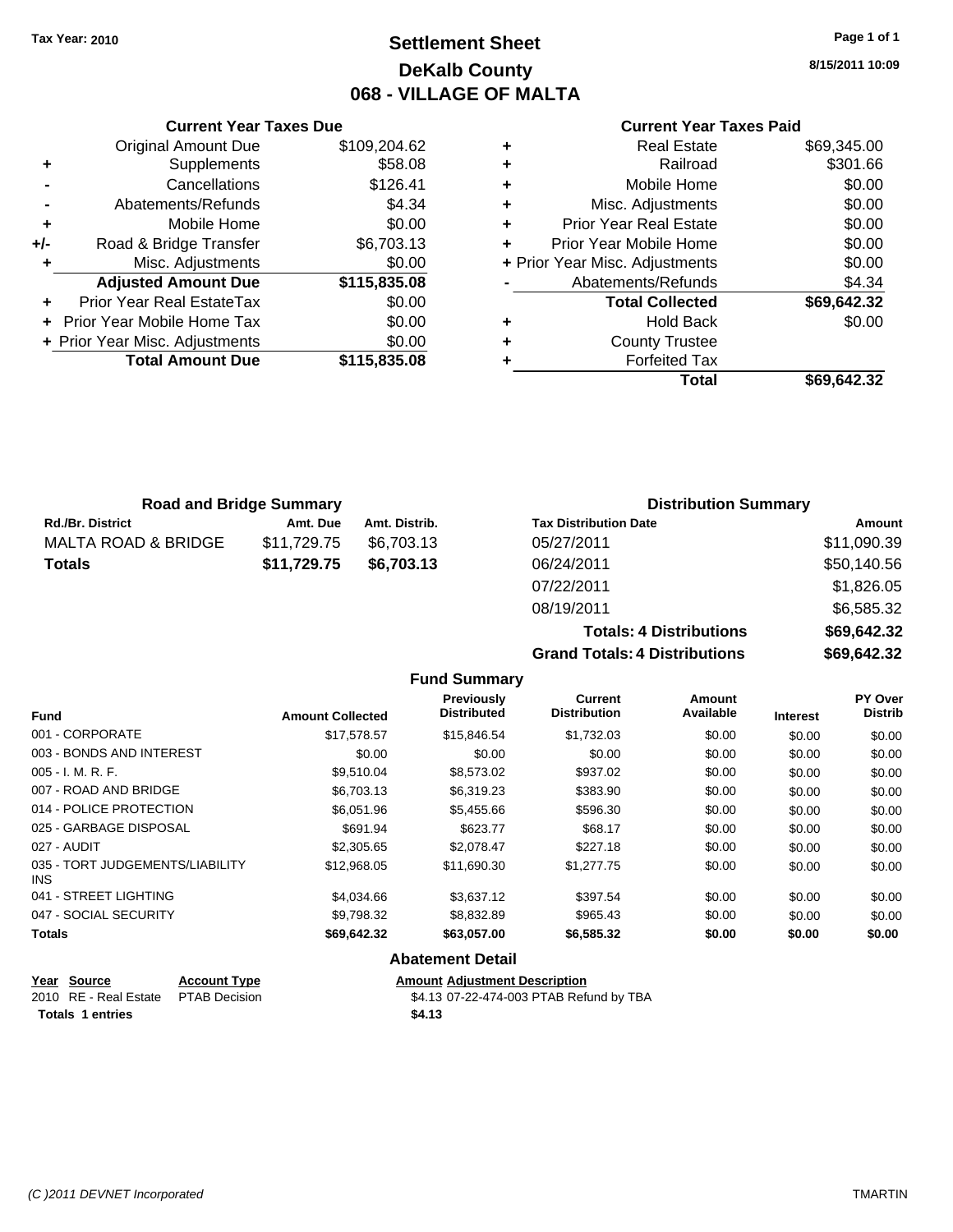## **Settlement Sheet Tax Year: 2010 Page 1 of 1 DeKalb County 069 - VILLAGE OF MAPLE PARK**

**8/15/2011 10:09**

## **Current Year Taxes Paid**

| Current                   |   | <b>Current Year Taxes Due</b> |                                |       |
|---------------------------|---|-------------------------------|--------------------------------|-------|
| Real                      | ٠ | \$141,694.24                  | <b>Original Amount Due</b>     |       |
| R                         | ٠ | \$851.89                      | <b>Supplements</b>             | ٠     |
| Mobile                    | ٠ | \$901.55                      | Cancellations                  |       |
| Misc. Adjust              | ÷ | \$0.00                        | Abatements/Refunds             |       |
| Prior Year Real           | ÷ | \$0.00                        | Mobile Home                    | ٠     |
| <b>Prior Year Mobile</b>  | ٠ | \$1,125.95                    | Road & Bridge Transfer         | $+/-$ |
| + Prior Year Misc. Adjust |   | \$0.00                        | Misc. Adjustments              |       |
| Abatements/Re             |   | \$142,770.53                  | <b>Adjusted Amount Due</b>     |       |
| <b>Total Col</b>          |   | (\$0.38)                      | Prior Year Real EstateTax      |       |
| Hold                      | ٠ | \$0.00                        | + Prior Year Mobile Home Tax   |       |
| County T                  | ٠ | \$0.00                        | + Prior Year Misc. Adjustments |       |
| Forfeite                  |   | \$142,770.15                  | <b>Total Amount Due</b>        |       |
|                           |   |                               |                                |       |

| <b>Real Estate</b>                 | \$83,915.86 |
|------------------------------------|-------------|
| Railroad<br>÷                      | \$0.00      |
| Mobile Home<br>٠                   | \$0.00      |
| Misc. Adjustments<br>٠             | \$0.00      |
| <b>Prior Year Real Estate</b><br>٠ | (\$0.38)    |
| Prior Year Mobile Home             | \$0.00      |
| + Prior Year Misc. Adjustments     | \$0.00      |
| Abatements/Refunds                 | \$0.00      |
| <b>Total Collected</b>             | \$83,915.48 |
| <b>Hold Back</b><br>٠              | \$0.00      |
| <b>County Trustee</b><br>٠         |             |
| <b>Forfeited Tax</b>               |             |
| Total                              | \$83,915.48 |

**Totals: 4 Distributions \$83,915.48**

**Grand Totals: 4 Distributions \$83,915.48**

| <b>Road and Bridge Summary</b>   |            |               | <b>Distribution Summary</b>  |             |  |
|----------------------------------|------------|---------------|------------------------------|-------------|--|
| <b>Rd./Br. District</b>          | Amt. Due   | Amt. Distrib. | <b>Tax Distribution Date</b> | Amount      |  |
| <b>CORTLAND ROAD &amp; BRIDC</b> | \$1,918.20 | \$1.125.95    | 05/27/2011                   | \$19,790.34 |  |
| <b>Totals</b>                    | \$1,918.20 | \$1,125.95    | 06/24/2011                   | \$54,217.06 |  |
|                                  |            |               | 07/22/2011                   | \$1,309.48  |  |
|                                  |            |               | 08/19/2011                   | \$8,598.60  |  |

|                                         |                         | <b>Fund Summary</b>              |                                       |                     |                 |                                  |
|-----------------------------------------|-------------------------|----------------------------------|---------------------------------------|---------------------|-----------------|----------------------------------|
| <b>Fund</b>                             | <b>Amount Collected</b> | Previously<br><b>Distributed</b> | <b>Current</b><br><b>Distribution</b> | Amount<br>Available | <b>Interest</b> | <b>PY Over</b><br><b>Distrib</b> |
| 001 - CORPORATE                         | \$25,446.93             | \$22,845.15                      | \$2,601.78                            | \$0.00              | \$0.00          | \$0.00                           |
| 003 - BONDS AND INTEREST                | \$25,907.32             | \$23,258.47                      | \$2,648.85                            | \$0.00              | \$0.00          | \$0.00                           |
| 007 - ROAD AND BRIDGE                   | \$1,125.95              | \$992.03                         | \$133.92                              | \$0.00              | \$0.00          | \$0.00                           |
| 014 - POLICE PROTECTION                 | \$22,453.19             | \$20,157.50                      | \$2,295.69                            | \$0.00              | \$0.00          | \$0.00                           |
| 027 - AUDIT                             | \$2,993.67              | \$2,687.59                       | \$306.08                              | \$0.00              | \$0.00          | \$0.00                           |
| 035 - TORT JUDGEMENTS/LIABILITY<br>INS. | \$5.988.42              | \$5,376.14                       | \$612.28                              | \$0.00              | \$0.00          | \$0.00                           |
| Totals                                  | \$83,915.48             | \$75,316.88                      | \$8,598.60                            | \$0.00              | \$0.00          | \$0.00                           |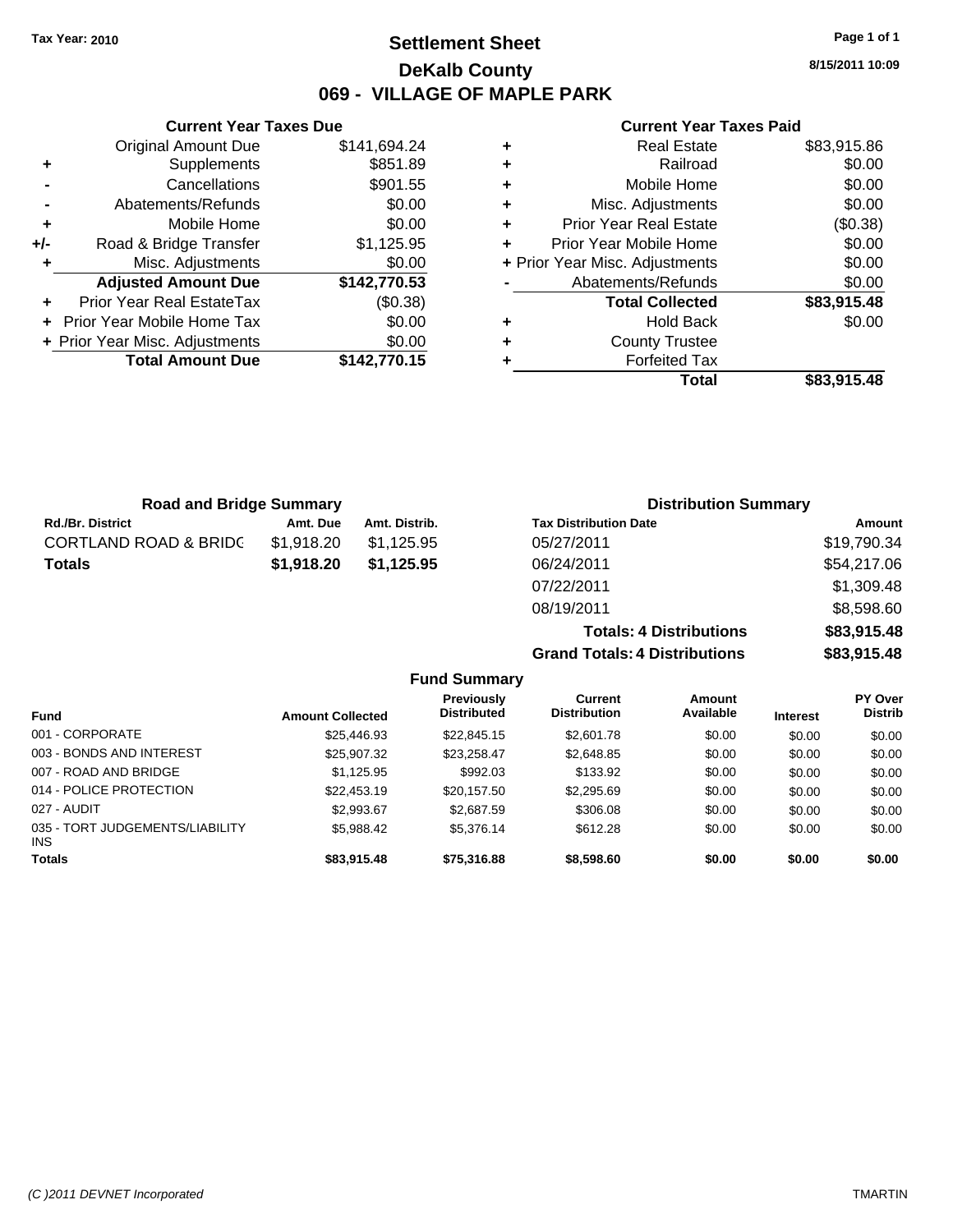## **Settlement Sheet Tax Year: 2010 Page 1 of 1 DeKalb County 070 - MAPLE PARK LIBRARY**

**8/15/2011 10:09**

## **Current Year Taxes Paid**

|                  |   | Total                          | \$5,852.00 |
|------------------|---|--------------------------------|------------|
| $\overline{.15}$ |   | <b>Forfeited Tax</b>           |            |
| .00              | ٠ | <b>County Trustee</b>          |            |
| .00              | ٠ | <b>Hold Back</b>               | \$0.00     |
| .00              |   | <b>Total Collected</b>         | \$5,852.00 |
| .15              |   | Abatements/Refunds             | \$0.00     |
| .00              |   | + Prior Year Misc. Adjustments | \$0.00     |
| .00              |   | Prior Year Mobile Home         | \$0.00     |
| .00              | ٠ | <b>Prior Year Real Estate</b>  | \$0.00     |
| .00              | ٠ | Misc. Adjustments              | \$0.00     |
| .23              | ٠ | Mobile Home                    | \$0.00     |
| .71              | ٠ | Railroad                       | \$0.00     |
| .67              | ٠ | <b>Real Estate</b>             | \$5,852.00 |
|                  |   |                                |            |

|     | Prior Year Real EstateTax<br><b>Prior Year Mobile Home Tax</b> | \$0.00<br>\$0.00 |
|-----|----------------------------------------------------------------|------------------|
|     | <b>Adjusted Amount Due</b>                                     | \$10,036.15      |
| ٠   | Misc. Adjustments                                              | \$0.00           |
| +/- | Road & Bridge Transfer                                         | \$0.00           |
| ٠   | Mobile Home                                                    | \$0.00           |
|     | Abatements/Refunds                                             | \$0.00           |
|     | Cancellations                                                  | \$61.23          |
| ٠   | Supplements                                                    | \$57.71          |
|     | <b>Original Amount Due</b>                                     | \$10,039.67      |

**Current Year Taxes Due**

|                 |                         |                                         | <b>Distribution Summary</b>           |                                |                 |                                  |
|-----------------|-------------------------|-----------------------------------------|---------------------------------------|--------------------------------|-----------------|----------------------------------|
|                 |                         |                                         | <b>Tax Distribution Date</b>          |                                |                 | Amount                           |
|                 |                         |                                         | 05/27/2011                            |                                |                 | \$1,335.58                       |
|                 |                         |                                         | 06/24/2011                            |                                |                 | \$3,806.52                       |
|                 |                         |                                         | 07/22/2011                            |                                |                 | \$93.95                          |
|                 |                         |                                         | 08/19/2011                            |                                |                 | \$615.95                         |
|                 |                         |                                         |                                       | <b>Totals: 4 Distributions</b> |                 | \$5,852.00                       |
|                 |                         |                                         | <b>Grand Totals: 4 Distributions</b>  |                                |                 | \$5,852.00                       |
|                 |                         | <b>Fund Summary</b>                     |                                       |                                |                 |                                  |
| <b>Fund</b>     | <b>Amount Collected</b> | <b>Previously</b><br><b>Distributed</b> | <b>Current</b><br><b>Distribution</b> | Amount<br>Available            | <b>Interest</b> | <b>PY Over</b><br><b>Distrib</b> |
| 001 - CORPORATE | \$5,852,00              | \$5,236,05                              | \$615.95                              | \$0.00                         | \$0.00          | \$0.00                           |

**Totals \$5,852.00 \$5,236.05 \$615.95 \$0.00 \$0.00 \$0.00**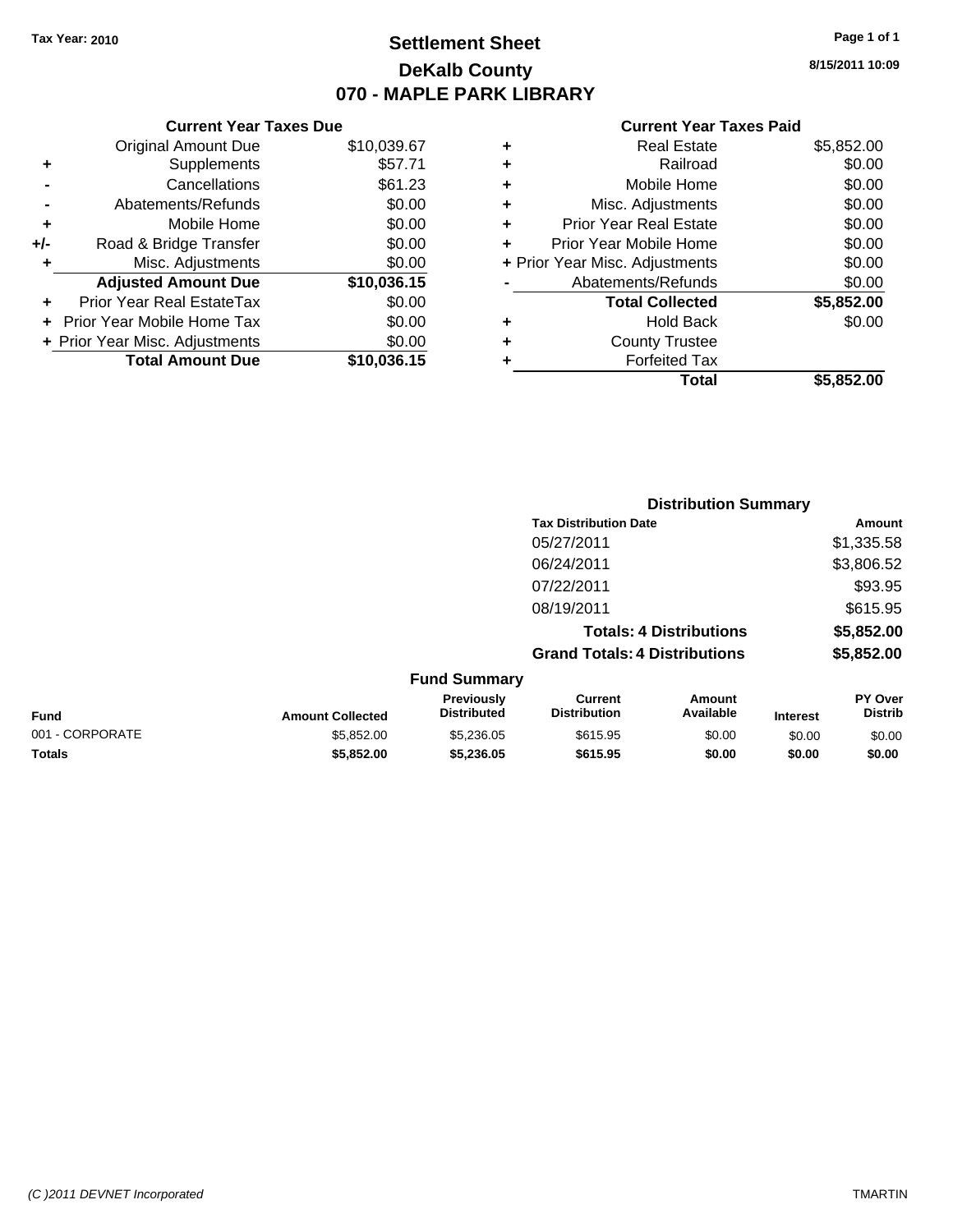## **Settlement Sheet Tax Year: 2010 Page 1 of 2 DeKalb County 071 - CITY OF SANDWICH**

**8/15/2011 10:09**

|     | <b>Current Year Taxes Due</b>     |                |
|-----|-----------------------------------|----------------|
|     | <b>Original Amount Due</b>        | \$1,181,396.87 |
| ٠   | Supplements                       | \$5,559.04     |
|     | Cancellations                     | \$6,374.36     |
|     | Abatements/Refunds                | \$10.36        |
| ٠   | Mobile Home                       | \$0.00         |
| +/- | Road & Bridge Transfer            | \$25,631.21    |
|     | Misc. Adjustments                 | \$3.50         |
|     | <b>Adjusted Amount Due</b>        | \$1,206,205.90 |
|     | Prior Year Real EstateTax         | \$276.75       |
|     | <b>Prior Year Mobile Home Tax</b> | \$0.00         |
|     | + Prior Year Misc. Adjustments    | \$0.00         |
|     | <b>Total Amount Due</b>           | \$1,206,482.65 |
|     |                                   |                |

## **Current Year Taxes Paid**

| ٠ | <b>Real Estate</b>             | \$722,748.52 |
|---|--------------------------------|--------------|
| ٠ | Railroad                       | \$786.96     |
| ÷ | Mobile Home                    | \$0.00       |
| ٠ | Misc. Adjustments              | \$3.50       |
| ٠ | <b>Prior Year Real Estate</b>  | \$276.75     |
| ٠ | Prior Year Mobile Home         | \$0.00       |
|   | + Prior Year Misc. Adjustments | \$0.00       |
|   | Abatements/Refunds             | \$10.36      |
|   | <b>Total Collected</b>         | \$723,805.37 |
| ٠ | <b>Hold Back</b>               | \$0.00       |
| ٠ | <b>County Trustee</b>          |              |
| ٠ | <b>Forfeited Tax</b>           |              |
|   | Total                          | \$723,805.37 |
|   |                                |              |

| <b>Road and Bridge Summary</b> |             |               | <b>Distribution Summary</b>  |                          |
|--------------------------------|-------------|---------------|------------------------------|--------------------------|
| <b>Rd./Br. District</b>        | Amt. Due    | Amt. Distrib. | <b>Tax Distribution Date</b> | Amount                   |
| SANDWICH ROAD & BRIDC          | \$42,392.66 | \$25.012.44   | 05/27/2011                   | \$172,370.13             |
| SOMONAUK ROAD & BRID           | \$1.041.58  | \$618.77      | 06/24/2011                   | \$453,563.57             |
| <b>Totals</b>                  | \$43,434.24 | \$25,631.21   | 07/22/2011                   | \$14,257.17              |
|                                |             |               | -- <i>----</i> ---           | * * * * * * * <b>*</b> * |

**Fund Summary**

# 08/19/2011 \$83,614.50

**Totals: 4 Distributions \$723,805.37 Grand Totals: 4 Distributions \$723,805.37**

| <b>Fund</b>                                         | <b>Amount Collected</b> | <b>Previously</b><br><b>Distributed</b> | <b>Current</b><br><b>Distribution</b> | Amount<br>Available | <b>Interest</b> | PY Over<br><b>Distrib</b> |
|-----------------------------------------------------|-------------------------|-----------------------------------------|---------------------------------------|---------------------|-----------------|---------------------------|
| 001 - CORPORATE                                     | \$223,148.31            | \$197,329.69                            | \$25,818.62                           | \$0.00              | \$0.00          | \$0.00                    |
| 003 - BONDS AND INTEREST                            | \$0.00                  | \$0.00                                  | \$0.00                                | \$0.00              | \$0.00          | \$0.00                    |
| 005 - I. M. R. F.                                   | \$60,688.79             | \$53,667.00                             | \$7,021.79                            | \$0.00              | \$0.00          | \$0.00                    |
| 007 - ROAD AND BRIDGE                               | \$25,631.21             | \$22,796.58                             | \$2,834.63                            | \$0.00              | \$0.00          | \$0.00                    |
| 014 - POLICE PROTECTION                             | \$81,965.63             | \$72,482.08                             | \$9,483.55                            | \$0.00              | \$0.00          | \$0.00                    |
| 015 - POLICE PENSION                                | \$48,560.82             | \$42,942.26                             | \$5,618.56                            | \$0.00              | \$0.00          | \$0.00                    |
| 027 - AUDIT                                         | \$8,865.42              | \$7,839.68                              | \$1,025.74                            | \$0.00              | \$0.00          | \$0.00                    |
| 035 - TORT JUDGMENTS, LIABILITY<br><b>INSURANCE</b> | \$21,153.99             | \$18,706.43                             | \$2,447.56                            | \$0.00              | \$0.00          | \$0.00                    |
| 040 - STREET AND BRIDGE                             | \$18,597.95             | \$16,446.13                             | \$2,151.82                            | \$0.00              | \$0.00          | \$0.00                    |
| 041 - STREET LIGHTING                               | \$38,479.16             | \$34,027.06                             | \$4,452.10                            | \$0.00              | \$0.00          | \$0.00                    |
| 045 - PUBLIC BENEFIT                                | \$34,046.46             | \$30,107.23                             | \$3,939.23                            | \$0.00              | \$0.00          | \$0.00                    |
| 046 - EMERGENCY SERV & DISASTER<br><b>OPER</b>      | \$1,556.26              | \$1,376.19                              | \$180.07                              | \$0.00              | \$0.00          | \$0.00                    |
| 047 - SOCIAL SECURITY                               | \$67,271.87             | \$59,488.41                             | \$7,783.46                            | \$0.00              | \$0.00          | \$0.00                    |
| 048 - SCHOOL CROSSING GUARDS                        | \$5,979.17              | \$5,287.37                              | \$691.80                              | \$0.00              | \$0.00          | \$0.00                    |
| 060 - UNEMPLOYMENT INSURANCE                        | \$9,723.47              | \$8,598.45                              | \$1,125.02                            | \$0.00              | \$0.00          | \$0.00                    |
| 062 - WORKERS COMPENSATION                          | \$41,270.48             | \$36,495.42                             | \$4,775.06                            | \$0.00              | \$0.00          | \$0.00                    |
| 065 - FORESTRY PROGRAM                              | \$36,866.38             | \$32,600.89                             | \$4,265.49                            | \$0.00              | \$0.00          | \$0.00                    |
| <b>Totals</b>                                       | \$723,805.37            | \$640,190.87                            | \$83,614.50                           | \$0.00              | \$0.00          | \$0.00                    |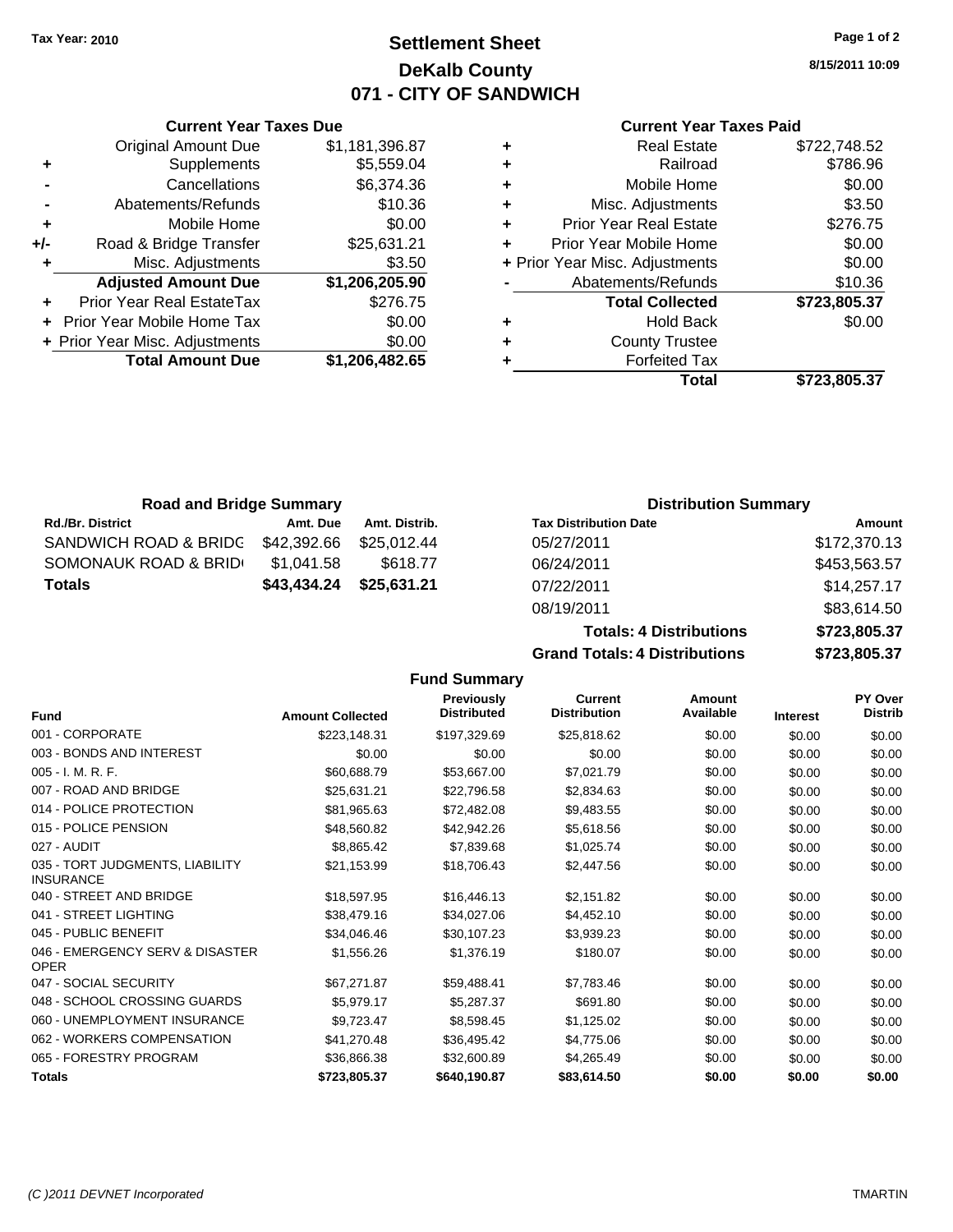## **Settlement Sheet Tax Year: 2010 Page 2 of 2**

**8/15/2011 10:09**

## **DeKalb County**

## **Miscellaneous Adjustment Detail**

**Year Source Account Type Amount Adjustment Description**<br>
2010 RE - Real Estate Back Tax Collected \$3.50 Countryview Redemption \$3.50 Countryview Redemption 19-25-253-058 by TBA Totals 1 entries \$3.50

#### **Abatement Detail**

\$10.04 19-27-727-012 PTAB Refund by TBA

**Year Source Account Type Amount Adjustment Description**<br>2010 RE - Real Estate PTAB Decision **Amount** \$10.04 19-27-727-012 PTAB Refu **Totals \$10.04 1 entries**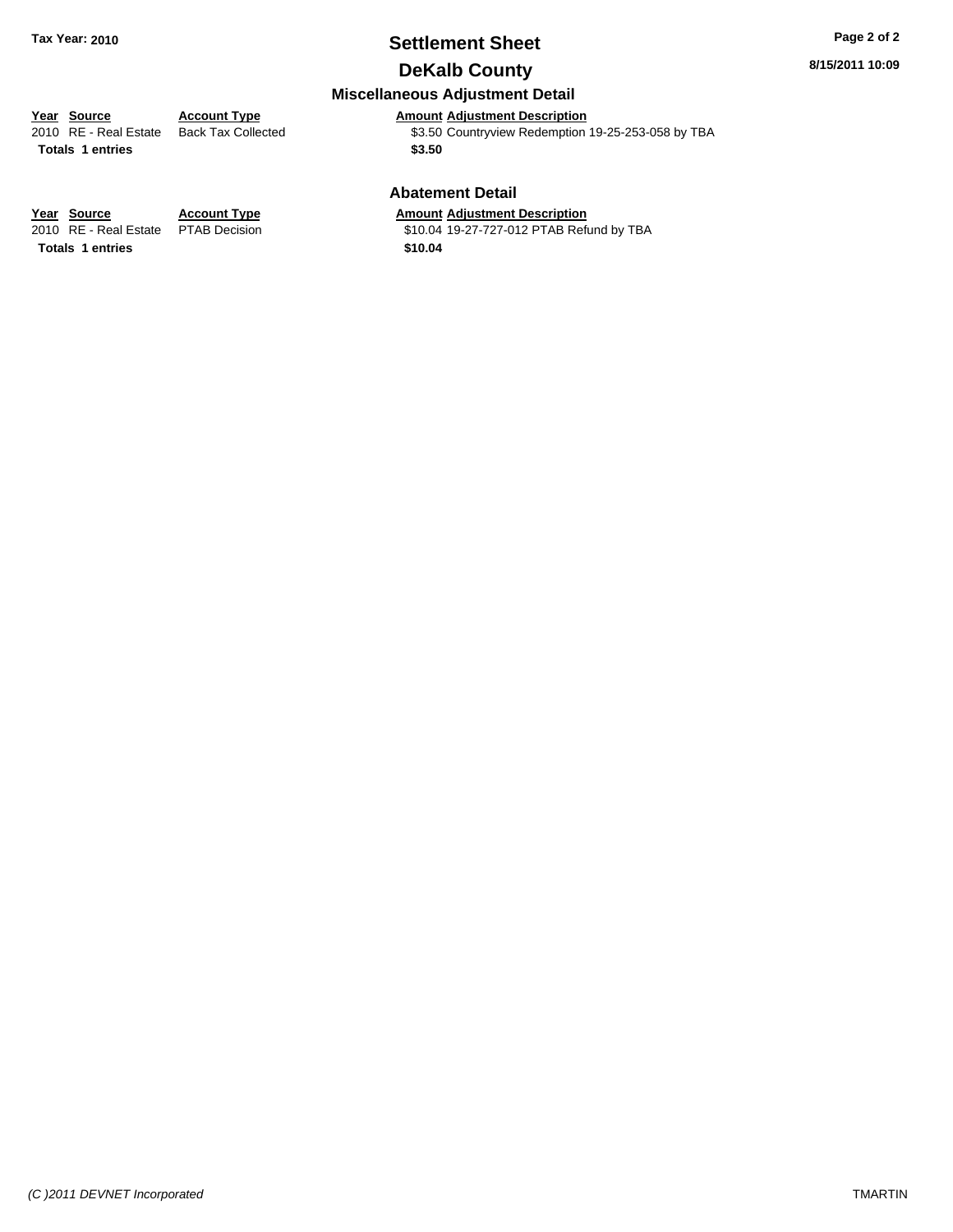## **Settlement Sheet Tax Year: 2010 Page 1 of 1 DeKalb County 072 - VILLAGE OF SHABBONA**

**8/15/2011 10:09**

#### **Current Year Taxes Paid**

|   | <b>Real Estate</b>             | \$56,351.18 |
|---|--------------------------------|-------------|
| ٠ | Railroad                       | \$547.43    |
| ٠ | Mobile Home                    | \$0.00      |
| ٠ | Misc. Adjustments              | \$80.29     |
| ٠ | <b>Prior Year Real Estate</b>  | \$0.00      |
|   | Prior Year Mobile Home         | \$0.00      |
|   | + Prior Year Misc. Adjustments | \$0.00      |
|   | Abatements/Refunds             | \$0.00      |
|   | <b>Total Collected</b>         | \$56,978.90 |
| ٠ | <b>Hold Back</b>               | \$0.00      |
| ٠ | <b>County Trustee</b>          |             |
|   | <b>Forfeited Tax</b>           |             |
|   | Total                          | \$56.978.90 |

**Totals: 4 Distributions \$56,978.90**

**Grand Totals: 4 Distributions \$56,978.90**

| <b>Road and Bridge Summary</b> |             |               | <b>Distribution Summary</b>  |             |
|--------------------------------|-------------|---------------|------------------------------|-------------|
| Rd./Br. District               | Amt. Due    | Amt. Distrib. | <b>Tax Distribution Date</b> | Amount      |
| SHABBONA ROAD & BRID(          | \$12,038.56 | \$6.740.80    | 05/27/2011                   | \$10,089.38 |
| Totals                         | \$12,038.56 | \$6,740.80    | 06/24/2011                   | \$40,439.33 |
|                                |             |               | 07/22/2011                   | \$753.18    |
|                                |             |               | 08/19/2011                   | \$5,697.01  |

**Fund Summary Fund Interest Amount Collected Distributed PY Over Distrib Amount Available Current Distribution Previously** 001 - CORPORATE \$26,382.59 \$23,640.85 \$2,741.74 \$0.00 \$0.00 \$0.00 005 - I. M. R. F. Charles Communication of the State State State State State State State State State State Sta 007 - ROAD AND BRIDGE 6 .000 \$6,740.80 \$6,264.66 \$476.14 \$0.00 \$0.00 \$0.00 \$0.00 014 - POLICE PROTECTION \$15,393.46 \$13,793.73 \$1,599.73 \$0.00 \$0.00 \$0.00 \$0.00 047 - SOCIAL SECURITY \$5,738.29 \$5,141.95 \$596.34 \$0.00 \$0.00 \$0.00 060 - UNEMPLOYMENT INSURANCE 6581.62 \$581.62 \$521.18 \$60.44 \$0.00 \$0.00 \$0.00 \$0.00 062 - WORKERS COMPENSATION \$1,329.80 \$1,191.60 \$138.20 \$0.00 \$0.00 \$0.00 \$0.00 **Totals \$56,978.90 \$51,281.89 \$5,697.01 \$0.00 \$0.00 \$0.00**

#### **Miscellaneous Adjustment Detail**

| Year Source             | <b>Account Type</b>                        | <b>Amount Adiustment Description</b>                        |
|-------------------------|--------------------------------------------|-------------------------------------------------------------|
| 2010 RE - Real Estate   | Back Tax Collected                         | \$17.40 Dobson Redemption 13-15-402-010 by TBA              |
|                         | 2010 RE - Real Estate Paymt In Lieu of Tax | \$62.89 Sequoya Apartments-Housing Authority Payment by TBA |
| <b>Totals 2 entries</b> |                                            | \$80.29                                                     |

#### **Current Year Taxes Due**  $O<sub>signal</sub>$  Amount Due  $88,394.87$

|     | Original Amount Due              | \$88.394.87 |
|-----|----------------------------------|-------------|
| ٠   | Supplements                      | \$113.86    |
|     | Cancellations                    | \$114.74    |
|     | Abatements/Refunds               | \$0.00      |
| ٠   | Mobile Home                      | \$0.00      |
| +/- | Road & Bridge Transfer           | \$6,740.80  |
| ٠   | Misc. Adjustments                | \$80.29     |
|     | <b>Adjusted Amount Due</b>       | \$95,215.08 |
| ٠   | <b>Prior Year Real EstateTax</b> | \$0.00      |
|     | Prior Year Mobile Home Tax       | \$0.00      |
|     | + Prior Year Misc. Adjustments   | \$0.00      |
|     |                                  |             |
|     | <b>Total Amount Due</b>          | \$95,215.08 |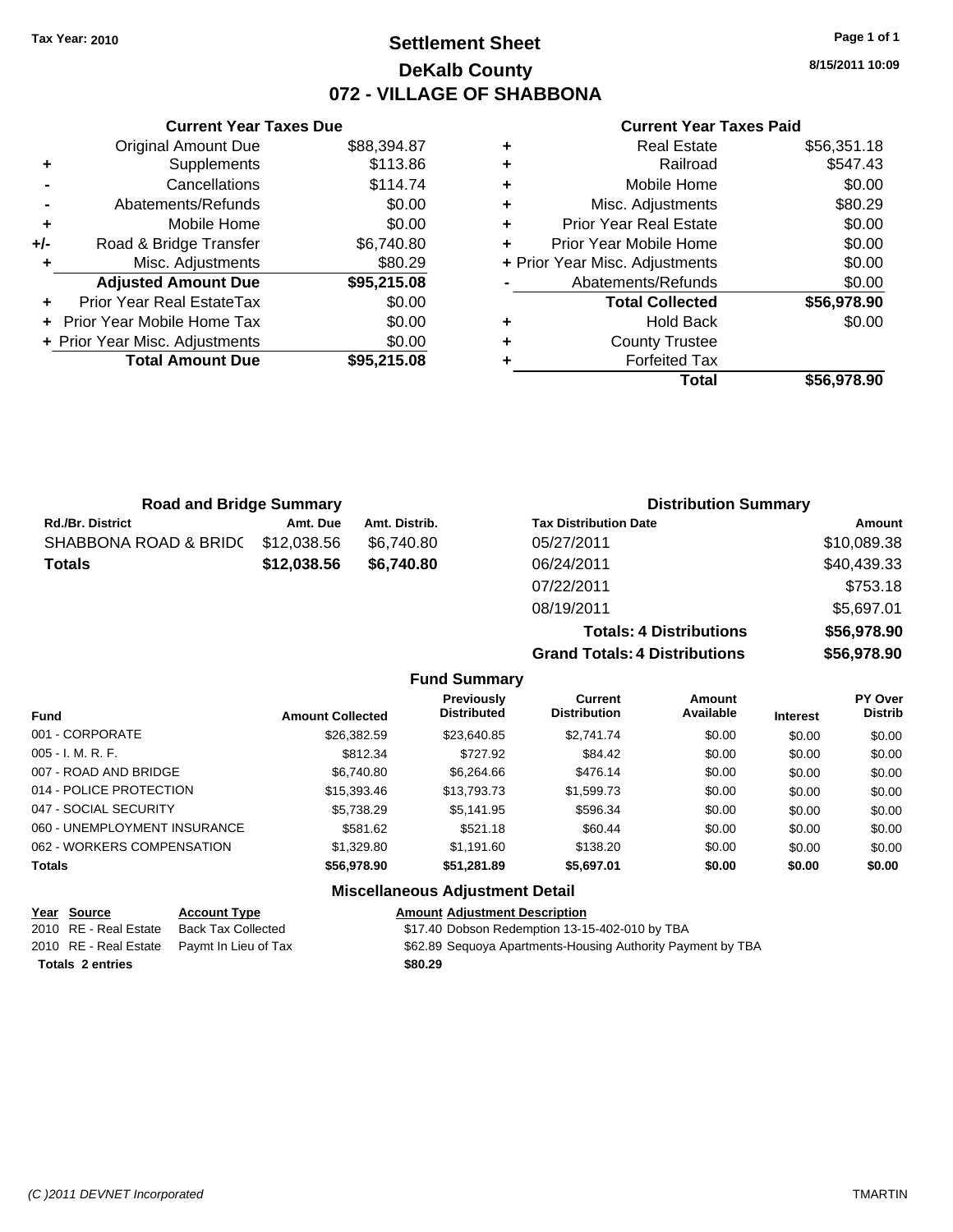## **Settlement Sheet Tax Year: 2010 Page 1 of 1 DeKalb County 073 - FLEWELLIN MEMORIAL LIBRARY**

**8/15/2011 10:09**

#### **Current Year Taxes Paid**

|     | <b>Current Year Taxes Due</b>    |             |
|-----|----------------------------------|-------------|
|     | <b>Original Amount Due</b>       | \$23,745.68 |
| ٠   | Supplements                      | \$0.00      |
|     | Cancellations                    | \$0.00      |
|     | Abatements/Refunds               | \$0.00      |
| ٠   | Mobile Home                      | \$0.00      |
| +/- | Road & Bridge Transfer           | \$0.00      |
| ٠   | Misc. Adjustments                | \$21.56     |
|     | <b>Adjusted Amount Due</b>       | \$23,767.24 |
| ٠   | <b>Prior Year Real EstateTax</b> | \$0.00      |
|     | Prior Year Mobile Home Tax       | \$0.00      |
|     | + Prior Year Misc. Adjustments   | \$0.00      |
|     | <b>Total Amount Due</b>          | \$23.767.24 |
|     |                                  |             |

| ٠ | Real Estate                    | \$13,344.56 |
|---|--------------------------------|-------------|
| ٠ | Railroad                       | \$129.43    |
| ٠ | Mobile Home                    | \$0.00      |
| ٠ | Misc. Adjustments              | \$21.56     |
| ÷ | <b>Prior Year Real Estate</b>  | \$0.00      |
| ٠ | Prior Year Mobile Home         | \$0.00      |
|   | + Prior Year Misc. Adjustments | \$0.00      |
|   | Abatements/Refunds             | \$0.00      |
|   | <b>Total Collected</b>         | \$13,495.55 |
| ٠ | <b>Hold Back</b>               | \$0.00      |
| ٠ | <b>County Trustee</b>          |             |
| ٠ | <b>Forfeited Tax</b>           |             |
|   | Total                          | \$13,495.55 |
|   |                                |             |

|                 |                         |                                         |                                       | <b>Distribution Summary</b>    |                 |                           |
|-----------------|-------------------------|-----------------------------------------|---------------------------------------|--------------------------------|-----------------|---------------------------|
|                 |                         |                                         | <b>Tax Distribution Date</b>          |                                |                 | Amount                    |
|                 |                         |                                         | 05/27/2011                            |                                |                 | \$2,415.39                |
|                 |                         |                                         | 06/24/2011                            |                                |                 | \$9,496.09                |
|                 |                         |                                         | 07/22/2011                            |                                |                 | \$181.59                  |
|                 |                         |                                         | 08/19/2011                            |                                |                 | \$1,402.48                |
|                 |                         |                                         |                                       | <b>Totals: 4 Distributions</b> |                 | \$13,495.55               |
|                 |                         |                                         | <b>Grand Totals: 4 Distributions</b>  |                                |                 | \$13,495.55               |
|                 |                         | <b>Fund Summary</b>                     |                                       |                                |                 |                           |
| Fund            | <b>Amount Collected</b> | <b>Previously</b><br><b>Distributed</b> | <b>Current</b><br><b>Distribution</b> | Amount<br>Available            | <b>Interest</b> | PY Over<br><b>Distrib</b> |
| 001 - CORPORATE | \$13,495.55             | \$12,093.07                             | \$1,402.48                            | \$0.00                         | \$0.00          | \$0.00                    |
| Totals          | \$13,495.55             | \$12,093.07                             | \$1,402.48                            | \$0.00                         | \$0.00          | \$0.00                    |
|                 |                         | <b>Miscellaneous Adjustment Detail</b>  |                                       |                                |                 |                           |

| Year Source             | <b>Account Type</b>                        | <b>Amount Adiustment Description</b>                        |
|-------------------------|--------------------------------------------|-------------------------------------------------------------|
| 2010 RE - Real Estate   | <b>Back Tax Collected</b>                  | \$4.67 Dobson Redemption 13-15-402-010 by TBA               |
|                         | 2010 RE - Real Estate Paymt In Lieu of Tax | \$16.89 Sequoya Apartments-Housing Authority Payment by TBA |
| <b>Totals 2 entries</b> |                                            | \$21.56                                                     |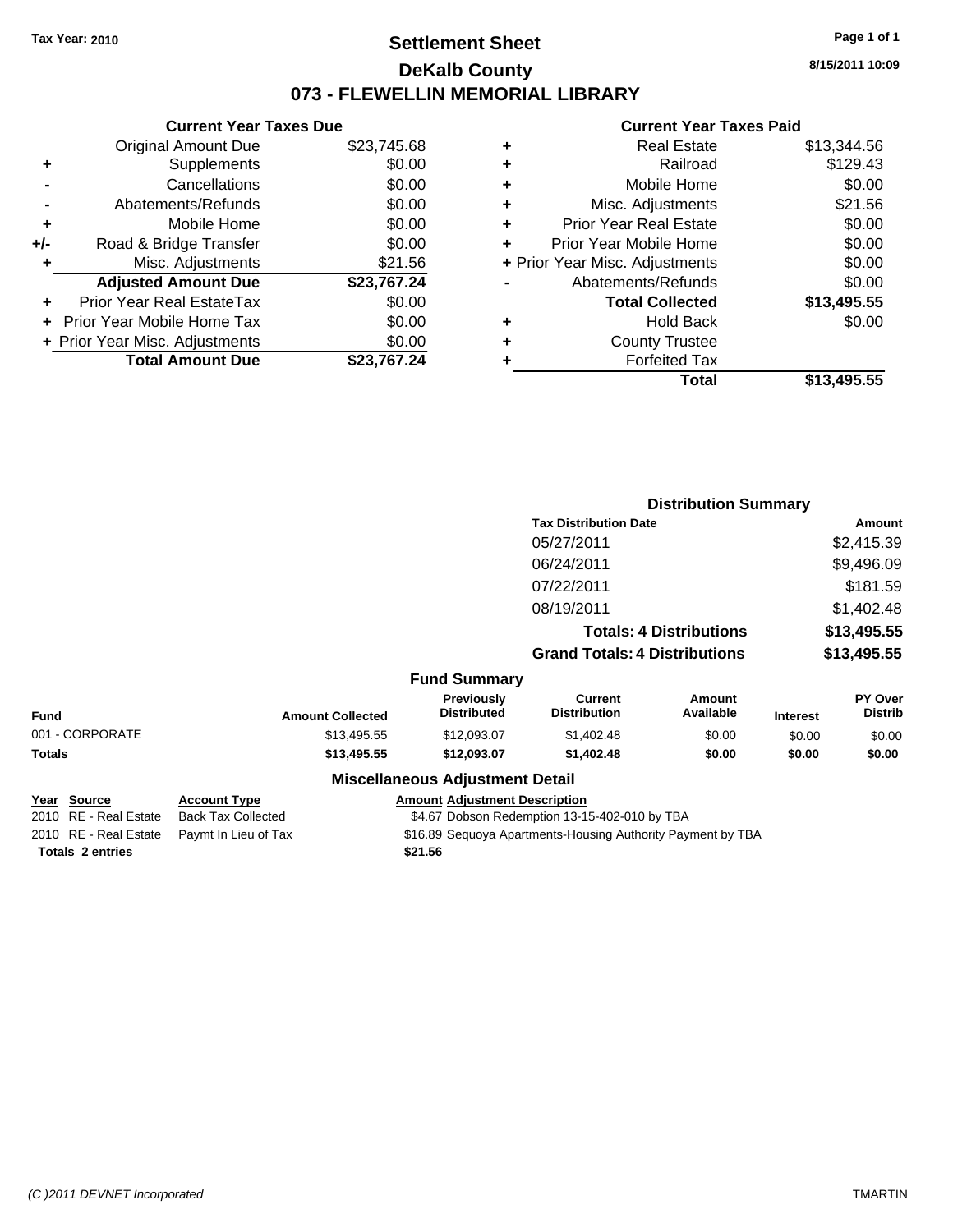**Current Year Taxes Due** Original Amount Due \$346,517.67

**Adjusted Amount Due \$377,568.33**

**Total Amount Due \$377,568.33**

**+** Supplements \$1,859.49 **-** Cancellations \$2,028.63 **-** Abatements/Refunds \$0.00 **+** Mobile Home \$0.00 **+/-** Road & Bridge Transfer \$31,219.80 **+** Misc. Adjustments \$0.00

**+** Prior Year Real EstateTax \$0.00 **+** Prior Year Mobile Home Tax \$0.00 **+ Prior Year Misc. Adjustments**  $$0.00$ 

## **Settlement Sheet Tax Year: 2010 Page 1 of 1 DeKalb County 074 - VILLAGE OF SOMONAUK**

**8/15/2011 10:09**

## **Current Year Taxes Paid**

|   | <b>Real Estate</b>             | \$235,684.75 |
|---|--------------------------------|--------------|
| ٠ | Railroad                       | \$1,006.97   |
| ٠ | Mobile Home                    | \$0.00       |
| ٠ | Misc. Adjustments              | \$0.00       |
| ٠ | Prior Year Real Estate         | \$0.00       |
| ٠ | Prior Year Mobile Home         | \$0.00       |
|   | + Prior Year Misc. Adjustments | \$0.00       |
|   | Abatements/Refunds             | \$0.00       |
|   | <b>Total Collected</b>         | \$236,691.72 |
|   | <b>Hold Back</b>               | \$0.00       |
| ٠ | <b>County Trustee</b>          |              |
|   | <b>Forfeited Tax</b>           |              |
|   | Total                          | \$236.691.72 |

| <b>Road and Bridge Summary</b> |             |               | <b>Distribution Summary</b>  |              |  |
|--------------------------------|-------------|---------------|------------------------------|--------------|--|
| <b>Rd./Br. District</b>        | Amt. Due    | Amt. Distrib. | <b>Tax Distribution Date</b> | Amount       |  |
| SOMONAUK ROAD & BRID           | \$52,593.90 | \$31,219.80   | 05/27/2011                   | \$62,384.53  |  |
| <b>Totals</b>                  | \$52,593.90 | \$31,219.80   | 06/24/2011                   | \$143,217.89 |  |
|                                |             |               | 07/22/2011                   | \$5,305.97   |  |
|                                |             |               | 08/19/2011                   | \$25,783.33  |  |

| <b>Totals: 4 Distributions</b>       | \$236,691.72 |
|--------------------------------------|--------------|
| <b>Grand Totals: 4 Distributions</b> | \$236,691.72 |

| <b>Fund Summary</b> |
|---------------------|
|                     |

| <b>Amount Collected</b> | <b>Previously</b><br><b>Distributed</b> | <b>Current</b><br><b>Distribution</b> | Amount<br>Available | <b>Interest</b> | PY Over<br><b>Distrib</b> |
|-------------------------|-----------------------------------------|---------------------------------------|---------------------|-----------------|---------------------------|
| \$60,495.06             | \$53.761.35                             | \$6.733.71                            | \$0.00              | \$0.00          | \$0.00                    |
| \$70,315.78             | \$62,488.93                             | \$7,826.85                            | \$0.00              | \$0.00          | \$0.00                    |
| \$31.219.80             | \$28,307.56                             | \$2.912.24                            | \$0.00              | \$0.00          | \$0.00                    |
| \$13.999.01             | \$12,440.78                             | \$1,558.23                            | \$0.00              | \$0.00          | \$0.00                    |
| \$8,554,20              | \$7,602.03                              | \$952.17                              | \$0.00              | \$0.00          | \$0.00                    |
| \$11,406.36             | \$10.136.72                             | \$1.269.64                            | \$0.00              | \$0.00          | \$0.00                    |
| \$22,295.75             | \$19,814.01                             | \$2,481.74                            | \$0.00              | \$0.00          | \$0.00                    |
| \$18,405.76             | \$16,357.01                             | \$2.048.75                            | \$0.00              | \$0.00          | \$0.00                    |
| \$236,691.72            | \$210,908.39                            | \$25,783.33                           | \$0.00              | \$0.00          | \$0.00                    |
|                         |                                         |                                       |                     |                 |                           |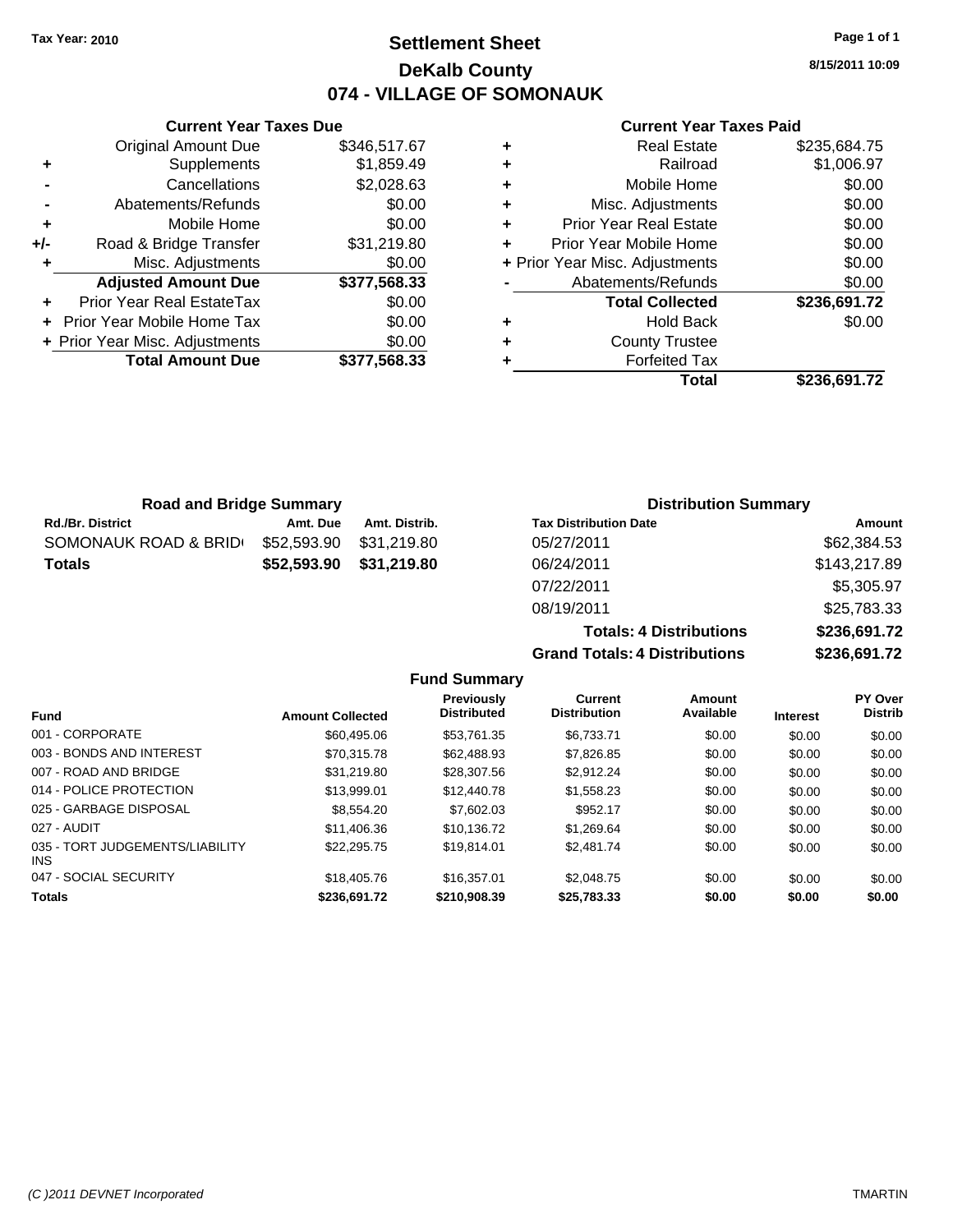## **Settlement Sheet Tax Year: 2010 Page 1 of 1 DeKalb County 075 - SOMONAUK LIBRARY**

**8/15/2011 10:09**

## **Current Year Taxes Paid**

|           |   | Total                          | \$83,164.79 |
|-----------|---|--------------------------------|-------------|
| 41,602.70 |   | <b>Forfeited Tax</b>           |             |
| \$0.00    | ٠ | <b>County Trustee</b>          |             |
| \$0.00    | ٠ | <b>Hold Back</b>               | \$0.00      |
| \$0.00    |   | <b>Total Collected</b>         | \$83,164.79 |
| 41,602.70 |   | Abatements/Refunds             | \$0.00      |
| \$0.00    |   | + Prior Year Misc. Adjustments | \$0.00      |
| \$0.00    |   | Prior Year Mobile Home         | \$0.00      |
| \$0.00    | ٠ | <b>Prior Year Real Estate</b>  | \$0.00      |
| \$0.00    | ٠ | Misc. Adjustments              | \$0.00      |
| \$531.59  | ٠ | Mobile Home                    | \$0.00      |
| \$486.23  | ٠ | Railroad                       | \$400.63    |
| 41,648.06 | ٠ | <b>Real Estate</b>             | \$82,764.16 |
|           |   |                                |             |

|     | <b>Current Year Taxes Due</b>     |              |
|-----|-----------------------------------|--------------|
|     | <b>Original Amount Due</b>        | \$141,648.06 |
| ٠   | Supplements                       | \$486.23     |
|     | Cancellations                     | \$531.59     |
|     | Abatements/Refunds                | \$0.00       |
| ٠   | Mobile Home                       | \$0.00       |
| +/- | Road & Bridge Transfer            | \$0.00       |
| ٠   | Misc. Adjustments                 | \$0.00       |
|     | <b>Adjusted Amount Due</b>        | \$141,602.70 |
|     | Prior Year Real EstateTax         | \$0.00       |
|     | <b>Prior Year Mobile Home Tax</b> | \$0.00       |
|     | + Prior Year Misc. Adjustments    | \$0.00       |
|     | <b>Total Amount Due</b>           | \$141,602.70 |

## **Distribution Summary**

| <b>Tax Distribution Date</b>         | Amount      |
|--------------------------------------|-------------|
| 05/27/2011                           | \$21,887.77 |
| 06/24/2011                           | \$51,600.04 |
| 07/22/2011                           | \$1,670.99  |
| 08/19/2011                           | \$8,005.99  |
| <b>Totals: 4 Distributions</b>       | \$83,164.79 |
| <b>Grand Totals: 4 Distributions</b> | \$83,164.79 |

#### **Fund Summary**

|                                         |                         | Previously         | Current             | Amount    |                 | <b>PY Over</b> |
|-----------------------------------------|-------------------------|--------------------|---------------------|-----------|-----------------|----------------|
| <b>Fund</b>                             | <b>Amount Collected</b> | <b>Distributed</b> | <b>Distribution</b> | Available | <b>Interest</b> | <b>Distrib</b> |
| 001 - CORPORATE                         | \$40.226.72             | \$36,354.23        | \$3,872.49          | \$0.00    | \$0.00          | \$0.00         |
| 003 - BONDS AND INTEREST                | \$31,923.97             | \$28,850.76        | \$3,073.21          | \$0.00    | \$0.00          | \$0.00         |
| 004 - OPERATIONS & MAINTENANCE          | \$5,363.55              | \$4,847.22         | \$516.33            | \$0.00    | \$0.00          | \$0.00         |
| $005 - I. M. R. F.$                     | \$1,716.36              | \$1,551.13         | \$165.23            | \$0.00    | \$0.00          | \$0.00         |
| 027 - AUDIT                             | \$413.00                | \$373.24           | \$39.76             | \$0.00    | \$0.00          | \$0.00         |
| 035 - TORT JUDGEMENTS/LIABILITY<br>INS. | \$2,115.96              | \$1.912.26         | \$203.70            | \$0.00    | \$0.00          | \$0.00         |
| 047 - SOCIAL SECURITY                   | \$1,405.23              | \$1.269.96         | \$135.27            | \$0.00    | \$0.00          | \$0.00         |
| <b>Totals</b>                           | \$83,164.79             | \$75,158.80        | \$8,005.99          | \$0.00    | \$0.00          | \$0.00         |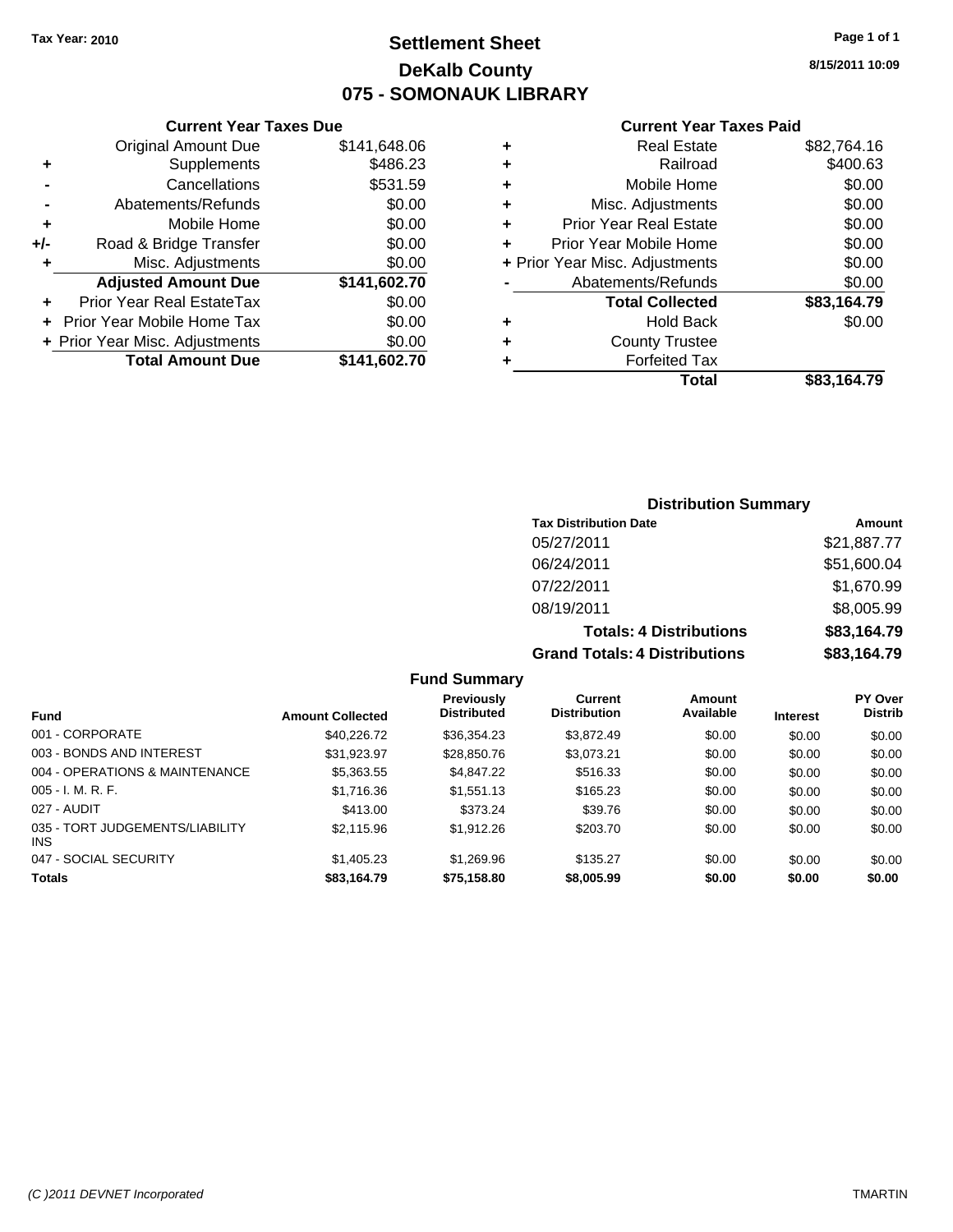**Current Year Taxes Due** Original Amount Due \$2,626,355.45

**Adjusted Amount Due \$2,644,227.46**

**Total Amount Due \$2,643,935.96**

**+** Supplements \$25,059.69 **-** Cancellations \$31,629.73 **-** Abatements/Refunds \$10.85 **+** Mobile Home \$0.00 **+/-** Road & Bridge Transfer \$23,830.51 **+** Misc. Adjustments \$622.39

**+** Prior Year Real EstateTax (\$291.50) **+** Prior Year Mobile Home Tax \$0.00 **+ Prior Year Misc. Adjustments**  $$0.00$ 

## **Settlement Sheet Tax Year: 2010 Page 1 of 1 DeKalb County 076 - CITY OF SYCAMORE**

**8/15/2011 10:09**

### **Current Year Taxes Paid**

| ٠ | <b>Real Estate</b>             | \$1,515,234.48 |
|---|--------------------------------|----------------|
| ٠ | Railroad                       | \$0.15         |
| ٠ | Mobile Home                    | \$0.00         |
| ٠ | Misc. Adjustments              | \$622.39       |
| ÷ | <b>Prior Year Real Estate</b>  | (\$291.50)     |
| ÷ | Prior Year Mobile Home         | \$0.00         |
|   | + Prior Year Misc. Adjustments | \$0.00         |
|   | Abatements/Refunds             | \$10.85        |
|   | <b>Total Collected</b>         | \$1,515,554.67 |
| ٠ | <b>Hold Back</b>               | \$0.00         |
| ٠ | <b>County Trustee</b>          |                |
| ٠ | <b>Forfeited Tax</b>           |                |
|   | Total                          | \$1.515.554.67 |

| <b>Road and Bridge Summary</b> |             |               | <b>Distribution Summary</b>  |                |  |
|--------------------------------|-------------|---------------|------------------------------|----------------|--|
| <b>Rd./Br. District</b>        | Amt. Due    | Amt. Distrib. | <b>Tax Distribution Date</b> | Amount         |  |
| CORTLAND ROAD & BRIDC          | \$15,515.03 | \$9,107.15    | 05/27/2011                   | \$294,780.46   |  |
| DEKALB ROAD & BRIDGE           | \$14,700.14 | \$8,345.46    | 06/24/2011                   | \$1,039,098.07 |  |
| SYCAMORE ROAD & BRID(          | \$11,218.83 | \$6,377.90    | 07/22/2011                   | \$26,826.00    |  |
| <b>Totals</b>                  | \$41,434.00 | \$23,830.51   | 08/19/2011                   | \$154,850.14   |  |

**Grand Totals: 4 Distributions \$1,515,554.67 Fund Summary**

**Totals: 4 Distributions \$1,515,554.67**

| <b>Fund</b>                  | <b>Amount Collected</b> | <b>Previously</b><br><b>Distributed</b> | <b>Current</b><br><b>Distribution</b> | Amount<br>Available | <b>Interest</b> | PY Over<br><b>Distrib</b> |
|------------------------------|-------------------------|-----------------------------------------|---------------------------------------|---------------------|-----------------|---------------------------|
| 001 - CORPORATE              | \$731.214.85            | \$656,550.53                            | \$74.664.32                           | \$0.00              | \$0.00          | \$0.00                    |
| 003 - BONDS AND INTEREST     | \$88.945.54             | \$79.863.31                             | \$9.082.23                            | \$0.00              | \$0.00          | \$0.00                    |
| $005 - I. M. R. F.$          | \$101.528.23            | \$91.161.19                             | \$10.367.04                           | \$0.00              | \$0.00          | \$0.00                    |
| 007 - ROAD AND BRIDGE        | \$23,830.51             | \$21,300.26                             | \$2,530.25                            | \$0.00              | \$0.00          | \$0.00                    |
| 013 - FIREFIGHTER'S PENSION  | \$262.188.42            | \$235,416.38                            | \$26,772.04                           | \$0.00              | \$0.00          | \$0.00                    |
| 015 - POLICE PENSION         | \$184.342.82            | \$165.519.57                            | \$18,823.25                           | \$0.00              | \$0.00          | \$0.00                    |
| 047 - SOCIAL SECURITY        | \$77.944.09             | \$69.985.22                             | \$7,958.87                            | \$0.00              | \$0.00          | \$0.00                    |
| 048 - SCHOOL CROSSING GUARDS | \$11.371.40             | \$10.210.27                             | \$1,161.13                            | \$0.00              | \$0.00          | \$0.00                    |
| 143 - MEDICARE               | \$34,188.81             | \$30.697.80                             | \$3.491.01                            | \$0.00              | \$0.00          | \$0.00                    |
| <b>Totals</b>                | \$1,515,554.67          | \$1,360,704.53                          | \$154,850.14                          | \$0.00              | \$0.00          | \$0.00                    |
|                              |                         |                                         |                                       |                     |                 |                           |

### **Miscellaneous Adjustment Detail**

| Year Source             | <b>Account Type</b>       | <b>Amount Adjustment Description</b>                        |
|-------------------------|---------------------------|-------------------------------------------------------------|
| 2010 RE - Real Estate   | <b>Back Tax Collected</b> | \$38.82 Brown's Supermarket Redemption 06-32-282-008 by TBA |
| 2010 RE - Real Estate   | <b>Back Tax Collected</b> | \$6.17 Stogsdill Redemption 06-32-328-005 by TBA            |
| 2010 RE - Real Estate   | Paymt In Lieu of Tax      | \$560.59 Sycamore Units-Housing Authority by TBA            |
| 2010 RE - Real Estate   | Back Tax Collected        | \$16.81 Boots Assignment 06-20-377-002 by TBA               |
| <b>Totals 4 entries</b> |                           | \$622.39                                                    |
|                         |                           |                                                             |
|                         |                           |                                                             |

### **Abatement Detail**

### **Year Source Account Type Amount Adjustment Description** 2010 RE - Real Estate \$10.79 06-20-476-008 PTAB Refund by TBA PTAB Decision

**Totals \$10.79 1 entries**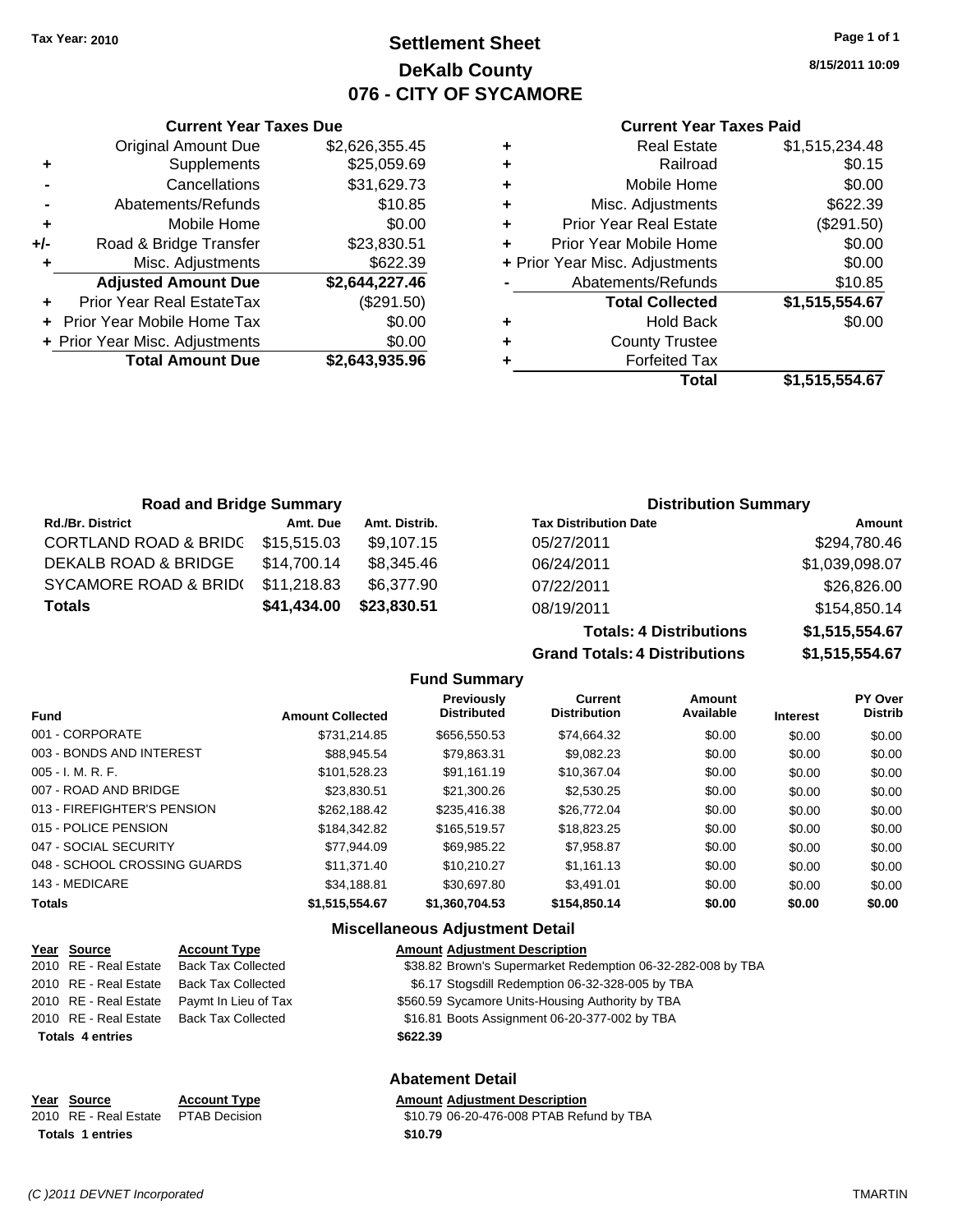## **Settlement Sheet Tax Year: 2010 Page 1 of 1 DeKalb County 077 - SYCAMORE LIBRARY**

**8/15/2011 10:09**

### **Current Year Taxes Paid**

|     | OUITUR TUUT TUAUS DUU          |              |     |
|-----|--------------------------------|--------------|-----|
|     | <b>Original Amount Due</b>     | \$872,607.92 |     |
|     | Supplements                    | \$7,977.33   | ٠   |
|     | Cancellations                  | \$10,156.79  |     |
|     | Abatements/Refunds             | \$3.59       |     |
|     | Mobile Home                    | \$0.00       |     |
| +/- | Road & Bridge Transfer         | \$0.00       | ٠   |
| ٠   | Misc. Adjustments              | \$206.80     | + F |
|     | <b>Adjusted Amount Due</b>     | \$870,631.67 |     |
|     | Prior Year Real EstateTax      | (\$89.70)    |     |
|     | Prior Year Mobile Home Tax     | \$0.00       |     |
|     | + Prior Year Misc. Adjustments | \$0.00       |     |
|     | <b>Total Amount Due</b>        | \$870,541.97 |     |
|     |                                |              |     |

**Current Year Taxes Due**

| ٠ | <b>Real Estate</b>             | \$495,515.88 |
|---|--------------------------------|--------------|
| ٠ | Railroad                       | \$0.05       |
| ٠ | Mobile Home                    | \$0.00       |
| ٠ | Misc. Adjustments              | \$206.80     |
| ٠ | <b>Prior Year Real Estate</b>  | (\$89.70)    |
| ٠ | Prior Year Mobile Home         | \$0.00       |
|   | + Prior Year Misc. Adjustments | \$0.00       |
|   | Abatements/Refunds             | \$3.59       |
|   | <b>Total Collected</b>         | \$495,629.44 |
| ٠ | <b>Hold Back</b>               | \$0.00       |
| ٠ | <b>County Trustee</b>          |              |
| ٠ | <b>Forfeited Tax</b>           |              |
|   | Total                          | \$495,629.44 |
|   |                                |              |

### **Distribution Summary Tax Distribution Date Amount** 05/27/2011 \$96,355.00 06/24/2011 \$339,914.85 07/22/2011 \$8,747.61 08/19/2011 \$50,611.98 **Totals: 4 Distributions \$495,629.44 Grand Totals: 4 Distributions \$495,629.44**

### **Fund Summary**

| Fund                                     | <b>Amount Collected</b> | Previously<br><b>Distributed</b> | Current<br><b>Distribution</b> | Amount<br>Available | <b>Interest</b> | <b>PY Over</b><br><b>Distrib</b> |
|------------------------------------------|-------------------------|----------------------------------|--------------------------------|---------------------|-----------------|----------------------------------|
| 005 - I. M. R. F.                        | \$27,835.55             | \$24,993.09                      | \$2.842.46                     | \$0.00              | \$0.00          | \$0.00                           |
| 016 - LIBRARY (township, municipalities) | \$443.567.03            | \$398,271.48                     | \$45.295.55                    | \$0.00              | \$0.00          | \$0.00                           |
| 027 - AUDIT                              | \$1,508.20              | \$1,354.19                       | \$154.01                       | \$0.00              | \$0.00          | \$0.00                           |
| 047 - SOCIAL SECURITY                    | \$22,718.66             | \$20,398.70                      | \$2,319.96                     | \$0.00              | \$0.00          | \$0.00                           |
| Totals                                   | \$495.629.44            | \$445.017.46                     | \$50,611.98                    | \$0.00              | \$0.00          | \$0.00                           |

### **Miscellaneous Adjustment Detail**

|                         | Year Source             | <b>Account Type</b>                      | <b>Amount Adiustment Description</b>                        |  |
|-------------------------|-------------------------|------------------------------------------|-------------------------------------------------------------|--|
|                         |                         | 2010 RE - Real Estate Back Tax Collected | \$12.90 Brown's Supermarket Redemption 06-32-282-008 by TBA |  |
|                         | 2010 RE - Real Estate   | <b>Back Tax Collected</b>                | \$2.05 Stogsdill Redemption 06-32-328-005 by TBA            |  |
|                         | 2010 RE - Real Estate   | Paymt In Lieu of Tax                     | \$186.26 Sycamore Units-Housing Authority by TBA            |  |
|                         |                         | 2010 RE - Real Estate Back Tax Collected | \$5.59 Boots Assignment 06-20-377-002 by TBA                |  |
|                         | <b>Totals 4 entries</b> |                                          | \$206.80                                                    |  |
| <b>Abatement Detail</b> |                         |                                          |                                                             |  |

| Year Source                         | <b>Account Type</b> | Amount |
|-------------------------------------|---------------------|--------|
| 2010 RE - Real Estate PTAB Decision |                     | \$3.59 |
| <b>Totals 1 entries</b>             |                     | \$3.59 |

## **PE Amount Adjustment Description**

2010 83.59 06-20-476-008 PTAB Refund by TBA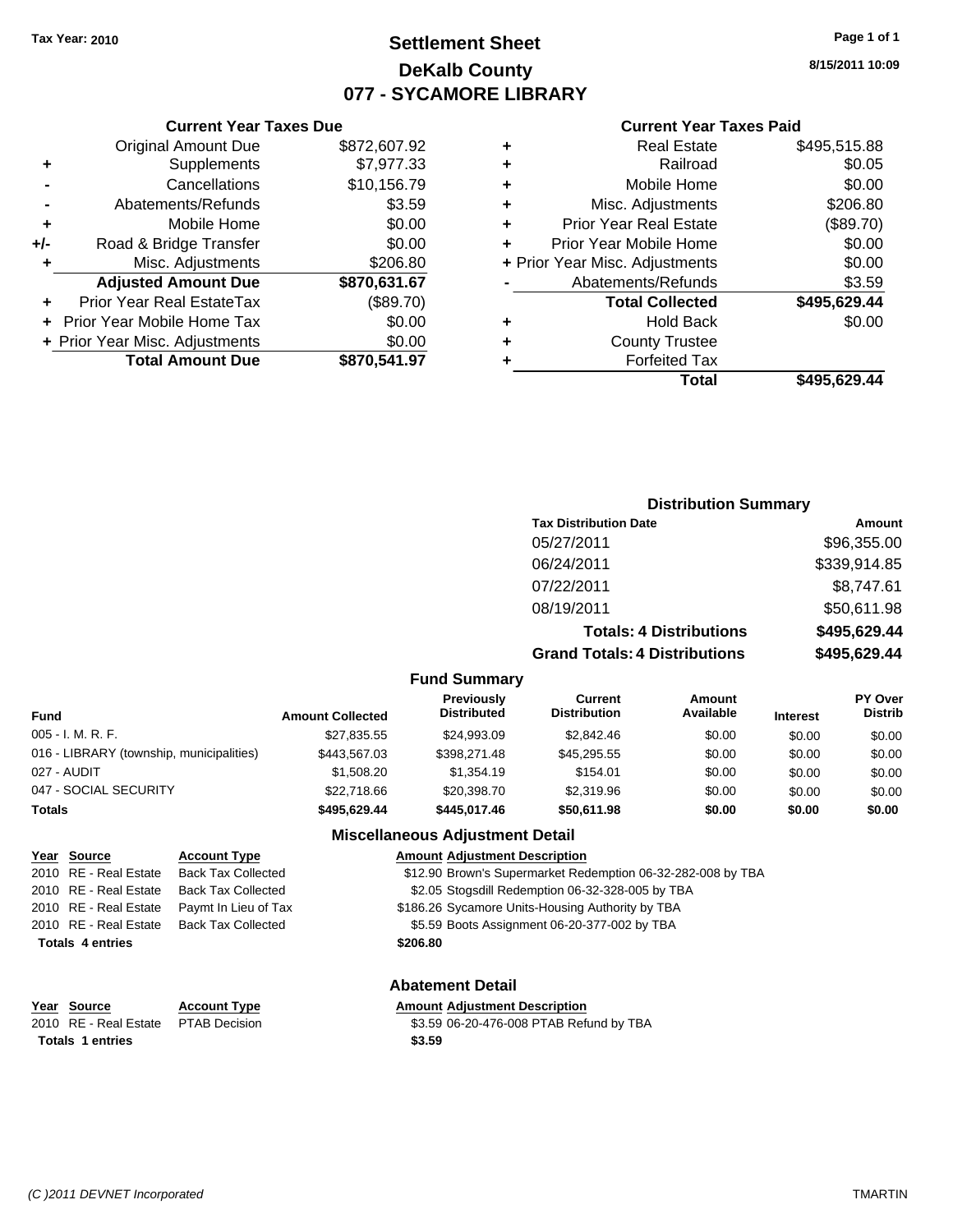**Current Year Taxes Due**

## **Settlement Sheet Tax Year: 2010 Page 1 of 1 DeKalb County 078 - VILLAGE OF WATERMAN**

**8/15/2011 10:09**

### **Current Year Taxes Paid**

| \$113,442.35 | <b>Real Estate</b>             | ٠ | \$161,435.16 | Original Amount Due            |     |
|--------------|--------------------------------|---|--------------|--------------------------------|-----|
| \$400.35     | Railroad                       | ٠ | \$267.22     | Supplements                    | ٠   |
| \$0.00       | Mobile Home                    |   | \$301.24     | Cancellations                  |     |
| \$0.00       | Misc. Adjustments              | ٠ | \$0.00       | Abatements/Refunds             |     |
| \$0.00       | <b>Prior Year Real Estate</b>  | ٠ | \$0.00       | Mobile Home                    | ٠   |
| \$0.00       | Prior Year Mobile Home         |   | \$21,566.79  | Road & Bridge Transfer         | +/- |
| \$0.00       | + Prior Year Misc. Adjustments |   | \$0.00       | Misc. Adjustments              |     |
| \$0.00       | Abatements/Refunds             |   | \$182,967.93 | <b>Adjusted Amount Due</b>     |     |
| \$113,842.70 | <b>Total Collected</b>         |   | \$0.00       | Prior Year Real EstateTax      | ٠   |
| \$0.00       | <b>Hold Back</b>               | ٠ | \$0.00       | + Prior Year Mobile Home Tax   |     |
|              | <b>County Trustee</b>          | ٠ | \$0.00       | + Prior Year Misc. Adjustments |     |
|              | <b>Forfeited Tax</b>           |   | \$182,967.93 | <b>Total Amount Due</b>        |     |
| \$113,842.70 | <b>Total</b>                   |   |              |                                |     |

| <b>Road and Bridge Summary</b>   |             |               | <b>Distribution Summary</b>  |             |  |
|----------------------------------|-------------|---------------|------------------------------|-------------|--|
| <b>Rd./Br. District</b>          | Amt. Due    | Amt. Distrib. | <b>Tax Distribution Date</b> | Amount      |  |
| <b>CLINTON ROAD &amp; BRIDGE</b> | \$37,902.21 | \$21.566.79   | 05/27/2011                   | \$20,888.35 |  |
| <b>Totals</b>                    | \$37.902.21 | \$21,566.79   | 06/24/2011                   | \$79,434.66 |  |
|                                  |             |               | 07/22/2011                   | \$2,743.74  |  |

08/19/2011 \$10,775.95

| <b>Totals: 4 Distributions</b>       | \$113,842.70 |
|--------------------------------------|--------------|
| <b>Grand Totals: 4 Distributions</b> | \$113,842.70 |

| <b>Fund</b>                                   | <b>Amount Collected</b> | <b>Previously</b><br><b>Distributed</b> | Current<br><b>Distribution</b> | Amount<br>Available | <b>Interest</b> | PY Over<br><b>Distrib</b> |
|-----------------------------------------------|-------------------------|-----------------------------------------|--------------------------------|---------------------|-----------------|---------------------------|
| 001 - CORPORATE                               | \$51,200.66             | \$46.136.51                             | \$5.064.15                     | \$0.00              | \$0.00          | \$0.00                    |
| 007 - ROAD AND BRIDGE                         | \$21,566.79             | \$19,917.66                             | \$1,649.13                     | \$0.00              | \$0.00          | \$0.00                    |
| 014 - POLICE PROTECTION                       | \$15.172.47             | \$13,671.79                             | \$1,500.68                     | \$0.00              | \$0.00          | \$0.00                    |
| 027 - AUDIT                                   | \$7.728.01              | \$6,963.65                              | \$764.36                       | \$0.00              | \$0.00          | \$0.00                    |
| 035 - TORT JUDGEMENTS/LIABILITY<br><b>INS</b> | \$16,452.99             | \$14,825,66                             | \$1,627,33                     | \$0.00              | \$0.00          | \$0.00                    |
| 047 - SOCIAL SECURITY                         | \$1,502.07              | \$1,353.50                              | \$148.57                       | \$0.00              | \$0.00          | \$0.00                    |
| 073 - CHLORINATION OF SEWAGE                  | \$219.71                | \$197.98                                | \$21.73                        | \$0.00              | \$0.00          | \$0.00                    |
| <b>Totals</b>                                 | \$113,842.70            | \$103,066.75                            | \$10,775.95                    | \$0.00              | \$0.00          | \$0.00                    |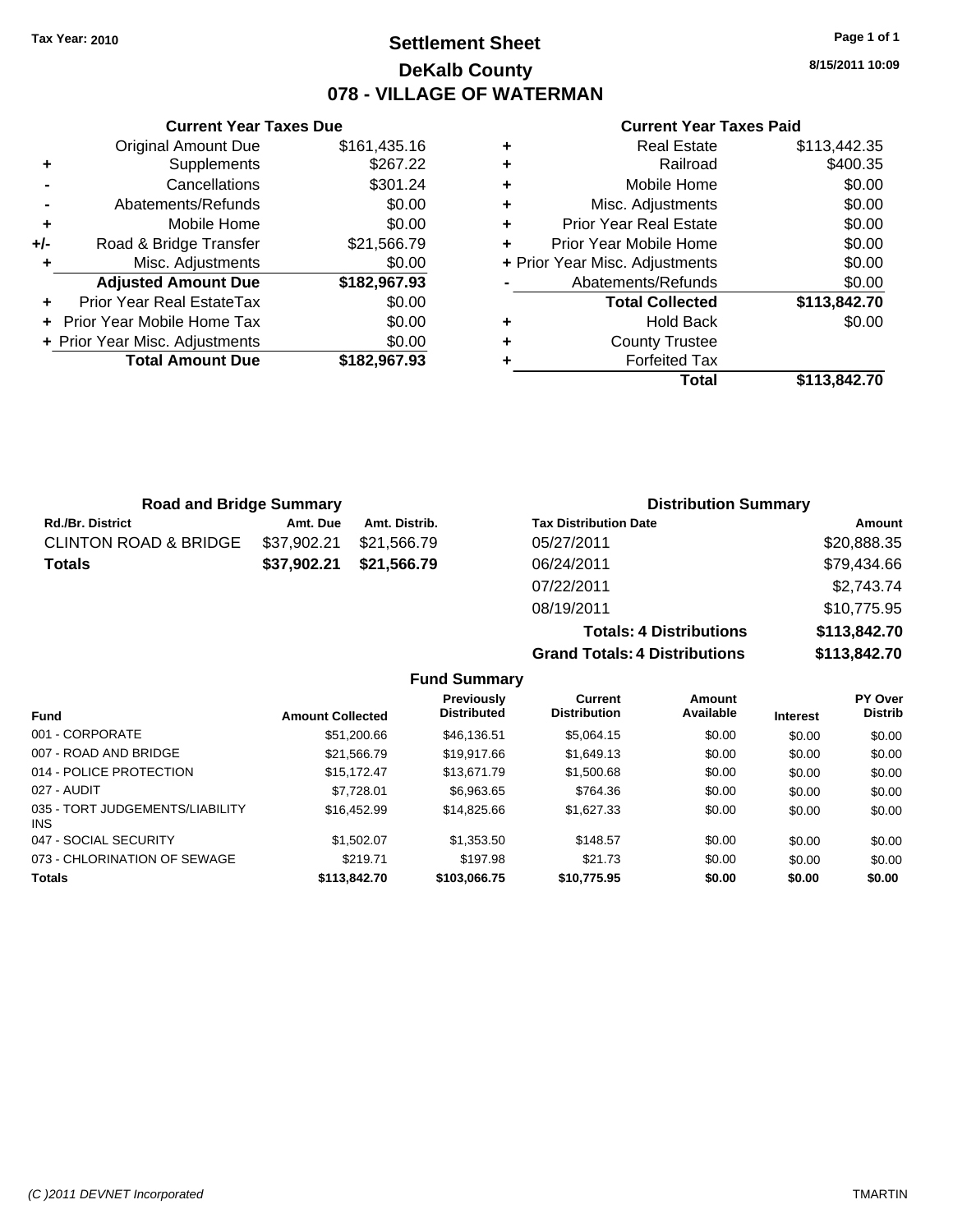## **Settlement Sheet Tax Year: 2010 Page 1 of 1 DeKalb County 079 - HINCKLEY SPEC SERV #1**

**8/15/2011 10:09**

| <b>Current Year Taxes Due</b>     |            |
|-----------------------------------|------------|
| <b>Original Amount Due</b>        | \$1,400.06 |
| Supplements                       | \$0.00     |
| Cancellations                     | \$0.00     |
| Abatements/Refunds                | \$0.00     |
| Mobile Home                       | \$0.00     |
| Road & Bridge Transfer            | \$0.00     |
| Misc. Adjustments                 | \$0.00     |
| <b>Adjusted Amount Due</b>        | \$1,400.06 |
| Prior Year Real EstateTax         | \$0.00     |
| <b>Prior Year Mobile Home Tax</b> | \$0.00     |
| + Prior Year Misc. Adjustments    | \$0.00     |
| <b>Total Amount Due</b>           | \$1.400.06 |
|                                   |            |

| ٠ | <b>Real Estate</b>             | \$720.91 |
|---|--------------------------------|----------|
| ٠ | Railroad                       | \$0.00   |
| ٠ | Mobile Home                    | \$0.00   |
| ٠ | Misc. Adjustments              | \$0.00   |
| ٠ | <b>Prior Year Real Estate</b>  | \$0.00   |
|   | Prior Year Mobile Home         | \$0.00   |
|   | + Prior Year Misc. Adjustments | \$0.00   |
|   | Abatements/Refunds             | \$0.00   |
|   | <b>Total Collected</b>         | \$720.91 |
| ٠ | <b>Hold Back</b>               | \$0.00   |
|   | <b>County Trustee</b>          |          |
| ٠ | <b>Forfeited Tax</b>           |          |
|   | Total                          | \$720.91 |
|   |                                |          |

|                            |                         |                                  | <b>Distribution Summary</b>           |                                |                 |                                  |
|----------------------------|-------------------------|----------------------------------|---------------------------------------|--------------------------------|-----------------|----------------------------------|
|                            |                         |                                  | <b>Tax Distribution Date</b>          |                                |                 | Amount                           |
|                            |                         |                                  | 05/27/2011                            |                                |                 | \$49.74                          |
|                            |                         |                                  | 06/24/2011                            |                                |                 | \$650.28                         |
|                            |                         |                                  | 08/19/2011                            |                                |                 | \$20.89                          |
|                            |                         |                                  |                                       | <b>Totals: 3 Distributions</b> |                 | \$720.91                         |
|                            |                         |                                  | <b>Grand Totals: 3 Distributions</b>  |                                |                 | \$720.91                         |
|                            |                         | <b>Fund Summary</b>              |                                       |                                |                 |                                  |
| Fund                       | <b>Amount Collected</b> | Previously<br><b>Distributed</b> | <b>Current</b><br><b>Distribution</b> | <b>Amount</b><br>Available     | <b>Interest</b> | <b>PY Over</b><br><b>Distrib</b> |
| 023 - SPECIAL SERVICE AREA | \$720.91                | \$700.02                         | \$20.89                               | \$0.00                         | \$0.00          | \$0.00                           |
| Totals                     | \$720.91                | \$700.02                         | \$20.89                               | \$0.00                         | \$0.00          | \$0.00                           |
|                            |                         |                                  |                                       |                                |                 |                                  |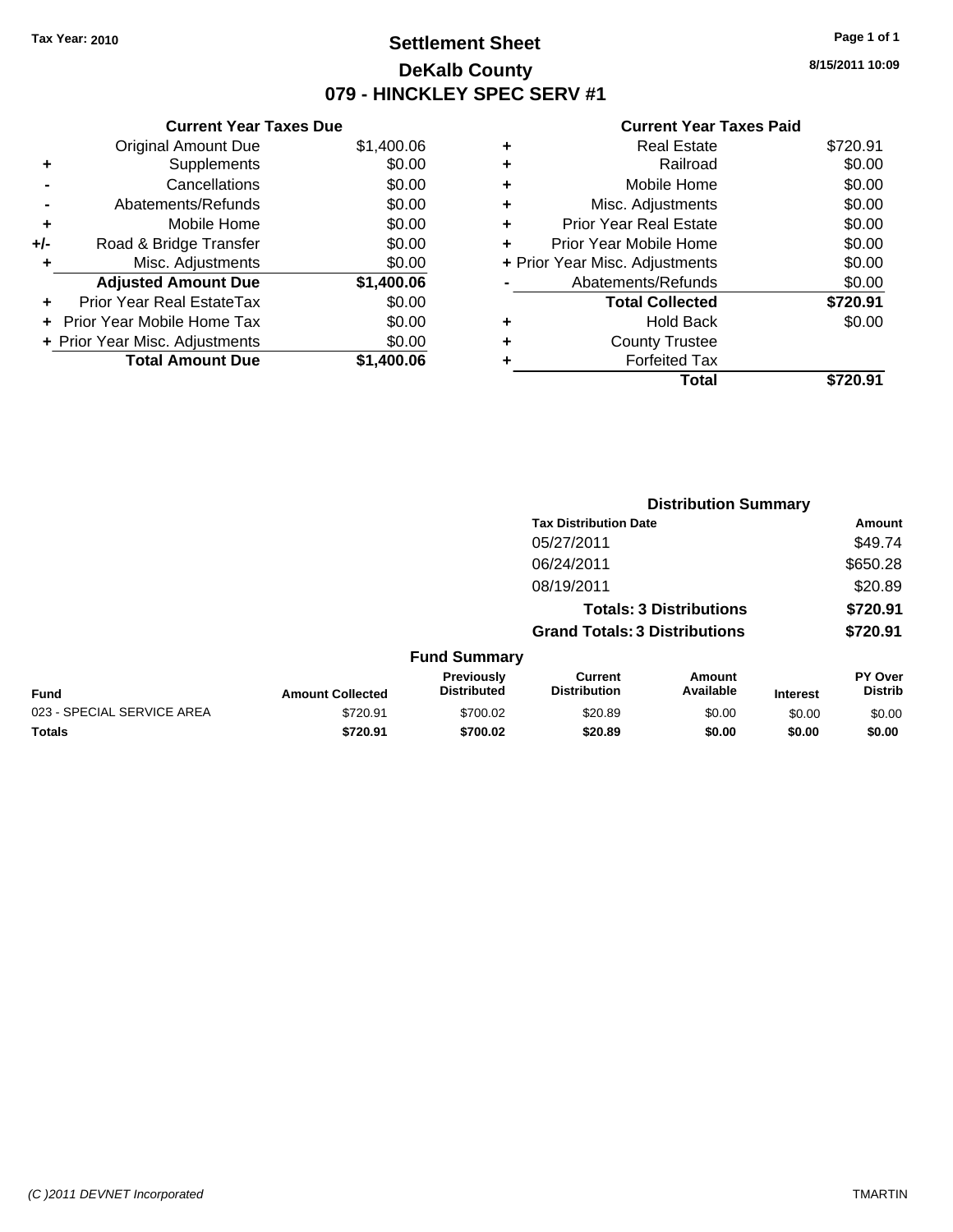## **Settlement Sheet Tax Year: 2010 Page 1 of 1 DeKalb County 085 - BURLINGTON FIRE**

**8/15/2011 10:09**

| <b>Current Year Taxes Due</b>  |            |
|--------------------------------|------------|
| <b>Original Amount Due</b>     | \$7,510.35 |
| Supplements                    | \$0.00     |
| Cancellations                  | \$0.00     |
| Abatements/Refunds             | \$0.00     |
| Mobile Home                    | \$0.00     |
| Road & Bridge Transfer         | \$0.00     |
| Misc. Adjustments              | \$0.00     |
|                                |            |
| <b>Adjusted Amount Due</b>     | \$7,510.35 |
| Prior Year Real EstateTax      | \$0.00     |
| Prior Year Mobile Home Tax     | \$0.00     |
| + Prior Year Misc. Adjustments | \$0.00     |
|                                |            |

| ٠ | <b>Real Estate</b>             | \$3,806.00 |
|---|--------------------------------|------------|
| ٠ | Railroad                       | \$144.17   |
| ٠ | Mobile Home                    | \$0.00     |
| ٠ | Misc. Adjustments              | \$0.00     |
| ÷ | <b>Prior Year Real Estate</b>  | \$0.00     |
|   | Prior Year Mobile Home         | \$0.00     |
|   | + Prior Year Misc. Adjustments | \$0.00     |
|   | Abatements/Refunds             | \$0.00     |
|   | <b>Total Collected</b>         | \$3,950.17 |
| ٠ | <b>Hold Back</b>               | \$0.00     |
| ٠ | <b>County Trustee</b>          |            |
|   | <b>Forfeited Tax</b>           |            |
|   | Total                          | \$3,950.17 |

|                 |                         |                                  | <b>Distribution Summary</b>           |                                |                 |                           |
|-----------------|-------------------------|----------------------------------|---------------------------------------|--------------------------------|-----------------|---------------------------|
|                 |                         |                                  | <b>Tax Distribution Date</b>          |                                |                 | Amount                    |
|                 |                         |                                  | 05/27/2011                            |                                |                 | \$531.04                  |
|                 |                         |                                  | 06/24/2011                            |                                |                 | \$3,251.37                |
|                 |                         |                                  | 08/19/2011                            |                                |                 | \$167.76                  |
|                 |                         |                                  |                                       | <b>Totals: 3 Distributions</b> |                 | \$3,950.17                |
|                 |                         |                                  | <b>Grand Totals: 3 Distributions</b>  |                                |                 | \$3,950.17                |
|                 |                         | <b>Fund Summary</b>              |                                       |                                |                 |                           |
| <b>Fund</b>     | <b>Amount Collected</b> | Previously<br><b>Distributed</b> | <b>Current</b><br><b>Distribution</b> | <b>Amount</b><br>Available     | <b>Interest</b> | PY Over<br><b>Distrib</b> |
| 001 - CORPORATE | \$2,484.65              | \$2,379.13                       | \$105.52                              | \$0.00                         | \$0.00          | \$0.00                    |
| 064 - AMBULANCE | \$1,465.52              | \$1,403.28                       | \$62.24                               | \$0.00                         | \$0.00          | \$0.00                    |
| Totals          | \$3,950.17              | \$3,782.41                       | \$167.76                              | \$0.00                         | \$0.00          | \$0.00                    |
|                 |                         |                                  |                                       |                                |                 |                           |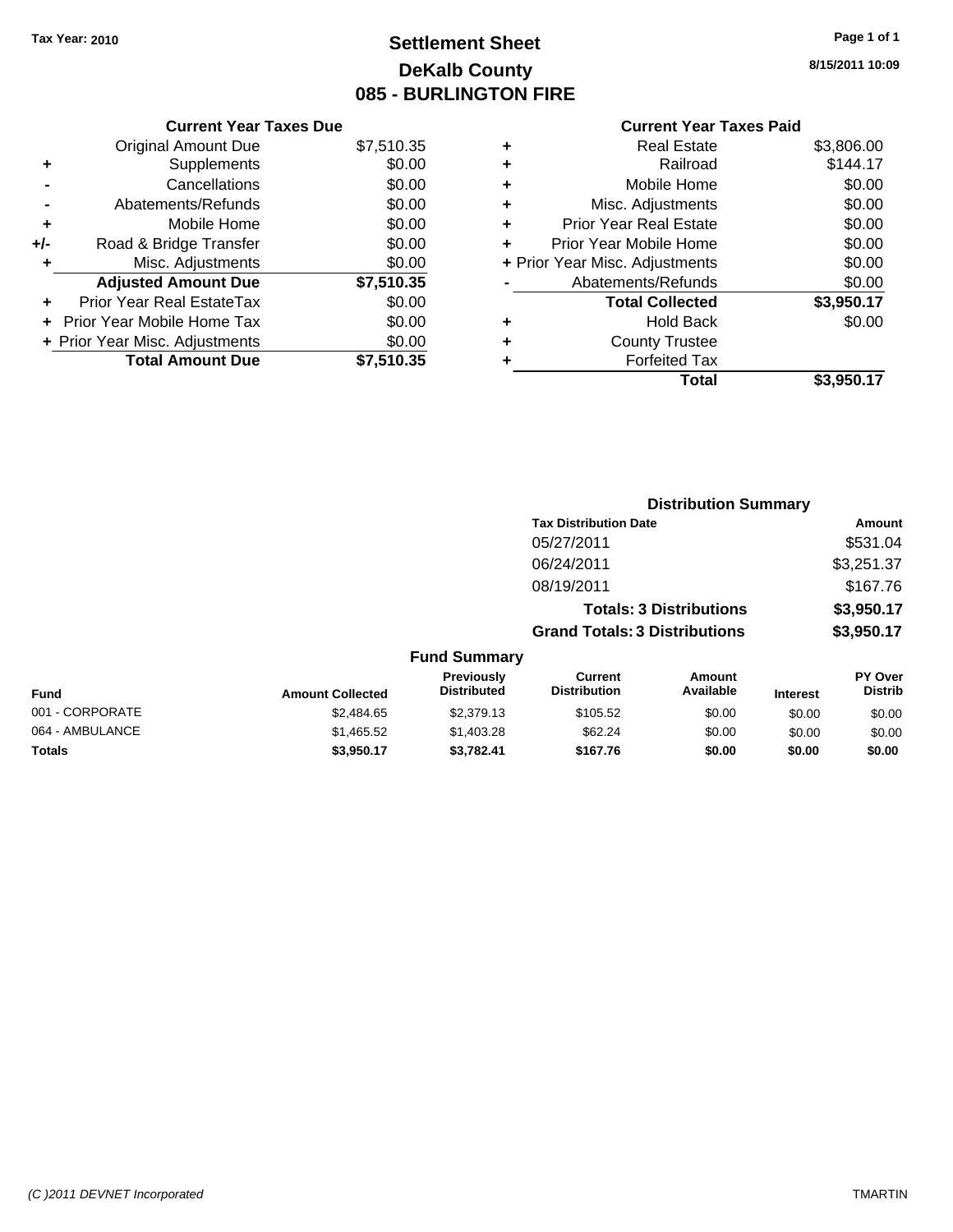## **Settlement Sheet Tax Year: 2010 Page 1 of 1 DeKalb County 086 - CORTLAND FIRE**

### **Current Year Taxes Paid**

|   | VUIIGIIL IGAI TAAGS LAIU       |              |
|---|--------------------------------|--------------|
| ٠ | <b>Real Estate</b>             | \$248,649.17 |
| ٠ | Railroad                       | \$818.03     |
| ÷ | Mobile Home                    | \$0.00       |
| ÷ | Misc. Adjustments              | \$37.69      |
| ٠ | <b>Prior Year Real Estate</b>  | (\$195.50)   |
| ٠ | Prior Year Mobile Home         | \$0.00       |
|   | + Prior Year Misc. Adjustments | \$0.00       |
|   | Abatements/Refunds             | \$0.00       |
|   | <b>Total Collected</b>         | \$249,309.39 |
| ٠ | <b>Hold Back</b>               | \$0.00       |
| ٠ | <b>County Trustee</b>          |              |
| ٠ | <b>Forfeited Tax</b>           |              |
|   | Total                          | \$249,309.39 |
|   |                                |              |

**Distribution Summary Tax Distribution Date Amount** 

### **Current Year Taxes Due** Original Amount Due \$427,560.06 **+** Supplements \$2,349.28 **-** Cancellations \$2,587.36 **-** Abatements/Refunds \$0.00 **+** Mobile Home \$0.00 **+/-** Road & Bridge Transfer \$0.00 **+** Misc. Adjustments \$37.69 **Adjusted Amount Due \$427,359.67 +** Prior Year Real EstateTax (\$195.50) **+** Prior Year Mobile Home Tax \$0.00

**+ Prior Year Misc. Adjustments**  $$0.00$ 

**Total Amount Due \$427,164.17**

### 05/27/2011 \$48,085.45 06/24/2011 \$167,071.43 07/22/2011 \$2,759.44 08/19/2011 \$31,393.07 **Totals: 4 Distributions \$249,309.39 Grand Totals: 4 Distributions \$249,309.39 Fund Summary Fund Interest Amount Collected Distributed PY Over Distrib Amount Available Current Distribution Previously** 001 - CORPORATE \$95,598.20 \$83,560.46 \$12,037.74 \$0.00 \$0.00 \$0.00 064 - AMBULANCE \$153,711.19 \$134,355.86 \$19,355.33 \$0.00 \$0.00 \$0.00 **Totals \$249,309.39 \$217,916.32 \$31,393.07 \$0.00 \$0.00 \$0.00**

### **Miscellaneous Adjustment Detail**

### **Year Source Account Type Amount Adjustment Description**

2010 RE - Real Estate Back Tax Collected \$25.70 Work Redemption 09-29-255-050 by TBA 2010 RE - Real Estate Back Tax Collected \$11.99 Boots Assignment 09-33-181-015 by TBA **Totals \$37.69 2 entries**

**8/15/2011 10:09**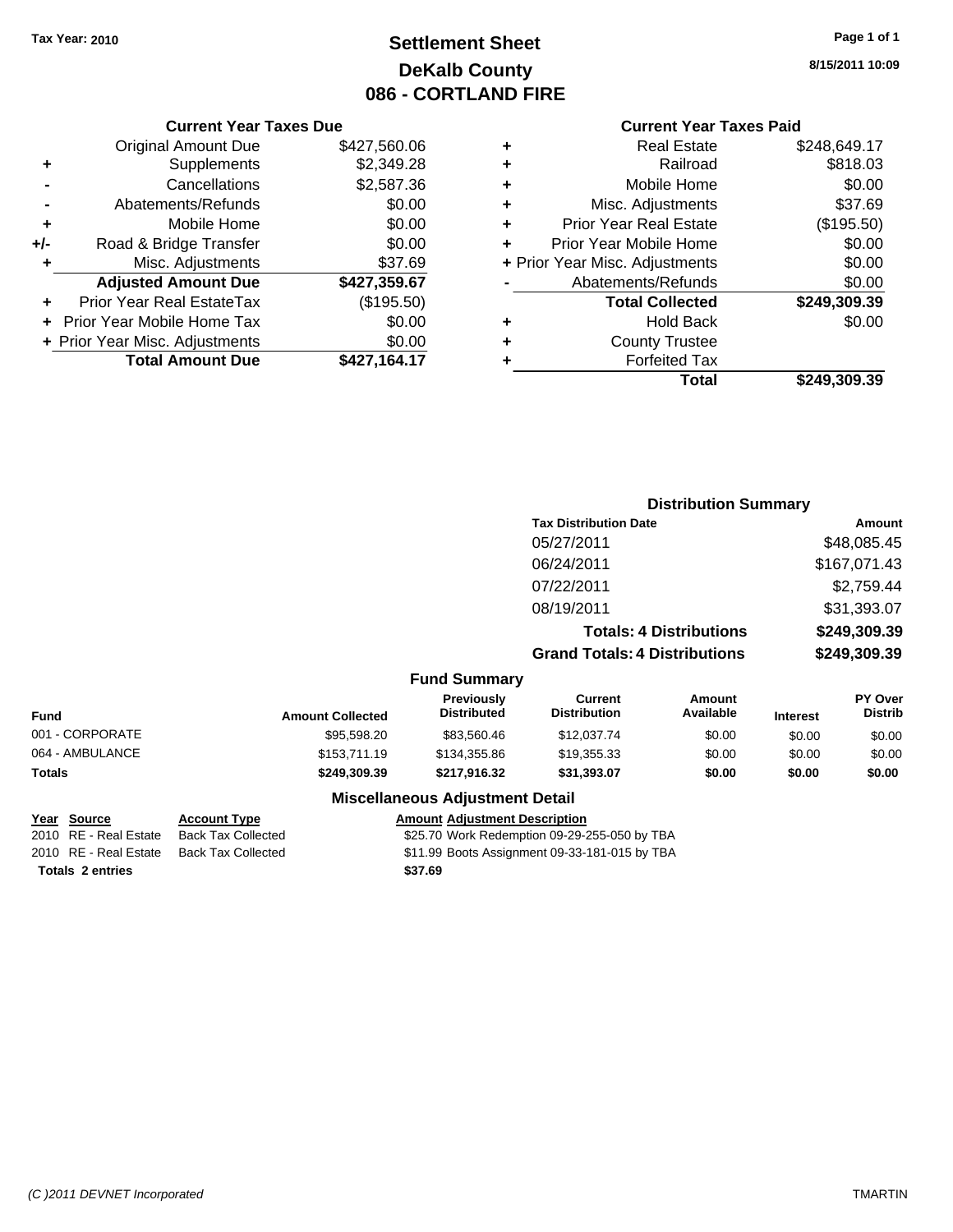## **Settlement Sheet Tax Year: 2010 Page 1 of 1 DeKalb County 087 - DE KALB FIRE**

**8/15/2011 10:09**

### **Current Year Taxes Due**

|     | <b>Original Amount Due</b>       | \$126,303.23 |
|-----|----------------------------------|--------------|
| ٠   | Supplements                      | \$735.61     |
|     | Cancellations                    | \$857.69     |
|     | Abatements/Refunds               | \$0.00       |
| ٠   | Mobile Home                      | \$0.00       |
| +/- | Road & Bridge Transfer           | \$0.00       |
| ÷   | Misc. Adjustments                | \$0.00       |
|     | <b>Adjusted Amount Due</b>       | \$126,181.15 |
|     | <b>Prior Year Real EstateTax</b> | \$0.00       |
|     | Prior Year Mobile Home Tax       | \$0.00       |
|     | + Prior Year Misc. Adjustments   | \$0.00       |
|     | <b>Total Amount Due</b>          | \$126,181.15 |

## **Current Year Taxes Paid**

| ٠ | Real Estate                    | \$68,677.00 |
|---|--------------------------------|-------------|
| ٠ | Railroad                       | \$853.44    |
| ٠ | Mobile Home                    | \$0.00      |
| ٠ | Misc. Adjustments              | \$0.00      |
| ٠ | <b>Prior Year Real Estate</b>  | \$0.00      |
| ٠ | Prior Year Mobile Home         | \$0.00      |
|   | + Prior Year Misc. Adjustments | \$0.00      |
|   | Abatements/Refunds             | \$0.00      |
|   | <b>Total Collected</b>         | \$69,530.44 |
| ٠ | <b>Hold Back</b>               | \$0.00      |
| ٠ | <b>County Trustee</b>          |             |
| ٠ | <b>Forfeited Tax</b>           |             |
|   | Total                          | \$69,530.44 |
|   |                                |             |

## **Distribution Summary Tax Distribution Date Amount** 05/27/2011 \$9,467.06 06/24/2011 \$55,669.46 07/22/2011 \$1,335.35 08/19/2011 \$3,058.57 **Totals: 4 Distributions \$69,530.44 Grand Totals: 4 Distributions \$69,530.44 Fund Summary**

| Fund            | <b>Amount Collected</b> | Previously<br><b>Distributed</b> | Current<br>Distribution | Amount<br>Available | <b>Interest</b> | <b>PY Over</b><br>Distrib |
|-----------------|-------------------------|----------------------------------|-------------------------|---------------------|-----------------|---------------------------|
| 001 - CORPORATE | \$69.530.44             | \$66.471.87                      | \$3.058.57              | \$0.00              | \$0.00          | \$0.00                    |
| <b>Totals</b>   | \$69.530.44             | \$66,471.87                      | \$3.058.57              | \$0.00              | \$0.00          | \$0.00                    |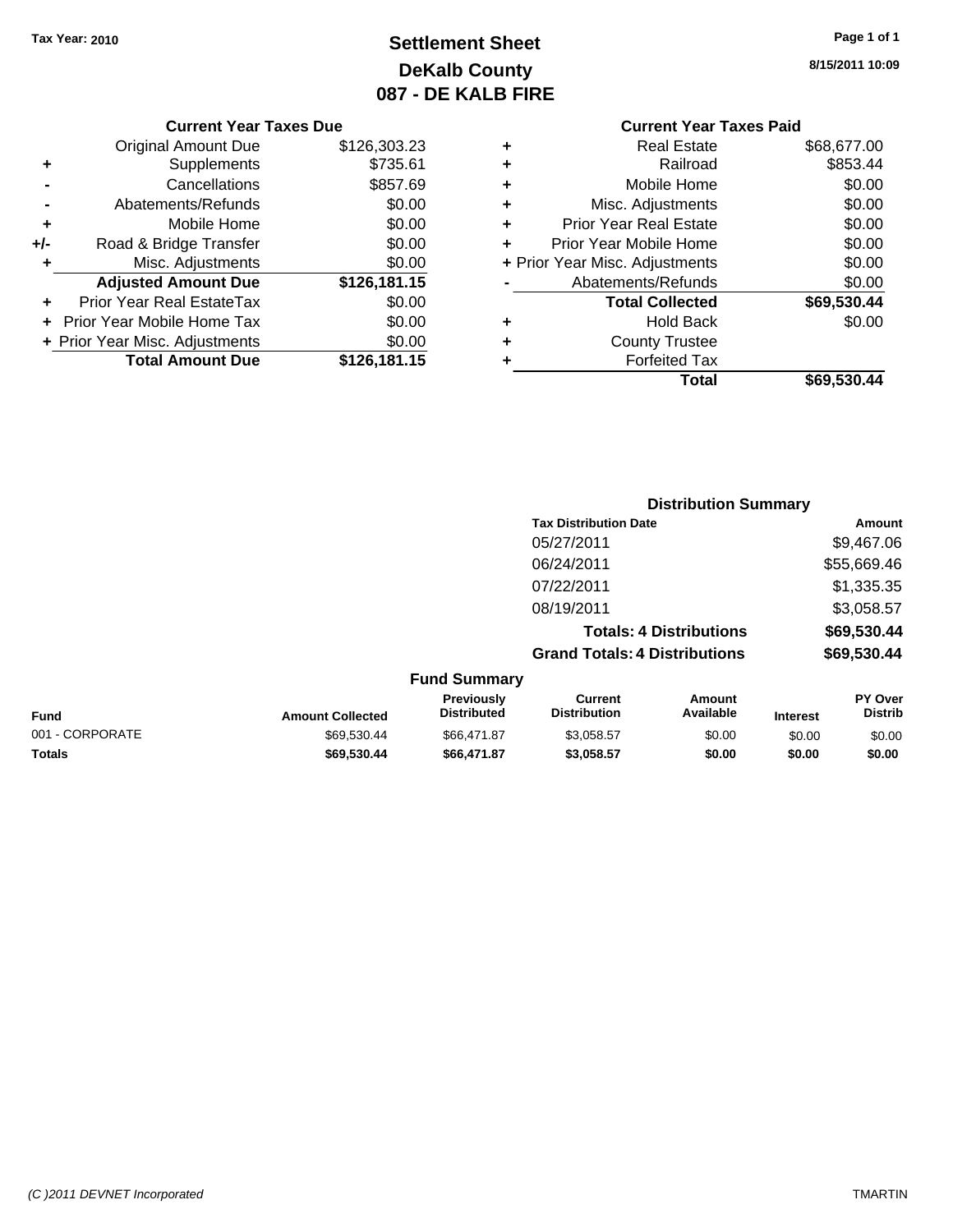## **Settlement Sheet Tax Year: 2010 Page 1 of 1 DeKalb County 088 - EARLVILLE FIRE**

**8/15/2011 10:09**

### **Current Year Taxes Due**

|     | <b>Original Amount Due</b>     | \$2,460.00 |
|-----|--------------------------------|------------|
| ٠   | Supplements                    | \$0.00     |
|     | Cancellations                  | \$0.00     |
|     | Abatements/Refunds             | \$0.00     |
| ٠   | Mobile Home                    | \$0.00     |
| +/- | Road & Bridge Transfer         | \$0.00     |
| ٠   | Misc. Adjustments              | \$0.00     |
|     | <b>Adjusted Amount Due</b>     | \$2,460.00 |
|     | Prior Year Real EstateTax      | \$0.00     |
|     | Prior Year Mobile Home Tax     | \$0.00     |
|     | + Prior Year Misc. Adjustments | \$0.00     |
|     | <b>Total Amount Due</b>        | \$2.460.00 |

| ٠ | Real Estate                    | \$1,398.78 |
|---|--------------------------------|------------|
| ٠ | Railroad                       | \$72.51    |
| ٠ | Mobile Home                    | \$0.00     |
| ٠ | Misc. Adjustments              | \$0.00     |
| ٠ | <b>Prior Year Real Estate</b>  | \$0.00     |
| ÷ | Prior Year Mobile Home         | \$0.00     |
|   | + Prior Year Misc. Adjustments | \$0.00     |
|   | Abatements/Refunds             | \$0.00     |
|   | <b>Total Collected</b>         | \$1,471.29 |
| ٠ | <b>Hold Back</b>               | \$0.00     |
| ٠ | <b>County Trustee</b>          |            |
| ٠ | <b>Forfeited Tax</b>           |            |
|   | Total                          | \$1.471.29 |
|   |                                |            |

|                         |                                  | <b>Distribution Summary</b>           |                                |                 |                           |
|-------------------------|----------------------------------|---------------------------------------|--------------------------------|-----------------|---------------------------|
|                         |                                  | <b>Tax Distribution Date</b>          |                                |                 | Amount                    |
|                         |                                  | 05/27/2011                            |                                |                 | \$388.54                  |
|                         |                                  | 06/24/2011                            |                                |                 | \$1,010.47                |
|                         |                                  | 07/22/2011                            |                                |                 | \$49.44                   |
|                         |                                  | 08/19/2011                            |                                |                 | \$22.84                   |
|                         |                                  |                                       | <b>Totals: 4 Distributions</b> |                 | \$1,471.29                |
|                         |                                  | <b>Grand Totals: 4 Distributions</b>  |                                |                 | \$1,471.29                |
|                         | <b>Fund Summary</b>              |                                       |                                |                 |                           |
| <b>Amount Collected</b> | Previously<br><b>Distributed</b> | <b>Current</b><br><b>Distribution</b> | Amount<br>Available            | <b>Interest</b> | PY Over<br><b>Distrib</b> |
| \$711 75                | \$700.70                         | \$11.05                               | <b>RO 00</b>                   | ደሰ ሰሰ           | ደሰ ሰሰ                     |

| <b>Fund</b>     | <b>Amount Collected</b> | <b>Distributed</b> | <b>Distribution</b> | Available | <b>Interest</b> | <b>Distrib</b> |
|-----------------|-------------------------|--------------------|---------------------|-----------|-----------------|----------------|
| 001 - CORPORATE | \$711.75                | \$700.70           | \$11.05             | \$0.00    | \$0.00          | \$0.00         |
| 064 - AMBULANCE | \$759.54                | \$747.75           | \$11.79             | \$0.00    | \$0.00          | \$0.00         |
| <b>Totals</b>   | \$1,471.29              | \$1,448.45         | \$22.84             | \$0.00    | \$0.00          | \$0.00         |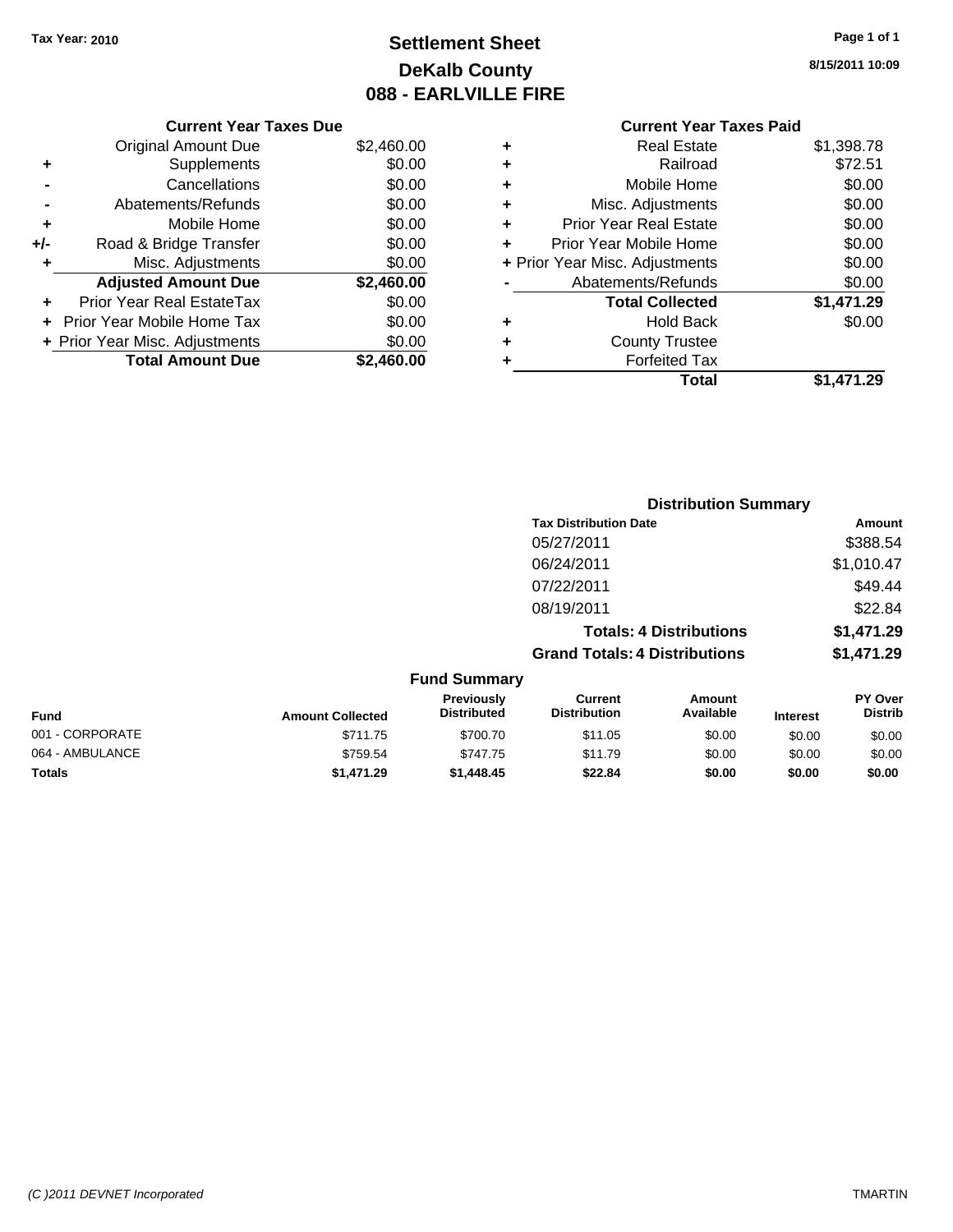## **Settlement Sheet Tax Year: 2010 Page 1 of 1 DeKalb County 089 - GENOA-KINGSTON FIRE**

**8/15/2011 10:09**

### **Current Year Taxes Paid**

|   | <b>Real Estate</b>             | \$501,516.41 |
|---|--------------------------------|--------------|
| ٠ | Railroad                       | \$2,601.50   |
| ٠ | Mobile Home                    | \$0.00       |
| ٠ | Misc. Adjustments              | \$110.46     |
| ٠ | <b>Prior Year Real Estate</b>  | (\$124.82)   |
| ٠ | Prior Year Mobile Home         | \$0.00       |
|   | + Prior Year Misc. Adjustments | \$0.00       |
|   | Abatements/Refunds             | \$4.95       |
|   | <b>Total Collected</b>         | \$504,098.60 |
| ٠ | <b>Hold Back</b>               | \$0.00       |
| ٠ | <b>County Trustee</b>          |              |
|   | <b>Forfeited Tax</b>           |              |
|   | Total                          | \$504.098.60 |

|     | <b>Current Year Taxes Due</b>  |              |
|-----|--------------------------------|--------------|
|     | <b>Original Amount Due</b>     | \$859,486.81 |
| ٠   | Supplements                    | \$5,979.10   |
|     | Cancellations                  | \$9,359.84   |
|     | Abatements/Refunds             | \$4.95       |
| ٠   | Mobile Home                    | \$0.00       |
| +/- | Road & Bridge Transfer         | \$0.00       |
| ٠   | Misc. Adjustments              | \$110.46     |
|     | <b>Adjusted Amount Due</b>     | \$856,211.58 |
|     | Prior Year Real EstateTax      | (\$124.82)   |
|     | Prior Year Mobile Home Tax     | \$0.00       |
|     | + Prior Year Misc. Adjustments | \$0.00       |
|     | <b>Total Amount Due</b>        | \$856,086.76 |
|     |                                |              |

| <b>Distribution Summary</b>  |             |
|------------------------------|-------------|
| <b>Tax Distribution Date</b> | Amount      |
| 05/27/2011                   | \$97,185.44 |

| <b>Grand Totals: 4 Distributions</b> | \$504,098.60 |
|--------------------------------------|--------------|
| <b>Totals: 4 Distributions</b>       | \$504,098.60 |
| 08/19/2011                           | \$50,481.43  |
| 07/22/2011                           | \$8,387.27   |
| 06/24/2011                           | \$348,044.46 |
| 05/27/2011                           | \$97,185.44  |

**Fund Summary**

| <b>Fund</b>                                   | <b>Amount Collected</b> | Previously<br><b>Distributed</b> | Current<br><b>Distribution</b> | Amount<br>Available | <b>Interest</b> | <b>PY Over</b><br><b>Distrib</b> |
|-----------------------------------------------|-------------------------|----------------------------------|--------------------------------|---------------------|-----------------|----------------------------------|
| 001 - CORPORATE                               | \$151.922.73            | \$136,708.89                     | \$15,213.84                    | \$0.00              | \$0.00          | \$0.00                           |
| 035 - TORT JUDGEMENTS/LIABILITY<br><b>INS</b> | \$34,579.14             | \$31.116.31                      | \$3,462.83                     | \$0.00              | \$0.00          | \$0.00                           |
| 064 - AMBULANCE                               | \$317,596.73            | \$285.791.97                     | \$31,804.76                    | \$0.00              | \$0.00          | \$0.00                           |
| <b>Totals</b>                                 | \$504.098.60            | \$453,617.17                     | \$50,481.43                    | \$0.00              | \$0.00          | \$0.00                           |

## **Miscellaneous Adjustment Detail**

|                         | Year Source           | <b>Account Type</b>       | <b>Amount Adjustment Description</b>                    |
|-------------------------|-----------------------|---------------------------|---------------------------------------------------------|
|                         | 2010 RE - Real Estate | <b>Back Tax Collected</b> | \$61.11 Lindgren Redemption 03-30-301-017 by TBA        |
|                         | 2010 RE - Real Estate | Back Tax Collected        | \$11.06 Ezam Properties Redemption 03-30-130-016 by TBA |
|                         | 2010 RE - Real Estate | Back Tax Collected        | \$15.22 Ezam Properties Redemption 03-30-130-018 by TBA |
|                         | 2010 RE - Real Estate | <b>Back Tax Collected</b> | \$23.07 Ezam Properties Redemption 03-30-130-022 by TBA |
| <b>Totals 4 entries</b> |                       |                           | \$110.46                                                |
|                         |                       |                           |                                                         |

**Year Source Account Type Amount Adjustment Description Totals \$4.95 1 entries**

**Year Source Account Type** 

**Abatement Detail**

\$4.95 03-19-401-005 PTAB Refund by TBA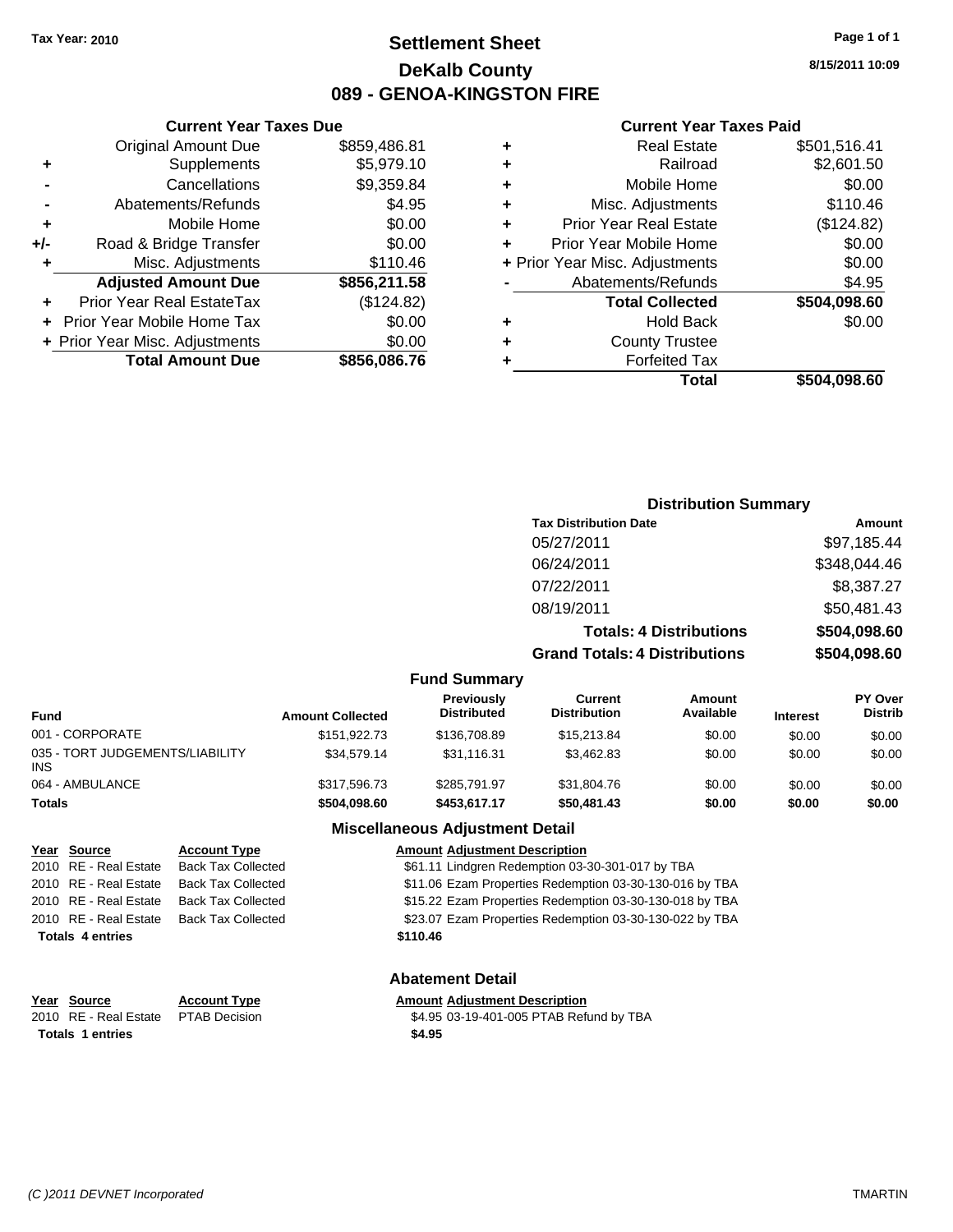## **Settlement Sheet Tax Year: 2010 Page 1 of 1 DeKalb County 090 - HAMPSHIRE FIRE**

**8/15/2011 10:09**

| Current Year Taxes Due |  |  |
|------------------------|--|--|
|                        |  |  |

|     | <b>Total Amount Due</b>           | \$24.410.57 |
|-----|-----------------------------------|-------------|
|     | + Prior Year Misc. Adjustments    | \$0.00      |
|     | <b>Prior Year Mobile Home Tax</b> | \$0.00      |
|     | Prior Year Real EstateTax         | \$0.00      |
|     | <b>Adjusted Amount Due</b>        | \$24,410.57 |
| ٠   | Misc. Adjustments                 | \$0.00      |
| +/- | Road & Bridge Transfer            | \$0.00      |
| ÷   | Mobile Home                       | \$0.00      |
|     | Abatements/Refunds                | \$0.00      |
|     | Cancellations                     | \$1,558.36  |
| ٠   | Supplements                       | \$1,505.53  |
|     | <b>Original Amount Due</b>        | \$24,463.40 |
|     |                                   |             |

| ٠ | <b>Real Estate</b>             | \$15,055.07 |
|---|--------------------------------|-------------|
| ٠ | Railroad                       | \$218.40    |
| ٠ | Mobile Home                    | \$0.00      |
| ٠ | Misc. Adjustments              | \$0.00      |
| ٠ | <b>Prior Year Real Estate</b>  | \$0.00      |
| ٠ | Prior Year Mobile Home         | \$0.00      |
|   | + Prior Year Misc. Adjustments | \$0.00      |
|   | Abatements/Refunds             | \$0.00      |
|   | <b>Total Collected</b>         | \$15,273.47 |
| ٠ | <b>Hold Back</b>               | \$0.00      |
| ٠ | <b>County Trustee</b>          |             |
| ٠ | <b>Forfeited Tax</b>           |             |
|   | Total                          | \$15,273.47 |
|   |                                |             |

|                     | <b>Distribution Summary</b>          |             |
|---------------------|--------------------------------------|-------------|
|                     | <b>Tax Distribution Date</b>         | Amount      |
|                     | 05/27/2011                           | \$5,777.70  |
|                     | 06/24/2011                           | \$8,905.30  |
|                     | 07/22/2011                           | \$46.15     |
|                     | 08/19/2011                           | \$544.32    |
|                     | <b>Totals: 4 Distributions</b>       | \$15,273.47 |
|                     | <b>Grand Totals: 4 Distributions</b> | \$15,273.47 |
| <b>Fund Summary</b> |                                      |             |

| <b>Fund</b>                 | <b>Amount Collected</b> | <b>Previously</b><br><b>Distributed</b> | Current<br><b>Distribution</b> | Amount<br>Available | <b>Interest</b> | <b>PY Over</b><br><b>Distrib</b> |
|-----------------------------|-------------------------|-----------------------------------------|--------------------------------|---------------------|-----------------|----------------------------------|
| 001 - CORPORATE             | \$8.681.19              | \$8.371.80                              | \$309.39                       | \$0.00              | \$0.00          | \$0.00                           |
| 013 - FIREFIGHTER'S PENSION | \$148.23                | \$142.95                                | \$5.28                         | \$0.00              | \$0.00          | \$0.00                           |
| 064 - AMBULANCE             | \$6,444.05              | \$6.214.40                              | \$229.65                       | \$0.00              | \$0.00          | \$0.00                           |
| <b>Totals</b>               | \$15,273,47             | \$14.729.15                             | \$544.32                       | \$0.00              | \$0.00          | \$0.00                           |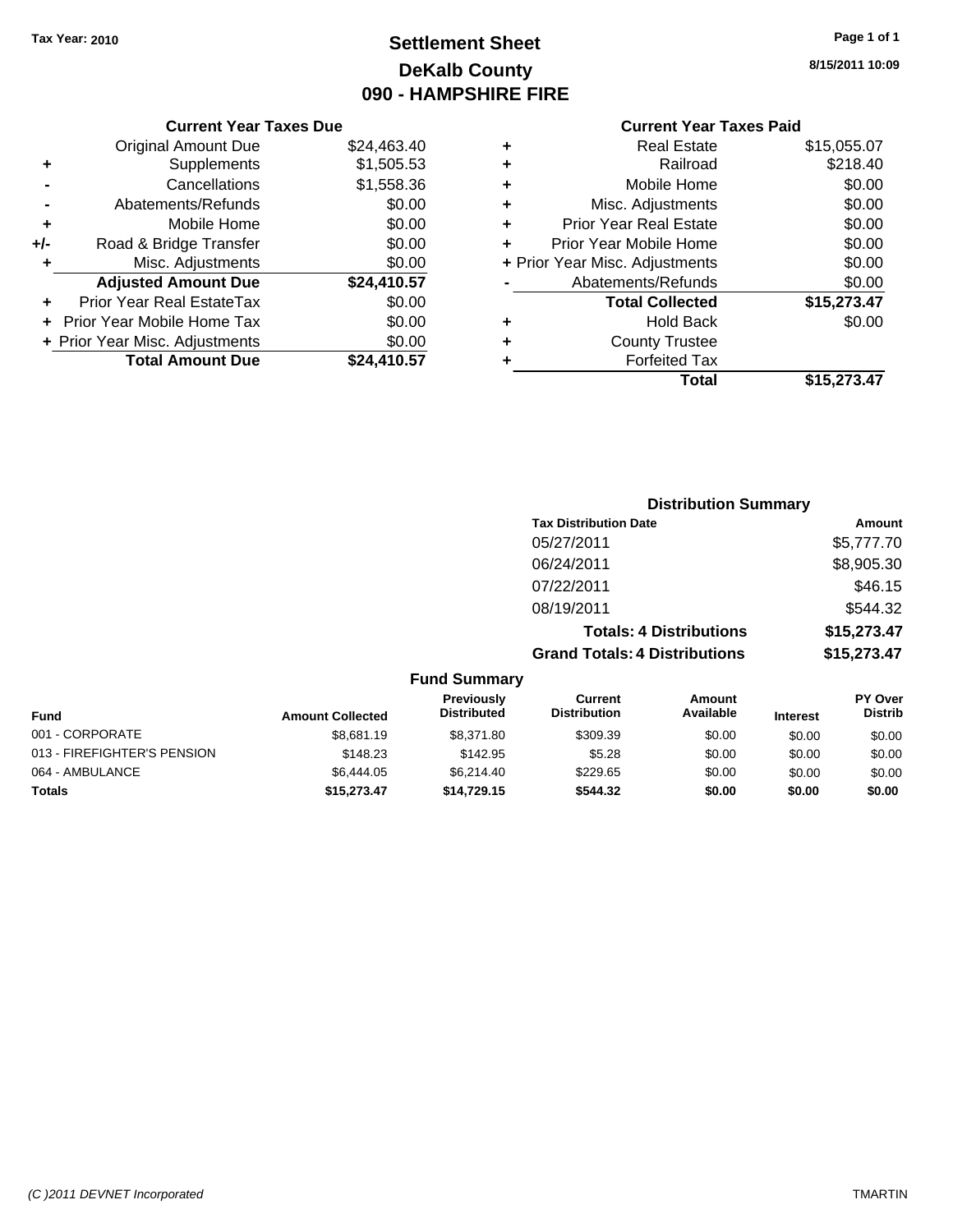## **Settlement Sheet Tax Year: 2010 Page 1 of 1 DeKalb County 091 - HINCKLEY FIRE**

**8/15/2011 10:09**

|     | <b>Original Amount Due</b>     | \$234,344.00 |
|-----|--------------------------------|--------------|
| ٠   | Supplements                    | \$873.42     |
|     | Cancellations                  | \$983.23     |
|     | Abatements/Refunds             | \$0.00       |
| ٠   | Mobile Home                    | \$0.00       |
| +/- | Road & Bridge Transfer         | \$0.00       |
| ÷   | Misc. Adjustments              | \$50.03      |
|     | <b>Adjusted Amount Due</b>     | \$234,284.22 |
|     | Prior Year Real EstateTax      | \$0.00       |
|     | Prior Year Mobile Home Tax     | \$0.00       |
|     | + Prior Year Misc. Adjustments | \$0.00       |
|     | <b>Total Amount Due</b>        | \$234,284.22 |

| ٠ | <b>Real Estate</b>             | \$132,371.88 |
|---|--------------------------------|--------------|
| ÷ | Railroad                       | \$817.02     |
| ٠ | Mobile Home                    | \$0.00       |
| ٠ | Misc. Adjustments              | \$50.03      |
| ٠ | <b>Prior Year Real Estate</b>  | \$0.00       |
| ٠ | Prior Year Mobile Home         | \$0.00       |
|   | + Prior Year Misc. Adjustments | \$0.00       |
|   | Abatements/Refunds             | \$0.00       |
|   | <b>Total Collected</b>         | \$133,238.93 |
| ٠ | <b>Hold Back</b>               | \$0.00       |
| ٠ | <b>County Trustee</b>          |              |
| ٠ | <b>Forfeited Tax</b>           |              |
|   | Total                          | \$133,238.93 |
|   |                                |              |

|                 |                         |                                        |                                       | <b>Distribution Summary</b>    |                 |                           |
|-----------------|-------------------------|----------------------------------------|---------------------------------------|--------------------------------|-----------------|---------------------------|
|                 |                         |                                        | <b>Tax Distribution Date</b>          |                                |                 | Amount                    |
|                 |                         |                                        | 05/27/2011                            |                                |                 | \$27,443.74               |
|                 |                         |                                        | 06/24/2011                            |                                |                 | \$92,376.27               |
|                 |                         |                                        | 07/22/2011                            |                                |                 | \$1,864.10                |
|                 |                         |                                        | 08/19/2011                            |                                |                 | \$11,554.82               |
|                 |                         |                                        |                                       | <b>Totals: 4 Distributions</b> |                 | \$133,238.93              |
|                 |                         |                                        | <b>Grand Totals: 4 Distributions</b>  |                                |                 | \$133,238.93              |
|                 |                         | <b>Fund Summary</b>                    |                                       |                                |                 |                           |
| Fund            | <b>Amount Collected</b> | Previously<br><b>Distributed</b>       | <b>Current</b><br><b>Distribution</b> | Amount<br>Available            | <b>Interest</b> | PY Over<br><b>Distrib</b> |
| 001 - CORPORATE | \$133,238.93            | \$121,684.11                           | \$11,554.82                           | \$0.00                         | \$0.00          | \$0.00                    |
| Totals          | \$133,238.93            | \$121,684.11                           | \$11,554.82                           | \$0.00                         | \$0.00          | \$0.00                    |
|                 |                         | <b>Miscellaneous Adjustment Detail</b> |                                       |                                |                 |                           |

| Year Source             | <b>Account Type</b>                        | <b>Amount Adjustment Description</b>                            |
|-------------------------|--------------------------------------------|-----------------------------------------------------------------|
| 2010 RE - Real Estate   | Back Tax Collected                         | \$11.23 Nielsen Redemption 15-16-151-019 by TBA                 |
| 2010 RE - Real Estate   | Back Tax Collected                         | \$4.66 Popp Redemption 15-15-427-007 by TBA                     |
|                         | 2010 RE - Real Estate Paymt In Lieu of Tax | \$34.14 Sunset View Apartments-Housing Authority Payment by TBA |
| <b>Totals 3 entries</b> |                                            | \$50.03                                                         |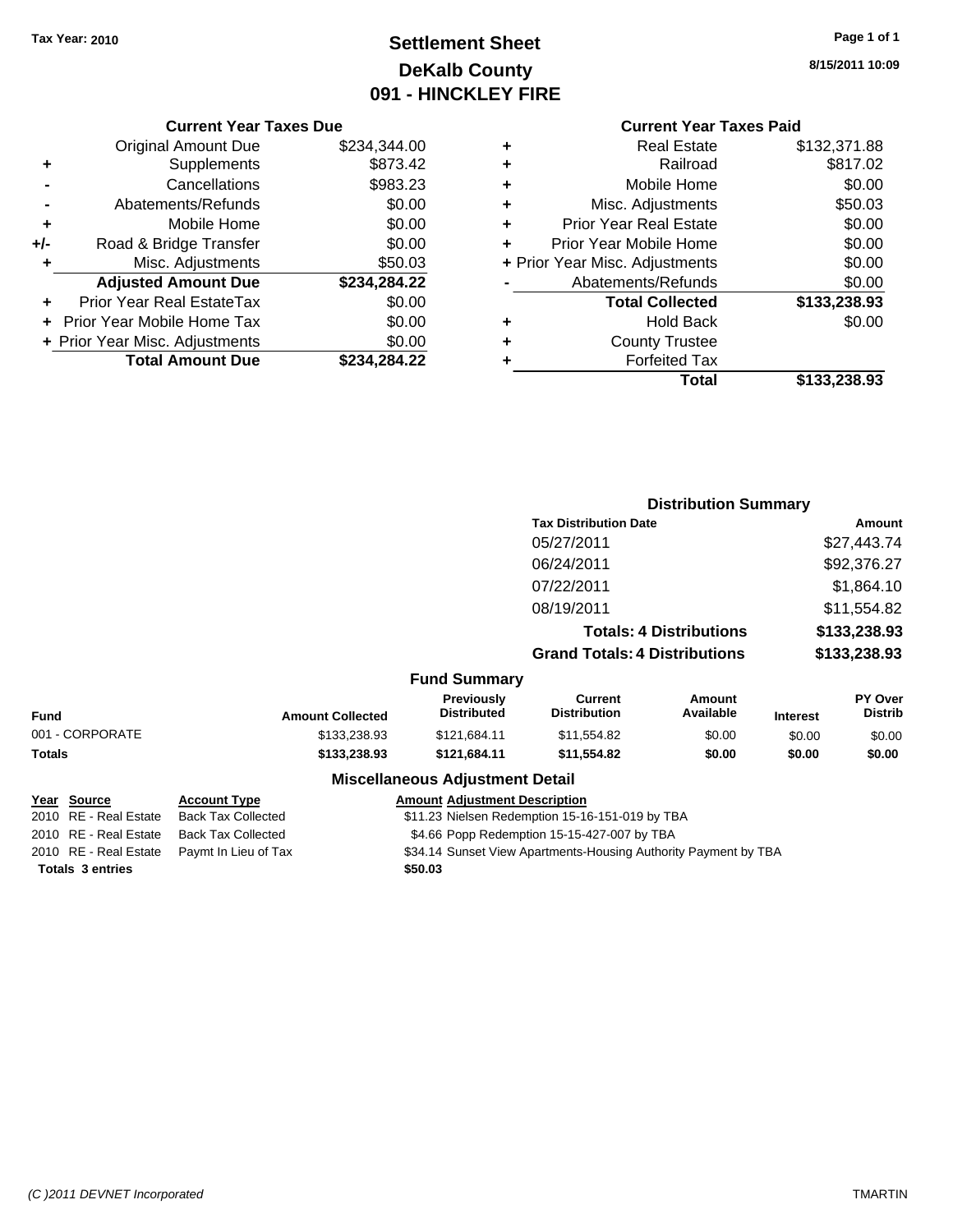## **Settlement Sheet Tax Year: 2010 Page 1 of 1 DeKalb County 092 - KIRKLAND FIRE**

### **8/15/2011 10:09**

### **Current Year Taxes Paid**

| ٠ | <b>Real Estate</b>             | \$183,599.69 |
|---|--------------------------------|--------------|
| ٠ | Railroad                       | \$1,123.69   |
| ٠ | Mobile Home                    | \$0.00       |
| ٠ | Misc. Adjustments              | \$0.00       |
| ٠ | <b>Prior Year Real Estate</b>  | \$0.00       |
|   | Prior Year Mobile Home         | \$0.00       |
|   | + Prior Year Misc. Adjustments | \$0.00       |
|   | Abatements/Refunds             | \$0.00       |
|   | <b>Total Collected</b>         | \$184,723.38 |
| ٠ | <b>Hold Back</b>               | \$0.00       |
| ٠ | <b>County Trustee</b>          |              |
|   | <b>Forfeited Tax</b>           |              |
|   | Total                          | \$184.723.38 |

|     | <b>Current Year Taxes Due</b>     |              |  |  |
|-----|-----------------------------------|--------------|--|--|
|     | <b>Original Amount Due</b>        | \$308,425.73 |  |  |
| ٠   | Supplements                       | \$1,619.27   |  |  |
|     | Cancellations                     | \$1,987.80   |  |  |
|     | Abatements/Refunds                | \$0.00       |  |  |
| ٠   | Mobile Home                       | \$0.00       |  |  |
| +/- | Road & Bridge Transfer            | \$0.00       |  |  |
| ٠   | Misc. Adjustments                 | \$0.00       |  |  |
|     | <b>Adjusted Amount Due</b>        | \$308,057.20 |  |  |
|     | Prior Year Real EstateTax         | \$0.00       |  |  |
|     | <b>Prior Year Mobile Home Tax</b> | \$0.00       |  |  |
|     | + Prior Year Misc. Adjustments    | \$0.00       |  |  |
|     | <b>Total Amount Due</b>           | \$308,057.20 |  |  |

### **Distribution Summary**

| <b>Tax Distribution Date</b>         | Amount       |
|--------------------------------------|--------------|
| 05/27/2011                           | \$41,304.66  |
| 06/24/2011                           | \$121,693.09 |
| 07/22/2011                           | \$2,882.97   |
| 08/19/2011                           | \$18,842.66  |
| <b>Totals: 4 Distributions</b>       | \$184,723.38 |
| <b>Grand Totals: 4 Distributions</b> | \$184,723.38 |

| <b>Fund</b>                                         | <b>Amount Collected</b> | Previously<br><b>Distributed</b> | Current<br><b>Distribution</b> | Amount<br>Available | <b>Interest</b> | <b>PY Over</b><br><b>Distrib</b> |
|-----------------------------------------------------|-------------------------|----------------------------------|--------------------------------|---------------------|-----------------|----------------------------------|
| 001 - CORPORATE                                     | \$107,033.34            | \$96,115.44                      | \$10,917.90                    | \$0.00              | \$0.00          | \$0.00                           |
| 027 - AUDIT                                         | \$1,214.56              | \$1,090.67                       | \$123.89                       | \$0.00              | \$0.00          | \$0.00                           |
| 035 - TORT JUDGMENTS, LIABILITY<br><b>INSURANCE</b> | \$6.571.54              | \$5.901.21                       | \$670.33                       | \$0.00              | \$0.00          | \$0.00                           |
| 062 - WORKERS COMPENSATION                          | \$4.105.47              | \$3.686.69                       | \$418.78                       | \$0.00              | \$0.00          | \$0.00                           |
| 064 - AMBULANCE                                     | \$65.798.47             | \$59.086.71                      | \$6.711.76                     | \$0.00              | \$0.00          | \$0.00                           |
| <b>Totals</b>                                       | \$184,723,38            | \$165,880.72                     | \$18,842.66                    | \$0.00              | \$0.00          | \$0.00                           |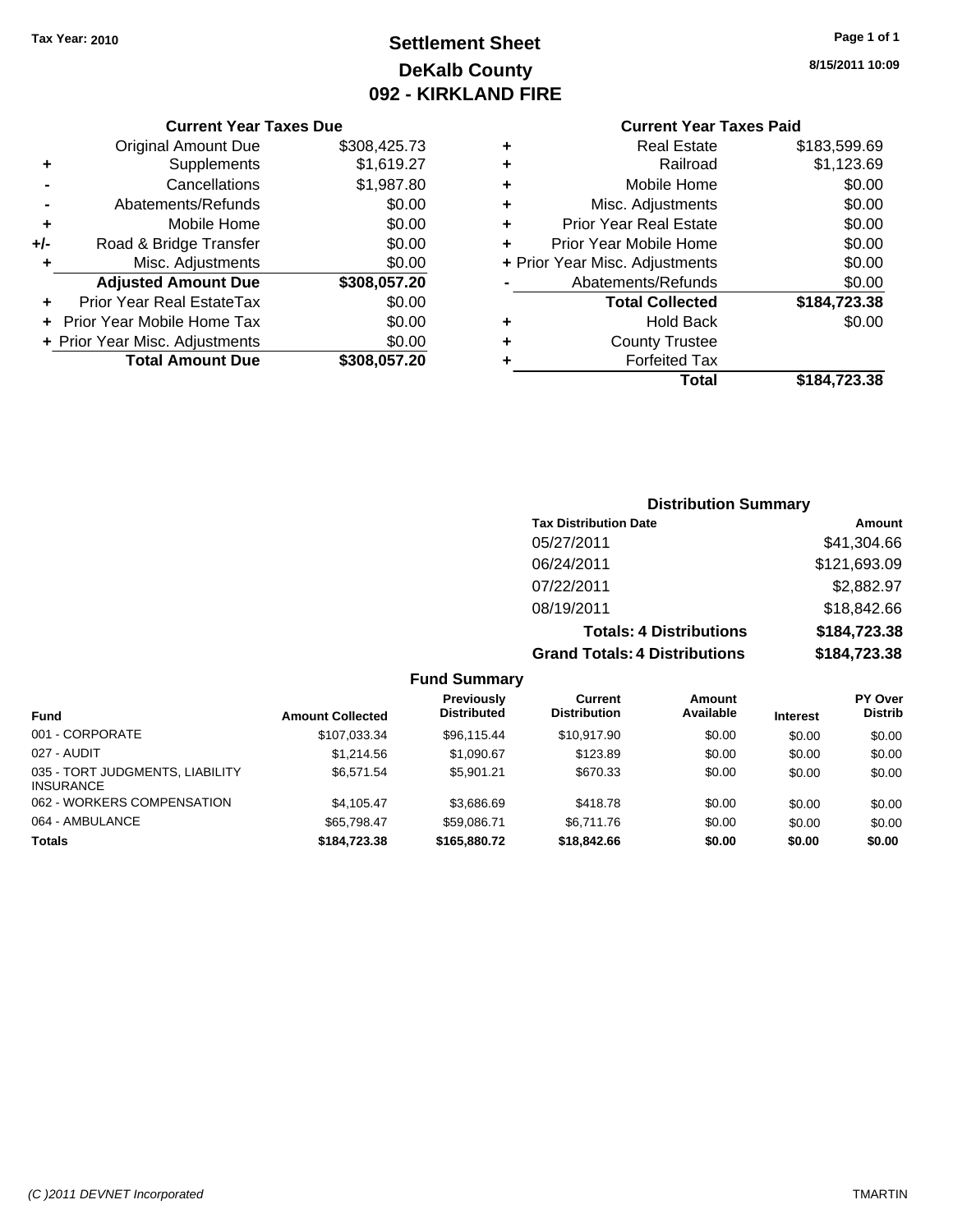## **Settlement Sheet Tax Year: 2010 Page 1 of 1 DeKalb County 093 - LEE FIRE**

**8/15/2011 10:09**

|                                          | <b>Current Year Taxes Paid</b> |             |  |
|------------------------------------------|--------------------------------|-------------|--|
| ٠                                        | <b>Real Estate</b>             | \$22,481.80 |  |
| ٠                                        | Railroad                       | \$317.63    |  |
| ٠                                        | Mobile Home                    | \$0.00      |  |
| ٠                                        | Misc. Adjustments              | \$0.00      |  |
| ٠                                        | <b>Prior Year Real Estate</b>  | \$0.00      |  |
| ÷                                        | Prior Year Mobile Home         | \$0.00      |  |
| \$0.00<br>+ Prior Year Misc. Adjustments |                                |             |  |
|                                          | Abatements/Refunds             | \$0.00      |  |
|                                          | <b>Total Collected</b>         | \$22,799.43 |  |
| ٠                                        | <b>Hold Back</b>               | \$0.00      |  |
|                                          | <b>County Trustee</b>          |             |  |
|                                          | <b>Forfeited Tax</b>           |             |  |
|                                          | Total                          | \$22.799.43 |  |

|     | <b>Current Year Taxes Due</b>  |             |
|-----|--------------------------------|-------------|
|     | <b>Original Amount Due</b>     | \$43,669.77 |
| ٠   | Supplements                    | \$423.00    |
|     | Cancellations                  | \$459.79    |
|     | Abatements/Refunds             | \$0.00      |
| ٠   | Mobile Home                    | \$0.00      |
| +/- | Road & Bridge Transfer         | \$0.00      |
|     | Misc. Adjustments              | \$0.00      |
|     | <b>Adjusted Amount Due</b>     | \$43,632.98 |
| ٠   | Prior Year Real EstateTax      | \$0.00      |
|     | Prior Year Mobile Home Tax     | \$0.00      |
|     | + Prior Year Misc. Adjustments | \$0.00      |
|     | <b>Total Amount Due</b>        | \$43,632.98 |
|     |                                |             |

|                                 |                         | <b>Distribution Summary</b>      |                                       |                                |                 |                           |
|---------------------------------|-------------------------|----------------------------------|---------------------------------------|--------------------------------|-----------------|---------------------------|
|                                 |                         |                                  | <b>Tax Distribution Date</b>          |                                |                 | Amount                    |
|                                 |                         |                                  | 05/27/2011                            |                                |                 | \$2,658.51                |
|                                 |                         |                                  | 06/24/2011                            |                                |                 | \$18,840.77               |
|                                 |                         |                                  | 07/22/2011                            |                                |                 | \$631.42                  |
|                                 |                         |                                  | 08/19/2011                            |                                |                 | \$668.73                  |
|                                 |                         |                                  |                                       | <b>Totals: 4 Distributions</b> |                 | \$22,799.43               |
|                                 |                         |                                  | <b>Grand Totals: 4 Distributions</b>  |                                |                 | \$22,799.43               |
|                                 |                         | <b>Fund Summary</b>              |                                       |                                |                 |                           |
| <b>Fund</b>                     | <b>Amount Collected</b> | Previously<br><b>Distributed</b> | <b>Current</b><br><b>Distribution</b> | <b>Amount</b><br>Available     | <b>Interest</b> | PY Over<br><b>Distrib</b> |
| 001 - CORPORATE                 | \$14,048.38             | \$13,636.33                      | \$412.05                              | \$0.00                         | \$0.00          | \$0.00                    |
| 035 - TORT JUDGEMENTS/LIABILITY | \$1,561.03              | \$1,515.24                       | \$45.79                               | \$0.00                         | \$0.00          | \$0.00                    |

064 - AMBULANCE \$7,190.02 \$6,979.13 \$210.89 \$0.00 \$0.00 \$0.00 **Totals \$22,799.43 \$22,130.70 \$668.73 \$0.00 \$0.00 \$0.00**

INS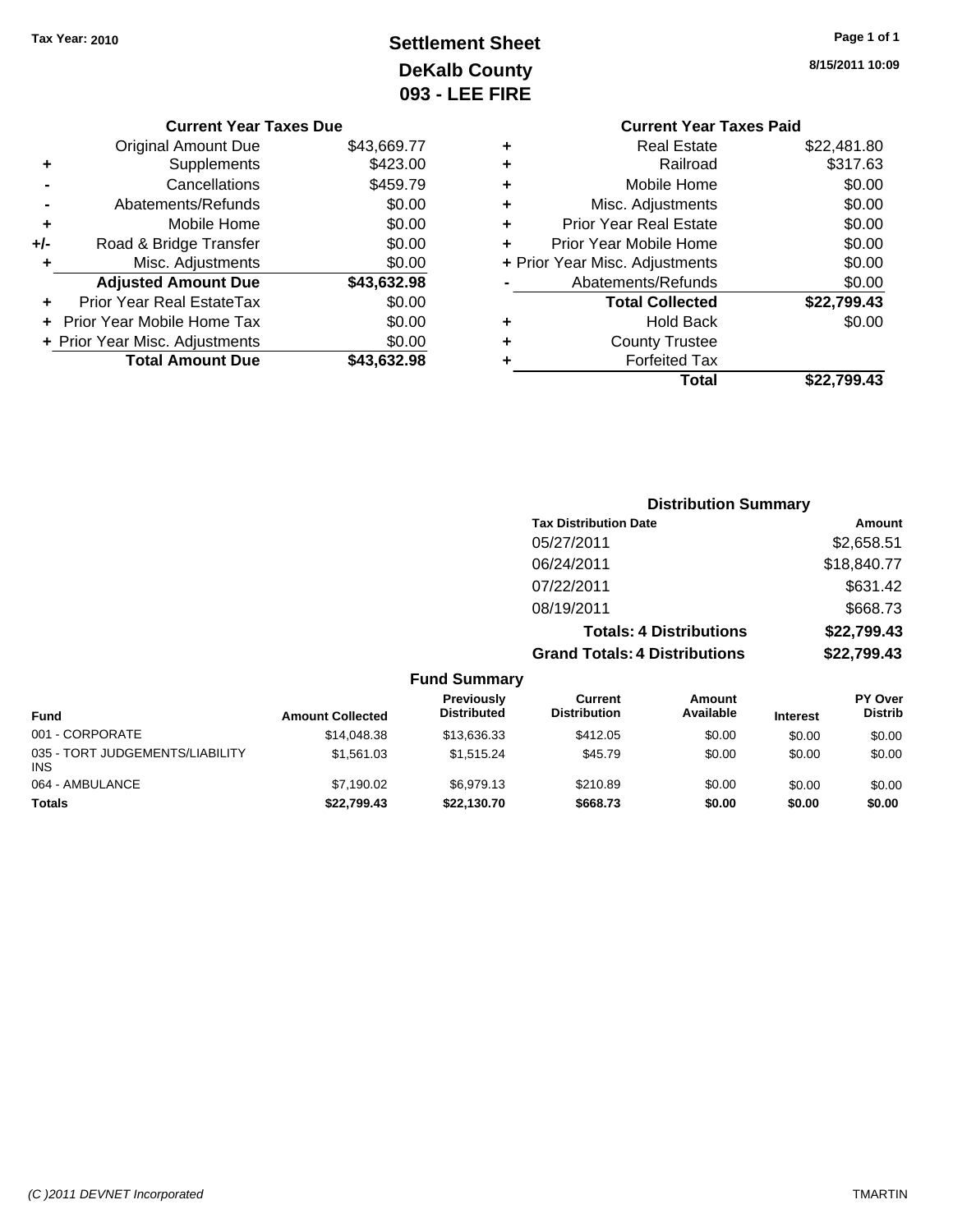## **Settlement Sheet Tax Year: 2010 Page 1 of 1 DeKalb County 094 - LELAND FIRE**

**8/15/2011 10:09**

### **Current Year Taxes Due**

|     | <b>Original Amount Due</b>     | \$23,878.18 |
|-----|--------------------------------|-------------|
| ٠   | Supplements                    | \$0.00      |
|     | Cancellations                  | \$0.00      |
|     | Abatements/Refunds             | \$0.00      |
| ٠   | Mobile Home                    | \$0.00      |
| +/- | Road & Bridge Transfer         | \$0.00      |
| ÷   | Misc. Adjustments              | \$0.00      |
|     | <b>Adjusted Amount Due</b>     | \$23,878.18 |
|     | Prior Year Real EstateTax      | \$0.00      |
|     | Prior Year Mobile Home Tax     | \$0.00      |
|     | + Prior Year Misc. Adjustments | \$0.00      |
|     | <b>Total Amount Due</b>        | \$23,878.18 |

### **Current Year Taxes Paid +** Real Estate \$14,677.58 **+** Railroad \$0.00 **+** Mobile Home \$0.00 **+** Misc. Adjustments \$0.00 **+** Prior Year Real Estate \$0.00 **+** Prior Year Mobile Home \$0.00

|           | Total                          | \$14,677.58 |
|-----------|--------------------------------|-------------|
| ÷         | <b>Forfeited Tax</b>           |             |
|           | <b>County Trustee</b>          |             |
| $\ddot{}$ | <b>Hold Back</b>               | \$0.00      |
|           | <b>Total Collected</b>         | \$14,677.58 |
|           | Abatements/Refunds             | \$0.00      |
|           | + Prior Year Misc. Adjustments | \$0.00      |

|                     |                                      | <b>Distribution Summary</b>    |                |  |  |  |
|---------------------|--------------------------------------|--------------------------------|----------------|--|--|--|
|                     | <b>Tax Distribution Date</b>         |                                | Amount         |  |  |  |
|                     | 05/27/2011                           |                                | \$3,293.60     |  |  |  |
|                     | 06/24/2011                           |                                | \$10,410.36    |  |  |  |
|                     | 07/22/2011                           |                                | \$200.95       |  |  |  |
|                     | 08/19/2011                           |                                | \$772.67       |  |  |  |
|                     |                                      | <b>Totals: 4 Distributions</b> | \$14,677.58    |  |  |  |
|                     | <b>Grand Totals: 4 Distributions</b> |                                | \$14,677.58    |  |  |  |
| <b>Fund Summary</b> |                                      |                                |                |  |  |  |
| Previously          | Current                              | Amount                         | <b>PY Over</b> |  |  |  |

| <b>Fund</b>     | <b>Amount Collected</b> | Previously<br>Distributed | Current<br><b>Distribution</b> | Amount<br>Available | <b>Interest</b> | PY Over<br>Distrib |
|-----------------|-------------------------|---------------------------|--------------------------------|---------------------|-----------------|--------------------|
| 001 - CORPORATE | \$14.677.58             | \$13.904.91               | \$772.67                       | \$0.00              | \$0.00          | \$0.00             |
| <b>Totals</b>   | \$14.677.58             | \$13.904.91               | \$772.67                       | \$0.00              | \$0.00          | \$0.00             |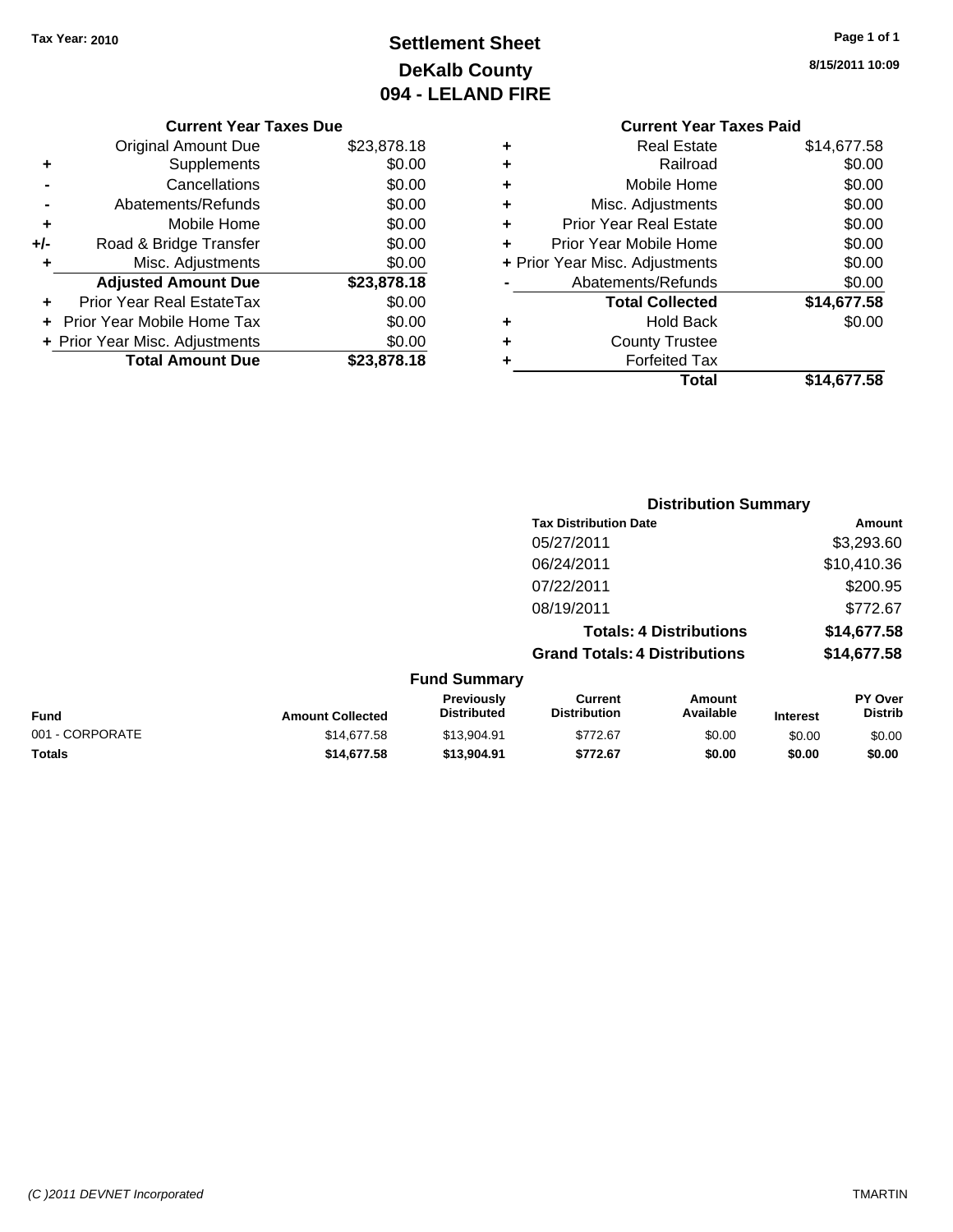## **Settlement Sheet Tax Year: 2010 Page 1 of 1 DeKalb County 095 - MALTA FIRE**

**8/15/2011 10:09**

|   | <b>Current Year Taxes Paid</b> |             |
|---|--------------------------------|-------------|
| ٠ | <b>Real Estate</b>             | \$45,882.54 |
| ٠ | Railroad                       | \$717.07    |
| ٠ | Mobile Home                    | \$0.00      |
| ٠ | Misc. Adjustments              | \$0.00      |
| ٠ | <b>Prior Year Real Estate</b>  | \$0.00      |
| ÷ | Prior Year Mobile Home         | \$0.00      |
|   | + Prior Year Misc. Adjustments | \$0.00      |
|   | Abatements/Refunds             | \$0.94      |
|   | <b>Total Collected</b>         | \$46,598.67 |
| ٠ | <b>Hold Back</b>               | \$0.00      |
| ÷ | <b>County Trustee</b>          |             |
|   | <b>Forfeited Tax</b>           |             |
|   | Total                          | \$46,598.67 |

|     | <b>Current Year Taxes Due</b>  |             |
|-----|--------------------------------|-------------|
|     | <b>Original Amount Due</b>     | \$82,501.66 |
| ٠   | Supplements                    | \$180.47    |
|     | Cancellations                  | \$208.67    |
|     | Abatements/Refunds             | \$0.94      |
| ٠   | Mobile Home                    | \$0.00      |
| +/- | Road & Bridge Transfer         | \$0.00      |
| ٠   | Misc. Adjustments              | \$0.00      |
|     | <b>Adjusted Amount Due</b>     | \$82,472.52 |
|     | Prior Year Real EstateTax      | \$0.00      |
|     | Prior Year Mobile Home Tax     | \$0.00      |
|     | + Prior Year Misc. Adjustments | \$0.00      |
|     | <b>Total Amount Due</b>        | \$82.472.52 |

|                    |                     |                         |                                      | <b>Distribution Summary</b>           |                                |                 |                                  |  |
|--------------------|---------------------|-------------------------|--------------------------------------|---------------------------------------|--------------------------------|-----------------|----------------------------------|--|
|                    |                     |                         |                                      | <b>Tax Distribution Date</b>          |                                |                 | Amount                           |  |
|                    |                     |                         |                                      | 05/27/2011                            |                                |                 | \$7,211.18                       |  |
|                    |                     |                         |                                      | 06/24/2011                            |                                |                 | \$35,977.03                      |  |
|                    |                     |                         |                                      | 07/22/2011                            |                                |                 | \$900.83                         |  |
|                    |                     |                         |                                      | 08/19/2011                            |                                |                 | \$2,509.63                       |  |
|                    |                     |                         |                                      |                                       | <b>Totals: 4 Distributions</b> |                 | \$46,598.67                      |  |
|                    |                     |                         |                                      | <b>Grand Totals: 4 Distributions</b>  |                                |                 | \$46,598.67                      |  |
|                    |                     |                         | <b>Fund Summary</b>                  |                                       |                                |                 |                                  |  |
| <b>Fund</b>        |                     | <b>Amount Collected</b> | Previously<br><b>Distributed</b>     | <b>Current</b><br><b>Distribution</b> | Amount<br>Available            | <b>Interest</b> | <b>PY Over</b><br><b>Distrib</b> |  |
| 001 - CORPORATE    |                     | \$46,598.67             | \$44,089.04                          | \$2,509.63                            | \$0.00                         | \$0.00          | \$0.00                           |  |
| Totals             |                     | \$46,598.67             | \$44,089.04                          | \$2,509.63                            | \$0.00                         | \$0.00          | \$0.00                           |  |
|                    |                     |                         | <b>Abatement Detail</b>              |                                       |                                |                 |                                  |  |
| <u>Year Source</u> | <b>Account Type</b> |                         | <b>Amount Adjustment Description</b> |                                       |                                |                 |                                  |  |

**Totals \$0.94 1 entries**

2010 RE - Real Estate PTAB Decision \$0.94 07-22-474-003 PTAB Refund by TBA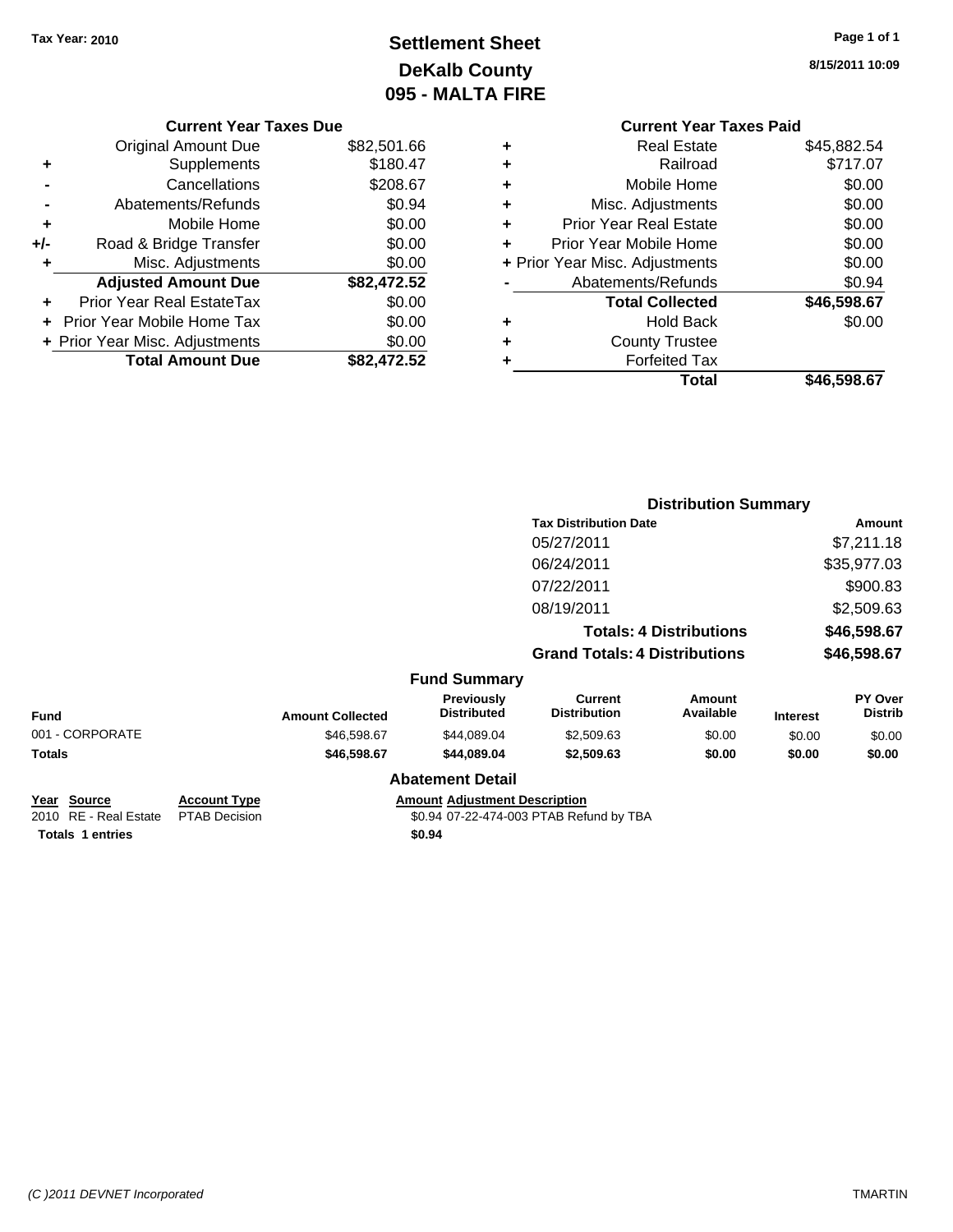**+** Supplements **-** Cancellations **-** Abatements/Refunds **+** Mobile Home **+/-** Road & Bridge Transfer **+** Misc. Adjustments

**+** Prior Year Real EstateTax \$0.00 **+** Prior Year Mobile Home Tax **+ Prior Year Misc. Adjustments** 

## **Settlement Sheet Tax Year: 2010 Page 1 of 1 DeKalb County 096 - MAPLE PARK FIRE**

**8/15/2011 10:09**

### **Current Year Taxes Paid**

| <b>Current Year Taxes Due</b> |              |   | <b>Current Year Taxes Paid</b> |             |
|-------------------------------|--------------|---|--------------------------------|-------------|
| Original Amount Due           | \$158,774.33 | ٠ | <b>Real Estate</b>             | \$90,952.12 |
| Supplements                   | \$755.89     | ٠ | Railroad                       | \$1,295.63  |
| Cancellations                 | \$796.40     | ٠ | Mobile Home                    | \$0.00      |
| Abatements/Refunds            | \$0.00       | ٠ | Misc. Adjustments              | \$0.00      |
| Mobile Home                   | \$0.00       | ٠ | <b>Prior Year Real Estate</b>  | \$0.00      |
| Road & Bridge Transfer        | \$0.00       | ÷ | Prior Year Mobile Home         | \$0.00      |
| Misc. Adjustments             | \$0.00       |   | + Prior Year Misc. Adjustments | \$0.00      |
| <b>Adjusted Amount Due</b>    | \$158,733.82 |   | Abatements/Refunds             | \$0.00      |
| ior Year Real EstateTax       | \$0.00       |   | <b>Total Collected</b>         | \$92,247.75 |
| r Year Mobile Home Tax        | \$0.00       | ٠ | <b>Hold Back</b>               | \$0.00      |
| Year Misc. Adjustments        | \$0.00       | ٠ | <b>County Trustee</b>          |             |
| <b>Total Amount Due</b>       | \$158,733.82 |   | <b>Forfeited Tax</b>           |             |
|                               |              |   | Total                          | \$92,247.75 |

## **Distribution Summary Tax Distribution Date Amount**

| <b>Grand Totals: 4 Distributions</b> | \$92,247.75 |
|--------------------------------------|-------------|
| <b>Totals: 4 Distributions</b>       | \$92,247.75 |
| 08/19/2011                           | \$8,316.73  |
| 07/22/2011                           | \$2,368.92  |
| 06/24/2011                           | \$60,764.76 |
| 05/27/2011                           | \$20,797.34 |
|                                      |             |

| <b>Fund</b>                                   | <b>Amount Collected</b> | Previously<br><b>Distributed</b> | Current<br><b>Distribution</b> | Amount<br>Available | <b>Interest</b> | PY Over<br><b>Distrib</b> |
|-----------------------------------------------|-------------------------|----------------------------------|--------------------------------|---------------------|-----------------|---------------------------|
| 001 - CORPORATE                               | \$43.894.90             | \$39.937.49                      | \$3.957.41                     | \$0.00              | \$0.00          | \$0.00                    |
| 013 - FIREFIGHTER'S PENSION                   | \$1.364.52              | \$1.241.50                       | \$123.02                       | \$0.00              | \$0.00          | \$0.00                    |
| 027 - AUDIT                                   | \$227.76                | \$207.23                         | \$20.53                        | \$0.00              | \$0.00          | \$0.00                    |
| 035 - TORT JUDGEMENTS/LIABILITY<br><b>INS</b> | \$10.795.66             | \$9.822.36                       | \$973.30                       | \$0.00              | \$0.00          | \$0.00                    |
| 064 - AMBULANCE                               | \$35.964.91             | \$32,722,44                      | \$3.242.47                     | \$0.00              | \$0.00          | \$0.00                    |
| <b>Totals</b>                                 | \$92,247.75             | \$83,931.02                      | \$8,316.73                     | \$0.00              | \$0.00          | \$0.00                    |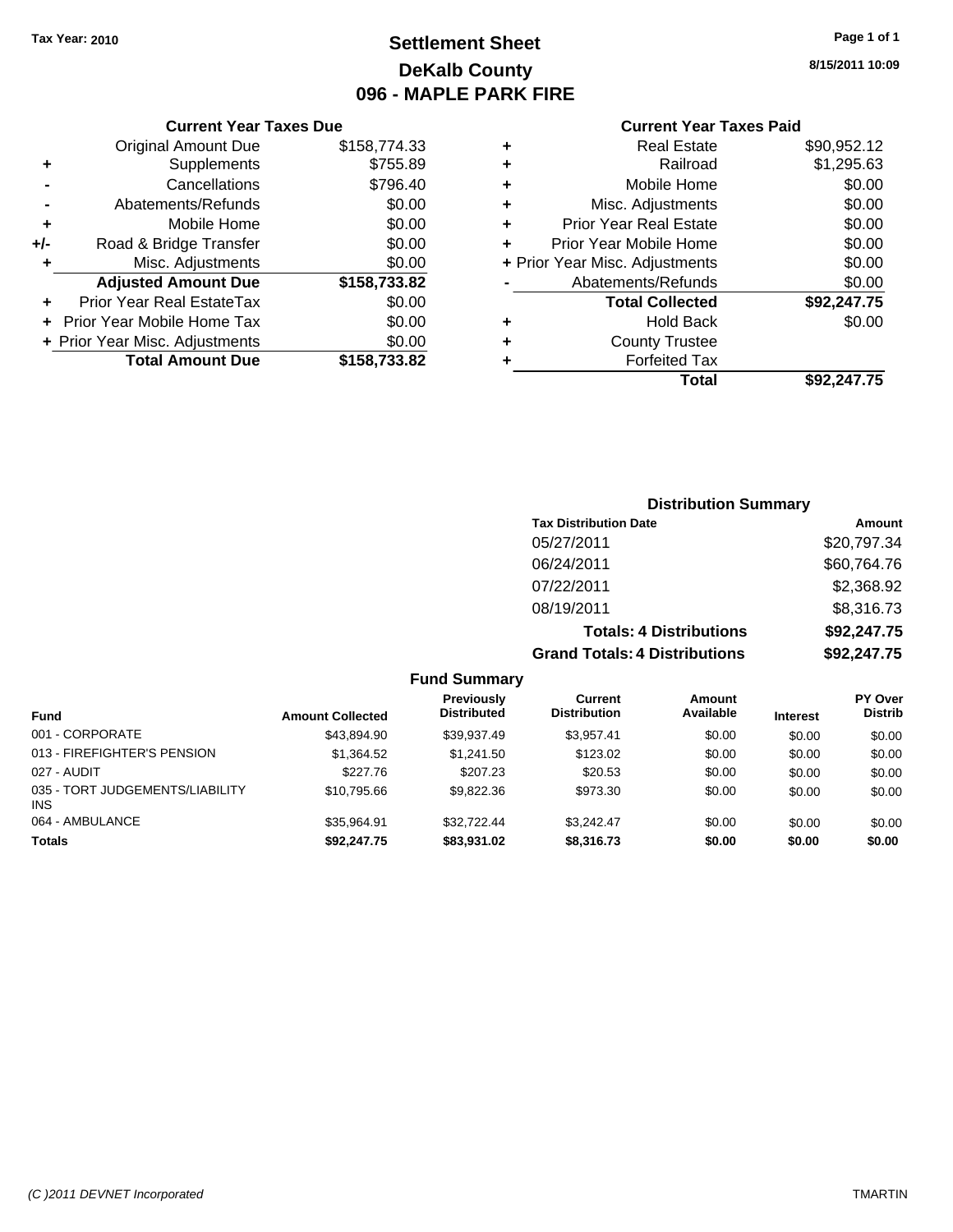## **Settlement Sheet Tax Year: 2010 Page 1 of 1 DeKalb County 097 - PAW PAW FIRE**

**8/15/2011 10:09**

**Total \$15,950.22**

| <b>Forfeited Tax</b>           |                                |
|--------------------------------|--------------------------------|
| <b>County Trustee</b>          |                                |
| <b>Hold Back</b>               | \$0.00                         |
| <b>Total Collected</b>         | \$15,950.22                    |
| Abatements/Refunds             | \$0.00                         |
|                                | \$0.00                         |
| Prior Year Mobile Home         | \$0.00                         |
| <b>Prior Year Real Estate</b>  | \$0.00                         |
| Misc. Adjustments              | \$0.00                         |
| Mobile Home                    | \$0.00                         |
| Railroad                       | \$553.84                       |
| <b>Real Estate</b>             | \$15,396.38                    |
| <b>Current Year Taxes Paid</b> |                                |
|                                | + Prior Year Misc. Adjustments |

|     | <b>Current Year Taxes Due</b>  |             |
|-----|--------------------------------|-------------|
|     | <b>Original Amount Due</b>     | \$29,969.43 |
| ٠   | Supplements                    | \$0.00      |
|     | Cancellations                  | \$0.00      |
|     | Abatements/Refunds             | \$0.00      |
| ٠   | Mobile Home                    | \$0.00      |
| +/- | Road & Bridge Transfer         | \$0.00      |
|     | Misc. Adjustments              | \$0.00      |
|     | <b>Adjusted Amount Due</b>     | \$29,969.43 |
|     | Prior Year Real EstateTax      | \$0.00      |
|     | Prior Year Mobile Home Tax     | \$0.00      |
|     | + Prior Year Misc. Adjustments | \$0.00      |
|     | <b>Total Amount Due</b>        | \$29.969.43 |
|     |                                |             |

|                     |                                      | <b>Distribution Summary</b>    |                |
|---------------------|--------------------------------------|--------------------------------|----------------|
|                     | <b>Tax Distribution Date</b>         |                                | Amount         |
|                     | 05/27/2011                           |                                | \$2,372.97     |
|                     | 06/24/2011                           |                                | \$12,955.27    |
|                     | 07/22/2011                           |                                | \$219.32       |
|                     | 08/19/2011                           |                                | \$402.66       |
|                     |                                      | <b>Totals: 4 Distributions</b> | \$15,950.22    |
|                     | <b>Grand Totals: 4 Distributions</b> |                                | \$15,950.22    |
| <b>Fund Summary</b> |                                      |                                |                |
| <b>Previously</b>   | Current                              | Amount                         | <b>PY Over</b> |

| <b>Fund</b>                                   | <b>Amount Collected</b> | Previously<br><b>Distributed</b> | Current<br><b>Distribution</b> | Amount<br>Available | <b>Interest</b> | <b>PY Over</b><br><b>Distrib</b> |
|-----------------------------------------------|-------------------------|----------------------------------|--------------------------------|---------------------|-----------------|----------------------------------|
| 001 - CORPORATE                               | \$14,318,63             | \$13,957.16                      | \$361.47                       | \$0.00              | \$0.00          | \$0.00                           |
| 035 - TORT JUDGEMENTS/LIABILITY<br><b>INS</b> | \$1.631.59              | \$1.590.40                       | \$41.19                        | \$0.00              | \$0.00          | \$0.00                           |
| <b>Totals</b>                                 | \$15,950.22             | \$15,547.56                      | \$402.66                       | \$0.00              | \$0.00          | \$0.00                           |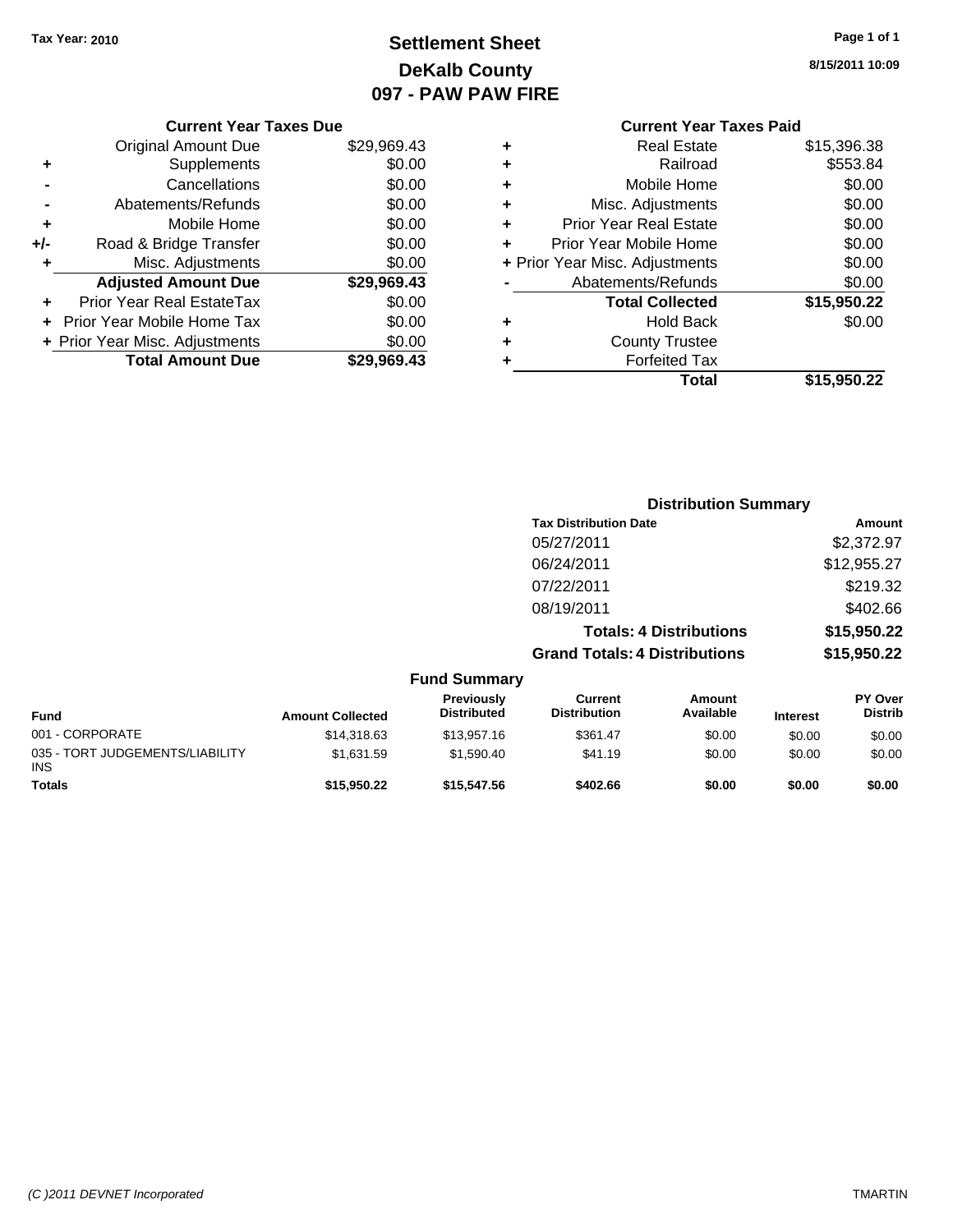## **Settlement Sheet Tax Year: 2010 Page 1 of 1 DeKalb County 098 - SANDWICH FIRE**

**8/15/2011 10:09**

| ٠ | <b>Real Estate</b>             | \$310,784.85 |
|---|--------------------------------|--------------|
| ٠ | Railroad                       | \$559.61     |
| ٠ | Mobile Home                    | \$0.00       |
| ٠ | Misc. Adjustments              | \$1.74       |
| ٠ | <b>Prior Year Real Estate</b>  | \$108.51     |
| ٠ | Prior Year Mobile Home         | \$0.00       |
|   | + Prior Year Misc. Adjustments | \$0.00       |
|   | Abatements/Refunds             | \$3.98       |
|   | <b>Total Collected</b>         | \$311,450.73 |
| ٠ | <b>Hold Back</b>               | \$0.00       |
| ٠ | <b>County Trustee</b>          |              |
|   | <b>Forfeited Tax</b>           |              |
|   | Total                          | \$311.450.73 |

|     | <b>Current Year Taxes Due</b>     |              |
|-----|-----------------------------------|--------------|
|     | <b>Original Amount Due</b>        | \$528,169.45 |
| ٠   | Supplements                       | \$2,298.63   |
|     | Cancellations                     | \$2,623.47   |
|     | Abatements/Refunds                | \$3.98       |
| ٠   | Mobile Home                       | \$0.00       |
| +/- | Road & Bridge Transfer            | \$0.00       |
|     | Misc. Adjustments                 | \$1.74       |
|     | <b>Adjusted Amount Due</b>        | \$527,842.37 |
|     | Prior Year Real EstateTax         | \$108.51     |
|     | <b>Prior Year Mobile Home Tax</b> | \$0.00       |
|     | + Prior Year Misc. Adjustments    | \$0.00       |
|     | <b>Total Amount Due</b>           | \$527,950.88 |

|                                               |                           |                         |                                         |                                                            | <b>Distribution Summary</b>    |                 |                           |
|-----------------------------------------------|---------------------------|-------------------------|-----------------------------------------|------------------------------------------------------------|--------------------------------|-----------------|---------------------------|
|                                               |                           |                         |                                         | <b>Tax Distribution Date</b>                               |                                |                 | Amount                    |
|                                               |                           |                         |                                         | 05/27/2011                                                 |                                |                 | \$72,361.09               |
|                                               |                           |                         |                                         | 06/24/2011                                                 |                                |                 | \$198,666.23              |
|                                               |                           |                         |                                         | 07/22/2011                                                 |                                |                 | \$6,020.55                |
|                                               |                           |                         |                                         | 08/19/2011                                                 |                                |                 | \$34,402.86               |
|                                               |                           |                         |                                         |                                                            |                                |                 |                           |
|                                               |                           |                         |                                         |                                                            | <b>Totals: 4 Distributions</b> |                 | \$311,450.73              |
|                                               |                           |                         |                                         | <b>Grand Totals: 4 Distributions</b>                       |                                |                 | \$311,450.73              |
|                                               |                           |                         | <b>Fund Summary</b>                     |                                                            |                                |                 |                           |
| <b>Fund</b>                                   |                           | <b>Amount Collected</b> | <b>Previously</b><br><b>Distributed</b> | <b>Current</b><br><b>Distribution</b>                      | <b>Amount</b><br>Available     | <b>Interest</b> | PY Over<br><b>Distrib</b> |
| 001 - CORPORATE                               |                           | \$267,924.24            | \$238,329.31                            | \$29,594.93                                                | \$0.00                         | \$0.00          | \$0.00                    |
| 027 - AUDIT                                   |                           | \$2.725.82              | \$2,424.73                              | \$301.09                                                   | \$0.00                         | \$0.00          | \$0.00                    |
| 035 - TORT JUDGEMENTS/LIABILITY<br><b>INS</b> |                           | \$40,800.67             | \$36,293.83                             | \$4,506.84                                                 | \$0.00                         | \$0.00          | \$0.00                    |
| <b>Totals</b>                                 |                           | \$311,450.73            | \$277,047.87                            | \$34,402.86                                                | \$0.00                         | \$0.00          | \$0.00                    |
|                                               |                           |                         | <b>Miscellaneous Adjustment Detail</b>  |                                                            |                                |                 |                           |
| Year Source                                   | <b>Account Type</b>       |                         | <b>Amount Adjustment Description</b>    |                                                            |                                |                 |                           |
| RE - Real Estate<br>2010                      | <b>Back Tax Collected</b> |                         |                                         | \$1.39 Countryview Redemption 19-25-253-058 by TBA         |                                |                 |                           |
| 2010 RE - Real Estate                         | <b>Back Tax Collected</b> |                         |                                         | \$0.35 Sandwich Mill Works Redemption 19-35-126-016 by TBA |                                |                 |                           |
| <b>Totals 2 entries</b>                       |                           |                         | \$1.74                                  |                                                            |                                |                 |                           |
|                                               |                           |                         | <b>Abatement Detail</b>                 |                                                            |                                |                 |                           |
| Year Source                                   | <b>Account Type</b>       |                         | <b>Amount Adjustment Description</b>    |                                                            |                                |                 |                           |
| 2010 RE - Real Estate                         | <b>PTAB Decision</b>      |                         |                                         | \$3.98 19-27-727-012 PTAB Refund by TBA                    |                                |                 |                           |
| <b>Totals 1 entries</b>                       |                           |                         | \$3.98                                  |                                                            |                                |                 |                           |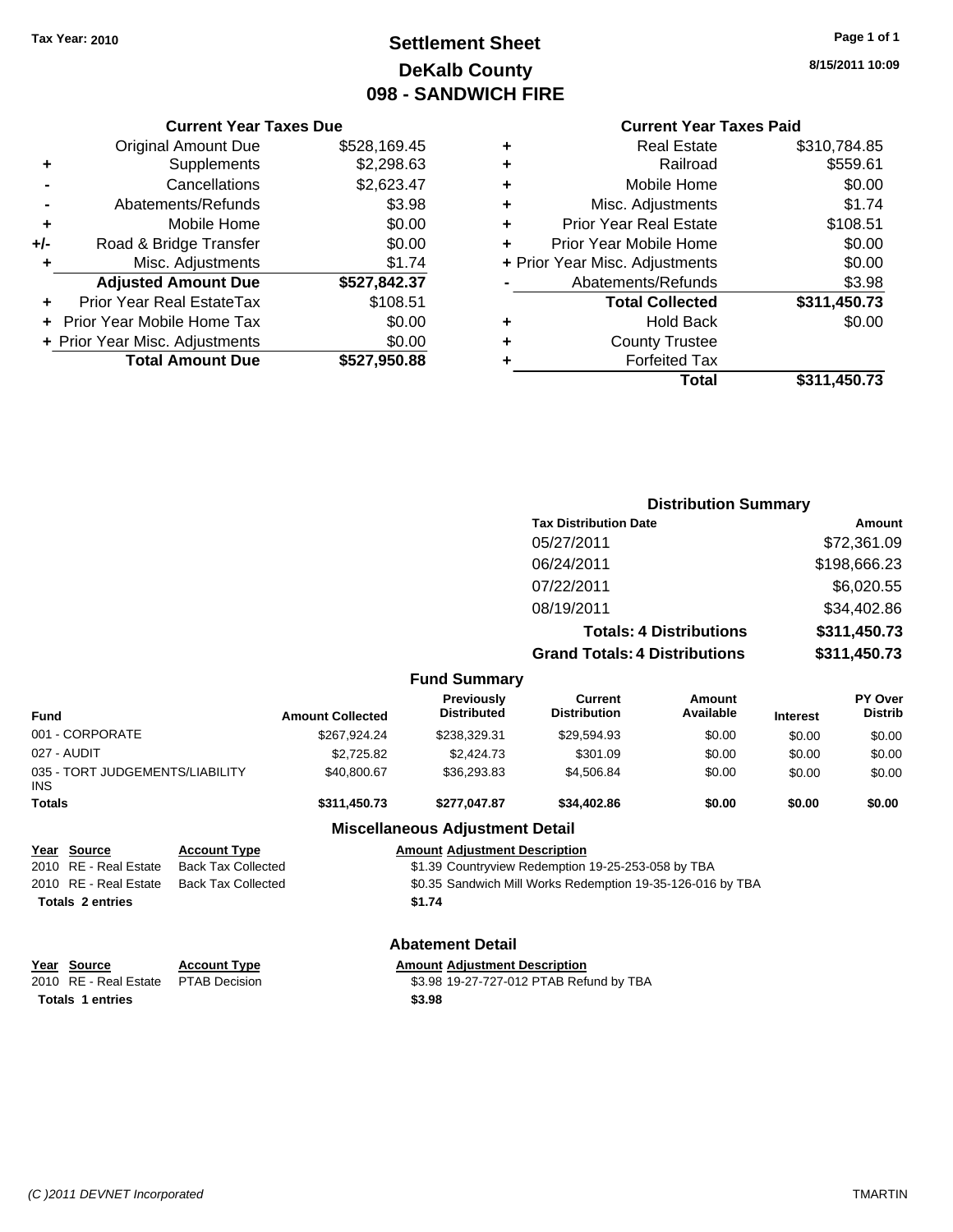## **Settlement Sheet Tax Year: 2010 Page 1 of 1 DeKalb County 099 - SHABBONA FIRE**

**8/15/2011 10:09**

### **Current Year Taxes Paid**

|       | <b>Current Year Taxes Due</b>  |              |  |  |  |  |
|-------|--------------------------------|--------------|--|--|--|--|
|       | <b>Original Amount Due</b>     | \$169,788.32 |  |  |  |  |
| ٠     | Supplements                    | \$1,048.11   |  |  |  |  |
|       | Cancellations                  | \$1,090.65   |  |  |  |  |
|       | Abatements/Refunds             | \$0.00       |  |  |  |  |
| ٠     | Mobile Home                    | \$0.00       |  |  |  |  |
| $+/-$ | Road & Bridge Transfer         | \$0.00       |  |  |  |  |
| ٠     | Misc. Adjustments              | \$60.60      |  |  |  |  |
|       | <b>Adjusted Amount Due</b>     | \$169,806.38 |  |  |  |  |
|       | Prior Year Real EstateTax      | \$0.00       |  |  |  |  |
|       | Prior Year Mobile Home Tax     | \$0.00       |  |  |  |  |
|       | + Prior Year Misc. Adjustments | \$0.00       |  |  |  |  |
|       | <b>Total Amount Due</b>        | \$169,806.38 |  |  |  |  |
|       |                                |              |  |  |  |  |

|   | Total                          | \$95,888.22 |
|---|--------------------------------|-------------|
| ٠ | <b>Forfeited Tax</b>           |             |
| ٠ | <b>County Trustee</b>          |             |
| ٠ | <b>Hold Back</b>               | \$0.00      |
|   | <b>Total Collected</b>         | \$95,888.22 |
|   | Abatements/Refunds             | \$0.00      |
|   | + Prior Year Misc. Adjustments | \$0.00      |
| ٠ | Prior Year Mobile Home         | \$0.00      |
| ÷ | <b>Prior Year Real Estate</b>  | \$0.00      |
| ٠ | Misc. Adjustments              | \$60.60     |
| ÷ | Mobile Home                    | \$0.00      |
| ÷ | Railroad                       | \$1,416.00  |
| ٠ | <b>Real Estate</b>             | \$94,411.62 |
|   |                                |             |

|                                               |                         |                                  |                                       | <b>Distribution Summary</b>    |                 |                                  |
|-----------------------------------------------|-------------------------|----------------------------------|---------------------------------------|--------------------------------|-----------------|----------------------------------|
|                                               |                         |                                  | <b>Tax Distribution Date</b>          |                                |                 | Amount                           |
|                                               |                         |                                  | 05/27/2011                            |                                |                 | \$14,241.80                      |
|                                               |                         |                                  | 06/24/2011                            |                                |                 | \$75,098.33                      |
|                                               |                         |                                  | 07/22/2011                            |                                |                 | \$556.32                         |
|                                               |                         |                                  | 08/19/2011                            |                                |                 | \$5,991.77                       |
|                                               |                         |                                  |                                       | <b>Totals: 4 Distributions</b> |                 | \$95,888.22                      |
|                                               |                         |                                  | <b>Grand Totals: 4 Distributions</b>  |                                | \$95,888.22     |                                  |
|                                               |                         | <b>Fund Summary</b>              |                                       |                                |                 |                                  |
| <b>Fund</b>                                   | <b>Amount Collected</b> | Previously<br><b>Distributed</b> | <b>Current</b><br><b>Distribution</b> | <b>Amount</b><br>Available     | <b>Interest</b> | <b>PY Over</b><br><b>Distrib</b> |
| 001 - CORPORATE                               | \$65,928.15             | \$61,808.50                      | \$4,119.65                            | \$0.00                         | \$0.00          | \$0.00                           |
| 035 - TORT JUDGEMENTS/LIABILITY<br><b>INS</b> | \$13,092.00             | \$12,273.92                      | \$818.08                              | \$0.00                         | \$0.00          | \$0.00                           |
| 064 - AMBULANCE                               | \$16,868.07             | \$15,814.03                      | \$1,054.04                            | \$0.00                         | \$0.00          | \$0.00                           |
| Totals                                        | \$95,888.22             | \$89,896.45                      | \$5,991.77                            | \$0.00                         | \$0.00          | \$0.00                           |

### **Miscellaneous Adjustment Detail**

## **Year Source Account Type Amount Adjustment Description** Totals 2 entries **2 SECO 2 entries 2 SECO 2 SECO**

2010 RE - Real Estate Back Tax Collected \$13.13 Dobson Redemption 13-15-402-010 by TBA 2010 RE - Real Estate Paymt In Lieu of Tax **\$47.47 Sequoya Apartments-Housing Authority Payment by TBA**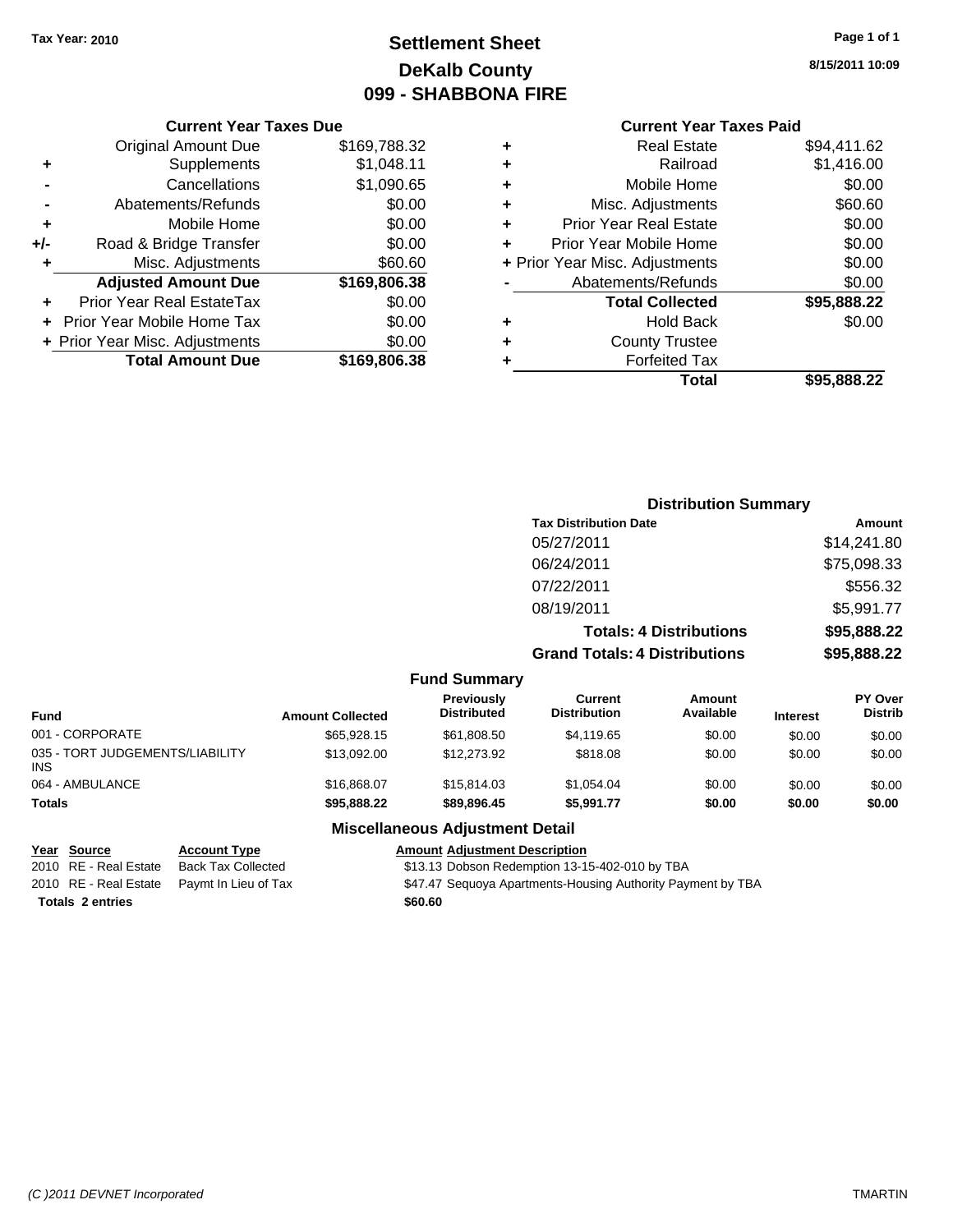## **Settlement Sheet Tax Year: 2010 Page 1 of 1 DeKalb County 100 - SOMONAUK FIRE**

**8/15/2011 10:09**

### **Current Year Taxes Paid**

|     | <b>Current Year Taxes Due</b>     |              |       |
|-----|-----------------------------------|--------------|-------|
|     | <b>Original Amount Due</b>        | \$242,697.46 | ٠     |
|     | <b>Supplements</b>                | \$1,519.23   | ٠     |
|     | Cancellations                     | \$1,625.84   | ٠     |
|     | Abatements/Refunds                | \$0.00       | ٠     |
|     | Mobile Home                       | \$0.00       | ٠     |
| +/- | Road & Bridge Transfer            | \$0.00       | ٠     |
|     | Misc. Adjustments                 | \$10.63      | + Pri |
|     | <b>Adjusted Amount Due</b>        | \$242,601.48 |       |
|     | Prior Year Real EstateTax         | \$0.00       |       |
|     | <b>Prior Year Mobile Home Tax</b> | \$0.00       |       |
|     | + Prior Year Misc. Adjustments    | \$0.00       |       |
|     | <b>Total Amount Due</b>           | \$242,601.48 |       |
|     |                                   |              |       |

| ٠ | <b>Real Estate</b>             | \$142,794.04 |
|---|--------------------------------|--------------|
| ٠ | Railroad                       | \$1,179.08   |
| ٠ | Mobile Home                    | \$0.00       |
| ٠ | Misc. Adjustments              | \$10.63      |
| ٠ | <b>Prior Year Real Estate</b>  | \$0.00       |
| ÷ | Prior Year Mobile Home         | \$0.00       |
|   | + Prior Year Misc. Adjustments | \$0.00       |
|   | Abatements/Refunds             | \$0.00       |
|   | <b>Total Collected</b>         | \$143,983.75 |
| ٠ | <b>Hold Back</b>               | \$0.00       |
| ٠ | <b>County Trustee</b>          |              |
| ٠ | <b>Forfeited Tax</b>           |              |
|   | Total                          | \$143,983.75 |

|                 |                         |                                         | <b>Distribution Summary</b>           |                                |                 |                           |
|-----------------|-------------------------|-----------------------------------------|---------------------------------------|--------------------------------|-----------------|---------------------------|
|                 |                         |                                         | <b>Tax Distribution Date</b>          |                                | Amount          |                           |
|                 |                         |                                         | 05/27/2011                            |                                |                 | \$36,723.29               |
|                 |                         |                                         | 06/24/2011                            |                                |                 | \$91,689.47               |
|                 |                         |                                         | 07/22/2011                            |                                |                 | \$2,925.67                |
|                 |                         |                                         | 08/19/2011                            |                                |                 | \$12,645.32               |
|                 |                         |                                         |                                       | <b>Totals: 4 Distributions</b> |                 | \$143,983.75              |
|                 |                         |                                         | <b>Grand Totals: 4 Distributions</b>  |                                |                 | \$143,983.75              |
|                 |                         | <b>Fund Summary</b>                     |                                       |                                |                 |                           |
| Fund            | <b>Amount Collected</b> | <b>Previously</b><br><b>Distributed</b> | <b>Current</b><br><b>Distribution</b> | <b>Amount</b><br>Available     | <b>Interest</b> | PY Over<br><b>Distrib</b> |
| 001 - CORPORATE | \$76,076.98             | \$69,395.55                             | \$6,681.43                            | \$0.00                         | \$0.00          | \$0.00                    |
| 064 - AMBULANCE | \$67,906.77             | \$61,942.88                             | \$5,963.89                            | \$0.00                         | \$0.00          | \$0.00                    |
| Totals          | \$143,983.75            | \$131,338.43                            | \$12,645.32                           | \$0.00                         | \$0.00          | \$0.00                    |
|                 |                         | <b>Miscellaneous Adjustment Detail</b>  |                                       |                                |                 |                           |

**Totals \$10.63 1 entries**

## **Year Source Account Type Amount Adjustment Description**

2010 RE - Real Estate Back Tax Collected \$10.63 Jehovahs Witnesses Redemption 19-35-300-019 by TBA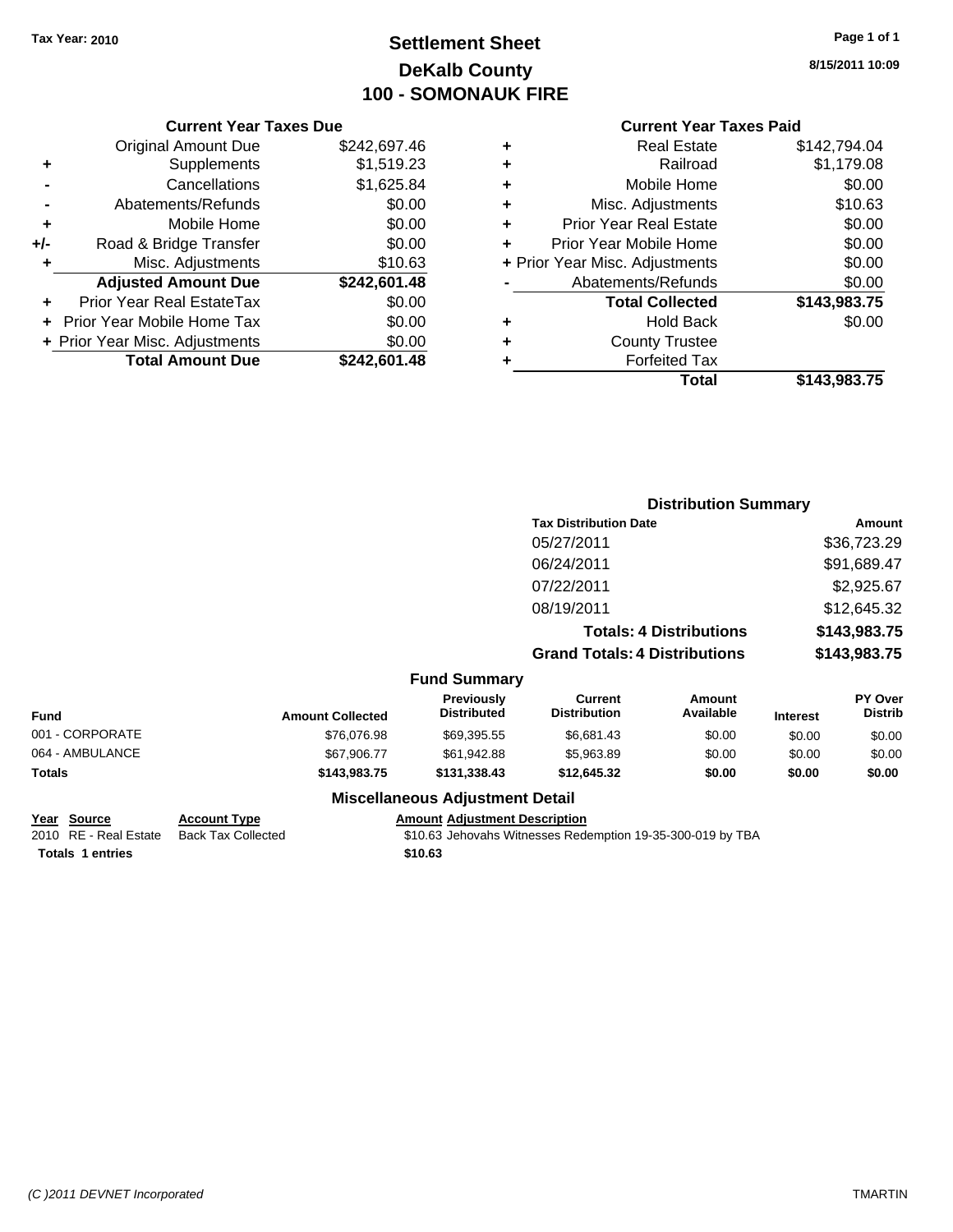## **Settlement Sheet Tax Year: 2010 Page 1 of 1 DeKalb County 101 - SYCAMORE FIRE**

**8/15/2011 10:09**

### **Current Year Taxes Paid**

**Distribution Summary**

|           |   | Total                          | \$176,992.15 |
|-----------|---|--------------------------------|--------------|
| 7,392.42  | ٠ | <b>Forfeited Tax</b>           |              |
| \$0.00    | ٠ | <b>County Trustee</b>          |              |
| \$0.00    | ٠ | <b>Hold Back</b>               | \$0.00       |
| (\$26.11) |   | <b>Total Collected</b>         | \$176,992.15 |
| 7,418.53  |   | Abatements/Refunds             | \$1.05       |
| \$0.00    |   | + Prior Year Misc. Adjustments | \$0.00       |
| \$0.00    |   | Prior Year Mobile Home         | \$0.00       |
| \$0.00    | ٠ | <b>Prior Year Real Estate</b>  | (\$26.11)    |
| \$1.05    | ٠ | Misc. Adjustments              | \$0.00       |
| 1,833.70  | ٠ | Mobile Home                    | \$0.00       |
| 1,632.37  | ٠ | Railroad                       | \$0.00       |
| 7,620.91  | ٠ | <b>Real Estate</b>             | \$177,019.31 |
|           |   |                                |              |

|     | <b>Total Amount Due</b>        | \$307,392.42 |
|-----|--------------------------------|--------------|
|     | + Prior Year Misc. Adjustments | \$0.00       |
|     | Prior Year Mobile Home Tax     | \$0.00       |
|     | Prior Year Real EstateTax      | (\$26.11)    |
|     | <b>Adjusted Amount Due</b>     | \$307,418.53 |
| ٠   | Misc. Adjustments              | \$0.00       |
| +/- | Road & Bridge Transfer         | \$0.00       |
| ÷   | Mobile Home                    | \$0.00       |
|     | Abatements/Refunds             | \$1.05       |
|     | Cancellations                  | \$1,833.70   |
| ٠   | Supplements                    | \$1,632.37   |
|     | <b>Original Amount Due</b>     | \$307,620.91 |
|     | <b>Current Year Taxes Due</b>  |              |

|                 |                         |                                         | <b>Tax Distribution Date</b>          |                                |                 | Amount                    |
|-----------------|-------------------------|-----------------------------------------|---------------------------------------|--------------------------------|-----------------|---------------------------|
|                 |                         |                                         | 05/27/2011                            |                                |                 | \$37,523.46               |
|                 |                         |                                         | 06/24/2011                            |                                |                 | \$123,884.05              |
|                 |                         |                                         | 07/22/2011                            |                                |                 | \$3,246.73                |
|                 |                         |                                         | 08/19/2011                            |                                |                 | \$12,337.91               |
|                 |                         |                                         |                                       | <b>Totals: 4 Distributions</b> |                 | \$176,992.15              |
|                 |                         |                                         | <b>Grand Totals: 4 Distributions</b>  |                                |                 | \$176,992.15              |
|                 |                         | <b>Fund Summary</b>                     |                                       |                                |                 |                           |
| Fund            | <b>Amount Collected</b> | <b>Previously</b><br><b>Distributed</b> | <b>Current</b><br><b>Distribution</b> | <b>Amount</b><br>Available     | <b>Interest</b> | PY Over<br><b>Distrib</b> |
| 001 - CORPORATE | \$85,331.11             | \$79,382.78                             | \$5,948.33                            | \$0.00                         | \$0.00          | \$0.00                    |
| 064 - AMBULANCE | \$91,661.04             | \$85,271.46                             | \$6,389.58                            | \$0.00                         | \$0.00          | \$0.00                    |
| Totals          | \$176,992.15            | \$164,654.24                            | \$12,337.91                           | \$0.00                         | \$0.00          | \$0.00                    |
|                 |                         |                                         |                                       |                                |                 |                           |

# **Totals 1 entries**

**Year Source Account Type Amount Adjustment Description**

**Abatement Detail**

2010 RE - Real Estate PTAB Decision <br> **Totals 1 entries FTAB Decision 1.05 05-26-327-008 PTAB Refund by TBA 51.05**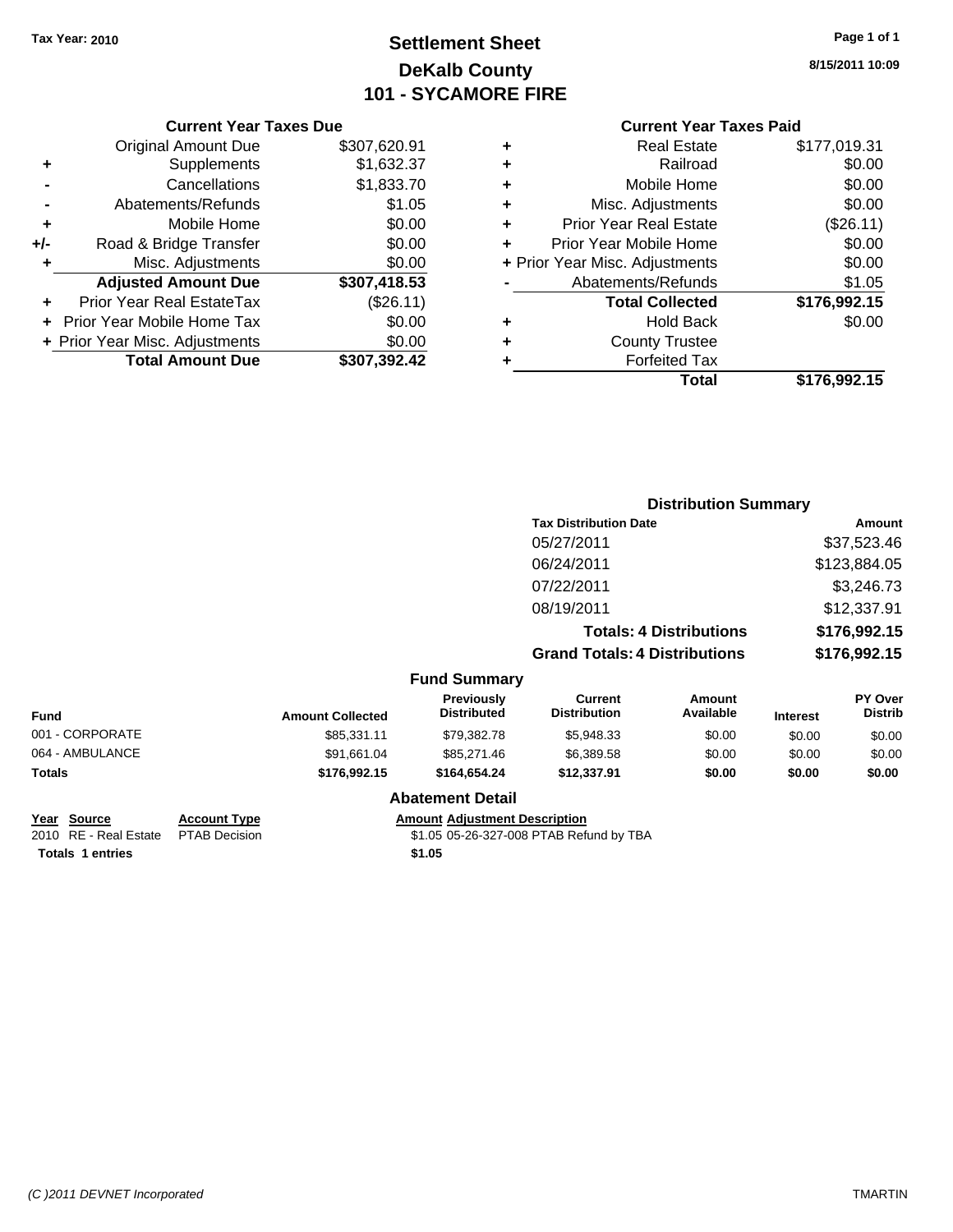## **Settlement Sheet Tax Year: 2010 Page 1 of 1 DeKalb County 102 - WATERMAN FIRE**

**8/15/2011 10:09**

| <b>Current Year Taxes Due</b> |
|-------------------------------|
|-------------------------------|

| <b>Original Amount Due</b> | \$133,902.28                                              |
|----------------------------|-----------------------------------------------------------|
| Supplements                | \$370.97                                                  |
| Cancellations              | \$402.25                                                  |
| Abatements/Refunds         | \$0.00                                                    |
| Mobile Home                | \$0.00                                                    |
| Road & Bridge Transfer     | \$0.00                                                    |
| Misc. Adjustments          | \$0.00                                                    |
| <b>Adjusted Amount Due</b> | \$133,871.00                                              |
| Prior Year Real EstateTax  | \$0.00                                                    |
| Prior Year Mobile Home Tax | \$0.00                                                    |
|                            | \$0.00                                                    |
|                            | \$133,871.00                                              |
|                            | + Prior Year Misc. Adjustments<br><b>Total Amount Due</b> |

| ٠ | <b>Real Estate</b>             | \$74,983.43 |
|---|--------------------------------|-------------|
| ٠ | Railroad                       | \$745.34    |
| ٠ | Mobile Home                    | \$0.00      |
| ٠ | Misc. Adjustments              | \$0.00      |
| ٠ | <b>Prior Year Real Estate</b>  | \$0.00      |
| ÷ | Prior Year Mobile Home         | \$0.00      |
|   | + Prior Year Misc. Adjustments | \$0.00      |
|   | Abatements/Refunds             | \$0.00      |
|   | <b>Total Collected</b>         | \$75,728.77 |
| ٠ | Hold Back                      | \$0.00      |
| ٠ | <b>County Trustee</b>          |             |
| ٠ | <b>Forfeited Tax</b>           |             |
|   | Total                          | \$75,728.77 |
|   |                                |             |

|                         |                                  | <b>Distribution Summary</b>          |                                |                                                     |
|-------------------------|----------------------------------|--------------------------------------|--------------------------------|-----------------------------------------------------|
|                         |                                  | <b>Tax Distribution Date</b>         |                                | Amount                                              |
|                         |                                  | 05/27/2011                           |                                | \$13,121.07                                         |
|                         |                                  | 06/24/2011                           |                                | \$55,709.61                                         |
|                         |                                  | 07/22/2011                           |                                | \$1,909.39                                          |
|                         |                                  | 08/19/2011                           |                                | \$4,988.70                                          |
|                         |                                  |                                      | <b>Totals: 4 Distributions</b> | \$75,728.77                                         |
|                         |                                  | <b>Grand Totals: 4 Distributions</b> |                                | \$75,728.77                                         |
|                         | <b>Fund Summary</b>              |                                      |                                |                                                     |
| <b>Amount Collected</b> | Previously<br><b>Distributed</b> | Current<br><b>Distribution</b>       | Amount<br>Available            | <b>PY Over</b><br><b>Distrib</b><br><b>Interest</b> |

| <b>Fund</b>     | <b>Amount Collected</b> | ι ι σνιυμειν<br><b>Distributed</b> | <b>VULLEIR</b><br><b>Distribution</b> | Allivulit<br>Available | <b>Interest</b> | וטע ו<br>Distrib |
|-----------------|-------------------------|------------------------------------|---------------------------------------|------------------------|-----------------|------------------|
| 001 - CORPORATE | \$75,728,77             | \$70,740.07                        | \$4.988.70                            | \$0.00                 | \$0.00          | \$0.00           |
| <b>Totals</b>   | \$75.728.77             | \$70.740.07                        | \$4,988,70                            | \$0.00                 | \$0.00          | \$0.00           |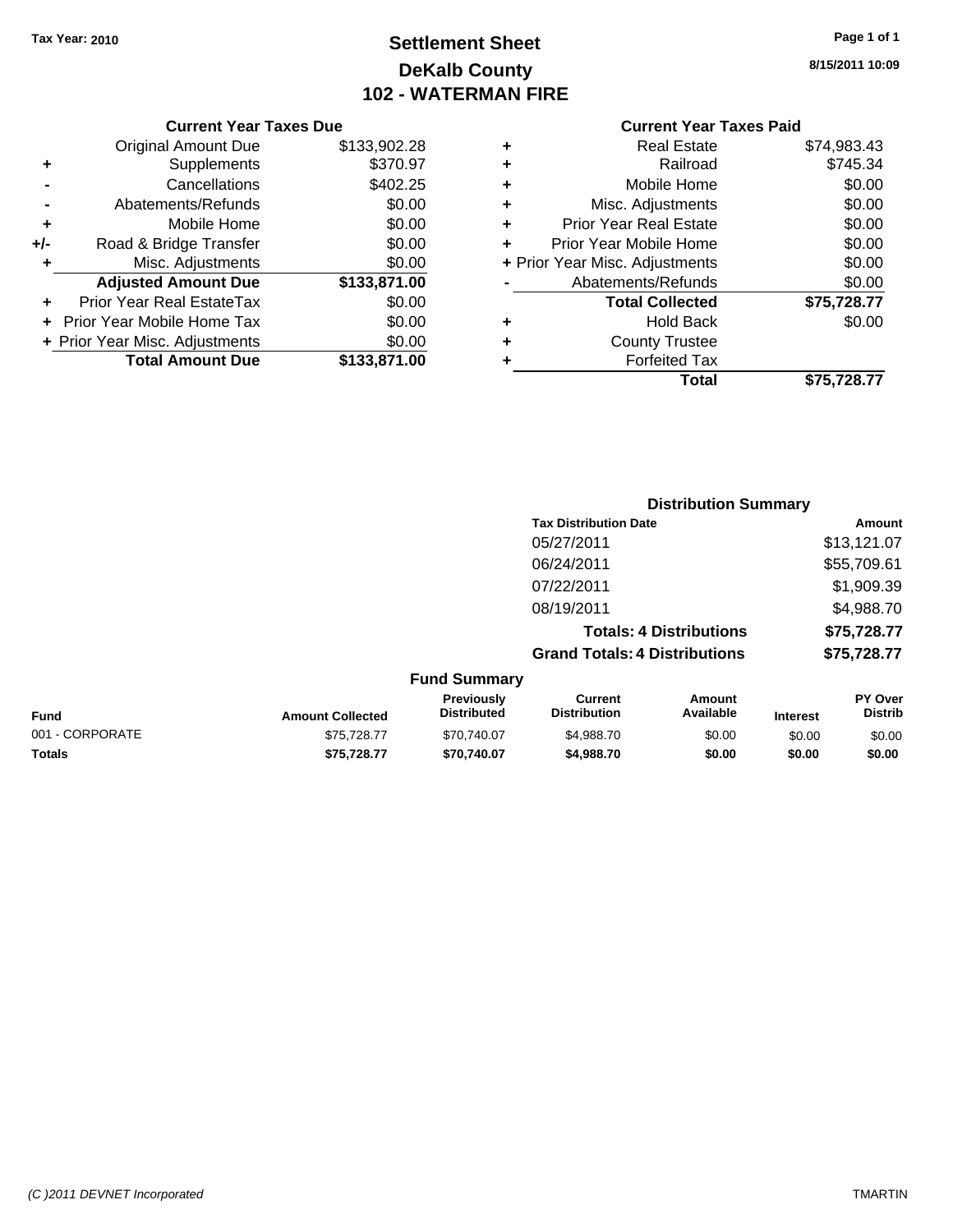## **Settlement Sheet Tax Year: 2010 Page 1 of 1 DeKalb County 103 - EARLVILLE LIBRARY DISTRICT**

**8/15/2011 10:09**

### **Current Year Taxes Paid**

|     | <b>Current Year Taxes Due</b>     |            |
|-----|-----------------------------------|------------|
|     | <b>Original Amount Due</b>        | \$3,650.16 |
| ٠   | Supplements                       | \$0.00     |
|     | Cancellations                     | \$0.00     |
|     | Abatements/Refunds                | \$0.00     |
| ٠   | Mobile Home                       | \$0.00     |
| +/- | Road & Bridge Transfer            | \$0.00     |
| ٠   | Misc. Adjustments                 | \$0.00     |
|     | <b>Adjusted Amount Due</b>        | \$3,650.16 |
|     | Prior Year Real EstateTax         | \$0.00     |
|     | <b>Prior Year Mobile Home Tax</b> | \$0.00     |
|     | + Prior Year Misc. Adjustments    | \$0.00     |
|     | <b>Total Amount Due</b>           | \$3,650.16 |
|     |                                   |            |

|   | <b>Real Estate</b>             | \$2,378.93 |
|---|--------------------------------|------------|
| ٠ | Railroad                       | \$0.00     |
| ٠ | Mobile Home                    | \$0.00     |
| ٠ | Misc. Adjustments              | \$0.00     |
| ٠ | <b>Prior Year Real Estate</b>  | \$0.00     |
| ٠ | Prior Year Mobile Home         | \$0.00     |
|   | + Prior Year Misc. Adjustments | \$0.00     |
|   | Abatements/Refunds             | \$0.00     |
|   | <b>Total Collected</b>         | \$2,378.93 |
| ٠ | <b>Hold Back</b>               | \$0.00     |
| ٠ | <b>County Trustee</b>          |            |
| ٠ | <b>Forfeited Tax</b>           |            |
|   | Total                          | \$2,378.93 |
|   |                                |            |

| <b>Distribution Summary</b>          |            |  |  |  |
|--------------------------------------|------------|--|--|--|
| <b>Tax Distribution Date</b>         | Amount     |  |  |  |
| 05/27/2011                           | \$704.15   |  |  |  |
| 06/24/2011                           | \$1,545.32 |  |  |  |
| 07/22/2011                           | \$64.96    |  |  |  |
| 08/19/2011                           | \$64.50    |  |  |  |
| <b>Totals: 4 Distributions</b>       | \$2,378.93 |  |  |  |
| <b>Grand Totals: 4 Distributions</b> | \$2,378.93 |  |  |  |

|                                                     |                         | Previously         | Current             | Amount    |                 | <b>PY Over</b> |
|-----------------------------------------------------|-------------------------|--------------------|---------------------|-----------|-----------------|----------------|
| <b>Fund</b>                                         | <b>Amount Collected</b> | <b>Distributed</b> | <b>Distribution</b> | Available | <b>Interest</b> | <b>Distrib</b> |
| 001 - CORPORATE                                     | \$1,449.82              | \$1.410.51         | \$39.31             | \$0.00    | \$0.00          | \$0.00         |
| 004 - OPERATIONS & MAINTENANCE                      | \$193.31                | \$188.07           | \$5.24              | \$0.00    | \$0.00          | \$0.00         |
| 027 - AUDIT                                         | \$41.45                 | \$40.33            | \$1.12              | \$0.00    | \$0.00          | \$0.00         |
| 031 - WORKING CASH                                  | \$483.26                | \$470.16           | \$13.10             | \$0.00    | \$0.00          | \$0.00         |
| 035 - TORT JUDGMENTS, LIABILITY<br><b>INSURANCE</b> | \$93.56                 | \$91.02            | \$2.54              | \$0.00    | \$0.00          | \$0.00         |
| 047 - SOCIAL SECURITY                               | \$117.53                | \$114.34           | \$3.19              | \$0.00    | \$0.00          | \$0.00         |
| <b>Totals</b>                                       | \$2,378.93              | \$2,314.43         | \$64.50             | \$0.00    | \$0.00          | \$0.00         |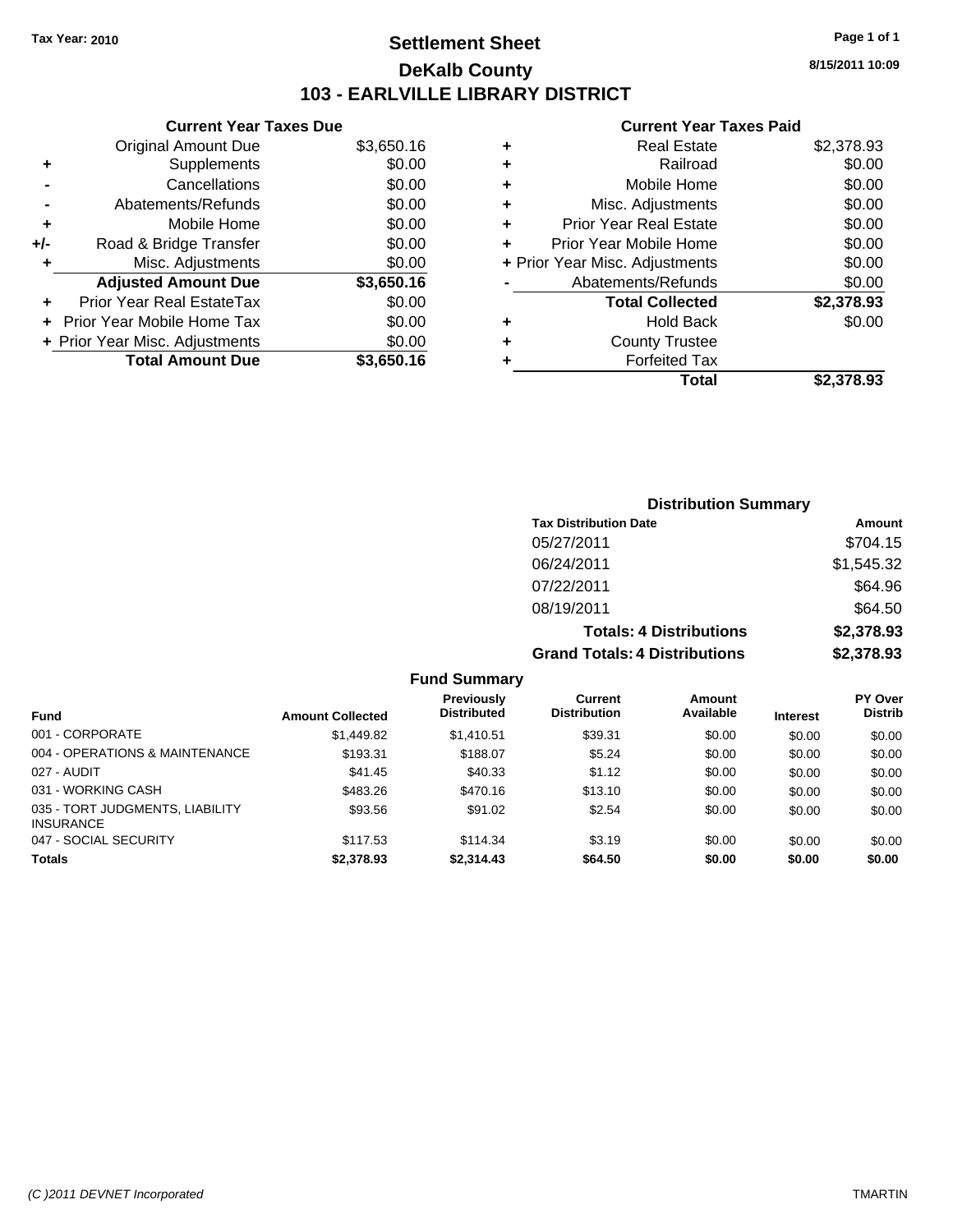## **Settlement Sheet Tax Year: 2010 Page 1 of 2 DeKalb County 110 - DEKALB PARK**

### **Current Year Taxes Due**

|     | <b>Original Amount Due</b>        | \$3,436,454.46 |
|-----|-----------------------------------|----------------|
| ٠   | Supplements                       | \$81,031.18    |
|     | Cancellations                     | \$152,886.12   |
|     | Abatements/Refunds                | \$0.41         |
| ÷   | Mobile Home                       | \$0.00         |
| +/- | Road & Bridge Transfer            | \$0.00         |
| ٠   | Misc. Adjustments                 | \$1,232.23     |
|     | <b>Adjusted Amount Due</b>        | \$3,365,831.34 |
|     | Prior Year Real EstateTax         | (\$1,218.65)   |
|     | <b>Prior Year Mobile Home Tax</b> | \$0.00         |
|     | + Prior Year Misc. Adjustments    | \$0.00         |
|     | <b>Total Amount Due</b>           | \$3,364,612.69 |

## **Current Year Taxes Paid**

| ٠ | <b>Real Estate</b>             | \$1,906,927.76 |
|---|--------------------------------|----------------|
| ٠ | Railroad                       | \$2,927.53     |
| ٠ | Mobile Home                    | \$0.00         |
| ٠ | Misc. Adjustments              | \$1,232.23     |
| ٠ | <b>Prior Year Real Estate</b>  | (\$1,218.65)   |
| ÷ | Prior Year Mobile Home         | \$0.00         |
|   | + Prior Year Misc. Adjustments | \$0.00         |
|   | Abatements/Refunds             | \$0.41         |
|   | <b>Total Collected</b>         | \$1,909,868.46 |
| ٠ | <b>Hold Back</b>               | \$0.00         |
| ٠ | <b>County Trustee</b>          |                |
| ٠ | <b>Forfeited Tax</b>           |                |
|   | Total                          | \$1,909,868.46 |

### **Distribution Summary**

| <b>Tax Distribution Date</b>   | Amount         |
|--------------------------------|----------------|
| 05/27/2011                     | \$400,062.72   |
| 06/24/2011                     | \$1,270,421.25 |
| 07/22/2011                     | \$45,359.69    |
| 08/19/2011                     | \$194,024.80   |
| <b>Totals: 4 Distributions</b> | \$1,909,868.46 |
| Crond Totolo: 4 Diotributions  | CA DOD OCO AC  |

**Grand Totals: 4 Distributions \$1,909,868.46**

### **Fund Summary**

| <b>Fund</b>                             | <b>Amount Collected</b> | Previously<br><b>Distributed</b> | Current<br><b>Distribution</b> | Amount<br>Available | <b>Interest</b> | PY Over<br><b>Distrib</b> |
|-----------------------------------------|-------------------------|----------------------------------|--------------------------------|---------------------|-----------------|---------------------------|
| 001 - CORPORATE                         | \$507.259.10            | \$455.726.31                     | \$51,532.79                    | \$0.00              | \$0.00          | \$0.00                    |
| 003 - BONDS AND INTEREST                | \$616,272.54            | \$553.665.01                     | \$62,607.53                    | \$0.00              | \$0.00          | \$0.00                    |
| $005 - I. M. R. F.$                     | \$128,671,66            | \$115,599.82                     | \$13,071.84                    | \$0.00              | \$0.00          | \$0.00                    |
| 027 - AUDIT                             | \$14,444.35             | \$12,976.93                      | \$1,467.42                     | \$0.00              | \$0.00          | \$0.00                    |
| 035 - TORT JUDGEMENTS/LIABILITY<br>INS. | \$48,818.15             | \$43,858,68                      | \$4,959.47                     | \$0.00              | \$0.00          | \$0.00                    |
| 047 - SOCIAL SECURITY                   | \$105,913.68            | \$95,153.83                      | \$10,759.85                    | \$0.00              | \$0.00          | \$0.00                    |
| 060 - UNEMPLOYMENT INSURANCE            | \$6.132.60              | \$5,509.58                       | \$623.02                       | \$0.00              | \$0.00          | \$0.00                    |
| 062 - WORKERS COMPENSATION              | \$34,952.49             | \$31.401.65                      | \$3.550.84                     | \$0.00              | \$0.00          | \$0.00                    |
| 122 - RECREATION                        | \$239,560.53            | \$215,223,43                     | \$24,337.10                    | \$0.00              | \$0.00          | \$0.00                    |
| 123 - AQUARIUM AND MUSEUM               | \$71.574.22             | \$64,302.95                      | \$7,271.27                     | \$0.00              | \$0.00          | \$0.00                    |
| 126 - REC PROGRAMS/HANDICAPPED          | \$136,269.14            | \$122,425,47                     | \$13,843.67                    | \$0.00              | \$0.00          | \$0.00                    |
| <b>Totals</b>                           | \$1,909,868.46          | \$1,715,843.66                   | \$194,024.80                   | \$0.00              | \$0.00          | \$0.00                    |

### **Miscellaneous Adjustment Detail**

|                         | Year Source           | <b>Account Type</b>       | <b>Amount Adjustment Description</b>                              |
|-------------------------|-----------------------|---------------------------|-------------------------------------------------------------------|
|                         | 2010 RE - Real Estate | <b>Back Tax Collected</b> | \$1.60 LaSalle Bank Redemption 08-15-128-009 by TBA               |
|                         | 2010 RE - Real Estate | <b>Back Tax Collected</b> | \$1.60 LaSalle Bank Redemption 08-15-128-010 by TBA               |
|                         | 2010 RE - Real Estate | Paymt In Lieu of Tax      | \$855.28 DeKalb Units-Housing Authority by TBA                    |
|                         | 2010 RE - Real Estate | Real Estate Tax           | \$373.75 Additional Tax per Target Agreement 08-26-200-010 by TBA |
| <b>Totals 4 entries</b> |                       |                           | \$1,232.23                                                        |
|                         |                       |                           |                                                                   |

**8/15/2011 10:09**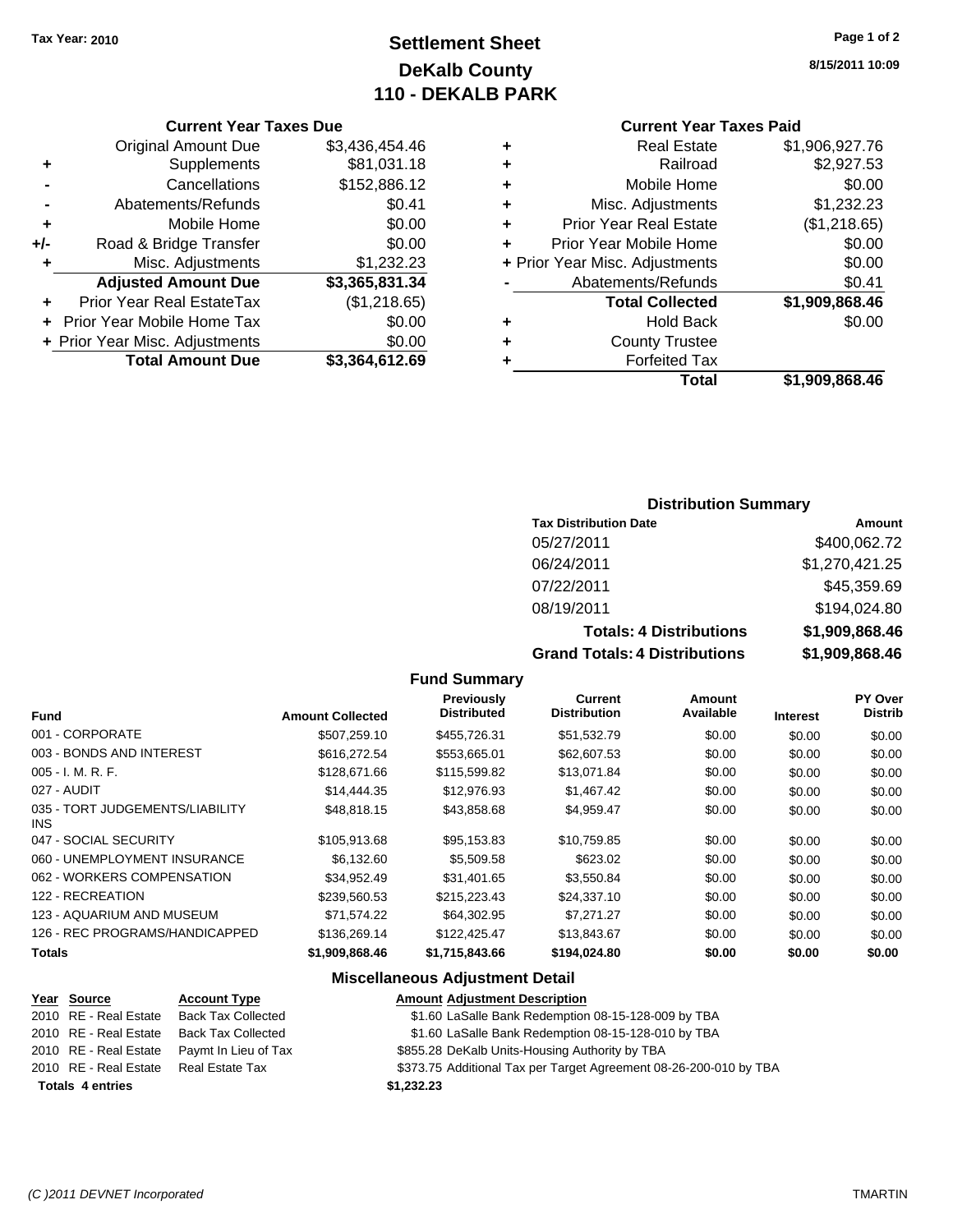## **Settlement Sheet Tax Year: 2010 Page 2 of 2 DeKalb County Abatement Detail**

**Year Source Account Type Amount Adjustment Description**<br>
2010 RE - Real Estate PTAB Decision **Amount Adjustment Description**<br>
\$0.41 08-02-376-013 PTAB Refu \$0.41 08-02-376-013 PTAB Refund by TBA **8/15/2011 10:09**

Totals 1 entries \$0.41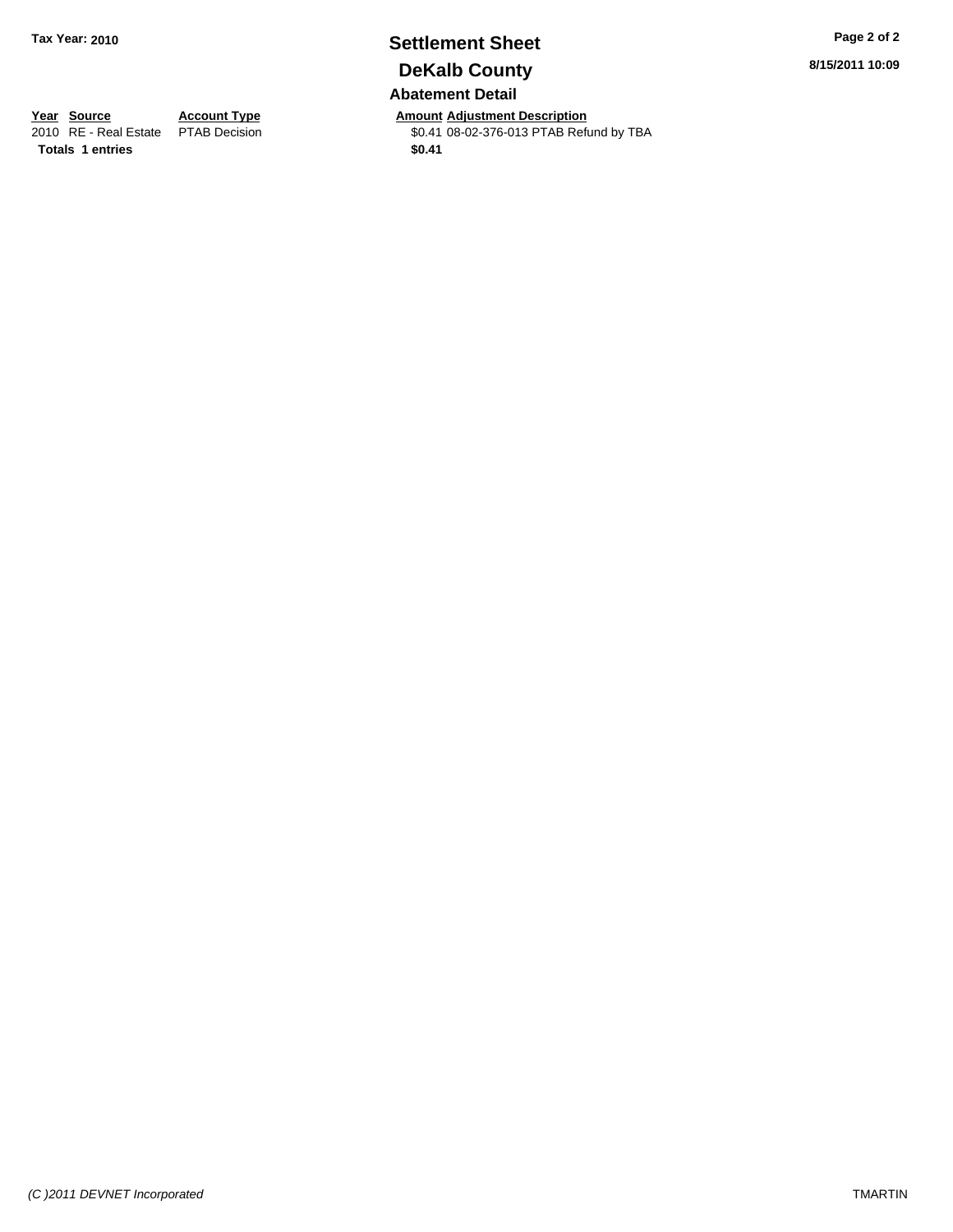## **Settlement Sheet Tax Year: 2010 Page 1 of 1 DeKalb County 111 - FRANKLIN TWP PARK**

**8/15/2011 10:09**

|                              | <b>Current Year Taxes Due</b>     |             |  |  |
|------------------------------|-----------------------------------|-------------|--|--|
|                              | <b>Original Amount Due</b>        | \$36,984.81 |  |  |
| \$130.22<br>Supplements<br>٠ |                                   |             |  |  |
|                              | Cancellations                     | \$152.39    |  |  |
|                              | Abatements/Refunds                | \$0.00      |  |  |
| ٠                            | Mobile Home                       | \$0.00      |  |  |
| +/-                          | Road & Bridge Transfer            | \$0.00      |  |  |
| ٠                            | Misc. Adjustments                 | \$0.00      |  |  |
|                              | <b>Adjusted Amount Due</b>        | \$36,962.64 |  |  |
|                              | Prior Year Real EstateTax         | \$0.00      |  |  |
|                              | <b>Prior Year Mobile Home Tax</b> | \$0.00      |  |  |
|                              | + Prior Year Misc. Adjustments    | \$0.00      |  |  |
|                              | <b>Total Amount Due</b>           | \$36,962.64 |  |  |
|                              |                                   |             |  |  |

| ٠ | <b>Real Estate</b>             | \$22,352.70 |
|---|--------------------------------|-------------|
| ٠ | Railroad                       | \$141.55    |
| ٠ | Mobile Home                    | \$0.00      |
| ٠ | Misc. Adjustments              | \$0.00      |
| ÷ | <b>Prior Year Real Estate</b>  | \$0.00      |
| ٠ | Prior Year Mobile Home         | \$0.00      |
|   | + Prior Year Misc. Adjustments | \$0.00      |
|   | Abatements/Refunds             | \$0.00      |
|   | <b>Total Collected</b>         | \$22,494.25 |
| ٠ | <b>Hold Back</b>               | \$0.00      |
| ٠ | <b>County Trustee</b>          |             |
| ٠ | <b>Forfeited Tax</b>           |             |
|   | Total                          | \$22,494.25 |
|   |                                |             |

|                                               |                         |                                  | <b>Distribution Summary</b>           |                                |                 |                           |
|-----------------------------------------------|-------------------------|----------------------------------|---------------------------------------|--------------------------------|-----------------|---------------------------|
|                                               |                         |                                  | <b>Tax Distribution Date</b>          |                                |                 | Amount                    |
|                                               |                         |                                  | 05/27/2011                            |                                |                 | \$5,371.25                |
|                                               |                         |                                  | 06/24/2011                            |                                |                 | \$14,053.60               |
|                                               |                         |                                  | 07/22/2011                            |                                |                 | \$278.64                  |
|                                               |                         |                                  | 08/19/2011                            |                                |                 | \$2,790.76                |
|                                               |                         |                                  |                                       | <b>Totals: 4 Distributions</b> |                 | \$22,494.25               |
|                                               |                         |                                  | <b>Grand Totals: 4 Distributions</b>  |                                |                 | \$22,494.25               |
|                                               |                         | <b>Fund Summary</b>              |                                       |                                |                 |                           |
| <b>Fund</b>                                   | <b>Amount Collected</b> | Previously<br><b>Distributed</b> | <b>Current</b><br><b>Distribution</b> | <b>Amount</b><br>Available     | <b>Interest</b> | PY Over<br><b>Distrib</b> |
| 001 - CORPORATE                               | \$21,000.22             | \$18,394.82                      | \$2,605.40                            | \$0.00                         | \$0.00          | \$0.00                    |
| 035 - TORT JUDGEMENTS/LIABILITY<br><b>INS</b> | \$1,494.03              | \$1,308.67                       | \$185.36                              | \$0.00                         | \$0.00          | \$0.00                    |
| Totals                                        | \$22,494.25             | \$19,703.49                      | \$2,790.76                            | \$0.00                         | \$0.00          | \$0.00                    |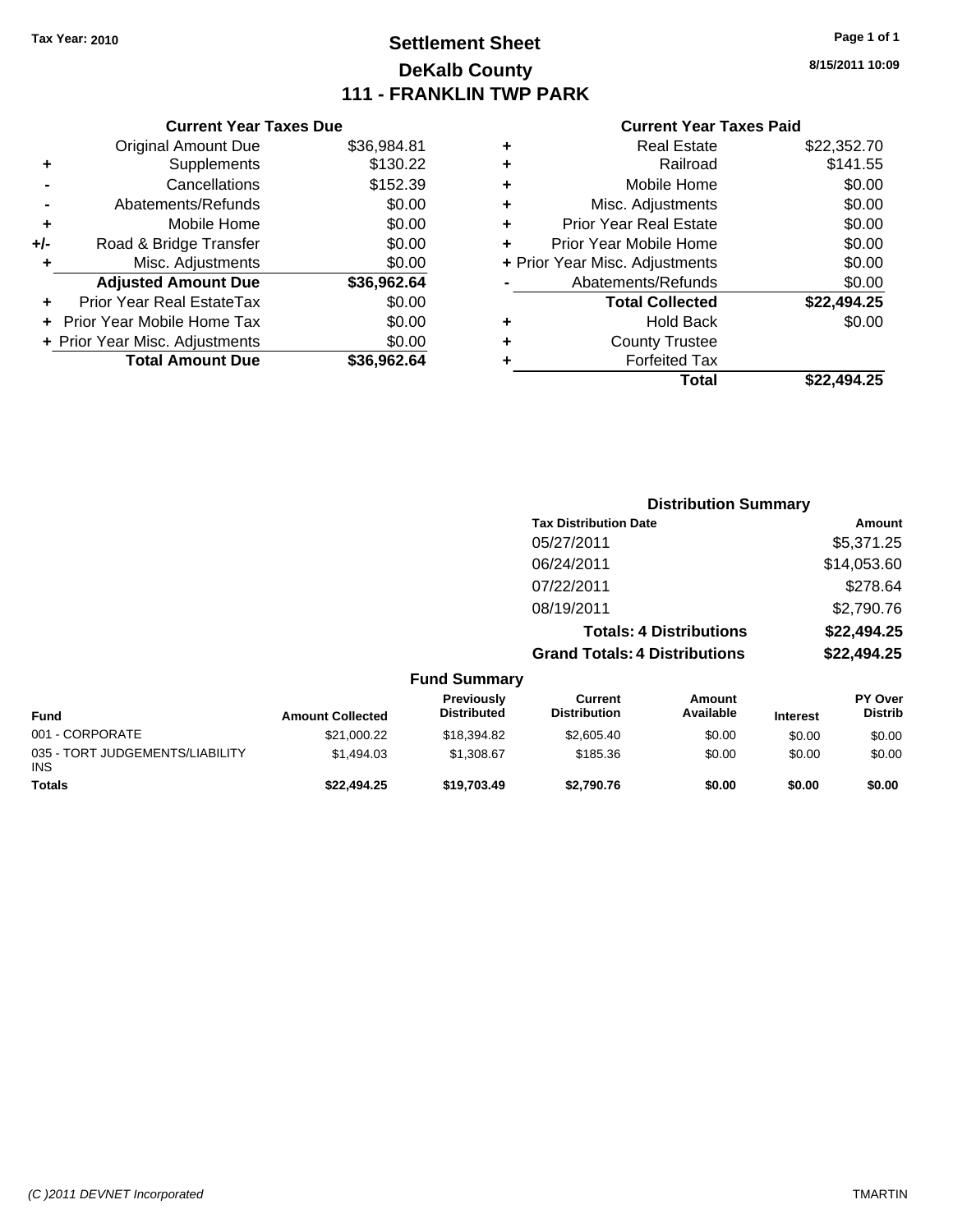## **Settlement Sheet Tax Year: 2010 Page 1 of 2 DeKalb County 112 - GENOA TWP PARK**

**8/15/2011 10:09**

### **Current Year Taxes Paid**

### **Current Year Taxes Due**

|     | + Prior Year Misc. Adjustments<br><b>Total Amount Due</b> | \$0.00<br>\$564,591.35 |
|-----|-----------------------------------------------------------|------------------------|
|     | Prior Year Mobile Home Tax                                | \$0.00                 |
|     | <b>Prior Year Real EstateTax</b>                          | (\$153.01)             |
|     | <b>Adjusted Amount Due</b>                                | \$564,744.36           |
| ٠   | Misc. Adjustments                                         | \$136.75               |
| +/- | Road & Bridge Transfer                                    | \$0.00                 |
| ٠   | Mobile Home                                               | \$0.00                 |
|     | Abatements/Refunds                                        | \$6.13                 |
|     | Cancellations                                             | \$8,267.17             |
| ٠   | Supplements                                               | \$4,750.08             |
|     | <b>Original Amount Due</b>                                | \$568,130.83           |
|     |                                                           |                        |

### **Distribution Summary**

| <b>Tax Distribution Date</b>         | Amount       |
|--------------------------------------|--------------|
| 05/27/2011                           | \$67,282.79  |
| 06/24/2011                           | \$225,365.38 |
| 07/22/2011                           | \$5,969.61   |
| 08/19/2011                           | \$31,938.89  |
| <b>Totals: 4 Distributions</b>       | \$330,556.67 |
| <b>Grand Totals: 4 Distributions</b> | \$330,556.67 |

### **Fund Summary**

| <b>Fund</b>                             | <b>Amount Collected</b> | Previously<br><b>Distributed</b> | <b>Current</b><br><b>Distribution</b> | Amount<br>Available | <b>Interest</b> | <b>PY Over</b><br><b>Distrib</b> |
|-----------------------------------------|-------------------------|----------------------------------|---------------------------------------|---------------------|-----------------|----------------------------------|
| 001 - CORPORATE                         | \$54,890.87             | \$49.587.24                      | \$5,303.63                            | \$0.00              | \$0.00          | \$0.00                           |
| 003 - BONDS AND INTEREST                | \$145,139.51            | \$131,115.91                     | \$14,023.60                           | \$0.00              | \$0.00          | \$0.00                           |
| $005 - I. M. R. F.$                     | \$10.150.74             | \$9.169.96                       | \$980.78                              | \$0.00              | \$0.00          | \$0.00                           |
| 027 - AUDIT                             | \$2,307.28              | \$2,084.35                       | \$222.93                              | \$0.00              | \$0.00          | \$0.00                           |
| 035 - TORT JUDGEMENTS/LIABILITY<br>INS. | \$0.00                  | \$0.00                           | \$0.00                                | \$0.00              | \$0.00          | \$0.00                           |
| 047 - SOCIAL SECURITY                   | \$17,994.19             | \$16,255.56                      | \$1,738.63                            | \$0.00              | \$0.00          | \$0.00                           |
| 060 - UNEMPLOYMENT INSURANCE            | \$0.00                  | \$0.00                           | \$0.00                                | \$0.00              | \$0.00          | \$0.00                           |
| 062 - WORKERS COMPENSATION              | \$928.54                | \$838.82                         | \$89.72                               | \$0.00              | \$0.00          | \$0.00                           |
| 122 - RECREATION                        | \$65,893.84             | \$59,527.08                      | \$6,366.76                            | \$0.00              | \$0.00          | \$0.00                           |
| 126 - REC PROGRAMS/HANDICAPPED          | \$27.715.53             | \$25,037.61                      | \$2,677.92                            | \$0.00              | \$0.00          | \$0.00                           |
| 143 - MEDICARE                          | \$5,536.17              | \$5,001.25                       | \$534.92                              | \$0.00              | \$0.00          | \$0.00                           |
| <b>Totals</b>                           | \$330,556.67            | \$298,617.78                     | \$31,938.89                           | \$0.00              | \$0.00          | \$0.00                           |

## **Miscellaneous Adjustment Detail**

| Year Source             | <b>Account Type</b>       | <b>Amount Adjustment Description</b>                    |
|-------------------------|---------------------------|---------------------------------------------------------|
| 2010 RE - Real Estate   | <b>Back Tax Collected</b> | \$75.66 Lindgren Redemption 03-30-301-017 by TBA        |
| 2010 RE - Real Estate   | <b>Back Tax Collected</b> | \$13.69 Ezam Properties Redemption 03-30-130-016 by TBA |
| 2010 RE - Real Estate   | <b>Back Tax Collected</b> | \$18.84 Ezam Properties Redemption 03-30-130-018 by TBA |
| 2010 RE - Real Estate   | <b>Back Tax Collected</b> | \$28.56 Ezam Properties Redemption 03-30-130-022 by TBA |
| <b>Totals 4 entries</b> |                           | \$136.75                                                |
|                         |                           |                                                         |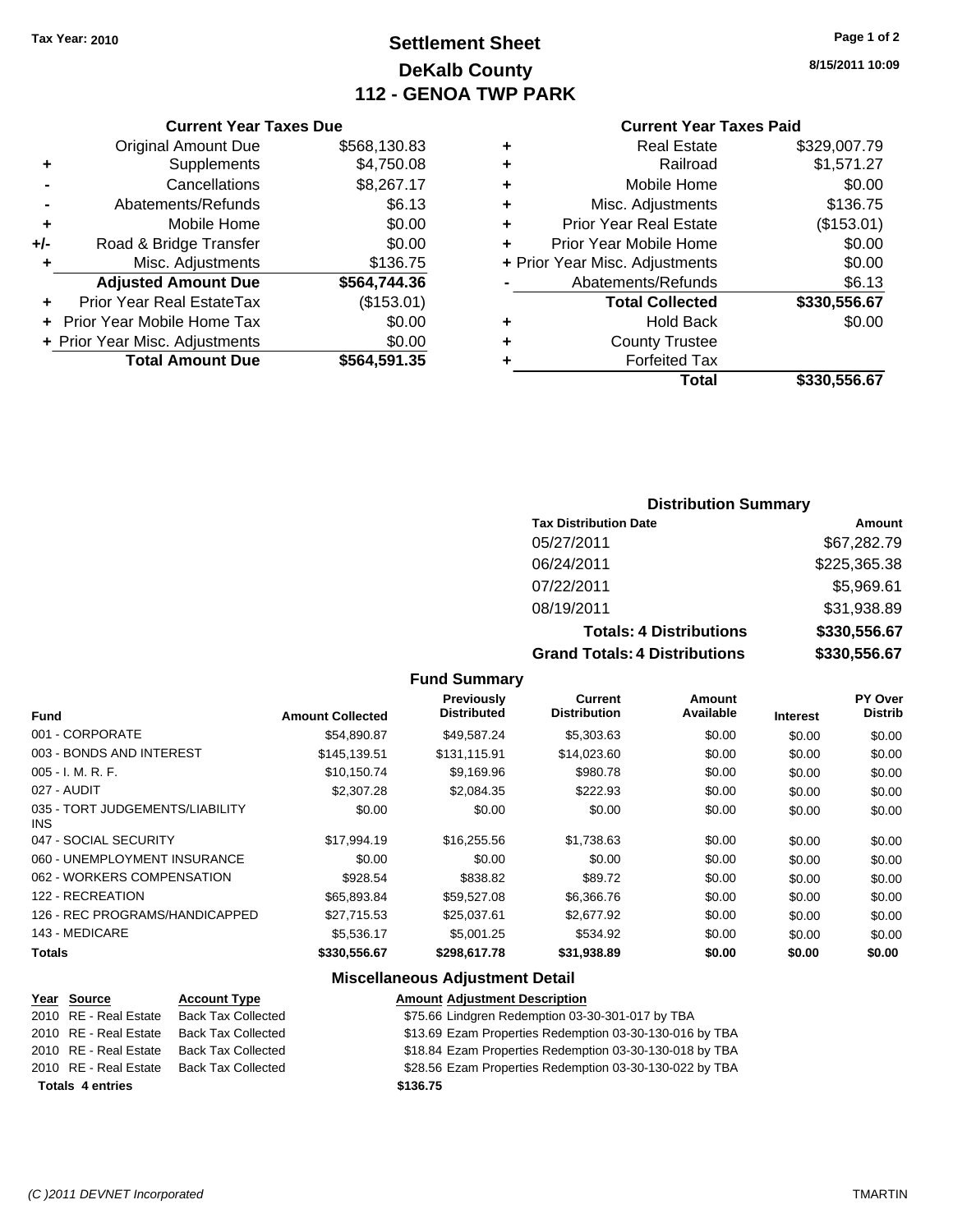## **Settlement Sheet Tax Year: 2010 Page 2 of 2 DeKalb County Abatement Detail**

**Year Source Account Type Amount Adjustment Description**<br>
2010 RE - Real Estate PTAB Decision **Amount 46.13** 03-19-401-005 PTAB Refu \$6.13 03-19-401-005 PTAB Refund by TBA

**8/15/2011 10:09**

**Totals \$6.13 1 entries**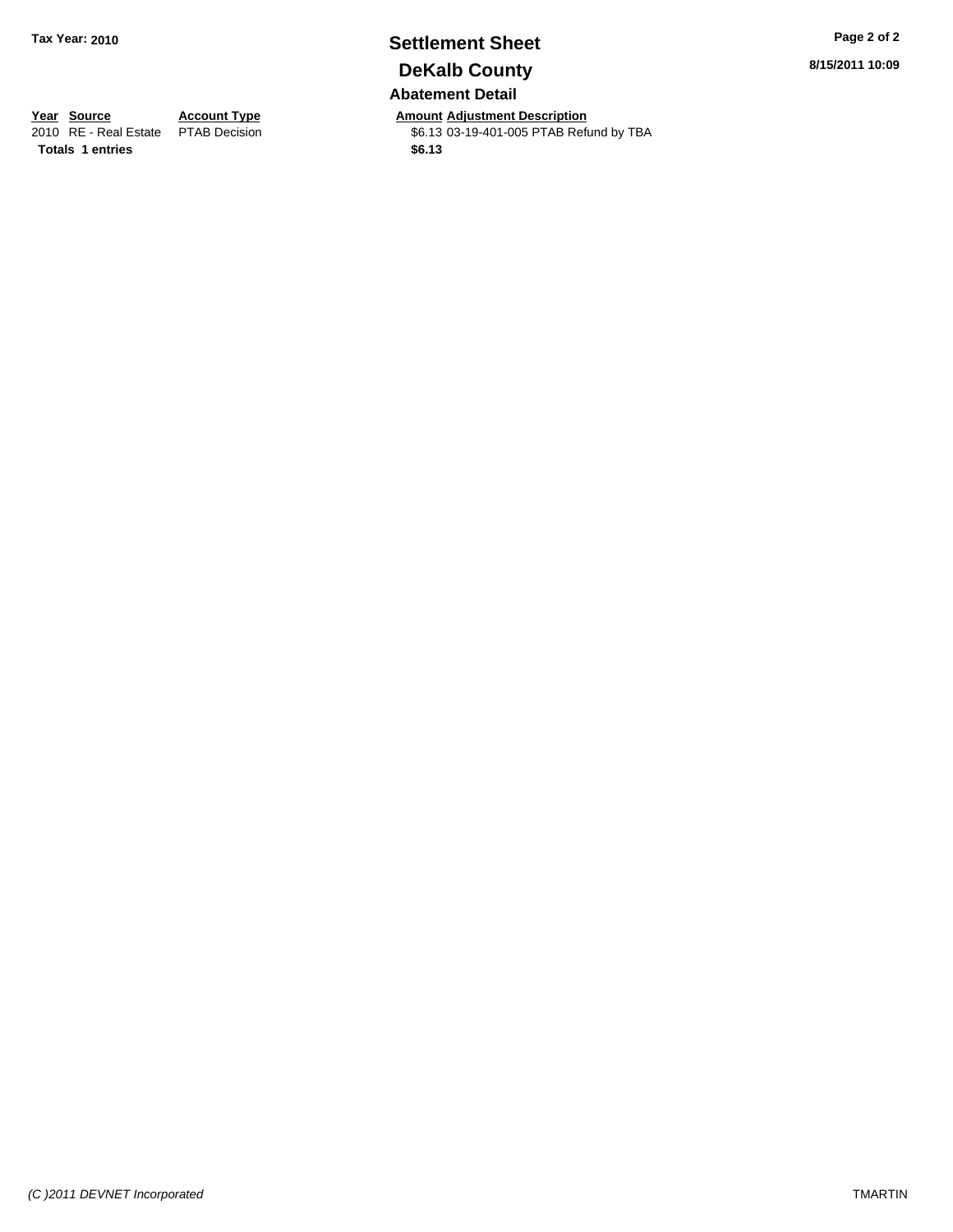## **Settlement Sheet Tax Year: 2010 Page 1 of 1 DeKalb County 113 - KINGSTON TWP PARK**

**8/15/2011 10:09**

|       | <b>Current Year Taxes Due</b>  |             |
|-------|--------------------------------|-------------|
|       | <b>Original Amount Due</b>     | \$46,684.39 |
| ٠     | Supplements                    | \$353.89    |
|       | Cancellations                  | \$438.76    |
|       | Abatements/Refunds             | \$0.00      |
| ٠     | Mobile Home                    | \$0.00      |
| $+/-$ | Road & Bridge Transfer         | \$0.00      |
| ٠     | Misc. Adjustments              | \$0.00      |
|       | <b>Adjusted Amount Due</b>     | \$46,599.52 |
|       | Prior Year Real EstateTax      | \$0.00      |
|       | Prior Year Mobile Home Tax     | \$0.00      |
|       | + Prior Year Misc. Adjustments | \$0.00      |
|       | <b>Total Amount Due</b>        | \$46,599.52 |
|       |                                |             |

| ٠ | <b>Real Estate</b>             | \$27,622.12 |
|---|--------------------------------|-------------|
| ٠ | Railroad                       | \$211.42    |
| ٠ | Mobile Home                    | \$0.00      |
| ٠ | Misc. Adjustments              | \$0.00      |
| ÷ | <b>Prior Year Real Estate</b>  | \$0.00      |
| ٠ | Prior Year Mobile Home         | \$0.00      |
|   | + Prior Year Misc. Adjustments | \$0.00      |
|   | Abatements/Refunds             | \$0.00      |
|   | <b>Total Collected</b>         | \$27,833.54 |
| ٠ | <b>Hold Back</b>               | \$0.00      |
| ٠ | <b>County Trustee</b>          |             |
| ٠ | <b>Forfeited Tax</b>           |             |
|   | Total                          | \$27,833.54 |
|   |                                |             |

|                         |                                  |                                       | <b>Distribution Summary</b>    |                 |                           |
|-------------------------|----------------------------------|---------------------------------------|--------------------------------|-----------------|---------------------------|
|                         |                                  | <b>Tax Distribution Date</b>          |                                |                 | Amount                    |
|                         |                                  | 05/27/2011                            |                                |                 | \$5,575.70                |
|                         |                                  | 06/24/2011                            |                                |                 | \$18,897.79               |
|                         |                                  | 07/22/2011                            |                                |                 | \$523.00                  |
|                         |                                  | 08/19/2011                            |                                |                 | \$2,837.05                |
|                         |                                  |                                       | <b>Totals: 4 Distributions</b> |                 | \$27,833.54               |
|                         |                                  | <b>Grand Totals: 4 Distributions</b>  |                                |                 | \$27,833.54               |
|                         | <b>Fund Summary</b>              |                                       |                                |                 |                           |
| <b>Amount Collected</b> | Previously<br><b>Distributed</b> | <b>Current</b><br><b>Distribution</b> | Amount<br>Available            | <b>Interest</b> | PY Over<br><b>Distrib</b> |

| Fund                                          | <b>Amount Collected</b> | <b>Distributed</b> | <b>Distribution</b> | Available | <b>Interest</b> | Distrib |
|-----------------------------------------------|-------------------------|--------------------|---------------------|-----------|-----------------|---------|
| 001 - CORPORATE                               | \$22,186.85             | \$19,925.37        | \$2,261.48          | \$0.00    | \$0.00          | \$0.00  |
| 035 - TORT JUDGEMENTS/LIABILITY<br><b>INS</b> | \$2,557.72              | \$2,297.01         | \$260.71            | \$0.00    | \$0.00          | \$0.00  |
| 122 - RECREATION                              | \$3.088.97              | \$2.774.11         | \$314.86            | \$0.00    | \$0.00          | \$0.00  |
| <b>Totals</b>                                 | \$27,833.54             | \$24,996,49        | \$2,837.05          | \$0.00    | \$0.00          | \$0.00  |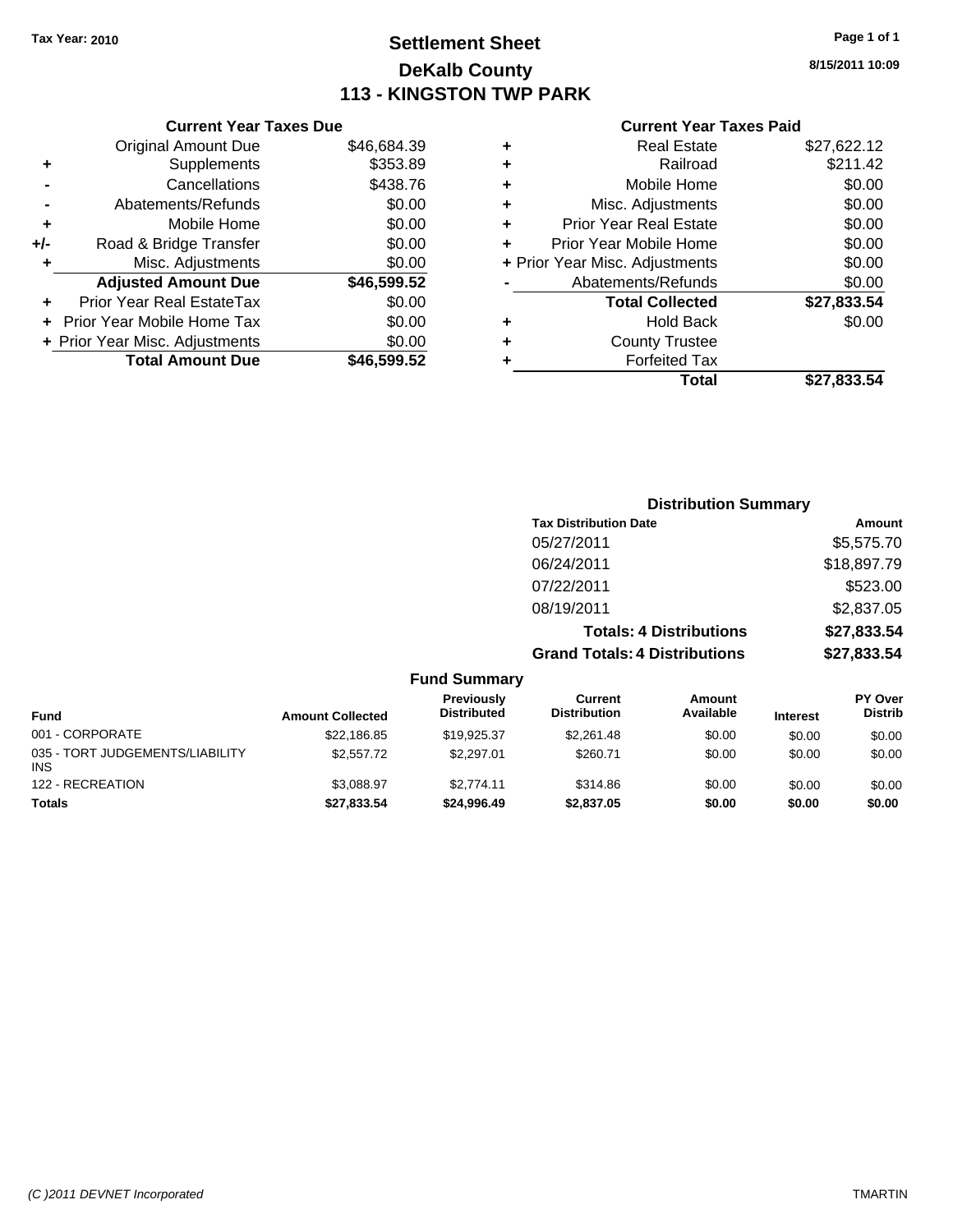## **Settlement Sheet Tax Year: 2010 Page 1 of 1 DeKalb County 114 - SANDWICH PARK**

**8/15/2011 10:09**

### **Current Year Taxes Paid**

|     | <b>Current Year Taxes Due</b>  |              |   | <b>Current Year Taxes Paid</b> |                     |
|-----|--------------------------------|--------------|---|--------------------------------|---------------------|
|     | Original Amount Due            | \$428,489.45 |   | <b>Real Estate</b>             | \$253,502.61        |
| ٠   | Supplements                    | \$1,783.14   | ٠ | Railroad                       | \$279.74            |
|     | Cancellations                  | \$2,060.95   | ٠ | Mobile Home                    | \$0.00              |
|     | Abatements/Refunds             | \$3.70       | ٠ | Misc. Adjustments              | \$1.29              |
| ٠   | Mobile Home                    | \$0.00       | ٠ | <b>Prior Year Real Estate</b>  | (\$51.25)           |
| +/- | Road & Bridge Transfer         | \$0.00       |   | Prior Year Mobile Home         | \$0.00              |
|     | Misc. Adjustments              | \$1.29       |   | + Prior Year Misc. Adjustments | \$0.00              |
|     | <b>Adjusted Amount Due</b>     | \$428,209.23 |   | Abatements/Refunds             | \$3.70              |
| ÷.  | Prior Year Real EstateTax      | (\$51.25)    |   | <b>Total Collected</b>         | \$253,728.69        |
|     | + Prior Year Mobile Home Tax   | \$0.00       | ٠ | <b>Hold Back</b>               | \$0.00              |
|     | + Prior Year Misc. Adjustments | \$0.00       | ٠ | <b>County Trustee</b>          |                     |
|     | <b>Total Amount Due</b>        | \$428,157.98 |   | <b>Forfeited Tax</b>           |                     |
|     |                                |              |   | <b>Tatal</b>                   | <u> CAES 700 CN</u> |

|    | Total                          | \$253,728.69 |
|----|--------------------------------|--------------|
| ٠  | <b>Forfeited Tax</b>           |              |
| ÷. | <b>County Trustee</b>          |              |
| ÷  | <b>Hold Back</b>               | \$0.00       |
|    | <b>Total Collected</b>         | \$253,728.69 |
|    | Abatements/Refunds             | \$3.70       |
|    | + Prior Year Misc. Adjustments | \$0.00       |
| ÷  | Prior Year Mobile Home         | \$0.00       |
| ÷  | <b>Prior Year Real Estate</b>  | (\$51.25)    |
| ÷  | Misc. Adjustments              | \$1.29       |
| ÷  | Mobile Home                    | \$0.00       |
|    |                                |              |

### **Distribution Summary**

| <b>Tax Distribution Date</b>         | Amount       |
|--------------------------------------|--------------|
| 05/27/2011                           | \$60,928.49  |
| 06/24/2011                           | \$158,229.92 |
| 07/22/2011                           | \$5,070.13   |
| 08/19/2011                           | \$29,500.15  |
| <b>Totals: 4 Distributions</b>       | \$253,728.69 |
| <b>Grand Totals: 4 Distributions</b> | \$253,728.69 |

### **Fund Summary**

| <b>Fund</b>                             | <b>Amount Collected</b> | <b>Previously</b><br><b>Distributed</b> | <b>Current</b><br><b>Distribution</b> | <b>Amount</b><br>Available | <b>Interest</b> | PY Over<br><b>Distrib</b> |
|-----------------------------------------|-------------------------|-----------------------------------------|---------------------------------------|----------------------------|-----------------|---------------------------|
| 001 - CORPORATE                         | \$82,100.72             | \$72,555.16                             | \$9.545.56                            | \$0.00                     | \$0.00          | \$0.00                    |
| 003 - BONDS AND INTEREST                | \$57.634.23             | \$50.933.30                             | \$6,700.93                            | \$0.00                     | \$0.00          | \$0.00                    |
| 005 - I. M. R. F.                       | \$15,923.26             | \$14,071.92                             | \$1,851.34                            | \$0.00                     | \$0.00          | \$0.00                    |
| 027 - AUDIT                             | \$4,113,46              | \$3,635.20                              | \$478.26                              | \$0.00                     | \$0.00          | \$0.00                    |
| 035 - TORT JUDGEMENTS/LIABILITY<br>INS. | \$12.833.59             | \$11,341.47                             | \$1,492.12                            | \$0.00                     | \$0.00          | \$0.00                    |
| 047 - SOCIAL SECURITY                   | \$5,137,00              | \$4.539.74                              | \$597.26                              | \$0.00                     | \$0.00          | \$0.00                    |
| 060 - UNEMPLOYMENT INSURANCE            | \$2,568,50              | \$2,269.87                              | \$298.63                              | \$0.00                     | \$0.00          | \$0.00                    |
| 122 - RECREATION                        | \$72,896.77             | \$64,421.32                             | \$8,475.45                            | \$0.00                     | \$0.00          | \$0.00                    |
| 125 - PAVING & LIGHTING, STREETS        | \$521.16                | \$460.56                                | \$60.60                               | \$0.00                     | \$0.00          | \$0.00                    |
| Totals                                  | \$253,728.69            | \$224,228.54                            | \$29,500.15                           | \$0.00                     | \$0.00          | \$0.00                    |

### **Miscellaneous Adjustment Detail**

| Year Source<br><b>Account Type</b> | <b>Amount Adiustment Description</b> |
|------------------------------------|--------------------------------------|
|------------------------------------|--------------------------------------|

|  | 2010 RE - Real Estate Back Tax Collected | \$1.29 Countryview Redemption 19-25-253-058 by TBA |
|--|------------------------------------------|----------------------------------------------------|
|  |                                          |                                                    |

```
Totals 1 entries $1.29
```
### **Abatement Detail Year Source Account Type Amount Adjustment Description** 2010 RE - Real Estate \$3.70 19-27-727-012 PTAB Refund by TBA PTAB Decision Totals 1 entries \$3.70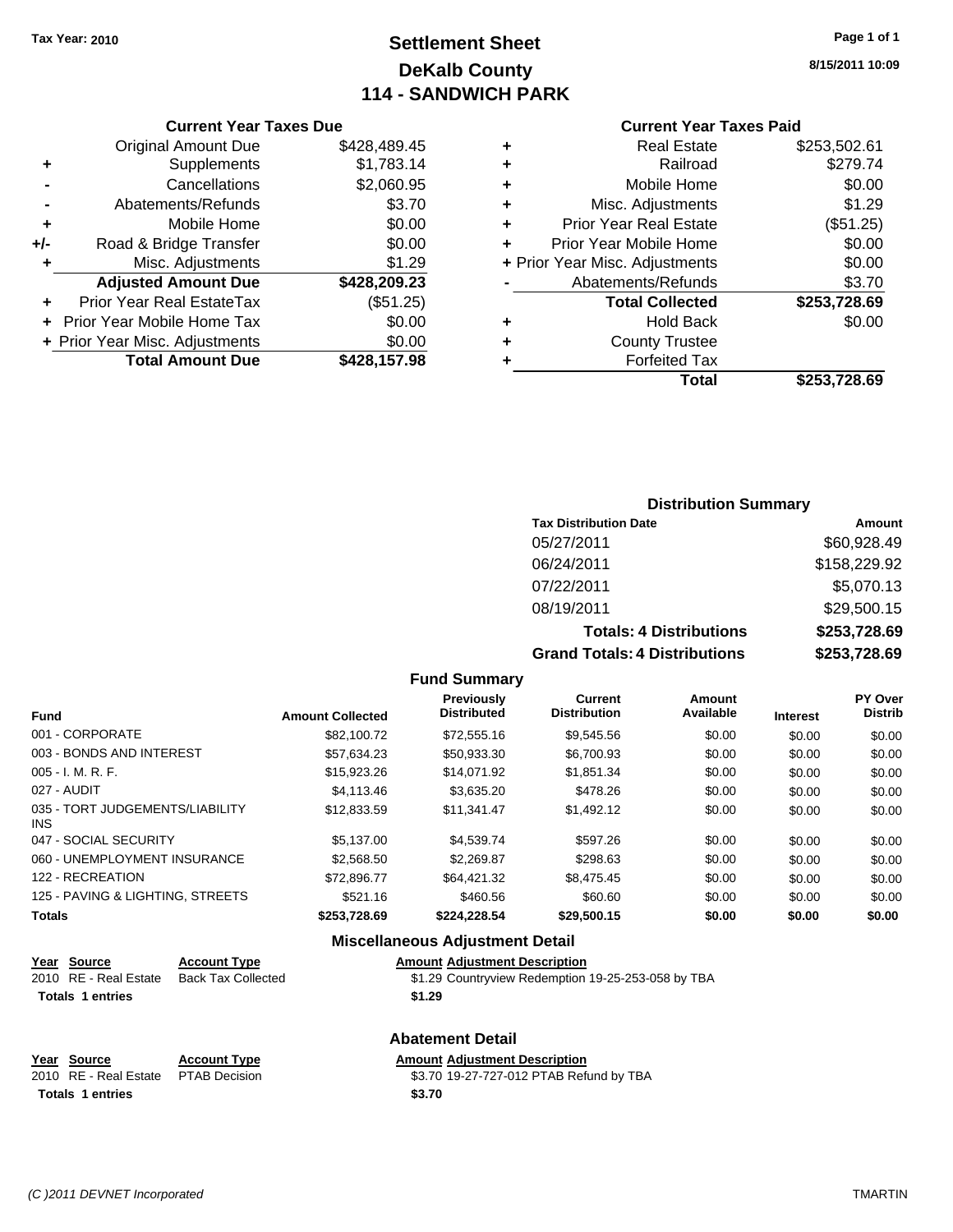## **Settlement Sheet Tax Year: 2010 Page 1 of 2 DeKalb County 115 - SYCAMORE PARK**

**8/15/2011 10:09**

### **Current Year Taxes Paid**

|   | Total                          | \$1,220,346.39 |
|---|--------------------------------|----------------|
|   | <b>Forfeited Tax</b>           |                |
| ٠ | <b>County Trustee</b>          |                |
| ٠ | <b>Hold Back</b>               | \$0.00         |
|   | <b>Total Collected</b>         | \$1,220,346.39 |
|   | Abatements/Refunds             | \$8.21         |
|   | + Prior Year Misc. Adjustments | \$0.00         |
|   | Prior Year Mobile Home         | \$0.00         |
| ٠ | <b>Prior Year Real Estate</b>  | (\$199.64)     |
| ٠ | Misc. Adjustments              | \$473.13       |
| ٠ | Mobile Home                    | \$0.00         |
| ٠ | Railroad                       | \$0.11         |
|   | <b>Real Estate</b>             | \$1,220,081.00 |

### **Current Year Taxes Due** Original Amount Due \$2,142,160.14 **+** Supplements \$21,514.38 **-** Cancellations \$23,994.61 **-** Abatements/Refunds **\$8.21 +** Mobile Home \$0.00 **+/-** Road & Bridge Transfer \$0.00 **+** Misc. Adjustments \$473.13 **Adjusted Amount Due \$2,140,144.83 +** Prior Year Real EstateTax (\$199.64) **+** Prior Year Mobile Home Tax \$0.00 **+ Prior Year Misc. Adjustments**  $$0.00$

**Total Amount Due \$2,139,945.19**

### **Distribution Summary**

| <b>Tax Distribution Date</b>   | Amount               |
|--------------------------------|----------------------|
| 05/27/2011                     | \$238,456.74         |
| 06/24/2011                     | \$836,099.35         |
| 07/22/2011                     | \$21,622.71          |
| 08/19/2011                     | \$124,167.59         |
| <b>Totals: 4 Distributions</b> | \$1,220,346.39       |
| Crond Totole: A Dietributione  | <b>¢4 ኃንስ 24ድ 20</b> |

**Grand Totals: 4 Distributions \$1,220,346.39**

### **Fund Summary**

| <b>Fund</b>                                    | <b>Amount Collected</b> | <b>Previously</b><br><b>Distributed</b> | Current<br><b>Distribution</b> | Amount<br>Available | <b>Interest</b> | <b>PY Over</b><br><b>Distrib</b> |
|------------------------------------------------|-------------------------|-----------------------------------------|--------------------------------|---------------------|-----------------|----------------------------------|
|                                                |                         |                                         |                                |                     |                 |                                  |
| 001 - CORPORATE                                | \$266.039.18            | \$238,970.26                            | \$27,068.92                    | \$0.00              | \$0.00          | \$0.00                           |
| 003 - BONDS AND INTEREST                       | \$309,482.29            | \$277,993.14                            | \$31,489.15                    | \$0.00              | \$0.00          | \$0.00                           |
| 005 - I. M. R. F.                              | \$55,841.83             | \$50,160.05                             | \$5,681.78                     | \$0.00              | \$0.00          | \$0.00                           |
| 014 - POLICE PROTECTION                        | \$0.00                  | \$0.00                                  | \$0.00                         | \$0.00              | \$0.00          | \$0.00                           |
| 027 - AUDIT                                    | \$13.116.28             | \$11.781.73                             | \$1,334.55                     | \$0.00              | \$0.00          | \$0.00                           |
| 035 - TORT JUDGEMENTS/LIABILITY<br>INS.        | \$55.841.83             | \$50.160.05                             | \$5,681.78                     | \$0.00              | \$0.00          | \$0.00                           |
| 039 - PLAYGROUND AND RECREATION<br><b>COMM</b> | \$190.856.09            | \$171,436.88                            | \$19.419.21                    | \$0.00              | \$0.00          | \$0.00                           |
| 047 - SOCIAL SECURITY                          | \$50,706.61             | \$45,547,33                             | \$5,159.28                     | \$0.00              | \$0.00          | \$0.00                           |
| 122 - RECREATION                               | \$172,046.86            | \$154,541.48                            | \$17,505.38                    | \$0.00              | \$0.00          | \$0.00                           |
| 125 - PAVING & LIGHTING, STREETS               | \$0.00                  | \$0.00                                  | \$0.00                         | \$0.00              | \$0.00          | \$0.00                           |
| 126 - REC PROGRAMS/HANDICAPPED                 | \$106,415.42            | \$95,587.88                             | \$10,827.54                    | \$0.00              | \$0.00          | \$0.00                           |
| <b>Totals</b>                                  | \$1,220,346.39          | \$1,096,178.80                          | \$124,167.59                   | \$0.00              | \$0.00          | \$0.00                           |

### **Miscellaneous Adjustment Detail**

| Year Source             | <b>Account Type</b>       | <b>Amount Adjustment Description</b>                        |
|-------------------------|---------------------------|-------------------------------------------------------------|
| 2010 RE - Real Estate   | <b>Back Tax Collected</b> | \$29.51 Brown's Supermarket Redemption 06-32-282-008 by TBA |
| 2010 RE - Real Estate   | <b>Back Tax Collected</b> | \$4.69 Stogsdill Redemption 06-32-328-005 by TBA            |
| 2010 RE - Real Estate   | Paymt In Lieu of Tax      | \$426.15 Sycamore Units-Housing Authority by TBA            |
| 2010 RE - Real Estate   | Back Tax Collected        | \$12.78 Boots Assignment 06-20-377-002 by TBA               |
| <b>Totals 4 entries</b> |                           | \$473.13                                                    |

### *(C )2011 DEVNET Incorporated* TMARTIN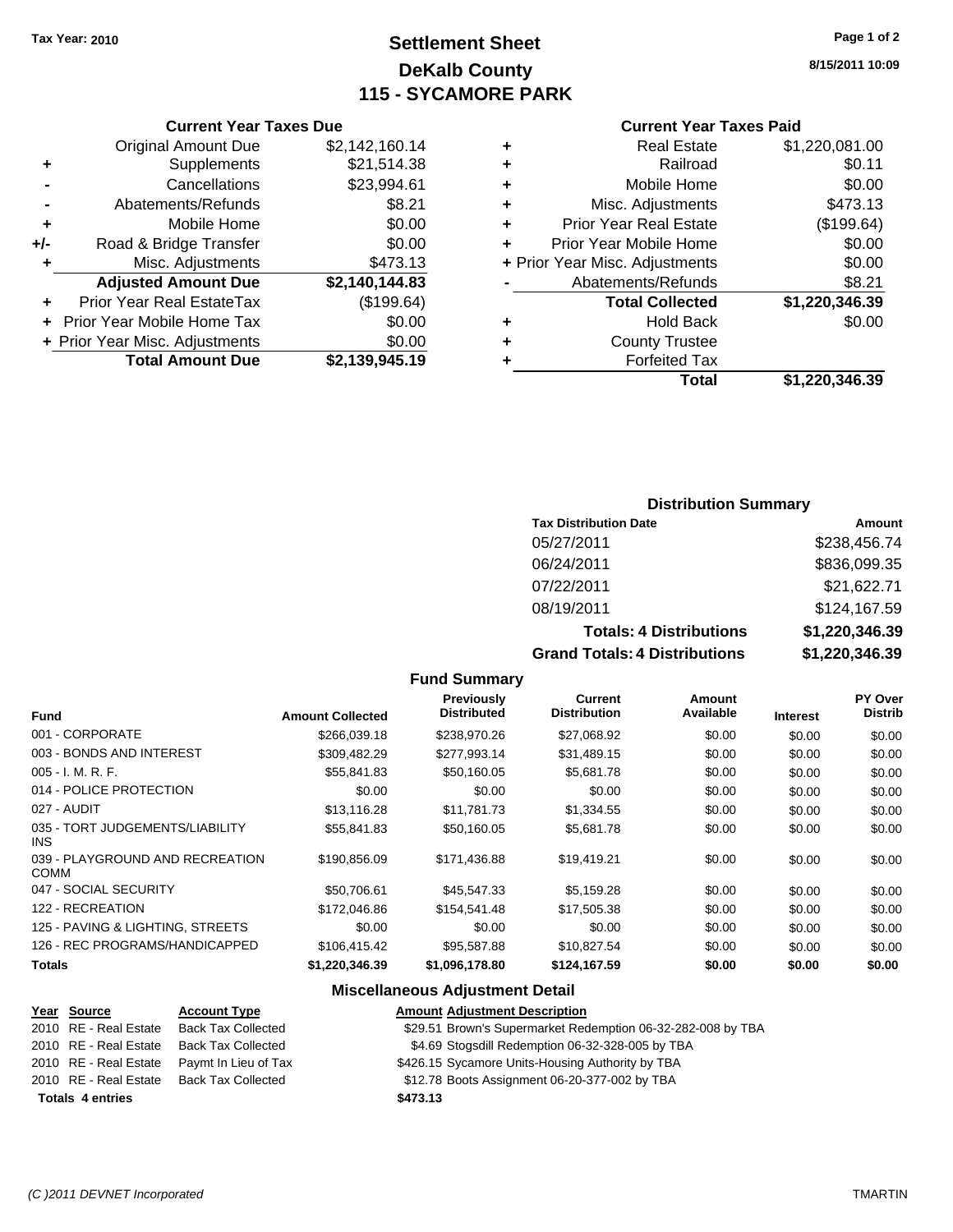## **Settlement Sheet Tax Year: 2010 Page 2 of 2 DeKalb County Abatement Detail**

**Year Source Account Type Amount Adjustment Description**<br>
2010 RE - Real Estate PTAB Decision **Amount** \$8.21 06-20-476-008 PTAB Refu \$8.21 06-20-476-008 PTAB Refund by TBA

**8/15/2011 10:09**

**Totals \$8.21 1 entries**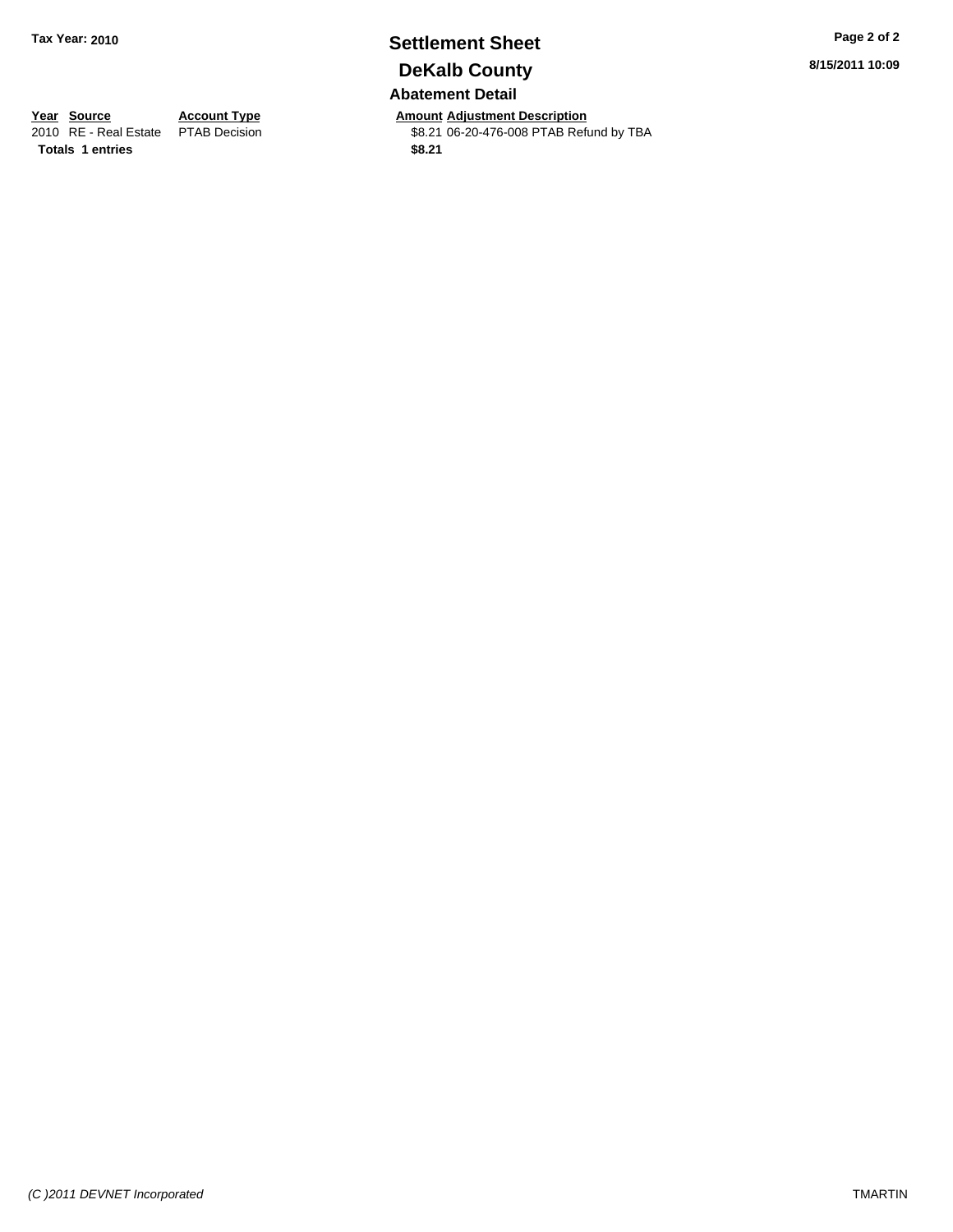## **Settlement Sheet Tax Year: 2010 Page 1 of 1 DeKalb County 120 - SCHOOL DISTRICT 1**

**8/15/2011 10:09**

### **Current Year Taxes Due**

|       | <b>Original Amount Due</b>       | \$410,483.57 |
|-------|----------------------------------|--------------|
| ٠     | Supplements                      | \$0.00       |
|       | Cancellations                    | \$0.00       |
|       | Abatements/Refunds               | \$0.00       |
| ٠     | Mobile Home                      | \$0.00       |
| $+/-$ | Road & Bridge Transfer           | \$0.00       |
| ٠     | Misc. Adjustments                | \$0.00       |
|       |                                  |              |
|       | <b>Adjusted Amount Due</b>       | \$410,483.57 |
|       | <b>Prior Year Real EstateTax</b> | \$0.00       |
|       | Prior Year Mobile Home Tax       | \$0.00       |
|       | + Prior Year Misc. Adjustments   | \$0.00       |

### **Current Year Taxes Paid**

| ٠ | <b>Real Estate</b>             | \$262,186.12 |
|---|--------------------------------|--------------|
| ٠ | Railroad                       | \$0.00       |
| ٠ | Mobile Home                    | \$0.00       |
| ٠ | Misc. Adjustments              | \$0.00       |
| ٠ | <b>Prior Year Real Estate</b>  | \$0.00       |
|   | Prior Year Mobile Home         | \$0.00       |
|   | + Prior Year Misc. Adjustments | \$0.00       |
|   | Abatements/Refunds             | \$0.00       |
|   | <b>Total Collected</b>         | \$262,186.12 |
| ٠ | <b>Hold Back</b>               | \$0.00       |
| ٠ | <b>County Trustee</b>          |              |
| ٠ | <b>Forfeited Tax</b>           |              |
|   | Total                          | \$262,186.12 |
|   |                                |              |

### **Distribution Summary**

| <b>Tax Distribution Date</b>         | <b>Amount</b> |
|--------------------------------------|---------------|
| 05/27/2011                           | \$61,859.84   |
| 06/24/2011                           | \$180,070.96  |
| 07/22/2011                           | \$4,922.48    |
| 08/19/2011                           | \$15,332.84   |
| <b>Totals: 4 Distributions</b>       | \$262,186.12  |
| <b>Grand Totals: 4 Distributions</b> | \$262,186.12  |

|                                         |                         | <b>Previously</b>  | Current             | Amount    |                 | <b>PY Over</b> |
|-----------------------------------------|-------------------------|--------------------|---------------------|-----------|-----------------|----------------|
| <b>Fund</b>                             | <b>Amount Collected</b> | <b>Distributed</b> | <b>Distribution</b> | Available | <b>Interest</b> | <b>Distrib</b> |
| 002 - EDUCATION                         | \$170,297.46            | \$160,338.33       | \$9,959.13          | \$0.00    | \$0.00          | \$0.00         |
| 003 - BONDS AND INTEREST                | \$23,496.86             | \$22,122.75        | \$1,374.11          | \$0.00    | \$0.00          | \$0.00         |
| 004 - OPERATIONS & MAINTENANCE          | \$26,199.73             | \$24,667.55        | \$1,532.18          | \$0.00    | \$0.00          | \$0.00         |
| $005 - I. M. R. F.$                     | \$2,651.49              | \$2,496.43         | \$155.06            | \$0.00    | \$0.00          | \$0.00         |
| 030 - TRANSPORTATION SYSTEM             | \$10,479.85             | \$9,866.98         | \$612.87            | \$0.00    | \$0.00          | \$0.00         |
| 031 - WORKING CASH                      | \$2,620.03              | \$2,466.81         | \$153.22            | \$0.00    | \$0.00          | \$0.00         |
| 032 - FIRE PREV/SFTY/ENERGY             | \$2,620.03              | \$2,466.81         | \$153.22            | \$0.00    | \$0.00          | \$0.00         |
| 033 - SPECIAL EDUCATION                 | \$2,095.92              | \$1,973.35         | \$122.57            | \$0.00    | \$0.00          | \$0.00         |
| 035 - TORT JUDGEMENTS/LIABILITY<br>INS. | \$14,121.60             | \$13,295.76        | \$825.84            | \$0.00    | \$0.00          | \$0.00         |
| 047 - SOCIAL SECURITY                   | \$4,983.12              | \$4,691.70         | \$291.42            | \$0.00    | \$0.00          | \$0.00         |
| 057 - LEASE/PURCHASE/RENTAL             | \$2,620.03              | \$2,466.81         | \$153.22            | \$0.00    | \$0.00          | \$0.00         |
| <b>Totals</b>                           | \$262,186.12            | \$246,853,28       | \$15,332.84         | \$0.00    | \$0.00          | \$0.00         |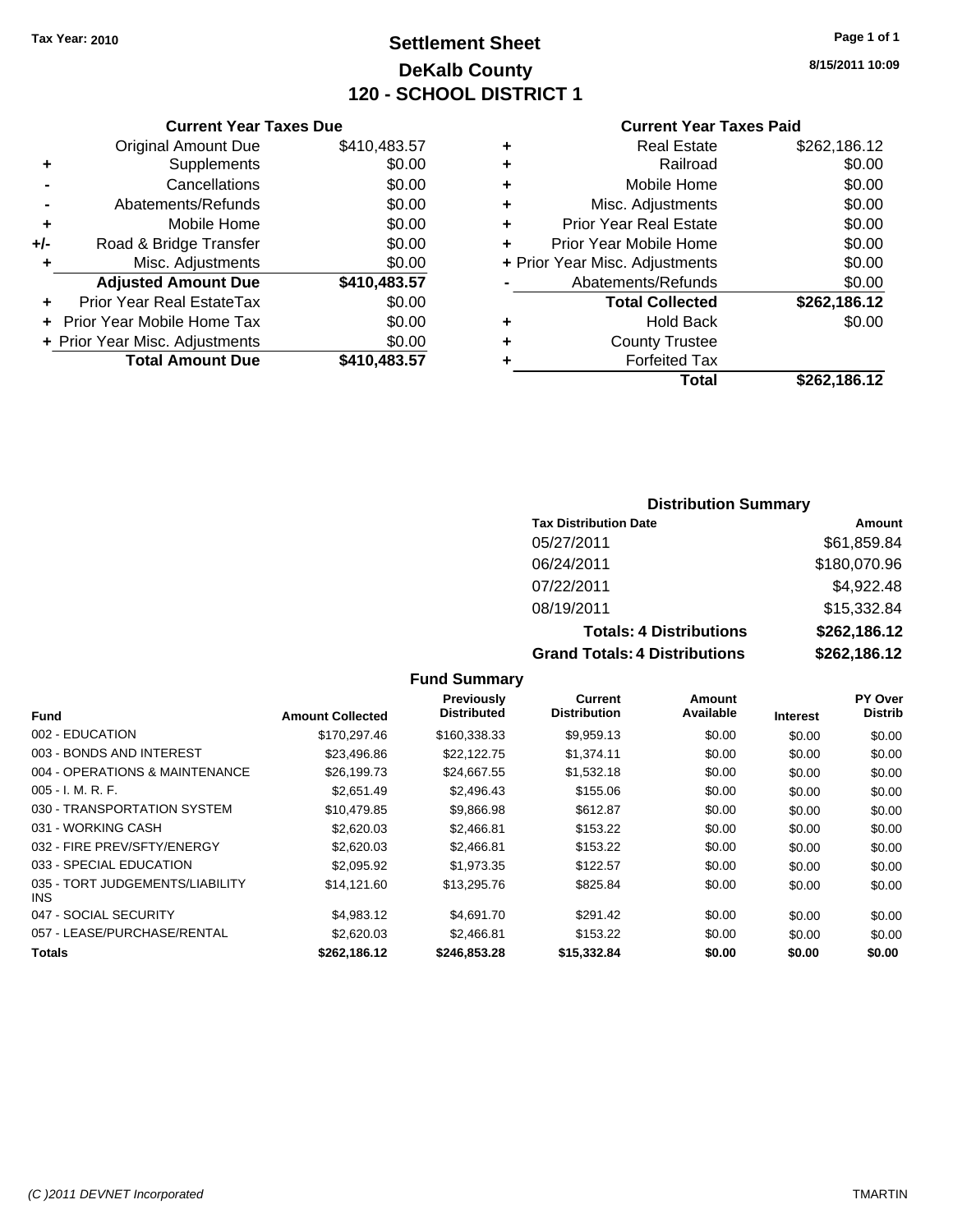## **Settlement Sheet Tax Year: 2010 Page 1 of 1 DeKalb County 121 - SCHOOL DISTRICT 9**

**8/15/2011 10:09**

### **Current Year Taxes Paid**

|     | <b>Current Year Taxes Due</b>  |             |
|-----|--------------------------------|-------------|
|     | <b>Original Amount Due</b>     | \$71,187.17 |
| ٠   | Supplements                    | \$0.00      |
|     | Cancellations                  | \$0.00      |
|     | Abatements/Refunds             | \$0.00      |
| ٠   | Mobile Home                    | \$0.00      |
| +/- | Road & Bridge Transfer         | \$0.00      |
| ٠   | Misc. Adjustments              | \$0.00      |
|     | <b>Adjusted Amount Due</b>     | \$71,187.17 |
|     | Prior Year Real EstateTax      | \$0.00      |
|     | Prior Year Mobile Home Tax     | \$0.00      |
|     | + Prior Year Misc. Adjustments | \$0.00      |
|     | <b>Total Amount Due</b>        | \$71,187.17 |
|     |                                |             |

|   | <b>Real Estate</b>             | \$44,093.26 |
|---|--------------------------------|-------------|
| ٠ | Railroad                       | \$1,765.64  |
| ٠ | Mobile Home                    | \$0.00      |
| ٠ | Misc. Adjustments              | \$0.00      |
| ÷ | Prior Year Real Estate         | \$0.00      |
| ÷ | Prior Year Mobile Home         | \$0.00      |
|   | + Prior Year Misc. Adjustments | \$0.00      |
|   | Abatements/Refunds             | \$0.00      |
|   | <b>Total Collected</b>         | \$45,858.90 |
| ٠ | <b>Hold Back</b>               | \$0.00      |
| ٠ | <b>County Trustee</b>          |             |
| ٠ | <b>Forfeited Tax</b>           |             |
|   | Total                          | \$45,858.90 |
|   |                                |             |

### **Distribution Summary**

| <b>Tax Distribution Date</b>         | Amount      |
|--------------------------------------|-------------|
| 05/27/2011                           | \$13,051.44 |
| 06/24/2011                           | \$30,407.90 |
| 07/22/2011                           | \$1,204.05  |
| 08/19/2011                           | \$1,195.51  |
| <b>Totals: 4 Distributions</b>       | \$45,858.90 |
| <b>Grand Totals: 4 Distributions</b> | \$45,858.90 |

|                                         |                         | Previously         | <b>Current</b>      | Amount    |                 | <b>PY Over</b> |
|-----------------------------------------|-------------------------|--------------------|---------------------|-----------|-----------------|----------------|
| Fund                                    | <b>Amount Collected</b> | <b>Distributed</b> | <b>Distribution</b> | Available | <b>Interest</b> | <b>Distrib</b> |
| 002 - EDUCATION                         | \$26,135.71             | \$25,454.36        | \$681.35            | \$0.00    | \$0.00          | \$0.00         |
| 003 - BONDS AND INTEREST                | \$7.362.73              | \$7.170.79         | \$191.94            | \$0.00    | \$0.00          | \$0.00         |
| 004 - OPERATIONS & MAINTENANCE          | \$7,086.80              | \$6,902.05         | \$184.75            | \$0.00    | \$0.00          | \$0.00         |
| $005 - I. M. R. F.$                     | \$546.55                | \$532.30           | \$14.25             | \$0.00    | \$0.00          | \$0.00         |
| 030 - TRANSPORTATION SYSTEM             | \$2.010.47              | \$1,958.06         | \$52.41             | \$0.00    | \$0.00          | \$0.00         |
| 031 - WORKING CASH                      | \$502.61                | \$489.51           | \$13.10             | \$0.00    | \$0.00          | \$0.00         |
| 032 - FIRE PREV/SFTY/ENERGY             | \$502.61                | \$489.51           | \$13.10             | \$0.00    | \$0.00          | \$0.00         |
| 033 - SPECIAL EDUCATION                 | \$402.10                | \$391.62           | \$10.48             | \$0.00    | \$0.00          | \$0.00         |
| 035 - TORT JUDGEMENTS/LIABILITY<br>INS. | \$260.16                | \$253.38           | \$6.78              | \$0.00    | \$0.00          | \$0.00         |
| 047 - SOCIAL SECURITY                   | \$546.55                | \$532.30           | \$14.25             | \$0.00    | \$0.00          | \$0.00         |
| 057 - LEASE/PURCHASE/RENTAL             | \$502.61                | \$489.51           | \$13.10             | \$0.00    | \$0.00          | \$0.00         |
| <b>Totals</b>                           | \$45,858.90             | \$44,663.39        | \$1,195.51          | \$0.00    | \$0.00          | \$0.00         |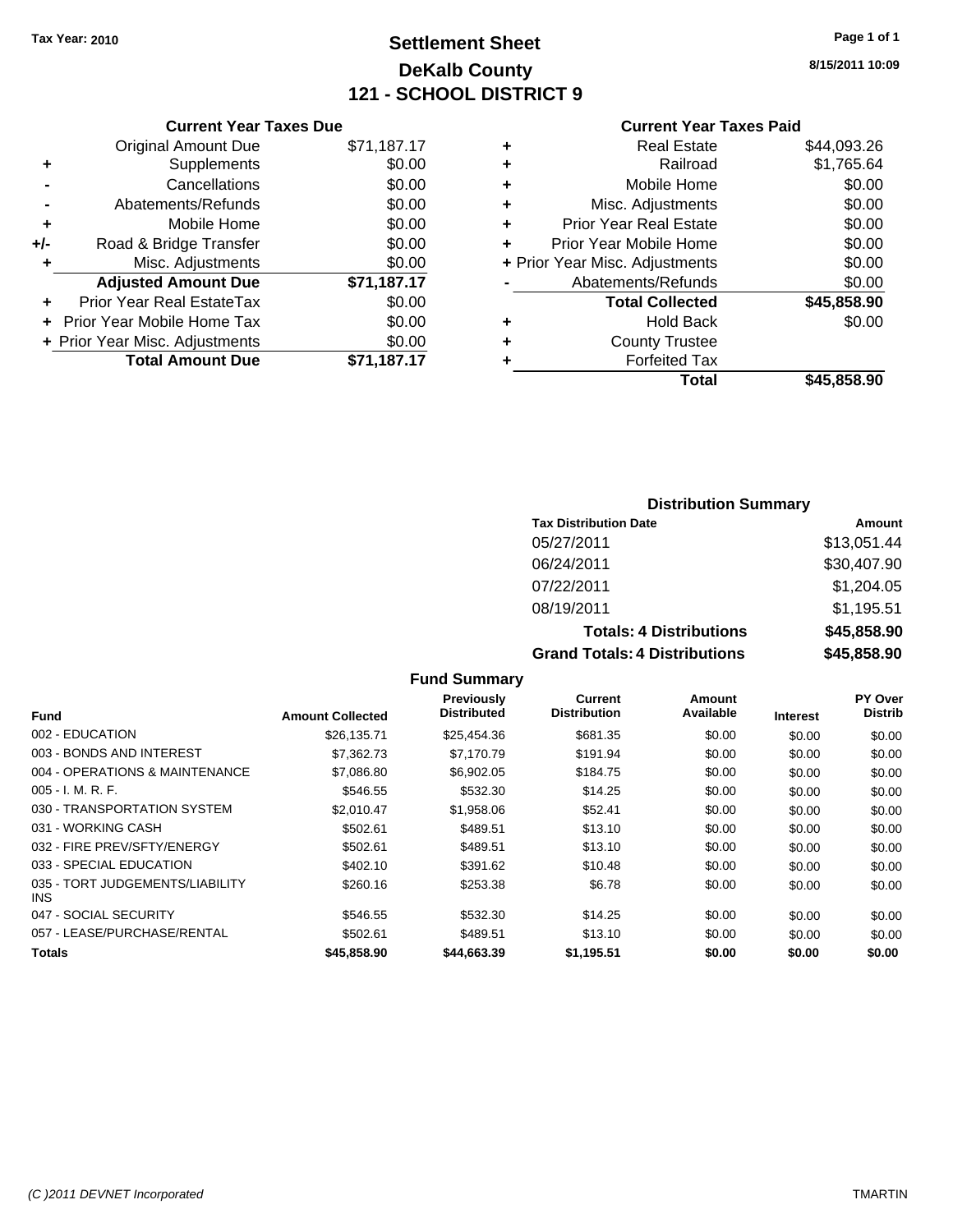## **Settlement Sheet Tax Year: 2010 Page 1 of 1 DeKalb County 122 - SCHOOL DISTRICT 100**

**8/15/2011 10:09**

### **Current Year Taxes Paid**

|     | <b>Current Year Taxes Due</b>  |             |
|-----|--------------------------------|-------------|
|     | <b>Original Amount Due</b>     | \$11,402.16 |
| ٠   | Supplements                    | \$0.00      |
|     | Cancellations                  | \$0.00      |
|     | Abatements/Refunds             | \$0.00      |
| ٠   | Mobile Home                    | \$0.00      |
| +/- | Road & Bridge Transfer         | \$0.00      |
|     | Misc. Adjustments              | \$0.00      |
|     | <b>Adjusted Amount Due</b>     | \$11,402.16 |
| ÷   | Prior Year Real EstateTax      | \$0.00      |
|     | Prior Year Mobile Home Tax     | \$0.00      |
|     | + Prior Year Misc. Adjustments | \$0.00      |
|     | <b>Total Amount Due</b>        | \$11.402.16 |
|     |                                |             |

| <b>Real Estate</b>             | \$8,738.82 |
|--------------------------------|------------|
| Railroad                       | \$0.00     |
| Mobile Home                    | \$0.00     |
| Misc. Adjustments              | \$0.00     |
| Prior Year Real Estate         | \$0.00     |
| Prior Year Mobile Home         | \$0.00     |
| + Prior Year Misc. Adjustments | \$0.00     |
| Abatements/Refunds             | \$0.00     |
| <b>Total Collected</b>         | \$8,738.82 |
| <b>Hold Back</b>               | \$0.00     |
| <b>County Trustee</b>          |            |
| <b>Forfeited Tax</b>           |            |
| Total                          | \$8,738.82 |
|                                |            |

| <b>Distribution Summary</b>          |            |
|--------------------------------------|------------|
| <b>Tax Distribution Date</b>         | Amount     |
| 05/27/2011                           | \$8,738.82 |
| <b>Totals: 1 Distributions</b>       | \$8,738.82 |
| <b>Grand Totals: 1 Distributions</b> | \$8,738.82 |

|                                         |                         | <b>Previously</b>  | Current             | Amount    |                 | <b>PY Over</b> |
|-----------------------------------------|-------------------------|--------------------|---------------------|-----------|-----------------|----------------|
| <b>Fund</b>                             | <b>Amount Collected</b> | <b>Distributed</b> | <b>Distribution</b> | Available | <b>Interest</b> | <b>Distrib</b> |
| 002 - EDUCATION                         | \$4,986.60              | \$4,986.60         | \$0.00              | \$0.00    | \$0.00          | \$0.00         |
| 003 - BONDS AND INTEREST                | \$1,580.13              | \$1,580.13         | \$0.00              | \$0.00    | \$0.00          | \$0.00         |
| 004 - OPERATIONS & MAINTENANCE          | \$1,173.55              | \$1,173.55         | \$0.00              | \$0.00    | \$0.00          | \$0.00         |
| $005 - I. M. R. F.$                     | \$102.68                | \$102.68           | \$0.00              | \$0.00    | \$0.00          | \$0.00         |
| 030 - TRANSPORTATION SYSTEM             | \$400.97                | \$400.97           | \$0.00              | \$0.00    | \$0.00          | \$0.00         |
| 031 - WORKING CASH                      | \$0.00                  | \$0.00             | \$0.00              | \$0.00    | \$0.00          | \$0.00         |
| 032 - FIRE PREV/SFTY/ENERGY             | \$75.31                 | \$75.31            | \$0.00              | \$0.00    | \$0.00          | \$0.00         |
| 033 - SPECIAL EDUCATION                 | \$84.12                 | \$84.12            | \$0.00              | \$0.00    | \$0.00          | \$0.00         |
| 035 - TORT JUDGEMENTS/LIABILITY<br>INS. | \$136.92                | \$136.92           | \$0.00              | \$0.00    | \$0.00          | \$0.00         |
| 047 - SOCIAL SECURITY                   | \$198.54                | \$198.54           | \$0.00              | \$0.00    | \$0.00          | \$0.00         |
| 057 - LEASE/PURCHASE/RENTAL             | \$0.00                  | \$0.00             | \$0.00              | \$0.00    | \$0.00          | \$0.00         |
| <b>Totals</b>                           | \$8,738.82              | \$8,738,82         | \$0.00              | \$0.00    | \$0.00          | \$0.00         |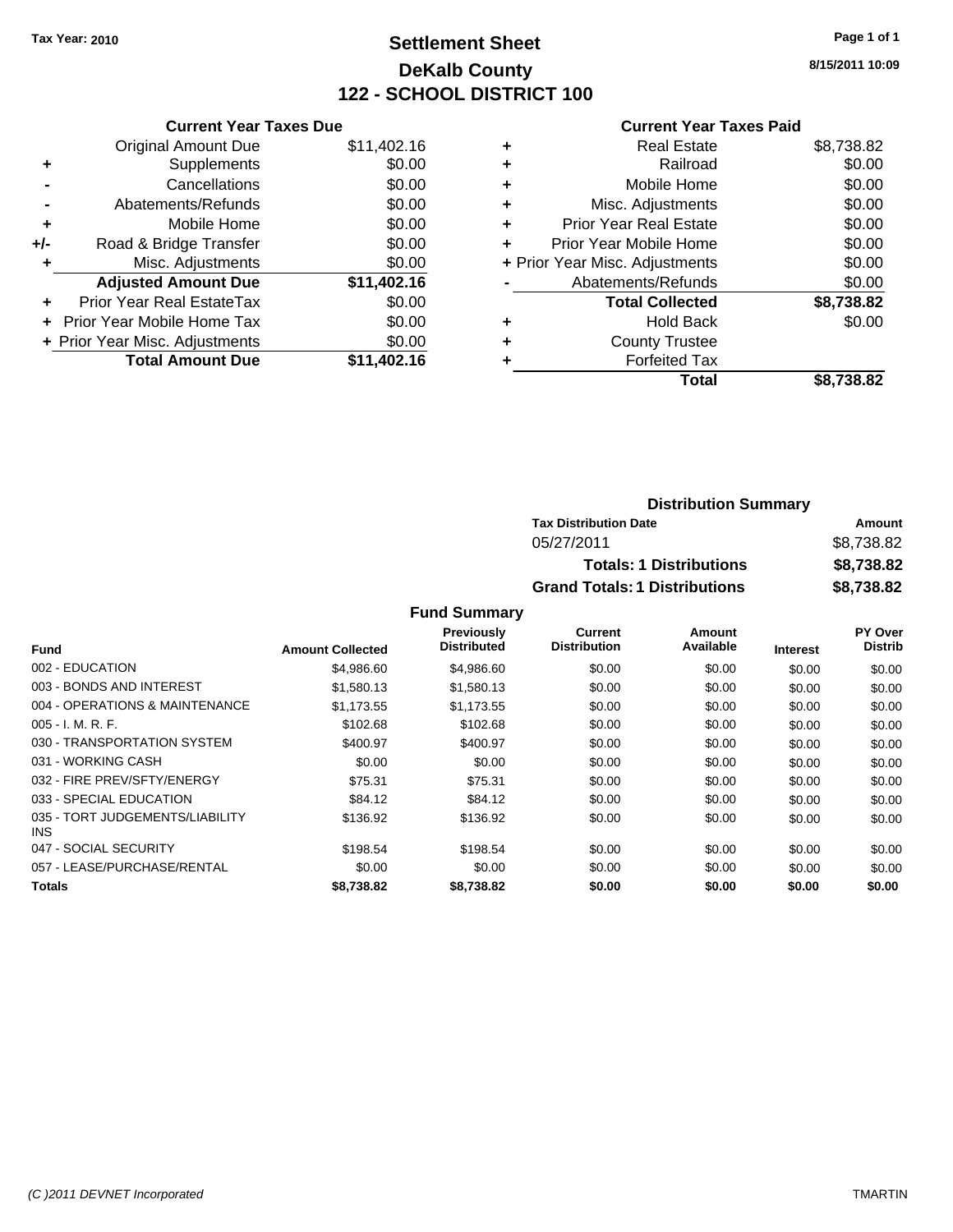## **Settlement Sheet Tax Year: 2010 Page 1 of 1 DeKalb County 123 - SCHOOL DISTRICT 161**

**8/15/2011 10:09**

### **Current Year Taxes Paid**

|     | <b>Current Year Taxes Due</b>  |             |
|-----|--------------------------------|-------------|
|     | <b>Original Amount Due</b>     | \$66,860.47 |
| ٠   | Supplements                    | \$0.00      |
|     | Cancellations                  | \$0.00      |
|     | Abatements/Refunds             | \$0.00      |
| ٠   | Mobile Home                    | \$0.00      |
| +/- | Road & Bridge Transfer         | \$0.00      |
| ٠   | Misc. Adjustments              | \$0.00      |
|     | <b>Adjusted Amount Due</b>     | \$66,860.47 |
|     | Prior Year Real EstateTax      | \$0.00      |
|     | Prior Year Mobile Home Tax     | \$0.00      |
|     | + Prior Year Misc. Adjustments | \$0.00      |
|     | <b>Total Amount Due</b>        | \$66,860.47 |
|     |                                |             |

| ٠ | <b>Real Estate</b>             | \$40,775.07 |
|---|--------------------------------|-------------|
| ٠ | Railroad                       | \$0.00      |
| ٠ | Mobile Home                    | \$0.00      |
| ٠ | Misc. Adjustments              | \$0.00      |
| ÷ | <b>Prior Year Real Estate</b>  | \$0.00      |
| ٠ | Prior Year Mobile Home         | \$0.00      |
|   | + Prior Year Misc. Adjustments | \$0.00      |
|   | Abatements/Refunds             | \$0.00      |
|   | <b>Total Collected</b>         | \$40,775.07 |
| ٠ | <b>Hold Back</b>               | \$0.00      |
| ٠ | <b>County Trustee</b>          |             |
| ٠ | <b>Forfeited Tax</b>           |             |
|   | Total                          | \$40.775.07 |
|   |                                |             |

### **Distribution Summary Tax Distribution Date Amount** 05/27/2011 \$6,473.94 06/24/2011 \$32,636.40 07/22/2011 \$1,091.62 08/19/2011 \$573.11

## **Totals: 4 Distributions \$40,775.07**

**Grand Totals: 4 Distributions \$40,775.07**

| <b>Fund</b>                                   | <b>Amount Collected</b> | Previously<br><b>Distributed</b> | Current<br><b>Distribution</b> | Amount<br>Available | <b>Interest</b> | PY Over<br><b>Distrib</b> |
|-----------------------------------------------|-------------------------|----------------------------------|--------------------------------|---------------------|-----------------|---------------------------|
| 002 - EDUCATION                               | \$30,410.99             | \$29.983.55                      | \$427.44                       | \$0.00              | \$0.00          | \$0.00                    |
| 003 - BONDS AND INTEREST                      | \$0.00                  | \$0.00                           | \$0.00                         | \$0.00              | \$0.00          | \$0.00                    |
| 004 - OPERATIONS & MAINTENANCE                | \$3.193.63              | \$3.148.74                       | \$44.89                        | \$0.00              | \$0.00          | \$0.00                    |
| $005 - I. M. R. F.$                           | \$1,073.11              | \$1,058.03                       | \$15.08                        | \$0.00              | \$0.00          | \$0.00                    |
| 030 - TRANSPORTATION SYSTEM                   | \$1.534.37              | \$1.512.80                       | \$21.57                        | \$0.00              | \$0.00          | \$0.00                    |
| 031 - WORKING CASH                            | \$639.80                | \$630.81                         | \$8.99                         | \$0.00              | \$0.00          | \$0.00                    |
| 033 - SPECIAL EDUCATION                       | \$255.62                | \$252.03                         | \$3.59                         | \$0.00              | \$0.00          | \$0.00                    |
| 035 - TORT JUDGEMENTS/LIABILITY<br><b>INS</b> | \$2.018.37              | \$1,990.00                       | \$28.37                        | \$0.00              | \$0.00          | \$0.00                    |
| 047 - SOCIAL SECURITY                         | \$1,009.38              | \$995.19                         | \$14.19                        | \$0.00              | \$0.00          | \$0.00                    |
| 057 - LEASE/PURCHASE/RENTAL                   | \$639.80                | \$630.81                         | \$8.99                         | \$0.00              | \$0.00          | \$0.00                    |
| <b>Totals</b>                                 | \$40,775.07             | \$40,201.96                      | \$573.11                       | \$0.00              | \$0.00          | \$0.00                    |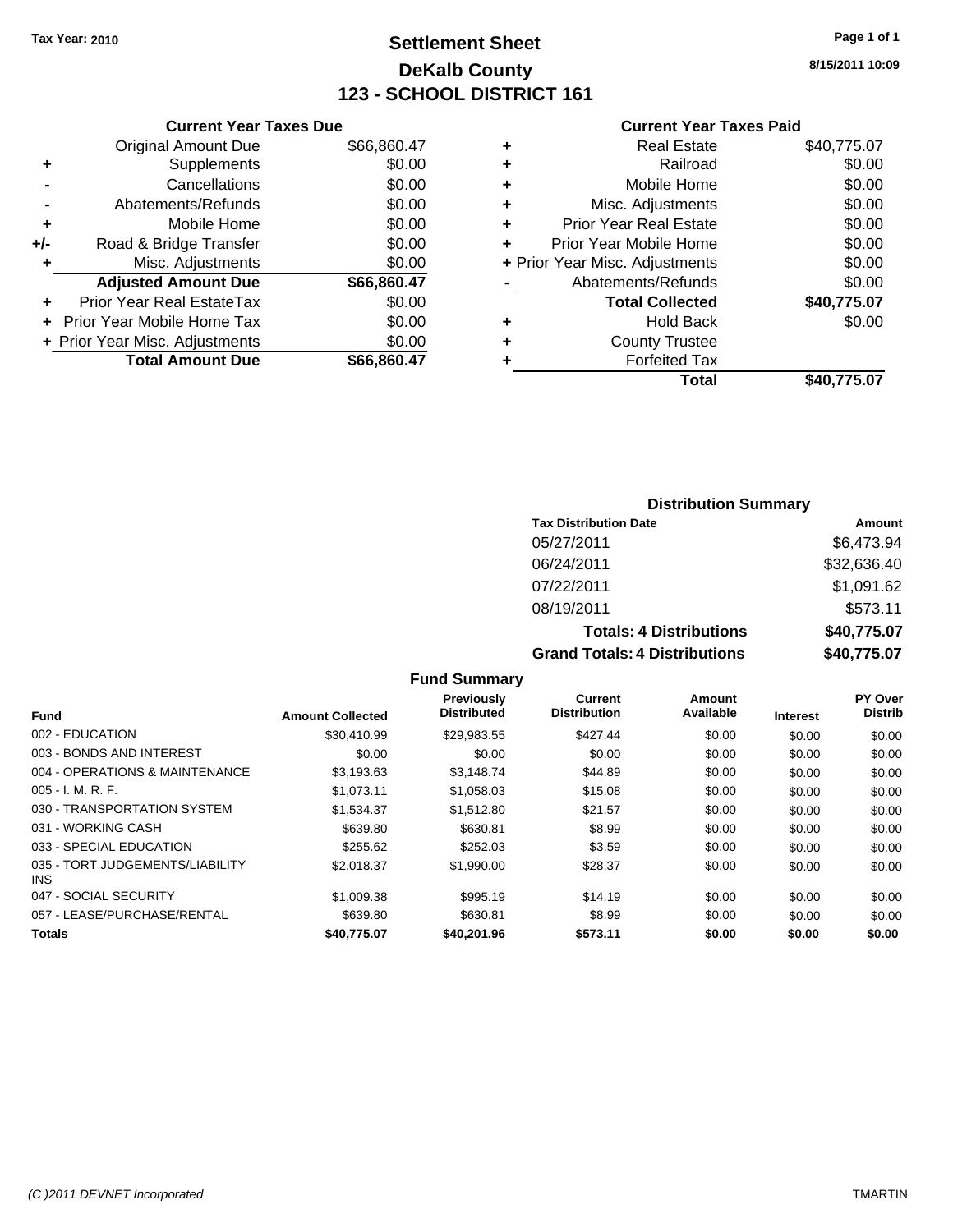## **Settlement Sheet Tax Year: 2010 Page 1 of 1 DeKalb County 124 - SCHOOL DISTRICT 212**

**8/15/2011 10:09**

#### **Current Year Taxes Paid**

| <b>Current Yea</b>            |   |              | <b>Current Year Taxes Due</b>  |       |
|-------------------------------|---|--------------|--------------------------------|-------|
| <b>Real Estat</b>             | ÷ | \$271,947.03 | Original Amount Due            |       |
| Railroa                       | ÷ | \$763.94     | <b>Supplements</b>             |       |
| Mobile Hom                    | ÷ | \$1,452.00   | Cancellations                  |       |
| Misc. Adjustment              | ÷ | \$0.00       | Abatements/Refunds             |       |
| <b>Prior Year Real Estat</b>  | ÷ | \$0.00       | Mobile Home                    | ٠     |
| Prior Year Mobile Hom         | ÷ | \$0.00       | Road & Bridge Transfer         | $+/-$ |
| + Prior Year Misc. Adjustment |   | \$0.00       | Misc. Adjustments              | ٠     |
| Abatements/Refund             |   | \$271,258.97 | <b>Adjusted Amount Due</b>     |       |
| <b>Total Collecte</b>         |   | \$0.00       | Prior Year Real EstateTax      |       |
| <b>Hold Bac</b>               | ٠ | \$0.00       | + Prior Year Mobile Home Tax   |       |
| <b>County Truste</b>          | ÷ | \$0.00       | + Prior Year Misc. Adjustments |       |
| <b>Forfeited Ta</b>           | ٠ | \$271,258.97 | <b>Total Amount Due</b>        |       |
| $T_{\alpha\beta}$             |   |              |                                |       |

|   | Total                          | \$150,752.20 |
|---|--------------------------------|--------------|
|   | <b>Forfeited Tax</b>           |              |
|   | <b>County Trustee</b>          |              |
|   | <b>Hold Back</b>               | \$0.00       |
|   | <b>Total Collected</b>         | \$150,752.20 |
|   | Abatements/Refunds             | \$0.00       |
|   | + Prior Year Misc. Adjustments | \$0.00       |
| ÷ | Prior Year Mobile Home         | \$0.00       |
| ٠ | <b>Prior Year Real Estate</b>  | \$0.00       |
|   | Misc. Adjustments              | \$0.00       |
|   | Mobile Home                    | \$0.00       |
|   | Railroad                       | \$0.00       |
|   | <b>Real Estate</b>             | \$150,752.20 |
|   |                                |              |

#### **Distribution Summary**

| <b>Tax Distribution Date</b>         | Amount       |
|--------------------------------------|--------------|
| 05/27/2011                           | \$25,564.69  |
| 06/24/2011                           | \$115,725.84 |
| 07/22/2011                           | \$2,433.62   |
| 08/19/2011                           | \$7,028.05   |
| <b>Totals: 4 Distributions</b>       | \$150,752.20 |
| <b>Grand Totals: 4 Distributions</b> | \$150,752.20 |

#### **Fund Summary Current Previously**

| <b>Fund</b>                                   | <b>Amount Collected</b> | Previously<br><b>Distributed</b> | <b>Current</b><br><b>Distribution</b> | Amount<br>Available | <b>Interest</b> | <b>PY Over</b><br><b>Distrib</b> |
|-----------------------------------------------|-------------------------|----------------------------------|---------------------------------------|---------------------|-----------------|----------------------------------|
|                                               |                         |                                  |                                       |                     |                 |                                  |
| 002 - EDUCATION                               | \$77,026.08             | \$73.435.14                      | \$3,590.94                            | \$0.00              | \$0.00          | \$0.00                           |
| 003 - BONDS AND INTEREST                      | \$20,721.80             | \$19,755.75                      | \$966.05                              | \$0.00              | \$0.00          | \$0.00                           |
| 004 - OPERATIONS & MAINTENANCE                | \$14,812.76             | \$14,122.19                      | \$690.57                              | \$0.00              | \$0.00          | \$0.00                           |
| $005 - I. M. R. F.$                           | \$2,412.64              | \$2,300.16                       | \$112.48                              | \$0.00              | \$0.00          | \$0.00                           |
| 030 - TRANSPORTATION SYSTEM                   | \$7,110.07              | \$6,778.60                       | \$331.47                              | \$0.00              | \$0.00          | \$0.00                           |
| 031 - WORKING CASH                            | \$2.962.59              | \$2.824.47                       | \$138.12                              | \$0.00              | \$0.00          | \$0.00                           |
| 032 - FIRE PREV/SFTY/ENERGY                   | \$597.88                | \$570.01                         | \$27.87                               | \$0.00              | \$0.00          | \$0.00                           |
| 033 - SPECIAL EDUCATION                       | \$1,185.06              | \$1,129.81                       | \$55.25                               | \$0.00              | \$0.00          | \$0.00                           |
| 035 - TORT JUDGEMENTS/LIABILITY<br><b>INS</b> | \$18,099.45             | \$17,255.66                      | \$843.79                              | \$0.00              | \$0.00          | \$0.00                           |
| 047 - SOCIAL SECURITY                         | \$2,861.28              | \$2.727.89                       | \$133.39                              | \$0.00              | \$0.00          | \$0.00                           |
| 057 - LEASE/PURCHASE/RENTAL                   | \$2.962.59              | \$2.824.47                       | \$138.12                              | \$0.00              | \$0.00          | \$0.00                           |
| Totals                                        | \$150,752.20            | \$143,724.15                     | \$7,028.05                            | \$0.00              | \$0.00          | \$0.00                           |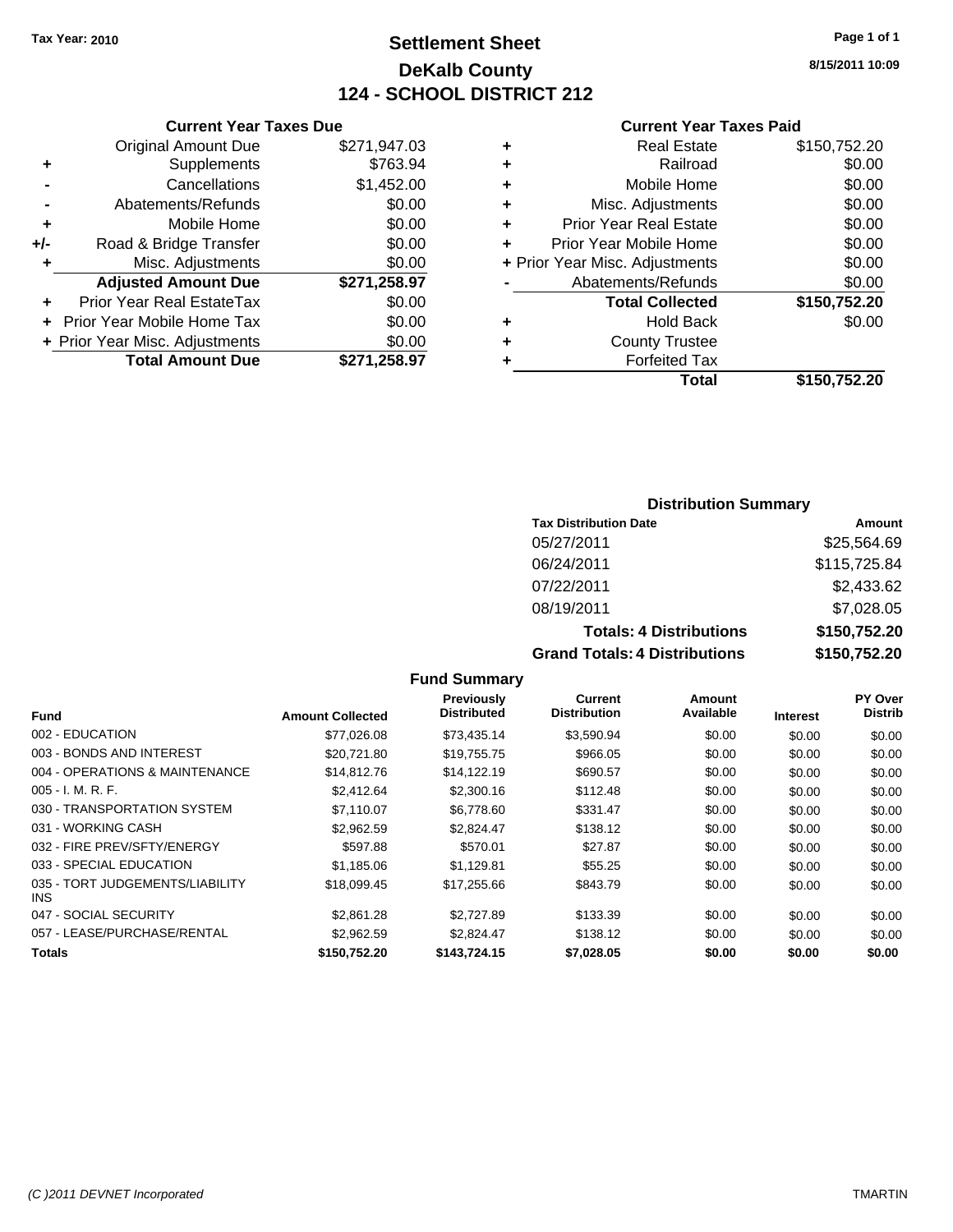## **Settlement Sheet Tax Year: 2010 Page 1 of 1 DeKalb County 125 - SCHOOL DISTRICT 220**

**8/15/2011 10:09**

|     | <b>Current Year Taxes Due</b>     |            |  |  |  |  |  |
|-----|-----------------------------------|------------|--|--|--|--|--|
|     | <b>Original Amount Due</b>        | \$2,715.63 |  |  |  |  |  |
| ٠   | Supplements                       | \$0.00     |  |  |  |  |  |
|     | Cancellations                     | \$0.00     |  |  |  |  |  |
|     | Abatements/Refunds                | \$0.00     |  |  |  |  |  |
| ٠   | Mobile Home                       | \$0.00     |  |  |  |  |  |
| +/- | Road & Bridge Transfer            | \$0.00     |  |  |  |  |  |
|     | Misc. Adjustments                 | \$0.00     |  |  |  |  |  |
|     | <b>Adjusted Amount Due</b>        | \$2,715.63 |  |  |  |  |  |
|     | Prior Year Real EstateTax         | \$0.00     |  |  |  |  |  |
|     | <b>Prior Year Mobile Home Tax</b> | \$0.00     |  |  |  |  |  |
|     | + Prior Year Misc. Adjustments    | \$0.00     |  |  |  |  |  |
|     | <b>Total Amount Due</b>           | \$2.715.63 |  |  |  |  |  |
|     |                                   |            |  |  |  |  |  |

#### **Current Year Taxes Paid**

| \$0.00<br>Railroad<br>÷<br>\$0.00<br>Mobile Home<br>÷<br>\$0.00<br>Misc. Adjustments<br>٠<br>\$0.00<br><b>Prior Year Real Estate</b><br>٠<br>\$0.00<br>Prior Year Mobile Home<br>\$0.00<br>+ Prior Year Misc. Adjustments<br>\$0.00<br>Abatements/Refunds<br>\$1,357.82<br><b>Total Collected</b><br>\$0.00<br><b>Hold Back</b><br>٠<br><b>County Trustee</b><br>٠<br><b>Forfeited Tax</b> | <b>Real Estate</b> | \$1,357.82 |
|--------------------------------------------------------------------------------------------------------------------------------------------------------------------------------------------------------------------------------------------------------------------------------------------------------------------------------------------------------------------------------------------|--------------------|------------|
|                                                                                                                                                                                                                                                                                                                                                                                            |                    |            |
|                                                                                                                                                                                                                                                                                                                                                                                            |                    |            |
|                                                                                                                                                                                                                                                                                                                                                                                            |                    |            |
|                                                                                                                                                                                                                                                                                                                                                                                            |                    |            |
|                                                                                                                                                                                                                                                                                                                                                                                            |                    |            |
|                                                                                                                                                                                                                                                                                                                                                                                            |                    |            |
|                                                                                                                                                                                                                                                                                                                                                                                            |                    |            |
|                                                                                                                                                                                                                                                                                                                                                                                            |                    |            |
|                                                                                                                                                                                                                                                                                                                                                                                            |                    |            |
|                                                                                                                                                                                                                                                                                                                                                                                            |                    |            |
|                                                                                                                                                                                                                                                                                                                                                                                            |                    |            |
| Total<br>\$1,357.82                                                                                                                                                                                                                                                                                                                                                                        |                    |            |
|                                                                                                                                                                                                                                                                                                                                                                                            |                    |            |

| <b>Distribution Summary</b>          |            |
|--------------------------------------|------------|
| <b>Tax Distribution Date</b>         | Amount     |
| 06/24/2011                           | \$1,357.82 |
| <b>Totals: 1 Distributions</b>       | \$1,357.82 |
| <b>Grand Totals: 1 Distributions</b> | \$1,357.82 |

|                                         |                         | <b>Previously</b>  | Current             | Amount    |                 | <b>PY Over</b> |
|-----------------------------------------|-------------------------|--------------------|---------------------|-----------|-----------------|----------------|
| <b>Fund</b>                             | <b>Amount Collected</b> | <b>Distributed</b> | <b>Distribution</b> | Available | <b>Interest</b> | <b>Distrib</b> |
| 002 - EDUCATION                         | \$679.00                | \$679.00           | \$0.00              | \$0.00    | \$0.00          | \$0.00         |
| 003 - BONDS AND INTEREST                | \$227.74                | \$227.74           | \$0.00              | \$0.00    | \$0.00          | \$0.00         |
| 004 - OPERATIONS & MAINTENANCE          | \$140.21                | \$140.21           | \$0.00              | \$0.00    | \$0.00          | \$0.00         |
| $005 - I. M. R. F.$                     | \$18.22                 | \$18.22            | \$0.00              | \$0.00    | \$0.00          | \$0.00         |
| 030 - TRANSPORTATION SYSTEM             | \$52.95                 | \$52.95            | \$0.00              | \$0.00    | \$0.00          | \$0.00         |
| 031 - WORKING CASH                      | \$16.81                 | \$16.81            | \$0.00              | \$0.00    | \$0.00          | \$0.00         |
| 032 - FIRE PREV/SFTY/ENERGY             | \$16.19                 | \$16.19            | \$0.00              | \$0.00    | \$0.00          | \$0.00         |
| 033 - SPECIAL EDUCATION                 | \$6.68                  | \$6.68             | \$0.00              | \$0.00    | \$0.00          | \$0.00         |
| 035 - TORT JUDGEMENTS/LIABILITY<br>INS. | \$164.99                | \$164.99           | \$0.00              | \$0.00    | \$0.00          | \$0.00         |
| 047 - SOCIAL SECURITY                   | \$18.22                 | \$18.22            | \$0.00              | \$0.00    | \$0.00          | \$0.00         |
| 057 - LEASE/PURCHASE/RENTAL             | \$16.81                 | \$16.81            | \$0.00              | \$0.00    | \$0.00          | \$0.00         |
| <b>Totals</b>                           | \$1,357.82              | \$1,357.82         | \$0.00              | \$0.00    | \$0.00          | \$0.00         |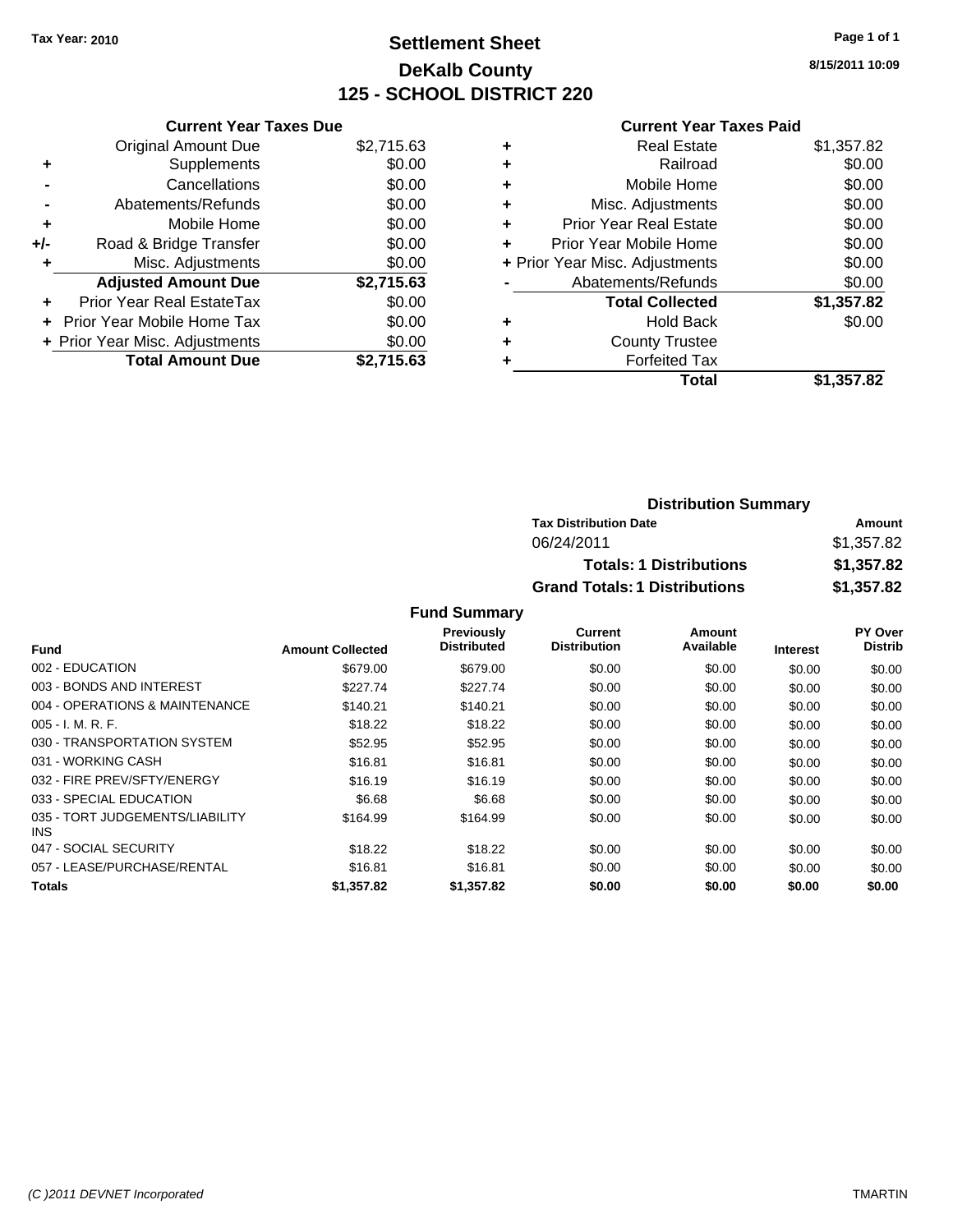## **Settlement Sheet Tax Year: 2010 Page 1 of 1 DeKalb County 126 - SCHOOL DISTRICT 269**

**8/15/2011 10:09**

#### **Current Year Taxes Paid**

| <b>Current</b>            |   |              | <b>Current Year Taxes Due</b>  |       |
|---------------------------|---|--------------|--------------------------------|-------|
| Real E                    | ٠ | \$272,588.43 | <b>Original Amount Due</b>     |       |
| Ra                        | ٠ | \$961.49     | Supplements                    | ٠     |
| Mobile                    | ٠ | \$1,827.55   | Cancellations                  |       |
| Misc. Adjusti             | ٠ | \$0.00       | Abatements/Refunds             |       |
| <b>Prior Year Real E</b>  | ٠ | \$0.00       | Mobile Home                    | ٠     |
| Prior Year Mobile         |   | \$0.00       | Road & Bridge Transfer         | $+/-$ |
| + Prior Year Misc. Adjust |   | \$0.00       | Misc. Adjustments              | ٠     |
| Abatements/Re             |   | \$271,722.37 | <b>Adjusted Amount Due</b>     |       |
| <b>Total Coll</b>         |   | \$0.00       | Prior Year Real EstateTax      |       |
| Hold                      | ٠ | \$0.00       | + Prior Year Mobile Home Tax   |       |
| County Tr                 | ٠ | \$0.00       | + Prior Year Misc. Adjustments |       |
| Forfeite                  |   | \$271,722.37 | <b>Total Amount Due</b>        |       |
|                           |   |              |                                |       |

|   | Total                          | \$147,511.08 |
|---|--------------------------------|--------------|
|   | <b>Forfeited Tax</b>           |              |
|   | <b>County Trustee</b>          |              |
|   | Hold Back                      | \$0.00       |
|   | <b>Total Collected</b>         | \$147,511.08 |
|   | Abatements/Refunds             | \$0.00       |
|   | + Prior Year Misc. Adjustments | \$0.00       |
|   | Prior Year Mobile Home         | \$0.00       |
|   | <b>Prior Year Real Estate</b>  | \$0.00       |
|   | Misc. Adjustments              | \$0.00       |
|   | Mobile Home                    | \$0.00       |
|   | Railroad                       | \$0.00       |
| ٠ | <b>Real Estate</b>             | \$147,511.08 |

#### **Distribution Summary**

| <b>Tax Distribution Date</b>         | Amount       |
|--------------------------------------|--------------|
| 05/27/2011                           | \$25,667.78  |
| 06/24/2011                           | \$111,608.20 |
| 07/22/2011                           | \$1,965.57   |
| 08/19/2011                           | \$8,269.53   |
| <b>Totals: 4 Distributions</b>       | \$147,511.08 |
| <b>Grand Totals: 4 Distributions</b> | \$147,511.08 |

|                                         |                         | <b>Previously</b><br><b>Distributed</b> | <b>Current</b><br><b>Distribution</b> | Amount<br>Available |                 | PY Over<br><b>Distrib</b> |
|-----------------------------------------|-------------------------|-----------------------------------------|---------------------------------------|---------------------|-----------------|---------------------------|
| <b>Fund</b>                             | <b>Amount Collected</b> |                                         |                                       |                     | <b>Interest</b> |                           |
| 002 - EDUCATION                         | \$96.733.64             | \$91,310.70                             | \$5.422.94                            | \$0.00              | \$0.00          | \$0.00                    |
| 003 - BONDS AND INTEREST                | \$0.00                  | \$0.00                                  | \$0.00                                | \$0.00              | \$0.00          | \$0.00                    |
| 004 - OPERATIONS & MAINTENANCE          | \$25,335.03             | \$23.914.74                             | \$1,420.29                            | \$0.00              | \$0.00          | \$0.00                    |
| $005 - I. M. R. F.$                     | \$2.082.11              | \$1,965.39                              | \$116.72                              | \$0.00              | \$0.00          | \$0.00                    |
| 030 - TRANSPORTATION SYSTEM             | \$5,527.68              | \$5,217.80                              | \$309.88                              | \$0.00              | \$0.00          | \$0.00                    |
| 031 - WORKING CASH                      | \$2,303.24              | \$2.174.12                              | \$129.12                              | \$0.00              | \$0.00          | \$0.00                    |
| 033 - SPECIAL EDUCATION                 | \$921.20                | \$869.56                                | \$51.64                               | \$0.00              | \$0.00          | \$0.00                    |
| 035 - TORT JUDGEMENTS/LIABILITY<br>INS. | \$12,526.07             | \$11.823.85                             | \$702.22                              | \$0.00              | \$0.00          | \$0.00                    |
| 047 - SOCIAL SECURITY                   | \$2.082.11              | \$1,965.39                              | \$116.72                              | \$0.00              | \$0.00          | \$0.00                    |
| <b>Totals</b>                           | \$147.511.08            | \$139,241.55                            | \$8,269.53                            | \$0.00              | \$0.00          | \$0.00                    |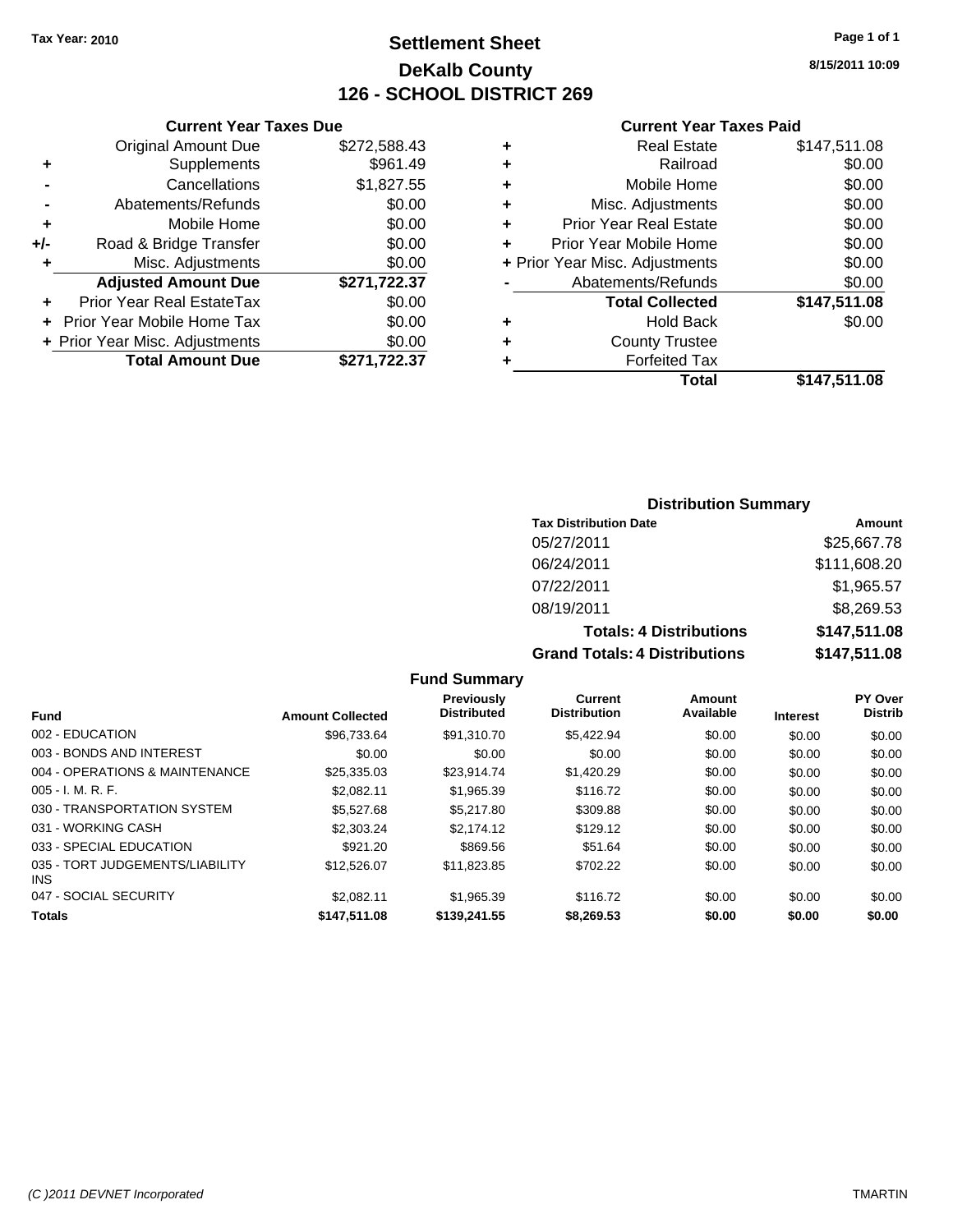## **Settlement Sheet Tax Year: 2010 Page 1 of 1 DeKalb County 127 - SCHOOL DISTRICT 271**

**8/15/2011 10:09**

#### **Current Year Taxes Paid**

|     | <b>Current Year Taxes Due</b>  |             |
|-----|--------------------------------|-------------|
|     | <b>Original Amount Due</b>     | \$54,526.40 |
| ٠   | Supplements                    | \$0.00      |
|     | Cancellations                  | \$0.00      |
|     | Abatements/Refunds             | \$0.00      |
| ٠   | Mobile Home                    | \$0.00      |
| +/- | Road & Bridge Transfer         | \$0.00      |
| ٠   | Misc. Adjustments              | \$0.00      |
|     | <b>Adjusted Amount Due</b>     | \$54,526.40 |
| ٠   | Prior Year Real EstateTax      | \$0.00      |
|     | Prior Year Mobile Home Tax     | \$0.00      |
|     | + Prior Year Misc. Adjustments | \$0.00      |
|     | <b>Total Amount Due</b>        | \$54.526.40 |
|     |                                |             |

| \$32,509.95<br><b>Real Estate</b>        |
|------------------------------------------|
| \$0.00<br>Railroad                       |
| \$0.00<br>Mobile Home                    |
| \$0.00<br>Misc. Adjustments              |
| \$0.00<br><b>Prior Year Real Estate</b>  |
| \$0.00<br>Prior Year Mobile Home         |
| \$0.00<br>+ Prior Year Misc. Adjustments |
| \$0.00<br>Abatements/Refunds             |
| \$32,509.95<br><b>Total Collected</b>    |
| \$0.00<br><b>Hold Back</b>               |
| <b>County Trustee</b>                    |
| <b>Forfeited Tax</b>                     |
| \$32,509.95<br>Total                     |
|                                          |

### **Distribution Summary Tax Distribution Date Amount** 05/27/2011 \$4,169.07 06/24/2011 \$27,723.79 08/19/2011 \$617.09 **Totals: 3 Distributions \$32,509.95 Grand Totals: 3 Distributions \$32,509.95**

| <b>Fund</b>                             | <b>Amount Collected</b> | Previously<br><b>Distributed</b> | <b>Current</b><br><b>Distribution</b> | Amount<br>Available | <b>Interest</b> | PY Over<br><b>Distrib</b> |
|-----------------------------------------|-------------------------|----------------------------------|---------------------------------------|---------------------|-----------------|---------------------------|
| 002 - EDUCATION                         | \$17,863.36             | \$17,524.29                      | \$339.07                              | \$0.00              | \$0.00          | \$0.00                    |
| 003 - BONDS AND INTEREST                | \$7,146.86              | \$7,011.20                       | \$135.66                              | \$0.00              | \$0.00          | \$0.00                    |
| 004 - OPERATIONS & MAINTENANCE          | \$3.160.46              | \$3.100.47                       | \$59.99                               | \$0.00              | \$0.00          | \$0.00                    |
| $005 - I. M. R. F.$                     | \$755.76                | \$741.41                         | \$14.35                               | \$0.00              | \$0.00          | \$0.00                    |
| 030 - TRANSPORTATION SYSTEM             | \$961.90                | \$943.64                         | \$18.26                               | \$0.00              | \$0.00          | \$0.00                    |
| 031 - WORKING CASH                      | \$187.59                | \$184.03                         | \$3.56                                | \$0.00              | \$0.00          | \$0.00                    |
| 032 - FIRE PREV/SFTY/ENERGY             | \$15.12                 | \$14.83                          | \$0.29                                | \$0.00              | \$0.00          | \$0.00                    |
| 033 - SPECIAL EDUCATION                 | \$151.60                | \$148.72                         | \$2.88                                | \$0.00              | \$0.00          | \$0.00                    |
| 035 - TORT JUDGEMENTS/LIABILITY<br>INS. | \$1.236.67              | \$1,213.20                       | \$23.47                               | \$0.00              | \$0.00          | \$0.00                    |
| 047 - SOCIAL SECURITY                   | \$824.48                | \$808.83                         | \$15.65                               | \$0.00              | \$0.00          | \$0.00                    |
| 057 - LEASE/PURCHASE/RENTAL             | \$206.15                | \$202.24                         | \$3.91                                | \$0.00              | \$0.00          | \$0.00                    |
| <b>Totals</b>                           | \$32.509.95             | \$31,892.86                      | \$617.09                              | \$0.00              | \$0.00          | \$0.00                    |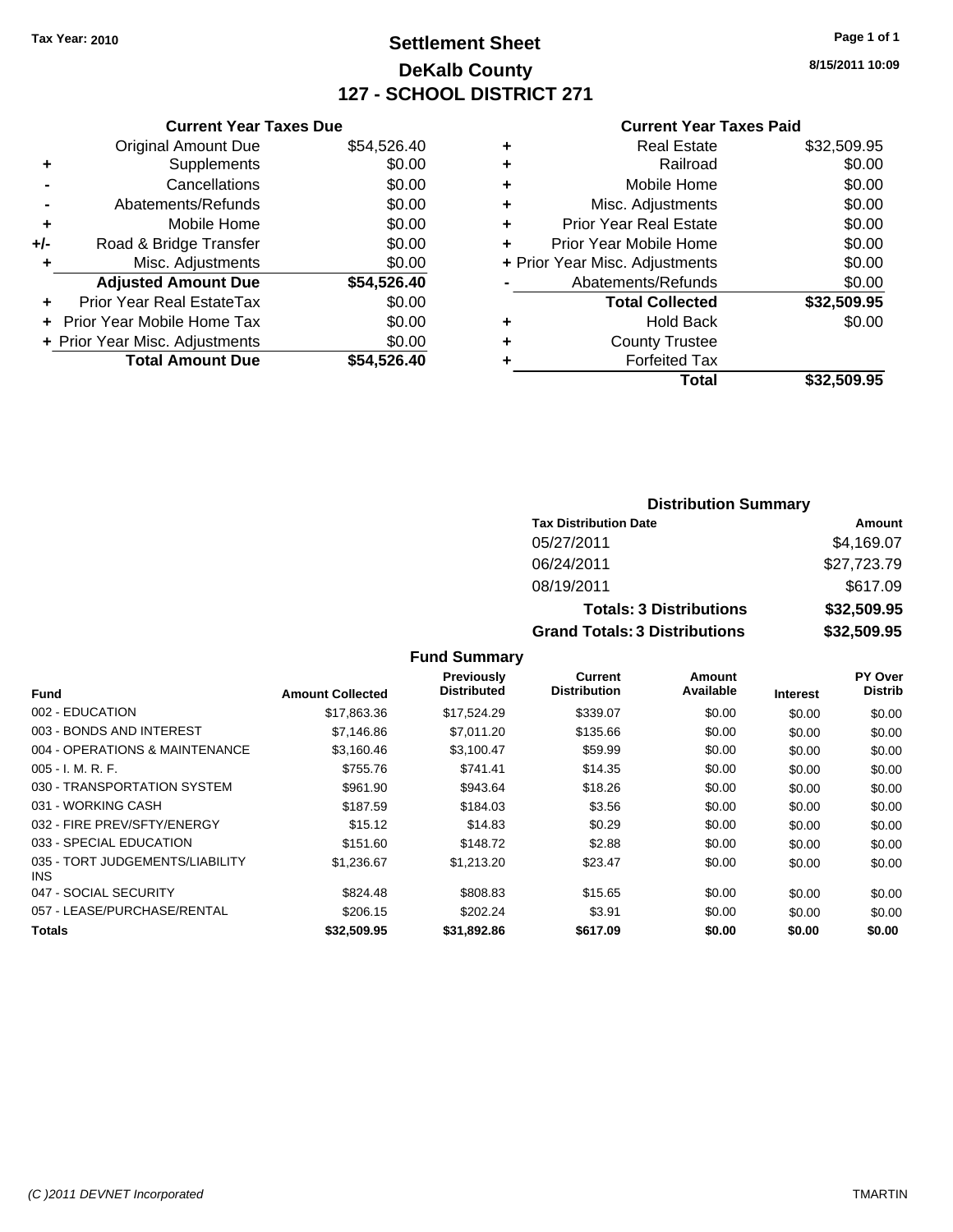## **Settlement Sheet Tax Year: 2010 Page 1 of 1 DeKalb County 128 - SCHOOL DISTRICT 300**

**8/15/2011 10:09**

#### **Current Year Taxes Paid**

|     | <b>Current Year Taxes Due</b>     |            |
|-----|-----------------------------------|------------|
|     | <b>Original Amount Due</b>        | \$6,866.59 |
| ٠   | Supplements                       | \$0.00     |
|     | Cancellations                     | \$0.00     |
|     | Abatements/Refunds                | \$0.00     |
| ٠   | Mobile Home                       | \$0.00     |
| +/- | Road & Bridge Transfer            | \$0.00     |
|     | Misc. Adjustments                 | \$0.00     |
|     | <b>Adjusted Amount Due</b>        | \$6,866.59 |
| ÷   | Prior Year Real EstateTax         | \$0.00     |
|     | <b>Prior Year Mobile Home Tax</b> | \$0.00     |
|     | + Prior Year Misc. Adjustments    | \$0.00     |
|     | <b>Total Amount Due</b>           | \$6,866.59 |
|     |                                   |            |

|   | <b>Real Estate</b>             | \$6,866.59 |
|---|--------------------------------|------------|
| ٠ | Railroad                       | \$0.00     |
| ٠ | Mobile Home                    | \$0.00     |
| ٠ | Misc. Adjustments              | \$0.00     |
| ٠ | <b>Prior Year Real Estate</b>  | \$0.00     |
| ÷ | Prior Year Mobile Home         | \$0.00     |
|   | + Prior Year Misc. Adjustments | \$0.00     |
|   | Abatements/Refunds             | \$0.00     |
|   | <b>Total Collected</b>         | \$6,866.59 |
| ٠ | Hold Back                      | \$0.00     |
| ٠ | <b>County Trustee</b>          |            |
| ٠ | <b>Forfeited Tax</b>           |            |
|   | Total                          | \$6,866.59 |
|   |                                |            |

#### **Distribution Summary Tax Distribution Date Amount** 05/27/2011 \$3,433.30 08/19/2011 \$3,433.29 **Totals: 2 Distributions \$6,866.59 Grand Totals: 2 Distributions \$6,866.59**

|                                         |                         | <b>Previously</b>  | <b>Current</b>      | Amount    |                 | <b>PY Over</b> |
|-----------------------------------------|-------------------------|--------------------|---------------------|-----------|-----------------|----------------|
| <b>Fund</b>                             | <b>Amount Collected</b> | <b>Distributed</b> | <b>Distribution</b> | Available | <b>Interest</b> | <b>Distrib</b> |
| 002 - EDUCATION                         | \$4.689.52              | \$2,344.77         | \$2,344.75          | \$0.00    | \$0.00          | \$0.00         |
| 003 - BONDS AND INTEREST                | \$935.74                | \$467.87           | \$467.87            | \$0.00    | \$0.00          | \$0.00         |
| 004 - OPERATIONS & MAINTENANCE          | \$618.04                | \$309.02           | \$309.02            | \$0.00    | \$0.00          | \$0.00         |
| $005 - I. M. R. F.$                     | \$132.42                | \$66.21            | \$66.21             | \$0.00    | \$0.00          | \$0.00         |
| 030 - TRANSPORTATION SYSTEM             | \$298.13                | \$149.06           | \$149.07            | \$0.00    | \$0.00          | \$0.00         |
| 031 - WORKING CASH                      | \$0.84                  | \$0.42             | \$0.42              | \$0.00    | \$0.00          | \$0.00         |
| 033 - SPECIAL EDUCATION                 | \$59.48                 | \$29.74            | \$29.74             | \$0.00    | \$0.00          | \$0.00         |
| 035 - TORT JUDGEMENTS/LIABILITY<br>INS. | \$0.00                  | \$0.00             | \$0.00              | \$0.00    | \$0.00          | \$0.00         |
| 047 - SOCIAL SECURITY                   | \$132.42                | \$66.21            | \$66.21             | \$0.00    | \$0.00          | \$0.00         |
| <b>Totals</b>                           | \$6,866.59              | \$3,433,30         | \$3,433.29          | \$0.00    | \$0.00          | \$0.00         |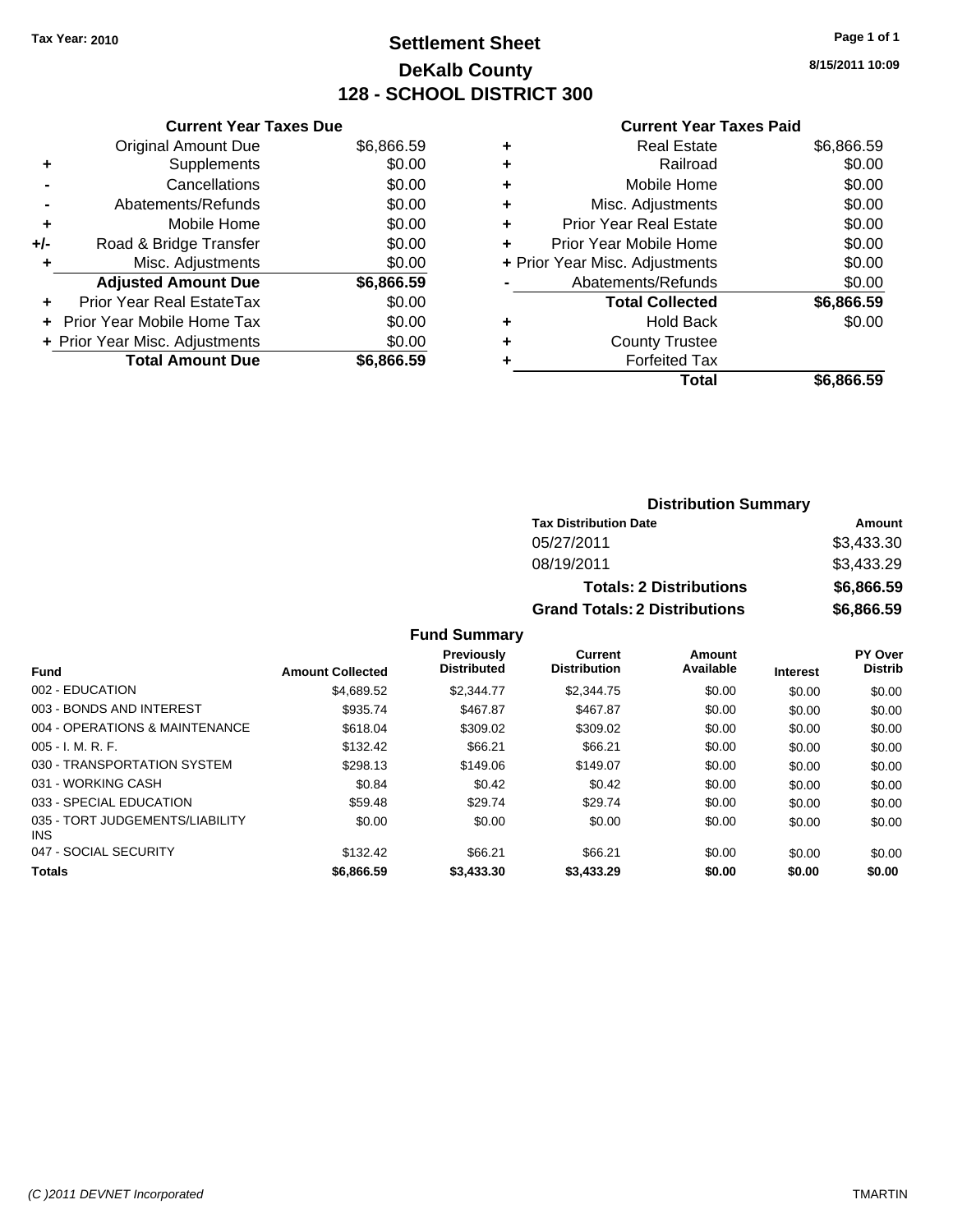## **Settlement Sheet Tax Year: 2010 Page 1 of 1 DeKalb County 129 - SCHOOL DISTRICT 301**

**8/15/2011 10:09**

#### **Current Year Taxes Paid**

|     | <b>Current Year Taxes Due</b>     |            |
|-----|-----------------------------------|------------|
|     | <b>Original Amount Due</b>        | \$6,805.36 |
| ٠   | Supplements                       | \$0.00     |
|     | Cancellations                     | \$0.00     |
|     | Abatements/Refunds                | \$0.00     |
| ٠   | Mobile Home                       | \$0.00     |
| +/- | Road & Bridge Transfer            | \$0.00     |
| ٠   | Misc. Adjustments                 | \$0.00     |
|     | <b>Adjusted Amount Due</b>        | \$6,805.36 |
| ÷   | Prior Year Real EstateTax         | \$0.00     |
|     | <b>Prior Year Mobile Home Tax</b> | \$0.00     |
|     | + Prior Year Misc. Adjustments    | \$0.00     |
|     | <b>Total Amount Due</b>           | \$6,805.36 |

|   | <b>Real Estate</b>             | \$2,121.47 |
|---|--------------------------------|------------|
| ٠ | Railroad                       | \$0.00     |
| ٠ | Mobile Home                    | \$0.00     |
| ٠ | Misc. Adjustments              | \$0.00     |
| ÷ | Prior Year Real Estate         | \$0.00     |
| ÷ | Prior Year Mobile Home         | \$0.00     |
|   | + Prior Year Misc. Adjustments | \$0.00     |
|   | Abatements/Refunds             | \$0.00     |
|   | <b>Total Collected</b>         | \$2,121.47 |
| ٠ | <b>Hold Back</b>               | \$0.00     |
| ÷ | <b>County Trustee</b>          |            |
|   | <b>Forfeited Tax</b>           |            |
|   | Total                          | \$2.121.47 |

| <b>Distribution Summary</b>          |            |
|--------------------------------------|------------|
| <b>Tax Distribution Date</b>         | Amount     |
| 06/24/2011                           | \$2,121.47 |
| <b>Totals: 1 Distributions</b>       | \$2,121.47 |
| <b>Grand Totals: 1 Distributions</b> | \$2,121.47 |

|                                |                         | <b>Previously</b>  | Current             | <b>Amount</b> |                 | <b>PY Over</b> |
|--------------------------------|-------------------------|--------------------|---------------------|---------------|-----------------|----------------|
| Fund                           | <b>Amount Collected</b> | <b>Distributed</b> | <b>Distribution</b> | Available     | <b>Interest</b> | <b>Distrib</b> |
| 002 - EDUCATION                | \$1,391.28              | \$1,391.28         | \$0.00              | \$0.00        | \$0.00          | \$0.00         |
| 003 - BONDS AND INTEREST       | \$347.79                | \$347.79           | \$0.00              | \$0.00        | \$0.00          | \$0.00         |
| 004 - OPERATIONS & MAINTENANCE | \$206.09                | \$206.09           | \$0.00              | \$0.00        | \$0.00          | \$0.00         |
| $005 - I. M. R. F.$            | \$43.97                 | \$43.97            | \$0.00              | \$0.00        | \$0.00          | \$0.00         |
| 030 - TRANSPORTATION SYSTEM    | \$85.62                 | \$85.62            | \$0.00              | \$0.00        | \$0.00          | \$0.00         |
| 031 - WORKING CASH             | \$2.75                  | \$2.75             | \$0.00              | \$0.00        | \$0.00          | \$0.00         |
| 047 - SOCIAL SECURITY          | \$43.97                 | \$43.97            | \$0.00              | \$0.00        | \$0.00          | \$0.00         |
| <b>Totals</b>                  | \$2.121.47              | \$2.121.47         | \$0.00              | \$0.00        | \$0.00          | \$0.00         |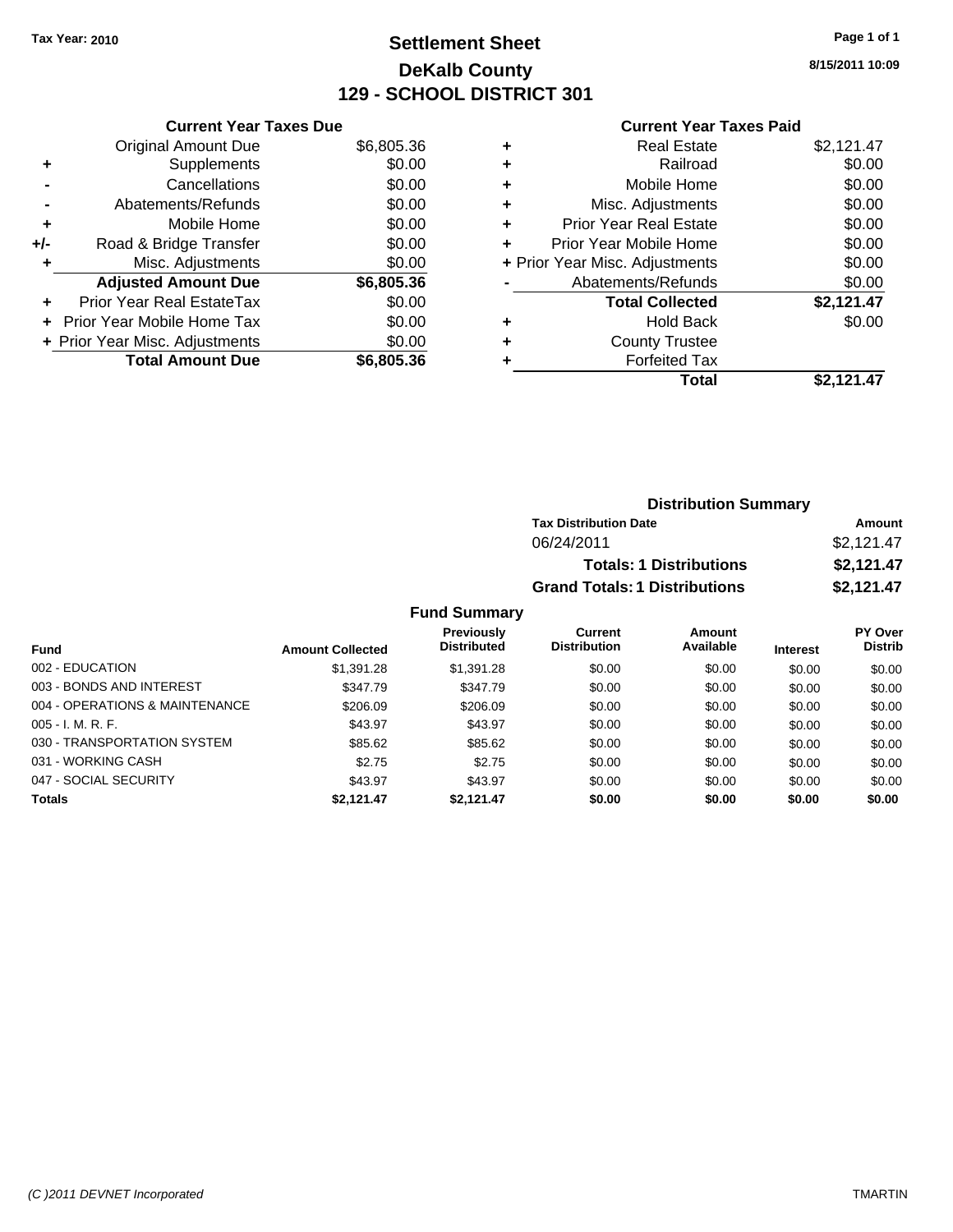## **Settlement Sheet Tax Year: 2010 Page 1 of 1 DeKalb County 130 - SCHOOL DISTRICT 302**

**8/15/2011 10:09**

#### **Current Year Taxes Paid**

|   | Total                          | \$971.796.61 |
|---|--------------------------------|--------------|
| ٠ | <b>Forfeited Tax</b>           |              |
| ٠ | <b>County Trustee</b>          |              |
| ٠ | <b>Hold Back</b>               | \$0.00       |
|   | <b>Total Collected</b>         | \$971,796.61 |
|   | Abatements/Refunds             | \$0.00       |
|   | + Prior Year Misc. Adjustments | \$0.00       |
| ÷ | Prior Year Mobile Home         | \$0.00       |
| ÷ | <b>Prior Year Real Estate</b>  | \$0.00       |
| ٠ | Misc. Adjustments              | \$0.00       |
| ٠ | Mobile Home                    | \$0.00       |
| ٠ | Railroad                       | \$12,824.75  |
| ٠ | <b>Real Estate</b>             | \$958,971.86 |

|     | <b>Current Year Taxes Due</b>  |                |
|-----|--------------------------------|----------------|
|     | <b>Original Amount Due</b>     | \$1,671,111.97 |
| ٠   | Supplements                    | \$8,045.54     |
|     | Cancellations                  | \$8,476.72     |
|     | Abatements/Refunds             | \$0.00         |
| ٠   | Mobile Home                    | \$0.00         |
| +/- | Road & Bridge Transfer         | \$0.00         |
| ٠   | Misc. Adjustments              | \$0.00         |
|     | <b>Adjusted Amount Due</b>     | \$1,670,680.79 |
|     | Prior Year Real EstateTax      | \$0.00         |
|     | Prior Year Mobile Home Tax     | \$0.00         |
|     | + Prior Year Misc. Adjustments | \$0.00         |
|     | <b>Total Amount Due</b>        | \$1,670,680.79 |
|     |                                |                |

#### **Distribution Summary**

| <b>Tax Distribution Date</b>         | Amount       |
|--------------------------------------|--------------|
| 05/27/2011                           | \$210,629.86 |
| 06/24/2011                           | \$653,797.86 |
| 07/22/2011                           | \$27,924.26  |
| 08/19/2011                           | \$79,444.63  |
| <b>Totals: 4 Distributions</b>       | \$971,796.61 |
| <b>Grand Totals: 4 Distributions</b> | \$971,796.61 |

|                                |                         | Previously         | Current             | Amount    |                 | <b>PY Over</b> |
|--------------------------------|-------------------------|--------------------|---------------------|-----------|-----------------|----------------|
| <b>Fund</b>                    | <b>Amount Collected</b> | <b>Distributed</b> | <b>Distribution</b> | Available | <b>Interest</b> | <b>Distrib</b> |
| 002 - EDUCATION                | \$650.087.21            | \$596.942.41       | \$53,144.80         | \$0.00    | \$0.00          | \$0.00         |
| 003 - BONDS AND INTEREST       | \$172,775.72            | \$158,651.26       | \$14,124.46         | \$0.00    | \$0.00          | \$0.00         |
| 004 - OPERATIONS & MAINTENANCE | \$77.994.45             | \$71,618.38        | \$6,376.07          | \$0.00    | \$0.00          | \$0.00         |
| $005 - I. M. R. F.$            | \$12,122,20             | \$11.131.21        | \$990.99            | \$0.00    | \$0.00          | \$0.00         |
| 030 - TRANSPORTATION SYSTEM    | \$36,888.43             | \$33,872.79        | \$3,015.64          | \$0.00    | \$0.00          | \$0.00         |
| 031 - WORKING CASH             | \$2,552.91              | \$2.344.21         | \$208.70            | \$0.00    | \$0.00          | \$0.00         |
| 033 - SPECIAL EDUCATION        | \$4,407.10              | \$4.046.82         | \$360.28            | \$0.00    | \$0.00          | \$0.00         |
| 047 - SOCIAL SECURITY          | \$14.968.59             | \$13,744.90        | \$1,223.69          | \$0.00    | \$0.00          | \$0.00         |
| <b>Totals</b>                  | \$971,796.61            | \$892,351.98       | \$79,444.63         | \$0.00    | \$0.00          | \$0.00         |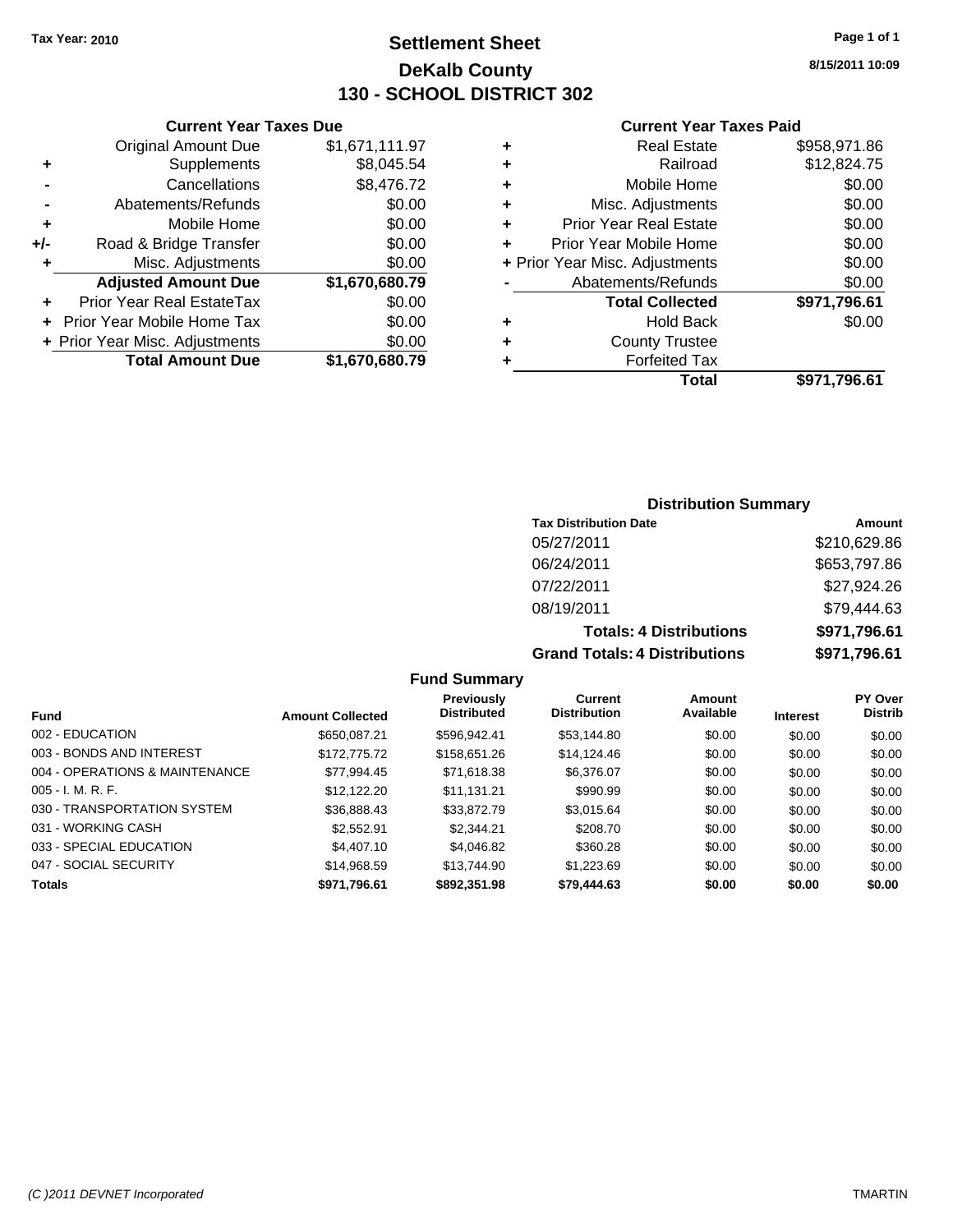## **Settlement Sheet Tax Year: 2010 Page 1 of 2 DeKalb County 131 - SCHOOL DISTRICT 424**

**8/15/2011 10:09**

#### **Current Year Taxes Paid**

| ٠ | <b>Real Estate</b>             | \$5,545,593.69 |
|---|--------------------------------|----------------|
|   | Railroad                       | \$30,862.67    |
| ٠ | Mobile Home                    | \$0.00         |
| ٠ | Misc. Adjustments              | \$1,291.82     |
| ٠ | <b>Prior Year Real Estate</b>  | (\$1,458.59)   |
|   | Prior Year Mobile Home         | \$0.00         |
|   | + Prior Year Misc. Adjustments | \$0.00         |
|   | Abatements/Refunds             | \$57.87        |
|   | <b>Total Collected</b>         | \$5,576,231.72 |
| ٠ | <b>Hold Back</b>               | \$0.00         |
| ÷ | <b>County Trustee</b>          |                |
|   | <b>Forfeited Tax</b>           |                |
|   | Total                          | \$5,576,231.72 |

|     | <b>Current Year Taxes Due</b>  |                |
|-----|--------------------------------|----------------|
|     | <b>Original Amount Due</b>     | \$9,492,295.82 |
| ٠   | Supplements                    | \$76,252.37    |
|     | Cancellations                  | \$117,000.85   |
|     | Abatements/Refunds             | \$57.87        |
| ٠   | Mobile Home                    | \$0.00         |
| +/- | Road & Bridge Transfer         | \$0.00         |
| ٠   | Misc. Adjustments              | \$1,291.82     |
|     | <b>Adjusted Amount Due</b>     | \$9,452,781.29 |
|     | Prior Year Real EstateTax      | (\$1,458.59)   |
|     | Prior Year Mobile Home Tax     | \$0.00         |
|     | + Prior Year Misc. Adjustments | \$0.00         |
|     | <b>Total Amount Due</b>        | \$9,451,322.70 |

#### **Distribution Summary**

| <b>Tax Distribution Date</b>   | Amount         |
|--------------------------------|----------------|
| 05/27/2011                     | \$1,103,911.17 |
| 06/24/2011                     | \$3,825,364.98 |
| 07/22/2011                     | \$95,515.90    |
| 08/19/2011                     | \$551,439.67   |
| <b>Totals: 4 Distributions</b> | \$5,576,231.72 |
| Crond Tatolo: 1 Diotributiona  | ¢E E7C 994 79  |

**Grand Totals: 4 Distributions \$5,576,231.72**

| \$5,576,231.7 |
|---------------|
| \$5.576.231.7 |

#### **Fund Summary**

| <b>Fund</b>                             | <b>Amount Collected</b> | Previously<br><b>Distributed</b> | Current<br><b>Distribution</b> | Amount<br>Available | <b>Interest</b> | PY Over<br><b>Distrib</b> |
|-----------------------------------------|-------------------------|----------------------------------|--------------------------------|---------------------|-----------------|---------------------------|
|                                         |                         |                                  |                                |                     |                 |                           |
| 002 - EDUCATION                         | \$2,747,236.44          | \$2,475,559.24                   | \$271,677.20                   | \$0.00              | \$0.00          | \$0.00                    |
| 003 - BONDS AND INTEREST                | \$1,115,452.68          | \$1,005,144.34                   | \$110,308.34                   | \$0.00              | \$0.00          | \$0.00                    |
| 004 - OPERATIONS & MAINTENANCE          | \$874.659.82            | \$788.163.76                     | \$86,496,06                    | \$0.00              | \$0.00          | \$0.00                    |
| $005 - I. M. R. F.$                     | \$160,573.17            | \$144,693.92                     | \$15,879.25                    | \$0.00              | \$0.00          | \$0.00                    |
| 030 - TRANSPORTATION SYSTEM             | \$235,322.58            | \$212,051.27                     | \$23.271.31                    | \$0.00              | \$0.00          | \$0.00                    |
| 031 - WORKING CASH                      | \$55,372.00             | \$49,896.19                      | \$5,475.81                     | \$0.00              | \$0.00          | \$0.00                    |
| 032 - FIRE PREV/SFTY/ENERGY             | \$5.542.77              | \$4,994.64                       | \$548.13                       | \$0.00              | \$0.00          | \$0.00                    |
| 033 - SPECIAL EDUCATION                 | \$47,068.96             | \$42,414.25                      | \$4,654.71                     | \$0.00              | \$0.00          | \$0.00                    |
| 035 - TORT JUDGEMENTS/LIABILITY<br>INS. | \$99.669.58             | \$89.813.14                      | \$9.856.44                     | \$0.00              | \$0.00          | \$0.00                    |
| 047 - SOCIAL SECURITY                   | \$207,642.16            | \$187,108.19                     | \$20,533.97                    | \$0.00              | \$0.00          | \$0.00                    |
| 057 - LEASE/PURCHASE/RENTAL             | \$27.691.56             | \$24.953.11                      | \$2.738.45                     | \$0.00              | \$0.00          | \$0.00                    |
| <b>Totals</b>                           | \$5,576,231.72          | \$5,024,792.05                   | \$551,439.67                   | \$0.00              | \$0.00          | \$0.00                    |

#### **Miscellaneous Adjustment Detail**

| Year Source             | <b>Account Type</b>       | <b>Amount Adjustment Description</b>                     |
|-------------------------|---------------------------|----------------------------------------------------------|
| 2010 RE - Real Estate   | <b>Back Tax Collected</b> | \$714.73 Lindgren Redemption 03-30-301-017 by TBA        |
| 2010 RE - Real Estate   | <b>Back Tax Collected</b> | \$129.30 Ezam Properties Redemption 03-30-130-016 by TBA |
| 2010 RE - Real Estate   | <b>Back Tax Collected</b> | \$177.97 Ezam Properties Redemption 03-30-130-018 by TBA |
| 2010 RE - Real Estate   | <b>Back Tax Collected</b> | \$269.82 Ezam Properties Redemption 03-30-130-022 by TBA |
| <b>Totals 4 entries</b> |                           | \$1,291.82                                               |
|                         |                           |                                                          |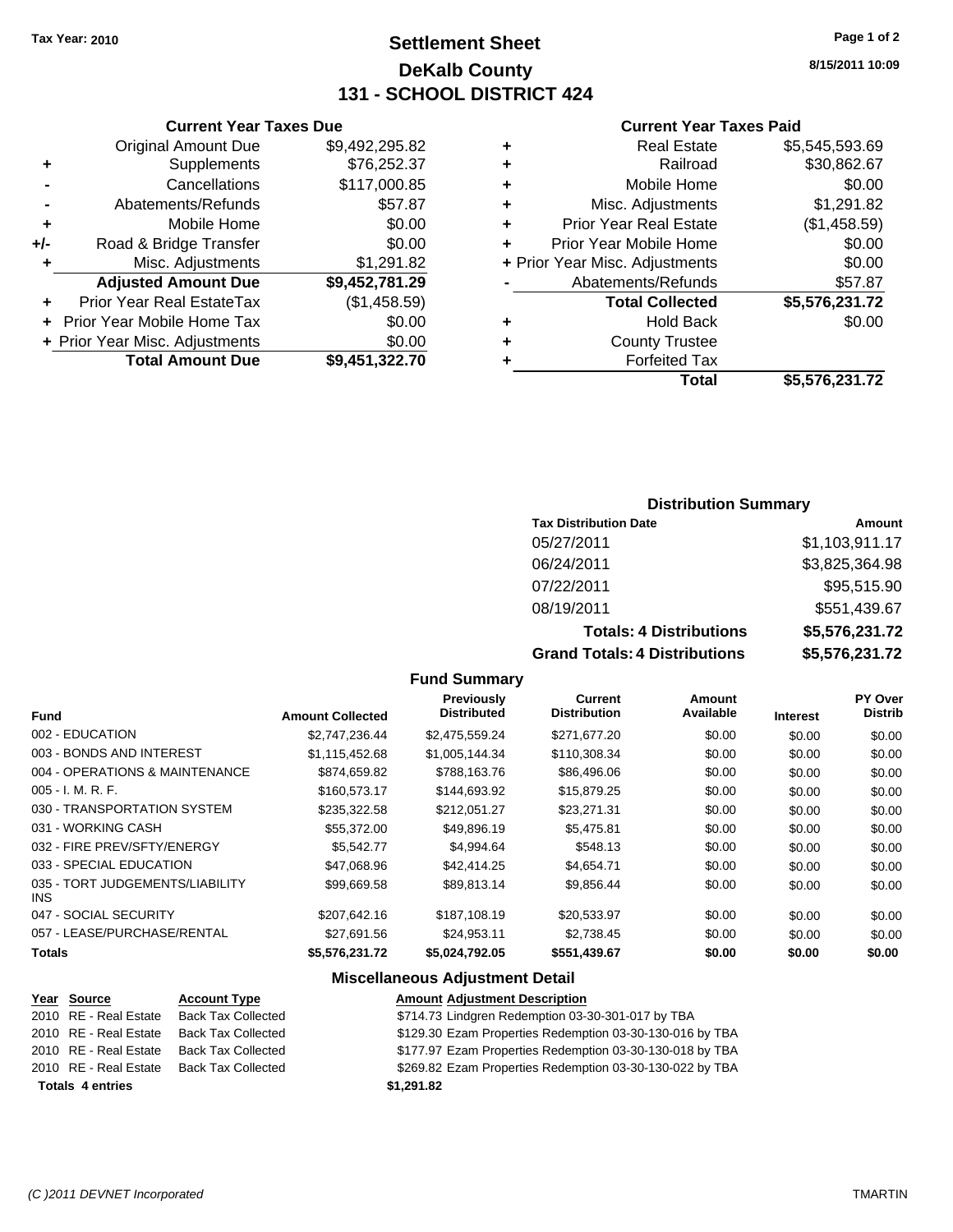## **Settlement Sheet Tax Year: 2010 Page 2 of 2 DeKalb County**

**Abatement Detail**

**Year Source Account Type Amount Adjustment Description**<br>
2010 RE - Real Estate PTAB Decision **Amount** \$57.87 03-19-401-005 PTAB Refu \$57.87 03-19-401-005 PTAB Refund by TBA

**8/15/2011 10:09**

**Totals \$57.87 1 entries**

*(C )2011 DEVNET Incorporated* TMARTIN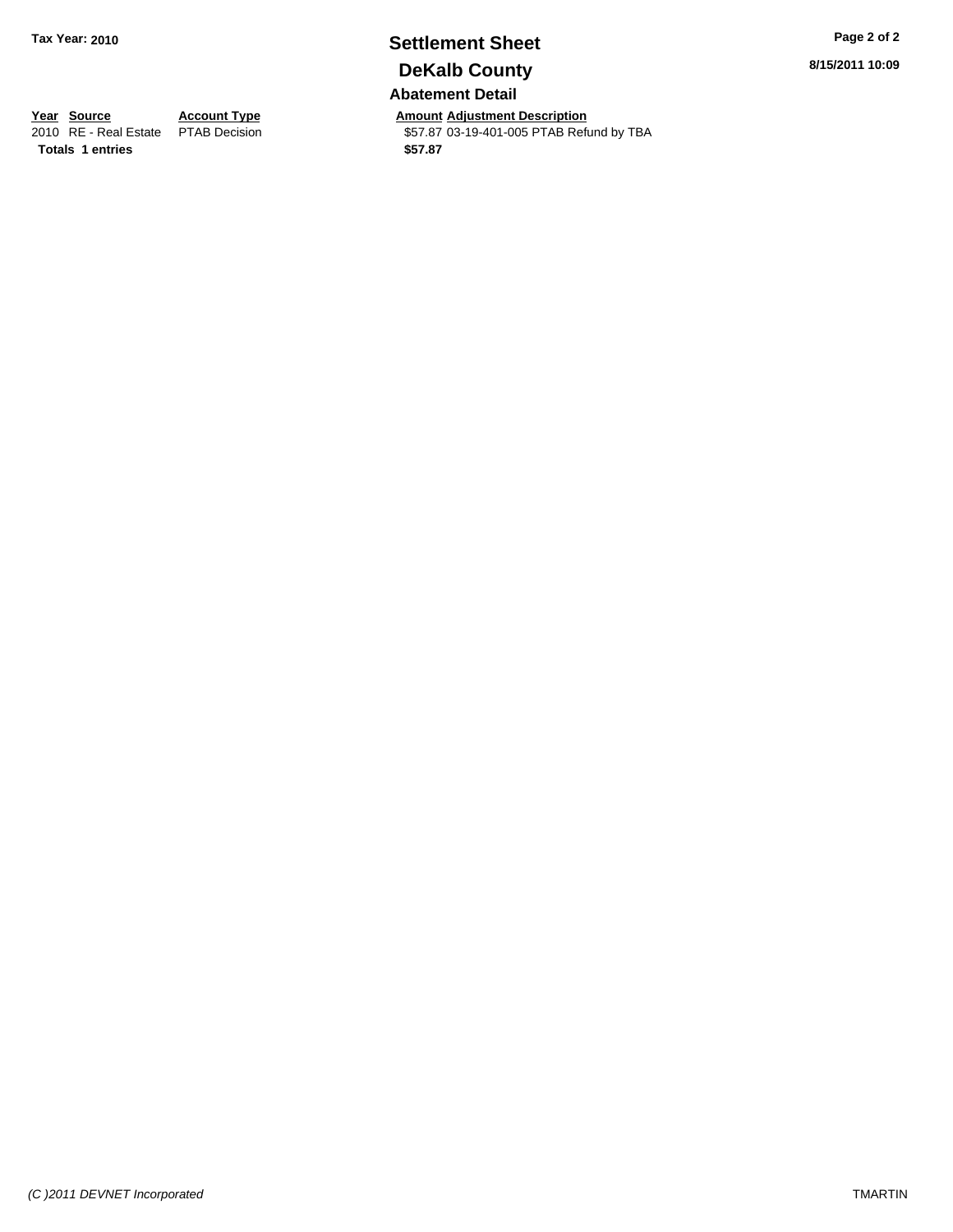## **Settlement Sheet Tax Year: 2010 Page 1 of 1 DeKalb County 132 - SCHOOL DISTRICT 425**

#### **Current Year Taxes Due**

|     | <b>Original Amount Due</b>       | \$6,692,528.05 |
|-----|----------------------------------|----------------|
| ٠   | Supplements                      | \$31,536.08    |
|     | Cancellations                    | \$33,599.87    |
|     | Abatements/Refunds               | \$0.00         |
| ٠   | Mobile Home                      | \$0.00         |
| +/- | Road & Bridge Transfer           | \$0.00         |
| ٠   | Misc. Adjustments                | \$756.69       |
|     | <b>Adjusted Amount Due</b>       | \$6,691,220.95 |
|     | <b>Prior Year Real EstateTax</b> | \$0.00         |
|     | Prior Year Mobile Home Tax       | \$0.00         |
|     | + Prior Year Misc. Adjustments   | \$0.00         |
|     | <b>Total Amount Due</b>          | \$6,691,220.95 |

#### **Current Year Taxes Paid**

|   | <b>Real Estate</b>             | \$3,689,392.26 |
|---|--------------------------------|----------------|
| ٠ | Railroad                       | \$50,180.47    |
| ٠ | Mobile Home                    | \$0.00         |
| ٠ | Misc. Adjustments              | \$756.69       |
| ٠ | <b>Prior Year Real Estate</b>  | \$0.00         |
|   | Prior Year Mobile Home         | \$0.00         |
|   | + Prior Year Misc. Adjustments | \$0.00         |
|   | Abatements/Refunds             | \$0.00         |
|   | <b>Total Collected</b>         | \$3,740,329.42 |
| ٠ | <b>Hold Back</b>               | \$0.00         |
| ٠ | <b>County Trustee</b>          |                |
| ٠ | <b>Forfeited Tax</b>           |                |
|   | Total                          | \$3,740,329.42 |
|   |                                |                |

#### **Distribution Summary**

| <b>Tax Distribution Date</b>     | Amount         |
|----------------------------------|----------------|
| 05/27/2011                       | \$603,935.39   |
| 06/24/2011                       | \$2,853,183.35 |
| 07/22/2011                       | \$63,170.58    |
| 08/19/2011                       | \$220,040.10   |
| <b>Totals: 4 Distributions</b>   | \$3,740,329.42 |
| Osan di Tatalan 4 Diatullantiana | 00 710 000 10  |

**Grand Totals: 4 Distributions \$3,740,329.42**

| <b>Fund</b>                             | <b>Amount Collected</b> | <b>Previously</b><br><b>Distributed</b> | <b>Current</b><br><b>Distribution</b> | <b>Amount</b><br>Available | <b>Interest</b> | PY Over<br><b>Distrib</b> |
|-----------------------------------------|-------------------------|-----------------------------------------|---------------------------------------|----------------------------|-----------------|---------------------------|
| 002 - EDUCATION                         | \$2,721,706.83          | \$2.561.591.36                          | \$160.115.47                          | \$0.00                     | \$0.00          | \$0.00                    |
| 003 - BONDS AND INTEREST                | \$0.00                  | \$0.00                                  | \$0.00                                | \$0.00                     | \$0.00          | \$0.00                    |
| 004 - OPERATIONS & MAINTENANCE          | \$601,299.10            | \$565,925.23                            | \$35,373.87                           | \$0.00                     | \$0.00          | \$0.00                    |
| $005 - I. M. R. F.$                     | \$46,294,04             | \$43,570.60                             | \$2,723.44                            | \$0.00                     | \$0.00          | \$0.00                    |
| 030 - TRANSPORTATION SYSTEM             | \$164,537.08            | \$154,857.52                            | \$9,679.56                            | \$0.00                     | \$0.00          | \$0.00                    |
| 031 - WORKING CASH                      | \$0.00                  | \$0.00                                  | \$0.00                                | \$0.00                     | \$0.00          | \$0.00                    |
| 032 - FIRE PREV/SFTY/ENERGY             | \$80.181.44             | \$75.464.44                             | \$4.717.00                            | \$0.00                     | \$0.00          | \$0.00                    |
| 033 - SPECIAL EDUCATION                 | \$0.00                  | \$0.00                                  | \$0.00                                | \$0.00                     | \$0.00          | \$0.00                    |
| 035 - TORT JUDGEMENTS/LIABILITY<br>INS. | \$59,381.47             | \$55,888.11                             | \$3,493.36                            | \$0.00                     | \$0.00          | \$0.00                    |
| 047 - SOCIAL SECURITY                   | \$66,929.46             | \$62,992.06                             | \$3,937.40                            | \$0.00                     | \$0.00          | \$0.00                    |
| 057 - LEASE/PURCHASE/RENTAL             | \$0.00                  | \$0.00                                  | \$0.00                                | \$0.00                     | \$0.00          | \$0.00                    |
| <b>Totals</b>                           | \$3,740,329.42          | \$3,520,289.32                          | \$220,040.10                          | \$0.00                     | \$0.00          | \$0.00                    |
|                                         |                         |                                         |                                       |                            |                 |                           |

**Fund Summary**

#### **Miscellaneous Adjustment Detail**

# **Totals \$756.69 2 entries**

**Year Source Account Type Amount Adjustment Description** 2010 RE - Real Estate Back Tax Collected \$164.01 Dobson Redemption 13-15-402-010 by TBA 2010 RE - Real Estate Paymt In Lieu of Tax \$592.68 Sequoya Apartments-Housing Authority Payment by TBA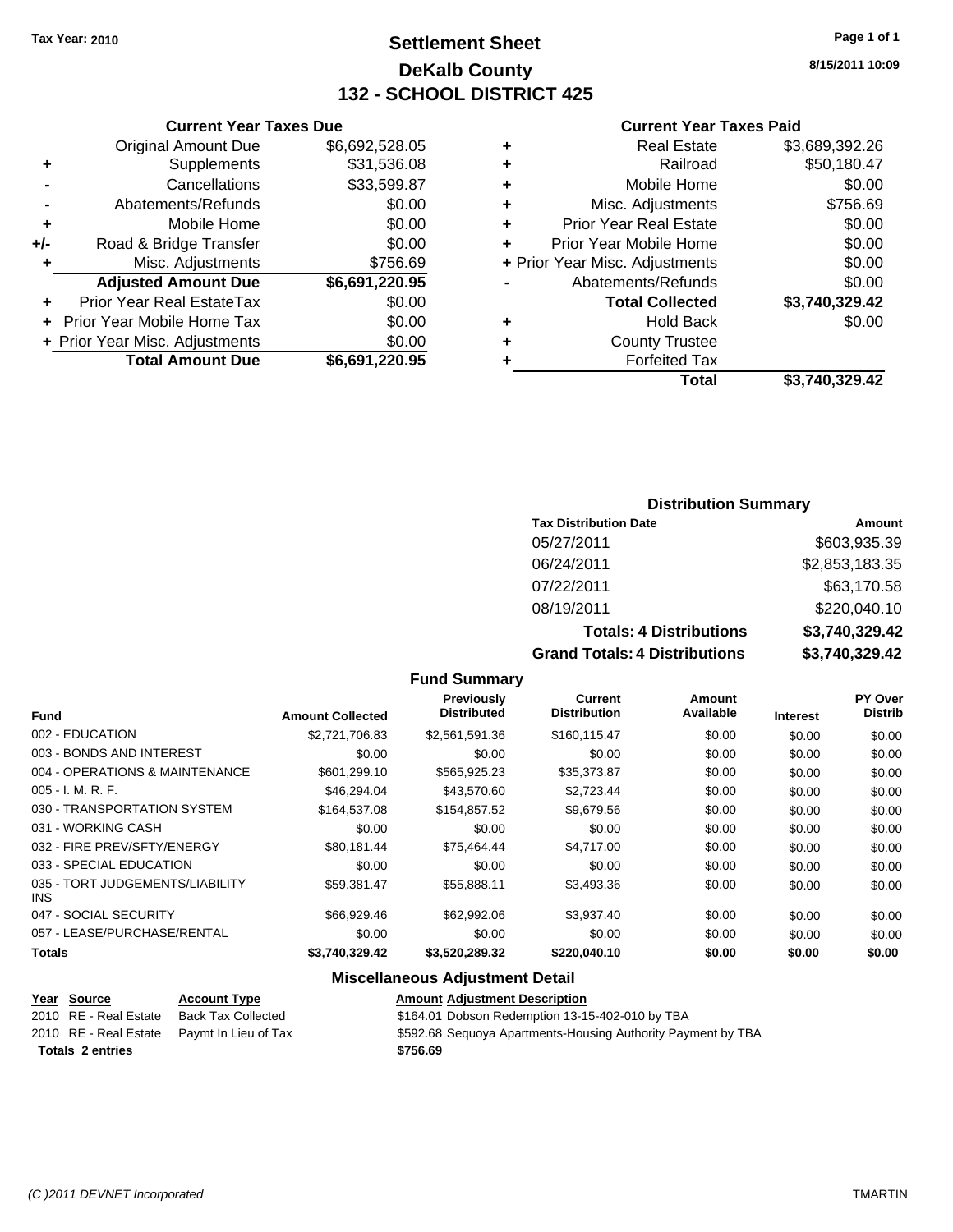## **Settlement Sheet Tax Year: 2010 Page 1 of 1 DeKalb County 133 - SCHOOL DISTRICT 426**

**8/15/2011 10:09**

#### **Current Year Taxes Paid**

| ٠ | <b>Real Estate</b>             | \$2,266,656.69 |
|---|--------------------------------|----------------|
|   | Railroad                       | \$15,573.88    |
| ٠ | Mobile Home                    | \$0.00         |
| ٠ | Misc. Adjustments              | \$0.00         |
| ٠ | <b>Prior Year Real Estate</b>  | \$0.00         |
|   | Prior Year Mobile Home         | \$0.00         |
|   | + Prior Year Misc. Adjustments | \$0.00         |
|   | Abatements/Refunds             | \$0.00         |
|   | <b>Total Collected</b>         | \$2,282,230.57 |
| ٠ | <b>Hold Back</b>               | \$0.00         |
| ٠ | <b>County Trustee</b>          |                |
|   | <b>Forfeited Tax</b>           |                |
|   | Total                          | \$2.282.230.57 |

|     | <b>Current Year Taxes Due</b>  |                |  |  |
|-----|--------------------------------|----------------|--|--|
|     | <b>Original Amount Due</b>     | \$3,802,233.85 |  |  |
| ٠   | Supplements                    | \$9,994.19     |  |  |
|     | Cancellations                  | \$11,695.66    |  |  |
|     | Abatements/Refunds             | \$0.00         |  |  |
| ٠   | Mobile Home                    | \$0.00         |  |  |
| +/- | Road & Bridge Transfer         | \$0.00         |  |  |
| ٠   | Misc. Adjustments              | \$0.00         |  |  |
|     | <b>Adjusted Amount Due</b>     | \$3,800,532.38 |  |  |
|     | Prior Year Real EstateTax      | \$0.00         |  |  |
|     | Prior Year Mobile Home Tax     | \$0.00         |  |  |
|     | + Prior Year Misc. Adjustments | \$0.00         |  |  |
|     | <b>Total Amount Due</b>        | \$3.800.532.38 |  |  |

#### **Distribution Summary**

| <b>Tax Distribution Date</b>   | Amount             |
|--------------------------------|--------------------|
| 05/27/2011                     | \$520,410.75       |
| 06/24/2011                     | \$1,480,999.90     |
| 07/22/2011                     | \$36,445.11        |
| 08/19/2011                     | \$244,374.81       |
| <b>Totals: 4 Distributions</b> | \$2,282,230.57     |
| Crond Tatolo: 1 Diotributional | <u>  ስል ባሳስ ደግ</u> |

**Grand Totals: 4 Distributions \$2,282,230.57**

| s | \$2,282,230.5 |
|---|---------------|
| ŝ | \$2,282,230.5 |

| <b>Fund</b>                                   | <b>Amount Collected</b> | Previously<br><b>Distributed</b> | Current<br><b>Distribution</b> | Amount<br>Available | <b>Interest</b> | PY Over<br><b>Distrib</b> |
|-----------------------------------------------|-------------------------|----------------------------------|--------------------------------|---------------------|-----------------|---------------------------|
| 002 - EDUCATION                               | \$1,424,499.87          | \$1.271.968.44                   | \$152,531.43                   | \$0.00              | \$0.00          | \$0.00                    |
| 003 - BONDS AND INTEREST                      | \$311,939.84            | \$278,538.20                     | \$33,401.64                    | \$0.00              | \$0.00          | \$0.00                    |
| 004 - OPERATIONS & MAINTENANCE                | \$282.766.08            | \$252.488.29                     | \$30,277.79                    | \$0.00              | \$0.00          | \$0.00                    |
| $005 - I. M. R. F.$                           | \$37,800.58             | \$33,753.00                      | \$4,047.58                     | \$0.00              | \$0.00          | \$0.00                    |
| 030 - TRANSPORTATION SYSTEM                   | \$85,316.63             | \$76.181.17                      | \$9.135.46                     | \$0.00              | \$0.00          | \$0.00                    |
| 031 - WORKING CASH                            | \$21,329.73             | \$19,045.80                      | \$2,283.93                     | \$0.00              | \$0.00          | \$0.00                    |
| 032 - FIRE PREV/SFTY/ENERGY                   | \$10,258.62             | \$9.160.16                       | \$1,098.46                     | \$0.00              | \$0.00          | \$0.00                    |
| 033 - SPECIAL EDUCATION                       | \$17.064.24             | \$15,237.05                      | \$1,827.19                     | \$0.00              | \$0.00          | \$0.00                    |
| 035 - TORT JUDGEMENTS/LIABILITY<br><b>INS</b> | \$50.754.52             | \$45,319.87                      | \$5,434.65                     | \$0.00              | \$0.00          | \$0.00                    |
| 047 - SOCIAL SECURITY                         | \$40,500.46             | \$36,163,78                      | \$4,336,68                     | \$0.00              | \$0.00          | \$0.00                    |
| 057 - LEASE/PURCHASE/RENTAL                   | \$0.00                  | \$0.00                           | \$0.00                         | \$0.00              | \$0.00          | \$0.00                    |
| <b>Totals</b>                                 | \$2.282.230.57          | \$2.037.855.76                   | \$244.374.81                   | \$0.00              | \$0.00          | \$0.00                    |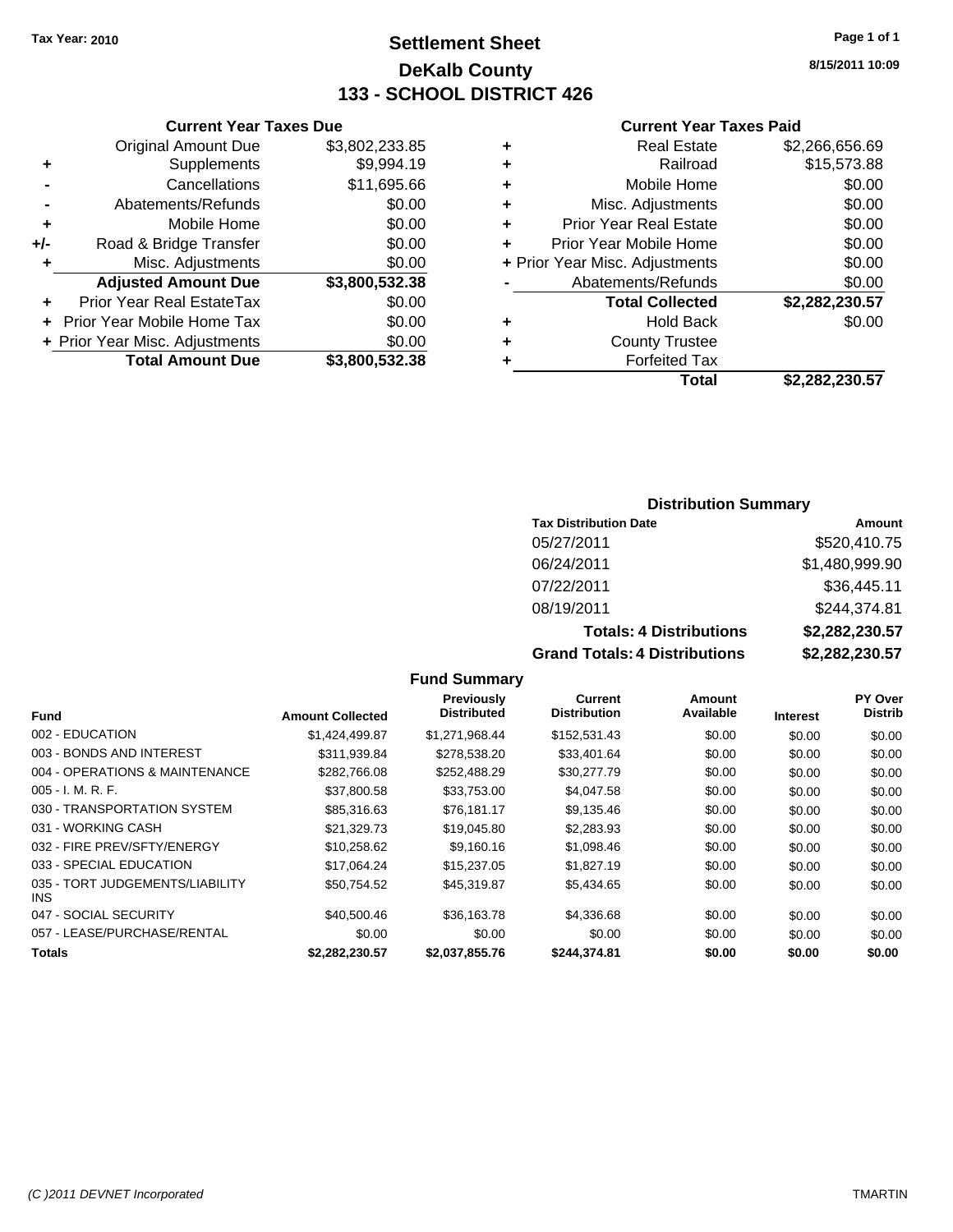## **Settlement Sheet Tax Year: 2010 Page 1 of 2 DeKalb County 134 - SCHOOL DISTRICT 427**

**8/15/2011 10:09**

#### **Current Year Taxes Paid**

| ٠ | <b>Real Estate</b>             | \$16,426,547.68 |
|---|--------------------------------|-----------------|
| ٠ | Railroad                       | \$2,179.23      |
| ٠ | Mobile Home                    | \$0.00          |
| ٠ | Misc. Adjustments              | \$5,436.09      |
| ٠ | <b>Prior Year Real Estate</b>  | (\$2,863.05)    |
| ÷ | Prior Year Mobile Home         | \$0.00          |
|   | + Prior Year Misc. Adjustments | \$0.00          |
|   | Abatements/Refunds             | \$112.51        |
|   | <b>Total Collected</b>         | \$16,431,187.44 |
| ٠ | <b>Hold Back</b>               | \$0.00          |
| ٠ | <b>County Trustee</b>          |                 |
|   | <b>Forfeited Tax</b>           |                 |
|   | Total                          | \$16,431,187.44 |

#### **Current Year Taxes Due** Original Amount Due \$28,647,729.44 **+** Supplements \$475,427.03 **-** Cancellations \$504,291.99 **-** Abatements/Refunds \$112.51 **+** Mobile Home \$0.00 **+/-** Road & Bridge Transfer \$0.00 **+** Misc. Adjustments \$5,436.09 **Adjusted Amount Due \$28,624,188.06 +** Prior Year Real EstateTax (\$2,863.05) **+** Prior Year Mobile Home Tax \$0.00 **+ Prior Year Misc. Adjustments**  $$0.00$ **Total Amount Due \$28,621,325.01**

#### **Distribution Summary**

| <b>Tax Distribution Date</b>   | Amount          |
|--------------------------------|-----------------|
| 05/27/2011                     | \$3,285,978.19  |
| 06/24/2011                     | \$11,217,163.39 |
| 07/22/2011                     | \$290,522.14    |
| 08/19/2011                     | \$1,637,523.72  |
| <b>Totals: 4 Distributions</b> | \$16,431,187.44 |

**Grand Totals: 4 Distributions \$16,431,187.44**

#### **Fund Summary**

| <b>Fund</b>                    | <b>Amount Collected</b> | <b>Previously</b><br><b>Distributed</b> | <b>Current</b><br><b>Distribution</b> | Amount<br>Available | <b>Interest</b> | PY Over<br><b>Distrib</b> |
|--------------------------------|-------------------------|-----------------------------------------|---------------------------------------|---------------------|-----------------|---------------------------|
| 002 - EDUCATION                | \$10.157.135.70         | \$9.144.880.73                          | \$1.012.254.97                        | \$0.00              | \$0.00          | \$0.00                    |
| 003 - BONDS AND INTEREST       | \$3.287.174.07          | \$2.959.575.99                          | \$327,598.08                          | \$0.00              | \$0.00          | \$0.00                    |
| 004 - OPERATIONS & MAINTENANCE | \$1.542.116.23          | \$1.388.429.72                          | \$153,686.51                          | \$0.00              | \$0.00          | \$0.00                    |
| 005 - I. M. R. F.              | \$280,529,66            | \$252,572.22                            | \$27.957.44                           | \$0.00              | \$0.00          | \$0.00                    |
| 030 - TRANSPORTATION SYSTEM    | \$552,219.35            | \$497.185.46                            | \$55.033.89                           | \$0.00              | \$0.00          | \$0.00                    |
| 031 - WORKING CASH             | \$1.150.18              | \$1,035.56                              | \$114.62                              | \$0.00              | \$0.00          | \$0.00                    |
| 032 - FIRE PREV/SFTY/ENERGY    | \$1,150.18              | \$1,035.56                              | \$114.62                              | \$0.00              | \$0.00          | \$0.00                    |
| 033 - SPECIAL EDUCATION        | \$119.717.62            | \$107,786.62                            | \$11,931.00                           | \$0.00              | \$0.00          | \$0.00                    |
| 047 - SOCIAL SECURITY          | \$356,622.49            | \$321.081.68                            | \$35,540.81                           | \$0.00              | \$0.00          | \$0.00                    |
| 057 - LEASE/PURCHASE/RENTAL    | \$133,371,96            | \$120,080.18                            | \$13,291.78                           | \$0.00              | \$0.00          | \$0.00                    |
| Totals                         | \$16,431,187.44         | \$14,793,663.72                         | \$1,637,523.72                        | \$0.00              | \$0.00          | \$0.00                    |

#### **Miscellaneous Adjustment Detail**

| Year Source             | <b>Account Type</b>       | <b>Amount Adiustment Description</b>                         |
|-------------------------|---------------------------|--------------------------------------------------------------|
| 2010 RE - Real Estate   | <b>Back Tax Collected</b> | \$339.03 Brown's Supermarket Redemption 06-32-282-008 by TBA |
| 2010 RE - Real Estate   | <b>Back Tax Collected</b> | \$53.89 Stogsdill Redemption 06-32-328-005 by TBA            |
| 2010 RE - Real Estate   | Paymt In Lieu of Tax      | \$4,896.31 Sycamore Units-Housing Authority by TBA           |
| 2010 RE - Real Estate   | <b>Back Tax Collected</b> | \$146.86 Boots Assignment 06-20-377-002 by TBA               |
| <b>Totals 4 entries</b> |                           | \$5,436.09                                                   |
|                         |                           | <b>Abatement Detail</b>                                      |
| Year Source             | <b>Account Type</b>       | <b>Amount Adjustment Description</b>                         |

2010 RE - Real Estate \$94.28 06-20-476-008 PTAB Refund by TBA PTAB Decision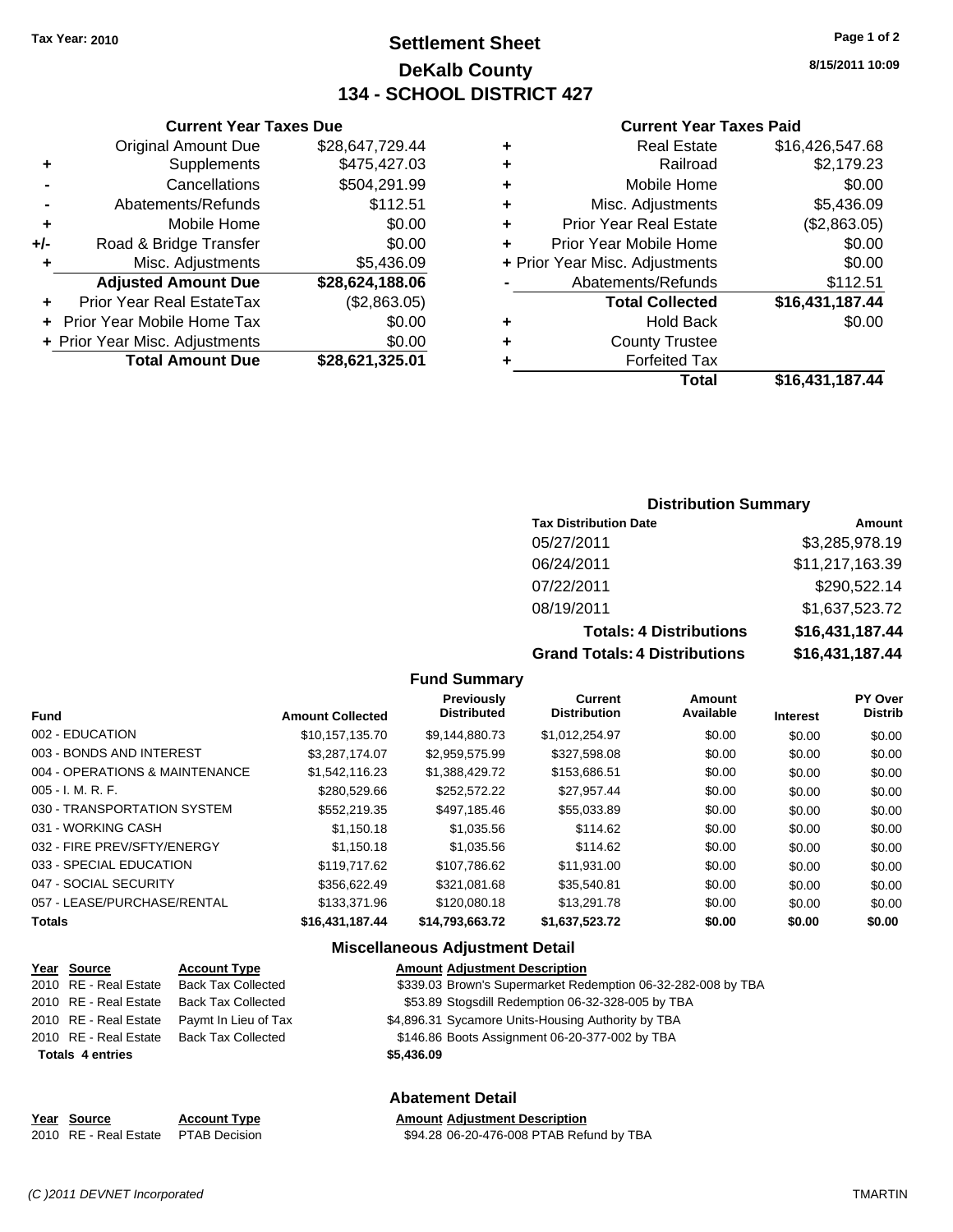## **Settlement Sheet Tax Year: 2010 Page 2 of 2 DeKalb County Abatement Detail**

**Year Source Account Type Amount Adjustment Description**<br>
2010 RE - Real Estate PTAB Decision **Amount** \$18.23 05-26-327-008 PTAB Refu \$18.23 05-26-327-008 PTAB Refund by TBA

**8/15/2011 10:09**

**Totals \$112.51 2 entries**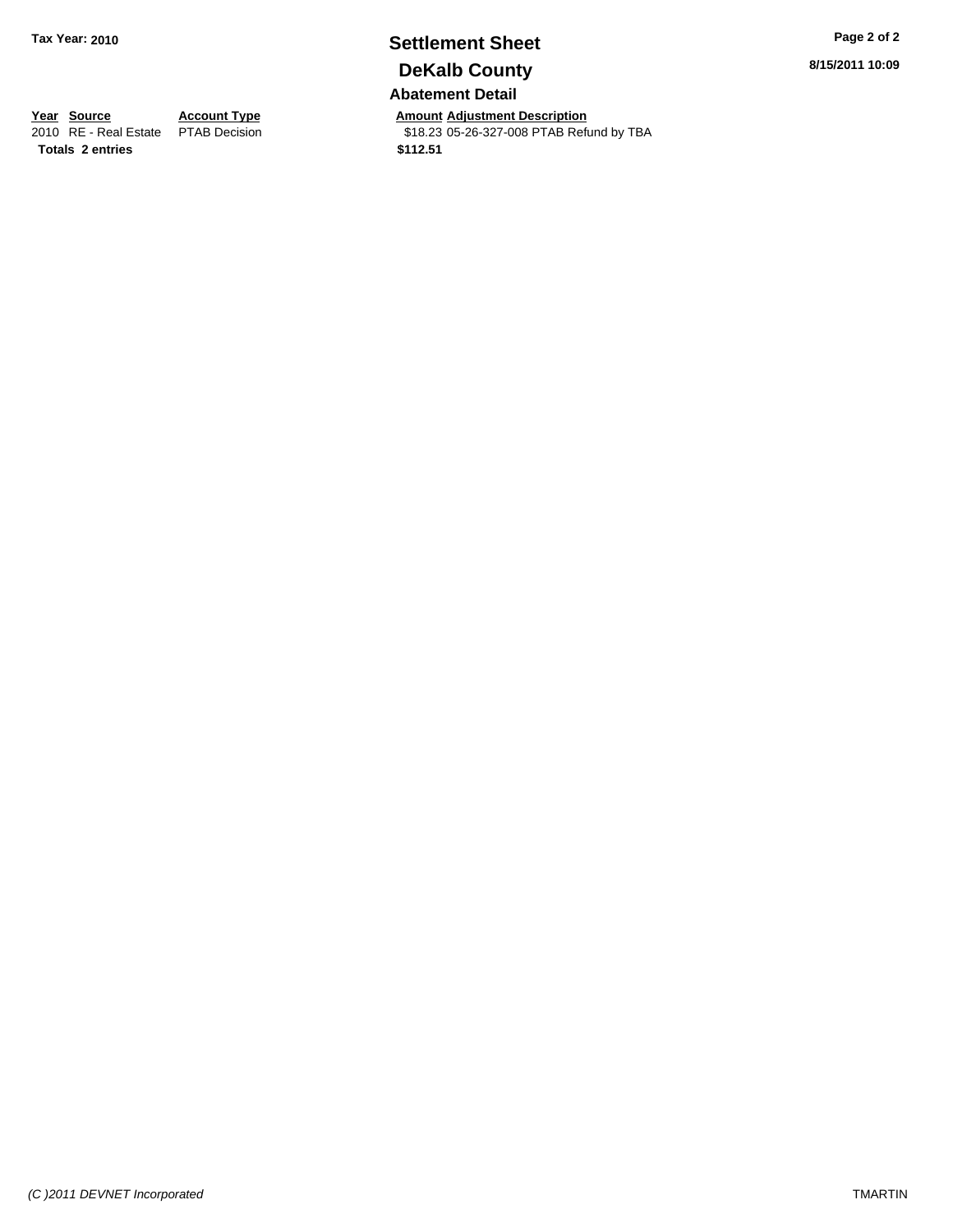## **Settlement Sheet Tax Year: 2010 Page 1 of 2 DeKalb County 135 - SCHOOL DISTRICT 428**

**8/15/2011 10:09**

#### **Current Year Taxes Paid**

| <b>Real Estate</b>                 | \$25,782,414.98          |
|------------------------------------|--------------------------|
| Railroad<br>٠                      | \$85,545.32              |
| Mobile Home<br>٠                   | \$0.00                   |
| Misc. Adjustments<br>٠             | \$167,570.58             |
| <b>Prior Year Real Estate</b><br>٠ | (\$13,498.17)            |
| Prior Year Mobile Home<br>÷        | \$0.00                   |
| + Prior Year Misc. Adjustments     | \$0.00                   |
| Abatements/Refunds                 | \$35.69                  |
| <b>Total Collected</b>             | \$26,021,997.02          |
| <b>Hold Back</b>                   | \$0.00                   |
| <b>County Trustee</b>              |                          |
| <b>Forfeited Tax</b>               |                          |
|                                    | \$26,021,997.02<br>Total |

|                | <b>Original Amount Due</b> | \$45,812,280.61 |
|----------------|----------------------------|-----------------|
| ٠              | Supplements                | \$983,662.87    |
| $\blacksquare$ | Cancellations              | \$1,413,434.37  |
| $\blacksquare$ | Abatements/Refunds         | \$35.69         |
| ÷              | Mobile Home                | \$0.00          |
| +/-            | Road & Bridge Transfer     | \$0.00          |
| ÷              | Misc. Adjustments          | \$167,570.58    |
|                |                            |                 |

**+** Prior Year Real EstateTax (\$13,498.17) **+** Prior Year Mobile Home Tax \$0.00 **+ Prior Year Misc. Adjustments** \$0.00<br>Total Amount Due \$45,536,545.83

**Total Amount Due** 

**Adjusted Amount Due \$45,550,044.00**

**Current Year Taxes Due**

#### **Distribution Summary**

| <b>Tax Distribution Date</b>   | Amount          |
|--------------------------------|-----------------|
| 05/27/2011                     | \$5,050,248.15  |
| 06/24/2011                     | \$17,638,743.98 |
| 07/22/2011                     | \$706,710.43    |
| 08/19/2011                     | \$2,626,294.46  |
| <b>Totals: 4 Distributions</b> | \$26,021,997.02 |
|                                |                 |

**Grand Totals: 4 Distributions \$26,021,997.02**

|  | <b>Fund Summary</b> |  |
|--|---------------------|--|
|--|---------------------|--|

|                                         |                         | Previously<br><b>Distributed</b> | Current<br><b>Distribution</b> | Amount<br>Available |                 | <b>PY Over</b><br><b>Distrib</b> |
|-----------------------------------------|-------------------------|----------------------------------|--------------------------------|---------------------|-----------------|----------------------------------|
| <b>Fund</b>                             | <b>Amount Collected</b> |                                  |                                |                     | <b>Interest</b> |                                  |
| 002 - EDUCATION                         | \$17,701,541.56         | \$15,914,996.85                  | \$1,786,544.71                 | \$0.00              | \$0.00          | \$0.00                           |
| 003 - BONDS AND INTEREST                | \$2,432,276.03          | \$2,186,796.30                   | \$245,479.73                   | \$0.00              | \$0.00          | \$0.00                           |
| 004 - OPERATIONS & MAINTENANCE          | \$3,312,678.31          | \$2.978.343.14                   | \$334,335.17                   | \$0.00              | \$0.00          | \$0.00                           |
| $005 - I. M. R. F.$                     | \$128,132.31            | \$115,200.44                     | \$12,931.87                    | \$0.00              | \$0.00          | \$0.00                           |
| 030 - TRANSPORTATION SYSTEM             | \$851,934.16            | \$765,951.91                     | \$85,982.25                    | \$0.00              | \$0.00          | \$0.00                           |
| 031 - WORKING CASH                      | \$72,106.96             | \$64,829.50                      | \$7,277,46                     | \$0.00              | \$0.00          | \$0.00                           |
| 032 - FIRE PREV/SFTY/ENERGY             | \$0.00                  | \$0.00                           | \$0.00                         | \$0.00              | \$0.00          | \$0.00                           |
| 033 - SPECIAL EDUCATION                 | \$653,698.59            | \$587,723.45                     | \$65,975.14                    | \$0.00              | \$0.00          | \$0.00                           |
| 035 - TORT JUDGEMENTS/LIABILITY<br>INS. | \$0.00                  | \$0.00                           | \$0.00                         | \$0.00              | \$0.00          | \$0.00                           |
| 047 - SOCIAL SECURITY                   | \$869,629.10            | \$781.860.97                     | \$87.768.13                    | \$0.00              | \$0.00          | \$0.00                           |
| 057 - LEASE/PURCHASE/RENTAL             | \$0.00                  | \$0.00                           | \$0.00                         | \$0.00              | \$0.00          | \$0.00                           |
| <b>Totals</b>                           | \$26,021,997.02         | \$23,395,702.56                  | \$2,626,294.46                 | \$0.00              | \$0.00          | \$0.00                           |

#### **Miscellaneous Adjustment Detail**

| Year Source             | <b>Account Type</b>       | <b>Amount Adjustment Description</b>                                  |
|-------------------------|---------------------------|-----------------------------------------------------------------------|
| 2010 RE - Real Estate   | <b>Back Tax Collected</b> | \$318.00 Work Redemption 09-29-255-050 by TBA                         |
| 2010 RE - Real Estate   | <b>Back Tax Collected</b> | \$16.38 LaSalle Bank Redemption 08-15-128-009 by TBA                  |
| 2010 RE - Real Estate   | <b>Back Tax Collected</b> | \$16.38 LaSalle Bank Redemption 08-15-128-010 by TBA                  |
| 2010 RE - Real Estate   | Paymt In Lieu of Tax      | \$8,759.02 DeKalb Units-Housing Authority by TBA                      |
| 2010 RE - Real Estate   | <b>Real Estate Tax</b>    | \$158,312.49 Additional Tax per Target Agreement 08-26-200-010 by TBA |
| 2010 RE - Real Estate   | <b>Back Tax Collected</b> | \$148.31 Boots Assignment 09-33-181-015 by TBA                        |
| <b>Totals 6 entries</b> |                           | \$167,570.58                                                          |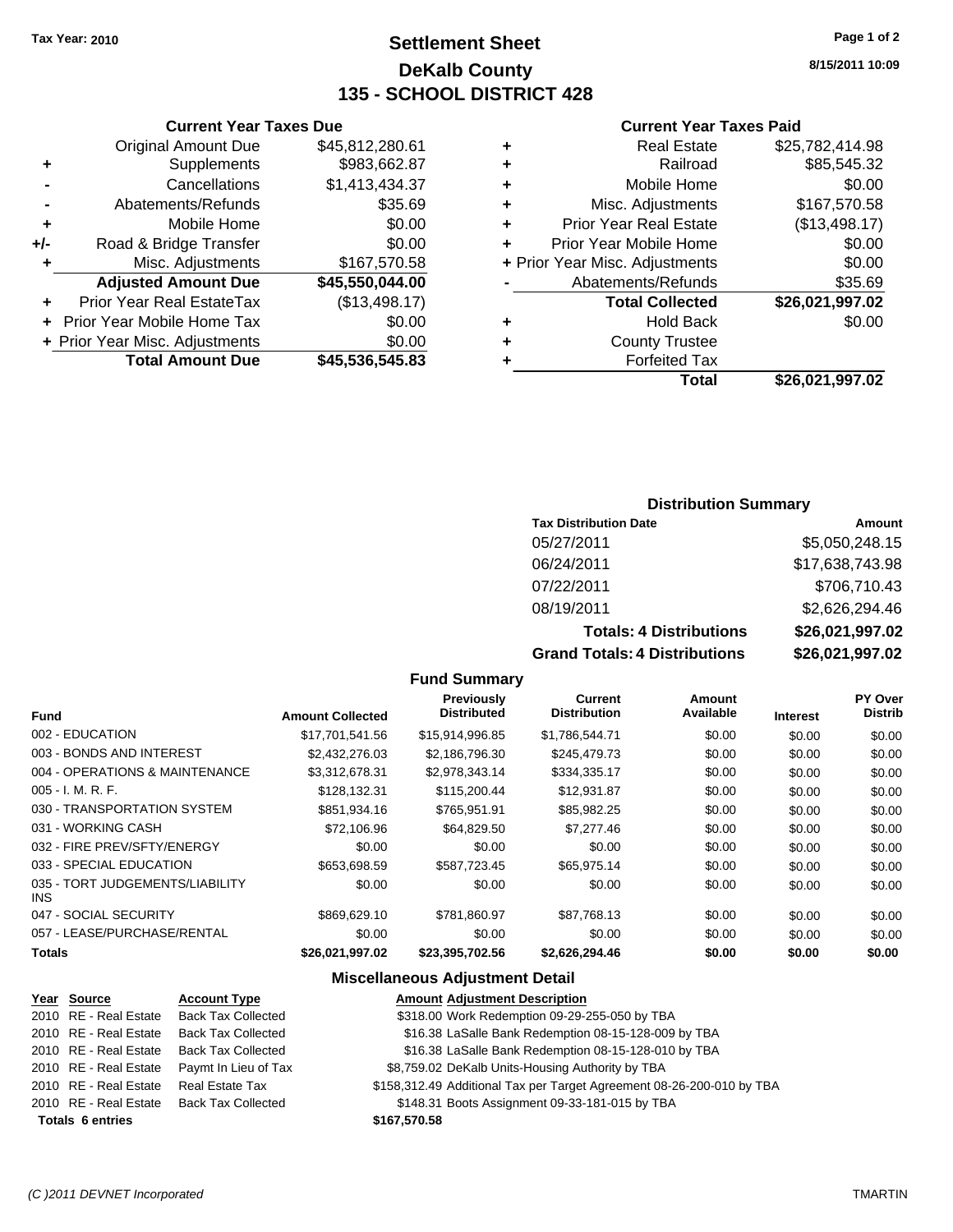## **Settlement Sheet Tax Year: 2010 Page 2 of 2 DeKalb County**

## **Abatement Detail**

**Year Source Account Type Amount Adjustment Description**<br>2010 RE - Real Estate PTAB Decision **AMOU SE 184.17** 08-02-376-013 PTAB Refu \$4.17 08-02-376-013 PTAB Refund by TBA 2010 RE - Real Estate \$31.52 07-22-474-003 PTAB Refund by TBA PTAB Decision **8/15/2011 10:09**

**Totals \$35.69 2 entries**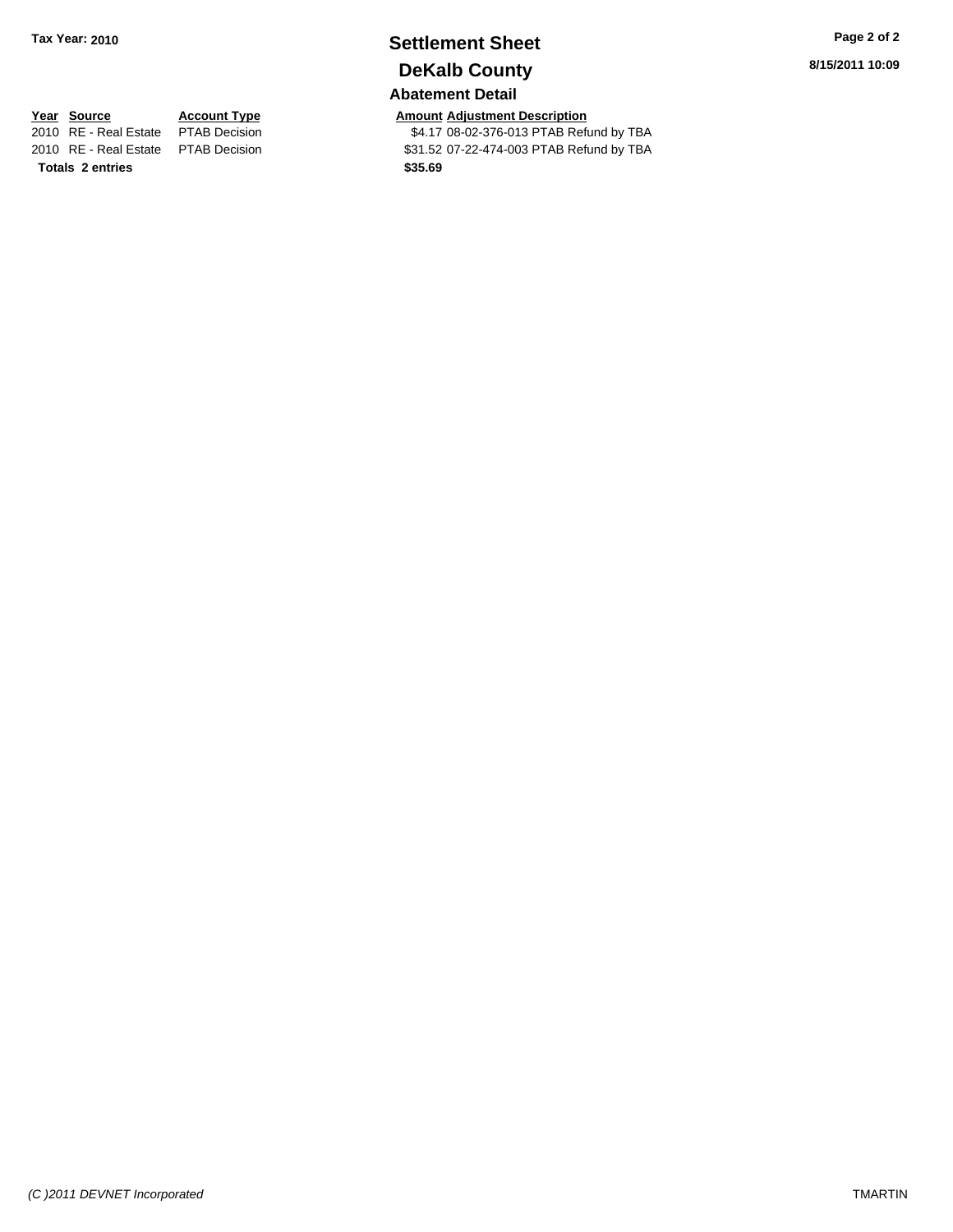## **Settlement Sheet Tax Year: 2010 Page 1 of 1 DeKalb County 136 - SCHOOL DISTRICT 429**

**8/15/2011 10:09**

#### **Current Year Taxes Paid**

| + Prior Year Misc. Adjustments<br>Abatements/Refunds<br><b>Total Collected</b><br><b>Hold Back</b><br><b>County Trustee</b><br><b>Forfeited Tax</b> | \$0.00<br>\$0.00<br>\$2,494,964.82<br>\$0.00 |
|-----------------------------------------------------------------------------------------------------------------------------------------------------|----------------------------------------------|
|                                                                                                                                                     |                                              |
|                                                                                                                                                     |                                              |
|                                                                                                                                                     |                                              |
|                                                                                                                                                     |                                              |
|                                                                                                                                                     |                                              |
|                                                                                                                                                     |                                              |
| Prior Year Mobile Home                                                                                                                              | \$0.00                                       |
| <b>Prior Year Real Estate</b>                                                                                                                       | \$0.00                                       |
| Misc. Adjustments                                                                                                                                   | \$928.26                                     |
|                                                                                                                                                     | \$0.00                                       |
| Mobile Home                                                                                                                                         |                                              |
| Railroad                                                                                                                                            | \$15,157.42                                  |
|                                                                                                                                                     |                                              |

|     | <b>Current Year Taxes Due</b>  |                |
|-----|--------------------------------|----------------|
|     | <b>Original Amount Due</b>     | \$4,410,014.60 |
| ٠   | Supplements                    | \$13,094.56    |
|     | Cancellations                  | \$14,831.53    |
|     | Abatements/Refunds             | \$0.00         |
| ٠   | Mobile Home                    | \$0.00         |
| +/- | Road & Bridge Transfer         | \$0.00         |
| ٠   | Misc. Adjustments              | \$928.26       |
|     | <b>Adjusted Amount Due</b>     | \$4,409,205.89 |
|     | Prior Year Real EstateTax      | \$0.00         |
|     | Prior Year Mobile Home Tax     | \$0.00         |
|     | + Prior Year Misc. Adjustments | \$0.00         |
|     | <b>Total Amount Due</b>        | \$4,409,205.89 |

#### **Distribution Summary**

| <b>Tax Distribution Date</b>   | Amount         |
|--------------------------------|----------------|
| 05/27/2011                     | \$517,213.11   |
| 06/24/2011                     | \$1,729,817.08 |
| 07/22/2011                     | \$34,208.73    |
| 08/19/2011                     | \$213,725.90   |
| <b>Totals: 4 Distributions</b> | \$2,494,964.82 |
| _____________                  | .              |

**Grand Totals: 4 Distributions \$2,494,964.82**

| <b>Fund Summary</b> |  |
|---------------------|--|
|---------------------|--|

| <b>Fund</b>                                   | <b>Amount Collected</b> | Previously<br><b>Distributed</b> | Current<br><b>Distribution</b> | Amount<br>Available | <b>Interest</b> | PY Over<br><b>Distrib</b> |
|-----------------------------------------------|-------------------------|----------------------------------|--------------------------------|---------------------|-----------------|---------------------------|
|                                               |                         |                                  |                                |                     |                 |                           |
| 002 - EDUCATION                               | \$1,554,899.50          | \$1,421,702.32                   | \$133,197.18                   | \$0.00              | \$0.00          | \$0.00                    |
| 003 - BONDS AND INTEREST                      | \$430,336.52            | \$393.472.65                     | \$36,863.87                    | \$0.00              | \$0.00          | \$0.00                    |
| 004 - OPERATIONS & MAINTENANCE                | \$260,441,90            | \$238,131.69                     | \$22,310.21                    | \$0.00              | \$0.00          | \$0.00                    |
| $005 - I. M. R. F.$                           | \$37.202.42             | \$34.015.55                      | \$3,186.87                     | \$0.00              | \$0.00          | \$0.00                    |
| 030 - TRANSPORTATION SYSTEM                   | \$99.177.35             | \$90,681.53                      | \$8,495.82                     | \$0.00              | \$0.00          | \$0.00                    |
| 032 - FIRE PREV/SFTY/ENERGY                   | \$0.00                  | \$0.00                           | \$0.00                         | \$0.00              | \$0.00          | \$0.00                    |
| 033 - SPECIAL EDUCATION                       | \$17.669.33             | \$16.155.72                      | \$1.513.61                     | \$0.00              | \$0.00          | \$0.00                    |
| 035 - TORT JUDGEMENTS/LIABILITY<br><b>INS</b> | \$47.618.90             | \$43.539.73                      | \$4.079.17                     | \$0.00              | \$0.00          | \$0.00                    |
| 047 - SOCIAL SECURITY                         | \$47.618.90             | \$43,539.73                      | \$4.079.17                     | \$0.00              | \$0.00          | \$0.00                    |
| 057 - LEASE/PURCHASE/RENTAL                   | \$0.00                  | \$0.00                           | \$0.00                         | \$0.00              | \$0.00          | \$0.00                    |
| <b>Totals</b>                                 | \$2,494,964.82          | \$2,281,238.92                   | \$213,725.90                   | \$0.00              | \$0.00          | \$0.00                    |

#### **Miscellaneous Adjustment Detail**

| <u>Year Source</u>      | <b>Account Type</b>  | <b>Amount Adjustment Description</b>                             |
|-------------------------|----------------------|------------------------------------------------------------------|
| 2010 RE - Real Estate   | Back Tax Collected   | \$208.39 Nielsen Redemption 15-16-151-019 by TBA                 |
| 2010 RE - Real Estate   | Back Tax Collected   | \$86.44 Popp Redemption 15-15-427-007 by TBA                     |
| 2010 RE - Real Estate   | Paymt In Lieu of Tax | \$633.43 Sunset View Apartments-Housing Authority Payment by TBA |
| <b>Totals 3 entries</b> |                      | \$928.26                                                         |
|                         |                      |                                                                  |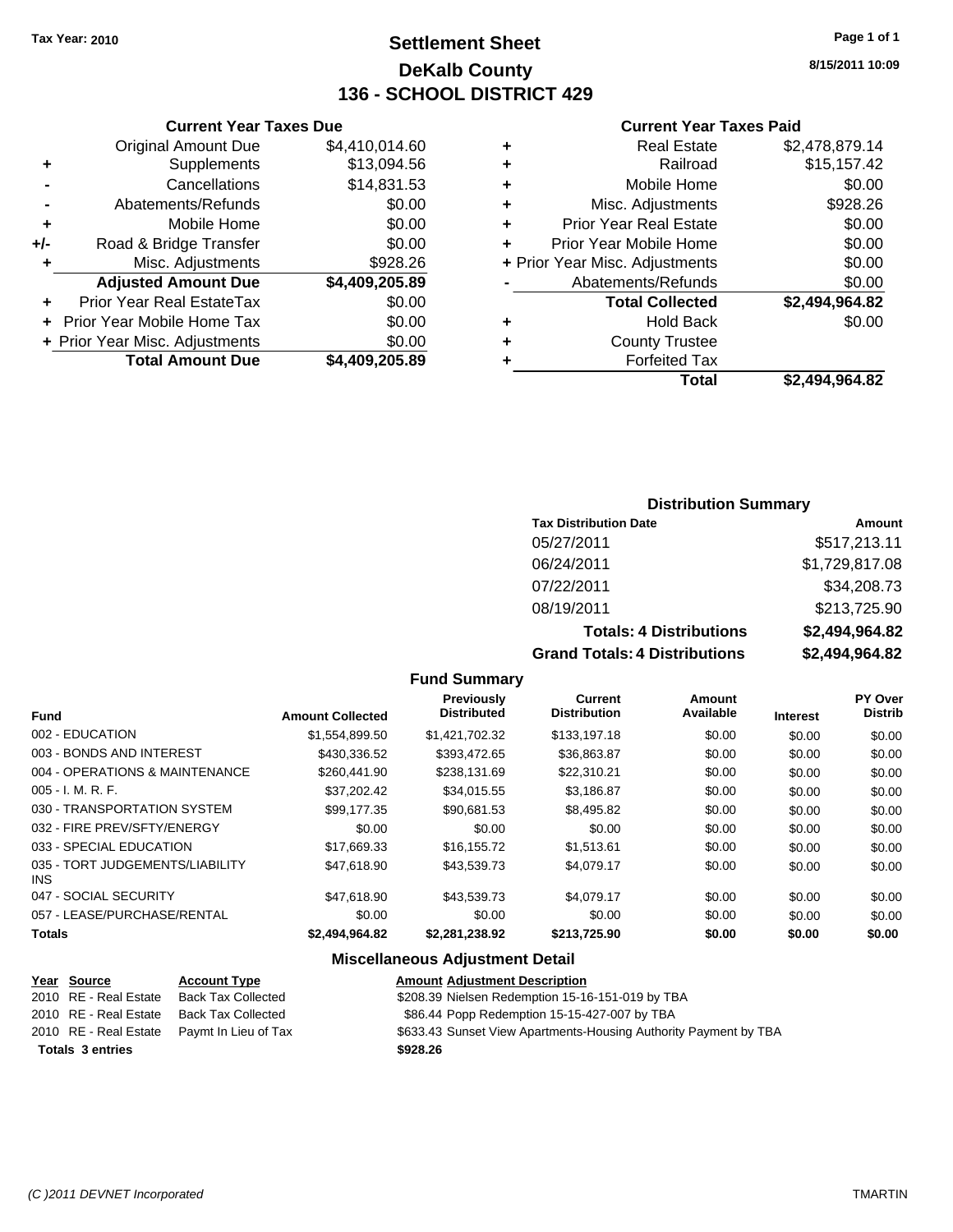## **Settlement Sheet Tax Year: 2010 Page 1 of 2 DeKalb County 137 - SCHOOL DISTRICT 430**

**8/15/2011 10:09**

#### **Current Year Taxes Paid**

|   | <b>Real Estate</b>             | \$4,574,481.03 |
|---|--------------------------------|----------------|
| ٠ | Railroad                       | \$10,038.27    |
| ٠ | Mobile Home                    | \$0.00         |
| ٠ | Misc. Adjustments              | \$128.34       |
| ٠ | <b>Prior Year Real Estate</b>  | \$1,561.82     |
| ÷ | Prior Year Mobile Home         | \$0.00         |
|   | + Prior Year Misc. Adjustments | \$0.00         |
|   | Abatements/Refunds             | \$57.12        |
|   | <b>Total Collected</b>         | \$4,586,152.34 |
| ٠ | <b>Hold Back</b>               | \$0.00         |
| ÷ | <b>County Trustee</b>          |                |
|   | <b>Forfeited Tax</b>           |                |
|   | Total                          | \$4.586.152.34 |

|     | <b>Current Year Taxes Due</b>  |                |  |
|-----|--------------------------------|----------------|--|
|     | <b>Original Amount Due</b>     | \$7,797,316.87 |  |
| ٠   | Supplements                    | \$32,969.98    |  |
|     | Cancellations                  | \$37,629.49    |  |
|     | Abatements/Refunds             | \$57.12        |  |
| ٠   | Mobile Home                    | \$0.00         |  |
| +/- | Road & Bridge Transfer         | \$0.00         |  |
| ٠   | Misc. Adjustments              | \$128.34       |  |
|     | <b>Adjusted Amount Due</b>     | \$7,792,728.58 |  |
|     | Prior Year Real EstateTax      | \$1,561.82     |  |
|     | Prior Year Mobile Home Tax     | \$0.00         |  |
|     | + Prior Year Misc. Adjustments | \$0.00         |  |
|     | <b>Total Amount Due</b>        | \$7,794,290.40 |  |

#### **Distribution Summary**

| <b>Tax Distribution Date</b>      | Amount         |
|-----------------------------------|----------------|
| 05/27/2011                        | \$1,059,023.19 |
| 06/24/2011                        | \$2,945,419.85 |
| 07/22/2011                        | \$86,639.25    |
| 08/19/2011                        | \$495,070.05   |
| <b>Totals: 4 Distributions</b>    | \$4,586,152.34 |
| Osan di Tatalan 4 Diatullantiana. | 01 FOO 1FO 01  |

**Grand Totals: 4 Distributions \$4,586,152.34**

| <b>Fund</b>                                   | <b>Amount Collected</b> | <b>Previously</b><br><b>Distributed</b> | <b>Current</b><br><b>Distribution</b> | <b>Amount</b><br>Available | <b>Interest</b> | PY Over<br><b>Distrib</b> |
|-----------------------------------------------|-------------------------|-----------------------------------------|---------------------------------------|----------------------------|-----------------|---------------------------|
| 002 - EDUCATION                               | \$3.650.870.72          | \$3,256,763.30                          | \$394.107.42                          | \$0.00                     | \$0.00          | \$0.00                    |
| 003 - BONDS AND INTEREST                      | \$243.437.57            | \$217.158.75                            | \$26,278.82                           | \$0.00                     | \$0.00          | \$0.00                    |
| 004 - OPERATIONS & MAINTENANCE                | \$474,079.77            | \$422,903.38                            | \$51.176.39                           | \$0.00                     | \$0.00          | \$0.00                    |
| $005 - I. M. R. F.$                           | \$0.00                  | \$0.00                                  | \$0.00                                | \$0.00                     | \$0.00          | \$0.00                    |
| 030 - TRANSPORTATION SYSTEM                   | \$217.764.28            | \$194.256.86                            | \$23.507.42                           | \$0.00                     | \$0.00          | \$0.00                    |
| 031 - WORKING CASH                            | \$0.00                  | \$0.00                                  | \$0.00                                | \$0.00                     | \$0.00          | \$0.00                    |
| 032 - FIRE PREV/SFTY/ENERGY                   | \$0.00                  | \$0.00                                  | \$0.00                                | \$0.00                     | \$0.00          | \$0.00                    |
| 033 - SPECIAL EDUCATION                       | \$0.00                  | \$0.00                                  | \$0.00                                | \$0.00                     | \$0.00          | \$0.00                    |
| 035 - TORT JUDGEMENTS/LIABILITY<br><b>INS</b> | \$0.00                  | \$0.00                                  | \$0.00                                | \$0.00                     | \$0.00          | \$0.00                    |
| 047 - SOCIAL SECURITY                         | \$0.00                  | \$0.00                                  | \$0.00                                | \$0.00                     | \$0.00          | \$0.00                    |
| 057 - LEASE/PURCHASE/RENTAL                   | \$0.00                  | \$0.00                                  | \$0.00                                | \$0.00                     | \$0.00          | \$0.00                    |
| <b>Totals</b>                                 | \$4,586,152.34          | \$4,091,082.29                          | \$495,070.05                          | \$0.00                     | \$0.00          | \$0.00                    |

**Fund Summary**

#### **Miscellaneous Adjustment Detail**

| Year Source             | <b>Account Type</b>       | Amount   |
|-------------------------|---------------------------|----------|
| 2010 RE - Real Estate   | <b>Back Tax Collected</b> | \$19.93  |
| 2010 RE - Real Estate   | <b>Back Tax Collected</b> | \$103.44 |
| 2010 RE - Real Estate   | Back Tax Collected        | \$4.97   |
| <b>Totals 3 entries</b> |                           | \$128.34 |

**Year Source Account Type Amount Adjustment Description** 19.93 Countryview Redemption 19-25-253-058 by TBA

2014 Jehovahs Witnesses Redemption 19-35-300-019 by TBA

\$4.97 Sandwich Mill Works Redemption 19-35-126-016 by TBA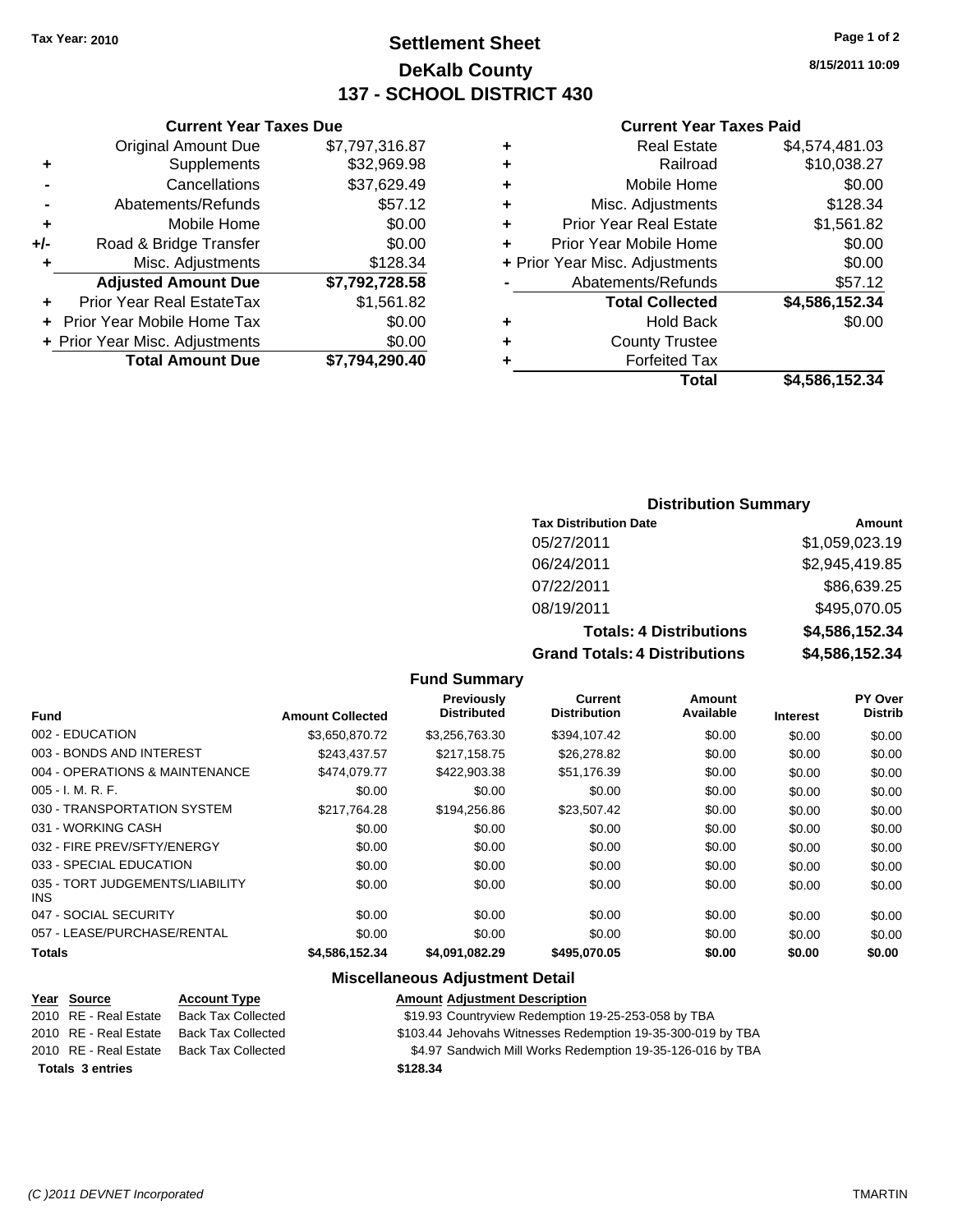## **Settlement Sheet Tax Year: 2010 Page 2 of 2 DeKalb County**

**Abatement Detail**

**Year Source Account Type Amount Adjustment Description**<br>
2010 RE - Real Estate PTAB Decision **Amount** 19-27-727-012 PTAB Refu \$57.12 19-27-727-012 PTAB Refund by TBA **8/15/2011 10:09**

**Totals 1 entries** \$57.12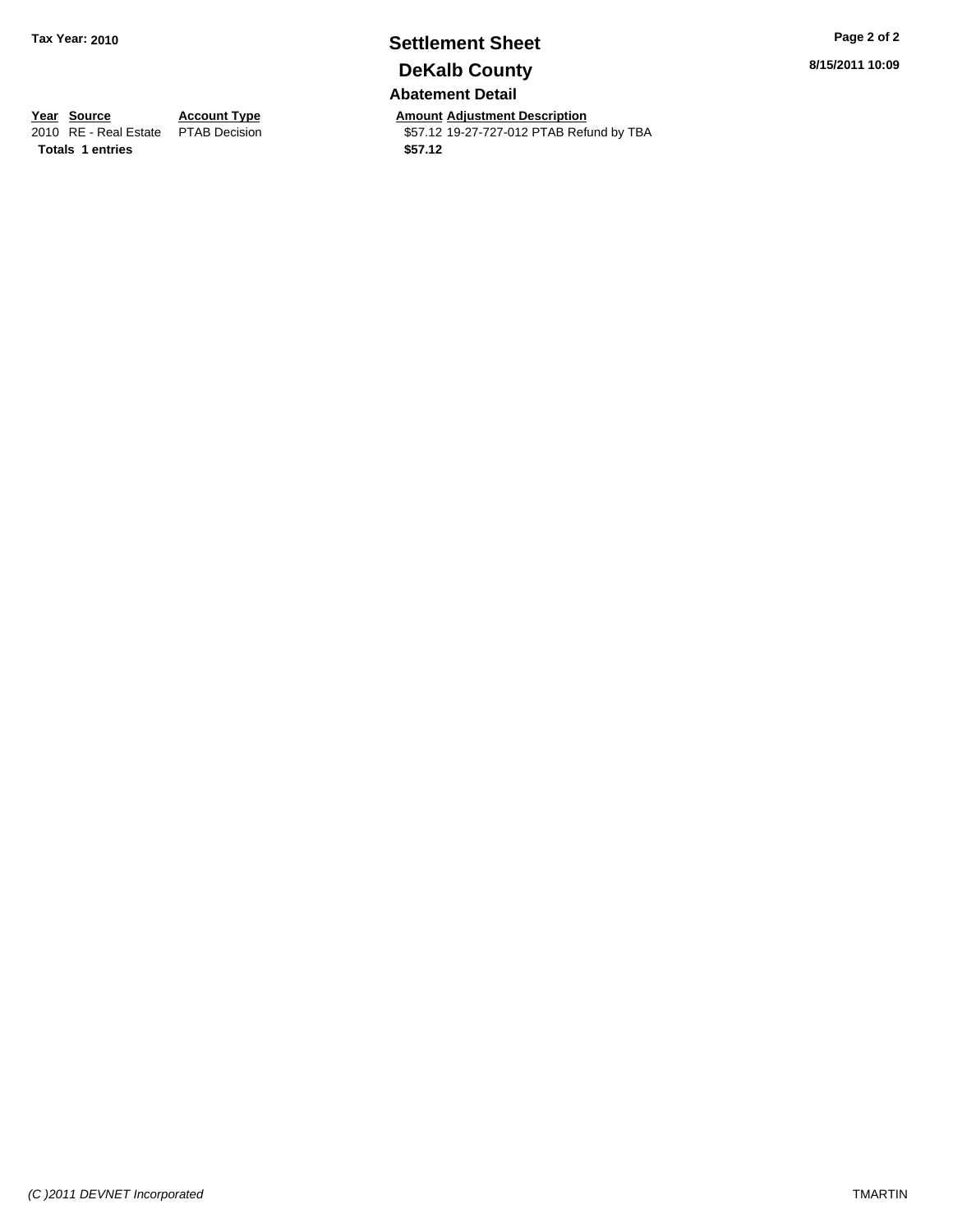## **Settlement Sheet Tax Year: 2010 Page 1 of 1 DeKalb County 139 - SCHOOL DISTRICT 432**

**8/15/2011 10:09**

#### **Current Year Taxes Paid**

|   | <b>Real Estate</b>             | \$1,435,777.09 |
|---|--------------------------------|----------------|
| ٠ | Railroad                       | \$10,655.10    |
| ٠ | Mobile Home                    | \$0.00         |
| ٠ | Misc. Adjustments              | \$0.00         |
| ٠ | <b>Prior Year Real Estate</b>  | \$0.00         |
|   | Prior Year Mobile Home         | \$0.00         |
|   | + Prior Year Misc. Adjustments | \$0.00         |
|   | Abatements/Refunds             | \$0.00         |
|   | <b>Total Collected</b>         | \$1,446,432.19 |
| ٠ | <b>Hold Back</b>               | \$0.00         |
| ٠ | <b>County Trustee</b>          |                |
|   | <b>Forfeited Tax</b>           |                |
|   | Total                          | \$1,446,432.19 |

|     | <b>Current Year Taxes Due</b>     |                |
|-----|-----------------------------------|----------------|
|     | <b>Original Amount Due</b>        | \$2,408,838.90 |
| ٠   | Supplements                       | \$16,649.22    |
|     | Cancellations                     | \$17,817.45    |
|     | Abatements/Refunds                | \$0.00         |
| ٠   | Mobile Home                       | \$0.00         |
| +/- | Road & Bridge Transfer            | \$0.00         |
| ٠   | Misc. Adjustments                 | \$0.00         |
|     | <b>Adjusted Amount Due</b>        | \$2,407,670.67 |
|     | <b>Prior Year Real EstateTax</b>  | \$0.00         |
|     | <b>Prior Year Mobile Home Tax</b> | \$0.00         |
|     | + Prior Year Misc. Adjustments    | \$0.00         |
|     | <b>Total Amount Due</b>           | \$2,407,670.67 |

#### **Distribution Summary**

| <b>Tax Distribution Date</b>   | Amount               |
|--------------------------------|----------------------|
| 05/27/2011                     | \$376,707.49         |
| 06/24/2011                     | \$901,789.21         |
| 07/22/2011                     | \$30,574.11          |
| 08/19/2011                     | \$137.361.38         |
| <b>Totals: 4 Distributions</b> | \$1,446,432.19       |
| Crond Totolo: 4 Diotributions  | <b>CA AAC ASS AD</b> |

**Grand Totals: 4 Distributions \$1,446,432.19**

| s | \$1,446,432.1  |
|---|----------------|
| s | \$1,446,432.19 |

|                                               |                         | <b>Previously</b>  | <b>Current</b>      | Amount    |                 | PY Over        |
|-----------------------------------------------|-------------------------|--------------------|---------------------|-----------|-----------------|----------------|
| <b>Fund</b>                                   | <b>Amount Collected</b> | <b>Distributed</b> | <b>Distribution</b> | Available | <b>Interest</b> | <b>Distrib</b> |
| 002 - EDUCATION                               | \$929,718.90            | \$841.427.53       | \$88,291,37         | \$0.00    | \$0.00          | \$0.00         |
| 003 - BONDS AND INTEREST                      | \$179,557.18            | \$162,505.42       | \$17,051.76         | \$0.00    | \$0.00          | \$0.00         |
| 004 - OPERATIONS & MAINTENANCE                | \$114.310.09            | \$103.454.56       | \$10,855.53         | \$0.00    | \$0.00          | \$0.00         |
| $005 - I. M. R. F.$                           | \$27,428.70             | \$24,823.91        | \$2,604.79          | \$0.00    | \$0.00          | \$0.00         |
| 030 - TRANSPORTATION SYSTEM                   | \$60.965.68             | \$55,176,03        | \$5.789.65          | \$0.00    | \$0.00          | \$0.00         |
| 031 - WORKING CASH                            | \$15,241.06             | \$13,793.68        | \$1,447.38          | \$0.00    | \$0.00          | \$0.00         |
| 033 - SPECIAL EDUCATION                       | \$12.193.41             | \$11,035.46        | \$1,157.95          | \$0.00    | \$0.00          | \$0.00         |
| 035 - TORT JUDGEMENTS/LIABILITY<br><b>INS</b> | \$42,196.76             | \$38,189.52        | \$4,007.24          | \$0.00    | \$0.00          | \$0.00         |
| 047 - SOCIAL SECURITY                         | \$49.579.35             | \$44.871.02        | \$4,708.33          | \$0.00    | \$0.00          | \$0.00         |
| 057 - LEASE/PURCHASE/RENTAL                   | \$15,241.06             | \$13,793.68        | \$1,447.38          | \$0.00    | \$0.00          | \$0.00         |
| <b>Totals</b>                                 | \$1,446,432.19          | \$1,309,070.81     | \$137,361.38        | \$0.00    | \$0.00          | \$0.00         |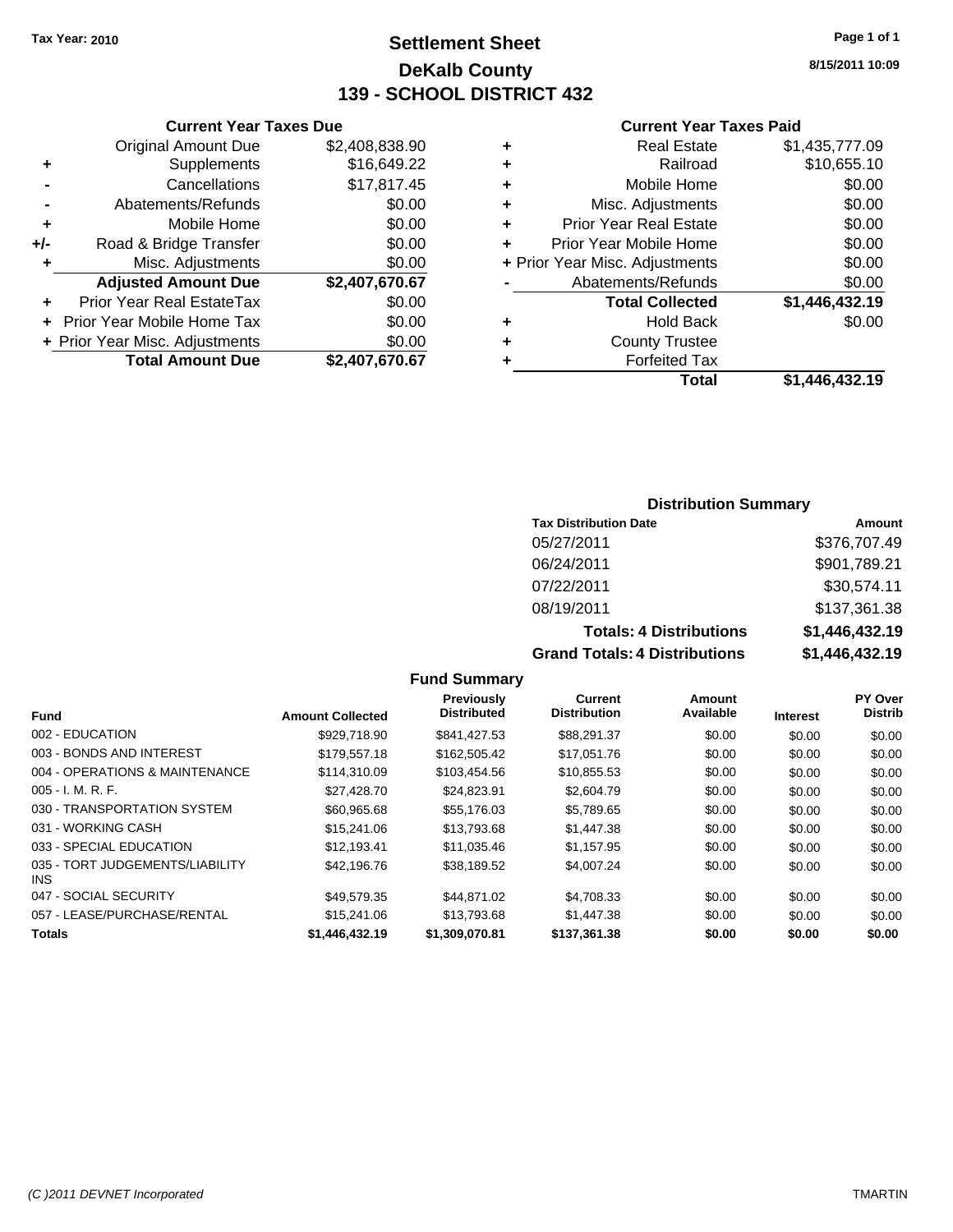## **Settlement Sheet Tax Year: 2010 Page 1 of 1 DeKalb County 141 - CC 509 ELGIN**

**8/15/2011 10:09**

#### **Current Year Taxes Paid +** Real Estate \$796.43 **+** Railroad \$0.00 **+** Mobile Home \$0.00 **+** Misc. Adjustments \$0.00 **+** Prior Year Real Estate \$0.00 **+** Prior Year Mobile Home \$0.00 **+** Prior Year Misc. Adjustments \$0.00 **-** Abatements/Refunds \$0.00 **Total Collected \$796.43 +** Hold Back \$0.00 **+** County Trustee **+** Forfeited Tax **Total \$796.43**

|     | <b>Current Year Taxes Due</b>  |            |
|-----|--------------------------------|------------|
|     | Original Amount Due            | \$1,143.41 |
| ٠   | Supplements                    | \$0.00     |
|     | Cancellations                  | \$0.00     |
|     | Abatements/Refunds             | \$0.00     |
| ٠   | Mobile Home                    | \$0.00     |
| +/- | Road & Bridge Transfer         | \$0.00     |
|     | Misc. Adjustments              | \$0.00     |
|     | <b>Adjusted Amount Due</b>     | \$1,143.41 |
|     | Prior Year Real EstateTax      | \$0.00     |
|     | Prior Year Mobile Home Tax     | \$0.00     |
|     | + Prior Year Misc. Adjustments | \$0.00     |
|     | <b>Total Amount Due</b>        | \$1,143.41 |
|     |                                |            |

|                          |                         |                                         | <b>Distribution Summary</b>           |                                |                 |                           |  |
|--------------------------|-------------------------|-----------------------------------------|---------------------------------------|--------------------------------|-----------------|---------------------------|--|
|                          |                         |                                         | <b>Tax Distribution Date</b>          |                                |                 | Amount                    |  |
|                          |                         |                                         | 05/27/2011                            |                                |                 | \$319.62                  |  |
|                          |                         |                                         | 06/24/2011                            |                                |                 | \$157.15                  |  |
|                          |                         |                                         | 08/19/2011                            |                                |                 | \$319.66                  |  |
|                          |                         |                                         |                                       | <b>Totals: 3 Distributions</b> |                 | \$796.43                  |  |
|                          |                         |                                         | <b>Grand Totals: 3 Distributions</b>  |                                |                 | \$796.43                  |  |
|                          |                         | <b>Fund Summary</b>                     |                                       |                                |                 |                           |  |
| <b>Fund</b>              | <b>Amount Collected</b> | <b>Previously</b><br><b>Distributed</b> | <b>Current</b><br><b>Distribution</b> | Amount<br>Available            | <b>Interest</b> | PY Over<br><b>Distrib</b> |  |
| 003 - BONDS AND INTEREST | \$179.88                | \$107.69                                | \$72.19                               | \$0.00                         | \$0.00          | \$0.00                    |  |
| 027 - AUDIT              | \$0.95                  | \$0.57                                  | \$0.38                                | \$0.00                         | \$0.00          | \$0.00                    |  |

| <b>Fund</b>                                   | <b>Amount Collected</b> | <b>Distributed</b> | <b>Distribution</b> | Available | <b>Interest</b> | <b>Distrib</b> |
|-----------------------------------------------|-------------------------|--------------------|---------------------|-----------|-----------------|----------------|
| 003 - BONDS AND INTEREST                      | \$179.88                | \$107.69           | \$72.19             | \$0.00    | \$0.00          | \$0.00         |
| 027 - AUDIT                                   | \$0.95                  | \$0.57             | \$0.38              | \$0.00    | \$0.00          | \$0.00         |
| 035 - TORT JUDGEMENTS/LIABILITY<br><b>INS</b> | \$21.91                 | \$13.11            | \$8.80              | \$0.00    | \$0.00          | \$0.00         |
| 047 - SOCIAL SECURITY                         | \$7.62                  | \$4.56             | \$3.06              | \$0.00    | \$0.00          | \$0.00         |
| 136 - OPERATIONS & MAINTENANCE<br>(colleges)  | \$147.84                | \$88.50            | \$59.34             | \$0.00    | \$0.00          | \$0.00         |
| 159 - EDUCATIONAL PURPOSES<br>(colleges)      | \$438.23                | \$262.34           | \$175.89            | \$0.00    | \$0.00          | \$0.00         |
| <b>Totals</b>                                 | \$796.43                | \$476.77           | \$319.66            | \$0.00    | \$0.00          | \$0.00         |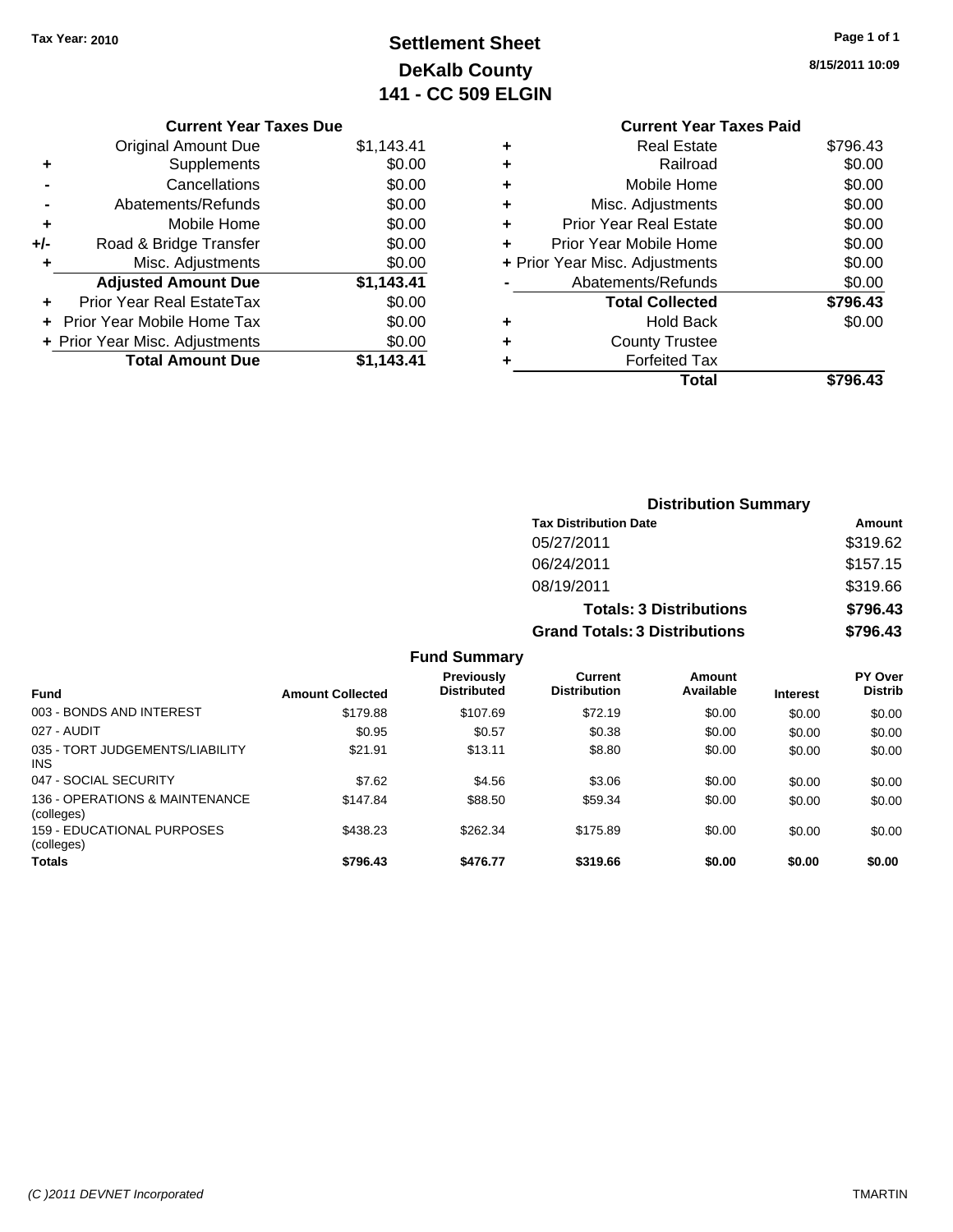## **Settlement Sheet Tax Year: 2010 Page 1 of 1 DeKalb County 142 - CC 511 ROCK VALLEY**

**8/15/2011 10:09**

#### **Current Year Taxes Paid**

|     | <b>Current Year Taxes Due</b>     |          |
|-----|-----------------------------------|----------|
|     | <b>Original Amount Due</b>        | \$718.76 |
| ٠   | Supplements                       | \$0.00   |
|     | Cancellations                     | \$0.00   |
|     | Abatements/Refunds                | \$0.00   |
| ٠   | Mobile Home                       | \$0.00   |
| +/- | Road & Bridge Transfer            | \$0.00   |
|     | Misc. Adjustments                 | \$0.00   |
|     | <b>Adjusted Amount Due</b>        | \$718.76 |
| ÷   | Prior Year Real EstateTax         | \$0.00   |
| ÷   | <b>Prior Year Mobile Home Tax</b> | \$0.00   |
|     | + Prior Year Misc. Adjustments    | \$0.00   |
|     | <b>Total Amount Due</b>           | \$718.76 |

|   | Total                          | \$550.87 |
|---|--------------------------------|----------|
| ٠ | <b>Forfeited Tax</b>           |          |
| ٠ | <b>County Trustee</b>          |          |
| ٠ | <b>Hold Back</b>               | \$0.00   |
|   | <b>Total Collected</b>         | \$550.87 |
|   | Abatements/Refunds             | \$0.00   |
|   | + Prior Year Misc. Adjustments | \$0.00   |
|   | Prior Year Mobile Home         | \$0.00   |
| ÷ | Prior Year Real Estate         | \$0.00   |
| ٠ | Misc. Adjustments              | \$0.00   |
| ٠ | Mobile Home                    | \$0.00   |
| ٠ | Railroad                       | \$0.00   |
| ٠ | <b>Real Estate</b>             | \$550.87 |
|   |                                |          |

| <b>Distribution Summary</b>          |          |  |  |
|--------------------------------------|----------|--|--|
| <b>Tax Distribution Date</b>         | Amount   |  |  |
| 05/27/2011                           | \$550.87 |  |  |
| <b>Totals: 1 Distributions</b>       | \$550.87 |  |  |
| <b>Grand Totals: 1 Distributions</b> | \$550.87 |  |  |

| <b>Fund</b>                                   | <b>Amount Collected</b> | <b>Previously</b><br><b>Distributed</b> | Current<br><b>Distribution</b> | Amount<br>Available | <b>Interest</b> | PY Over<br><b>Distrib</b> |
|-----------------------------------------------|-------------------------|-----------------------------------------|--------------------------------|---------------------|-----------------|---------------------------|
| 003 - BONDS AND INTEREST                      | \$182.58                | \$182.58                                | \$0.00                         | \$0.00              | \$0.00          | \$0.00                    |
| 027 - AUDIT                                   | \$1.23                  | \$1.23                                  | \$0.00                         | \$0.00              | \$0.00          | \$0.00                    |
| 035 - TORT JUDGEMENTS/LIABILITY<br><b>INS</b> | \$25.24                 | \$25.24                                 | \$0.00                         | \$0.00              | \$0.00          | \$0.00                    |
| 047 - SOCIAL SECURITY                         | \$8.20                  | \$8.20                                  | \$0.00                         | \$0.00              | \$0.00          | \$0.00                    |
| 136 - OPERATIONS & MAINTENANCE<br>(colleges)  | \$49.44                 | \$49.44                                 | \$0.00                         | \$0.00              | \$0.00          | \$0.00                    |
| 141 - HLTH. SFTY/HANDICAP<br>ACCESS/ENERGY    | \$0.00                  | \$0.00                                  | \$0.00                         | \$0.00              | \$0.00          | \$0.00                    |
| 159 - EDUCATIONAL PURPOSES<br>(colleges)      | \$284.18                | \$284.18                                | \$0.00                         | \$0.00              | \$0.00          | \$0.00                    |
| <b>Totals</b>                                 | \$550.87                | \$550.87                                | \$0.00                         | \$0.00              | \$0.00          | \$0.00                    |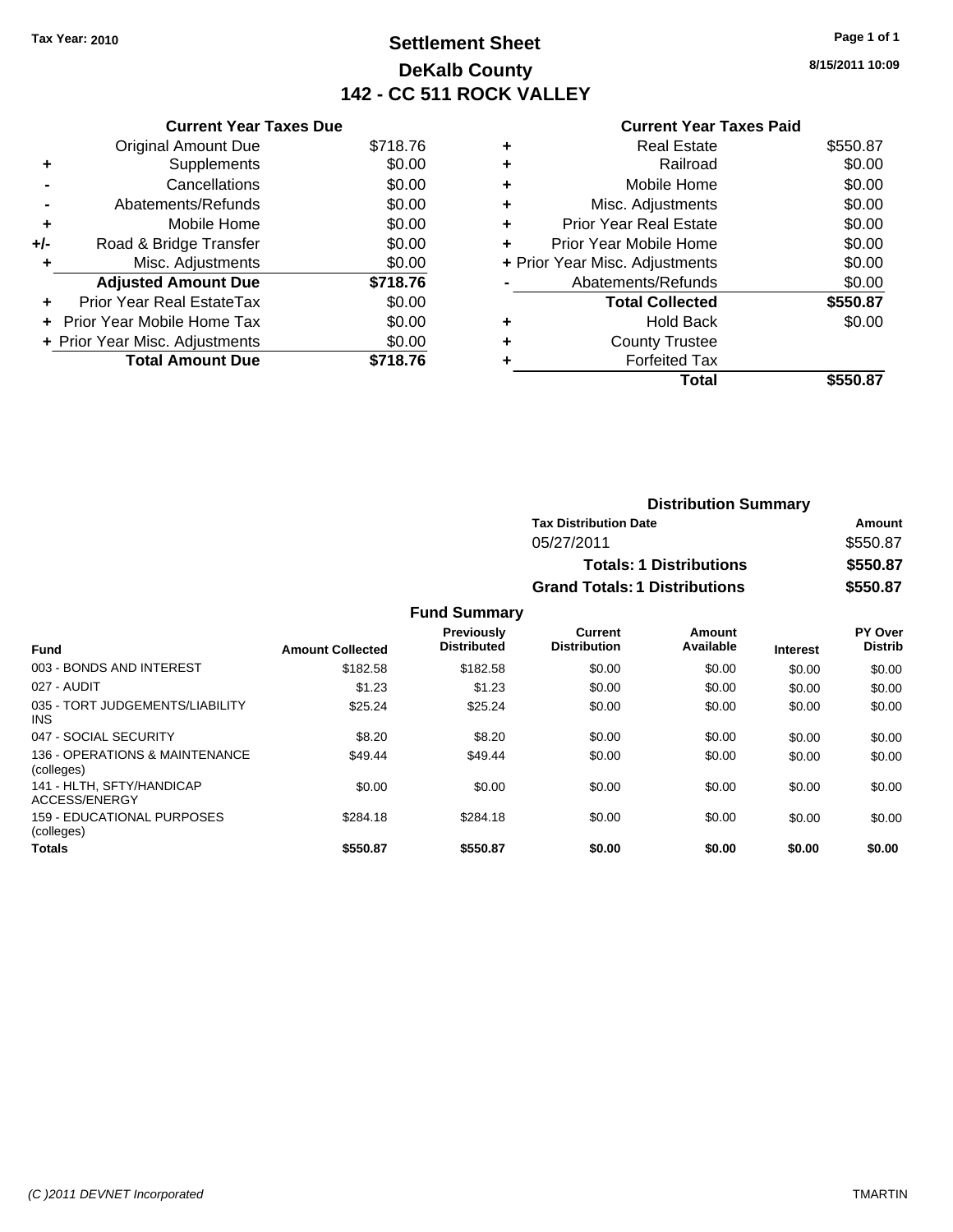## **Settlement Sheet Tax Year: 2010 Page 1 of 1 DeKalb County 143 - CC 513 ILLINOIS VALLEY**

**8/15/2011 10:09**

#### **Current Year Taxes Paid**

| <b>Current Year Taxes Due</b>         |            |  |  |  |
|---------------------------------------|------------|--|--|--|
| Original Amount Due                   | \$5,460.55 |  |  |  |
| Supplements<br>٠                      | \$0.00     |  |  |  |
| Cancellations                         | \$0.00     |  |  |  |
| Abatements/Refunds                    | \$0.00     |  |  |  |
| Mobile Home<br>٠                      | \$0.00     |  |  |  |
| Road & Bridge Transfer<br>+/-         | \$0.00     |  |  |  |
| Misc. Adjustments<br>٠                | \$0.00     |  |  |  |
| <b>Adjusted Amount Due</b>            | \$5,460.55 |  |  |  |
| <b>Prior Year Real EstateTax</b><br>٠ | \$0.00     |  |  |  |
|                                       |            |  |  |  |
| Prior Year Mobile Home Tax            | \$0.00     |  |  |  |
| + Prior Year Misc. Adjustments        | \$0.00     |  |  |  |

| <b>Real Estate</b>             | \$3,382.28 |
|--------------------------------|------------|
| Railroad                       | \$135.44   |
| Mobile Home                    | \$0.00     |
| Misc. Adjustments              | \$0.00     |
| <b>Prior Year Real Estate</b>  | \$0.00     |
| Prior Year Mobile Home         | \$0.00     |
| + Prior Year Misc. Adjustments | \$0.00     |
| Abatements/Refunds             | \$0.00     |
| <b>Total Collected</b>         | \$3,517.72 |
| <b>Hold Back</b>               | \$0.00     |
| <b>County Trustee</b>          |            |
| <b>Forfeited Tax</b>           |            |
| Total                          | \$3,517.72 |
|                                |            |

| <b>Distribution Summary</b> |                                      |            |  |
|-----------------------------|--------------------------------------|------------|--|
|                             | <b>Tax Distribution Date</b>         | Amount     |  |
|                             | 05/27/2011                           | \$1,001.13 |  |
|                             | 06/24/2011                           | \$2,332.52 |  |
|                             | 07/22/2011                           | \$92.36    |  |
|                             | 08/19/2011                           | \$91.71    |  |
|                             | <b>Totals: 4 Distributions</b>       | \$3,517.72 |  |
|                             | <b>Grand Totals: 4 Distributions</b> | \$3,517.72 |  |

|                                                  |                         | <b>Fund Summary</b>                     |                                       |                     |                 |                           |
|--------------------------------------------------|-------------------------|-----------------------------------------|---------------------------------------|---------------------|-----------------|---------------------------|
| <b>Fund</b>                                      | <b>Amount Collected</b> | <b>Previously</b><br><b>Distributed</b> | <b>Current</b><br><b>Distribution</b> | Amount<br>Available | <b>Interest</b> | PY Over<br><b>Distrib</b> |
| 003 - BONDS AND INTEREST                         | \$396.96                | \$386.61                                | \$10.35                               | \$0.00              | \$0.00          | \$0.00                    |
| 027 - AUDIT                                      | \$10.15                 | \$9.89                                  | \$0.26                                | \$0.00              | \$0.00          | \$0.00                    |
| 035 - TORT JUDGEMENTS/LIABILITY<br><b>INS</b>    | \$0.00                  | \$0.00                                  | \$0.00                                | \$0.00              | \$0.00          | \$0.00                    |
| 047 - SOCIAL SECURITY                            | \$85.45                 | \$83.22                                 | \$2.23                                | \$0.00              | \$0.00          | \$0.00                    |
| 136 - OPERATIONS & MAINTENANCE<br>(colleges)     | \$402.10                | \$391.62                                | \$10.48                               | \$0.00              | \$0.00          | \$0.00                    |
| 141 - HLTH. SFTY/HANDICAP<br>ACCESS/ENERGY       | \$497.00                | \$484.04                                | \$12.96                               | \$0.00              | \$0.00          | \$0.00                    |
| 149 - STATEWIDE AVERAGE<br><b>ADDITIONAL TAX</b> | \$819.26                | \$797.90                                | \$21.36                               | \$0.00              | \$0.00          | \$0.00                    |
| 159 - EDUCATIONAL PURPOSES<br>(colleges)         | \$1,306.80              | \$1,272.73                              | \$34.07                               | \$0.00              | \$0.00          | \$0.00                    |
| Totals                                           | \$3,517.72              | \$3,426.01                              | \$91.71                               | \$0.00              | \$0.00          | \$0.00                    |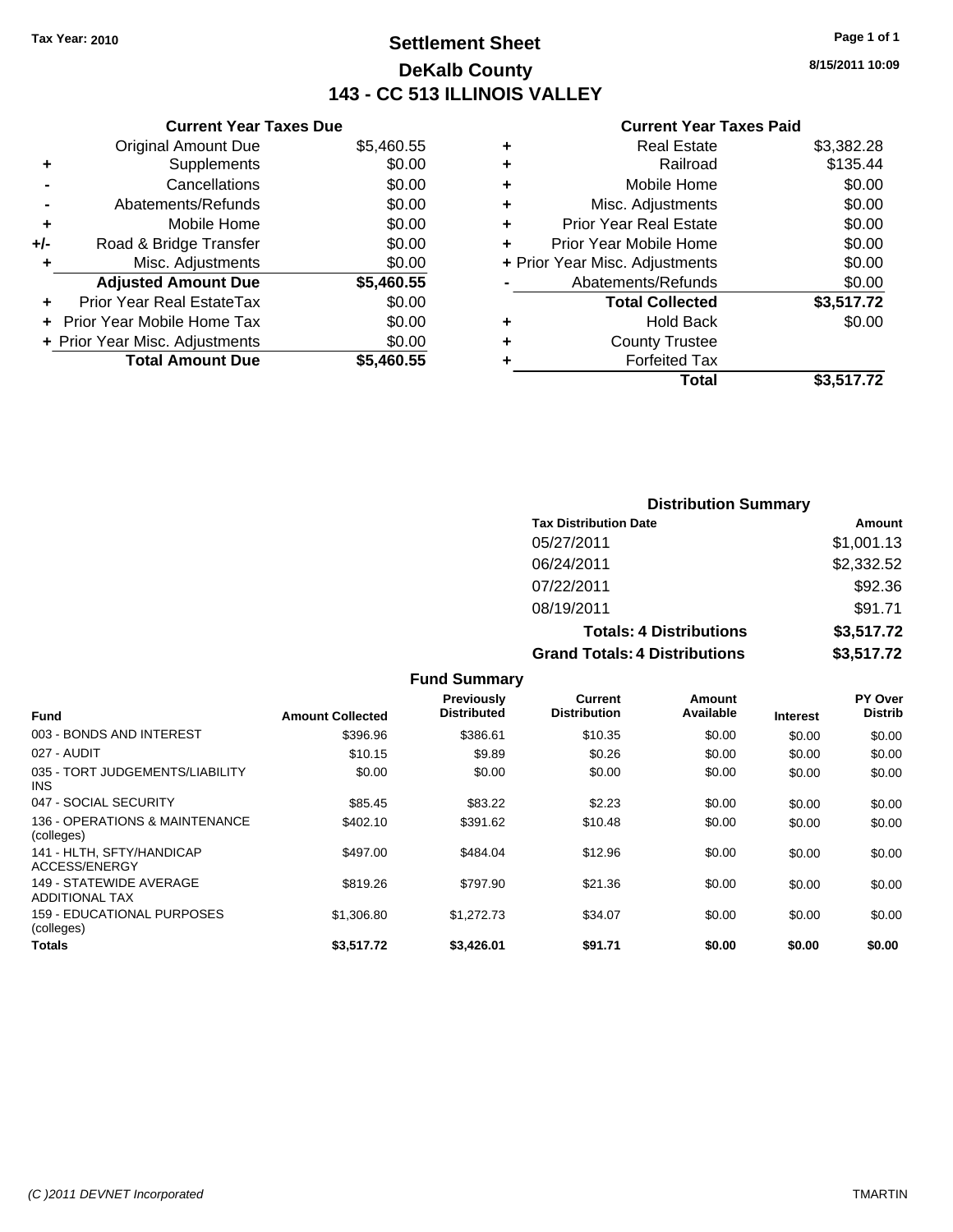## **Settlement Sheet Tax Year: 2010 Page 1 of 1 DeKalb County 144 - CC 516 WAUBONSEE**

**8/15/2011 10:09**

#### **Current Year Taxes Paid**

|   | Total                          | \$865,117.60 |
|---|--------------------------------|--------------|
| ٠ | <b>Forfeited Tax</b>           |              |
| ٠ | <b>County Trustee</b>          |              |
| ٠ | <b>Hold Back</b>               | \$0.00       |
|   | <b>Total Collected</b>         | \$865,117.60 |
|   | Abatements/Refunds             | \$5.52       |
|   | + Prior Year Misc. Adjustments | \$0.00       |
| ÷ | Prior Year Mobile Home         | \$0.00       |
| ٠ | <b>Prior Year Real Estate</b>  | \$162.46     |
| ٠ | Misc. Adjustments              | \$87.96      |
| ٠ | Mobile Home                    | \$0.00       |
| ٠ | Railroad                       | \$4,086.55   |
| ٠ | <b>Real Estate</b>             | \$860,786.15 |

|     | <b>Current Year Taxes Due</b>  |                |  |  |
|-----|--------------------------------|----------------|--|--|
|     | <b>Original Amount Due</b>     | \$1,478,774.02 |  |  |
| ٠   | Supplements                    | \$6,288.18     |  |  |
|     | Cancellations                  | \$7,012.67     |  |  |
|     | Abatements/Refunds             | \$5.52         |  |  |
| ٠   | Mobile Home                    | \$0.00         |  |  |
| +/- | Road & Bridge Transfer         | \$0.00         |  |  |
| ٠   | Misc. Adjustments              | \$87.96        |  |  |
|     | <b>Adjusted Amount Due</b>     | \$1,478,131.97 |  |  |
|     | Prior Year Real EstateTax      | \$162.46       |  |  |
|     | Prior Year Mobile Home Tax     | \$0.00         |  |  |
|     | + Prior Year Misc. Adjustments | \$0.00         |  |  |
|     | <b>Total Amount Due</b>        | \$1,478,294.43 |  |  |

#### **Distribution Summary**

| <b>Tax Distribution Date</b>         | Amount       |
|--------------------------------------|--------------|
| 05/27/2011                           | \$197,719.61 |
| 06/24/2011                           | \$566,838.40 |
| 07/22/2011                           | \$16,286.23  |
| 08/19/2011                           | \$84,273.36  |
| <b>Totals: 4 Distributions</b>       | \$865,117.60 |
| <b>Grand Totals: 4 Distributions</b> | \$865,117.60 |

#### **Fund Summary Fund Interest Amount Collected Distributed PY Over Distrib Amount Available Current Distribution Previously** 003 - BONDS AND INTEREST \$98,162.29 \$88,600.05 \$9,562.24 \$0.00 \$0.00 \$0.00 027 - AUDIT \$1,466.37 \$1,323.53 \$142.84 \$0.00 \$0.00 \$0.00 035 - TORT JUDGEMENTS/LIABILITY  $$20,614.02$   $$18,605.96$   $$2,008.06$   $$0.00$   $$0.00$   $$0.00$ 047 - SOCIAL SECURITY 60.00 \$0.00 \$0.00 \$0.00 \$0.00 \$0.00 \$0.00 \$0.00 \$0.00 \$0.00 136 - OPERATIONS & MAINTENANCE (colleges) \$171,714.60 \$154,987.43 \$16,727.17 \$0.00 \$0.00 \$0.00 159 - EDUCATIONAL PURPOSES (colleges) \$573,160.32 \$517,327.27 \$55,833.05 \$0.00 \$0.00 \$0.00 **Totals \$865,117.60 \$780,844.24 \$84,273.36 \$0.00 \$0.00 \$0.00**

#### **Miscellaneous Adjustment Detail**

| Year Source             | <b>Account Type</b>       | <b>Amount Adjustment Description</b>                            |  |  |
|-------------------------|---------------------------|-----------------------------------------------------------------|--|--|
| 2010 RE - Real Estate   | <b>Back Tax Collected</b> | \$16.96 Nielsen Redemption 15-16-151-019 by TBA                 |  |  |
| 2010 RE - Real Estate   | <b>Back Tax Collected</b> | \$1.93 Countryview Redemption 19-25-253-058 by TBA              |  |  |
| 2010 RE - Real Estate   | Back Tax Collected        | \$7.04 Popp Redemption 15-15-427-007 by TBA                     |  |  |
| 2010 RE - Real Estate   | <b>Back Tax Collected</b> | \$10.00 Jehovahs Witnesses Redemption 19-35-300-019 by TBA      |  |  |
| 2010 RE - Real Estate   | Paymt In Lieu of Tax      | \$51.55 Sunset View Apartments-Housing Authority Payment by TBA |  |  |
| 2010 RE - Real Estate   | <b>Back Tax Collected</b> | \$0.48 Sandwich Mill Works Redemption 19-35-126-016 by TBA      |  |  |
| <b>Totals 6 entries</b> |                           | \$87.96                                                         |  |  |
| <b>Abatement Detail</b> |                           |                                                                 |  |  |

|        | <b>Amount Adiustment Description</b>    |
|--------|-----------------------------------------|
|        | \$5.52 19-27-727-012 PTAB Refund by TBA |
| \$5.52 |                                         |

**Totals 1 entries** 

**Year Source Account Type** 2010 RE - Real Estate \$5.52 19-27-727-012 PTAB Refund by TBA PTAB Decision

INS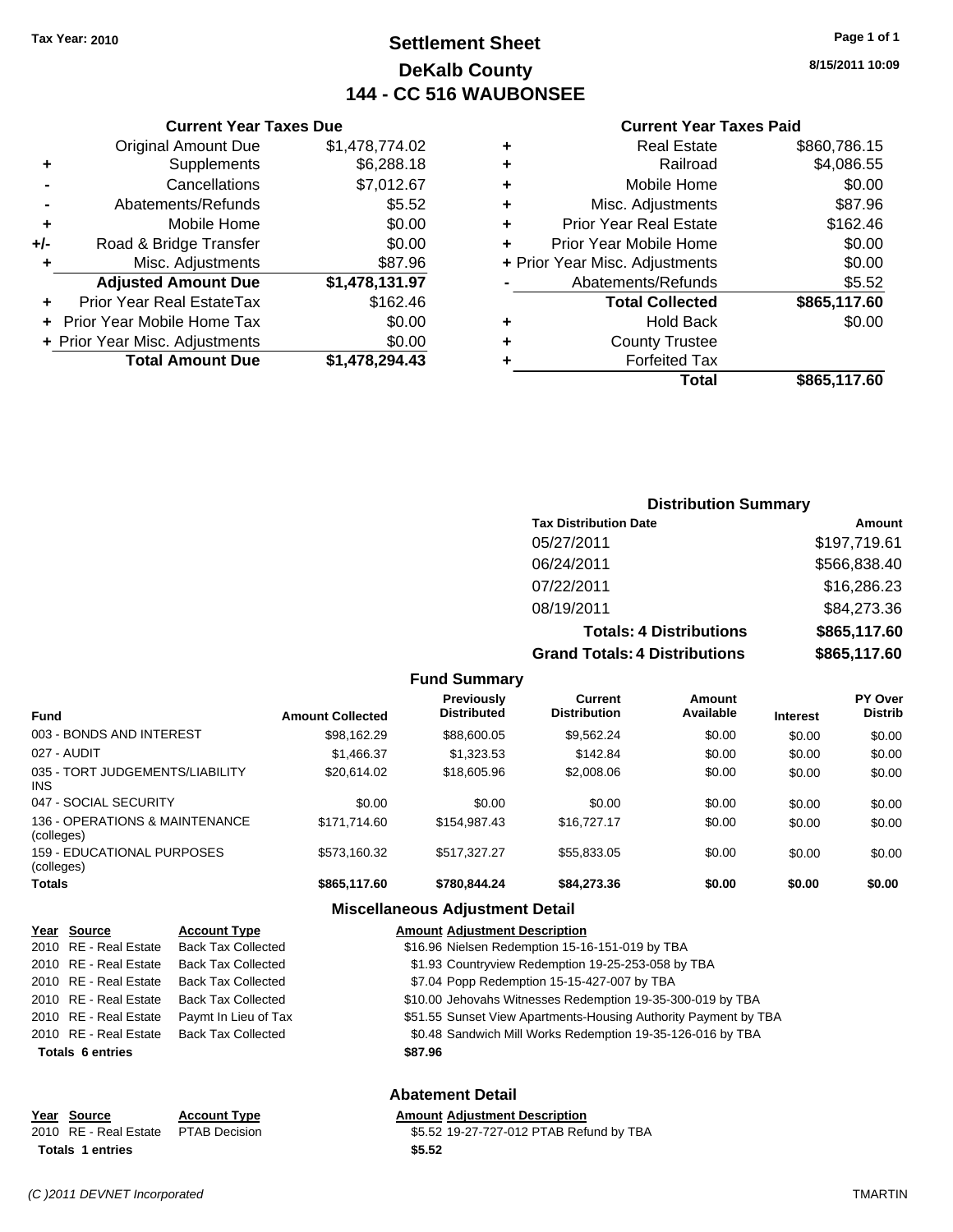## **Settlement Sheet Tax Year: 2010 Page 1 of 2 DeKalb County 145 - CC 523 KISHWAUKEE**

**8/15/2011 10:09**

#### **Current Year Taxes Paid**

|                                | <b>Real Estate</b>            | \$5,644,839.24 |
|--------------------------------|-------------------------------|----------------|
| ٠                              | Railroad                      | \$20,187.24    |
| ٠                              | Mobile Home                   | \$0.00         |
| ٠                              | Misc. Adjustments             | \$17,179.09    |
| ٠                              | <b>Prior Year Real Estate</b> | (\$2,020.42)   |
|                                | Prior Year Mobile Home        | \$0.00         |
| + Prior Year Misc. Adjustments |                               | \$0.00         |
|                                | Abatements/Refunds            | \$22.63        |
|                                | <b>Total Collected</b>        | \$5,680,162.52 |
| ٠                              | <b>Hold Back</b>              | \$0.00         |
| ٠                              | <b>County Trustee</b>         |                |
|                                | <b>Forfeited Tax</b>          |                |
|                                | Total                         | \$5,680,162.52 |

#### **Current Year Taxes Due** Original Amount Due \$9,976,430.22 **+** Supplements \$129,896.14 **-** Cancellations \$211,689.28 **-** Abatements/Refunds \$22.63 **+** Mobile Home \$0.00 **+/-** Road & Bridge Transfer \$0.00 **+** Misc. Adjustments \$17,179.09 **Adjusted Amount Due \$9,911,793.54 +** Prior Year Real EstateTax (\$2,020.42) **+** Prior Year Mobile Home Tax \$0.00 **+ Prior Year Misc. Adjustments**  $$0.00$ **Total Amount Due \$9,909,773.12**

#### **Distribution Summary**

| <b>Tax Distribution Date</b>    | Amount         |
|---------------------------------|----------------|
| 05/27/2011                      | \$1,113,404.97 |
| 06/24/2011                      | \$3,905,344.88 |
| 07/22/2011                      | \$123,779.56   |
| 08/19/2011                      | \$537,633.11   |
| <b>Totals: 4 Distributions</b>  | \$5,680,162.52 |
| Cropel Tatalo: A Diotributional | ¢E CON 1CO EO  |

**Grand Totals: 4 Distributions \$5,680,162.52**

| \$5,680,162.52 |
|----------------|
|                |

| <b>Fund</b>                                     | <b>Amount Collected</b> | Previously<br><b>Distributed</b> | Current<br><b>Distribution</b> | Amount<br>Available | <b>Interest</b> | PY Over<br><b>Distrib</b> |
|-------------------------------------------------|-------------------------|----------------------------------|--------------------------------|---------------------|-----------------|---------------------------|
| 003 - BONDS AND INTEREST                        | \$1,589,167.48          | \$1,438,751.18                   | \$150,416.30                   | \$0.00              | \$0.00          | \$0.00                    |
| 027 - AUDIT                                     | \$11,763.61             | \$10.650.17                      | \$1.113.44                     | \$0.00              | \$0.00          | \$0.00                    |
| 035 - TORT JUDGEMENTS/LIABILITY<br><b>INS</b>   | \$421.757.75            | \$381.837.95                     | \$39.919.80                    | \$0.00              | \$0.00          | \$0.00                    |
| 047 - SOCIAL SECURITY                           | \$108.201.43            | \$97.960.04                      | \$10.241.39                    | \$0.00              | \$0.00          | \$0.00                    |
| 136 - OPERATIONS & MAINTENANCE<br>(colleges)    | \$760,556.70            | \$688,569.25                     | \$71,987.45                    | \$0.00              | \$0.00          | \$0.00                    |
| <b>159 - EDUCATIONAL PURPOSES</b><br>(colleges) | \$2,788,715.55          | \$2,524,760.82                   | \$263.954.73                   | \$0.00              | \$0.00          | \$0.00                    |
| Totals                                          | \$5,680,162.52          | \$5,142,529.41                   | \$537,633.11                   | \$0.00              | \$0.00          | \$0.00                    |

**Fund Summary**

#### **Miscellaneous Adjustment Detail**

| Year Source           | <b>Account Type</b>       | <b>Amount Adjustment Description</b>                                 |
|-----------------------|---------------------------|----------------------------------------------------------------------|
| 2010 RE - Real Estate | <b>Back Tax Collected</b> | \$31.02 Work Redemption 09-29-255-050 by TBA                         |
| 2010 RE - Real Estate | <b>Back Tax Collected</b> | \$1.60 LaSalle Bank Redemption 08-15-128-009 by TBA                  |
| 2010 RE - Real Estate | <b>Back Tax Collected</b> | \$1.60 LaSalle Bank Redemption 08-15-128-010 by TBA                  |
| 2010 RE - Real Estate | <b>Back Tax Collected</b> | \$36.03 Brown's Supermarket Redemption 06-32-282-008 by TBA          |
| 2010 RE - Real Estate | <b>Back Tax Collected</b> | \$20.08 Dobson Redemption 13-15-402-010 by TBA                       |
| 2010 RE - Real Estate | <b>Back Tax Collected</b> | \$5.73 Stogsdill Redemption 06-32-328-005 by TBA                     |
| 2010 RE - Real Estate | <b>Back Tax Collected</b> | \$88.84 Lindgren Redemption 03-30-301-017 by TBA                     |
| 2010 RE - Real Estate | <b>Back Tax Collected</b> | \$16.07 Ezam Properties Redemption 03-30-130-016 by TBA              |
| 2010 RE - Real Estate | <b>Back Tax Collected</b> | \$22.12 Ezam Properties Redemption 03-30-130-018 by TBA              |
| 2010 RE - Real Estate | <b>Back Tax Collected</b> | \$33.54 Ezam Properties Redemption 03-30-130-022 by TBA              |
| 2010 RE - Real Estate | Paymt In Lieu of Tax      | \$72.56 Sequoya Apartments-Housing Authority Payment by TBA          |
| 2010 RE - Real Estate | Paymt In Lieu of Tax      | \$854.52 DeKalb Units-Housing Authority by TBA                       |
| 2010 RE - Real Estate | Paymt In Lieu of Tax      | \$520.36 Sycamore Units-Housing Authority by TBA                     |
| 2010 RE - Real Estate | <b>Real Estate Tax</b>    | \$15,444.94 Additional Tax per Target Agreement 08-26-200-010 by TBA |

*(C )2011 DEVNET Incorporated* TMARTIN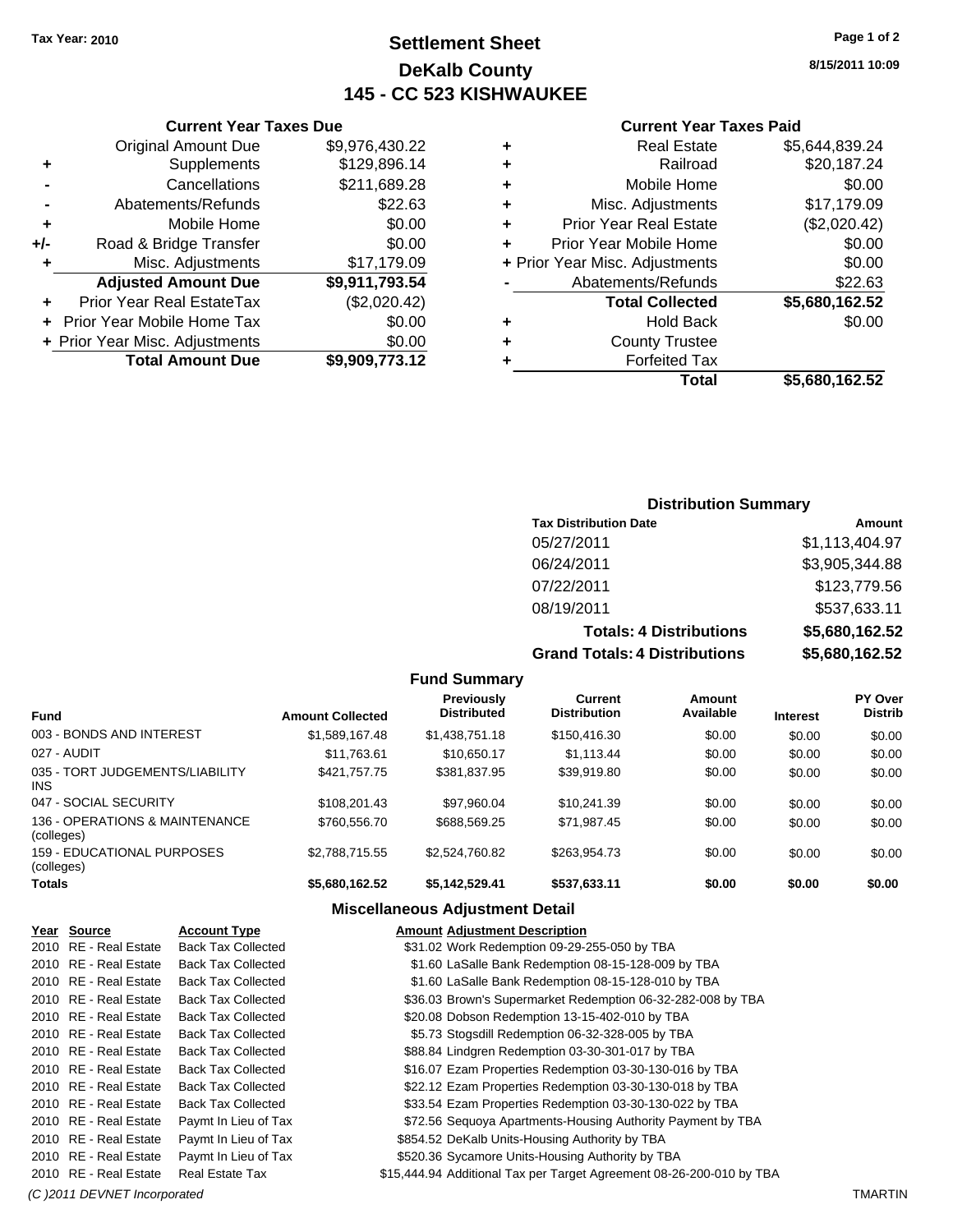## **Settlement Sheet Tax Year: 2010 Page 2 of 2 DeKalb County**

**Miscellaneous Adjustment Detail**

# **Totals 16 entries 16 and 17,179.09**

**Totals \$22.63 5 entries**

#### **Year Source Account Type Amount Adjustment Description** 2010 RE - Real Estate Back Tax Collected \$15.61 Boots Assignment 06-20-377-002 by TBA

2010 RE - Real Estate Back Tax Collected \$14.47 Boots Assignment 09-33-181-015 by TBA

#### **Abatement Detail**

## **Year Source Account Type Amount Adjustment Description**

2010 RE - Real Estate \$10.02 06-20-476-008 PTAB Refund by TBA PTAB Decision 2010 RE - Real Estate \$0.41 08-02-376-013 PTAB Refund by TBA PTAB Decision 2010 RE - Real Estate \$1.94 05-26-327-008 PTAB Refund by TBA PTAB Decision 2010 RE - Real Estate \$3.07 07-22-474-003 PTAB Refund by TBA PTAB Decision 2010 RE - Real Estate \$7.19 03-19-401-005 PTAB Refund by TBA PTAB Decision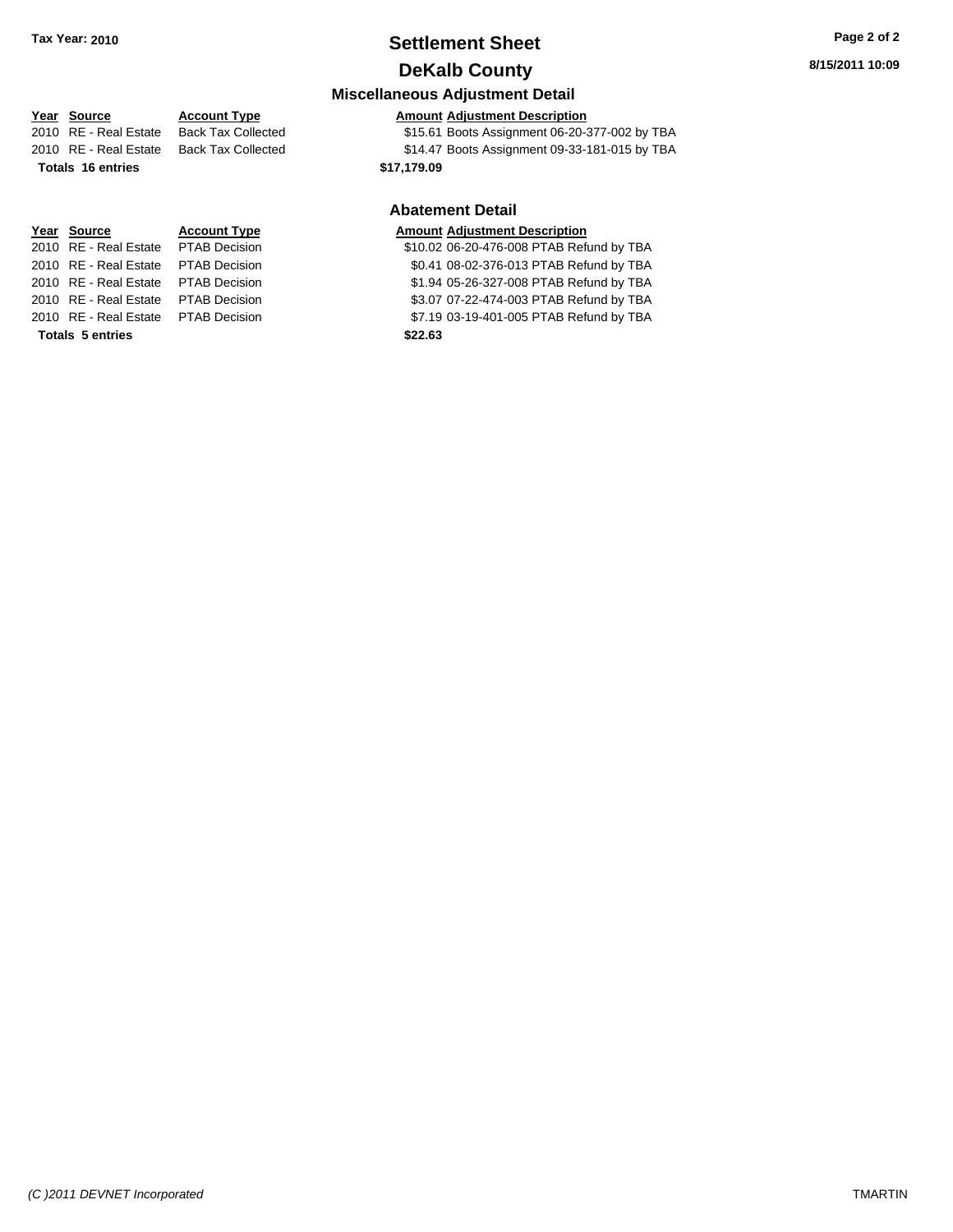## **Settlement Sheet Tax Year: 2010 Page 1 of 1 DeKalb County 150 - DE KALB SANITARY**

**8/15/2011 10:09**

|     | <b>Current Year Taxes Due</b>  |              |
|-----|--------------------------------|--------------|
|     | <b>Original Amount Due</b>     | \$621,083.99 |
| ٠   | Supplements                    | \$15,059.62  |
|     | Cancellations                  | \$28,341.94  |
|     | Abatements/Refunds             | \$0.08       |
| ÷   | Mobile Home                    | \$0.00       |
| +/- | Road & Bridge Transfer         | \$0.00       |
| ٠   | Misc. Adjustments              | \$227.65     |
|     | <b>Adjusted Amount Due</b>     | \$608,029.24 |
|     | Prior Year Real EstateTax      | (\$213.26)   |
|     | Prior Year Mobile Home Tax     | \$0.00       |
|     | + Prior Year Misc. Adjustments | \$0.00       |
|     | <b>Total Amount Due</b>        | \$607,815.98 |
|     |                                |              |

#### **Current Year Taxes Paid**

|   | Total                          | \$344,776.80 |
|---|--------------------------------|--------------|
| ٠ | <b>Forfeited Tax</b>           |              |
| ٠ | <b>County Trustee</b>          |              |
| ٠ | <b>Hold Back</b>               | \$0.00       |
|   | <b>Total Collected</b>         | \$344,776.80 |
|   | Abatements/Refunds             | \$0.08       |
|   | + Prior Year Misc. Adjustments | \$0.00       |
| ÷ | Prior Year Mobile Home         | \$0.00       |
| ٠ | <b>Prior Year Real Estate</b>  | (\$213.26)   |
| ٠ | Misc. Adjustments              | \$227.65     |
| ٠ | Mobile Home                    | \$0.00       |
| ٠ | Railroad                       | \$460.30     |
| ٠ | <b>Real Estate</b>             | \$344,302.19 |

#### **Distribution Summary**

| <b>Tax Distribution Date</b>         | Amount       |
|--------------------------------------|--------------|
| 05/27/2011                           | \$71,870.07  |
| 06/24/2011                           | \$229,661.48 |
| 07/22/2011                           | \$8,329.41   |
| 08/19/2011                           | \$34,915.84  |
| <b>Totals: 4 Distributions</b>       | \$344,776.80 |
| <b>Grand Totals: 4 Distributions</b> | \$344,776.80 |

#### **Fund Summary**

| <b>Fund</b>              | <b>Amount Collected</b> | Previously<br><b>Distributed</b> | <b>Current</b><br><b>Distribution</b> | <b>Amount</b><br>Available | <b>Interest</b> | <b>PY Over</b><br><b>Distrib</b> |
|--------------------------|-------------------------|----------------------------------|---------------------------------------|----------------------------|-----------------|----------------------------------|
| 001 - CORPORATE          | \$140.081.09            | \$125,894.96                     | \$14.186.13                           | \$0.00                     | \$0.00          | \$0.00                           |
| 003 - BONDS AND INTEREST | \$0.00                  | \$0.00                           | \$0.00                                | \$0.00                     | \$0.00          | \$0.00                           |
| 005 - I. M. R. F.        | \$71.471.89             | \$64,233,87                      | \$7,238.02                            | \$0.00                     | \$0.00          | \$0.00                           |
| 027 - AUDIT              | \$11.717.94             | \$10.531.25                      | \$1,186.69                            | \$0.00                     | \$0.00          | \$0.00                           |
| 045 - PUBLIC BENEFIT     | \$80.094.05             | \$71.982.86                      | \$8,111.19                            | \$0.00                     | \$0.00          | \$0.00                           |
| 047 - SOCIAL SECURITY    | \$41.411.83             | \$37,218,02                      | \$4,193.81                            | \$0.00                     | \$0.00          | \$0.00                           |
| Totals                   | \$344,776.80            | \$309,860.96                     | \$34,915.84                           | \$0.00                     | \$0.00          | \$0.00                           |

#### **Miscellaneous Adjustment Detail**

#### **Year Source Account Type Amount Adjustment Description** 2010 RE - Real Estate Back Tax Collected \$0.30 LaSalle Bank Redemption 08-15-128-009 by TBA 2010 RE - Real Estate Back Tax Collected \$0.30 LaSalle Bank Redemption 08-15-128-010 by TBA 2010 RE - Real Estate Paymt In Lieu of Tax \$158.00 DeKalb Units-Housing Authority by TBA 2010 RE - Real Estate Real Estate Tax **69.05 Additional Tax per Target Agreement 08-26-200-010 by TBA Totals \$227.65 4 entries**

## **Totals \$0.08 1 entries**

## **Abatement Detail**

#### **Year Source Account Type Amount Adjustment Description**

2010 RE - Real Estate \$0.08 08-02-376-013 PTAB Refund by TBA PTAB Decision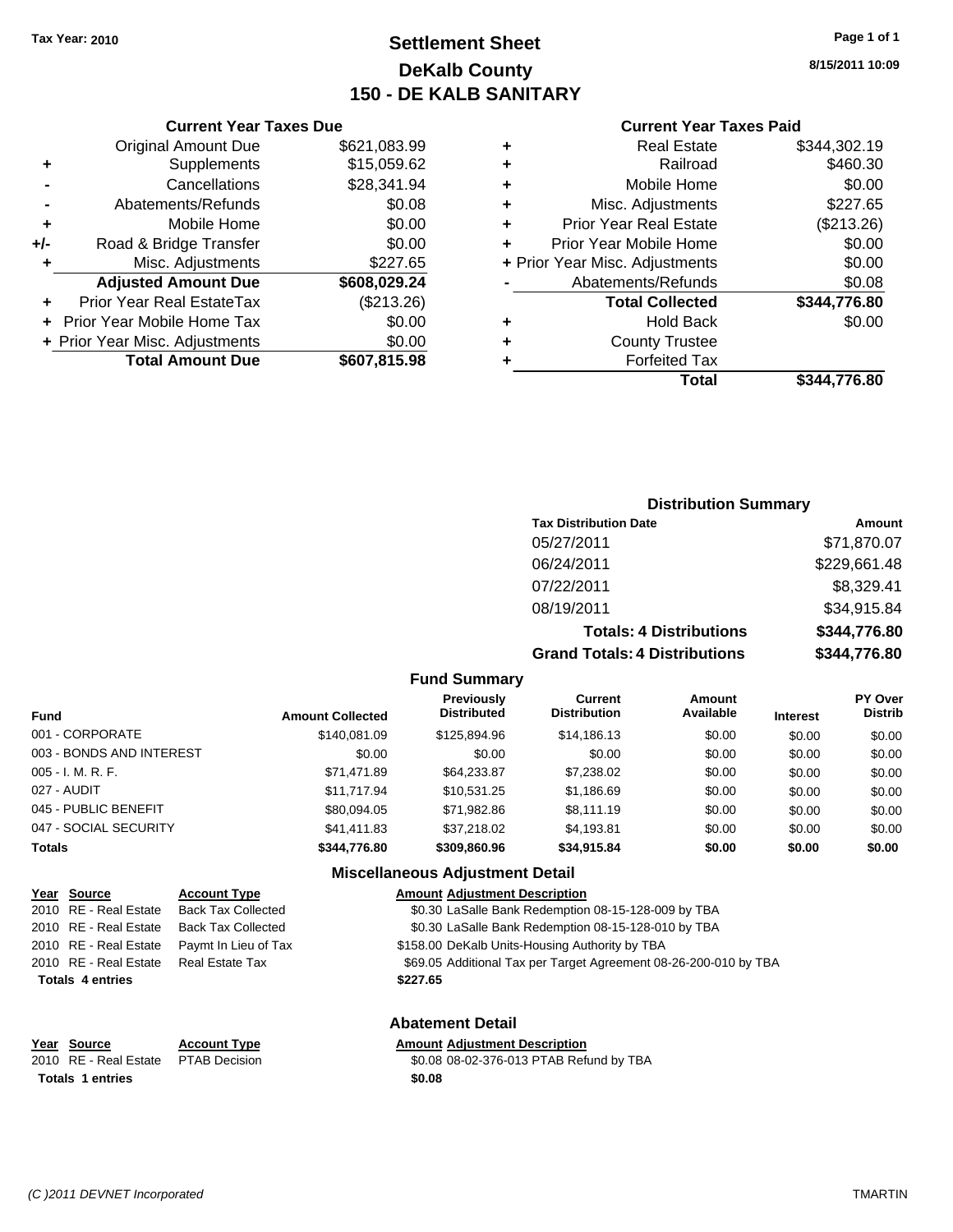## **Settlement Sheet Tax Year: 2010 Page 1 of 1 DeKalb County 151 - FAIRDALE STREET LIGHT**

**8/15/2011 10:09**

#### **Current Year Taxes Paid**

|     | <b>Current Year Taxes Due</b>  |            |
|-----|--------------------------------|------------|
|     | <b>Original Amount Due</b>     | \$3,399.98 |
| ٠   | Supplements                    | \$0.00     |
|     | Cancellations                  | \$0.00     |
|     | Abatements/Refunds             | \$0.00     |
| ٠   | Mobile Home                    | \$0.00     |
| +/- | Road & Bridge Transfer         | \$0.00     |
| ٠   | Misc. Adjustments              | \$0.00     |
|     | <b>Adjusted Amount Due</b>     | \$3,399.98 |
| ٠   | Prior Year Real EstateTax      | \$0.00     |
|     | Prior Year Mobile Home Tax     | \$0.00     |
|     | + Prior Year Misc. Adjustments | \$0.00     |
|     | <b>Total Amount Due</b>        | \$3,399.98 |

| <b>Real Estate</b>             | \$1,744.19 |
|--------------------------------|------------|
| Railroad                       | \$0.00     |
| Mobile Home                    | \$0.00     |
| Misc. Adjustments              | \$0.00     |
| <b>Prior Year Real Estate</b>  | \$0.00     |
| Prior Year Mobile Home         | \$0.00     |
| + Prior Year Misc. Adjustments | \$0.00     |
| Abatements/Refunds             | \$0.00     |
| <b>Total Collected</b>         | \$1,744.19 |
| Hold Back                      | \$0.00     |
| <b>County Trustee</b>          |            |
| <b>Forfeited Tax</b>           |            |
| Total                          | \$1,744.19 |
|                                |            |

|                 |                         |                                  | <b>Distribution Summary</b>           |                                |                 |                                  |
|-----------------|-------------------------|----------------------------------|---------------------------------------|--------------------------------|-----------------|----------------------------------|
|                 |                         |                                  | <b>Tax Distribution Date</b>          |                                |                 | Amount                           |
|                 |                         |                                  | 05/27/2011                            |                                |                 | \$287.41                         |
|                 |                         |                                  | 06/24/2011                            |                                |                 | \$1,284.62                       |
|                 |                         |                                  | 07/22/2011                            |                                |                 | \$25.79                          |
|                 |                         |                                  | 08/19/2011                            |                                |                 | \$146.37                         |
|                 |                         |                                  |                                       | <b>Totals: 4 Distributions</b> |                 | \$1,744.19                       |
|                 |                         |                                  | <b>Grand Totals: 4 Distributions</b>  |                                |                 | \$1,744.19                       |
|                 |                         | <b>Fund Summary</b>              |                                       |                                |                 |                                  |
| <b>Fund</b>     | <b>Amount Collected</b> | Previously<br><b>Distributed</b> | <b>Current</b><br><b>Distribution</b> | Amount<br>Available            | <b>Interest</b> | <b>PY Over</b><br><b>Distrib</b> |
| 001 - CORPORATE | \$1,744.19              | \$1,597.82                       | \$146.37                              | \$0.00                         | \$0.00          | \$0.00                           |
| Totals          | \$1,744.19              | \$1,597.82                       | \$146.37                              | \$0.00                         | \$0.00          | \$0.00                           |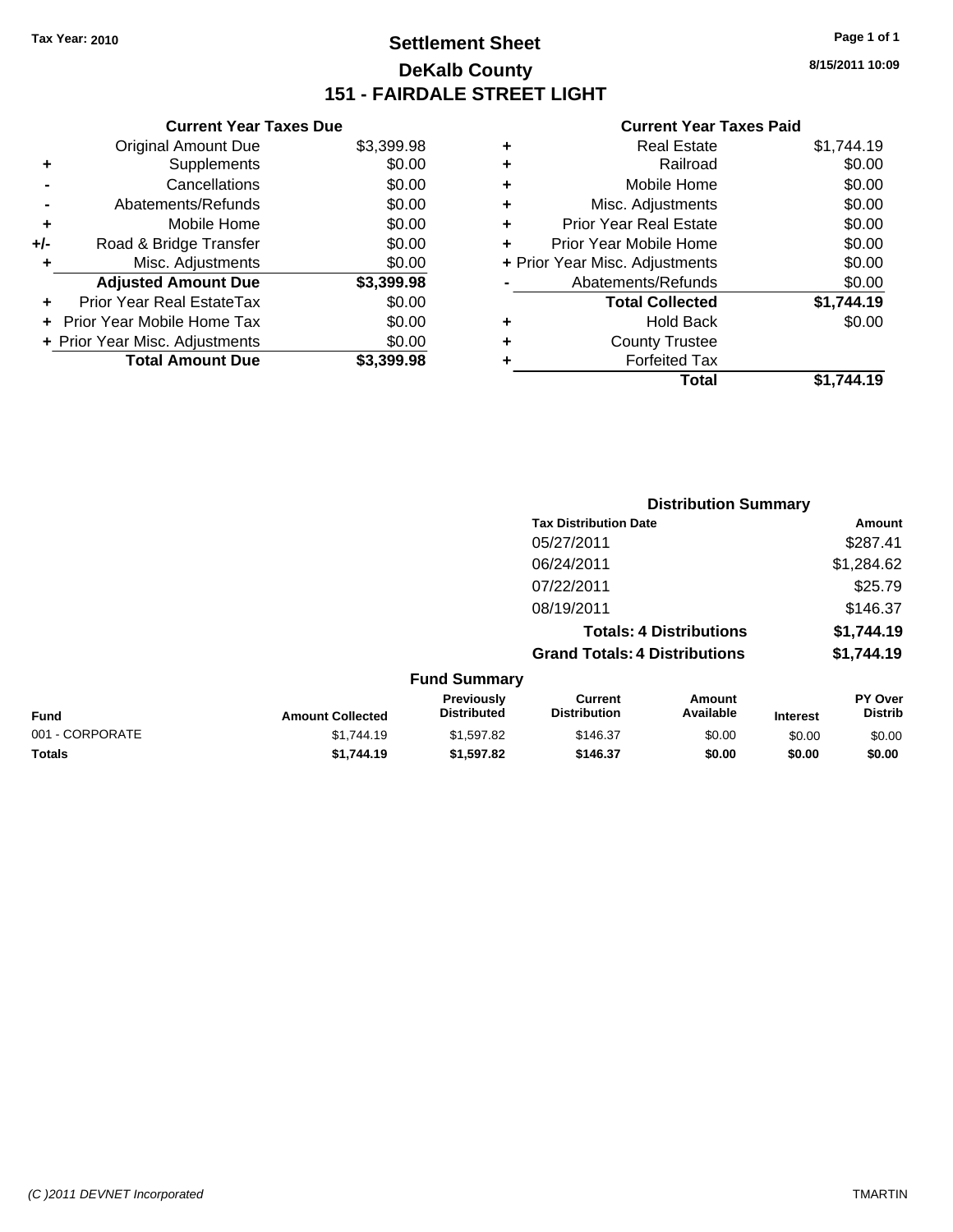**Current Year Taxes Due** Original Amount Due \$24,501.12

**Adjusted Amount Due \$24,482.54**

**Total Amount Due \$24,482.54**

**+** Supplements \$97.88 **-** Cancellations \$116.46 **-** Abatements/Refunds \$0.00 **+** Mobile Home \$0.00 **+/-** Road & Bridge Transfer \$0.00 **+** Misc. Adjustments \$0.00

**+** Prior Year Real EstateTax \$0.00 **+** Prior Year Mobile Home Tax \$0.00 **+ Prior Year Misc. Adjustments**  $$0.00$ 

## **Settlement Sheet Tax Year: 2010 Page 1 of 1 DeKalb County 152 - AFTON-PIERCE MULTI TWP**

**8/15/2011 10:09**

#### **Current Year Taxes Paid**

|   | Total                          | \$13.775.62 |
|---|--------------------------------|-------------|
| ٠ | <b>Forfeited Tax</b>           |             |
| ٠ | <b>County Trustee</b>          |             |
| ٠ | <b>Hold Back</b>               | \$0.00      |
|   | <b>Total Collected</b>         | \$13,775.62 |
|   | Abatements/Refunds             | \$0.00      |
|   | + Prior Year Misc. Adjustments | \$0.00      |
| ٠ | Prior Year Mobile Home         | \$0.00      |
| ٠ | <b>Prior Year Real Estate</b>  | \$0.00      |
| ٠ | Misc. Adjustments              | \$0.00      |
| ٠ | Mobile Home                    | \$0.00      |
| ٠ | Railroad                       | \$100.86    |
| ٠ | <b>Real Estate</b>             | \$13,674.76 |

|                                         |                         |                                  | <b>Distribution Summary</b>           |                                |                 |                                  |
|-----------------------------------------|-------------------------|----------------------------------|---------------------------------------|--------------------------------|-----------------|----------------------------------|
|                                         |                         |                                  | <b>Tax Distribution Date</b>          |                                |                 | Amount                           |
|                                         |                         |                                  | 05/27/2011                            |                                |                 | \$2,339.76                       |
|                                         |                         |                                  | 06/24/2011                            |                                |                 | \$10,400.60                      |
|                                         |                         |                                  | 07/22/2011                            |                                |                 | \$181.64                         |
|                                         |                         |                                  | 08/19/2011                            |                                |                 | \$853.62                         |
|                                         |                         |                                  |                                       | <b>Totals: 4 Distributions</b> |                 | \$13,775.62                      |
|                                         |                         |                                  | <b>Grand Totals: 4 Distributions</b>  |                                |                 | \$13,775.62                      |
|                                         |                         | <b>Fund Summary</b>              |                                       |                                |                 |                                  |
| <b>Fund</b>                             | <b>Amount Collected</b> | Previously<br><b>Distributed</b> | <b>Current</b><br><b>Distribution</b> | <b>Amount</b><br>Available     | <b>Interest</b> | <b>PY Over</b><br><b>Distrib</b> |
| 147 - ASSESSING PURPOSES<br>(multi-twp) | \$13,775.62             | \$12,922.00                      | \$853.62                              | \$0.00                         | \$0.00          | \$0.00                           |
| <b>Totals</b>                           | \$13,775.62             | \$12,922.00                      | \$853.62                              | \$0.00                         | \$0.00          | \$0.00                           |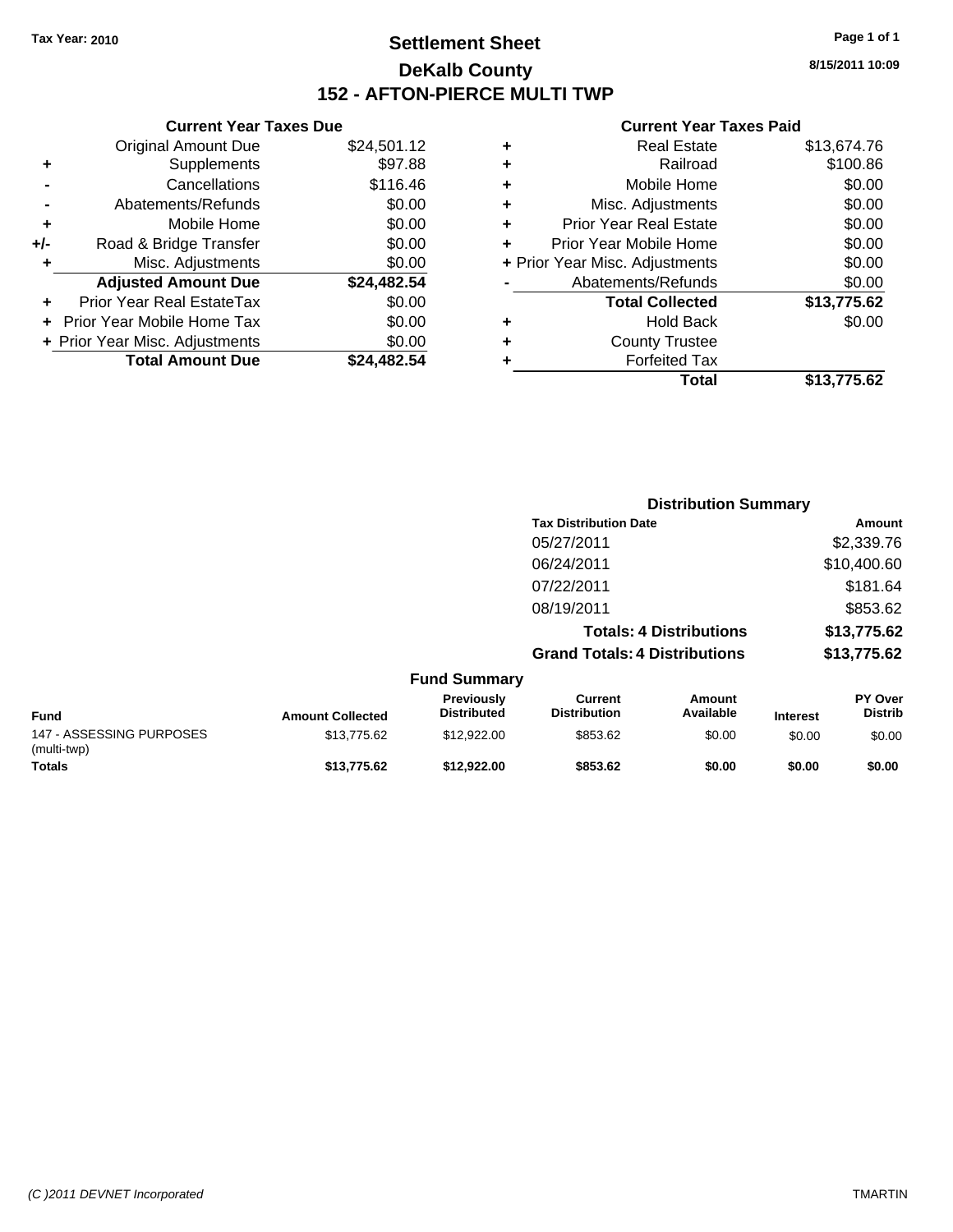## **Settlement Sheet Tax Year: 2010 Page 1 of 1 DeKalb County 153 - MILAN-MALTA MULTI-TWP**

**8/15/2011 10:09**

#### **Current Year Taxes Paid**

|     | <b>Current Year Taxes Due</b>  |             |  |  |  |  |
|-----|--------------------------------|-------------|--|--|--|--|
|     | <b>Original Amount Due</b>     | \$12,055.62 |  |  |  |  |
| ٠   | Supplements                    | \$21.46     |  |  |  |  |
|     | Cancellations                  | \$24.82     |  |  |  |  |
|     | Abatements/Refunds             | \$0.11      |  |  |  |  |
| ÷   | Mobile Home                    | \$0.00      |  |  |  |  |
| +/- | Road & Bridge Transfer         | \$0.00      |  |  |  |  |
|     | Misc. Adjustments              | \$0.00      |  |  |  |  |
|     | <b>Adjusted Amount Due</b>     | \$12,052.15 |  |  |  |  |
|     | Prior Year Real EstateTax      | \$0.00      |  |  |  |  |
|     | + Prior Year Mobile Home Tax   | \$0.00      |  |  |  |  |
|     | + Prior Year Misc. Adjustments | \$0.00      |  |  |  |  |
|     | <b>Total Amount Due</b>        | \$12,052.15 |  |  |  |  |

|                                         |              |                         |                                         | <b>Distribution Summary</b>           |                                |                 |                           |
|-----------------------------------------|--------------|-------------------------|-----------------------------------------|---------------------------------------|--------------------------------|-----------------|---------------------------|
|                                         |              |                         |                                         | <b>Tax Distribution Date</b>          |                                |                 | Amount                    |
|                                         |              |                         |                                         | 05/27/2011                            |                                |                 | \$889.86                  |
|                                         |              |                         |                                         | 06/24/2011                            |                                |                 | \$5,480.55                |
|                                         |              |                         |                                         | 07/22/2011                            |                                |                 | \$98.13                   |
|                                         |              |                         |                                         | 08/19/2011                            |                                |                 | \$280.20                  |
|                                         |              |                         |                                         |                                       | <b>Totals: 4 Distributions</b> |                 | \$6,748.74                |
|                                         |              |                         |                                         | <b>Grand Totals: 4 Distributions</b>  |                                |                 | \$6,748.74                |
|                                         |              |                         | <b>Fund Summary</b>                     |                                       |                                |                 |                           |
| Fund                                    |              | <b>Amount Collected</b> | <b>Previously</b><br><b>Distributed</b> | <b>Current</b><br><b>Distribution</b> | <b>Amount</b><br>Available     | <b>Interest</b> | PY Over<br><b>Distrib</b> |
| 147 - ASSESSING PURPOSES<br>(multi-twp) |              | \$6,748.74              | \$6,468.54                              | \$280.20                              | \$0.00                         | \$0.00          | \$0.00                    |
| Totals                                  |              | \$6,748.74              | \$6,468.54                              | \$280.20                              | \$0.00                         | \$0.00          | \$0.00                    |
|                                         |              |                         | <b>Abatement Detail</b>                 |                                       |                                |                 |                           |
| Voor Source                             | Account Type |                         | Amount Adjustment Description           |                                       |                                |                 |                           |

**<u>Year Source</u> Account Type**<br> **Account Type**<br> **ADJUSTMENT PRAB** Decision

Totals 1 entries \$0.11

**2010 Amount Adjustment Description**<br>\$0.11 07-22-474-003 PTAB Refund by TBA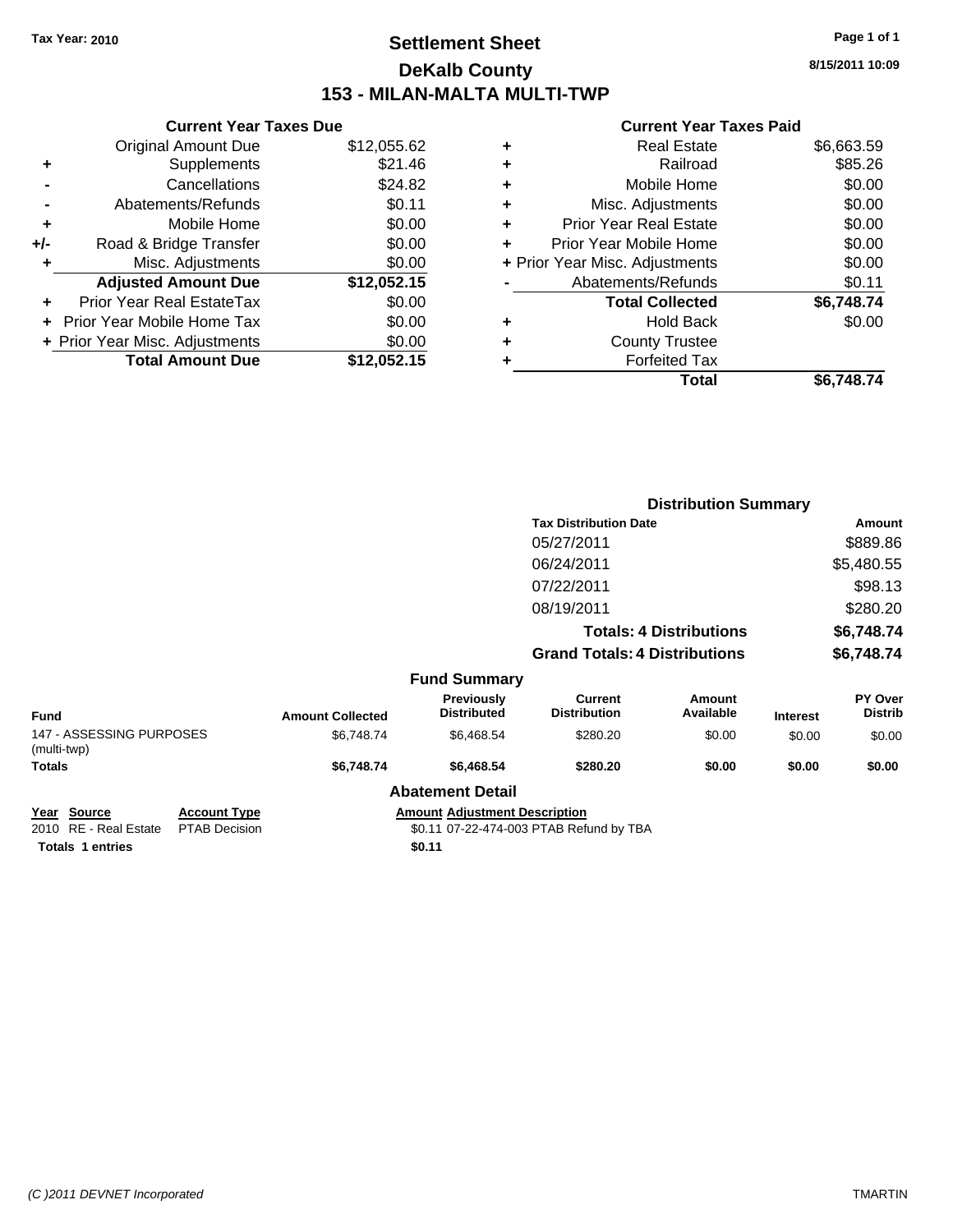## **Settlement Sheet Tax Year: 2010 Page 1 of 1 DeKalb County 154 - PAW PAW-SHABBONA MULT TWP**

**8/15/2011 10:09**

## **Current Year Taxes Paid**

|     | <b>Current Year Taxes Due</b>     |             |
|-----|-----------------------------------|-------------|
|     | <b>Original Amount Due</b>        | \$11,753.94 |
| ٠   | Supplements                       | \$78.44     |
|     | Cancellations                     | \$82.50     |
|     | Abatements/Refunds                | \$0.00      |
| ÷   | Mobile Home                       | \$0.00      |
| +/- | Road & Bridge Transfer            | \$0.00      |
| ٠   | Misc. Adjustments                 | \$3.43      |
|     | <b>Adjusted Amount Due</b>        | \$11,753.31 |
| ÷   | Prior Year Real EstateTax         | \$0.00      |
|     | <b>Prior Year Mobile Home Tax</b> | \$0.00      |
|     | + Prior Year Misc. Adjustments    | \$0.00      |
|     | <b>Total Amount Due</b>           | \$11.753.31 |
|     |                                   |             |

| ٠ | <b>Real Estate</b>             | \$6,437.40 |
|---|--------------------------------|------------|
| ٠ | Railroad                       | \$147.76   |
| ٠ | Mobile Home                    | \$0.00     |
| ٠ | Misc. Adjustments              | \$3.43     |
| ÷ | <b>Prior Year Real Estate</b>  | \$0.00     |
| ٠ | Prior Year Mobile Home         | \$0.00     |
|   | + Prior Year Misc. Adjustments | \$0.00     |
|   | Abatements/Refunds             | \$0.00     |
|   | <b>Total Collected</b>         | \$6,588.59 |
| ٠ | <b>Hold Back</b>               | \$0.00     |
| ٠ | <b>County Trustee</b>          |            |
| ٠ | <b>Forfeited Tax</b>           |            |
|   | Total                          | \$6,588,59 |

|                                         |              |                         |                                        | <b>Distribution Summary</b>          |                                |                 |                           |
|-----------------------------------------|--------------|-------------------------|----------------------------------------|--------------------------------------|--------------------------------|-----------------|---------------------------|
|                                         |              |                         |                                        | <b>Tax Distribution Date</b>         |                                |                 | Amount                    |
|                                         |              |                         |                                        | 05/27/2011                           |                                |                 | \$1,057.14                |
|                                         |              |                         |                                        | 06/24/2011                           |                                |                 | \$5,020.38                |
|                                         |              |                         |                                        | 07/22/2011                           |                                |                 | \$89.05                   |
|                                         |              |                         |                                        | 08/19/2011                           |                                |                 | \$422.02                  |
|                                         |              |                         |                                        |                                      | <b>Totals: 4 Distributions</b> |                 | \$6,588.59                |
|                                         |              |                         |                                        | <b>Grand Totals: 4 Distributions</b> |                                |                 | \$6,588.59                |
|                                         |              |                         | <b>Fund Summary</b>                    |                                      |                                |                 |                           |
| <b>Fund</b>                             |              | <b>Amount Collected</b> | Previously<br><b>Distributed</b>       | Current<br><b>Distribution</b>       | Amount<br>Available            | <b>Interest</b> | PY Over<br><b>Distrib</b> |
| 147 - ASSESSING PURPOSES<br>(multi-twp) |              | \$6,588.59              | \$6,166.57                             | \$422.02                             | \$0.00                         | \$0.00          | \$0.00                    |
| Totals                                  |              | \$6,588.59              | \$6,166.57                             | \$422.02                             | \$0.00                         | \$0.00          | \$0.00                    |
|                                         |              |                         | <b>Miscellaneous Adjustment Detail</b> |                                      |                                |                 |                           |
| Voor Source                             | Account Type |                         | Amount Adjustment Description          |                                      |                                |                 |                           |

| rear Source             | ACCOUNT TYPE                               | AIIIUUIIL |
|-------------------------|--------------------------------------------|-----------|
| 2010 RE - Real Estate   | Back Tax Collected                         | \$0.74    |
|                         | 2010 RE - Real Estate Paymt In Lieu of Tax | \$2.69    |
| <b>Totals 2 entries</b> |                                            | \$3.43    |

**Year Source Account Type Amount Adjustment Description** \$0.74 Dobson Redemption 13-15-402-010 by TBA nt In Lieu of Tax **Frank State State State State State State State State State State In Lieu of Tax** Payment by TBA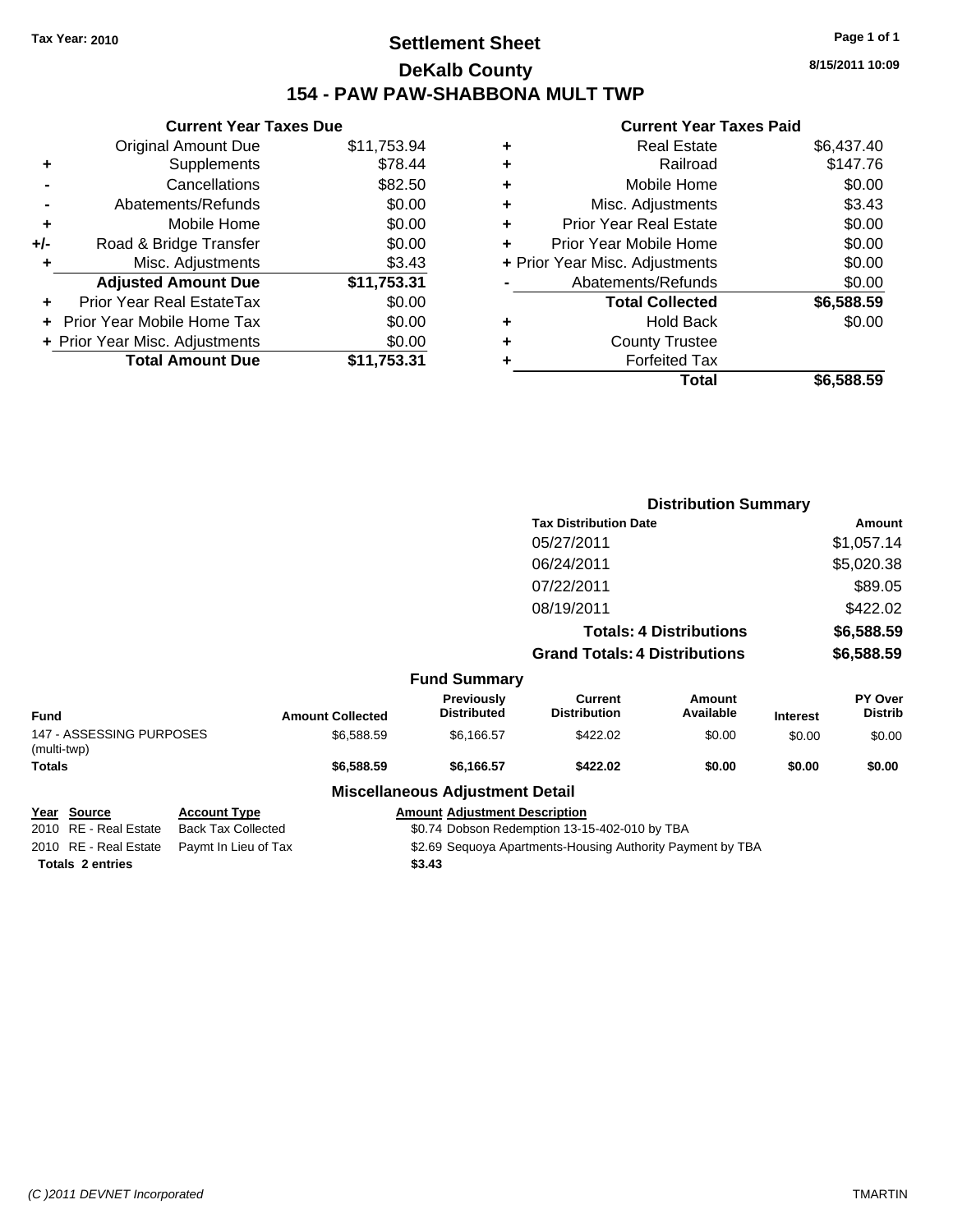## **Settlement Sheet Tax Year: 2010 Page 1 of 1 DeKalb County 155 - SOUTH GROVE-MAYFIELD MULT**

**8/15/2011 10:09**

#### **Current Year Taxes Paid**

|     | <b>Current Year Taxes Due</b>  |             |
|-----|--------------------------------|-------------|
|     | <b>Original Amount Due</b>     | \$10,599.23 |
| ٠   | Supplements                    | \$59.32     |
|     | Cancellations                  | \$67.72     |
|     | Abatements/Refunds             | \$0.07      |
| ٠   | Mobile Home                    | \$0.00      |
| +/- | Road & Bridge Transfer         | \$0.00      |
|     | Misc. Adjustments              | \$0.00      |
|     | <b>Adjusted Amount Due</b>     | \$10,590.76 |
|     | Prior Year Real EstateTax      | (\$1.77)    |
|     | Prior Year Mobile Home Tax     | \$0.00      |
|     | + Prior Year Misc. Adjustments | \$0.00      |
|     | <b>Total Amount Due</b>        | \$10,588.99 |
|     |                                |             |

|   | <b>Real Estate</b>             | \$5,994.19 |
|---|--------------------------------|------------|
| ٠ | Railroad                       | \$0.00     |
| ٠ | Mobile Home                    | \$0.00     |
| ٠ | Misc. Adjustments              | \$0.00     |
| ÷ | <b>Prior Year Real Estate</b>  | (\$1.77)   |
| ٠ | Prior Year Mobile Home         | \$0.00     |
|   | + Prior Year Misc. Adjustments | \$0.00     |
|   | Abatements/Refunds             | \$0.07     |
|   | <b>Total Collected</b>         | \$5,992.35 |
| ٠ | <b>Hold Back</b>               | \$0.00     |
| ٠ | <b>County Trustee</b>          |            |
| ٠ | <b>Forfeited Tax</b>           |            |
|   | Total                          | \$5,992.35 |

|                                         |                         |                                  | <b>Distribution Summary</b>           |                                |                 |                           |
|-----------------------------------------|-------------------------|----------------------------------|---------------------------------------|--------------------------------|-----------------|---------------------------|
|                                         |                         |                                  | <b>Tax Distribution Date</b>          |                                |                 | Amount                    |
|                                         |                         |                                  | 05/27/2011                            |                                |                 | \$1,176.73                |
|                                         |                         |                                  | 06/24/2011                            |                                |                 | \$4,372.72                |
|                                         |                         |                                  | 07/22/2011                            |                                |                 | \$157.11                  |
|                                         |                         |                                  | 08/19/2011                            |                                |                 | \$285.79                  |
|                                         |                         |                                  |                                       | <b>Totals: 4 Distributions</b> |                 | \$5,992.35                |
|                                         |                         |                                  | <b>Grand Totals: 4 Distributions</b>  |                                |                 | \$5,992.35                |
|                                         |                         | <b>Fund Summary</b>              |                                       |                                |                 |                           |
| <b>Fund</b>                             | <b>Amount Collected</b> | Previously<br><b>Distributed</b> | <b>Current</b><br><b>Distribution</b> | Amount<br>Available            | <b>Interest</b> | PY Over<br><b>Distrib</b> |
| 147 - ASSESSING PURPOSES<br>(multi-twp) | \$5,992.35              | \$5,706.56                       | \$285.79                              | \$0.00                         | \$0.00          | \$0.00                    |
| <b>Totals</b>                           | \$5,992.35              | \$5,706.56                       | \$285.79                              | \$0.00                         | \$0.00          | \$0.00                    |
|                                         |                         | <b>Abatement Detail</b>          |                                       |                                |                 |                           |
|                                         |                         |                                  |                                       |                                |                 |                           |

Totals 1 entries \$0.07

**Year Source Account Type Amount Adjustment Description** 2010 RE - Real Estate \$0.07 05-26-327-008 PTAB Refund by TBA PTAB Decision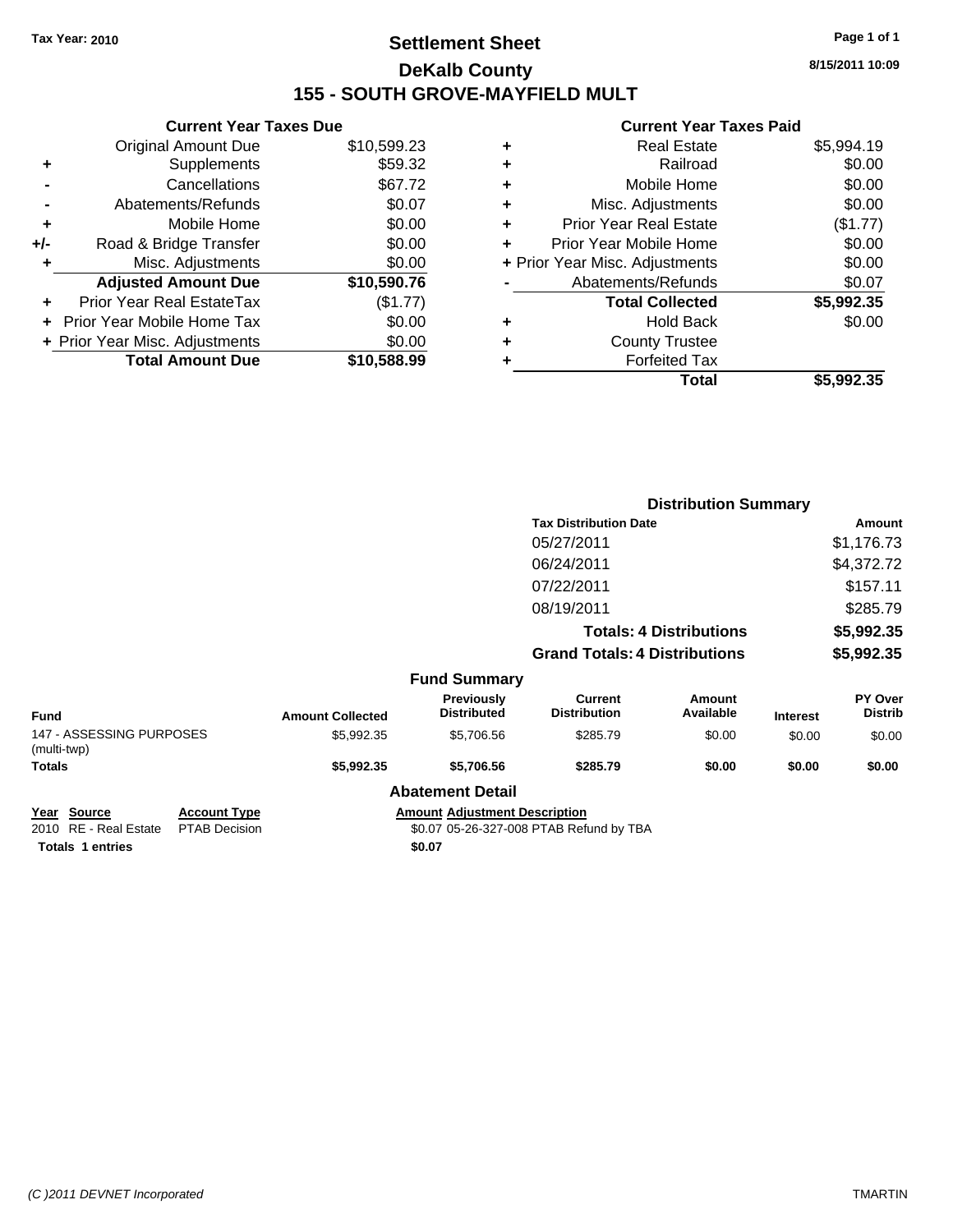## **Settlement Sheet Tax Year: 2010 Page 1 of 1 DeKalb County 156 - VICTOR-SOMONAUK MULTI TWP**

|   | <b>Current Year Taxes Paid</b> |             |
|---|--------------------------------|-------------|
| ٠ | <b>Real Estate</b>             | \$11,887.47 |
| ٠ | Railroad                       | \$81.59     |
| ٠ | Mobile Home                    | \$0.00      |
| ٠ | Misc. Adjustments              | \$0.00      |
| ٠ | <b>Prior Year Real Estate</b>  | \$0.00      |
|   | Prior Year Mobile Home         | \$0.00      |
|   | + Prior Year Misc. Adjustments | \$0.00      |
|   | Abatements/Refunds             | \$0.00      |
|   | <b>Total Collected</b>         | \$11,969.06 |
| ٠ | <b>Hold Back</b>               | \$0.00      |
| ٠ | <b>County Trustee</b>          |             |
| ٠ | <b>Forfeited Tax</b>           |             |
|   | Total                          | \$11.969.06 |
|   |                                |             |

**Distribution Summary**

|     | <b>Current Year Taxes Due</b>  |             |  |  |  |
|-----|--------------------------------|-------------|--|--|--|
|     | <b>Original Amount Due</b>     | \$20,081.54 |  |  |  |
| ٠   | Supplements                    | \$105.12    |  |  |  |
|     | Cancellations                  | \$112.50    |  |  |  |
|     | Abatements/Refunds             | \$0.00      |  |  |  |
| ٠   | Mobile Home                    | \$0.00      |  |  |  |
| +/- | Road & Bridge Transfer         | \$0.00      |  |  |  |
| ٠   | Misc. Adjustments              | \$0.00      |  |  |  |
|     | <b>Adjusted Amount Due</b>     | \$20,074.16 |  |  |  |
|     | Prior Year Real EstateTax      | \$0.00      |  |  |  |
|     | Prior Year Mobile Home Tax     | \$0.00      |  |  |  |
|     | + Prior Year Misc. Adjustments | \$0.00      |  |  |  |
|     | <b>Total Amount Due</b>        | \$20,074.16 |  |  |  |

|                                         |                         |                                  | <b>Tax Distribution Date</b>          |                                | Amount          |                           |
|-----------------------------------------|-------------------------|----------------------------------|---------------------------------------|--------------------------------|-----------------|---------------------------|
|                                         |                         |                                  | 05/27/2011                            |                                |                 | \$3,046.99                |
|                                         |                         |                                  | 06/24/2011                            |                                |                 | \$7,745.80                |
|                                         |                         |                                  | 07/22/2011                            |                                |                 | \$214.14                  |
|                                         |                         |                                  | 08/19/2011                            |                                |                 | \$962.13                  |
|                                         |                         |                                  |                                       | <b>Totals: 4 Distributions</b> |                 | \$11,969.06               |
|                                         |                         |                                  | <b>Grand Totals: 4 Distributions</b>  |                                |                 | \$11,969.06               |
|                                         |                         | <b>Fund Summary</b>              |                                       |                                |                 |                           |
| <b>Fund</b>                             | <b>Amount Collected</b> | Previously<br><b>Distributed</b> | <b>Current</b><br><b>Distribution</b> | <b>Amount</b><br>Available     | <b>Interest</b> | PY Over<br><b>Distrib</b> |
| 147 - ASSESSING PURPOSES<br>(multi-twp) | \$11,969.06             | \$11,006.93                      | \$962.13                              | \$0.00                         | \$0.00          | \$0.00                    |
| <b>Totals</b>                           | \$11,969.06             | \$11,006.93                      | \$962.13                              | \$0.00                         | \$0.00          | \$0.00                    |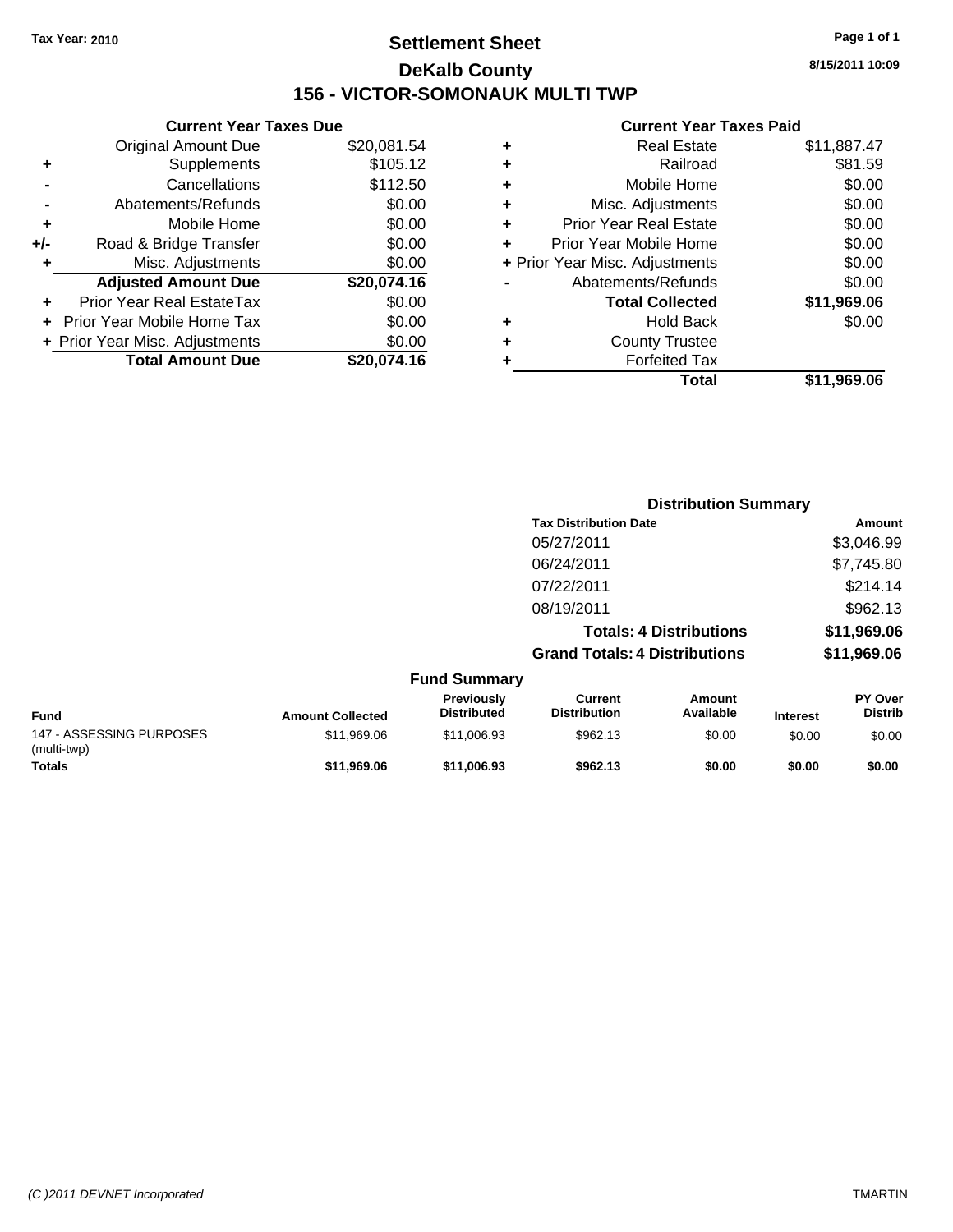## **Settlement Sheet Tax Year: 2010 Page 1 of 1 DeKalb County 157 - GENOA PUBLIC LIBRARY DIST**

**8/15/2011 10:09**

#### **Current Year Taxes Paid**

|   | <b>Real Estate</b>             | \$120,125.90 |
|---|--------------------------------|--------------|
| ٠ | Railroad                       | \$217.02     |
| ٠ | Mobile Home                    | \$0.00       |
| ٠ | Misc. Adjustments              | \$49.46      |
| ٠ | <b>Prior Year Real Estate</b>  | (\$69.31)    |
| ÷ | Prior Year Mobile Home         | \$0.00       |
|   | + Prior Year Misc. Adjustments | \$0.00       |
|   | Abatements/Refunds             | \$2.80       |
|   | <b>Total Collected</b>         | \$120,320.27 |
| ٠ | <b>Hold Back</b>               | \$0.00       |
|   | <b>County Trustee</b>          |              |
|   | <b>Forfeited Tax</b>           |              |
|   | Total                          | \$120.320.27 |

|     | <b>Current Year Taxes Due</b>  |              |
|-----|--------------------------------|--------------|
|     | <b>Original Amount Due</b>     | \$208,614.48 |
| ٠   | Supplements                    | \$1,398.45   |
|     | Cancellations                  | \$3,165.33   |
|     | Abatements/Refunds             | \$2.80       |
| ٠   | Mobile Home                    | \$0.00       |
| +/- | Road & Bridge Transfer         | \$0.00       |
| ٠   | Misc. Adjustments              | \$49.46      |
|     | <b>Adjusted Amount Due</b>     | \$206,894.26 |
|     | Prior Year Real EstateTax      | (\$69.31)    |
|     | Prior Year Mobile Home Tax     | \$0.00       |
|     | + Prior Year Misc. Adjustments | \$0.00       |
|     | <b>Total Amount Due</b>        | \$206,824.95 |
|     |                                |              |

### **Distribution Summary**

| <b>Tax Distribution Date</b>         | Amount       |
|--------------------------------------|--------------|
| 05/27/2011                           | \$22,606.03  |
| 06/24/2011                           | \$81,348.79  |
| 07/22/2011                           | \$2,604.53   |
| 08/19/2011                           | \$13,760.92  |
| <b>Totals: 4 Distributions</b>       | \$120,320.27 |
| <b>Grand Totals: 4 Distributions</b> | \$120,320.27 |

**Fund Summary**

| Fund                                   | <b>Amount Collected</b> | Previously<br><b>Distributed</b> | <b>Current</b><br><b>Distribution</b> | Amount<br>Available | <b>Interest</b> | <b>PY Over</b><br><b>Distrib</b> |
|----------------------------------------|-------------------------|----------------------------------|---------------------------------------|---------------------|-----------------|----------------------------------|
| 001 - CORPORATE                        | \$92,001.46             | \$81,479.33                      | \$10.522.13                           | \$0.00              | \$0.00          | \$0.00                           |
| 004 - OPERATIONS & MAINTENANCE         | \$7.944.51              | \$7,035.91                       | \$908.60                              | \$0.00              | \$0.00          | \$0.00                           |
| 005 - I. M. R. F.                      | \$9,075.51              | \$8,037.55                       | \$1,037.96                            | \$0.00              | \$0.00          | \$0.00                           |
| 027 - AUDIT                            | \$1,307.52              | \$1,157.98                       | \$149.54                              | \$0.00              | \$0.00          | \$0.00                           |
| 035 - TORT JUDGEMENTS/LIABILITY<br>INS | \$5,676.96              | \$5.027.69                       | \$649.27                              | \$0.00              | \$0.00          | \$0.00                           |
| 047 - SOCIAL SECURITY                  | \$4.314.31              | \$3,820.89                       | \$493.42                              | \$0.00              | \$0.00          | \$0.00                           |
| Totals                                 | \$120,320.27            | \$106,559.35                     | \$13,760.92                           | \$0.00              | \$0.00          | \$0.00                           |

#### **Miscellaneous Adjustment Detail**

| Year Source             | <b>Account Type</b>       | <b>Amount Adjustment Description</b>                   |
|-------------------------|---------------------------|--------------------------------------------------------|
| 2010 RE - Real Estate   | <b>Back Tax Collected</b> | \$34.59 Lindgren Redemption 03-30-301-017 by TBA       |
| 2010 RE - Real Estate   | <b>Back Tax Collected</b> | \$6.26 Ezam Properties Redemption 03-30-130-016 by TBA |
| 2010 RE - Real Estate   | <b>Back Tax Collected</b> | \$8.61 Ezam Properties Redemption 03-30-130-018 by TBA |
| <b>Totals 3 entries</b> |                           | \$49.46                                                |
|                         |                           |                                                        |

#### **Abatement Detail**

| Year Source                         | <b>Account Type</b> | <b>Amount Adjustment Description</b> |
|-------------------------------------|---------------------|--------------------------------------|
| 2010 RE - Real Estate PTAB Decision |                     | \$2.80 03-19-401-005 PTAB Refu       |
| Totals 1 entries                    |                     | \$2.80                               |

 $\overline{22.80}$  03-19-401-005 PTAB Refund by TBA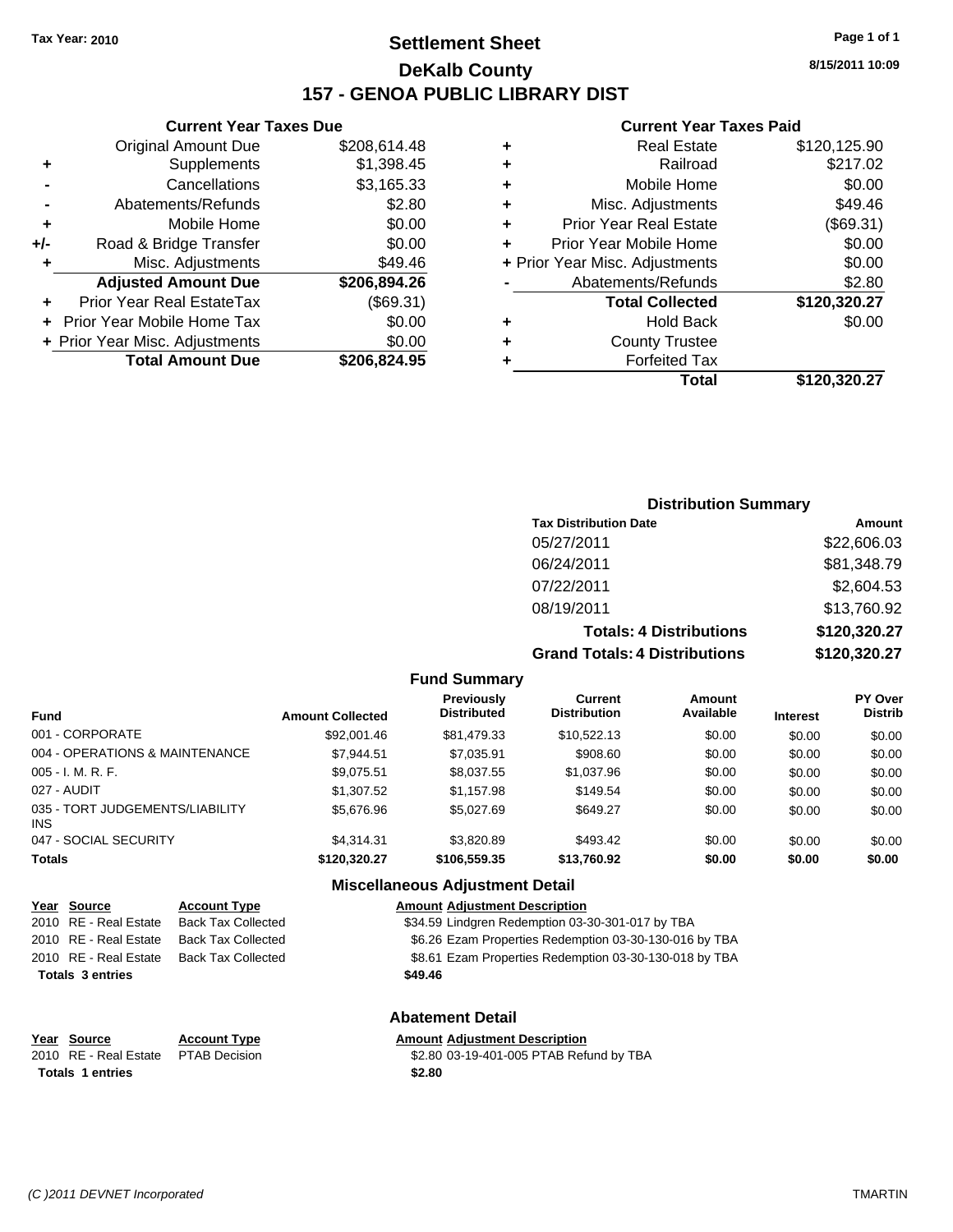## **Settlement Sheet Tax Year: 2010 Page 1 of 1 DeKalb County 158 - DEKALB TIF1**

## **8/15/2011 10:09**

#### **Current Year Taxes Due**

|       | <b>Original Amount Due</b>       | \$4,411,183.26 |
|-------|----------------------------------|----------------|
| ٠     | Supplements                      | \$1,191.06     |
|       | Cancellations                    | \$3,028.34     |
|       | Abatements/Refunds               | \$0.00         |
| ٠     | Mobile Home                      | \$0.00         |
| $+/-$ | Road & Bridge Transfer           | \$0.00         |
| ٠     | Misc. Adjustments                | \$0.00         |
|       | <b>Adjusted Amount Due</b>       | \$4,409,345.98 |
|       | <b>Prior Year Real EstateTax</b> | \$0.00         |
|       | Prior Year Mobile Home Tax       | \$0.00         |
|       | + Prior Year Misc. Adjustments   | \$0.00         |
|       | <b>Total Amount Due</b>          | \$4,409,345.98 |

#### **Current Year Taxes Paid +** Real Estate \$2,358,447.07 **+** Railroad \$0.00

|   | Total                          | \$2,358,447.07 |
|---|--------------------------------|----------------|
|   | <b>Forfeited Tax</b>           |                |
| ÷ | <b>County Trustee</b>          |                |
| ٠ | <b>Hold Back</b>               | \$0.00         |
|   | <b>Total Collected</b>         | \$2,358,447.07 |
|   | Abatements/Refunds             | \$0.00         |
|   | + Prior Year Misc. Adjustments | \$0.00         |
|   | Prior Year Mobile Home         | \$0.00         |
| ٠ | <b>Prior Year Real Estate</b>  | \$0.00         |
| ÷ | Misc. Adjustments              | \$0.00         |
| ÷ | Mobile Home                    | \$0.00         |
|   |                                | vv.vv          |

## **Distribution Summary Tax Distribution Date Amount** 05/27/2011 \$652,042.23 06/24/2011 \$1,516,236.04 07/22/2011 \$43,143.33 08/19/2011 \$147,025.47 **Totals: 4 Distributions \$2,358,447.07 Grand Totals: 4 Distributions \$2,358,447.07**

| <b>Fund Summary</b> |                         |                                         |                                |                     |                 |                                  |
|---------------------|-------------------------|-----------------------------------------|--------------------------------|---------------------|-----------------|----------------------------------|
| <b>Fund</b>         | <b>Amount Collected</b> | <b>Previously</b><br><b>Distributed</b> | Current<br><b>Distribution</b> | Amount<br>Available | <b>Interest</b> | <b>PY Over</b><br><b>Distrib</b> |
| 001 - CORPORATE     | \$2,358,447.07          | \$2,211,421.60                          | \$147,025.47                   | \$0.00              | \$0.00          | \$0.00                           |
| <b>Totals</b>       | \$2,358,447.07          | \$2.211.421.60                          | \$147.025.47                   | \$0.00              | \$0.00          | \$0.00                           |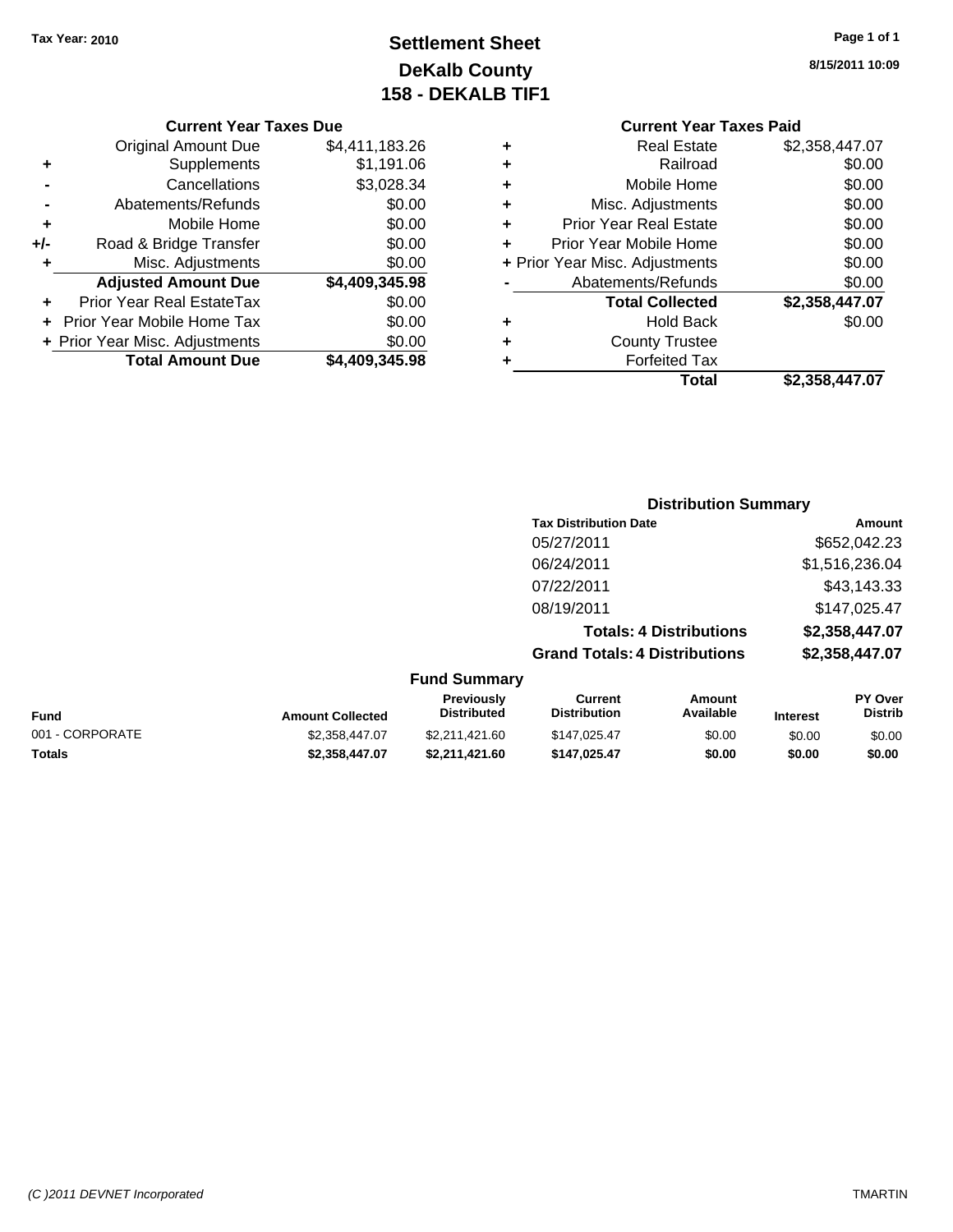## **Settlement Sheet Tax Year: 2010 Page 1 of 1 DeKalb County 159 - DEKALB TIF2**

**8/15/2011 10:09**

## **Current Year Taxes Paid**

|     | <b>Current Year Taxes Due</b>  |                |  |
|-----|--------------------------------|----------------|--|
|     | <b>Original Amount Due</b>     | \$1,922,555.64 |  |
| ٠   | Supplements                    | \$4,538.38     |  |
|     | Cancellations                  | \$6,909.10     |  |
|     | Abatements/Refunds             | \$0.00         |  |
| ٠   | Mobile Home                    | \$0.00         |  |
| +/- | Road & Bridge Transfer         | \$0.00         |  |
| ٠   | Misc. Adjustments              | \$0.00         |  |
|     | <b>Adjusted Amount Due</b>     | \$1,920,184.92 |  |
| ٠   | Prior Year Real EstateTax      | \$0.00         |  |
|     | Prior Year Mobile Home Tax     | \$0.00         |  |
|     | + Prior Year Misc. Adjustments | \$0.00         |  |
|     | <b>Total Amount Due</b>        | \$1,920,184.92 |  |
|     |                                |                |  |

|   | Total                          | \$1,047,780.43 |
|---|--------------------------------|----------------|
| ٠ | <b>Forfeited Tax</b>           |                |
| ٠ | <b>County Trustee</b>          |                |
| ٠ | <b>Hold Back</b>               | \$0.00         |
|   | <b>Total Collected</b>         | \$1,047,780.43 |
|   | Abatements/Refunds             | \$0.00         |
|   | + Prior Year Misc. Adjustments | \$0.00         |
| ٠ | Prior Year Mobile Home         | \$0.00         |
| ÷ | <b>Prior Year Real Estate</b>  | \$0.00         |
| ٠ | Misc. Adjustments              | \$0.00         |
| ÷ | Mobile Home                    | \$0.00         |
| ٠ | Railroad                       | \$0.00         |
| ٠ | <b>Real Estate</b>             | \$1,047,780.43 |
|   |                                |                |

|                 |                         |                                  | <b>Distribution Summary</b>           |                                |                 |                           |
|-----------------|-------------------------|----------------------------------|---------------------------------------|--------------------------------|-----------------|---------------------------|
|                 |                         |                                  | <b>Tax Distribution Date</b>          |                                |                 | Amount                    |
|                 |                         |                                  | 05/27/2011                            |                                |                 | \$174,894.57              |
|                 |                         |                                  | 06/24/2011                            |                                |                 | \$597,499.79              |
|                 |                         |                                  | 07/22/2011                            |                                |                 | \$200,890.66              |
|                 |                         |                                  | 08/19/2011                            |                                |                 | \$74,495.41               |
|                 |                         |                                  |                                       | <b>Totals: 4 Distributions</b> |                 | \$1,047,780.43            |
|                 |                         |                                  | <b>Grand Totals: 4 Distributions</b>  |                                | \$1,047,780.43  |                           |
|                 |                         | <b>Fund Summary</b>              |                                       |                                |                 |                           |
| <b>Fund</b>     | <b>Amount Collected</b> | Previously<br><b>Distributed</b> | <b>Current</b><br><b>Distribution</b> | Amount<br>Available            | <b>Interest</b> | PY Over<br><b>Distrib</b> |
| 001 - CORPORATE | \$1,047,780.43          | \$973.285.02                     | \$74,495.41                           | \$0.00                         | \$0.00          | \$0.00                    |
| Totals          | \$1,047,780.43          | \$973,285.02                     | \$74,495.41                           | \$0.00                         | \$0.00          | \$0.00                    |
|                 | --- --                  | .                                |                                       |                                |                 |                           |

#### **Miscellaneous Adjustment Detail**

| Year Source             | <b>Account Type</b>                        | <b>Amount Adiustment Description</b>         |
|-------------------------|--------------------------------------------|----------------------------------------------|
|                         | 2010 RE - Real Estate Paymt In Lieu of Tax | \$0.00 DeKalb Units-Housing Authority by TBA |
| <b>Totals 1 entries</b> |                                            | \$0.00                                       |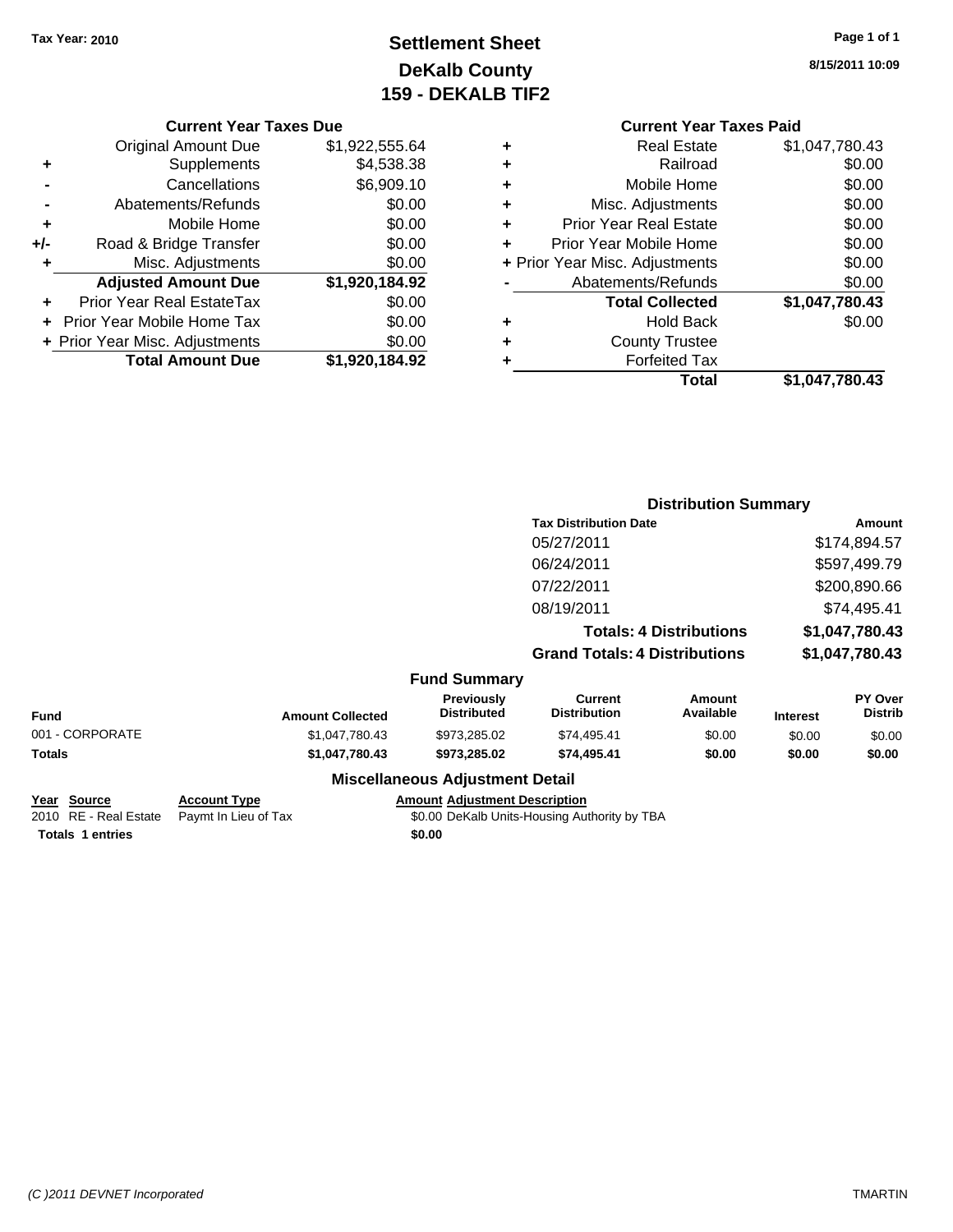## **Settlement Sheet Tax Year: 2010 Page 1 of 1 DeKalb County 160 - DEKALB TIF1 AMENDED**

|     | <b>Current Year Taxes Due</b>  |                |  |  |
|-----|--------------------------------|----------------|--|--|
|     | <b>Original Amount Due</b>     | \$2,289,957.70 |  |  |
| ٠   | Supplements                    | \$19,433.84    |  |  |
|     | Cancellations                  | \$24,751.30    |  |  |
|     | Abatements/Refunds             | \$0.00         |  |  |
| ٠   | Mobile Home                    | \$0.00         |  |  |
| +/- | Road & Bridge Transfer         | \$0.00         |  |  |
| ٠   | Misc. Adjustments              | \$0.00         |  |  |
|     | <b>Adjusted Amount Due</b>     | \$2,284,640.24 |  |  |
| ٠   | Prior Year Real EstateTax      | \$0.00         |  |  |
|     | Prior Year Mobile Home Tax     | \$0.00         |  |  |
|     | + Prior Year Misc. Adjustments | \$0.00         |  |  |
|     | <b>Total Amount Due</b>        | \$2,284,640.24 |  |  |
|     |                                |                |  |  |

#### **Current Year Taxes Paid**

| ٠ | <b>Real Estate</b>             | \$1,357,094.38 |
|---|--------------------------------|----------------|
| ٠ | Railroad                       | \$0.00         |
| ٠ | Mobile Home                    | \$0.00         |
| ٠ | Misc. Adjustments              | \$0.00         |
| ٠ | <b>Prior Year Real Estate</b>  | \$0.00         |
| ÷ | Prior Year Mobile Home         | \$0.00         |
|   | + Prior Year Misc. Adjustments | \$0.00         |
|   | Abatements/Refunds             | \$0.00         |
|   | <b>Total Collected</b>         | \$1,357,094.38 |
| ٠ | Hold Back                      | \$0.00         |
| ٠ | <b>County Trustee</b>          |                |
| ٠ | <b>Forfeited Tax</b>           |                |
|   | Total                          | \$1,357,094.38 |
|   |                                |                |

|                     | <b>Distribution Summary</b>          |                |
|---------------------|--------------------------------------|----------------|
|                     | <b>Tax Distribution Date</b>         | Amount         |
|                     | 05/27/2011                           | \$334,145.88   |
|                     | 06/24/2011                           | \$793,926.11   |
|                     | 07/22/2011                           | \$26,272.88    |
|                     | 08/19/2011                           | \$202,749.51   |
|                     | <b>Totals: 4 Distributions</b>       | \$1,357,094.38 |
|                     | <b>Grand Totals: 4 Distributions</b> | \$1,357,094.38 |
| <b>Fund Summary</b> |                                      |                |

| Fund            | <b>Amount Collected</b> | <b>Previously</b><br><b>Distributed</b> | Current<br><b>Distribution</b> | Amount<br>Available | <b>Interest</b> | PY Over<br>Distrib |
|-----------------|-------------------------|-----------------------------------------|--------------------------------|---------------------|-----------------|--------------------|
| 001 - CORPORATE | \$1.357.094.38          | \$1.154.344.87                          | \$202,749.51                   | \$0.00              | \$0.00          | \$0.00             |
| Totals          | \$1,357,094,38          | \$1.154.344.87                          | \$202.749.51                   | \$0.00              | \$0.00          | \$0.00             |

**8/15/2011 10:09**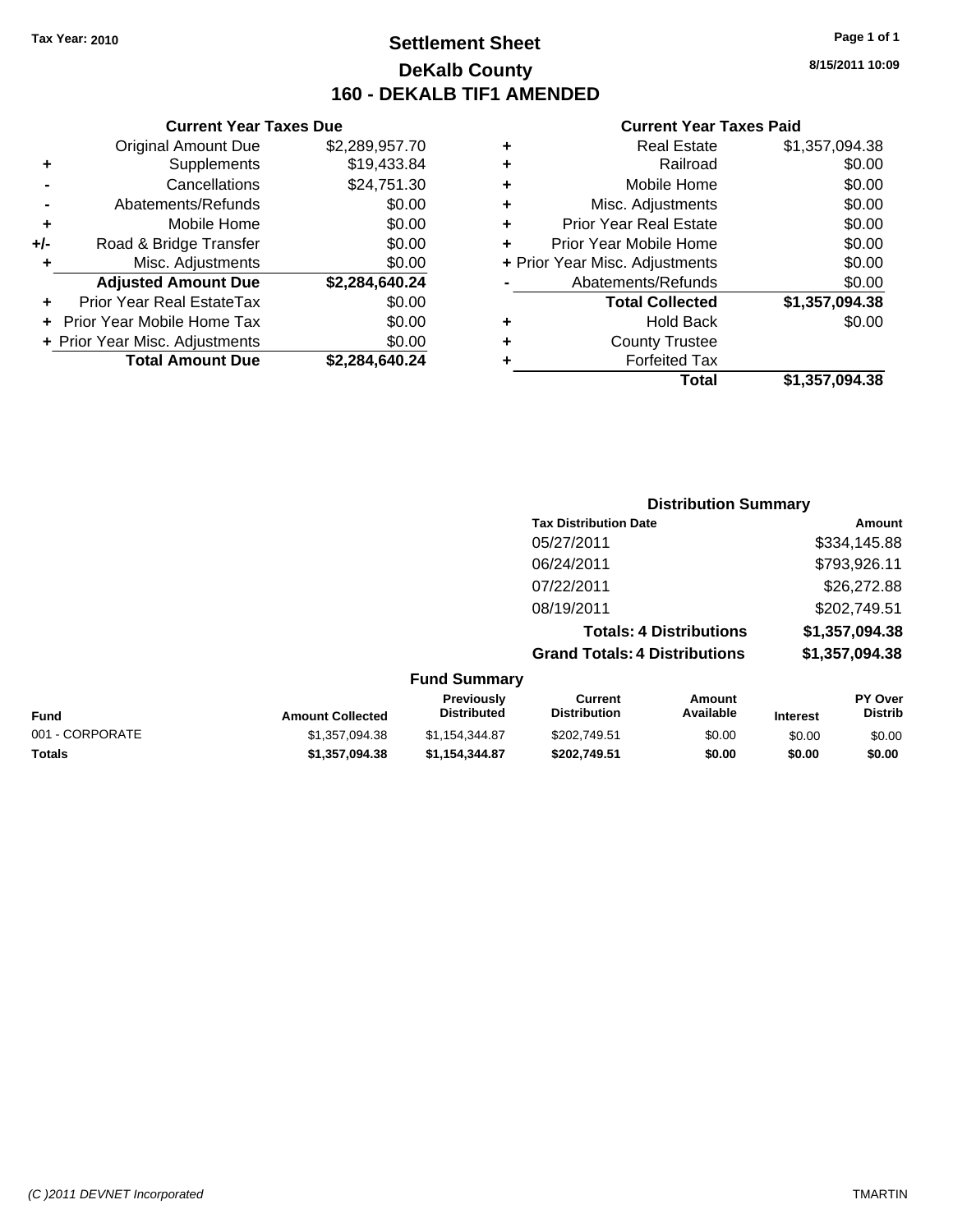# **Settlement Sheet Tax Year: 2010 Page 1 of 1 DeKalb County 163 - MALTA TIF**

**8/15/2011 10:09**

| <b>Current Year Taxes Due</b> |              |   |
|-------------------------------|--------------|---|
| ıl Amount Due                 | \$357,996.40 | ٠ |
| $\sim$                        |              |   |

|     | <b>Original Amount Due</b>        | \$357,996.40 |
|-----|-----------------------------------|--------------|
| ٠   | Supplements                       | \$1,189.18   |
|     | Cancellations                     | \$1,376.98   |
|     | Abatements/Refunds                | \$0.00       |
| ÷   | Mobile Home                       | \$0.00       |
| +/- | Road & Bridge Transfer            | \$0.00       |
| ٠   | Misc. Adjustments                 | \$0.00       |
|     | <b>Adjusted Amount Due</b>        | \$357,808.60 |
|     | <b>Prior Year Real EstateTax</b>  | (\$1,280.46) |
|     | <b>Prior Year Mobile Home Tax</b> | \$0.00       |
|     | + Prior Year Misc. Adjustments    | \$0.00       |
|     | <b>Total Amount Due</b>           | \$356,528.14 |

|   | <b>Current Year Taxes Paid</b> |              |
|---|--------------------------------|--------------|
| ٠ | <b>Real Estate</b>             | \$211,379.74 |
| ٠ | Railroad                       | \$0.00       |
| ٠ | Mobile Home                    | \$0.00       |
| ٠ | Misc. Adjustments              | \$0.00       |
| ٠ | <b>Prior Year Real Estate</b>  | (\$1,280.46) |
| ÷ | Prior Year Mobile Home         | \$0.00       |
|   | + Prior Year Misc. Adjustments | \$0.00       |
|   | Abatements/Refunds             | \$0.00       |
|   | <b>Total Collected</b>         | \$210,099.28 |
| ٠ | <b>Hold Back</b>               | \$0.00       |
|   | <b>County Trustee</b>          |              |
| ٠ | <b>Forfeited Tax</b>           |              |
|   | <b>Total</b>                   | \$210,099.28 |
|   |                                |              |

|                                                                        |                                             |                         |                                                | <b>Distribution Summary</b>             |                                |                 |                           |
|------------------------------------------------------------------------|---------------------------------------------|-------------------------|------------------------------------------------|-----------------------------------------|--------------------------------|-----------------|---------------------------|
|                                                                        |                                             |                         |                                                | <b>Tax Distribution Date</b>            |                                | Amount          |                           |
|                                                                        |                                             |                         |                                                | 05/27/2011                              |                                |                 | \$57,689.58               |
|                                                                        |                                             |                         |                                                | 06/24/2011                              |                                |                 | \$114,292.36              |
|                                                                        |                                             |                         |                                                | 08/19/2011                              |                                |                 | \$38,117.34               |
|                                                                        |                                             |                         |                                                |                                         | <b>Totals: 3 Distributions</b> |                 | \$210,099.28              |
|                                                                        |                                             |                         |                                                | <b>Grand Totals: 3 Distributions</b>    |                                | \$210,099.28    |                           |
|                                                                        |                                             |                         | <b>Fund Summary</b>                            |                                         |                                |                 |                           |
| Fund                                                                   |                                             | <b>Amount Collected</b> | <b>Previously</b><br><b>Distributed</b>        | <b>Current</b><br><b>Distribution</b>   | Amount<br>Available            | <b>Interest</b> | PY Over<br><b>Distrib</b> |
| 001 - CORPORATE                                                        |                                             | \$210,099.28            | \$171,981.94                                   | \$38,117.34                             | \$0.00                         | \$0.00          | \$0.00                    |
| Totals                                                                 |                                             | \$210,099.28            | \$171,981.94                                   | \$38,117.34                             | \$0.00                         | \$0.00          | \$0.00                    |
|                                                                        |                                             |                         | <b>Abatement Detail</b>                        |                                         |                                |                 |                           |
| <u>Year Source</u><br>2010 RE - Real Estate<br><b>Totals 1 entries</b> | <b>Account Type</b><br><b>PTAB Decision</b> |                         | <b>Amount Adjustment Description</b><br>\$0.00 | \$0.00 07-22-474-003 PTAB Refund by TBA |                                |                 |                           |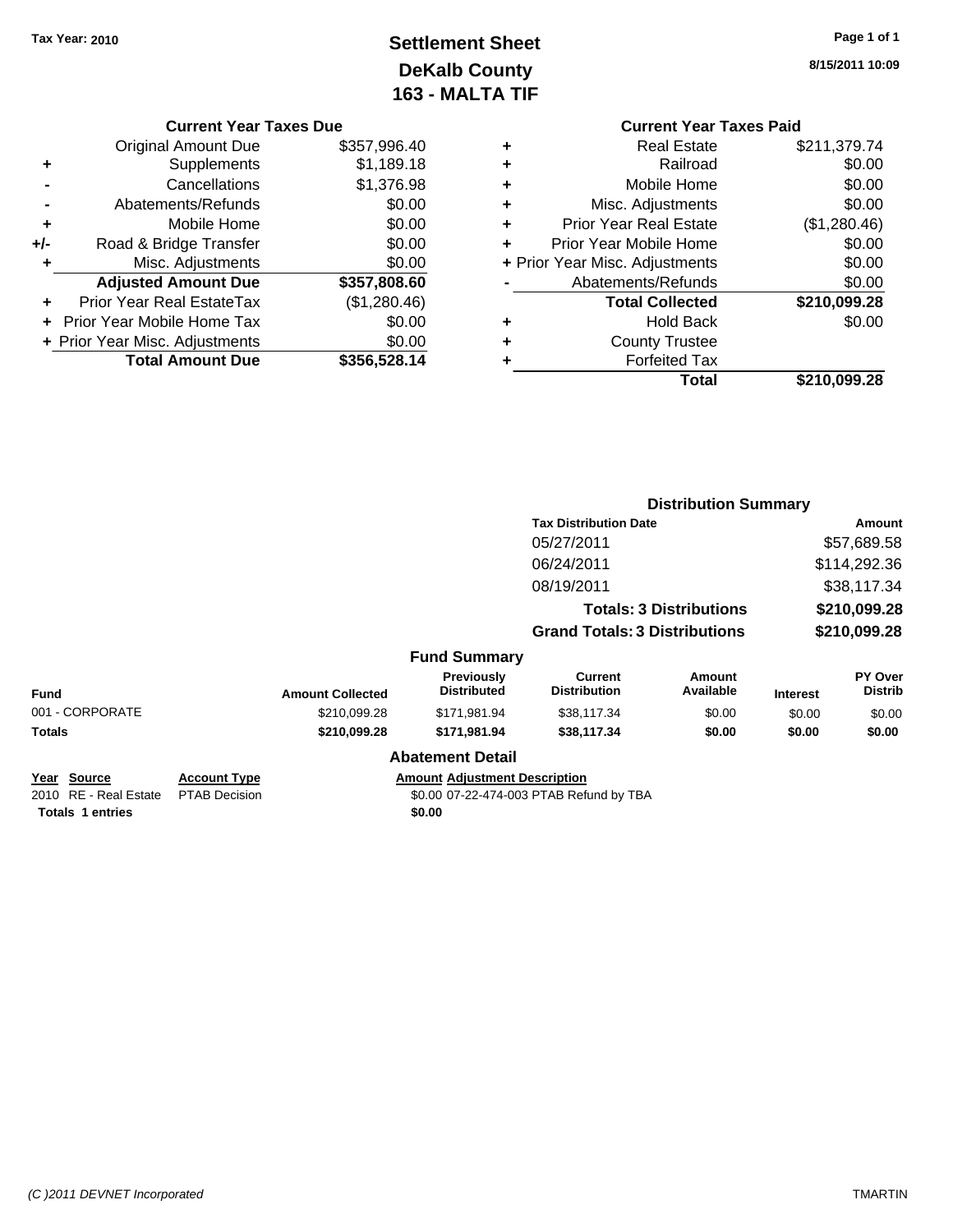# **Settlement Sheet Tax Year: 2010 Page 1 of 1 DeKalb County 164 - DEKALB TIF5**

**8/15/2011 10:09**

### **Current Year Taxes Due**

|     | <b>Original Amount Due</b>       | \$2,610.76 |
|-----|----------------------------------|------------|
| ٠   | Supplements                      | \$0.00     |
|     | Cancellations                    | \$0.00     |
|     | Abatements/Refunds               | \$0.00     |
| ٠   | Mobile Home                      | \$0.00     |
| +/- | Road & Bridge Transfer           | \$0.00     |
|     | Misc. Adjustments                | \$0.00     |
|     | <b>Adjusted Amount Due</b>       | \$2,610.76 |
|     | <b>Prior Year Real EstateTax</b> | \$0.00     |
|     | Prior Year Mobile Home Tax       | \$0.00     |
|     | + Prior Year Misc. Adjustments   | \$0.00     |
|     | <b>Total Amount Due</b>          | \$2.610.76 |

### **Current Year Taxes Paid +** Real Estate \$1,879.66 **+** Railroad \$0.00 **+** Mobile Home \$0.00 **+** Misc. Adjustments \$0.00 **+** Prior Year Real Estate \$0.00 **+** Prior Year Mobile Home \$0.00 **+** Prior Year Misc. Adjustments  $$0.00$ **-** Abatements/Refunds \$0.00

|   | <b>Total</b>           | \$1,879.66 |
|---|------------------------|------------|
| ٠ | <b>Forfeited Tax</b>   |            |
| ٠ | <b>County Trustee</b>  |            |
| ٠ | <b>Hold Back</b>       | \$0.00     |
|   | <b>Total Collected</b> | \$1,879.66 |
|   | AVAIGHIGHIS/INGIUHUS   | vv.vv      |

| <b>Tax Distribution Date</b><br>05/27/2011<br>\$1,370.06<br>06/24/2011<br>08/19/2011<br>\$1,879.66<br><b>Totals: 3 Distributions</b><br>\$1,879.66<br><b>Grand Totals: 3 Distributions</b><br><b>Fund Summary</b><br>Previously<br><b>Current</b><br>Amount<br>Available<br><b>Distributed</b><br><b>Distribution</b><br><b>Fund</b><br><b>Amount Collected</b><br><b>Interest</b><br>001 - CORPORATE<br>\$1,879.66<br>\$1,624.86<br>\$254.80<br>\$0.00<br>\$0.00 |                                  |  |
|-------------------------------------------------------------------------------------------------------------------------------------------------------------------------------------------------------------------------------------------------------------------------------------------------------------------------------------------------------------------------------------------------------------------------------------------------------------------|----------------------------------|--|
|                                                                                                                                                                                                                                                                                                                                                                                                                                                                   | Amount                           |  |
|                                                                                                                                                                                                                                                                                                                                                                                                                                                                   | \$254.80                         |  |
|                                                                                                                                                                                                                                                                                                                                                                                                                                                                   |                                  |  |
|                                                                                                                                                                                                                                                                                                                                                                                                                                                                   | \$254.80                         |  |
|                                                                                                                                                                                                                                                                                                                                                                                                                                                                   |                                  |  |
|                                                                                                                                                                                                                                                                                                                                                                                                                                                                   |                                  |  |
|                                                                                                                                                                                                                                                                                                                                                                                                                                                                   |                                  |  |
|                                                                                                                                                                                                                                                                                                                                                                                                                                                                   | <b>PY Over</b><br><b>Distrib</b> |  |
|                                                                                                                                                                                                                                                                                                                                                                                                                                                                   | \$0.00                           |  |
| Totals<br>\$1,879.66<br>\$1,624.86<br>\$254.80<br>\$0.00<br>\$0.00                                                                                                                                                                                                                                                                                                                                                                                                | \$0.00                           |  |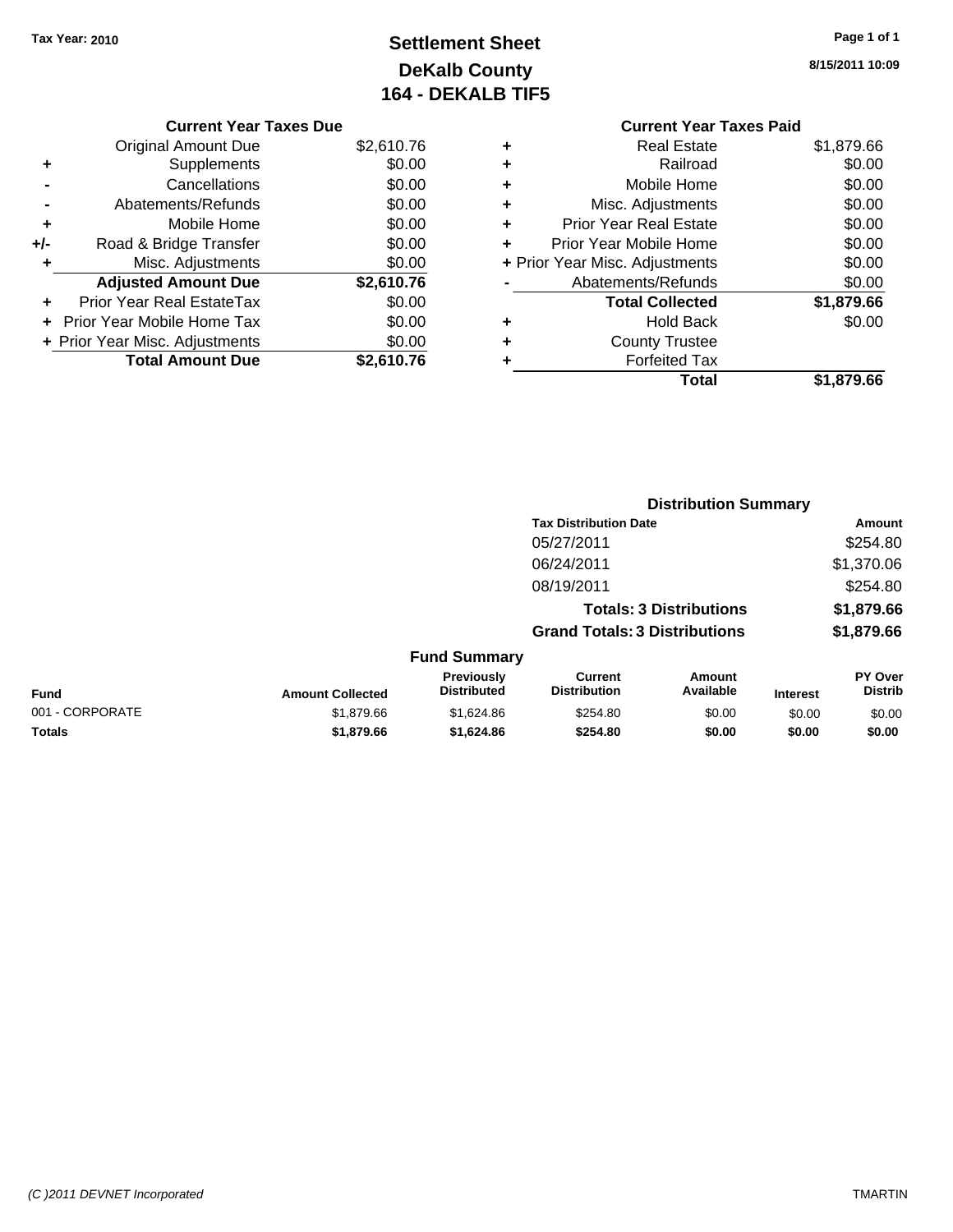# **Settlement Sheet Tax Year: 2010 Page 1 of 1 DeKalb County 170 - KIRKLAND TIF**

**8/15/2011 10:09**

#### **Current Year Taxes Due**

|       | <b>Original Amount Due</b>     | \$310,040.52 |
|-------|--------------------------------|--------------|
| ٠     | Supplements                    | \$0.00       |
|       | Cancellations                  | \$0.00       |
|       | Abatements/Refunds             | \$0.00       |
| ٠     | Mobile Home                    | \$0.00       |
| $+/-$ | Road & Bridge Transfer         | \$0.00       |
|       | Misc. Adjustments              | \$0.00       |
|       | <b>Adjusted Amount Due</b>     | \$310,040.52 |
|       | Prior Year Real EstateTax      | \$0.00       |
|       | Prior Year Mobile Home Tax     | \$0.00       |
|       | + Prior Year Misc. Adjustments | \$0.00       |
|       | <b>Total Amount Due</b>        | \$310,040.52 |

### **Current Year Taxes Paid**

| ٠ | <b>Real Estate</b>             | \$155,922.30 |
|---|--------------------------------|--------------|
| ٠ | Railroad                       | \$0.00       |
| ٠ | Mobile Home                    | \$0.00       |
| ٠ | Misc. Adjustments              | \$0.00       |
| ٠ | <b>Prior Year Real Estate</b>  | \$0.00       |
| ٠ | Prior Year Mobile Home         | \$0.00       |
|   | + Prior Year Misc. Adjustments | \$0.00       |
|   | Abatements/Refunds             | \$0.00       |
|   | <b>Total Collected</b>         | \$155,922.30 |
| ٠ | <b>Hold Back</b>               | \$0.00       |
| ٠ | <b>County Trustee</b>          |              |
| ٠ | <b>Forfeited Tax</b>           |              |
|   | Total                          | \$155,922.30 |
|   |                                |              |

### **Distribution Summary Tax Distribution Date Amount** 05/27/2011 \$48,022.41 06/24/2011 \$86,211.27 07/22/2011 \$2,535.75 08/19/2011 \$19,152.87 **Totals: 4 Distributions \$155,922.30 Grand Totals: 4 Distributions \$155,922.30 Fund Summary**

| Fund            | <b>Amount Collected</b> | <b>Previously</b><br><b>Distributed</b> | Current<br><b>Distribution</b> | Amount<br>Available | <b>Interest</b> | <b>PY Over</b><br><b>Distrib</b> |
|-----------------|-------------------------|-----------------------------------------|--------------------------------|---------------------|-----------------|----------------------------------|
| 001 - CORPORATE | \$155,922,30            | \$136,769.43                            | \$19.152.87                    | \$0.00              | \$0.00          | \$0.00                           |
| <b>Totals</b>   | \$155.922.30            | \$136,769.43                            | \$19.152.87                    | \$0.00              | \$0.00          | \$0.00                           |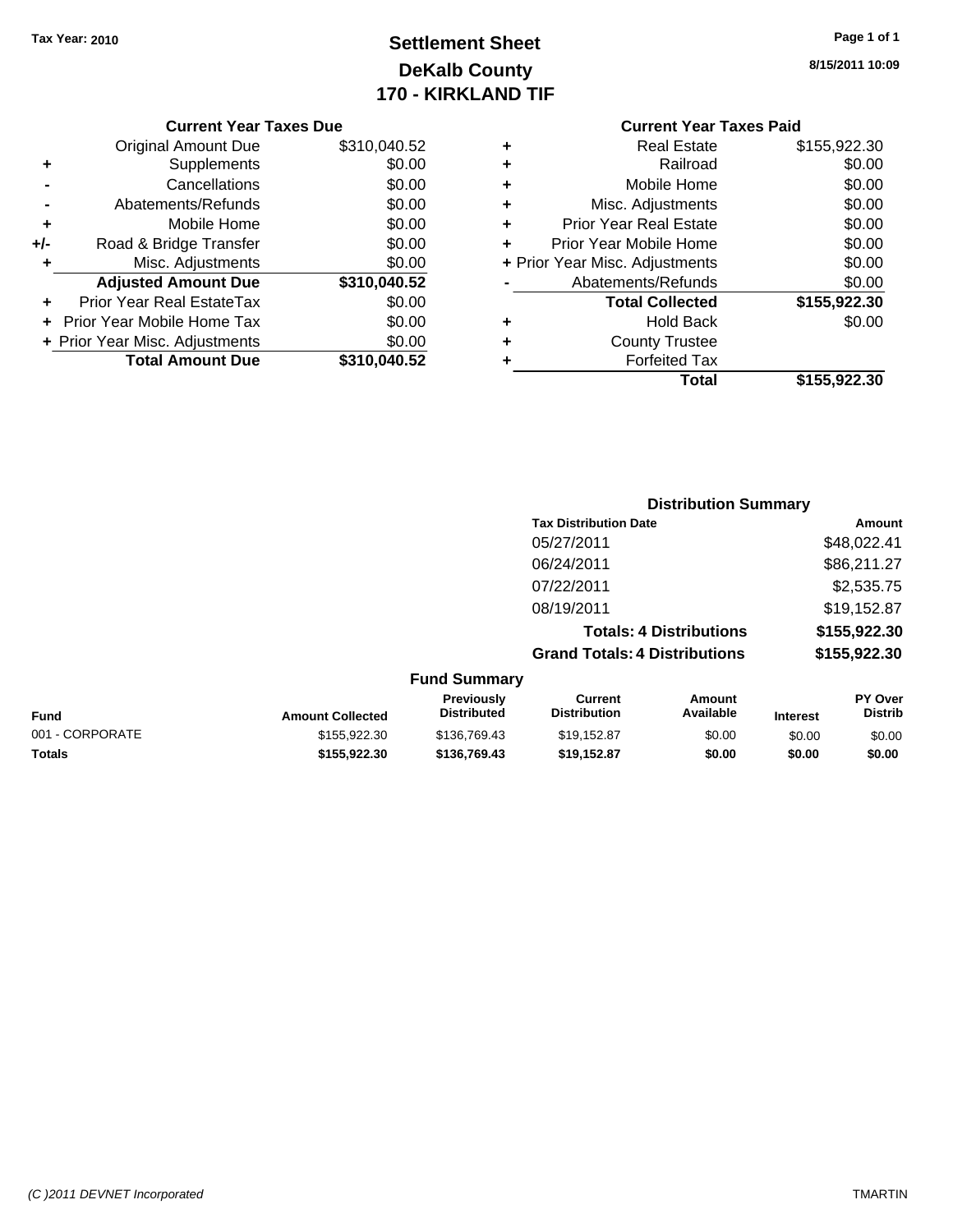# **Settlement Sheet Tax Year: 2010 Page 1 of 1 DeKalb County 171 - WATERMAN TIF**

**8/15/2011 10:09**

|   | <b>Current Year Taxes Paid</b> |             |  |  |  |
|---|--------------------------------|-------------|--|--|--|
| ٠ | <b>Real Estate</b>             | \$47,529.48 |  |  |  |
| ٠ | Railroad                       | \$0.00      |  |  |  |
| ٠ | Mobile Home                    | \$0.00      |  |  |  |
| ٠ | Misc. Adjustments              | \$0.00      |  |  |  |
| ٠ | <b>Prior Year Real Estate</b>  | \$0.00      |  |  |  |
| ÷ | Prior Year Mobile Home         | \$0.00      |  |  |  |
|   | + Prior Year Misc. Adjustments | \$0.00      |  |  |  |
|   | Abatements/Refunds             | \$0.00      |  |  |  |
|   | <b>Total Collected</b>         | \$47,529.48 |  |  |  |
| ٠ | <b>Hold Back</b>               | \$0.00      |  |  |  |
| ٠ | <b>County Trustee</b>          |             |  |  |  |
|   | <b>Forfeited Tax</b>           |             |  |  |  |
|   | Total                          | \$47.529.48 |  |  |  |

**Distribution Summary**

### **Current Year Taxes Due** Original Amount Due \$81,936.44 **+** Supplements \$0.00 **-** Cancellations \$0.00 **-** Abatements/Refunds \$0.00 **+** Mobile Home \$0.00 **+/-** Road & Bridge Transfer \$0.00 **+** Misc. Adjustments \$0.00 **Adjusted Amount Due \$81,936.44 +** Prior Year Real EstateTax \$0.00 **+** Prior Year Mobile Home Tax \$0.00 **+ Prior Year Misc. Adjustments**  $$0.00$ **Total Amount Due \$81,936.44**

|                 |                         |                                  | <b>Tax Distribution Date</b>          |                                |                 | Amount                           |
|-----------------|-------------------------|----------------------------------|---------------------------------------|--------------------------------|-----------------|----------------------------------|
|                 |                         |                                  | 05/27/2011                            |                                |                 | \$14,547.38                      |
|                 |                         |                                  | 06/24/2011                            |                                |                 | \$30,933.21                      |
|                 |                         |                                  | 07/22/2011                            |                                |                 | \$588.14                         |
|                 |                         |                                  | 08/19/2011                            |                                |                 | \$1,460.75                       |
|                 |                         |                                  |                                       | <b>Totals: 4 Distributions</b> |                 | \$47,529.48                      |
|                 |                         |                                  | <b>Grand Totals: 4 Distributions</b>  |                                |                 | \$47,529.48                      |
|                 |                         | <b>Fund Summary</b>              |                                       |                                |                 |                                  |
| <b>Fund</b>     | <b>Amount Collected</b> | Previously<br><b>Distributed</b> | <b>Current</b><br><b>Distribution</b> | Amount<br>Available            | <b>Interest</b> | <b>PY Over</b><br><b>Distrib</b> |
| 001 - CORPORATE | \$47.529.48             | \$46,068.73                      | \$1,460.75                            | \$0.00                         | \$0.00          | \$0.00                           |
| Totals          | \$47.529.48             | \$46,068,73                      | \$1,460.75                            | \$0.00                         | \$0.00          | \$0.00                           |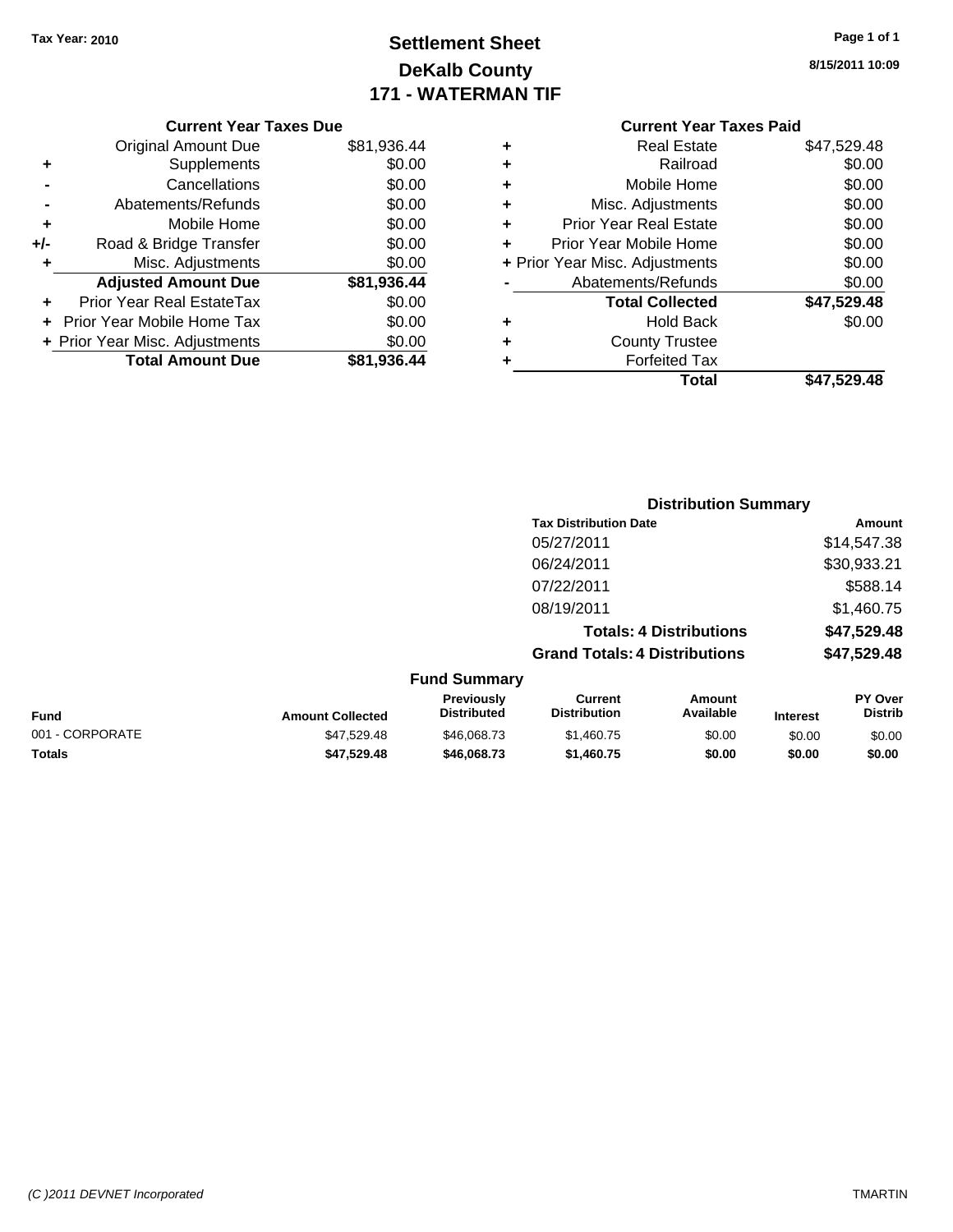### **Settlement Sheet Tax Year: 2010 Page 1 of 1 DeKalb County 180 - SYCAMORE TIF DISTRICT (expires 2023)**

**8/15/2011 10:09**

|       | <b>Current Year Taxes Due</b>  |             |  |  |  |  |
|-------|--------------------------------|-------------|--|--|--|--|
|       | Original Amount Due            | \$65,402.42 |  |  |  |  |
| ٠     | Supplements                    | \$0.00      |  |  |  |  |
|       | Cancellations                  | \$0.00      |  |  |  |  |
|       | Abatements/Refunds             | \$0.00      |  |  |  |  |
| ÷     | Mobile Home                    | \$0.00      |  |  |  |  |
| $+/-$ | Road & Bridge Transfer         | \$0.00      |  |  |  |  |
|       | Misc. Adjustments              | \$0.00      |  |  |  |  |
|       | <b>Adjusted Amount Due</b>     | \$65,402.42 |  |  |  |  |
|       | Prior Year Real EstateTax      | \$0.00      |  |  |  |  |
|       | Prior Year Mobile Home Tax     | \$0.00      |  |  |  |  |
|       | + Prior Year Misc. Adjustments | \$0.00      |  |  |  |  |
|       | <b>Total Amount Due</b>        | \$65,402.42 |  |  |  |  |
|       |                                |             |  |  |  |  |

| ٠ | <b>Real Estate</b>             | \$33,072.31 |
|---|--------------------------------|-------------|
| ÷ | Railroad                       | \$0.00      |
| ٠ | Mobile Home                    | \$0.00      |
| ٠ | Misc. Adjustments              | \$0.00      |
| ÷ | <b>Prior Year Real Estate</b>  | \$0.00      |
| ÷ | Prior Year Mobile Home         | \$0.00      |
|   | + Prior Year Misc. Adjustments | \$0.00      |
|   | Abatements/Refunds             | \$0.00      |
|   | <b>Total Collected</b>         | \$33,072.31 |
| ٠ | <b>Hold Back</b>               | \$0.00      |
| ٠ | <b>County Trustee</b>          |             |
| ٠ | <b>Forfeited Tax</b>           |             |
|   | Total                          | \$33,072.31 |
|   |                                |             |

|                 |                         |                                  | <b>Distribution Summary</b>           |                                |                 |                                  |
|-----------------|-------------------------|----------------------------------|---------------------------------------|--------------------------------|-----------------|----------------------------------|
|                 |                         |                                  | <b>Tax Distribution Date</b>          |                                |                 | <b>Amount</b>                    |
|                 |                         |                                  | 06/24/2011                            |                                |                 | \$33,072.31                      |
|                 |                         |                                  |                                       | <b>Totals: 1 Distributions</b> |                 | \$33,072.31                      |
|                 |                         |                                  | <b>Grand Totals: 1 Distributions</b>  |                                |                 | \$33,072.31                      |
|                 |                         | <b>Fund Summary</b>              |                                       |                                |                 |                                  |
| <b>Fund</b>     | <b>Amount Collected</b> | Previously<br><b>Distributed</b> | <b>Current</b><br><b>Distribution</b> | Amount<br>Available            | <b>Interest</b> | <b>PY Over</b><br><b>Distrib</b> |
| 001 - CORPORATE | \$33,072.31             | \$33.072.31                      | \$0.00                                | \$0.00                         | \$0.00          | \$0.00                           |
| Totals          | \$33,072.31             | \$33,072.31                      | \$0.00                                | \$0.00                         | \$0.00          | \$0.00                           |
|                 |                         |                                  |                                       |                                |                 |                                  |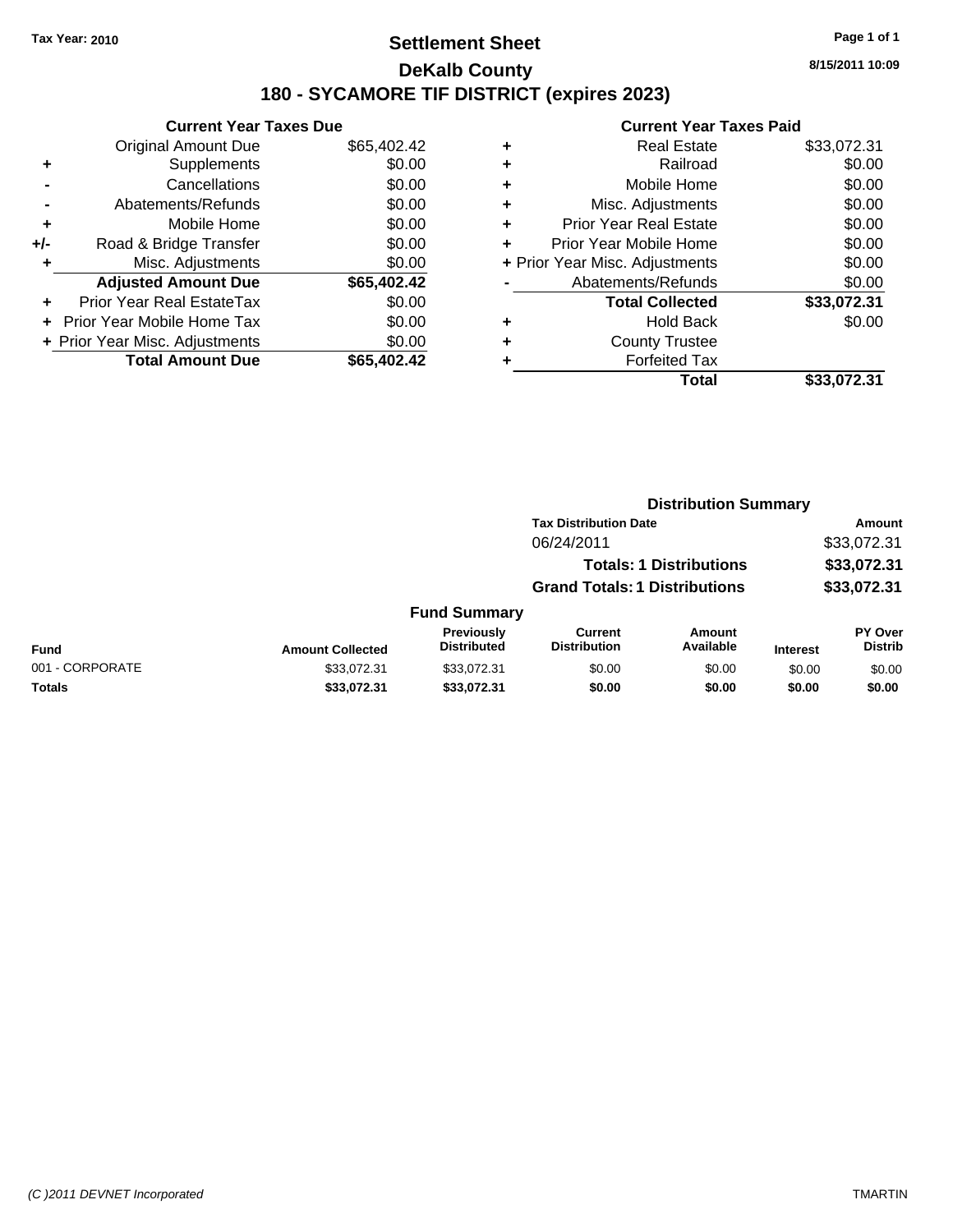**Current Year Taxes Due**

### **Settlement Sheet Tax Year: 2010 Page 1 of 1 DeKalb County 201 - DEKALB SSA #6 (GREEK ROW)**

**8/15/2011 10:09**

#### **Current Year Taxes Paid**

|     | <b>Total Amount Due</b>        | \$10,101.40 |   | <b>Forfeited Tax</b>           |            |
|-----|--------------------------------|-------------|---|--------------------------------|------------|
|     | + Prior Year Misc. Adjustments | \$0.00      | ٠ | <b>County Trustee</b>          |            |
|     | + Prior Year Mobile Home Tax   | \$0.00      | ٠ | <b>Hold Back</b>               | \$0.00     |
| ÷.  | Prior Year Real EstateTax      | \$0.00      |   | <b>Total Collected</b>         | \$4,540.36 |
|     | <b>Adjusted Amount Due</b>     | \$10,101.40 |   | Abatements/Refunds             | \$0.00     |
|     | Misc. Adjustments              | \$0.00      |   | + Prior Year Misc. Adjustments | \$0.00     |
| +/- | Road & Bridge Transfer         | \$0.00      | ÷ | Prior Year Mobile Home         | \$0.00     |
| ٠   | Mobile Home                    | \$0.00      | ٠ | <b>Prior Year Real Estate</b>  | \$0.00     |
|     | Abatements/Refunds             | \$0.00      | ٠ | Misc. Adjustments              | \$0.00     |
|     | Cancellations                  | \$0.00      | ٠ | Mobile Home                    | \$0.00     |
| ٠   | Supplements                    | \$0.00      | ٠ | Railroad                       | \$0.00     |
|     | <b>Original Amount Due</b>     | \$10,101.40 | ٠ | <b>Real Estate</b>             | \$4,540.36 |
|     |                                |             |   |                                |            |

|                            |                         |                                  | <b>Distribution Summary</b>           |                                |                 |                                  |
|----------------------------|-------------------------|----------------------------------|---------------------------------------|--------------------------------|-----------------|----------------------------------|
|                            |                         |                                  | <b>Tax Distribution Date</b>          |                                |                 | Amount                           |
|                            |                         |                                  | 05/27/2011                            |                                |                 | \$622.18                         |
|                            |                         |                                  | 06/24/2011                            |                                |                 | \$3,330.55                       |
|                            |                         |                                  | 07/22/2011                            |                                |                 | \$541.52                         |
|                            |                         |                                  | 08/19/2011                            |                                |                 | \$46.11                          |
|                            |                         |                                  |                                       | <b>Totals: 4 Distributions</b> |                 | \$4,540.36                       |
|                            |                         |                                  | <b>Grand Totals: 4 Distributions</b>  |                                |                 | \$4,540.36                       |
|                            |                         | <b>Fund Summary</b>              |                                       |                                |                 |                                  |
| <b>Fund</b>                | <b>Amount Collected</b> | Previously<br><b>Distributed</b> | <b>Current</b><br><b>Distribution</b> | Amount<br>Available            | <b>Interest</b> | <b>PY Over</b><br><b>Distrib</b> |
| 023 - SPECIAL SERVICE AREA | \$4,540.36              | \$4,494.25                       | \$46.11                               | \$0.00                         | \$0.00          | \$0.00                           |
|                            |                         |                                  |                                       |                                |                 |                                  |

**Totals \$4,540.36 \$4,494.25 \$46.11 \$0.00 \$0.00 \$0.00**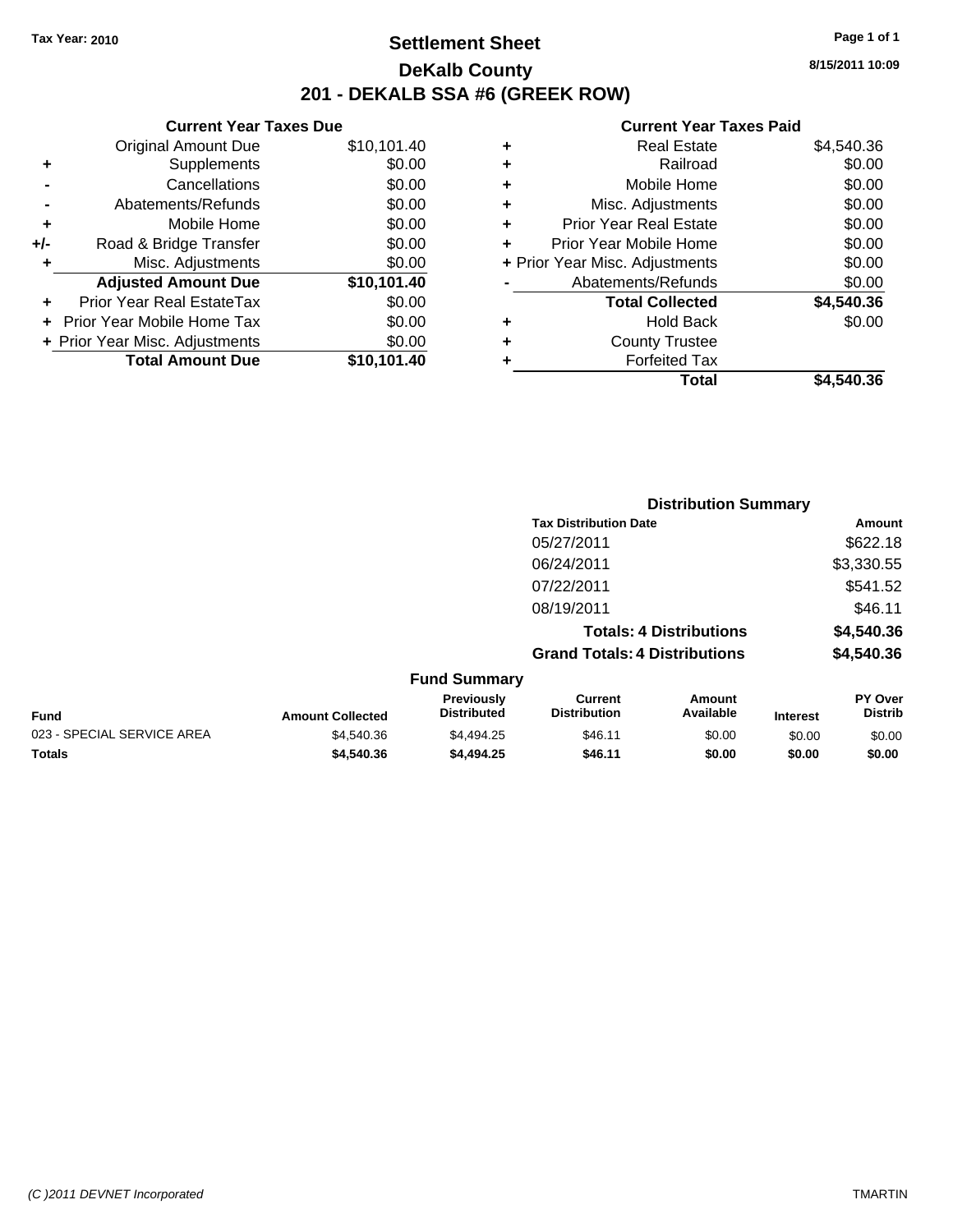### **Settlement Sheet Tax Year: 2010 Page 1 of 1 DeKalb County 204 - GENOA RIVER BEND SSA**

**8/15/2011 10:09**

| ٠ | Mobile Home                    | \$0.00      |
|---|--------------------------------|-------------|
| ٠ | Misc. Adjustments              | \$0.00      |
| ٠ | <b>Prior Year Real Estate</b>  | \$0.00      |
|   | Prior Year Mobile Home         | \$0.00      |
|   | + Prior Year Misc. Adjustments | \$0.00      |
|   | Abatements/Refunds             | \$0.00      |
|   | <b>Total Collected</b>         | \$36,500.69 |
| ٠ | <b>Hold Back</b>               | \$0.00      |
| ٠ | <b>County Trustee</b>          |             |
| ٠ | <b>Forfeited Tax</b>           |             |
|   |                                |             |
|   | Total                          | \$36,500.69 |

|     | <b>Current Year Taxes Due</b>  |             |
|-----|--------------------------------|-------------|
|     | <b>Original Amount Due</b>     | \$60,001.15 |
| ٠   | Supplements                    | \$0.00      |
|     | Cancellations                  | \$361.62    |
|     | Abatements/Refunds             | \$0.00      |
| ٠   | Mobile Home                    | \$0.00      |
| +/- | Road & Bridge Transfer         | \$0.00      |
| ٠   | Misc. Adjustments              | \$0.00      |
|     | <b>Adjusted Amount Due</b>     | \$59,639.53 |
| ٠   | Prior Year Real EstateTax      | \$0.00      |
|     | Prior Year Mobile Home Tax     | \$0.00      |
|     | + Prior Year Misc. Adjustments | \$0.00      |
|     | <b>Total Amount Due</b>        | \$59,639.53 |
|     |                                |             |

|                     | <b>Distribution Summary</b>          |                                |                |  |  |
|---------------------|--------------------------------------|--------------------------------|----------------|--|--|
|                     | <b>Tax Distribution Date</b>         |                                | Amount         |  |  |
|                     | 05/27/2011                           |                                | \$6,984.38     |  |  |
|                     | 06/24/2011                           |                                | \$23,402.16    |  |  |
|                     | 07/22/2011                           |                                | \$485.89       |  |  |
|                     | 08/19/2011                           |                                | \$5,628.26     |  |  |
|                     |                                      | <b>Totals: 4 Distributions</b> | \$36,500.69    |  |  |
|                     | <b>Grand Totals: 4 Distributions</b> |                                | \$36,500.69    |  |  |
| <b>Fund Summary</b> |                                      |                                |                |  |  |
| <b>Previously</b>   | Current                              | Amount                         | <b>PY Over</b> |  |  |

| <b>Amount Collected</b> | <b>Previousiv</b><br><b>Distributed</b> | Current<br><b>Distribution</b> | Amount<br>Available | <b>Interest</b> | <b>PY Over</b><br>Distrib |
|-------------------------|-----------------------------------------|--------------------------------|---------------------|-----------------|---------------------------|
| \$36,500.69             | \$30.872.43                             | \$5.628.26                     | \$0.00              | \$0.00          | \$0.00                    |
| \$36,500.69             | \$30,872.43                             | \$5.628.26                     | \$0.00              | \$0.00          | \$0.00                    |
|                         |                                         |                                |                     |                 |                           |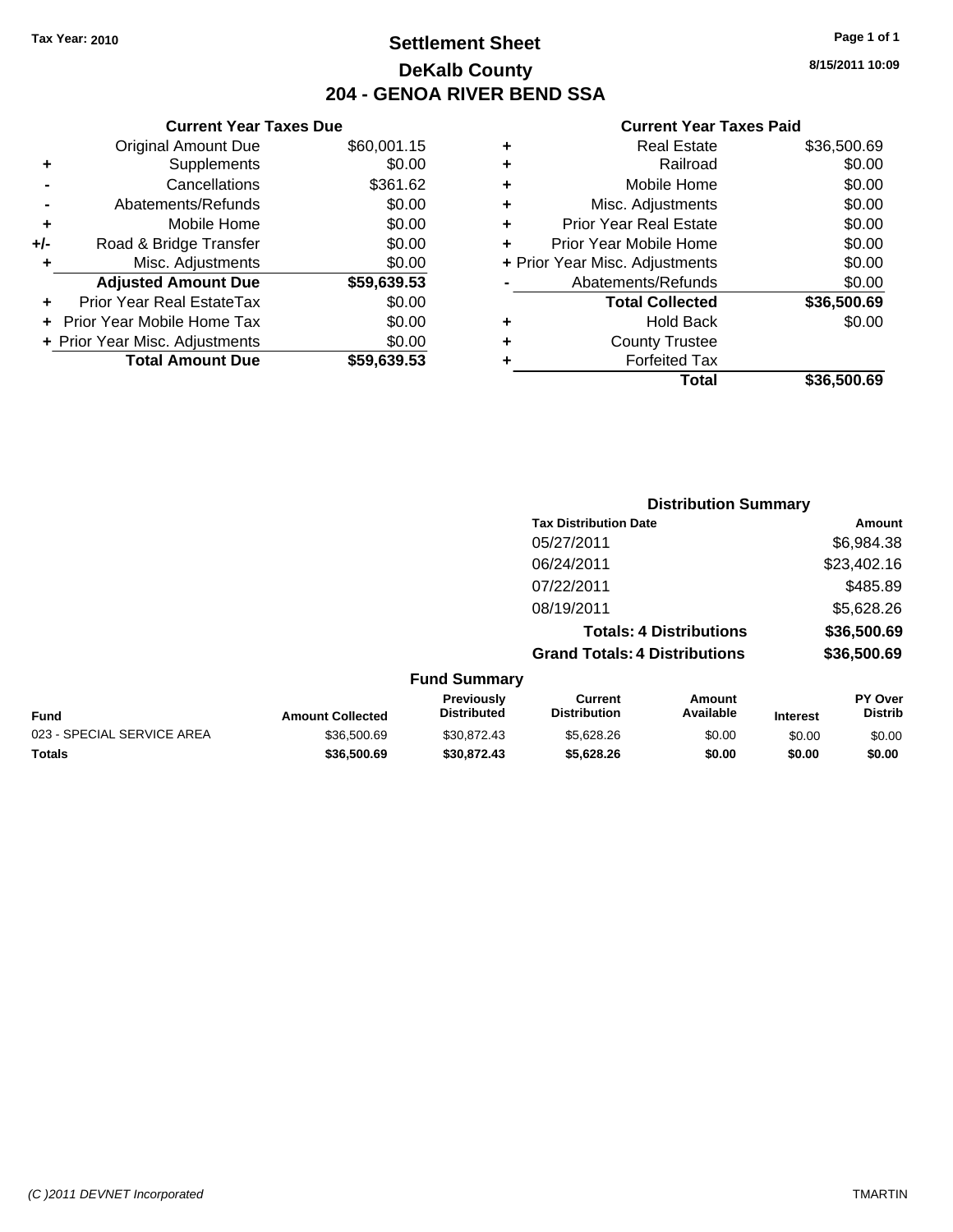# **Settlement Sheet Tax Year: 2010 Page 1 of 1 DeKalb County 207 - DERBY ESTATES SSA**

**8/15/2011 10:09**

|     | <b>Current Year Taxes Due</b>  |            |  |  |  |  |
|-----|--------------------------------|------------|--|--|--|--|
|     | <b>Original Amount Due</b>     | \$4,000.01 |  |  |  |  |
| ٠   | Supplements                    | \$0.00     |  |  |  |  |
|     | Cancellations                  | \$2.14     |  |  |  |  |
|     | Abatements/Refunds             | \$0.00     |  |  |  |  |
| ٠   | Mobile Home                    | \$0.00     |  |  |  |  |
| +/- | Road & Bridge Transfer         | \$0.00     |  |  |  |  |
| ٠   | Misc. Adjustments              | \$0.00     |  |  |  |  |
|     | <b>Adjusted Amount Due</b>     | \$3,997.87 |  |  |  |  |
| ٠   | Prior Year Real EstateTax      | \$0.00     |  |  |  |  |
|     | Prior Year Mobile Home Tax     | \$0.00     |  |  |  |  |
|     | + Prior Year Misc. Adjustments | \$0.00     |  |  |  |  |
|     | <b>Total Amount Due</b>        | \$3,997.87 |  |  |  |  |

|   | <b>Real Estate</b>             | \$2,241.17 |
|---|--------------------------------|------------|
| ٠ | Railroad                       | \$0.00     |
| ٠ | Mobile Home                    | \$0.00     |
| ٠ | Misc. Adjustments              | \$0.00     |
| ÷ | <b>Prior Year Real Estate</b>  | \$0.00     |
| ÷ | Prior Year Mobile Home         | \$0.00     |
|   | + Prior Year Misc. Adjustments | \$0.00     |
|   | Abatements/Refunds             | \$0.00     |
|   | <b>Total Collected</b>         | \$2,241.17 |
| ٠ | <b>Hold Back</b>               | \$0.00     |
| ٠ | <b>County Trustee</b>          |            |
| ٠ | <b>Forfeited Tax</b>           |            |
|   | Total                          | \$2.241.17 |
|   |                                |            |

|                            |                         |                                         |                                       | <b>Distribution Summary</b>    |                 |                           |
|----------------------------|-------------------------|-----------------------------------------|---------------------------------------|--------------------------------|-----------------|---------------------------|
|                            |                         |                                         | <b>Tax Distribution Date</b>          |                                |                 | <b>Amount</b>             |
|                            |                         |                                         | 05/27/2011                            |                                |                 | \$587.07                  |
|                            |                         |                                         | 06/24/2011                            |                                |                 | \$1,410.72                |
|                            |                         |                                         | 07/22/2011                            |                                |                 | \$111.15                  |
|                            |                         |                                         | 08/19/2011                            |                                |                 | \$132.23                  |
|                            |                         |                                         |                                       | <b>Totals: 4 Distributions</b> |                 | \$2,241.17                |
|                            |                         |                                         | <b>Grand Totals: 4 Distributions</b>  |                                |                 | \$2,241.17                |
|                            |                         | <b>Fund Summary</b>                     |                                       |                                |                 |                           |
| Fund                       | <b>Amount Collected</b> | <b>Previously</b><br><b>Distributed</b> | <b>Current</b><br><b>Distribution</b> | Amount<br>Available            | <b>Interest</b> | PY Over<br><b>Distrib</b> |
| 023 - SPECIAL SERVICE AREA | \$2,241.17              | \$2,108.94                              | \$132.23                              | \$0.00                         | \$0.00          | \$0.00                    |
| Totals                     | \$2,241.17              | \$2,108.94                              | \$132.23                              | \$0.00                         | \$0.00          | \$0.00                    |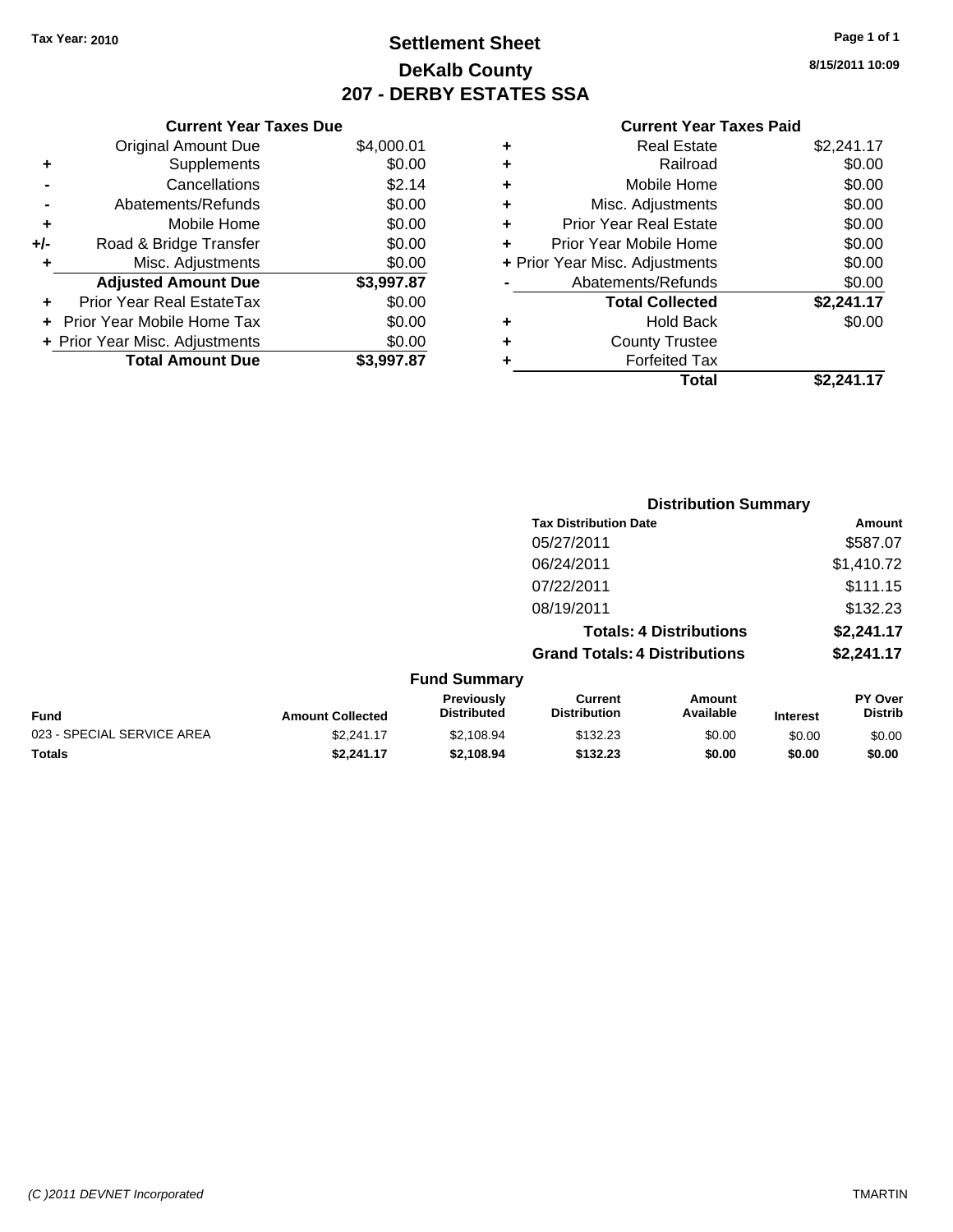# **Settlement Sheet Tax Year: 2010 Page 1 of 1 DeKalb County 213 - GENOA OAK CREEK EST SSA#4**

**8/15/2011 10:09**

|     | <b>Current Year Taxes Due</b>  |            |  |  |  |  |
|-----|--------------------------------|------------|--|--|--|--|
|     | <b>Original Amount Due</b>     | \$1,660.03 |  |  |  |  |
| ٠   | Supplements                    | \$307.21   |  |  |  |  |
|     | Cancellations                  | \$333.73   |  |  |  |  |
|     | Abatements/Refunds             | \$0.00     |  |  |  |  |
| ٠   | Mobile Home                    | \$0.00     |  |  |  |  |
| +/- | Road & Bridge Transfer         | \$0.00     |  |  |  |  |
| ٠   | Misc. Adjustments              | \$0.00     |  |  |  |  |
|     | <b>Adjusted Amount Due</b>     | \$1,633.51 |  |  |  |  |
| ÷   | Prior Year Real EstateTax      | \$0.00     |  |  |  |  |
| ÷   | Prior Year Mobile Home Tax     | \$0.00     |  |  |  |  |
|     | + Prior Year Misc. Adjustments | \$0.00     |  |  |  |  |
|     | <b>Total Amount Due</b>        | \$1.633.51 |  |  |  |  |

| \$825.21<br><b>Real Estate</b>           |
|------------------------------------------|
| \$0.00<br>Railroad                       |
| \$0.00<br>Mobile Home                    |
| \$0.00<br>Misc. Adjustments              |
| \$0.00<br>Prior Year Real Estate         |
| \$0.00<br>Prior Year Mobile Home         |
| \$0.00<br>+ Prior Year Misc. Adjustments |
| \$0.00<br>Abatements/Refunds             |
| \$825.21<br><b>Total Collected</b>       |
| \$0.00<br>Hold Back                      |
| <b>County Trustee</b>                    |
| <b>Forfeited Tax</b>                     |
| Total<br>\$825.21                        |
|                                          |

|                            |                         |                                  | <b>Distribution Summary</b>          |                                |                 |                                  |  |
|----------------------------|-------------------------|----------------------------------|--------------------------------------|--------------------------------|-----------------|----------------------------------|--|
|                            |                         |                                  | <b>Tax Distribution Date</b>         |                                |                 | Amount                           |  |
|                            |                         |                                  | 06/24/2011                           |                                |                 | \$825.21                         |  |
|                            |                         |                                  |                                      | <b>Totals: 1 Distributions</b> |                 | \$825.21                         |  |
|                            |                         |                                  | <b>Grand Totals: 1 Distributions</b> |                                |                 | \$825.21                         |  |
|                            |                         | <b>Fund Summary</b>              |                                      |                                |                 |                                  |  |
| <b>Fund</b>                | <b>Amount Collected</b> | Previously<br><b>Distributed</b> | Current<br><b>Distribution</b>       | Amount<br>Available            | <b>Interest</b> | <b>PY Over</b><br><b>Distrib</b> |  |
| 023 - SPECIAL SERVICE AREA | \$825.21                | \$825.21                         | \$0.00                               | \$0.00                         | \$0.00          | \$0.00                           |  |
| Totals                     | \$825.21                | \$825.21                         | \$0.00                               | \$0.00                         | \$0.00          | \$0.00                           |  |
|                            |                         |                                  |                                      |                                |                 |                                  |  |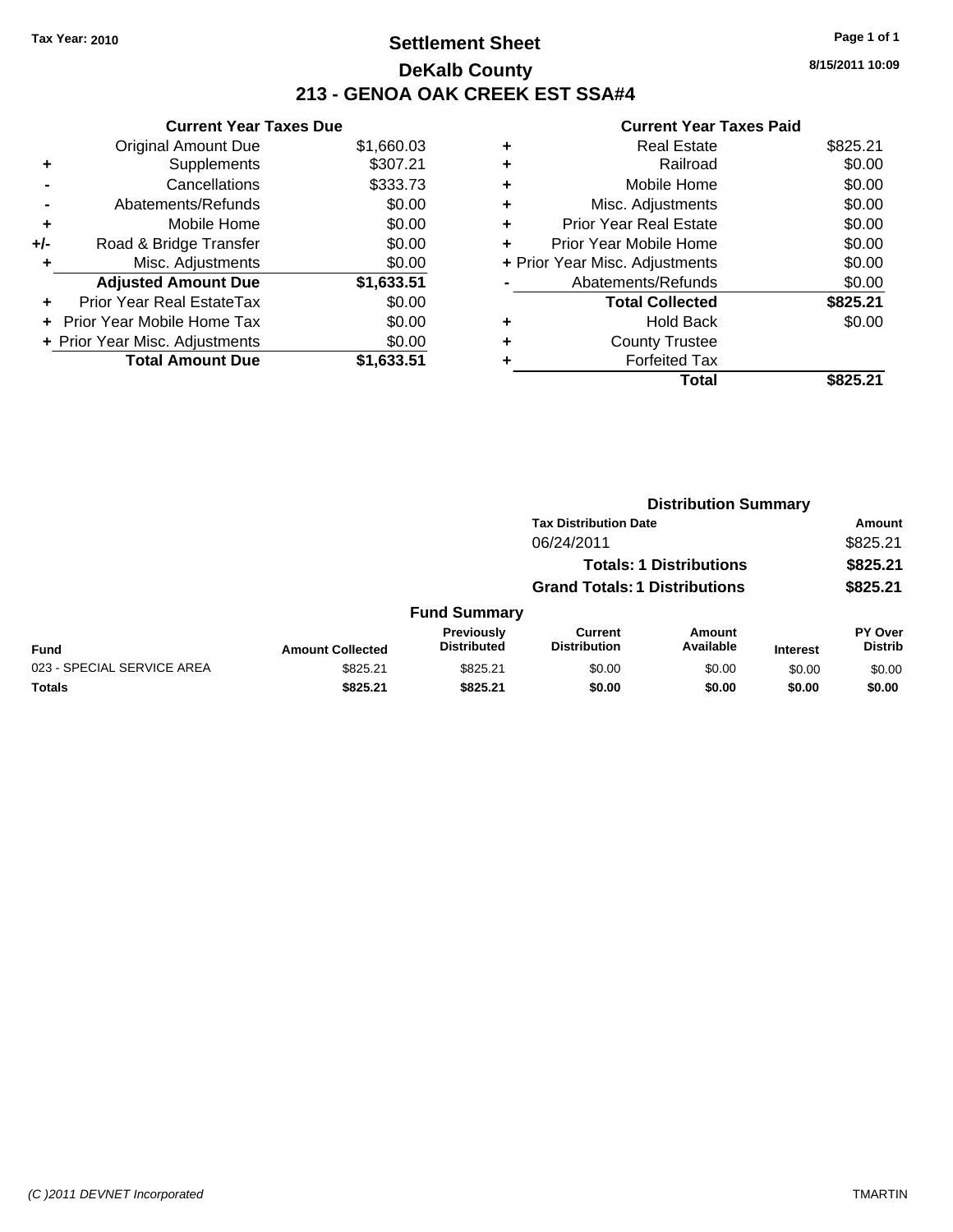### **Settlement Sheet Tax Year: 2010 Page 1 of 1 DeKalb County AF-MI #4 - AF/ MI/ DK DRAINAGE #4**

**Current Year Taxes Due** Original Amount Due \$7,449.88 **+** Supplements \$0.00 **-** Cancellations \$0.00 **-** Abatements/Refunds \$0.00 **+** Mobile Home \$0.00 **+/-** Road & Bridge Transfer \$0.00 **+** Misc. Adjustments \$0.00 **Adjusted Amount Due \$7,449.88 +** Prior Year Real EstateTax \$0.00 **+** Prior Year Mobile Home Tax \$0.00 **+ Prior Year Misc. Adjustments**  $$0.00$ **Total Amount Due \$7,449.88**

#### **Current Year Taxes Paid**

| ٠ | <b>Real Estate</b>             | \$4,646.55 |
|---|--------------------------------|------------|
| ÷ | Railroad                       | \$0.00     |
| ٠ | Mobile Home                    | \$0.00     |
| ٠ | Misc. Adjustments              | \$0.00     |
| ٠ | <b>Prior Year Real Estate</b>  | \$0.00     |
|   | Prior Year Mobile Home         | \$0.00     |
|   | + Prior Year Misc. Adjustments | \$0.00     |
|   | Abatements/Refunds             | \$0.00     |
|   | <b>Total Collected</b>         | \$4,646.55 |
| ٠ | Hold Back                      | \$0.00     |
| ٠ | <b>County Trustee</b>          |            |
| ٠ | <b>Forfeited Tax</b>           |            |
|   | Total                          | \$4.646.55 |
|   |                                |            |

|                 |                         |                                  | <b>Distribution Summary</b>           |                                |                 |                           |
|-----------------|-------------------------|----------------------------------|---------------------------------------|--------------------------------|-----------------|---------------------------|
|                 |                         |                                  | <b>Tax Distribution Date</b>          |                                |                 | Amount                    |
|                 |                         |                                  | 05/27/2011                            |                                |                 | \$1,479.97                |
|                 |                         |                                  | 06/24/2011                            |                                |                 | \$3,044.24                |
|                 |                         |                                  | 07/22/2011                            |                                |                 | \$33.38                   |
|                 |                         |                                  | 08/19/2011                            |                                |                 | \$88.96                   |
|                 |                         |                                  |                                       | <b>Totals: 4 Distributions</b> |                 | \$4,646.55                |
|                 |                         |                                  | <b>Grand Totals: 4 Distributions</b>  |                                |                 | \$4,646.55                |
|                 |                         | <b>Fund Summary</b>              |                                       |                                |                 |                           |
| <b>Fund</b>     | <b>Amount Collected</b> | Previously<br><b>Distributed</b> | <b>Current</b><br><b>Distribution</b> | <b>Amount</b><br>Available     | <b>Interest</b> | PY Over<br><b>Distrib</b> |
| 001 - CORPORATE | \$4,646.55              | \$4,557.59                       | \$88.96                               | \$0.00                         | \$0.00          | \$0.00                    |
| Totals          | \$4,646.55              | \$4,557.59                       | \$88.96                               | \$0.00                         | \$0.00          | \$0.00                    |

**8/15/2011 10:09**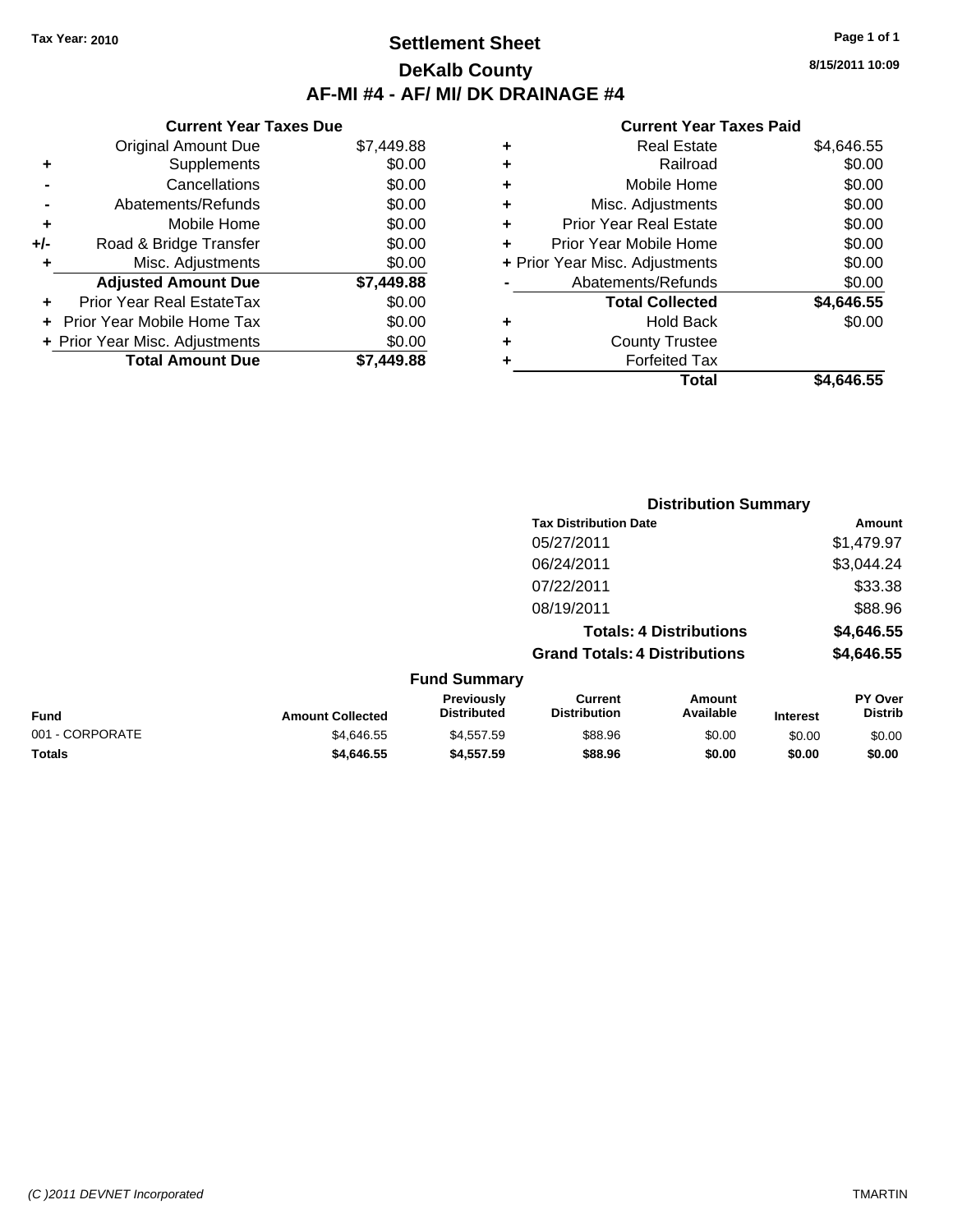# **Settlement Sheet Tax Year: 2010 Page 1 of 1 DeKalb County COON #1 - COON CREEK DRAINAGE #1**

**8/15/2011 10:09**

|     | <b>Current Year Taxes Due</b>     |             |  |  |  |  |
|-----|-----------------------------------|-------------|--|--|--|--|
|     | <b>Original Amount Due</b>        | \$11,819.50 |  |  |  |  |
| ٠   | Supplements                       | \$0.00      |  |  |  |  |
|     | Cancellations                     | \$0.00      |  |  |  |  |
|     | Abatements/Refunds                | \$0.00      |  |  |  |  |
| ٠   | Mobile Home                       | \$0.00      |  |  |  |  |
| +/- | Road & Bridge Transfer            | \$0.00      |  |  |  |  |
| ٠   | Misc. Adjustments                 | \$0.00      |  |  |  |  |
|     | <b>Adjusted Amount Due</b>        | \$11,819.50 |  |  |  |  |
|     | Prior Year Real EstateTax         | \$0.00      |  |  |  |  |
|     | <b>Prior Year Mobile Home Tax</b> | \$0.00      |  |  |  |  |
|     | + Prior Year Misc. Adjustments    | \$0.00      |  |  |  |  |
|     | <b>Total Amount Due</b>           | \$11,819.50 |  |  |  |  |
|     |                                   |             |  |  |  |  |

| <b>Real Estate</b>             | \$7,530.54 |
|--------------------------------|------------|
| Railroad                       | \$0.00     |
| Mobile Home                    | \$0.00     |
| Misc. Adjustments              | \$0.00     |
| <b>Prior Year Real Estate</b>  | \$0.00     |
| Prior Year Mobile Home         | \$0.00     |
| + Prior Year Misc. Adjustments | \$0.00     |
| Abatements/Refunds             | \$0.00     |
| <b>Total Collected</b>         | \$7,530.54 |
| Hold Back                      | \$0.00     |
| <b>County Trustee</b>          |            |
| <b>Forfeited Tax</b>           |            |
| Total                          | \$7,530.54 |
|                                |            |

|                 |                         |                                  |                                       |                                | <b>Distribution Summary</b> |                           |
|-----------------|-------------------------|----------------------------------|---------------------------------------|--------------------------------|-----------------------------|---------------------------|
|                 |                         |                                  | <b>Tax Distribution Date</b>          |                                |                             | Amount                    |
|                 |                         |                                  | 05/27/2011                            |                                |                             | \$2,419.22                |
|                 |                         |                                  | 06/24/2011                            |                                |                             | \$4,717.90                |
|                 |                         |                                  | 07/22/2011                            |                                |                             | \$165.64                  |
|                 |                         |                                  | 08/19/2011                            |                                |                             | \$227.78                  |
|                 |                         |                                  |                                       | <b>Totals: 4 Distributions</b> |                             | \$7,530.54                |
|                 |                         |                                  | <b>Grand Totals: 4 Distributions</b>  |                                |                             | \$7,530.54                |
|                 |                         | <b>Fund Summary</b>              |                                       |                                |                             |                           |
| <b>Fund</b>     | <b>Amount Collected</b> | Previously<br><b>Distributed</b> | <b>Current</b><br><b>Distribution</b> | Amount<br>Available            | <b>Interest</b>             | PY Over<br><b>Distrib</b> |
| 001 - CORPORATE | \$7,530.54              | \$7,302.76                       | \$227.78                              | \$0.00                         | \$0.00                      | \$0.00                    |
| Totals          | \$7,530.54              | \$7,302.76                       | \$227.78                              | \$0.00                         | \$0.00                      | \$0.00                    |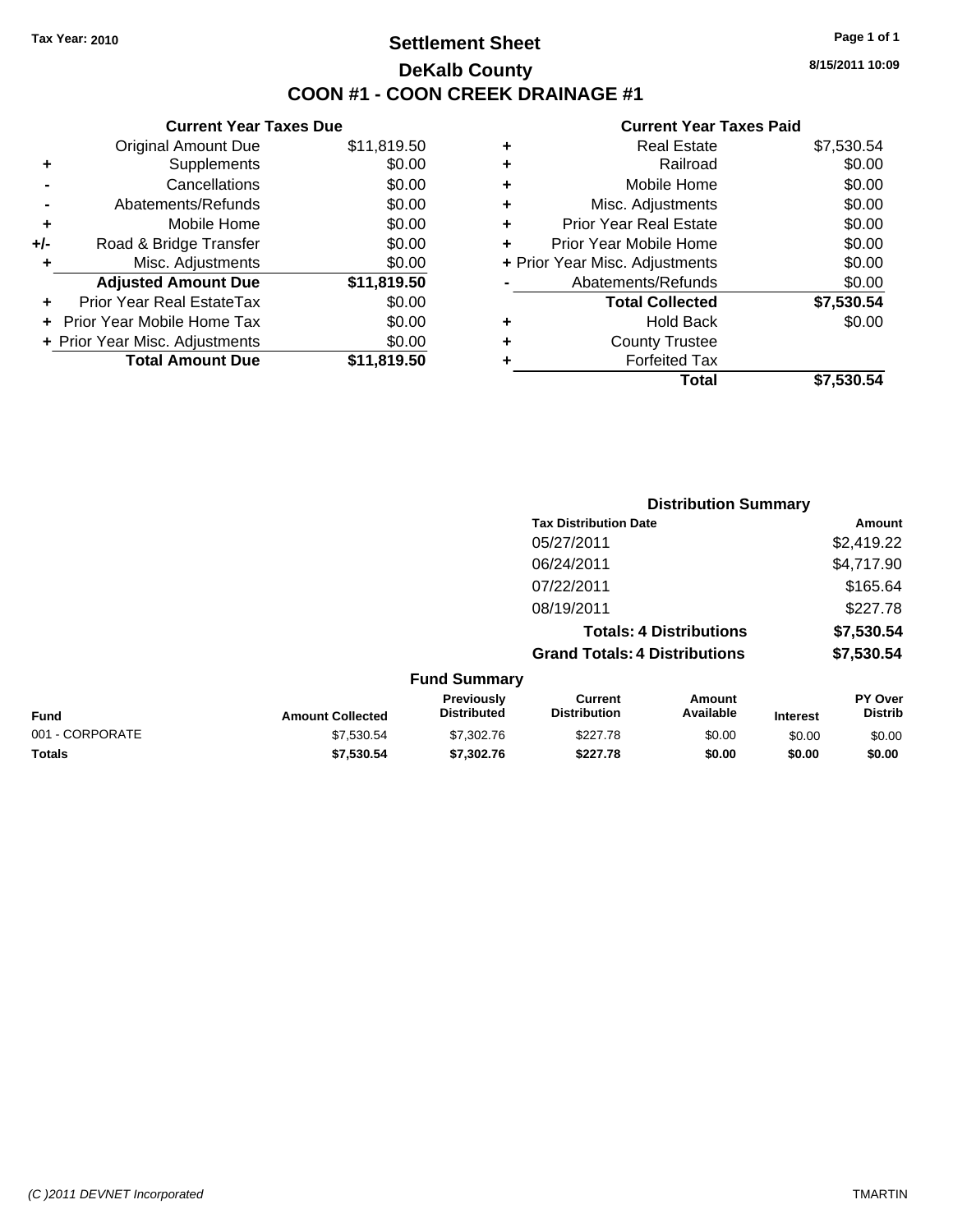### **Settlement Sheet Tax Year: 2010 Page 1 of 1 DeKalb County CO-PI #15 - CORTLAND PIERCE DRAINAGE**

**8/15/2011 10:09**

#### **Current Year Taxes Paid**

|     | <b>Current Year Taxes Due</b>  |            |           |
|-----|--------------------------------|------------|-----------|
|     | <b>Original Amount Due</b>     | \$7,812.10 | ٠         |
|     | <b>Supplements</b>             | \$0.00     | ٠         |
|     | Cancellations                  | \$0.00     | ٠         |
|     | Abatements/Refunds             | \$0.00     | ٠         |
|     | Mobile Home                    | \$0.00     | ٠         |
| +/- | Road & Bridge Transfer         | \$0.00     | P         |
|     | Misc. Adjustments              | \$0.00     | + Prior Y |
|     | <b>Adjusted Amount Due</b>     | \$7,812.10 |           |
|     | Prior Year Real EstateTax      | \$0.00     |           |
|     | Prior Year Mobile Home Tax     | \$0.00     |           |
|     | + Prior Year Misc. Adjustments | \$0.00     |           |
|     | <b>Total Amount Due</b>        | \$7,812.10 |           |
|     |                                |            |           |

| ٠                              | <b>Real Estate</b>     | \$4,509.05 |
|--------------------------------|------------------------|------------|
| ٠                              | Railroad               | \$0.00     |
| ٠                              | Mobile Home            | \$0.00     |
| ٠                              | Misc. Adjustments      | \$0.00     |
| ٠                              | Prior Year Real Estate | \$0.00     |
| ÷                              | Prior Year Mobile Home | \$0.00     |
| + Prior Year Misc. Adjustments |                        | \$0.00     |
|                                | Abatements/Refunds     | \$0.00     |
|                                | <b>Total Collected</b> | \$4,509.05 |
| ٠                              | <b>Hold Back</b>       | \$0.00     |
| ٠                              | <b>County Trustee</b>  |            |
| ٠                              | <b>Forfeited Tax</b>   |            |
|                                | Total                  | \$4,509.05 |

|                 |                         |                                  | <b>Distribution Summary</b>           |                                |                 |                           |
|-----------------|-------------------------|----------------------------------|---------------------------------------|--------------------------------|-----------------|---------------------------|
|                 |                         |                                  | <b>Tax Distribution Date</b>          |                                |                 | Amount                    |
|                 |                         |                                  | 05/27/2011                            |                                |                 | \$825.04                  |
|                 |                         |                                  | 06/24/2011                            |                                |                 | \$3,418.16                |
|                 |                         |                                  | 07/22/2011                            |                                |                 | \$75.40                   |
|                 |                         |                                  | 08/19/2011                            |                                |                 | \$190.45                  |
|                 |                         |                                  |                                       | <b>Totals: 4 Distributions</b> |                 | \$4,509.05                |
|                 |                         |                                  | <b>Grand Totals: 4 Distributions</b>  |                                |                 | \$4,509.05                |
|                 |                         | <b>Fund Summary</b>              |                                       |                                |                 |                           |
| Fund            | <b>Amount Collected</b> | Previously<br><b>Distributed</b> | <b>Current</b><br><b>Distribution</b> | Amount<br>Available            | <b>Interest</b> | PY Over<br><b>Distrib</b> |
| 001 - CORPORATE | \$4,509.05              | \$4,318.60                       | \$190.45                              | \$0.00                         | \$0.00          | \$0.00                    |

**Totals \$4,509.05 \$4,318.60 \$190.45 \$0.00 \$0.00 \$0.00**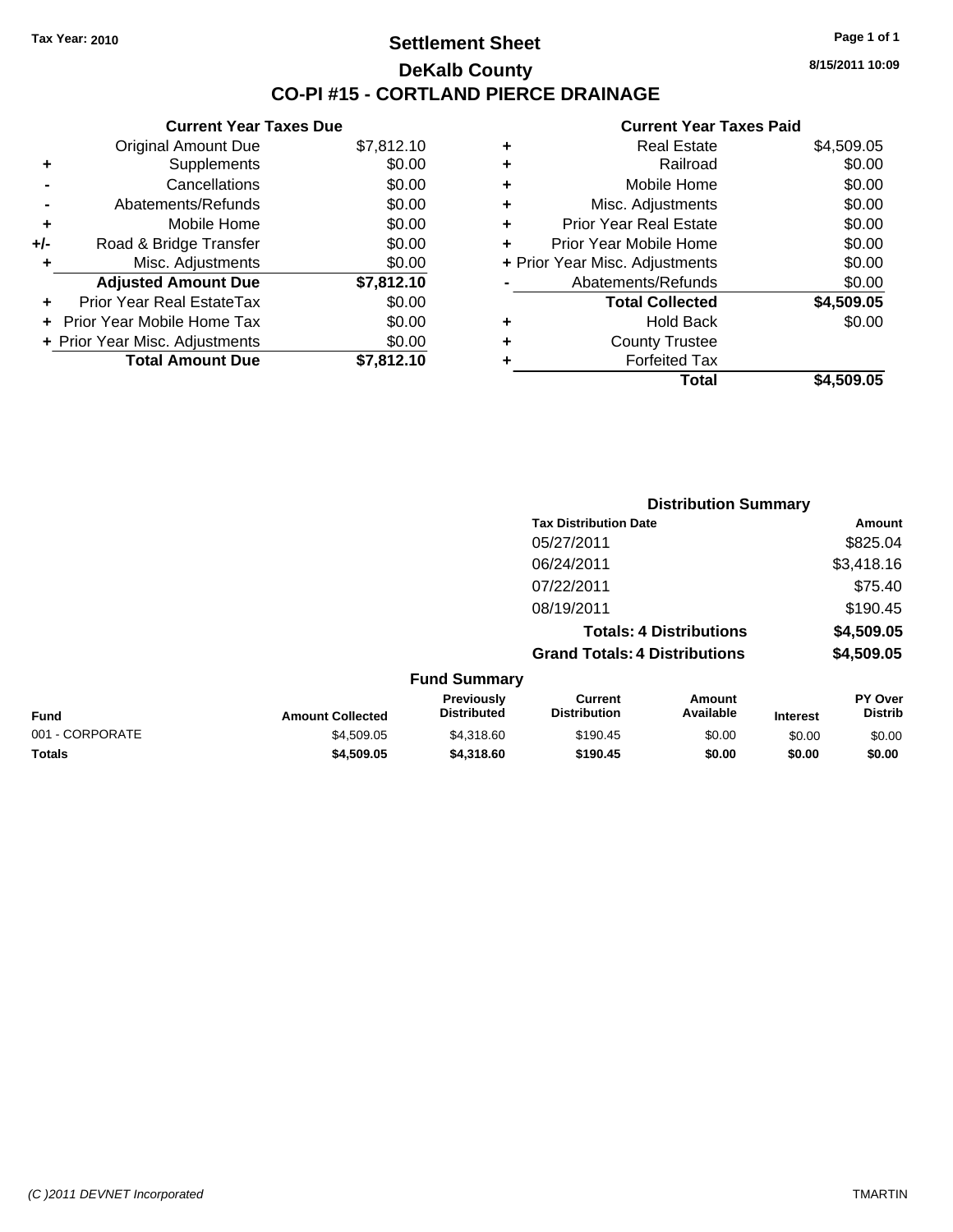# **Settlement Sheet Tax Year: 2010 Page 1 of 1 DeKalb County CO-SBA#9 - CORTLAND SBA #9**

**8/15/2011 10:09**

#### **Current Year Taxes Paid**

| \$215,780.32 |
|--------------|
|              |
|              |
| \$0.00       |
| \$215,780.32 |
| \$0.00       |
| \$0.00       |
| \$0.00       |
| \$0.00       |
| \$0.00       |
| \$0.00       |
| \$0.00       |
| \$215,780.32 |
|              |

|     | <b>Current Year Taxes Due</b>  |              |  |  |  |
|-----|--------------------------------|--------------|--|--|--|
|     | <b>Original Amount Due</b>     | \$378,975.52 |  |  |  |
| ٠   | Supplements                    | \$0.00       |  |  |  |
|     | Cancellations                  | \$0.00       |  |  |  |
|     | Abatements/Refunds             | \$0.00       |  |  |  |
| ٠   | Mobile Home                    | \$0.00       |  |  |  |
| +/- | Road & Bridge Transfer         | \$0.00       |  |  |  |
| ٠   | Misc. Adjustments              | \$0.00       |  |  |  |
|     | <b>Adjusted Amount Due</b>     | \$378,975.52 |  |  |  |
|     | Prior Year Real EstateTax      | \$0.00       |  |  |  |
|     | Prior Year Mobile Home Tax     | \$0.00       |  |  |  |
|     | + Prior Year Misc. Adjustments | \$0.00       |  |  |  |
|     | <b>Total Amount Due</b>        | \$378.975.52 |  |  |  |
|     |                                |              |  |  |  |

|                            |                         |                                  | <b>Distribution Summary</b>           |                                |                 |                                  |
|----------------------------|-------------------------|----------------------------------|---------------------------------------|--------------------------------|-----------------|----------------------------------|
|                            |                         |                                  | <b>Tax Distribution Date</b>          |                                |                 | Amount                           |
|                            |                         |                                  | 05/27/2011                            |                                |                 | \$31,732.40                      |
|                            |                         |                                  | 06/24/2011                            |                                |                 | \$160,475.28                     |
|                            |                         |                                  | 08/19/2011                            |                                |                 | \$23,572.64                      |
|                            |                         |                                  |                                       | <b>Totals: 3 Distributions</b> |                 | \$215,780.32                     |
|                            |                         |                                  | <b>Grand Totals: 3 Distributions</b>  |                                |                 | \$215,780.32                     |
|                            |                         | <b>Fund Summary</b>              |                                       |                                |                 |                                  |
| <b>Fund</b>                | <b>Amount Collected</b> | Previously<br><b>Distributed</b> | <b>Current</b><br><b>Distribution</b> | Amount<br>Available            | <b>Interest</b> | <b>PY Over</b><br><b>Distrib</b> |
| 023 - SPECIAL SERVICE AREA | \$215,780.32            | \$192,207.68                     | \$23.572.64                           | \$0.00                         | \$0.00          | \$0.00                           |

**Totals \$215,780.32 \$192,207.68 \$23,572.64 \$0.00 \$0.00 \$0.00**

*(C )2011 DEVNET Incorporated* TMARTIN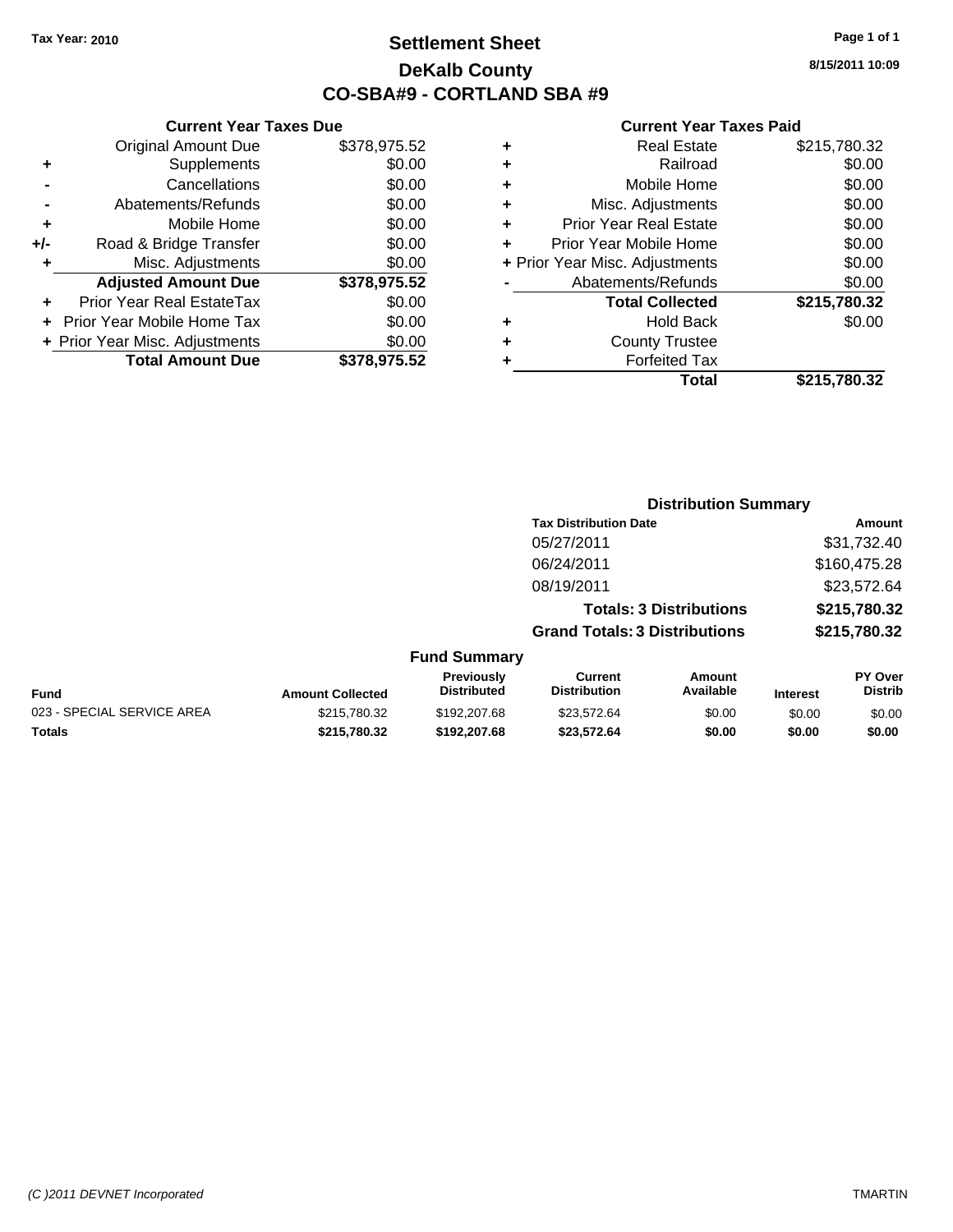# **Settlement Sheet Tax Year: 2010 Page 1 of 1 DeKalb County CO-SSA#1 - CORTLAND SBA #1**

**8/15/2011 10:09**

#### **Current Year Taxes Paid**

| <b>County Trustee</b><br><b>Forfeited Tax</b> |              |
|-----------------------------------------------|--------------|
|                                               |              |
|                                               | \$0.00       |
| <b>Hold Back</b>                              |              |
| <b>Total Collected</b>                        | \$227,999.82 |
| Abatements/Refunds                            | \$0.00       |
| + Prior Year Misc. Adjustments                | \$0.00       |
| Prior Year Mobile Home                        | \$0.00       |
| <b>Prior Year Real Estate</b>                 | \$0.00       |
| Misc. Adjustments                             | \$0.00       |
| Mobile Home                                   | \$0.00       |
| Railroad                                      | \$0.00       |
| <b>Real Estate</b>                            | \$227,999.82 |
|                                               |              |

|                            |                         |                                  |                                      | <b>Distribution Summary</b>    |                 |                           |
|----------------------------|-------------------------|----------------------------------|--------------------------------------|--------------------------------|-----------------|---------------------------|
|                            |                         |                                  | <b>Tax Distribution Date</b>         |                                |                 | <b>Amount</b>             |
|                            |                         |                                  | 05/27/2011                           |                                |                 | \$40,425.50               |
|                            |                         |                                  | 06/24/2011                           |                                |                 | \$147,148.82              |
|                            |                         |                                  | 07/22/2011                           |                                |                 | \$2,425.53                |
|                            |                         |                                  | 08/19/2011                           |                                |                 | \$37,999.97               |
|                            |                         |                                  |                                      | <b>Totals: 4 Distributions</b> |                 | \$227,999.82              |
|                            |                         |                                  | <b>Grand Totals: 4 Distributions</b> |                                |                 | \$227,999.82              |
|                            |                         | <b>Fund Summary</b>              |                                      |                                |                 |                           |
| <b>Fund</b>                | <b>Amount Collected</b> | Previously<br><b>Distributed</b> | Current<br><b>Distribution</b>       | Amount<br>Available            | <b>Interest</b> | PY Over<br><b>Distrib</b> |
| 023 - SPECIAL SERVICE AREA | \$227,999.82            | \$189,999.85                     | \$37,999.97                          | \$0.00                         | \$0.00          | \$0.00                    |
| Totals                     | \$227,999.82            | \$189,999.85                     | \$37,999.97                          | \$0.00                         | \$0.00          | \$0.00                    |

| ٠   | Supplements                      | \$0.00       |
|-----|----------------------------------|--------------|
|     | Cancellations                    | \$0.00       |
|     | Abatements/Refunds               | \$0.00       |
| ÷   | Mobile Home                      | \$0.00       |
| +/- | Road & Bridge Transfer           | \$0.00       |
| ٠   | Misc. Adjustments                | \$0.00       |
|     | <b>Adjusted Amount Due</b>       | \$379,999.70 |
| ÷   | <b>Prior Year Real EstateTax</b> | \$0.00       |
|     | Prior Year Mobile Home Tax       | \$0.00       |
|     | + Prior Year Misc. Adjustments   | \$0.00       |
|     | <b>Total Amount Due</b>          | \$379,999.70 |
|     |                                  |              |
|     |                                  |              |
|     |                                  |              |

**Current Year Taxes Due** Original Amount Due \$379,999.70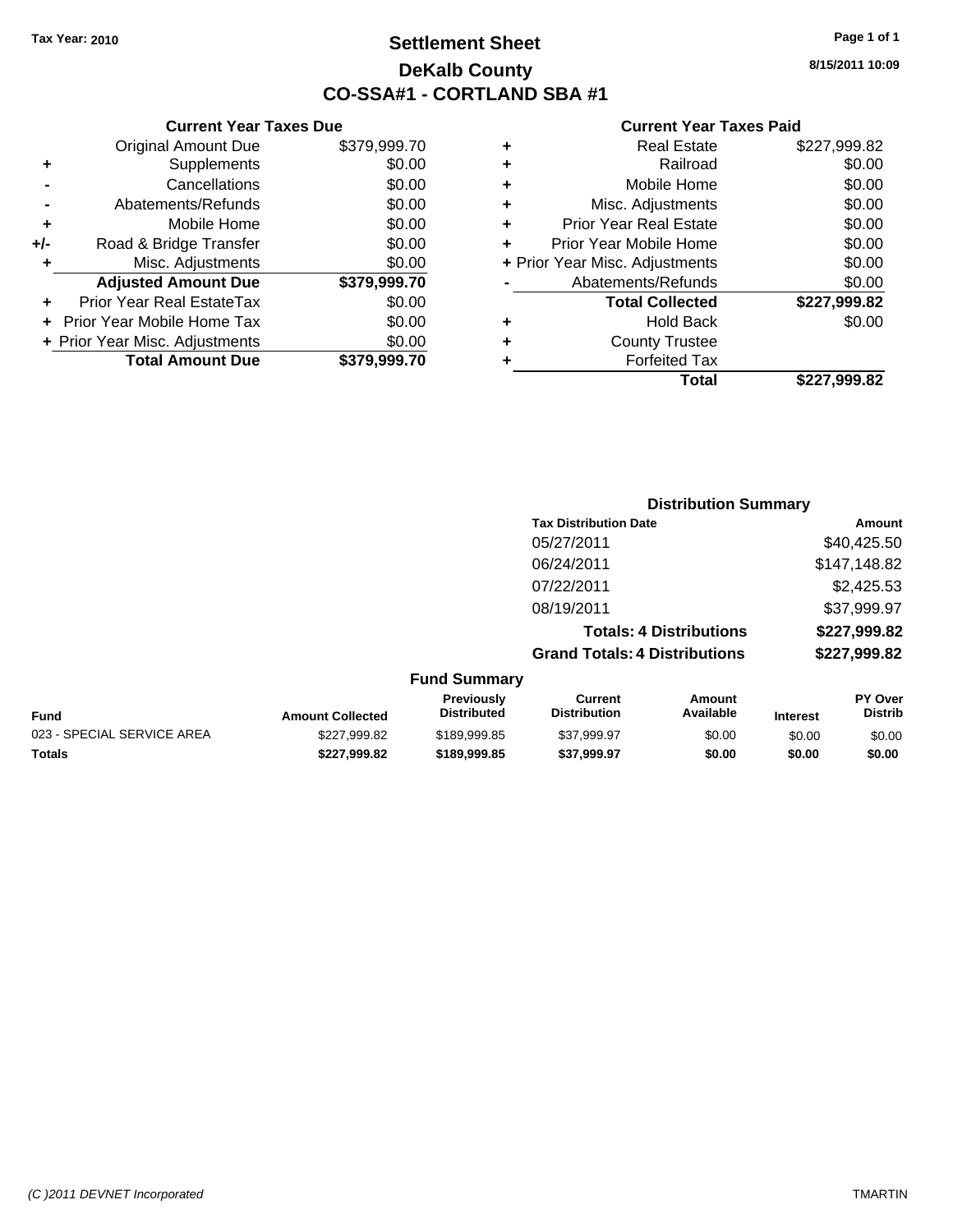# **Settlement Sheet Tax Year: 2010 Page 1 of 1 DeKalb County CO-SSA#4 - CORTLAND SBA #4**

**8/15/2011 10:09**

|     | <b>Current Year Taxes Due</b>  |              |  |  |  |
|-----|--------------------------------|--------------|--|--|--|
|     | <b>Original Amount Due</b>     | \$919,463.38 |  |  |  |
| ٠   | Supplements                    | \$0.00       |  |  |  |
|     | Cancellations                  | \$0.00       |  |  |  |
|     | Abatements/Refunds             | \$0.00       |  |  |  |
| ٠   | Mobile Home                    | \$0.00       |  |  |  |
| +/- | Road & Bridge Transfer         | \$0.00       |  |  |  |
| ٠   | Misc. Adjustments              | \$0.00       |  |  |  |
|     | <b>Adjusted Amount Due</b>     | \$919,463.38 |  |  |  |
| ÷   | Prior Year Real EstateTax      | \$0.00       |  |  |  |
|     | Prior Year Mobile Home Tax     | \$0.00       |  |  |  |
|     | + Prior Year Misc. Adjustments | \$0.00       |  |  |  |
|     | <b>Total Amount Due</b>        | \$919,463.38 |  |  |  |
|     |                                |              |  |  |  |

| ٠ | <b>Real Estate</b>             | \$718.34 |
|---|--------------------------------|----------|
| ٠ | Railroad                       | \$0.00   |
| ٠ | Mobile Home                    | \$0.00   |
| ٠ | Misc. Adjustments              | \$0.00   |
| ÷ | <b>Prior Year Real Estate</b>  | \$0.00   |
| ٠ | Prior Year Mobile Home         | \$0.00   |
|   | + Prior Year Misc. Adjustments | \$0.00   |
|   | Abatements/Refunds             | \$0.00   |
|   | <b>Total Collected</b>         | \$718.34 |
| ٠ | <b>Hold Back</b>               | \$0.00   |
| ٠ | <b>County Trustee</b>          |          |
| ٠ | <b>Forfeited Tax</b>           |          |
|   | Total                          | \$718.34 |
|   |                                |          |

|                            |                         |                                  |                                       | <b>Distribution Summary</b>    |                 |                           |
|----------------------------|-------------------------|----------------------------------|---------------------------------------|--------------------------------|-----------------|---------------------------|
|                            |                         |                                  | <b>Tax Distribution Date</b>          |                                |                 | Amount                    |
|                            |                         |                                  | 05/27/2011                            |                                |                 | \$718.34                  |
|                            |                         |                                  |                                       | <b>Totals: 1 Distributions</b> |                 | \$718.34                  |
|                            |                         |                                  | <b>Grand Totals: 1 Distributions</b>  |                                |                 | \$718.34                  |
|                            |                         | <b>Fund Summary</b>              |                                       |                                |                 |                           |
| <b>Fund</b>                | <b>Amount Collected</b> | Previously<br><b>Distributed</b> | <b>Current</b><br><b>Distribution</b> | Amount<br>Available            | <b>Interest</b> | PY Over<br><b>Distrib</b> |
| 023 - SPECIAL SERVICE AREA | \$718.34                | \$718.34                         | \$0.00                                | \$0.00                         | \$0.00          | \$0.00                    |
| Totals                     | \$718.34                | \$718.34                         | \$0.00                                | \$0.00                         | \$0.00          | \$0.00                    |
|                            |                         |                                  |                                       |                                |                 |                           |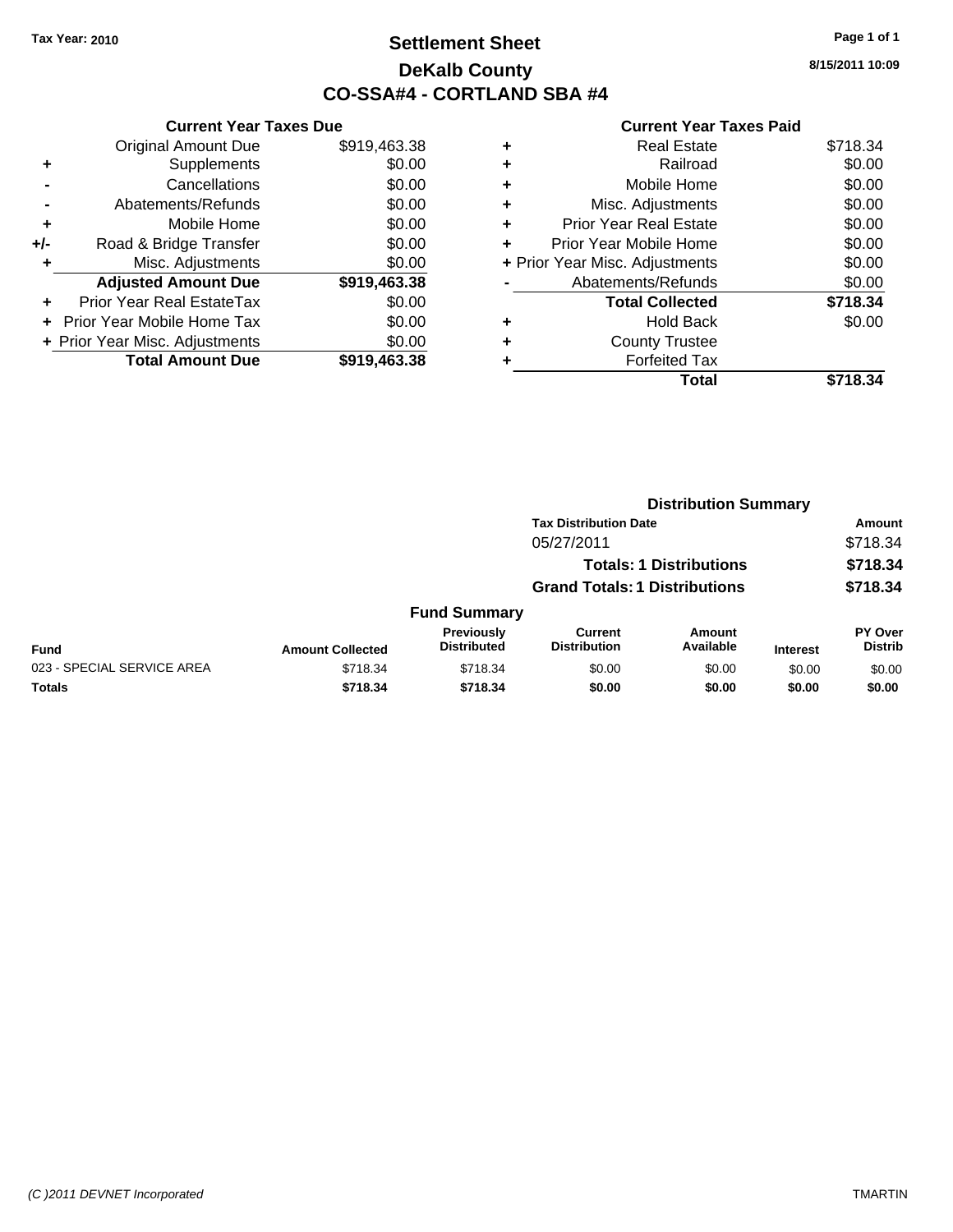# **Settlement Sheet Tax Year: 2010 Page 1 of 1 DeKalb County CO-SSA#7 - CORTLAND SBA #7**

**8/15/2011 10:09**

|     | <b>Current Year Taxes Due</b>  |              |  |  |  |
|-----|--------------------------------|--------------|--|--|--|
|     | <b>Original Amount Due</b>     | \$380,715.02 |  |  |  |
| ٠   | Supplements                    | \$0.00       |  |  |  |
|     | Cancellations                  | \$0.00       |  |  |  |
|     | Abatements/Refunds             | \$0.00       |  |  |  |
| ٠   | Mobile Home                    | \$0.00       |  |  |  |
| +/- | Road & Bridge Transfer         | \$0.00       |  |  |  |
| ٠   | Misc. Adjustments              | \$0.00       |  |  |  |
|     | <b>Adjusted Amount Due</b>     | \$380,715.02 |  |  |  |
| ÷   | Prior Year Real EstateTax      | \$0.00       |  |  |  |
|     | Prior Year Mobile Home Tax     | \$0.00       |  |  |  |
|     | + Prior Year Misc. Adjustments | \$0.00       |  |  |  |
|     | <b>Total Amount Due</b>        | \$380,715.02 |  |  |  |
|     |                                |              |  |  |  |

|   | <b>Real Estate</b>             | \$0.00 |
|---|--------------------------------|--------|
| ٠ | Railroad                       | \$0.00 |
| ٠ | Mobile Home                    | \$0.00 |
| ٠ | Misc. Adjustments              | \$0.00 |
| ٠ | <b>Prior Year Real Estate</b>  | \$0.00 |
| ÷ | Prior Year Mobile Home         | \$0.00 |
|   | + Prior Year Misc. Adjustments | \$0.00 |
|   | Abatements/Refunds             | \$0.00 |
|   | <b>Total Collected</b>         | \$0.00 |
|   | <b>Hold Back</b>               | \$0.00 |
| ٠ | <b>County Trustee</b>          |        |
|   | <b>Forfeited Tax</b>           |        |
|   | Total                          |        |

| <b>Fund Summary</b>        |                         |                                         |                                |                     |                 |                                  |
|----------------------------|-------------------------|-----------------------------------------|--------------------------------|---------------------|-----------------|----------------------------------|
| <b>Fund</b>                | <b>Amount Collected</b> | <b>Previously</b><br><b>Distributed</b> | Current<br><b>Distribution</b> | Amount<br>Available | <b>Interest</b> | <b>PY Over</b><br><b>Distrib</b> |
| 023 - SPECIAL SERVICE AREA | \$0.00                  | \$0.00                                  | \$0.00                         | \$0.00              | \$0.00          | \$0.00                           |
| <b>Totals</b>              | \$0.00                  | \$0.00                                  | \$0.00                         | \$0.00              | \$0.00          | \$0.00                           |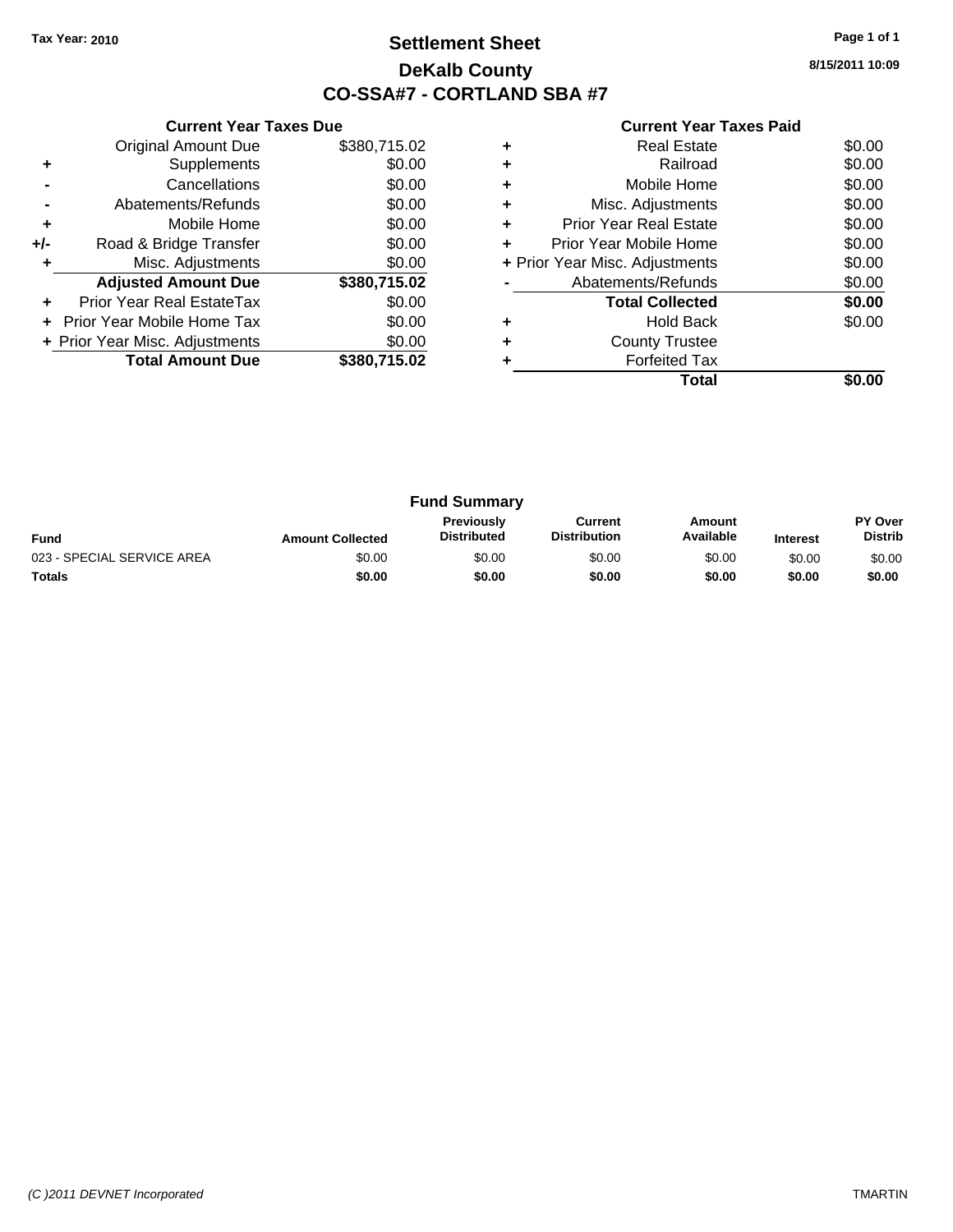# **Settlement Sheet Tax Year: 2010 Page 1 of 1 DeKalb County CO-SSA#8 - CORTLAND SBA #8**

**8/15/2011 10:09**

| <b>Current Year Taxes Due</b> |                                |  |  |  |  |
|-------------------------------|--------------------------------|--|--|--|--|
| <b>Original Amount Due</b>    | \$294,517.28                   |  |  |  |  |
| Supplements                   | \$0.00                         |  |  |  |  |
| Cancellations                 | \$0.00                         |  |  |  |  |
| Abatements/Refunds            | \$0.00                         |  |  |  |  |
| Mobile Home                   | \$0.00                         |  |  |  |  |
| Road & Bridge Transfer        | \$0.00                         |  |  |  |  |
| Misc. Adjustments             | \$0.00                         |  |  |  |  |
| <b>Adjusted Amount Due</b>    | \$294,517.28                   |  |  |  |  |
| Prior Year Real EstateTax     | \$0.00                         |  |  |  |  |
| Prior Year Mobile Home Tax    | \$0.00                         |  |  |  |  |
|                               | \$0.00                         |  |  |  |  |
| <b>Total Amount Due</b>       | \$294.517.28                   |  |  |  |  |
|                               | + Prior Year Misc. Adjustments |  |  |  |  |

#### **Current Year Taxes Paid**

|   | Real Estate                    | \$0.00 |
|---|--------------------------------|--------|
| ٠ | Railroad                       | \$0.00 |
| ٠ | Mobile Home                    | \$0.00 |
| ٠ | Misc. Adjustments              | \$0.00 |
|   | <b>Prior Year Real Estate</b>  | \$0.00 |
|   | Prior Year Mobile Home         | \$0.00 |
|   | + Prior Year Misc. Adjustments | \$0.00 |
|   | Abatements/Refunds             | \$0.00 |
|   | <b>Total Collected</b>         | \$0.00 |
|   | <b>Hold Back</b>               | \$0.00 |
| ٠ | <b>County Trustee</b>          |        |
|   | <b>Forfeited Tax</b>           |        |
|   | Total                          |        |

|                            |                         | <b>Fund Summary</b>                     |                                       |                     |                 |                                  |
|----------------------------|-------------------------|-----------------------------------------|---------------------------------------|---------------------|-----------------|----------------------------------|
| Fund                       | <b>Amount Collected</b> | <b>Previously</b><br><b>Distributed</b> | <b>Current</b><br><b>Distribution</b> | Amount<br>Available | <b>Interest</b> | <b>PY Over</b><br><b>Distrib</b> |
| 023 - SPECIAL SERVICE AREA | \$0.00                  | \$0.00                                  | \$0.00                                | \$0.00              | \$0.00          | \$0.00                           |
| Totals                     | \$0.00                  | \$0.00                                  | \$0.00                                | \$0.00              | \$0.00          | \$0.00                           |

#### **Miscellaneous Adjustment Detail**

**Year Source Account Type Annount Adjustment Description**<br>2010 RE - Real Estate Back Tax Collected \$0.00 Boots Assignment 09-33-\$0.00 Boots Assignment 09-33-181-015 by TBA

**Totals 1 entries** \$0.00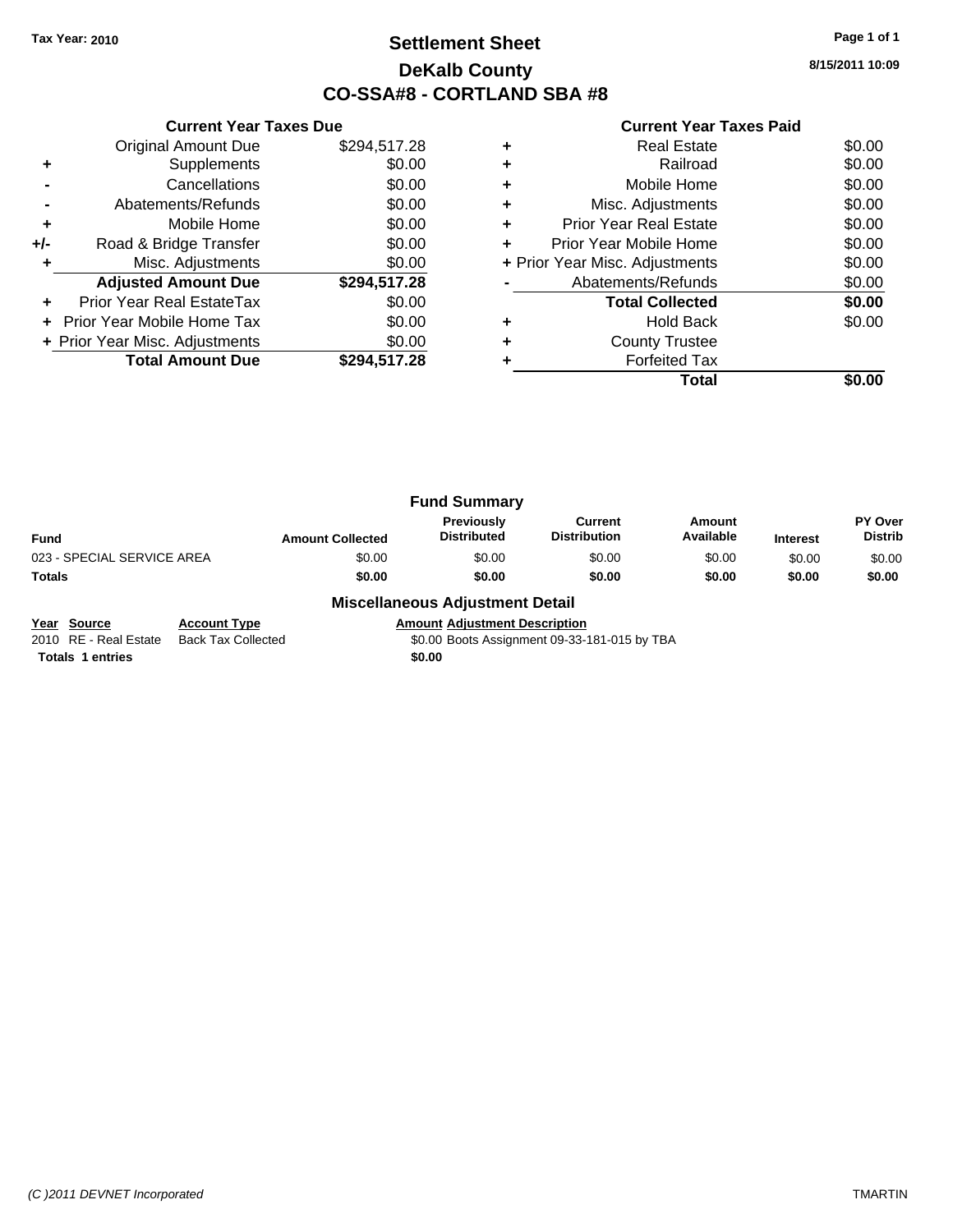# **Settlement Sheet Tax Year: 2010 Page 1 of 1 DeKalb County MA-DK #3 - MALTA DEKALB DRAINAGE #3**

**8/15/2011 10:09**

|     | <b>Current Year Taxes Due</b>  |            |
|-----|--------------------------------|------------|
|     | <b>Original Amount Due</b>     | \$1,250.28 |
| ٠   | Supplements                    | \$0.00     |
|     | Cancellations                  | \$0.00     |
|     | Abatements/Refunds             | \$0.00     |
| ٠   | Mobile Home                    | \$0.00     |
| +/- | Road & Bridge Transfer         | \$0.00     |
| ٠   | Misc. Adjustments              | \$0.00     |
|     | <b>Adjusted Amount Due</b>     | \$1,250.28 |
|     | Prior Year Real EstateTax      | \$0.00     |
|     | Prior Year Mobile Home Tax     | \$0.00     |
|     | + Prior Year Misc. Adjustments | \$0.00     |
|     | <b>Total Amount Due</b>        | \$1.250.28 |

|   | Total                          | \$642.83 |
|---|--------------------------------|----------|
|   | <b>Forfeited Tax</b>           |          |
|   | <b>County Trustee</b>          |          |
| ٠ | Hold Back                      | \$0.00   |
|   | <b>Total Collected</b>         | \$642.83 |
|   | Abatements/Refunds             | \$0.00   |
|   | + Prior Year Misc. Adjustments | \$0.00   |
|   | Prior Year Mobile Home         | \$0.00   |
| ÷ | <b>Prior Year Real Estate</b>  | \$0.00   |
| ٠ | Misc. Adjustments              | \$0.00   |
| ٠ | Mobile Home                    | \$0.00   |
| ٠ | Railroad                       | \$0.00   |
| ٠ | <b>Real Estate</b>             | \$642.83 |
|   |                                |          |

|                 |                         |                                  | <b>Distribution Summary</b>           |                                |                 |                                  |
|-----------------|-------------------------|----------------------------------|---------------------------------------|--------------------------------|-----------------|----------------------------------|
|                 |                         |                                  | <b>Tax Distribution Date</b>          |                                |                 | Amount                           |
|                 |                         |                                  | 05/27/2011                            |                                |                 | \$100.04                         |
|                 |                         |                                  | 06/24/2011                            |                                |                 | \$523.01                         |
|                 |                         |                                  | 08/19/2011                            |                                |                 | \$19.78                          |
|                 |                         |                                  |                                       | <b>Totals: 3 Distributions</b> |                 | \$642.83                         |
|                 |                         |                                  | <b>Grand Totals: 3 Distributions</b>  |                                |                 | \$642.83                         |
|                 |                         | <b>Fund Summary</b>              |                                       |                                |                 |                                  |
| <b>Fund</b>     | <b>Amount Collected</b> | Previously<br><b>Distributed</b> | <b>Current</b><br><b>Distribution</b> | Amount<br>Available            | <b>Interest</b> | <b>PY Over</b><br><b>Distrib</b> |
| 001 - CORPORATE | \$642.83                | \$623.05                         | \$19.78                               | \$0.00                         | \$0.00          | \$0.00                           |
| Totals          | \$642.83                | \$623.05                         | \$19.78                               | \$0.00                         | \$0.00          | \$0.00                           |
|                 |                         |                                  |                                       |                                |                 |                                  |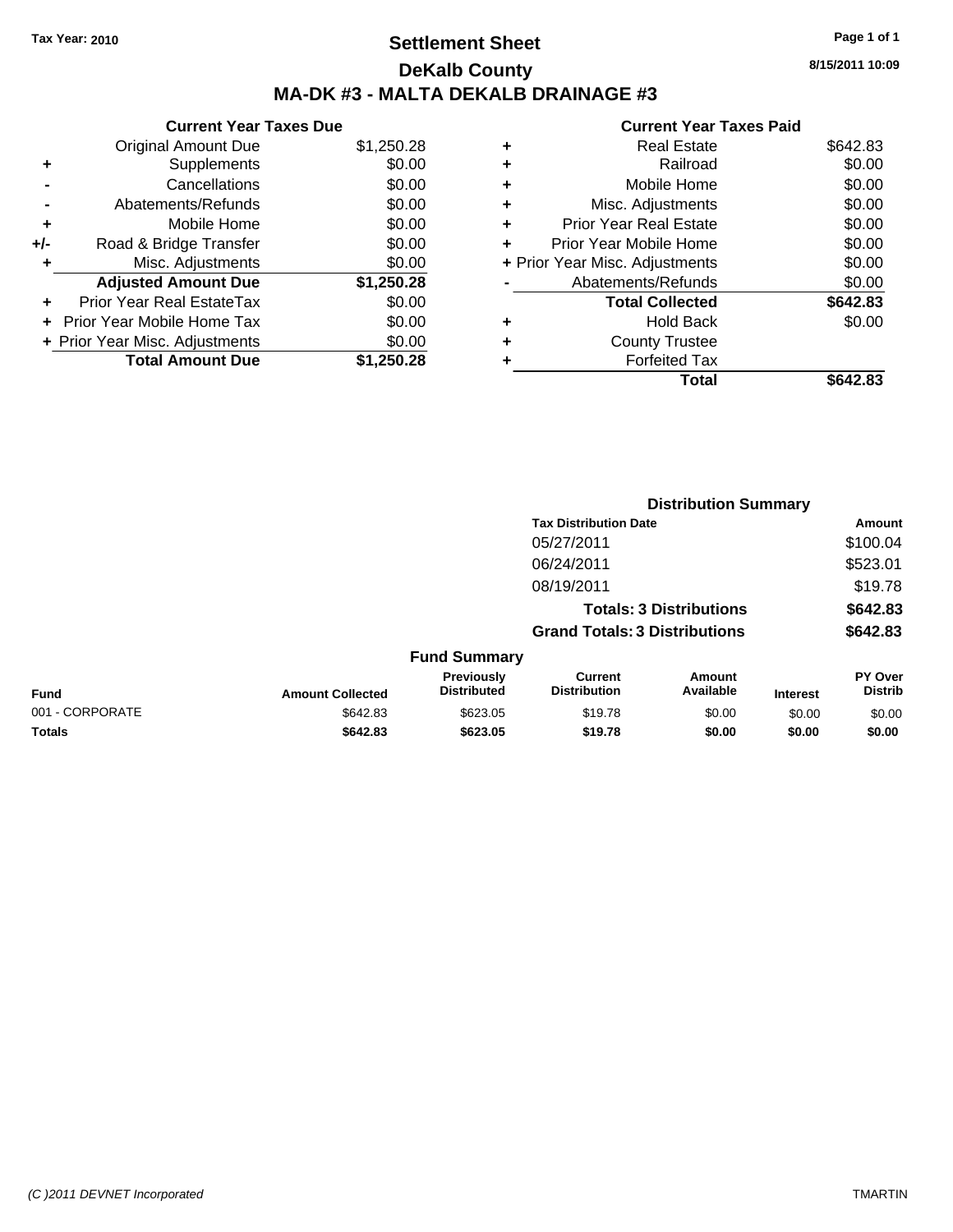### **Settlement Sheet Tax Year: 2010 Page 1 of 1 DeKalb County MAMIAFDK - MA-MI-AF-DK DRAINAGE #11**

**Current Year Taxes Due** Original Amount Due \$22,699.06 **+** Supplements \$0.00 **-** Cancellations \$0.00 **-** Abatements/Refunds \$0.00 **+** Mobile Home \$0.00 **+/-** Road & Bridge Transfer \$0.00 **+** Misc. Adjustments \$0.00 **Adjusted Amount Due \$22,699.06 +** Prior Year Real EstateTax \$0.00 **+** Prior Year Mobile Home Tax \$0.00 **+ Prior Year Misc. Adjustments**  $$0.00$ **Total Amount Due \$22,699.06**

#### **Current Year Taxes Paid**

|   | <b>Real Estate</b>             | \$12,860.03 |
|---|--------------------------------|-------------|
| ٠ | Railroad                       | \$0.00      |
| ٠ | Mobile Home                    | \$0.00      |
| ٠ | Misc. Adjustments              | \$0.00      |
| ٠ | <b>Prior Year Real Estate</b>  | \$0.00      |
|   | Prior Year Mobile Home         | \$0.00      |
|   | + Prior Year Misc. Adjustments | \$0.00      |
|   | Abatements/Refunds             | \$0.00      |
|   | <b>Total Collected</b>         | \$12,860.03 |
| ٠ | Hold Back                      | \$0.00      |
| ٠ | <b>County Trustee</b>          |             |
| ٠ | <b>Forfeited Tax</b>           |             |
|   | Total                          | \$12,860.03 |
|   |                                |             |

**Distribution Summary**

|                 |                         |                                  | <b>Tax Distribution Date</b>         |                                |          | Amount                           |
|-----------------|-------------------------|----------------------------------|--------------------------------------|--------------------------------|----------|----------------------------------|
|                 |                         |                                  | 05/27/2011                           |                                |          | \$1,783.50                       |
|                 |                         |                                  | 06/24/2011                           |                                |          | \$11,076.53                      |
|                 |                         |                                  |                                      | <b>Totals: 2 Distributions</b> |          | \$12,860.03                      |
|                 |                         |                                  | <b>Grand Totals: 2 Distributions</b> |                                |          | \$12,860.03                      |
|                 |                         | <b>Fund Summary</b>              |                                      |                                |          |                                  |
| <b>Fund</b>     | <b>Amount Collected</b> | Previously<br><b>Distributed</b> | Current<br><b>Distribution</b>       | Amount<br>Available            | Interest | <b>PY Over</b><br><b>Distrib</b> |
| 001 - CORPORATE | \$12,860.03             | \$12,860.03                      | \$0.00                               | \$0.00                         | \$0.00   | \$0.00                           |
| <b>Totals</b>   | \$12,860.03             | \$12,860.03                      | \$0.00                               | \$0.00                         | \$0.00   | \$0.00                           |
|                 |                         |                                  |                                      |                                |          |                                  |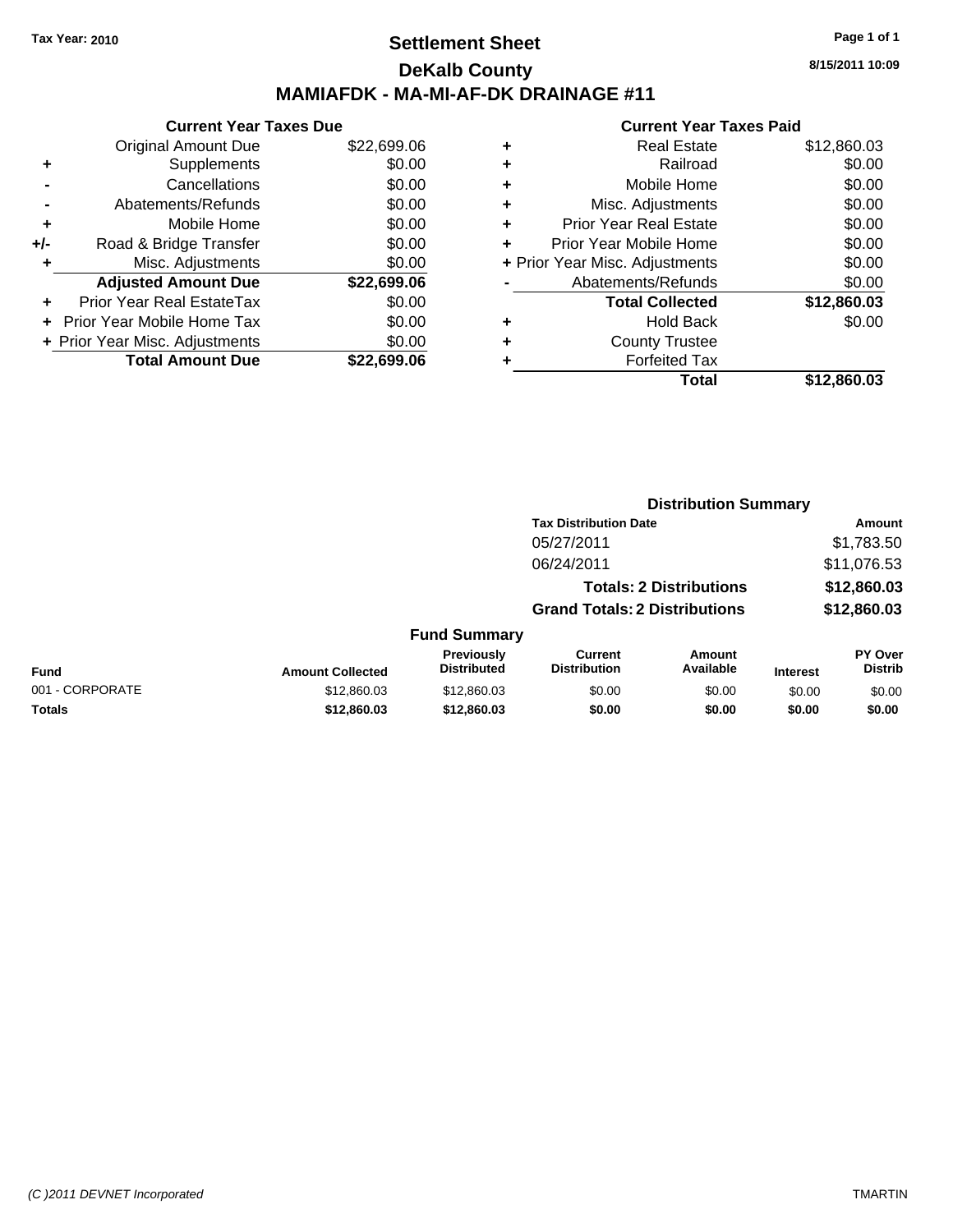# **Settlement Sheet Tax Year: 2010 Page 1 of 1 DeKalb County NO-LR-SA # - NO-LR-SA DRAINAGE #10**

**8/15/2011 10:09**

|     | <b>Current Year Taxes Due</b>  |             |
|-----|--------------------------------|-------------|
|     | Original Amount Due            | \$37,714.24 |
| ٠   | Supplements                    | \$0.00      |
|     | Cancellations                  | \$0.00      |
|     | Abatements/Refunds             | \$0.00      |
| ٠   | Mobile Home                    | \$0.00      |
| +/- | Road & Bridge Transfer         | \$0.00      |
| ÷   | Misc. Adjustments              | \$0.00      |
|     | <b>Adjusted Amount Due</b>     | \$37.714.24 |
| ٠   | Prior Year Real EstateTax      | \$3.72      |
|     | Prior Year Mobile Home Tax     | \$0.00      |
|     | + Prior Year Misc. Adjustments | \$0.00      |
|     | <b>Total Amount Due</b>        | \$37.717.96 |
|     |                                |             |

| ٠ | <b>Real Estate</b>             | \$23,769.09 |
|---|--------------------------------|-------------|
| ٠ | Railroad                       | \$0.00      |
| ٠ | Mobile Home                    | \$0.00      |
| ٠ | Misc. Adjustments              | \$0.00      |
| ٠ | <b>Prior Year Real Estate</b>  | \$3.72      |
| ٠ | Prior Year Mobile Home         | \$0.00      |
|   | + Prior Year Misc. Adjustments | \$0.00      |
|   | Abatements/Refunds             | \$0.00      |
|   | <b>Total Collected</b>         | \$23,772.81 |
| ٠ | <b>Hold Back</b>               | \$0.00      |
| ٠ | <b>County Trustee</b>          |             |
| ٠ | <b>Forfeited Tax</b>           |             |
|   | Total                          | \$23.772.81 |
|   |                                |             |

|                  |                                  |                                       | <b>Distribution Summary</b>    |             |                                  |
|------------------|----------------------------------|---------------------------------------|--------------------------------|-------------|----------------------------------|
|                  |                                  | <b>Tax Distribution Date</b>          |                                |             | Amount                           |
|                  |                                  | 05/27/2011                            |                                |             | \$6,842.02                       |
|                  |                                  | 06/24/2011                            |                                |             | \$14,380.94                      |
|                  |                                  | 07/22/2011                            |                                |             | \$423.70                         |
|                  |                                  | 08/19/2011                            |                                |             | \$2,126.15                       |
|                  |                                  |                                       | <b>Totals: 4 Distributions</b> |             | \$23,772.81                      |
|                  |                                  | <b>Grand Totals: 4 Distributions</b>  |                                |             | \$23,772.81                      |
|                  | <b>Fund Summary</b>              |                                       |                                |             |                                  |
| Amount Colloctod | <b>Previously</b><br>Distributed | <b>Current</b><br><b>Distribution</b> | Amount<br>Available            | In terms of | <b>PY Over</b><br><b>Distrib</b> |

| Fund            | <b>Amount Collected</b> | <b>Previously</b><br><b>Distributed</b> | Current<br><b>Distribution</b> | Amount<br>Available | <b>Interest</b> | PΥ<br>∵ Over<br><b>Distrib</b> |
|-----------------|-------------------------|-----------------------------------------|--------------------------------|---------------------|-----------------|--------------------------------|
| 001 - CORPORATE | \$23.772.81             | \$21.646.66                             | \$2.126.15                     | \$0.00              | \$0.00          | \$0.00                         |
| Totals          | \$23.772.81             | \$21,646,66                             | \$2.126.15                     | \$0.00              | \$0.00          | \$0.00                         |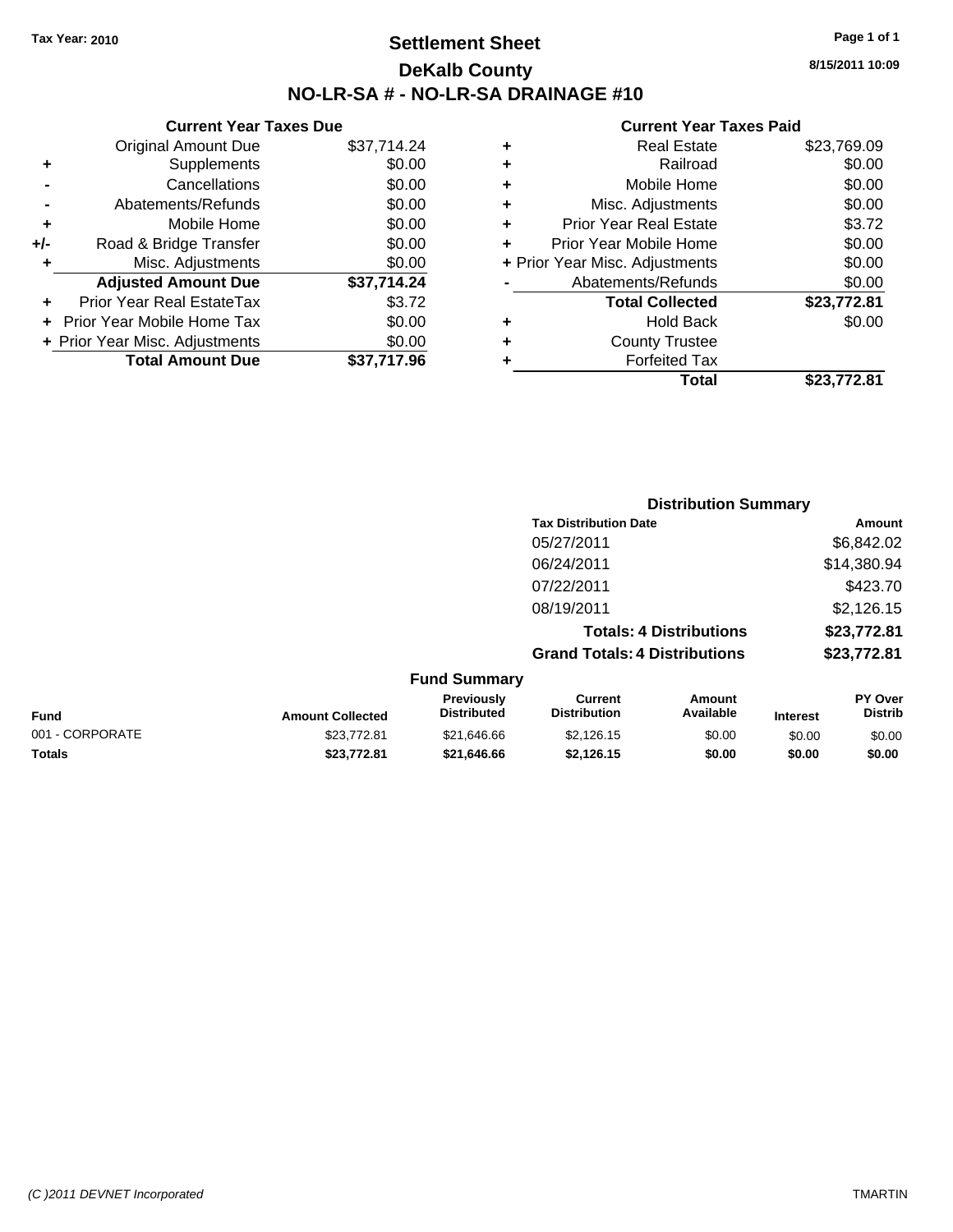# **Settlement Sheet Tax Year: 2010 Page 1 of 1 DeKalb County SH-MI #6 - SHABBONA/MILAN DRAINAGE**

**8/15/2011 10:09**

|       | <b>Current Year Taxes Due</b>     |             |
|-------|-----------------------------------|-------------|
|       | <b>Original Amount Due</b>        | \$10,742.00 |
| ٠     | Supplements                       | \$0.00      |
|       | Cancellations                     | \$0.00      |
|       | Abatements/Refunds                | \$0.00      |
| ٠     | Mobile Home                       | \$0.00      |
| $+/-$ | Road & Bridge Transfer            | \$0.00      |
| ٠     | Misc. Adjustments                 | \$0.00      |
|       | <b>Adjusted Amount Due</b>        | \$10,742.00 |
|       | Prior Year Real EstateTax         | \$0.00      |
|       | <b>Prior Year Mobile Home Tax</b> | \$0.00      |
|       | + Prior Year Misc. Adjustments    | \$0.00      |
|       | <b>Total Amount Due</b>           | \$10.742.00 |
|       |                                   |             |

| ٠ | <b>Real Estate</b>             | \$6,664.54 |
|---|--------------------------------|------------|
| ٠ | Railroad                       | \$0.00     |
| ٠ | Mobile Home                    | \$0.00     |
| ٠ | Misc. Adjustments              | \$0.00     |
| ÷ | <b>Prior Year Real Estate</b>  | \$0.00     |
| ٠ | Prior Year Mobile Home         | \$0.00     |
|   | + Prior Year Misc. Adjustments | \$0.00     |
|   | Abatements/Refunds             | \$0.00     |
|   | <b>Total Collected</b>         | \$6,664.54 |
| ٠ | <b>Hold Back</b>               | \$0.00     |
|   | <b>County Trustee</b>          |            |
| ٠ | <b>Forfeited Tax</b>           |            |
|   | Total                          | \$6,664.54 |
|   |                                |            |

|                 |                         |                                  |                                       | <b>Distribution Summary</b>    |                 |                                  |
|-----------------|-------------------------|----------------------------------|---------------------------------------|--------------------------------|-----------------|----------------------------------|
|                 |                         |                                  | <b>Tax Distribution Date</b>          |                                |                 | Amount                           |
|                 |                         |                                  | 05/27/2011                            |                                |                 | \$919.55                         |
|                 |                         |                                  | 06/24/2011                            |                                |                 | \$5,705.57                       |
|                 |                         |                                  | 08/19/2011                            |                                |                 | \$39.42                          |
|                 |                         |                                  |                                       | <b>Totals: 3 Distributions</b> |                 | \$6,664.54                       |
|                 |                         |                                  | <b>Grand Totals: 3 Distributions</b>  |                                |                 | \$6,664.54                       |
|                 |                         | <b>Fund Summary</b>              |                                       |                                |                 |                                  |
| <b>Fund</b>     | <b>Amount Collected</b> | Previously<br><b>Distributed</b> | <b>Current</b><br><b>Distribution</b> | Amount<br>Available            | <b>Interest</b> | <b>PY Over</b><br><b>Distrib</b> |
| 001 - CORPORATE | \$6,664.54              | \$6,625.12                       | \$39.42                               | \$0.00                         | \$0.00          | \$0.00                           |
| Totals          | \$6,664.54              | \$6,625.12                       | \$39.42                               | \$0.00                         | \$0.00          | \$0.00                           |
|                 |                         |                                  |                                       |                                |                 |                                  |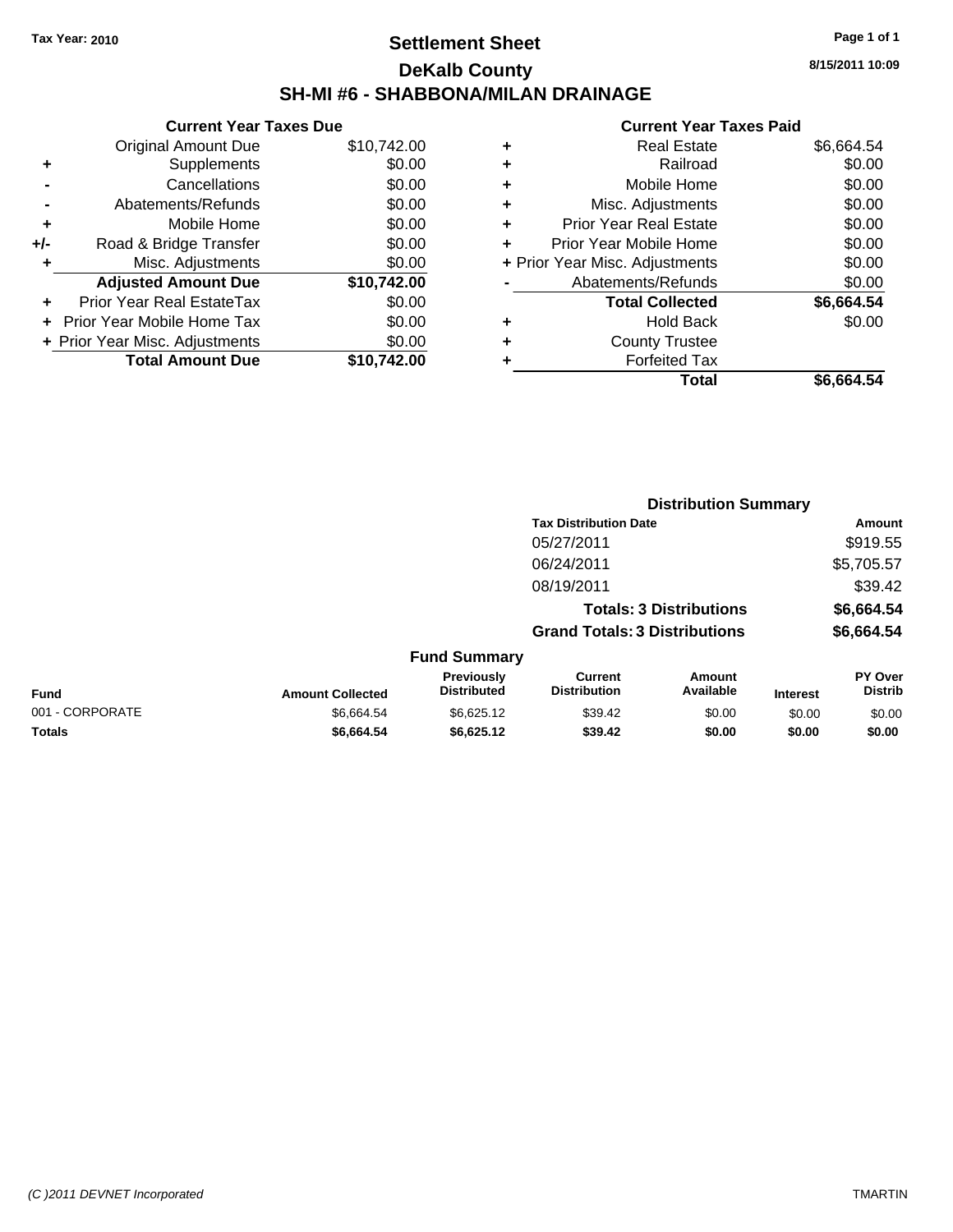### **Settlement Sheet Tax Year: 2010 Page 1 of 1 DeKalb County SQ GR #12 - SQUAW GROVE DRAINAGE**

**8/15/2011 10:09**

|                        |   | Total                          | \$8,907.00 |
|------------------------|---|--------------------------------|------------|
|                        |   | <b>Forfeited Tax</b>           |            |
| $\frac{0}{\mathbf{0}}$ | ٠ | <b>County Trustee</b>          |            |
| 0                      | ٠ | <b>Hold Back</b>               | \$0.00     |
| 0                      |   | <b>Total Collected</b>         | \$8,907.00 |
|                        |   | Abatements/Refunds             | \$0.00     |
| $\frac{0}{\mathbf{0}}$ |   | + Prior Year Misc. Adjustments | \$0.00     |
| 0                      |   | Prior Year Mobile Home         | \$0.00     |
| 0                      |   | <b>Prior Year Real Estate</b>  | \$0.00     |
| 0                      |   | Misc. Adjustments              | \$0.00     |
| 0                      |   | Mobile Home                    | \$0.00     |
| 0                      |   | Railroad                       | \$0.00     |
| 0                      |   | <b>Real Estate</b>             | \$8,907.00 |
|                        |   |                                |            |

|     | <b>Current Year Taxes Due</b>  |             |
|-----|--------------------------------|-------------|
|     | <b>Original Amount Due</b>     | \$16,734.00 |
| ٠   | Supplements                    | \$0.00      |
|     | Cancellations                  | \$0.00      |
|     | Abatements/Refunds             | \$0.00      |
| ٠   | Mobile Home                    | \$0.00      |
| +/- | Road & Bridge Transfer         | \$0.00      |
| ٠   | Misc. Adjustments              | \$0.00      |
|     | <b>Adjusted Amount Due</b>     | \$16,734.00 |
|     | Prior Year Real EstateTax      | \$0.00      |
|     | Prior Year Mobile Home Tax     | \$0.00      |
|     | + Prior Year Misc. Adjustments | \$0.00      |
|     | <b>Total Amount Due</b>        | \$16.734.00 |
|     |                                |             |

|                 |                         |                                  |                                       | <b>Distribution Summary</b>    |                 |                           |
|-----------------|-------------------------|----------------------------------|---------------------------------------|--------------------------------|-----------------|---------------------------|
|                 |                         |                                  | <b>Tax Distribution Date</b>          |                                |                 | Amount                    |
|                 |                         |                                  | 05/27/2011                            |                                |                 | \$4,218.00                |
|                 |                         |                                  | 06/24/2011                            |                                |                 | \$4,689.00                |
|                 |                         |                                  |                                       | <b>Totals: 2 Distributions</b> |                 | \$8,907.00                |
|                 |                         |                                  | <b>Grand Totals: 2 Distributions</b>  |                                |                 | \$8,907.00                |
|                 |                         | <b>Fund Summary</b>              |                                       |                                |                 |                           |
| <b>Fund</b>     | <b>Amount Collected</b> | Previously<br><b>Distributed</b> | <b>Current</b><br><b>Distribution</b> | Amount<br>Available            | <b>Interest</b> | PY Over<br><b>Distrib</b> |
| 001 - CORPORATE | \$8,907.00              | \$8,907.00                       | \$0.00                                | \$0.00                         | \$0.00          | \$0.00                    |
| <b>Totals</b>   | \$8,907.00              | \$8,907.00                       | \$0.00                                | \$0.00                         | \$0.00          | \$0.00                    |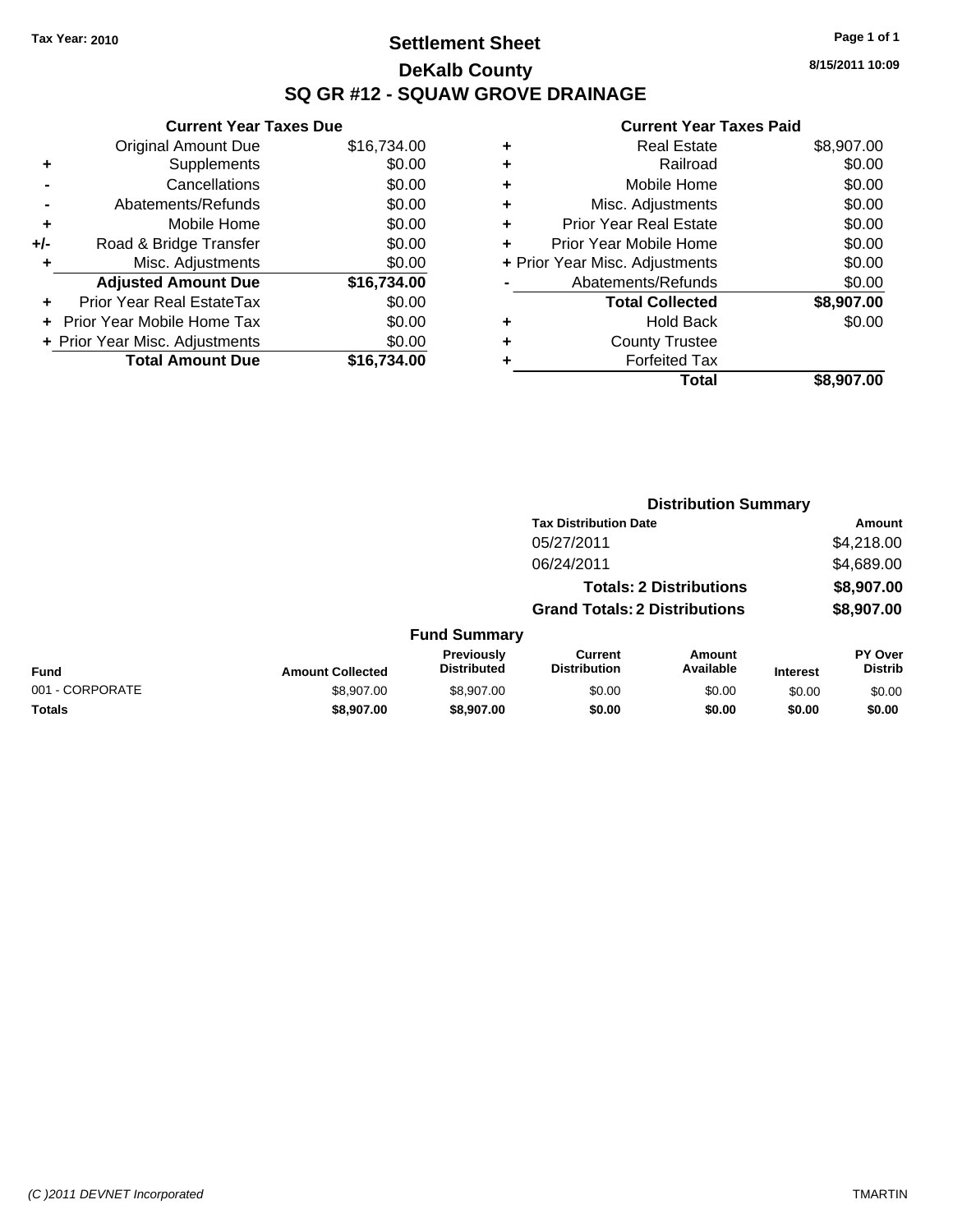### **Settlement Sheet Tax Year: 2010 Page 1 of 1 DeKalb County VG-CO #16 - VIRGIL CORTLAND DRAIN #16**

**8/15/2011 10:09**

|       | <b>Current Year Taxes Due</b>  |             |
|-------|--------------------------------|-------------|
|       | <b>Original Amount Due</b>     | \$17,828.20 |
| ٠     | Supplements                    | \$0.00      |
|       | Cancellations                  | \$0.00      |
|       | Abatements/Refunds             | \$0.00      |
| ٠     | Mobile Home                    | \$0.00      |
| $+/-$ | Road & Bridge Transfer         | \$0.00      |
| ٠     | Misc. Adjustments              | \$0.00      |
|       | <b>Adjusted Amount Due</b>     | \$17,828.20 |
|       | Prior Year Real EstateTax      | \$0.00      |
|       | Prior Year Mobile Home Tax     | \$0.00      |
|       | + Prior Year Misc. Adjustments | \$0.00      |
|       | <b>Total Amount Due</b>        | \$17,828.20 |
|       |                                |             |

| ٠ | <b>Real Estate</b>             | \$10,629.87 |
|---|--------------------------------|-------------|
| ٠ | Railroad                       | \$0.00      |
| ٠ | Mobile Home                    | \$0.00      |
| ٠ | Misc. Adjustments              | \$0.00      |
| ÷ | <b>Prior Year Real Estate</b>  | \$0.00      |
| ٠ | Prior Year Mobile Home         | \$0.00      |
|   | + Prior Year Misc. Adjustments | \$0.00      |
|   | Abatements/Refunds             | \$0.00      |
|   | <b>Total Collected</b>         | \$10,629.87 |
| ٠ | <b>Hold Back</b>               | \$0.00      |
|   | <b>County Trustee</b>          |             |
| ٠ | <b>Forfeited Tax</b>           |             |
|   | Total                          | \$10,629.87 |
|   |                                |             |

|                 |                         |                                  |                                       | <b>Distribution Summary</b>    |                 |                           |
|-----------------|-------------------------|----------------------------------|---------------------------------------|--------------------------------|-----------------|---------------------------|
|                 |                         |                                  | <b>Tax Distribution Date</b>          |                                |                 | Amount                    |
|                 |                         |                                  | 05/27/2011                            |                                |                 | \$2,265.16                |
|                 |                         |                                  | 06/24/2011                            |                                |                 | \$7,793.40                |
|                 |                         |                                  | 07/22/2011                            |                                |                 | \$105.55                  |
|                 |                         |                                  | 08/19/2011                            |                                |                 | \$465.76                  |
|                 |                         |                                  |                                       | <b>Totals: 4 Distributions</b> |                 | \$10,629.87               |
|                 |                         |                                  | <b>Grand Totals: 4 Distributions</b>  |                                |                 | \$10,629.87               |
|                 |                         | <b>Fund Summary</b>              |                                       |                                |                 |                           |
| <b>Fund</b>     | <b>Amount Collected</b> | Previously<br><b>Distributed</b> | <b>Current</b><br><b>Distribution</b> | Amount<br>Available            | <b>Interest</b> | PY Over<br><b>Distrib</b> |
| 001 - CORPORATE | \$10,629.87             | \$10,164.11                      | \$465.76                              | \$0.00                         | \$0.00          | \$0.00                    |
| Totals          | \$10,629.87             | \$10,164.11                      | \$465.76                              | \$0.00                         | \$0.00          | \$0.00                    |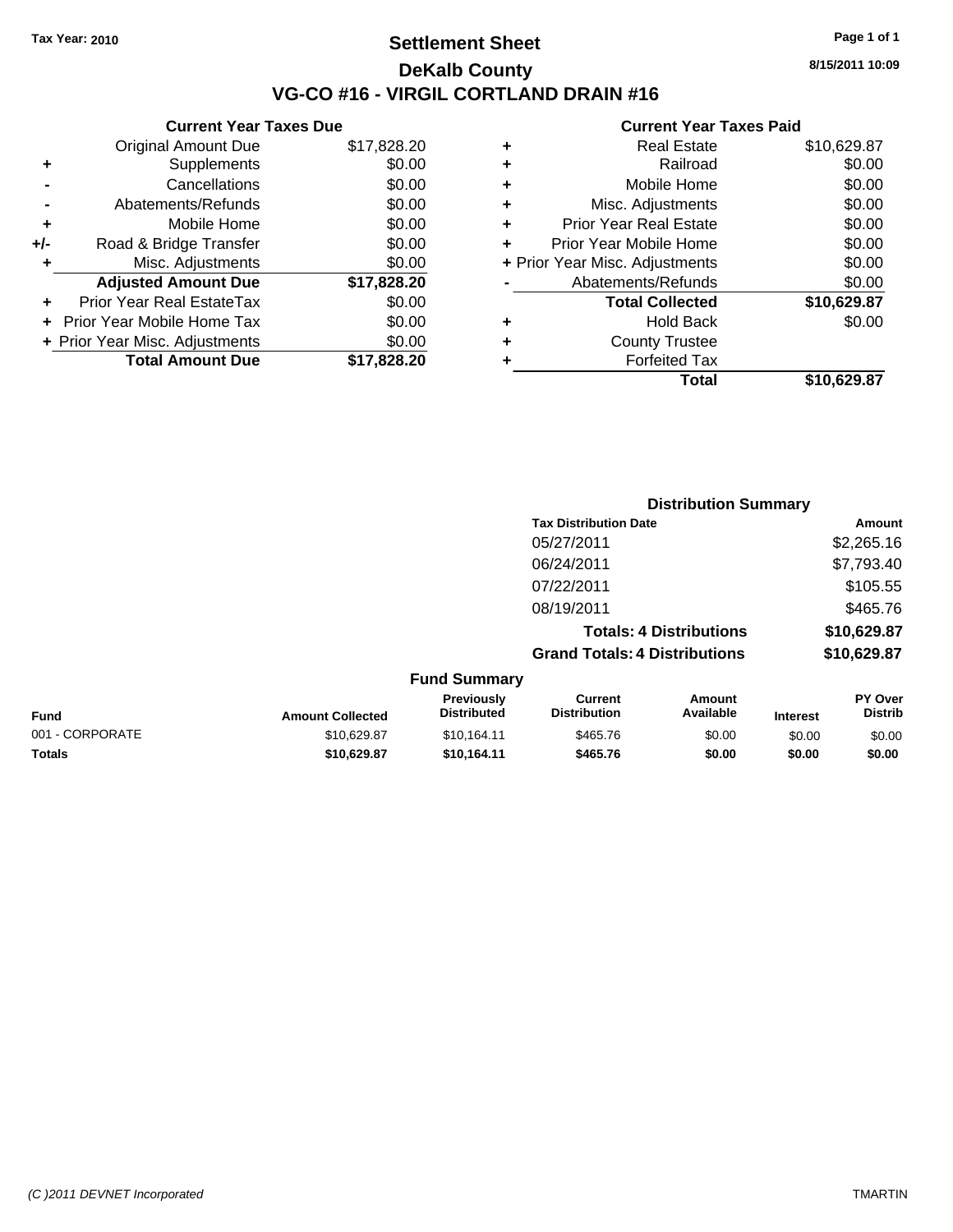# **Settlement Sheet Tax Year: 2010 Page 1 of 1 DeKalb County VI-AD #9 - VICTOR/ADAMS DRAINAGE #9**

**8/15/2011 10:09**

| \$1,036.58 |
|------------|
| \$0.00     |
| \$0.00     |
| \$0.00     |
| \$0.00     |
| \$0.00     |
| \$0.00     |
| \$1,036.58 |
| \$0.00     |
| \$0.00     |
| \$0.00     |
| \$1.036.58 |
|            |

|   | Total                          | \$599.82 |
|---|--------------------------------|----------|
|   | <b>Forfeited Tax</b>           |          |
| ٠ | <b>County Trustee</b>          |          |
| ٠ | <b>Hold Back</b>               | \$0.00   |
|   | <b>Total Collected</b>         | \$599.82 |
|   | Abatements/Refunds             | \$0.00   |
|   | + Prior Year Misc. Adjustments | \$0.00   |
| ٠ | Prior Year Mobile Home         | \$0.00   |
| ÷ | <b>Prior Year Real Estate</b>  | \$0.00   |
| ٠ | Misc. Adjustments              | \$0.00   |
| ÷ | Mobile Home                    | \$0.00   |
| ٠ | Railroad                       | \$0.00   |
| ٠ | <b>Real Estate</b>             | \$599.82 |
|   |                                |          |

|                 |                         |                                  |                                       | <b>Distribution Summary</b>    |                 |                           |
|-----------------|-------------------------|----------------------------------|---------------------------------------|--------------------------------|-----------------|---------------------------|
|                 |                         |                                  | <b>Tax Distribution Date</b>          |                                |                 | Amount                    |
|                 |                         |                                  | 05/27/2011                            |                                |                 | \$88.87                   |
|                 |                         |                                  | 06/24/2011                            |                                |                 | \$510.95                  |
|                 |                         |                                  |                                       | <b>Totals: 2 Distributions</b> |                 | \$599.82                  |
|                 |                         |                                  | <b>Grand Totals: 2 Distributions</b>  |                                |                 | \$599.82                  |
|                 |                         | <b>Fund Summary</b>              |                                       |                                |                 |                           |
| <b>Fund</b>     | <b>Amount Collected</b> | Previously<br><b>Distributed</b> | <b>Current</b><br><b>Distribution</b> | Amount<br>Available            | <b>Interest</b> | PY Over<br><b>Distrib</b> |
| 001 - CORPORATE | \$599.82                | \$599.82                         | \$0.00                                | \$0.00                         | \$0.00          | \$0.00                    |
| Totals          | \$599.82                | \$599.82                         | \$0.00                                | \$0.00                         | \$0.00          | \$0.00                    |
|                 |                         |                                  |                                       |                                |                 |                           |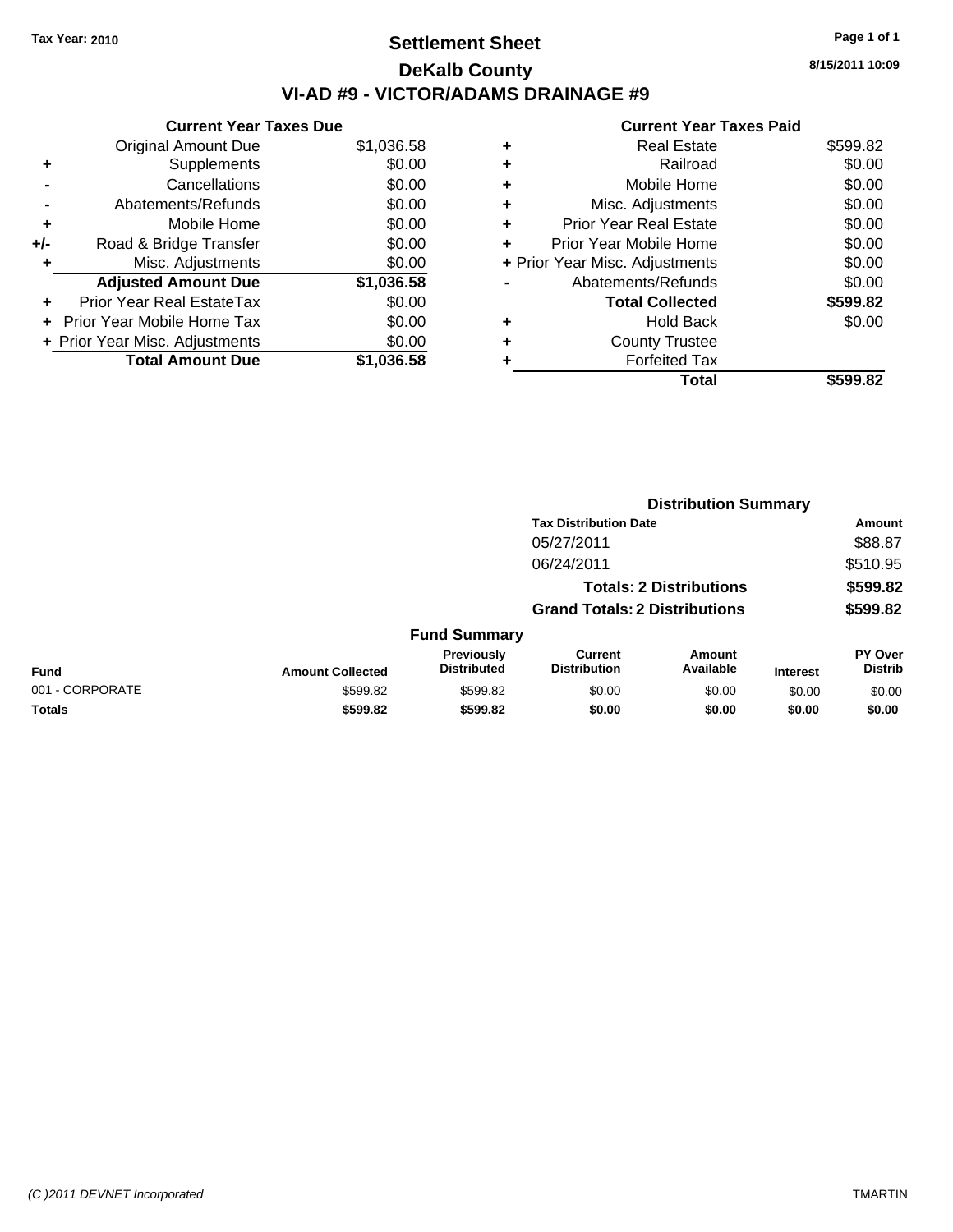# **Settlement Sheet Tax Year: 2010 Page 1 of 1 DeKalb County VI-CL #14 - VICTOR-CLINTON DRAINAGE**

**8/15/2011 10:09**

| <b>Current Year Taxes Due</b>  |            |
|--------------------------------|------------|
| <b>Original Amount Due</b>     | \$2,998.54 |
| Supplements                    | \$0.00     |
| Cancellations                  | \$0.00     |
| Abatements/Refunds             | \$0.00     |
| Mobile Home                    | \$0.00     |
| Road & Bridge Transfer         | \$0.00     |
| Misc. Adjustments              | \$0.00     |
| <b>Adjusted Amount Due</b>     | \$2,998.54 |
| Prior Year Real EstateTax      | \$0.00     |
| Prior Year Mobile Home Tax     | \$0.00     |
|                                |            |
| + Prior Year Misc. Adjustments | \$0.00     |
|                                |            |

|   | <b>Real Estate</b>             | \$1,800.09 |
|---|--------------------------------|------------|
| ٠ | Railroad                       | \$0.00     |
| ٠ | Mobile Home                    | \$0.00     |
| ٠ | Misc. Adjustments              | \$0.00     |
| ÷ | <b>Prior Year Real Estate</b>  | \$0.00     |
| ٠ | Prior Year Mobile Home         | \$0.00     |
|   | + Prior Year Misc. Adjustments | \$0.00     |
|   | Abatements/Refunds             | \$0.00     |
|   | <b>Total Collected</b>         | \$1,800.09 |
| ٠ | Hold Back                      | \$0.00     |
|   | <b>County Trustee</b>          |            |
| ٠ | <b>Forfeited Tax</b>           |            |
|   | Total                          | \$1,800.09 |
|   |                                |            |

|                 |                         |                                  | <b>Distribution Summary</b>           |                            |                 |                                  |
|-----------------|-------------------------|----------------------------------|---------------------------------------|----------------------------|-----------------|----------------------------------|
|                 |                         |                                  | <b>Tax Distribution Date</b>          |                            |                 | Amount                           |
|                 |                         |                                  | 05/27/2011                            |                            |                 | \$347.60                         |
|                 |                         |                                  | 06/24/2011                            |                            |                 | \$1,433.21                       |
|                 |                         |                                  | 08/19/2011                            |                            |                 | \$19.28                          |
|                 |                         |                                  | <b>Totals: 3 Distributions</b>        |                            |                 | \$1,800.09                       |
|                 |                         |                                  | <b>Grand Totals: 3 Distributions</b>  |                            |                 | \$1,800.09                       |
|                 |                         | <b>Fund Summary</b>              |                                       |                            |                 |                                  |
| <b>Fund</b>     | <b>Amount Collected</b> | Previously<br><b>Distributed</b> | <b>Current</b><br><b>Distribution</b> | <b>Amount</b><br>Available | <b>Interest</b> | <b>PY Over</b><br><b>Distrib</b> |
| 001 - CORPORATE | \$1,800.09              | \$1,780.81                       | \$19.28                               | \$0.00                     | \$0.00          | \$0.00                           |
| Totals          | \$1,800.09              | \$1,780.81                       | \$19.28                               | \$0.00                     | \$0.00          | \$0.00                           |
|                 |                         |                                  |                                       |                            |                 |                                  |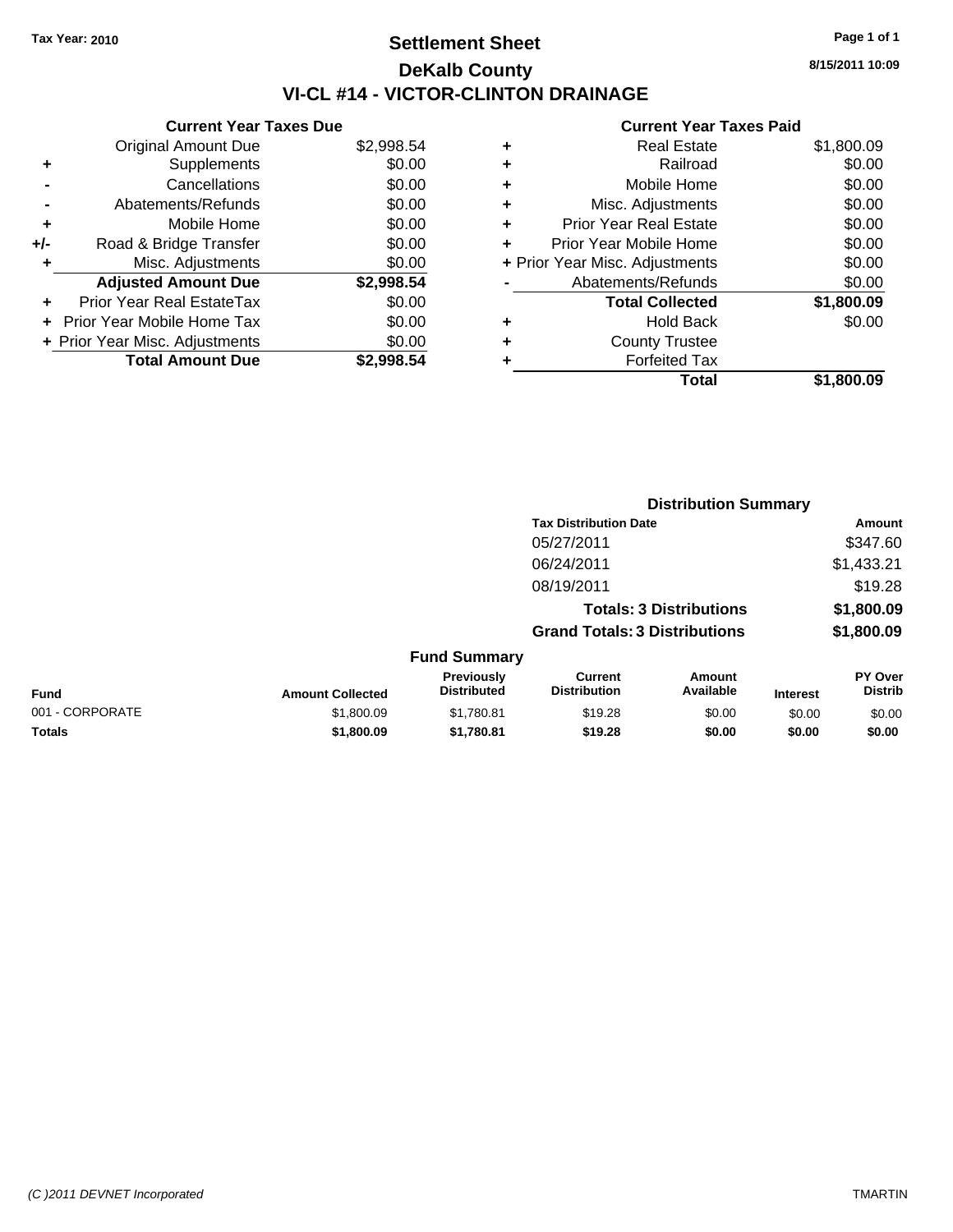### **Settlement Sheet Tax Year: 2010 Page 1 of 1 DeKalb County VICTOR #8 - VICTOR DRAINAGE #8**

**Current Year Taxes Due**

|     | <b>Original Amount Due</b>       | \$7,990.50 |
|-----|----------------------------------|------------|
| ٠   | Supplements                      | \$0.00     |
|     | Cancellations                    | \$0.00     |
|     | Abatements/Refunds               | \$0.00     |
| ٠   | Mobile Home                      | \$0.00     |
| +/- | Road & Bridge Transfer           | \$0.00     |
| ٠   | Misc. Adjustments                | \$0.00     |
|     | <b>Adjusted Amount Due</b>       | \$7,990.50 |
|     | <b>Prior Year Real EstateTax</b> | \$0.00     |
|     | Prior Year Mobile Home Tax       | \$0.00     |
|     | + Prior Year Misc. Adjustments   | \$0.00     |
|     | <b>Total Amount Due</b>          | \$7.990.50 |

#### **Current Year Taxes Paid**

|   | Real Estate                    | \$4,880.66 |
|---|--------------------------------|------------|
| ٠ | Railroad                       | \$0.00     |
| ٠ | Mobile Home                    | \$0.00     |
| ٠ | Misc. Adjustments              | \$0.00     |
| ٠ | <b>Prior Year Real Estate</b>  | \$0.00     |
|   | Prior Year Mobile Home         | \$0.00     |
|   | + Prior Year Misc. Adjustments | \$0.00     |
|   | Abatements/Refunds             | \$0.00     |
|   | <b>Total Collected</b>         | \$4,880.66 |
| ٠ | Hold Back                      | \$0.00     |
| ٠ | <b>County Trustee</b>          |            |
|   | <b>Forfeited Tax</b>           |            |
|   | Total                          | \$4,880.66 |
|   |                                |            |

|                 |                         |                                  |                                       | <b>Distribution Summary</b> |                 |                           |  |
|-----------------|-------------------------|----------------------------------|---------------------------------------|-----------------------------|-----------------|---------------------------|--|
|                 |                         |                                  | <b>Tax Distribution Date</b>          |                             |                 | Amount                    |  |
|                 |                         |                                  | 05/27/2011                            |                             |                 | \$1,324.07                |  |
|                 |                         |                                  | 06/24/2011                            |                             |                 | \$3,403.55                |  |
|                 |                         |                                  | 07/22/2011                            |                             |                 | \$44.46                   |  |
|                 |                         |                                  | 08/19/2011                            |                             |                 | \$108.58                  |  |
|                 |                         | <b>Totals: 4 Distributions</b>   |                                       |                             | \$4,880.66      |                           |  |
|                 |                         |                                  | <b>Grand Totals: 4 Distributions</b>  |                             |                 | \$4,880.66                |  |
|                 |                         | <b>Fund Summary</b>              |                                       |                             |                 |                           |  |
| <b>Fund</b>     | <b>Amount Collected</b> | Previously<br><b>Distributed</b> | <b>Current</b><br><b>Distribution</b> | Amount<br>Available         | <b>Interest</b> | PY Over<br><b>Distrib</b> |  |
| 001 - CORPORATE | \$4,880.66              | \$4,772.08                       | \$108.58                              | \$0.00                      | \$0.00          | \$0.00                    |  |

**Totals \$4,880.66 \$4,772.08 \$108.58 \$0.00 \$0.00 \$0.00**